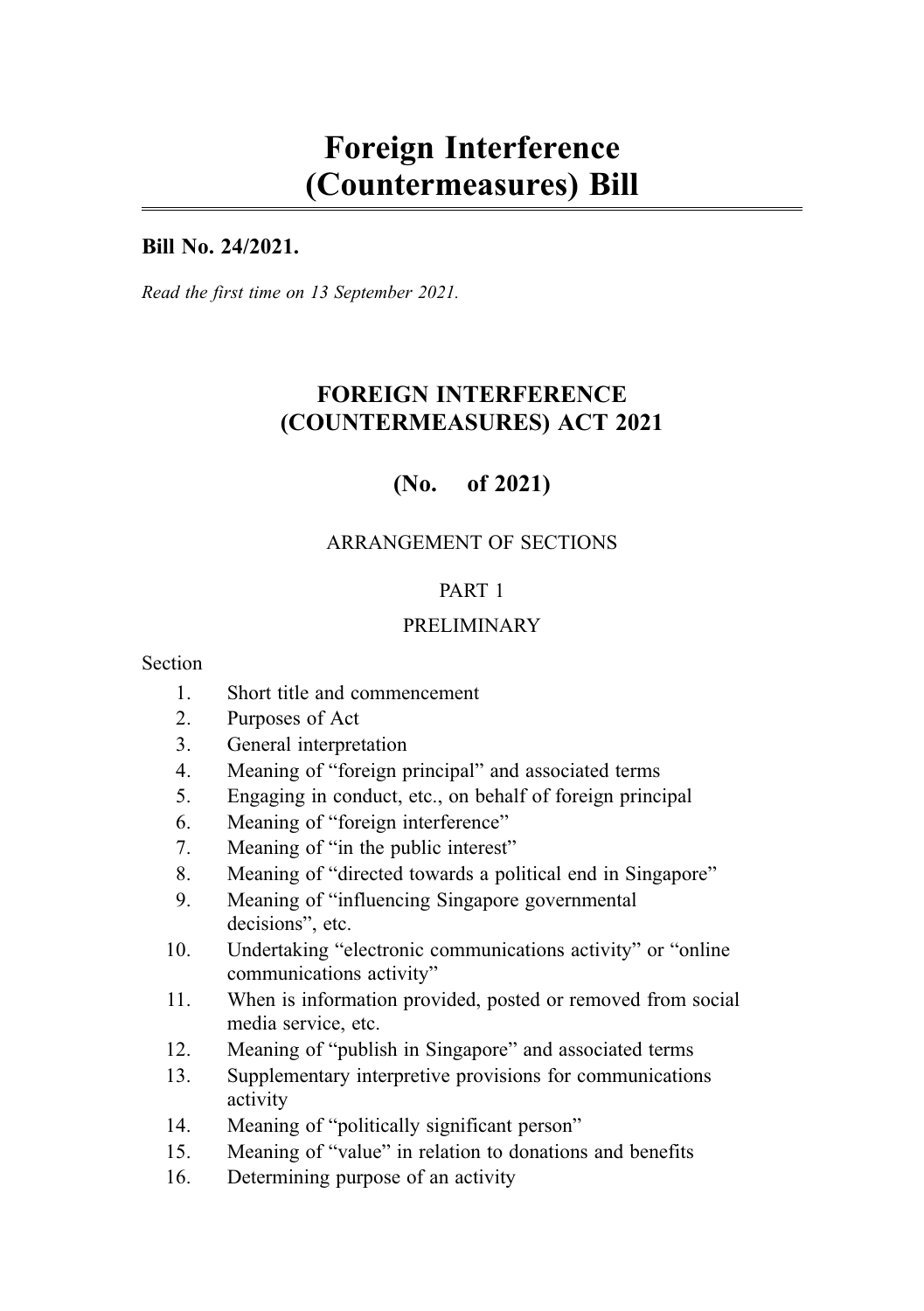#### PART 2

#### FOREIGN INTERFERENCE BY ELECTRONIC COMMUNICATIONS ACTIVITY

#### Section

- 17. Clandestine foreign interference by electronic communications activity
- 18. Clandestine foreign interference of target using electronic communications activity
- 19. Preparing for or planning an offence under section 17 or 18

#### PART 3

## DIRECTIONS AGAINST HARMFUL FOREIGN ONLINE COMMUNICATIONS ACTIVITY

#### Division  $1 -$ Ministerial powers

- 20. Authorisation by Minister for direction to be given
- 21. Authorisation by Minister for anticipatory direction
- 22. Self-initiated cancellation or variation of authorisation
- 23. Reconsideration by Minister of authorisation
- 24. Proscribed online location declaration
- 25. Self-initiated revocation or variation of declaration
- 26. Reconsideration by Minister of declaration of proscribed online location
- 27. Public notice of revocation of declaration
- 28. Authorisation regardless of offence

## Division  $2$  — Part 3 directions

- 29. Types of Part 3 directions
- 30. Stop communication (end-user) direction content
- 31. Disabling direction content
- 32. Must-carry directions content
- 33. Access blocking direction content and preconditions
- 34. Account restriction direction content
- 35. Service restriction direction content
- 36. Technical assistance direction content
- 37. App removal direction content and preconditions
- 38. Disgorgement direction content

Division 3 — Special provisions for proscribed online location

39. Operating proscribed online location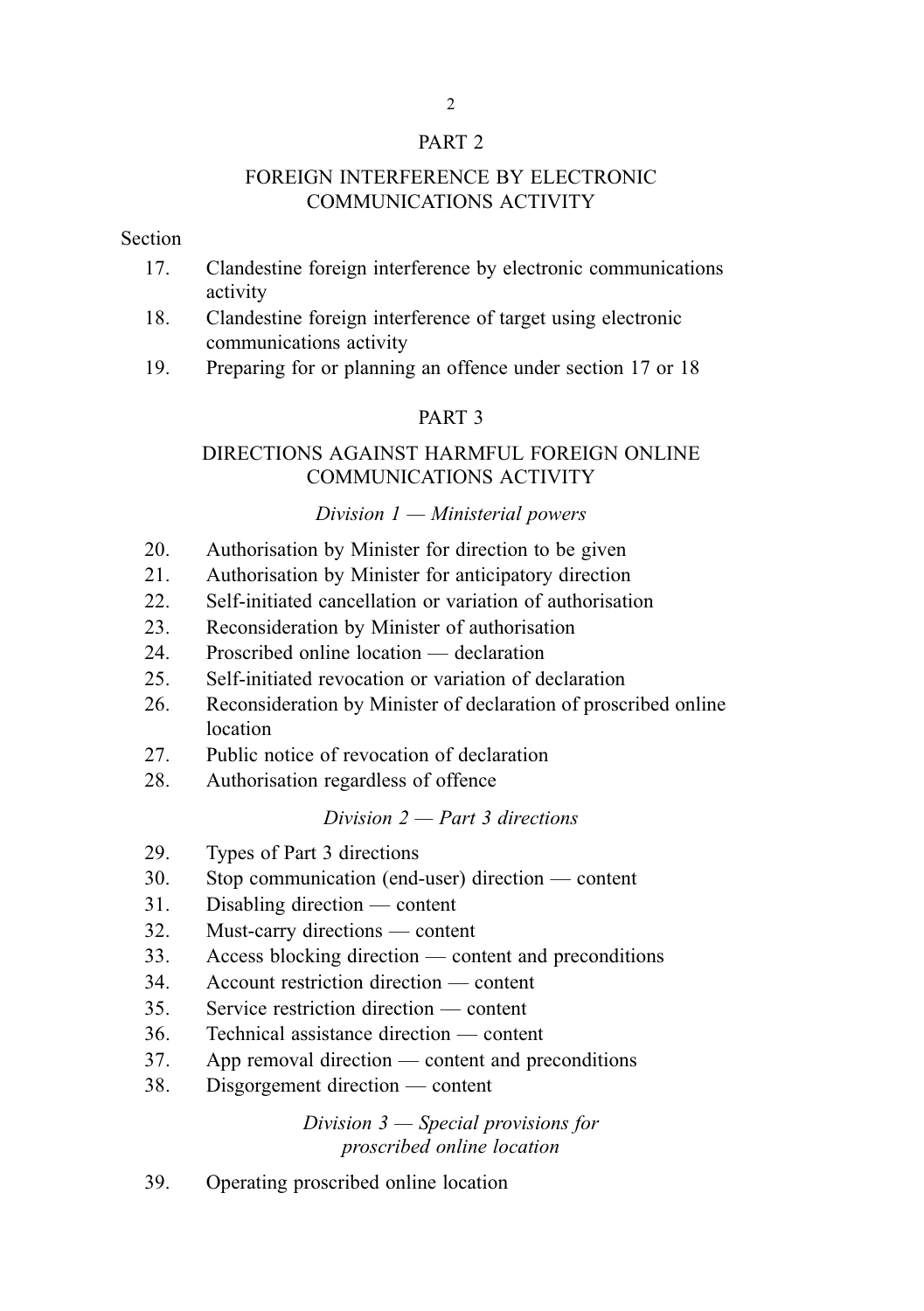#### Section

- 40. Providing support to proscribed online location
- 41. Advertising dealings concerning proscribed online location

Division  $4 -$  Supplementary provisions on Part 3 directions

- 42. Content and effect of directions general
- 43. Service of Part 3 directions
- 44. Publicity regarding non-compliance with directions
- 45. Offence of non-compliance with directions
- 46. Non-disclosure of technical assistance directions

## PART 4

## DESIGNATING POLITICALLY SIGNIFICANT PERSONS

- 47. Designating non-individual
- 48. Designating individual as politically significant person
- 49. Opportunity to be heard before designation, etc.

## PART 5

## COUNTERMEASURES FOR DONOR ACTIVITIES

### Division  $1 -$  General

- 50. Application according to capacity
- 51. Meaning of "political donation"
- 52. What is not a political donation
- 53. Meaning of "reportable political donation"
- 54. When is political donation accepted
- 55. Other definitions for Part 5

### Division  $2$  — Restrictions on accepting political donations

- 56. Political donations from impermissible donors, etc.
- 57. Anonymous donations
- 58. Applicable cap on anonymous political donations
- 59. Return of anonymous political donations
- 60. Return of political donations
- 61. Forfeiture of prohibited political donations, etc.

Division  $3$  — Reporting and accounting of political donations

- 62. Disclosing reportable political donations
- 63. When disclosure of reportable political donations to be made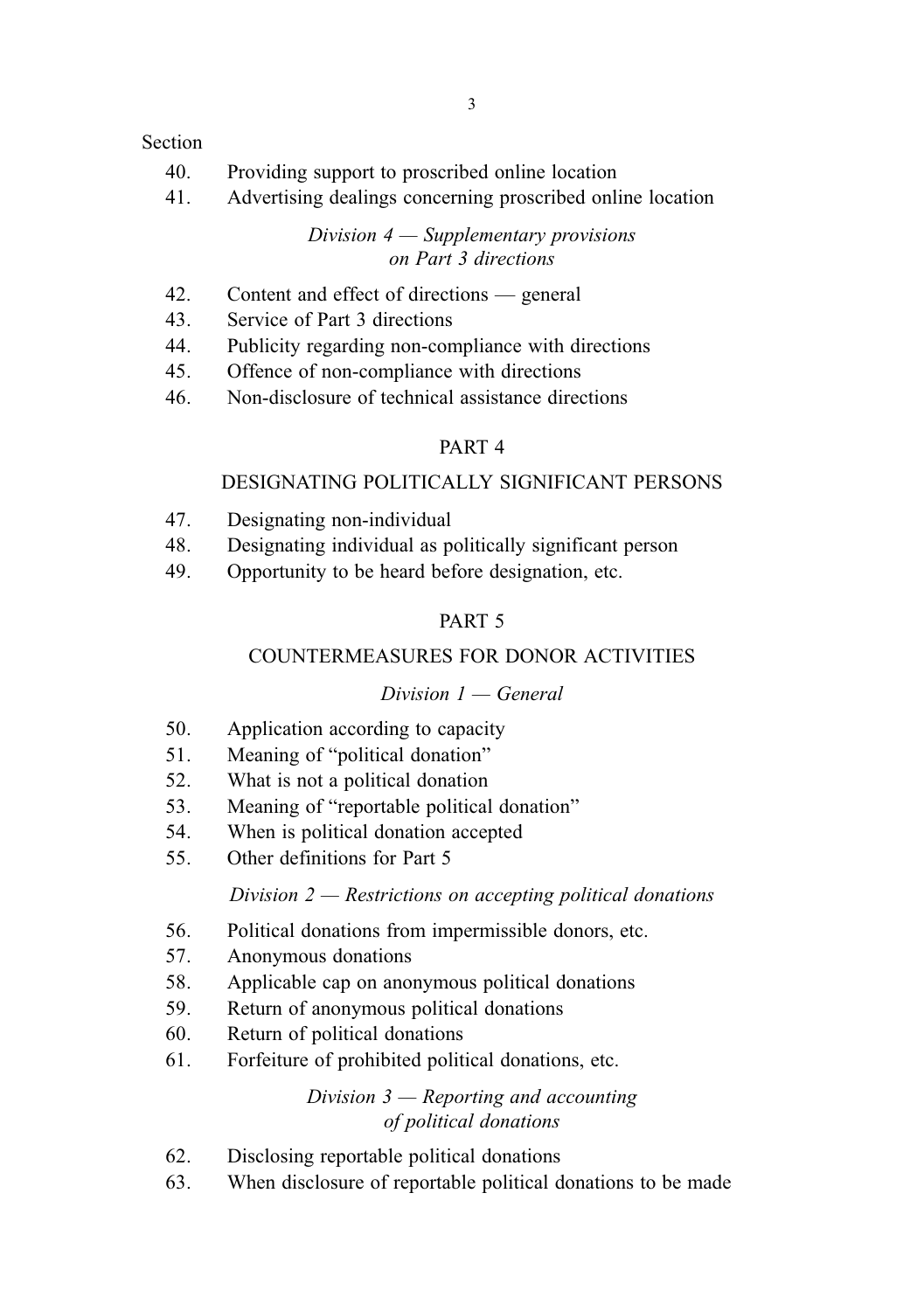#### Section

- 64. Who is responsible for disclosing reportable political donations
- 65. Accompanying declaration to donation report
- 66. Separate accounts for political donations (political donations fund)

### Division 4 — Stepped up countermeasures for Part 4 politically significant persons

- 67. Prohibited donor directive
- 68. Anonymous donations directive
- 69. Political donations fund directive

#### Division  $5$  — Donor obligations

- 70. Major political donor reporting
- 71. Directive affecting major donors
- 72. Duty when donating on behalf of others

### Division 6 — Offences

- 73. Late donation reports, etc.
- 74. False or misleading donation reports and declarations
- 75. Evasion and intentional acceptance of impermissible donations, etc.

## PART 6

### COUNTERMEASURES FOR OTHER ACTIVITIES

### Division  $1$  — Foreign affiliations

- 76. Disclosure of foreign affiliation
- 77. When to make foreign affiliations report
- 78. What is reportable arrangement
- 79. Reporting involvement in foreign political organisation, etc.

## Division 2 — Published-by requirement for foreign-linked political matters

- 80. Application and interpretation
- 81. Transparency directive for publishing political matters with foreign link
- 82. What is political matter with foreign link

Division 3 — Stepped up countermeasures

83. Directive prohibiting foreign membership, responsible officer, etc.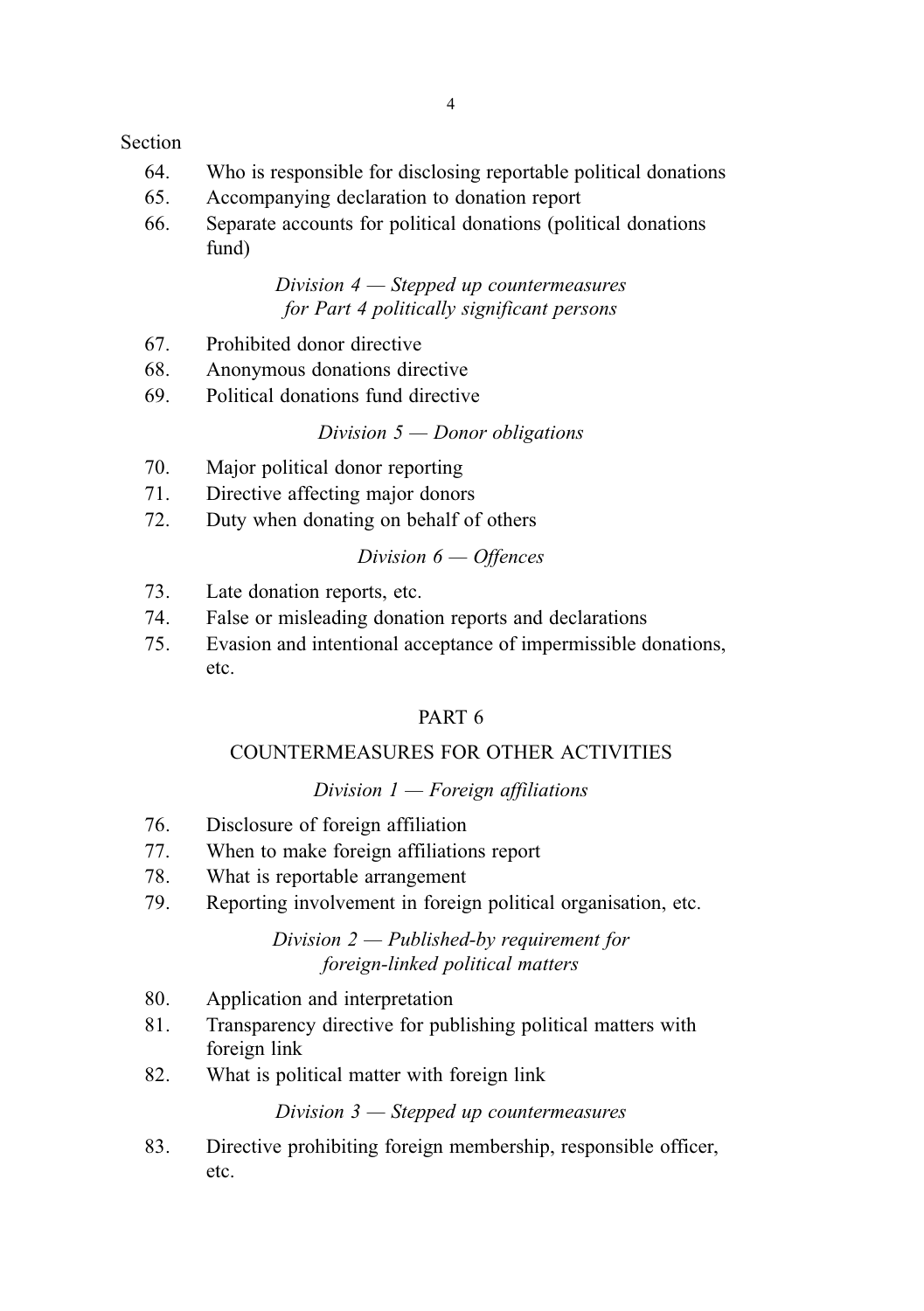#### Section

- 84. Directive to end affiliation, etc., with foreign principal
- 85. Directive prohibiting, etc., foreign volunteers

#### Division 4 — Offences

- 86. Late Part 6 reports, etc.
- 87. False or misleading Part 6 reports and declarations

#### PART 7

#### CONDITIONS FOR STEPPED UP COUNTERMEASURES

- 88. Circumstances where Part 5 or 6 directive may be given
- 89. Content and effect of directives: general
- 90. Process of giving directives: general
- 91. Offences involving directives to politically significant persons

#### PART 8

#### OVERSIGHT ARRANGEMENTS

#### Division  $1 -$  Rights of appeal

- 92. Right of appeal against authorisation for Part 3 directions, etc.
- 93. Right of appeal against competent authority's decisions

### Division 2 — Reviewing Tribunals for section 92 appeals

- 94. Reviewing Tribunals composition
- 95. Reviewing Tribunal remuneration and other terms
- 96. Reviewing Tribunal resources
- 97. Reviewing Tribunal function
- 98. Procedure before Reviewing Tribunal
- 99. Rules for Reviewing Tribunal proceedings

### Division 3 — Section 93 appeals

- 100. Appeals to Minister
- 101. Minister's function on appeal
- 102. Advisory body for section 93 appeals

#### $Division 4 - General$

- 103. Effect of appeal on decision appealed against
- 104. Limited judicial review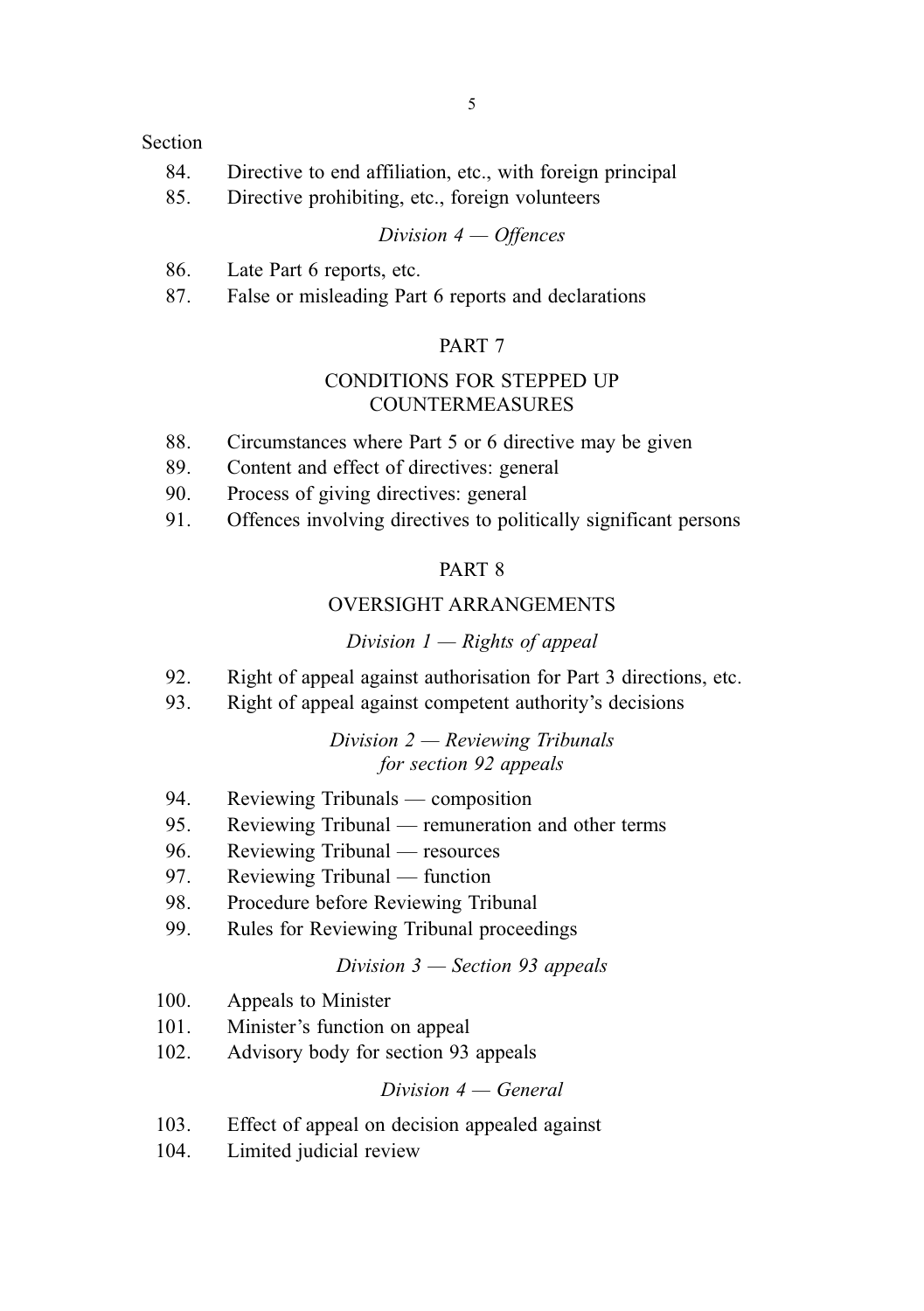#### PART 9

#### ADMINISTRATION AND ENFORCEMENT

#### Section

- 105. Competent authorities
- 106. Alternate arrangements during election period, etc.
- 107. Authorised officers
- 108. Power to obtain information
- 109. False or misleading information, etc.
- 110. Offences by corporations
- 111. Offences by unincorporated associations or partnerships
- 112. Arrestable and non-bailable offences
- 113. Jurisdiction of courts
- 114. Composition of offences
- 115. Extra-territorial application of offences
- 116. Public notice of Part 5 or 6 directives, etc.

#### PART 10

### MISCELL ANEOUS

- 117. Interface with other laws
- 118. Other causes of action not affected
- 119. Liability for complying with directions and directives, etc.
- 120. Exempt activities
- 121. Service of documents
- 122. Regulations
- 123. Repeal

## PART 11

## AMENDMENTS TO OTHER ACTS AND FINAL PROVISIONS

- 124. Amendment of Parliamentary Elections Act 1954
- 125. Amendment of Presidential Elections Act 1991
- 126. Amendment of Societies Act 1966
- 127. Saving and transitional provisions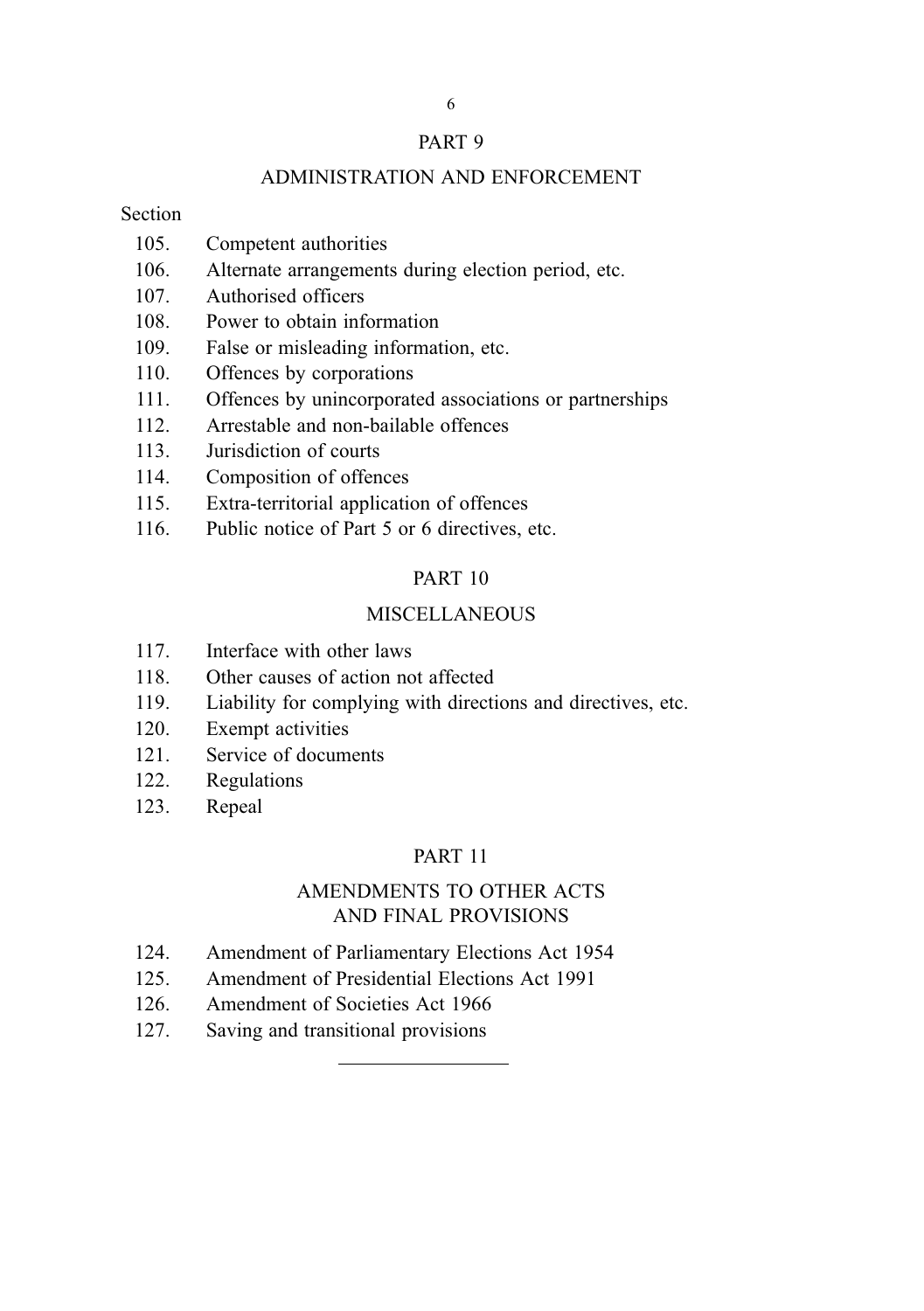## A BILL

## intituled

An Act to counteract foreign interference in the public interest, to repeal the Political Donations Act (Chapter 236 of the 2001 Revised Edition) and to make consequential and related amendments to certain other Acts.

Be it enacted by the President with the advice and consent of the Parliament of Singapore, as follows: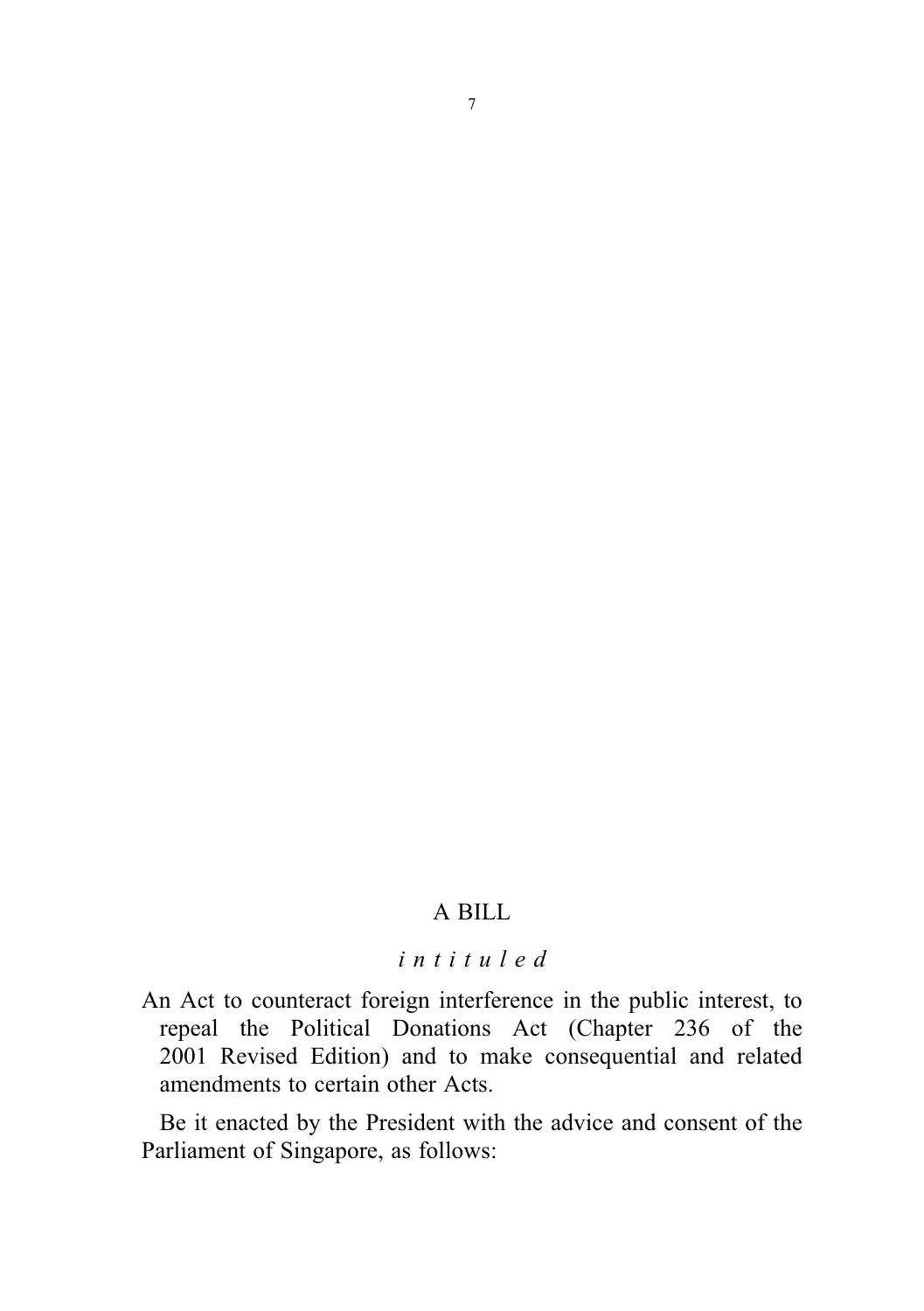## PART 1

8

## PRELIMINARY

## Short title and commencement

1. This Act is the Foreign Interference (Countermeasures) Act 2021 <sup>5</sup> and comes into operation on a date that the Minister appoints by notification in the Gazette.

## Purposes of Act

2. The purposes of this Act are to protect the public interest by counteracting acts of foreign interference through —

- <sup>10</sup> (a) countermeasures aimed at such acts by electronic communications activity; and
	- (b) countermeasures aimed at pre-empting or preventing the occurrence of such acts involving persons identified as at-risk because they are politically significant.

## <sup>15</sup> General interpretation

 $3$ —(1) In this Act, unless the context otherwise requires —

- "a point" includes a mobile or potentially mobile point, whether on land, underground, in the atmosphere, underwater or anywhere else;
- <sup>20</sup> "access", in relation to communications activity, includes
	- (a) access that is subject to a precondition, such as the use of a password;
	- (b) access by way of push technology;
	- (c) access by way of a standing request;
- <sup>25</sup> "access blocking direction" means a direction described in section 33.

"account" includes —

- (a) a free account;
- (b) a prepaid account; and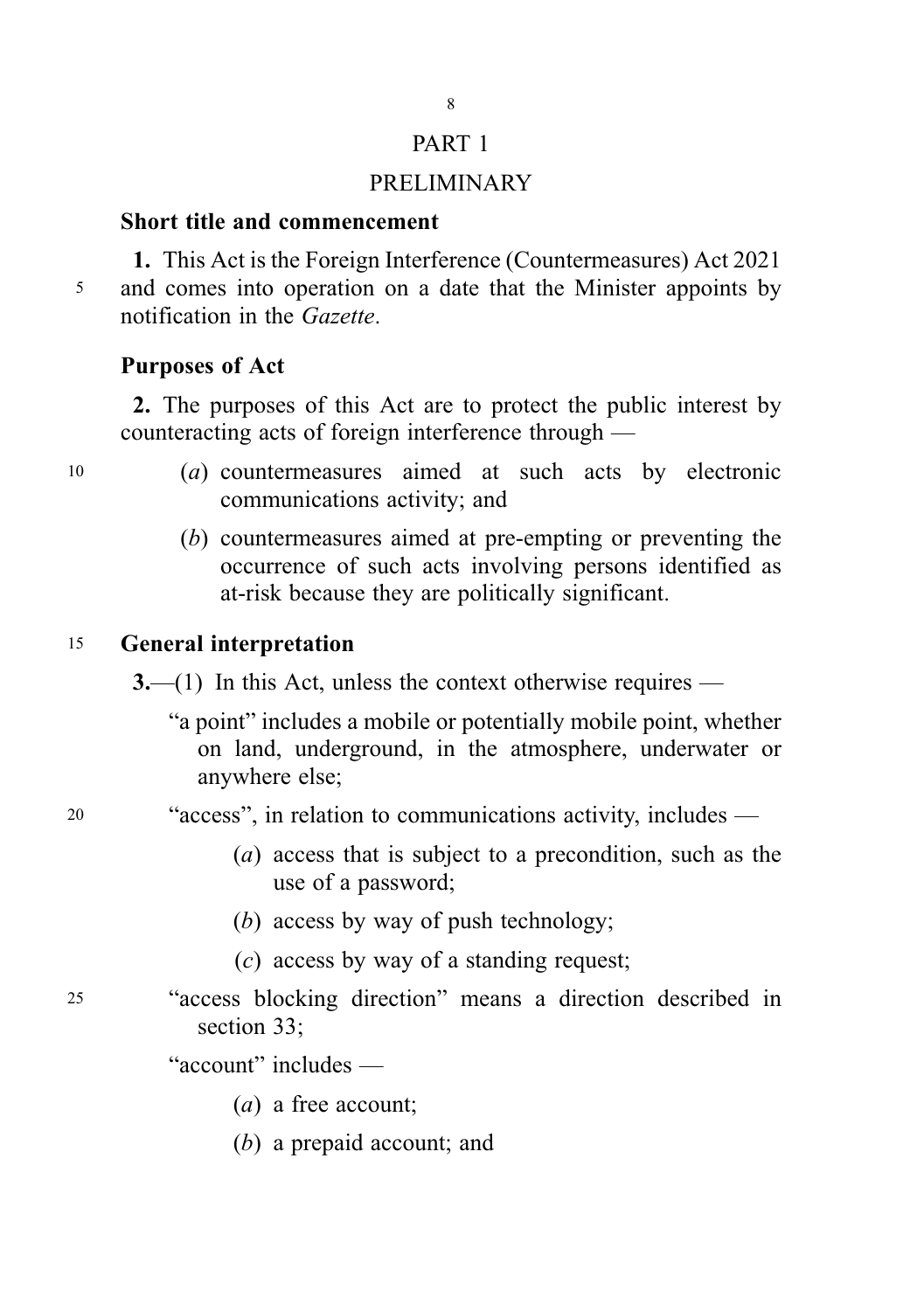- (c) anything that may reasonably be regarded as the equivalent of an account;
- "account restriction direction" means a direction described in section 34;
- "anonymous donation" means a donation which the recipient is  $\frac{5}{5}$ (whether because the donation is offered anonymously or by reason of deception or concealment) unable to ascertain the identity of the person giving the donation;
- "anonymous donations directive" means a directive given under section 68: 10
- "app" includes a computer program:
- "app removal direction" means a direction given under section 37;
- "applicable cap on anonymous political donations" has the meaning given by section  $58(2)$ ; 15
- "arrangement" includes a contract, an agreement, understanding or other arrangement of any kind, whether written or unwritten;
- "authorised officer" means an individual who is appointed under section 107 as an authorised officer: 20
- "benefit" includes any advantage and is not limited to property;
- "bequest" includes any form of testamentary disposition;
- "broadcasting service" has the meaning given by the Broadcasting Act 1994;

"candidate", for an election, means — <sup>25</sup>

- (a) an individual who is nominated as a candidate at the election until the end of the 31st day after the results of the election are published; or
- (b) an individual (whether or not a member of a political party) who, on or after the date of the issue of a writ 30 for the election, is declared, by himself or herself or by others, as seeking nomination as a candidate at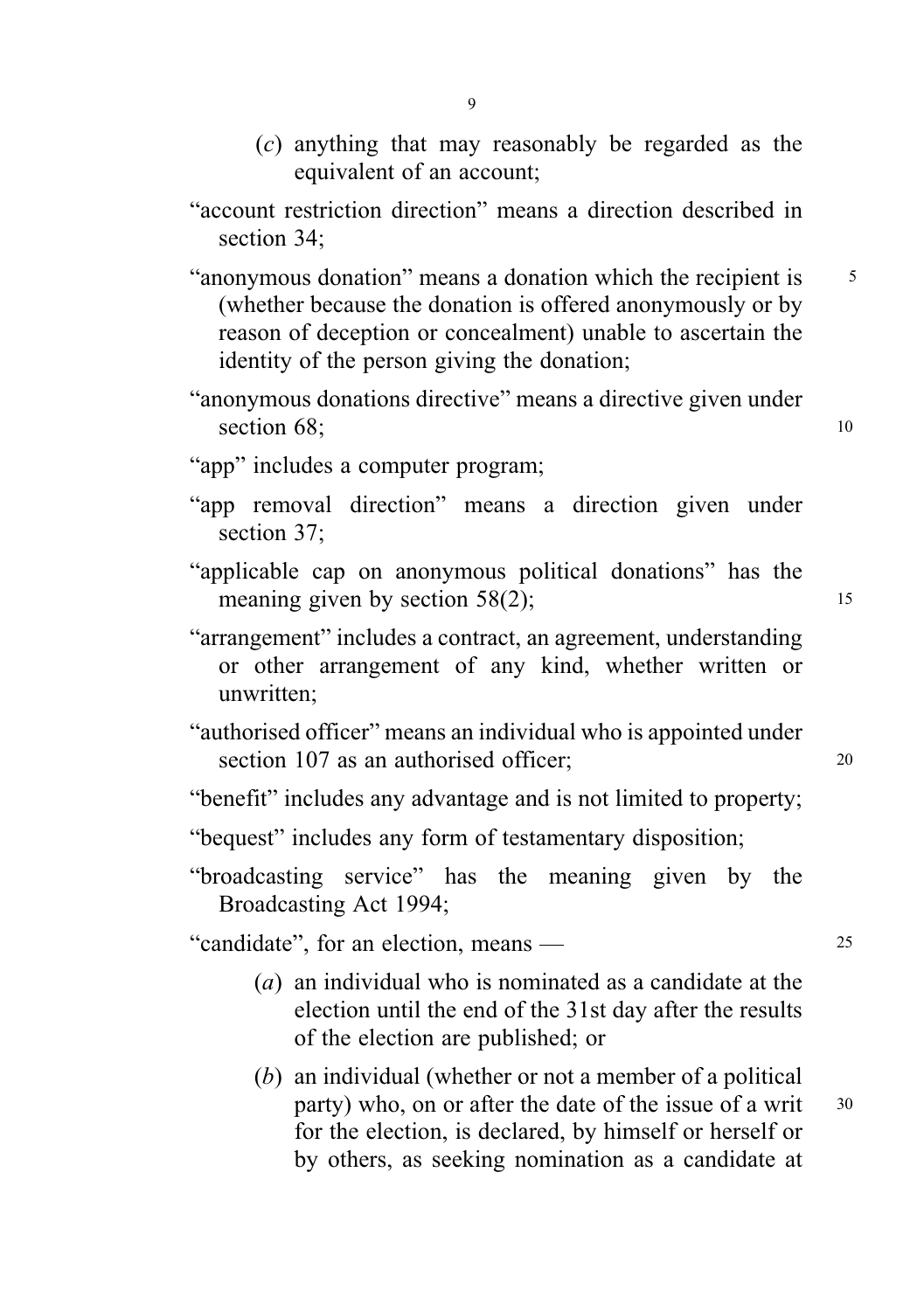that election until the end of the 31st day after the results of the election are published;

- "competent authority", in relation to any provision of this Act or the Regulations, means the competent authority appointed <sup>5</sup> under section 105 to exercise powers under that provision;
	- "constituency" means an electoral division within the meaning given by the Parliamentary Elections Act 1954;

"deception" means an intentional or a reckless deception, whether by words or other conduct, and whether as to fact <sup>10</sup> or as to law, and includes —

- (a) a deception as to the present intentions of the person using the deception or any other person; and
- (b) conduct with the intention of causing a computer or an electronic device to make a response that the <sup>15</sup> person is not authorised to cause the computer or electronic device to make;
	- "directed towards a political end in Singapore" has the meaning given by section 8;

"disabling direction" means a direction described in section 31;

- <sup>20</sup> "disgorgement direction" means a direction described in section 38;
	- "disposal", in relation to any property, means any conveyance, transfer, assignment, settlement, delivery, payment or other alienation of property, and includes —
- $(a)$  the allotment of shares in a company;
	- (b) the creation of a trust in property;
	- (c) the grant or creation of any lease, mortgage, charge, servitude, licence, power, partnership or interest in property;
- <sup>30</sup> (d) the release, discharge, surrender, forfeiture or abandonment, at law or in equity, of any debt, contract or chose in action, or of any interest in property;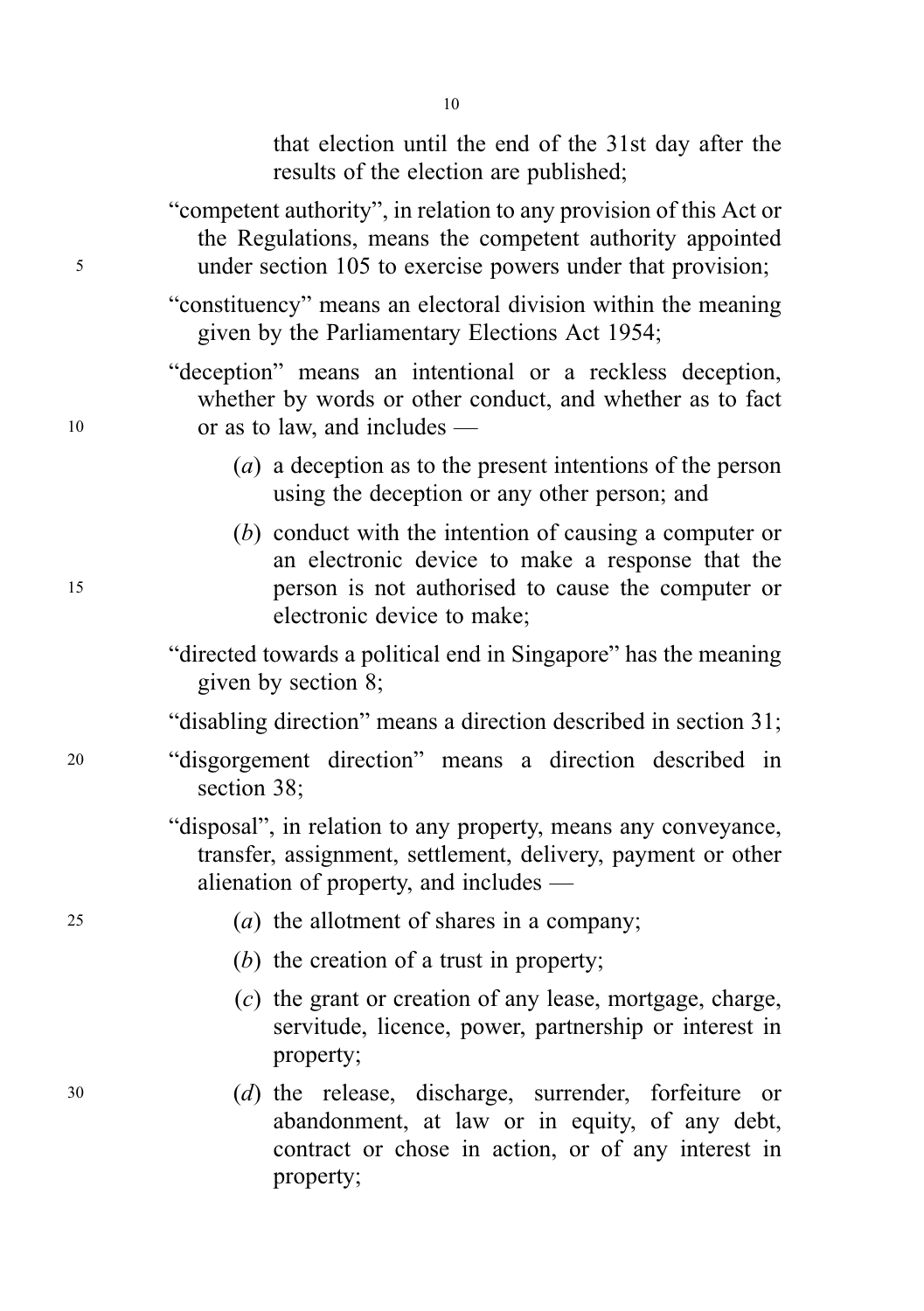- (e) the exercise by a person of a special or general power of appointment of property in favour of any other person (or a hybrid of both); or
- (f) any transaction entered into by any person with intent to diminish, directly or indirectly, the value of the 5 person's own property and to increase the value of the property of any other person;

"donation report" means a report required to be prepared under section 62:

"donor" means a person who makes a donation; 10

"donor activity" means disbursing money or property or benefit;

"election" means —

- (a) an election in a constituency under the Parliamentary Elections Act 1954 for the purpose of electing a Member of Parliament: or 15
- (b) a presidential election;
- "election agent", in relation to a candidate at an election, means the individual named as his or her election agent under section 62(1) of the Parliamentary Elections Act 1954 or section 43(1) of the Presidential Elections Act 1991, as the 20 case may be;
- "elector", for an election, means an individual who is entitled to vote at that election;
- "electronic communications activity" and "online communications activity" have the respective meanings <sup>25</sup> given by section 10;

"engage in conduct" means —

- (a) do an act or omit to do an act
	- (i) on a single occasion; or
	- (ii) on a number of occasions over a period of time; 30 or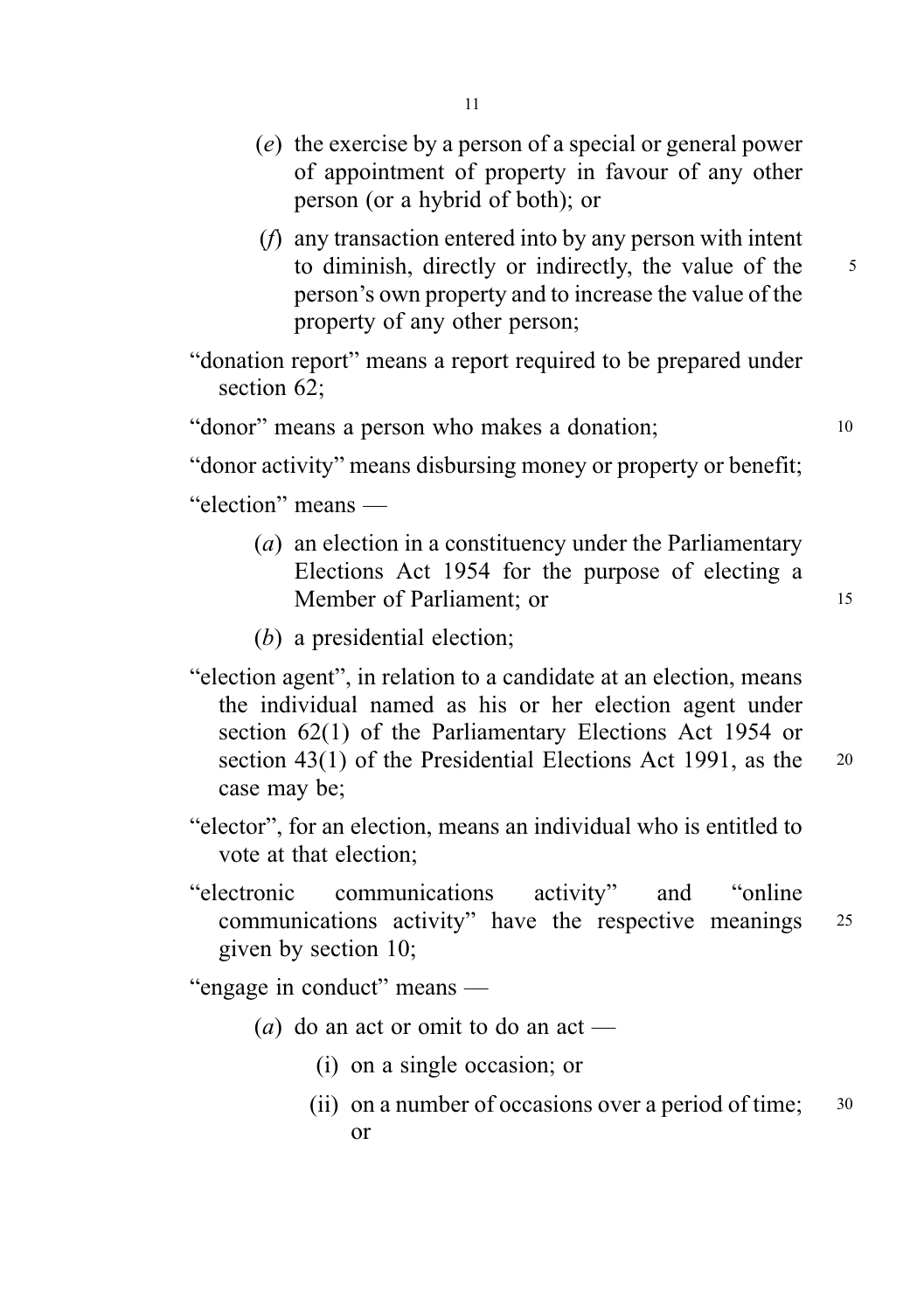|    | 12                                                                                                                                                                                                                                                                                                                                                                            |
|----|-------------------------------------------------------------------------------------------------------------------------------------------------------------------------------------------------------------------------------------------------------------------------------------------------------------------------------------------------------------------------------|
|    | (b) both do an act and omit to do an act —                                                                                                                                                                                                                                                                                                                                    |
|    | (i) on a single occasion; or                                                                                                                                                                                                                                                                                                                                                  |
|    | (ii) on a number of occasions over a period of time;                                                                                                                                                                                                                                                                                                                          |
|    | "entity" means —                                                                                                                                                                                                                                                                                                                                                              |
| 5  | (a) a body corporate (including a limited liability<br>partnership);                                                                                                                                                                                                                                                                                                          |
|    | $(b)$ an unincorporated association;                                                                                                                                                                                                                                                                                                                                          |
|    | $(c)$ a partnership;                                                                                                                                                                                                                                                                                                                                                          |
|    | $(d)$ a body politic;                                                                                                                                                                                                                                                                                                                                                         |
| 10 | (e) a body of individuals who together form a body; or                                                                                                                                                                                                                                                                                                                        |
|    | $(f)$ a person other than an individual;                                                                                                                                                                                                                                                                                                                                      |
| 15 | "executive committee", for an unincorporated association or a<br>group of individuals that is not a body corporate or a<br>partnership, means a body of individuals (however<br>described) that governs, manages or conducts the affairs of<br>the unincorporated association or group;                                                                                       |
| 20 | "for the purposes of the candidate's election" means with a view<br>to, or otherwise in connection with, promoting or procuring<br>the candidate's election at a parliamentary election or<br>presidential election (as the case may be) and includes<br>prejudicing the electoral prospects of another candidate at<br>that parliamentary election or presidential election; |
|    | "foreign affiliations report" has the meaning given by<br>section 76;                                                                                                                                                                                                                                                                                                         |
| 25 | "foreign business" has the meaning given by section 4;                                                                                                                                                                                                                                                                                                                        |
|    | "foreign country" means a country or territory other than<br>Singapore, and includes part of such a country or territory;                                                                                                                                                                                                                                                     |

"foreign government" has the meaning given by section 4;

"foreign government-related individual" has the meaning given <sup>30</sup> by section 4;

"foreign interference" has the meaning given by section 6;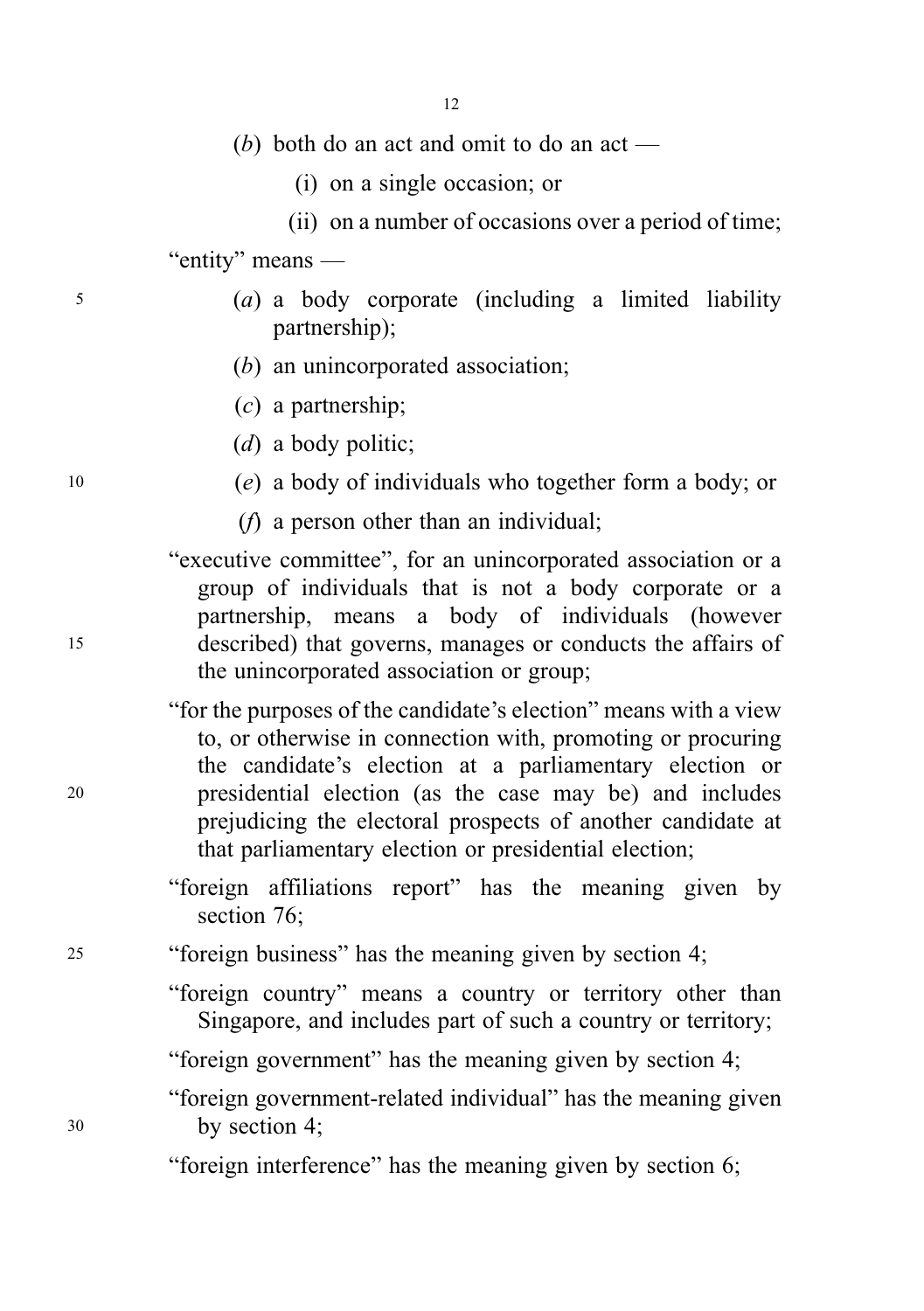"foreign legislature" has the meaning given by section 4;

- "foreign political organisation" has the meaning given by section 4;
- "foreign principal" has the meaning given by section 4;

"foreign public enterprise" has the meaning given by section 4;  $\frac{5}{5}$ 

- "foreign volunteers report" has the meaning given by section  $85(3)$ ;
- "foreigner" has the meaning given by section 4;
- "general election" means a general election of Members of Parliament after a dissolution of Parliament: 10

"gift" means any of the following:

- (a) any disposal of property made by a person to another person (including by will), being a disposal made without consideration in money or money's worth or with inadequate consideration; 15
- (b) the provision of a service for no consideration or for inadequate consideration, other than the provision of voluntary labour or voluntary professional services to a political party by an officer or a member of the party; 20
- "Government" includes any part of the Government and an Organ of State (such as the Cabinet);

"in the public interest" has the meaning given by section 7;

"influence" includes affecting, directly or indirectly, in any way;

- "information or material" means information or material in any <sup>25</sup> form, such as (but not limited to) —
	- (a) oral, written, electronic or digital form; and
	- (b) visual, pictorial or graphic form (for example, an anthropomorphic or humanlike depiction),

and includes information or material in any combination of 30 forms;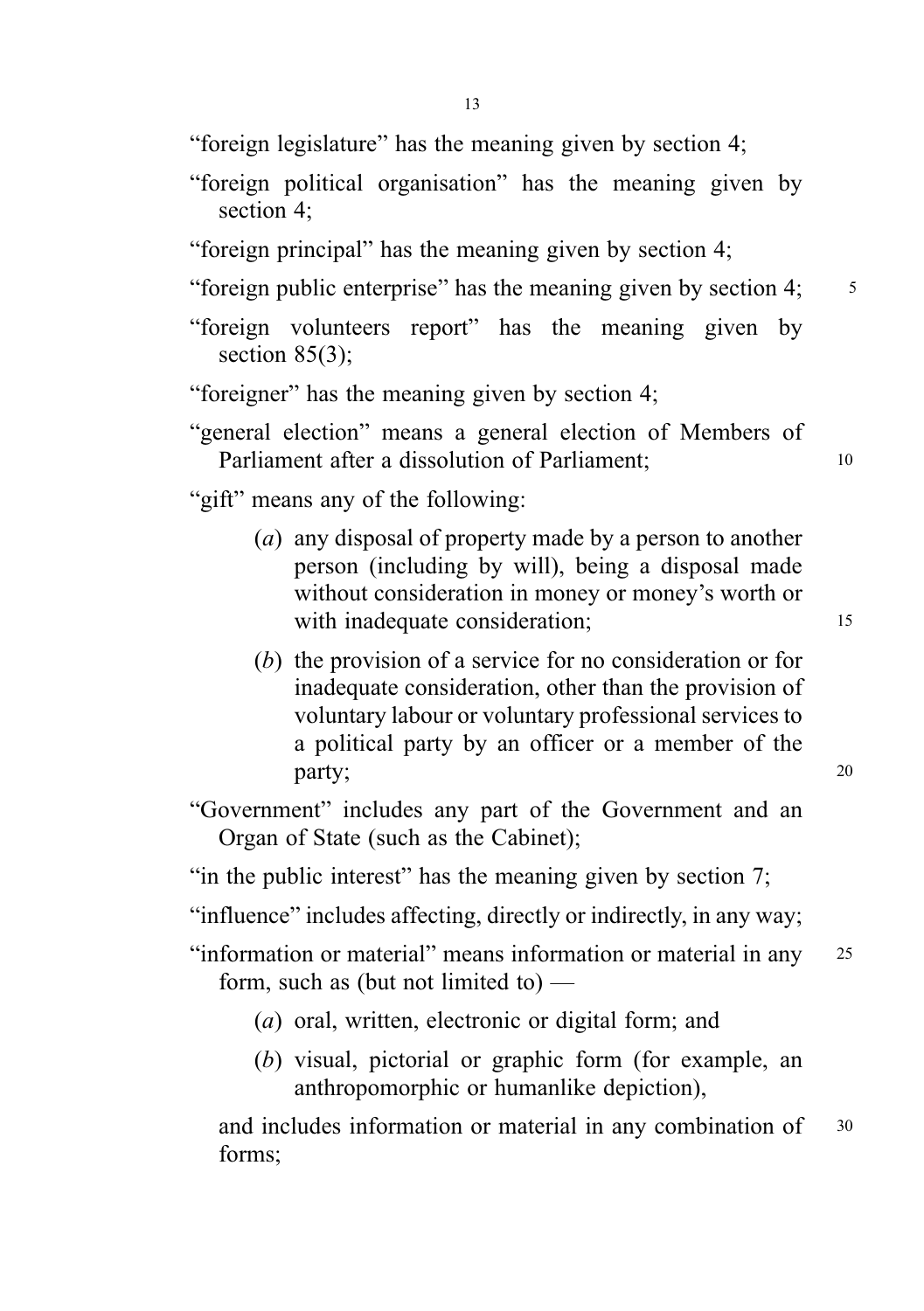|    | "interest in property" means any estate, interest, right or power<br>whatever, whether at law or in equity, in, under or over<br>property;                                                                                                                                                                                              |
|----|-----------------------------------------------------------------------------------------------------------------------------------------------------------------------------------------------------------------------------------------------------------------------------------------------------------------------------------------|
|    | "interference" includes influence;                                                                                                                                                                                                                                                                                                      |
| 5  | "major political donor" means a person (not being a politically<br>significant person) who is required by section 70 to make a<br>donation report under that section;                                                                                                                                                                   |
|    | "Member of Parliament" means —                                                                                                                                                                                                                                                                                                          |
| 10 | (a) an individual who is declared under section $49(7)(a)$<br>or $(7E)(a)$ or 49A(5) of the Parliamentary Elections<br>Act 1954 elected as the Member of Parliament for an<br>identified constituency, until he or she vacates his or<br>her seat in Parliament under the provisions of the<br>Constitution;                            |
| 15 | (b) an individual who —                                                                                                                                                                                                                                                                                                                 |
|    | (i) is declared elected as a non-constituency<br>Member of Parliament under section 52 of<br>the Parliamentary Elections Act 1954; or                                                                                                                                                                                                   |
| 20 | (ii) is deemed under section 53 of that Act to be<br>elected as a non-constituency Member in place<br>of the non-constituency Member whose seat<br>has been declared vacant,                                                                                                                                                            |
| 25 | and has subscribed before Parliament the Oath of<br>Allegiance under Article 61 of the Constitution, until<br>either he or she vacates his or her seat in Parliament<br>under the provisions of the Constitution or the<br>Parliament by resolution under section 53 of that<br>Act declares that his or her seat has become vacant; or |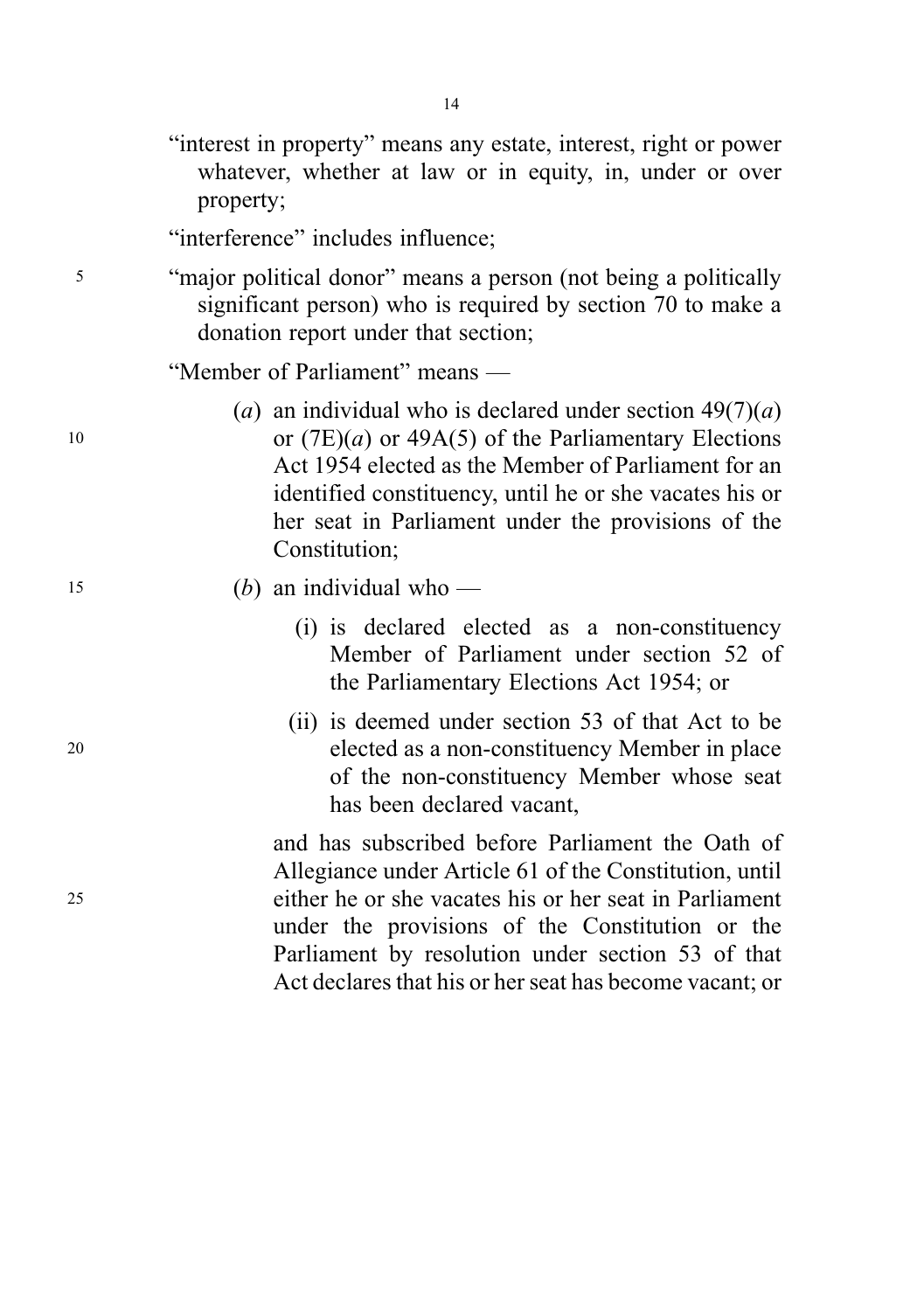(c) a nominated Member of Parliament who is appointed under the Fourth Schedule to the Constitution and has subscribed before Parliament the Oath of Allegiance under Article 61 of the Constitution, until he or she vacates his or her seat in Parliament under the 5 provisions of the Constitution,

and includes a Member in the capacity of the Leader of the Opposition;

- "migration benefit" has the meaning given by section 78(4);
- "must-carry direction" means a direction described in <sup>10</sup> section 32;
- "nomination day" means the day of nomination at an election;
- "online location" means any website, webpage, chatroom or forum, or any other thing that can be seen, heard or otherwise perceived by means of the Internet: 15
- "Part 3 direction" means any direction mentioned in section 29, pursuant to an authorisation under section 20(1), 21(1) or 22(1)(b) or 23(3)(b) or (c);
- "Part 4 politically significant entity" and "Part 4 politically significant person" have the respective meanings given by 20 section 14;
- "partnership" includes a limited partnership but not a limited liability partnership;

"permissible donor" has the meaning given by section 55;

"police officer" includes — <sup>25</sup>

- (a) a member of the Special Constabulary established under the Police Force Act 2004; and
- (b) an auxiliary police officer appointed as such under Part IX of the Police Force Act 2004;
- "political donations fund directive" means a directive given 30 under section 69;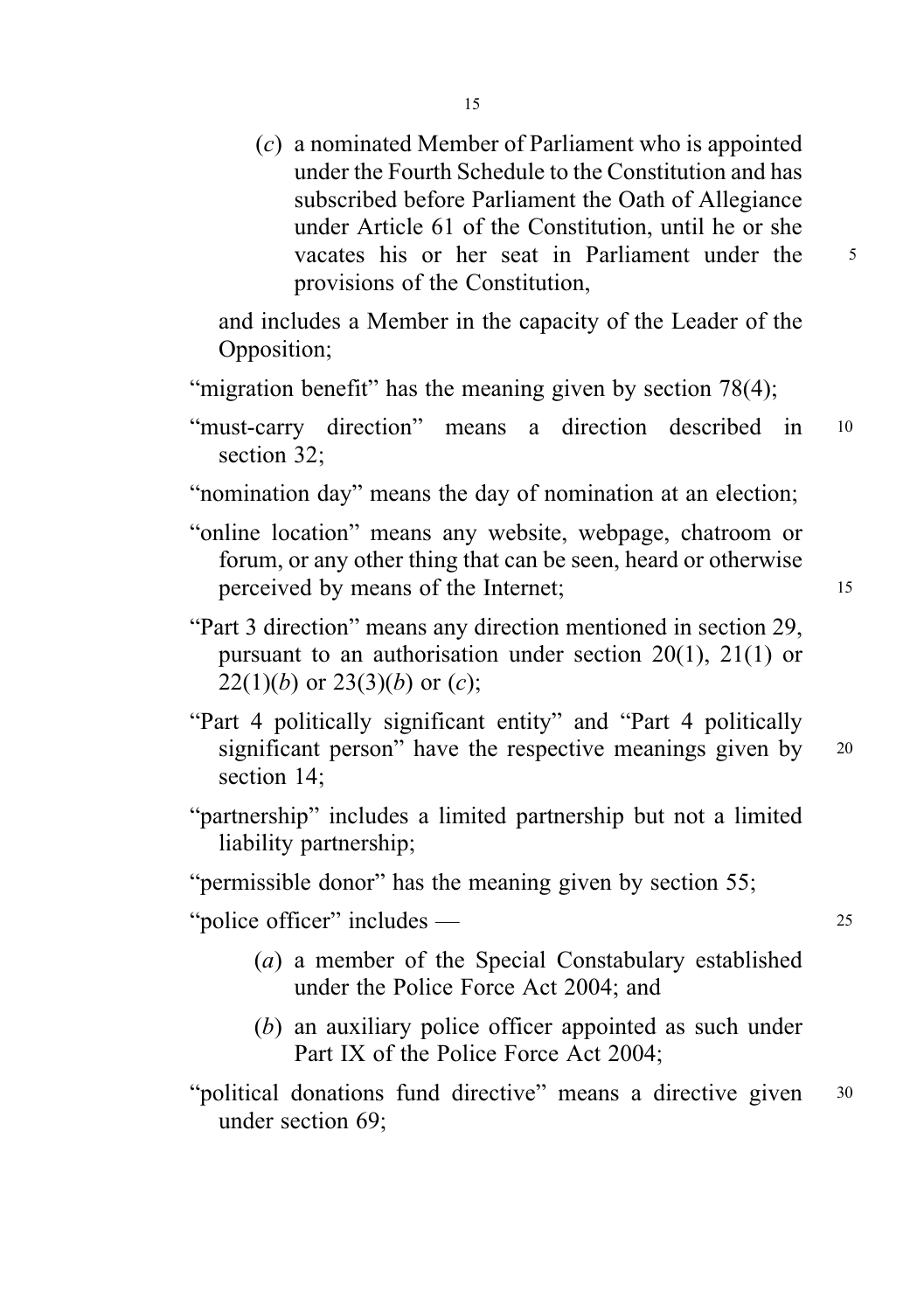"political office holder" means the holder of the office of —

- (a) the Prime Minister;
- (b) a Deputy Prime Minister;
- (c) a Minister, Senior Minister or Co-ordinating <sup>5</sup> Minister;
	- (d) a Minister of State or Senior Minister of State;
	- (e) a Parliamentary Secretary or Senior Parliamentary Secretary;
- (f) the Speaker of Parliament or a Deputy Speaker of <sup>10</sup> Parliament;
	- (g) a Mayor;
	- (h) a Political Secretary; or
	- (i) the Leader of the House;
- "political party" means a body of persons, corporate or <sup>15</sup> unincorporated, whose object, or one of whose objects, is the promotion of the election to Parliament of a candidate or candidates endorsed by it or an organisation of which it forms part;

"politically significant person" has the meaning given by <sup>20</sup> section 14;

"polling day", for an election, means —

- (a) for a by-election or general election, the day specified —
- (i) under section 34 or 34A of the Parliamentary <sup>25</sup> Elections Act 1954 in a notice of contested election as the date on which the poll for that by-election or general election (as the case may be) is to be taken in Singapore; or
- (ii) under section  $50C(3)(b)(ii)$  or  $56C$  of the <sup>30</sup> Parliamentary Elections Act 1954 as the other day that the polling day for an election is postponed to, if that section applies; or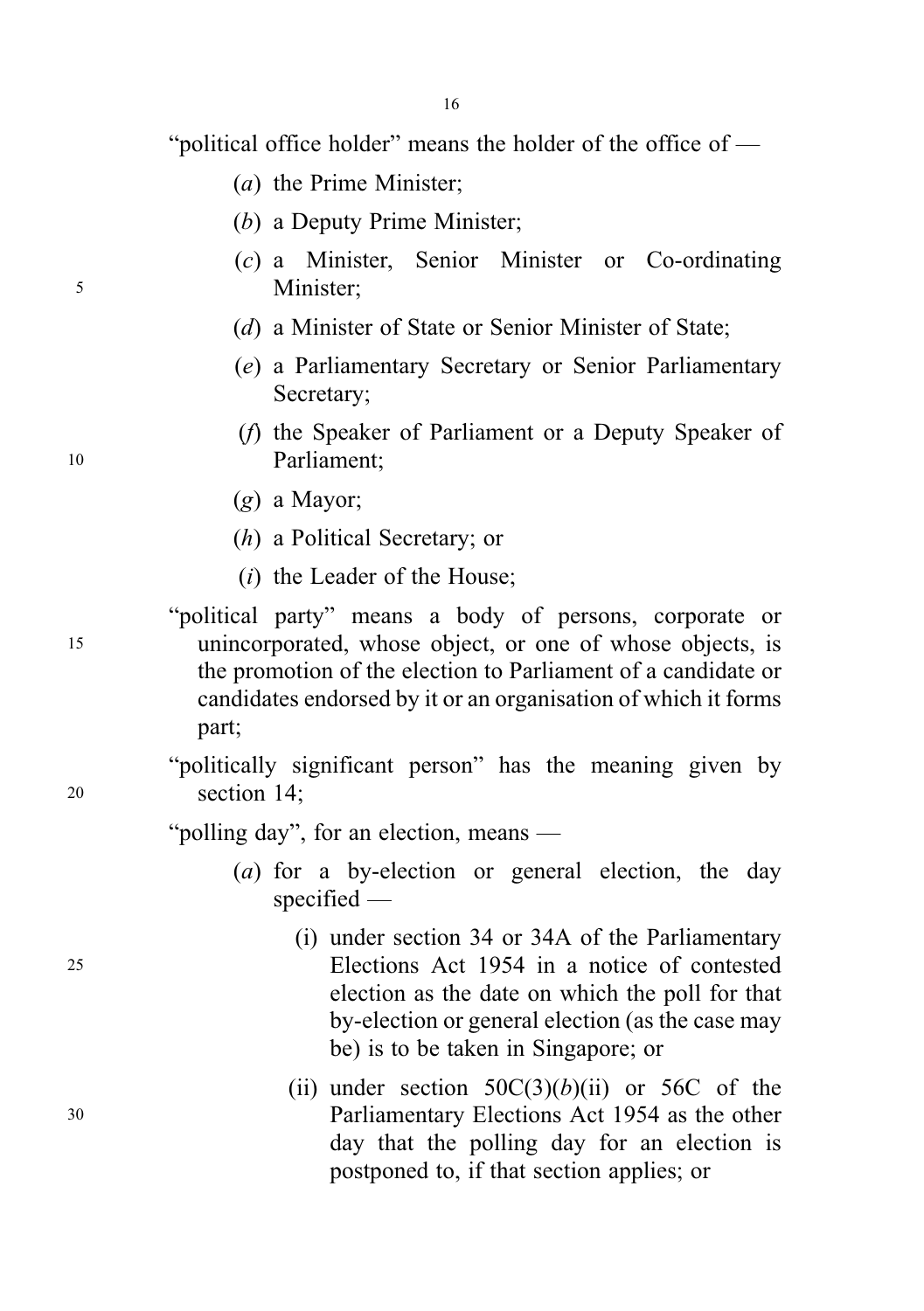- (b) for a presidential election, the day specified
	- (i) under section 16 of the Presidential Elections Act 1991 in a notice of contested election as the date on which the poll for that election is to be taken in Singapore; or 5
	- (ii) under section  $33C(3)(b)(ii)$  or  $36C$  of the Presidential Elections Act 1991 as the other day that the polling day for an election is postponed to, if that section applies;

"presidential election" means an election under the Presidential 10 Elections Act 1991 for the purpose of electing the President;

"principal election agent" means —

- (a) an election agent of a candidate in a group who has been appointed under section 62(5) of the Parliamentary Elections Act 1954 as the principal 15 election agent for that group; or
- (b) an election agent of a candidate at a presidential election who has been appointed under section 43(2A) of the Presidential Elections Act 1991 as the principal election agent; 20
- "prohibited donor", in relation to a politically significant person, has the meaning given by section 67;
- "prohibited donor directive" means a directive given under section 67;
- "property" includes money, and a reference to the provision of 25 property accordingly includes the supply of goods;

"proprietor", for an online location, means a person who —

- (a) develops and maintains the online location;
- (b) organises, manages or supervises the use of the online location; 30
- (c) manages or regulates membership of, or access to, the online location; or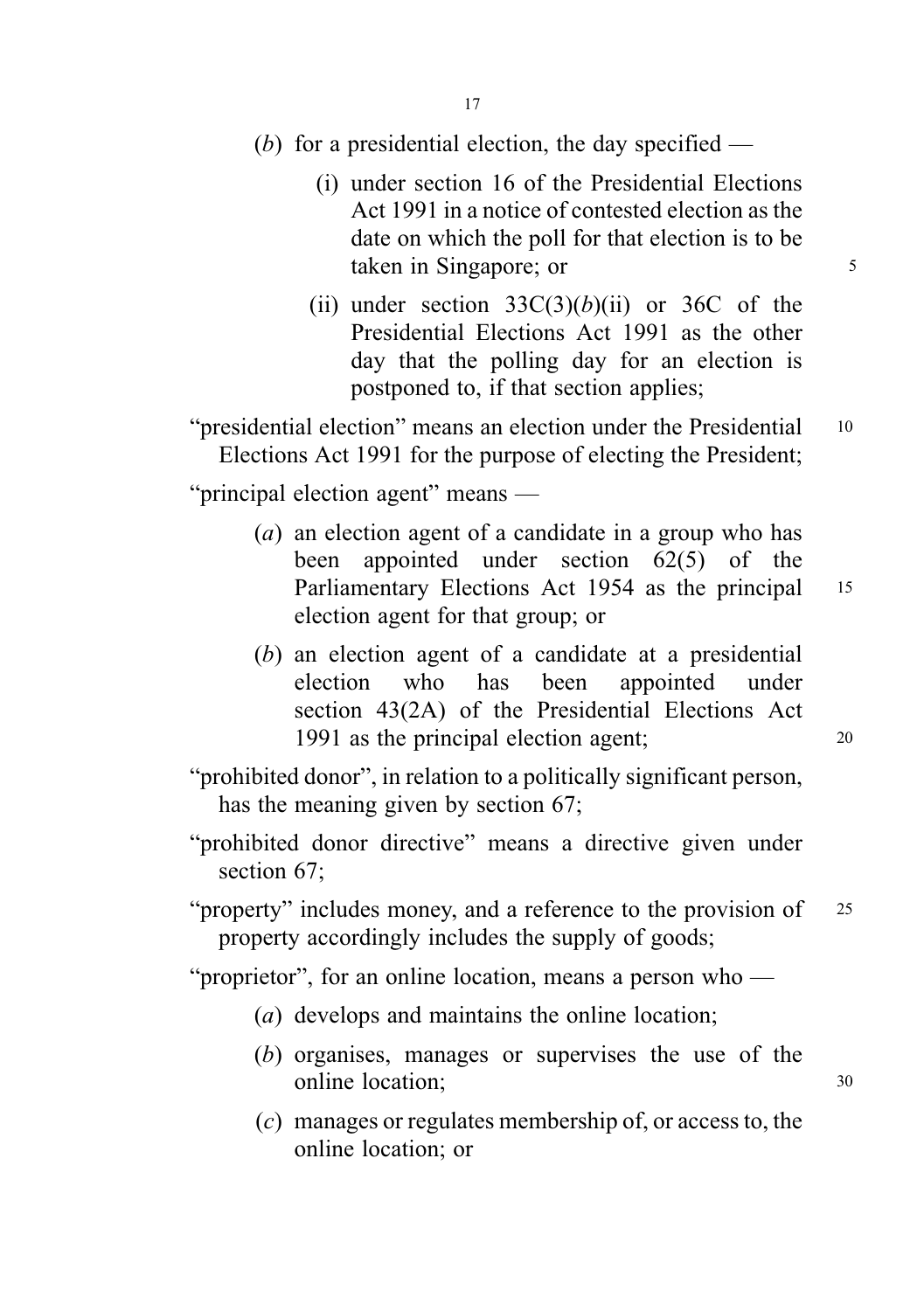| 5  | (d) has the authority to decide whether any information<br>or material may be included or excluded on the online<br>location, or where to place the information or<br>material on the online location or otherwise<br>exercise editorial control over the online location; |
|----|----------------------------------------------------------------------------------------------------------------------------------------------------------------------------------------------------------------------------------------------------------------------------|
|    | "proscribed online location" means an online location declared<br>under section 24 or 25 to be a proscribed online location;                                                                                                                                               |
|    | "public" means the general public in Singapore and includes a<br>section of the general public in Singapore;                                                                                                                                                               |
| 10 | "public authority" means a body established or constituted by or<br>under a public Act to perform or discharge a public function,<br>but excludes a Town Council constituted under the Town<br>Councils Act 1988;                                                          |
|    | "Regulations" means regulations made under section 122;                                                                                                                                                                                                                    |
| 15 | "relevant entity" means any of the following persons:                                                                                                                                                                                                                      |
|    | (a) a partnership carrying on a business in Singapore and<br>registered under the Business Names Registration<br>Act 2014;                                                                                                                                                 |
|    | (b) a body corporate that is registered under —                                                                                                                                                                                                                            |
| 20 | (i) the Companies Act 1967; or                                                                                                                                                                                                                                             |
|    | (ii) the Limited Liability Partnerships Act 2005;                                                                                                                                                                                                                          |
|    | (c) an association (whether incorporate or not) that is<br>registered under —                                                                                                                                                                                              |
|    | (i) the Co-operative Societies Act 1979;                                                                                                                                                                                                                                   |
| 25 | (ii) the Societies Act 1966; or                                                                                                                                                                                                                                            |
|    | (iii) the Trade Unions Act 1940;                                                                                                                                                                                                                                           |
|    | "relevant individual" means —                                                                                                                                                                                                                                              |
|    | (a) a citizen of Singapore whether or not resident in<br>Singapore; or                                                                                                                                                                                                     |
| 30 | $(b)$ an individual who is not a citizen of Singapore but is<br>resident in Singapore;                                                                                                                                                                                     |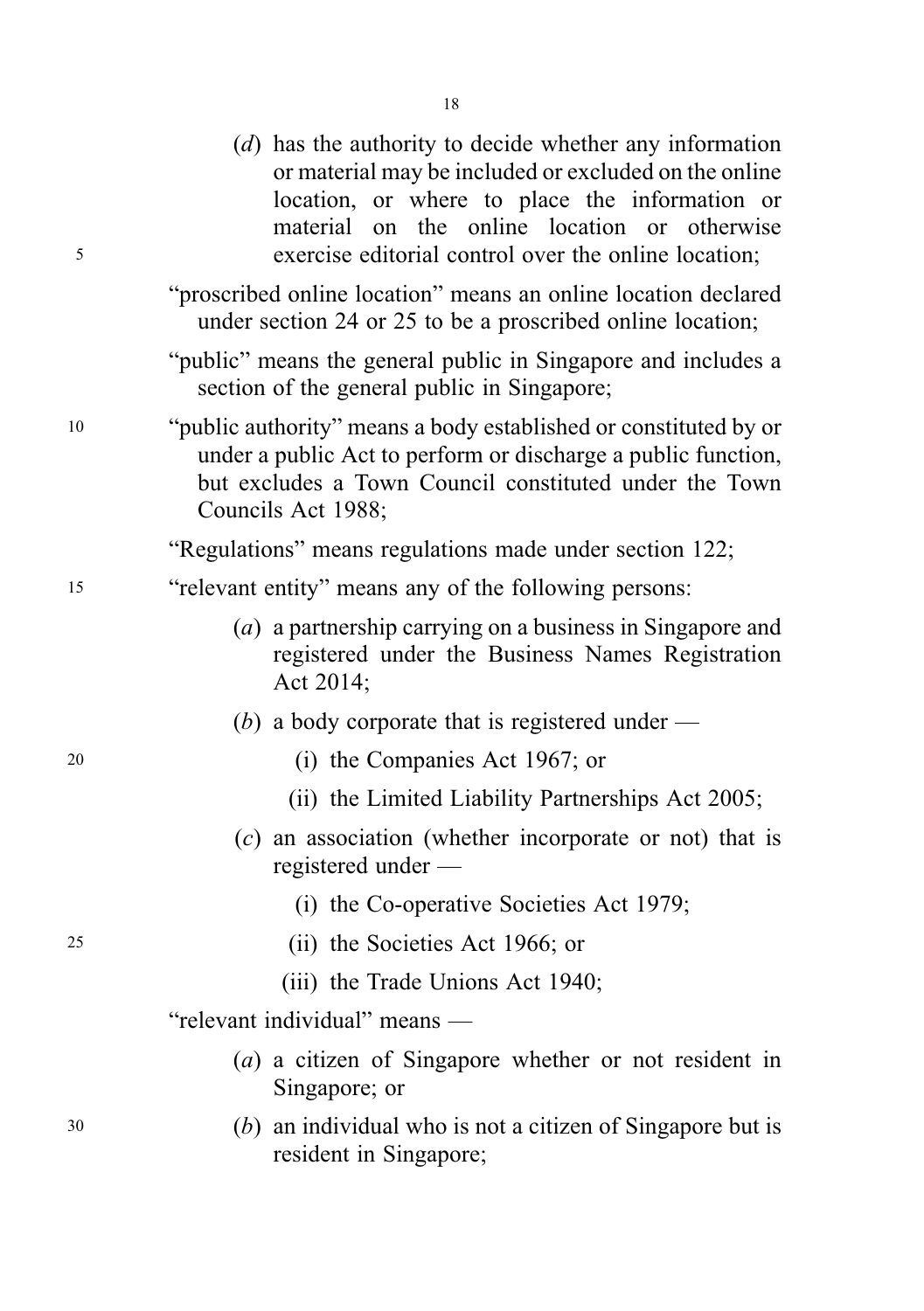- "repealed Act" means the Political Donations Act 2000 repealed by this Act;
- "reportable arrangement to which a politically significant person is party" has the meaning given by section 78;
- "reportable political donation" has the meaning given by <sup>5</sup> section 53;

"reporting period" —

- (a) for reportable political donations, has the meaning given by section 62;
- (b) for reportable arrangements to which a politically  $10$ significant person is party, has the meaning given by section 76; or
- (c) for a Part 4 politically significant person given a directive under section  $85(2)(b)$ , has the meaning given by that section; 15

"responsible officer", for a politically significant person who is not an individual, means —

- (*a*) if a partnership a partner of the partnership;
- (b) if a body corporate the individual for the time being holding the office of chairperson, managing 20 director or company secretary of the body corporate, or any position analogous to any of those offices in that body corporate; or
- (c) if an unincorporated body of persons other than a partnership — 25
	- (i) the individual for the time being holding the office of president, secretary or treasurer of the executive committee of the unincorporated body of persons, or any position analogous to any of those offices in that body; or  $30$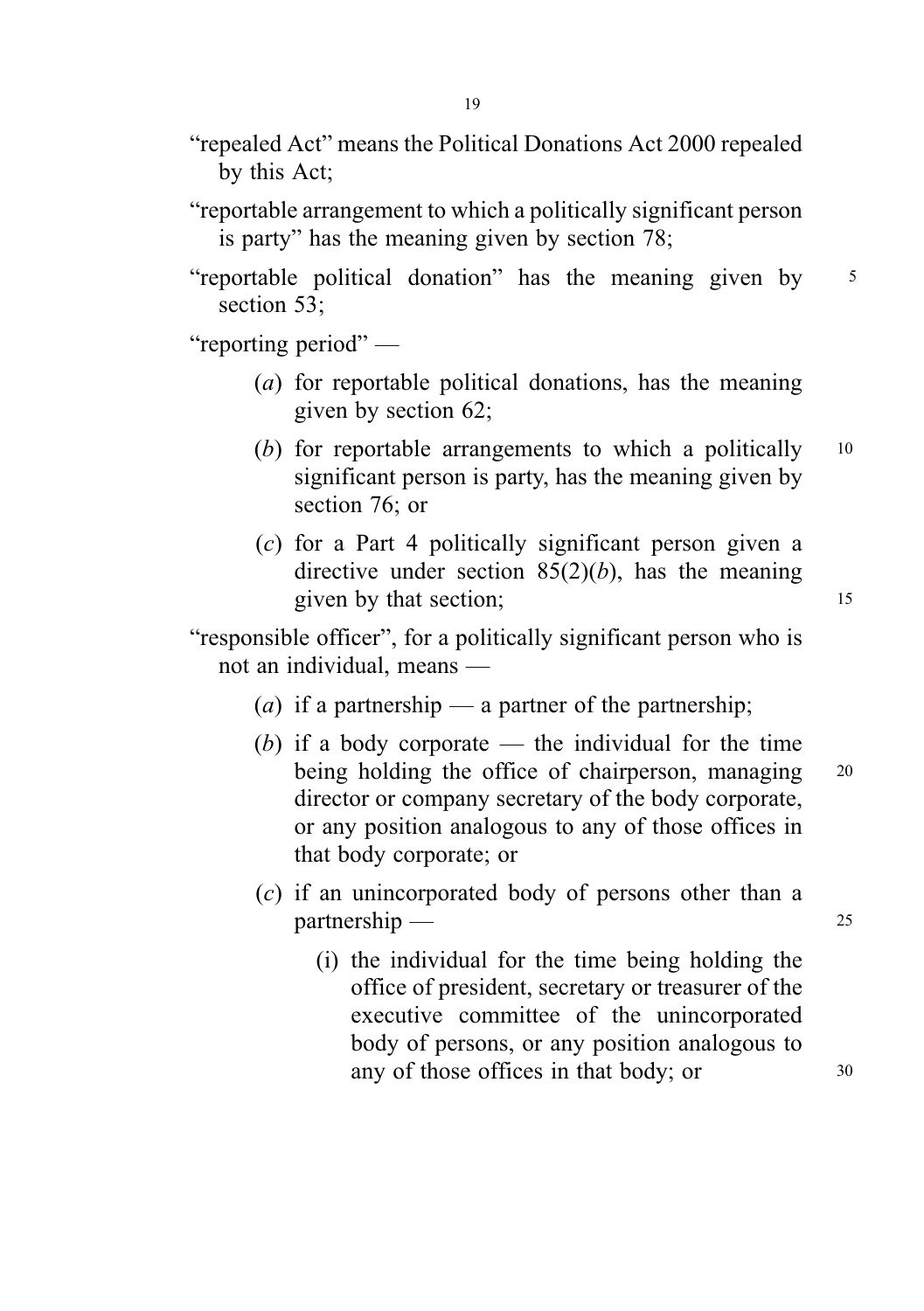(ii) where there is no such executive committee, the individual for the time being notified by the unincorporated body of persons to a competent authority as a responsible officer of that body <sup>5</sup> of persons,

> and includes any person carrying out the duties of any such office mentioned in paragraph  $(a)$ ,  $(b)$  or  $(c)(i)$  if that office is vacant;

- "Reviewing Tribunal" means a Reviewing Tribunal constituted <sup>10</sup> by section 94;
	- "service restriction direction" means a direction described in section 35;

"Singapore aircraft" means an aircraft that is registered in Singapore under the Air Navigation Act 1966;

- <sup>15</sup> "Singapore vessel" means a vessel used in navigation by water (including an air-cushioned vehicle such as a hovercraft or a submersible craft) that is registered (provisionally or otherwise) under the Merchant Shipping Act 1995 and its registry is not closed or deemed to be closed or suspended <sup>20</sup> under that Act;
	- "stop communication (end-user) direction" means a direction described in section 30;
	- "technical assistance direction" means a direction described in section 36;
- <sup>25</sup> "telecommunication service" has the meaning given by section 2 of the Telecommunications Act 1999;
	- "value", in relation to any donation or benefit, has the meaning given by section 15;
- "vehicle" means any means of transport, whether self-propelled <sup>30</sup> or not, used on land such as a train, bicycle, motor car or personal mobility device;
	- "writ" means a writ of election issued under section 24 of the Parliamentary Elections Act 1954 or, in the case of a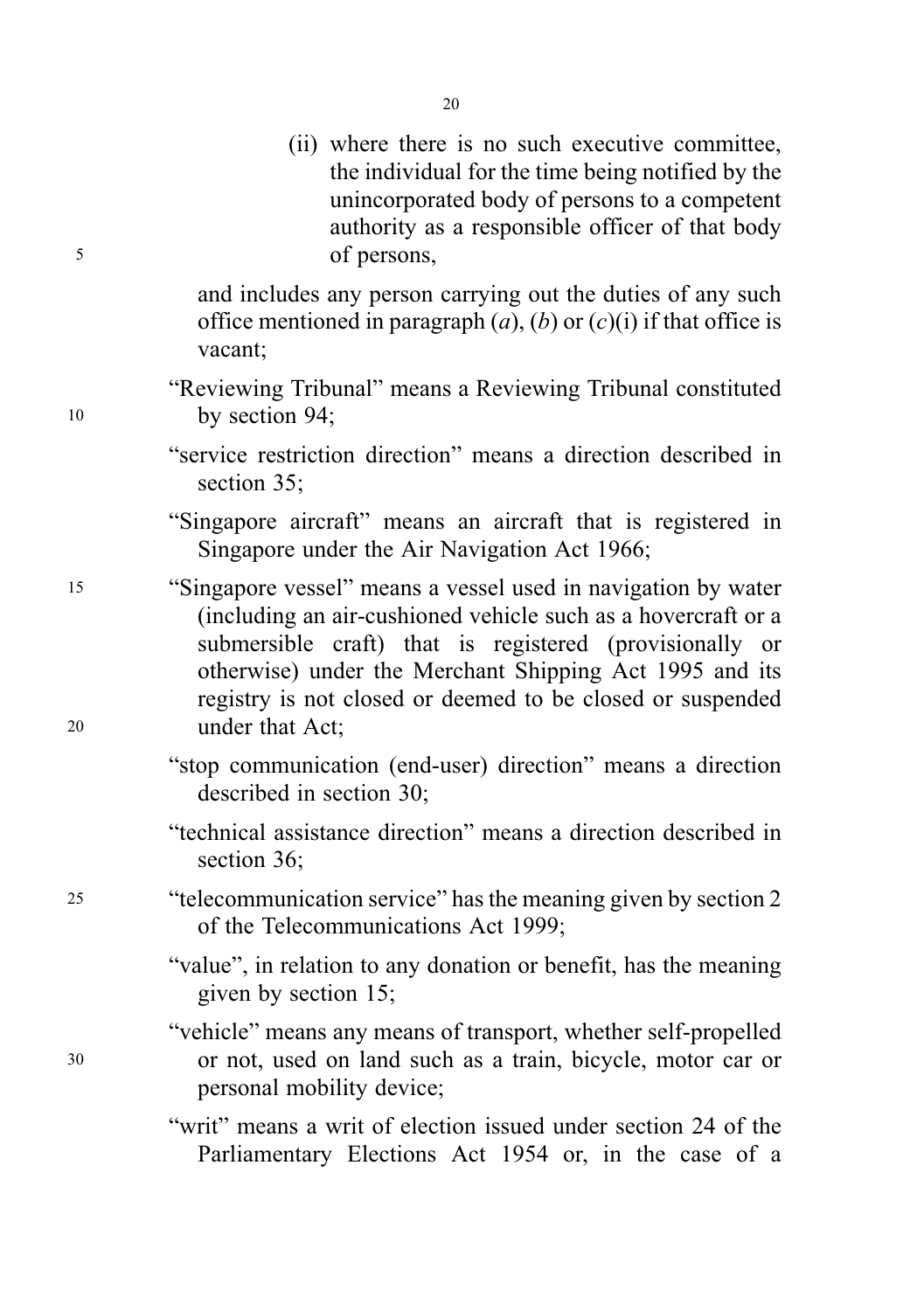presidential election, under section 6 of the Presidential Elections Act 1991.

(2) A reference in this Act to the results of an election being published is a reference to —

- (a) for a parliamentary election, the date that either of the  $\frac{5}{5}$ following is published in the *Gazette*, whichever being applicable to that election:
	- (i) the notice required by section  $33(1)(b)$  of the Parliamentary Elections Act 1954, containing the name or names of the nominated candidate or the 10 group of candidates declared elected;
	- (ii) the statement of the poll and the name or names of the person or persons elected as Member or Members of Parliament at that election required by section 51 of the Parliamentary Elections Act 1954 to be <sup>15</sup> published; and
- (b) for a presidential election, the date that either of the following is published in the Gazette, whichever being applicable to that election:
	- (i) the notice required by section  $15(1)(b)$  of the 20 Presidential Elections Act 1991, containing the name of the nominated candidate declared elected as President;
	- (ii) the statement of the poll and the name of the person elected to the office of President required by <sup>25</sup> section 34 of the Presidential Elections Act 1991 to be published.
- $(3)$  In this Act
	- "Air Navigation Act 1966" includes the Air Navigation Act (Cap. 6, 2014 Ed.) until it is revised and citable by the short  $30$ title "the Air Navigation Act 1966";
	- "Broadcasting Act 1994" includes the Broadcasting Act (Cap. 28, 2012 Ed.) until it is revised and citable by the short title "the Broadcasting Act 1994";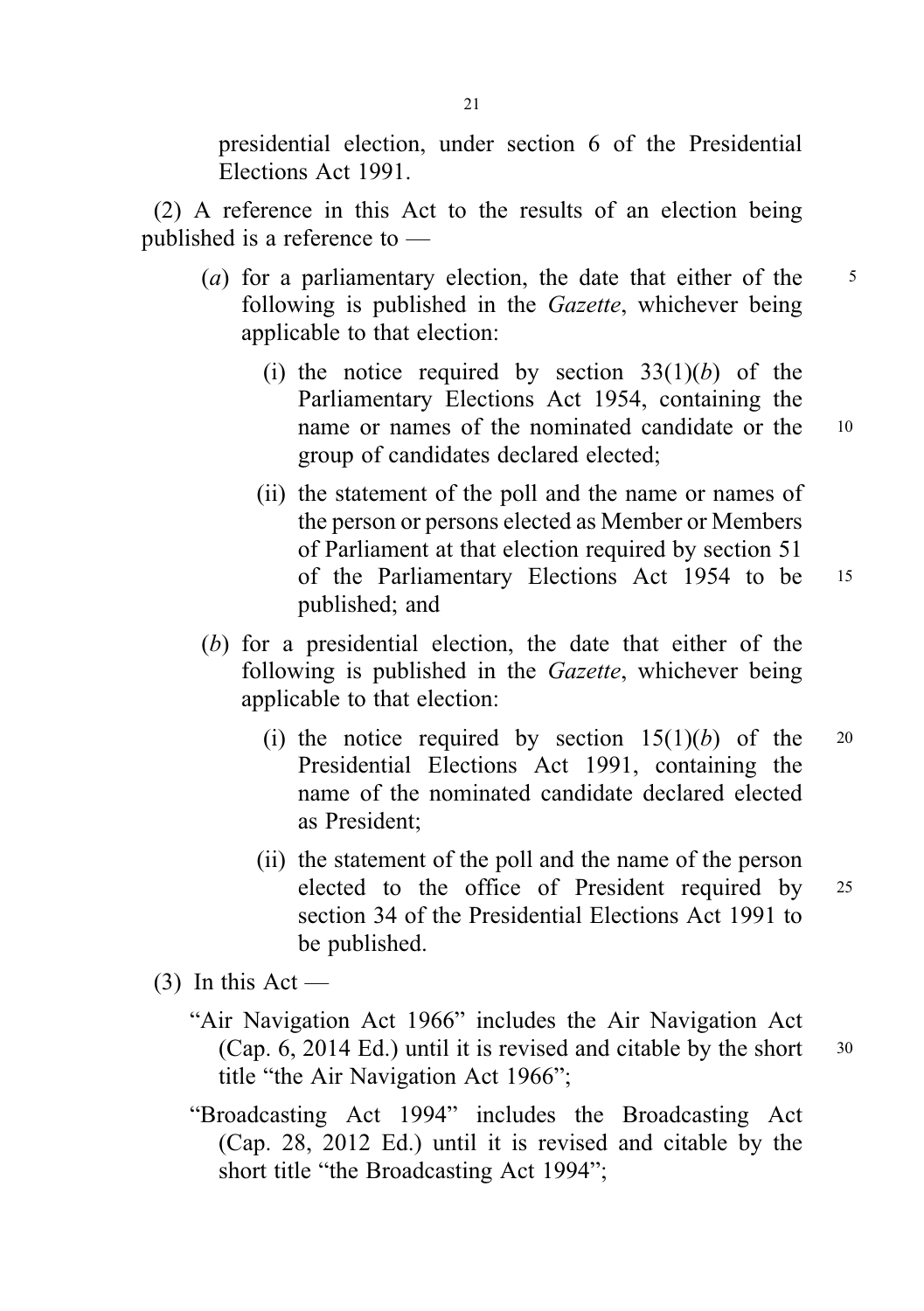- "Companies Act 1967" includes the Companies Act (Cap. 50, 2006 Ed.) until it is revised and citable by the short title "the Companies Act 1967";
- "Co-operative Societies Act 1979" includes the Co-operative <sup>5</sup> Societies Act (Cap. 62, 2009 Ed.) until it is revised and citable by the short title "the Co-operative Societies Act 1979";
- "Criminal Procedure Code 2010" includes the Criminal Procedure Code (Cap. 68, 2012 Ed.) until it is revised and <sup>10</sup> citable by the short title "the Criminal Procedure Code 2010";
	- "Foreign Recruiting Act 1875" includes the Foreign Recruiting Act (Cap. 112, 2014 Ed.) until it is revised and citable by the short title "the Foreign Recruiting Act 1875";
- "Internal Security Act 1960" includes the Internal Security Act <sup>15</sup> (Cap. 143, 1985 Ed.) until it is revised and citable by the short title "the Internal Security Act 1960";
	- "Interpretation Act 1965" includes the Interpretation Act (Cap. 1, 2002 Ed.) until it is revised and citable by the short title "the Interpretation Act 1965";
- <sup>20</sup> "Limited Liability Partnerships Act 2005" includes the Limited Liability Partnerships Act (Cap. 163A, 2006 Ed.) until it is revised and citable by the short title "the Limited Liability Partnerships Act 2005";
- "Limited Partnerships Act 2008" includes the Limited <sup>25</sup> Partnerships Act (Cap. 163B, 2010 Ed.) until it is revised and citable by the short title "the Limited Partnerships Act 2008";
- "Merchant Shipping Act 1995" includes the Merchant Shipping Act (Cap. 179, 1996 Ed.) until it is revised and citable by the <sup>30</sup> short title "the Merchant Shipping Act 1995";
	- "National Emblems (Control of Display) Act 1949" includes the National Emblems (Control of Display) Act (Cap. 196, 1985 Ed.) until it is revised and citable by the short title "the National Emblems (Control of Display) Act 1949";

22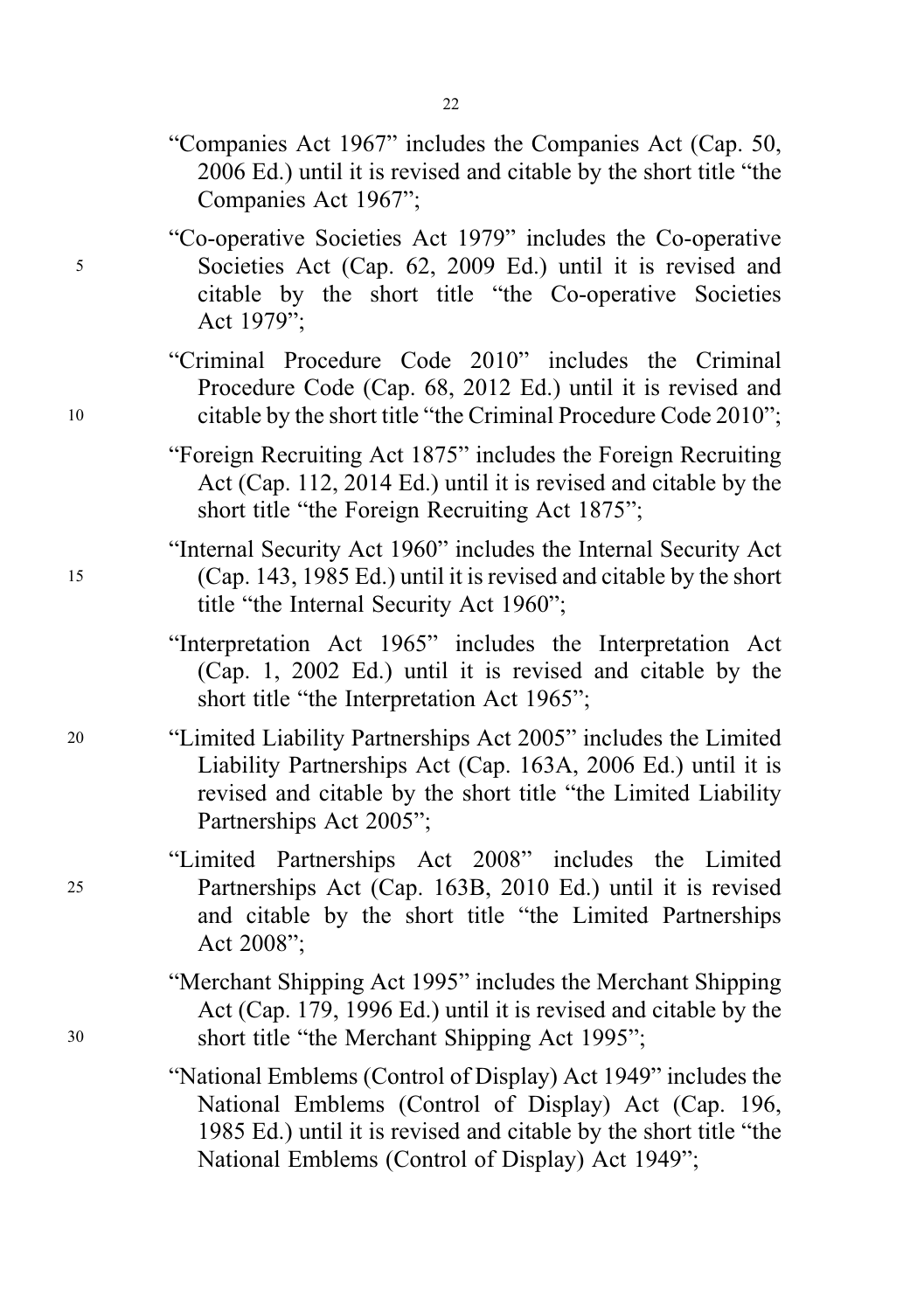- "Newspaper and Printing Presses Act 1974" includes the Newspaper and Printing Presses Act (Cap. 206, 2002 Ed.) until it is revised and citable by the short title "the Newspaper and Printing Presses Act 1974";
- "Parliament (Privileges, Immunities and Powers) Act 1962" <sup>5</sup> includes the Parliament (Privileges, Immunities and Powers) Act (Cap. 217, 2000 Ed.) until it is revised and citable by the short title "the Parliament (Privileges, Immunities and Powers) Act 1962";
- "Parliamentary Elections Act 1954" includes the Parliamentary <sup>10</sup> Elections Act (Cap. 218, 2011 Ed.) until it is revised and citable by the short title "the Parliamentary Elections Act 1954";
- "Penal Code 1871" includes the Penal Code (Cap. 224, 2008 Ed.) until it is revised and citable by the short title <sup>15</sup> "the Penal Code 1871";
- "Police Force Act 2004" includes the Police Force Act (Cap. 235, 2006 Ed.) until it is revised and citable by the short title "the Police Force Act 2004";
- "Political Donations Act 2000" includes the Political Donations <sup>20</sup> Act (Cap. 236, 2001 Ed.) until it is revised and citable by the short title "the Political Donations Act 2000";
- "Presidential Elections Act 1991" includes the Presidential Elections Act (Cap. 240A, 2011 Ed.) until it is revised and citable by the short title "the Presidential Elections <sup>25</sup> Act 1991";
- "Prevention of Corruption Act 1960" includes the Prevention of Corruption Act (Cap. 241, 1993 Ed.) until it is revised and citable by the short title "the Prevention of Corruption Act  $1960$ ";  $30$
- "Public Order Act 2009" includes the Public Order Act (Cap. 257A, 2012 Ed.) until it is revised and citable by the short title "the Public Order Act 2009";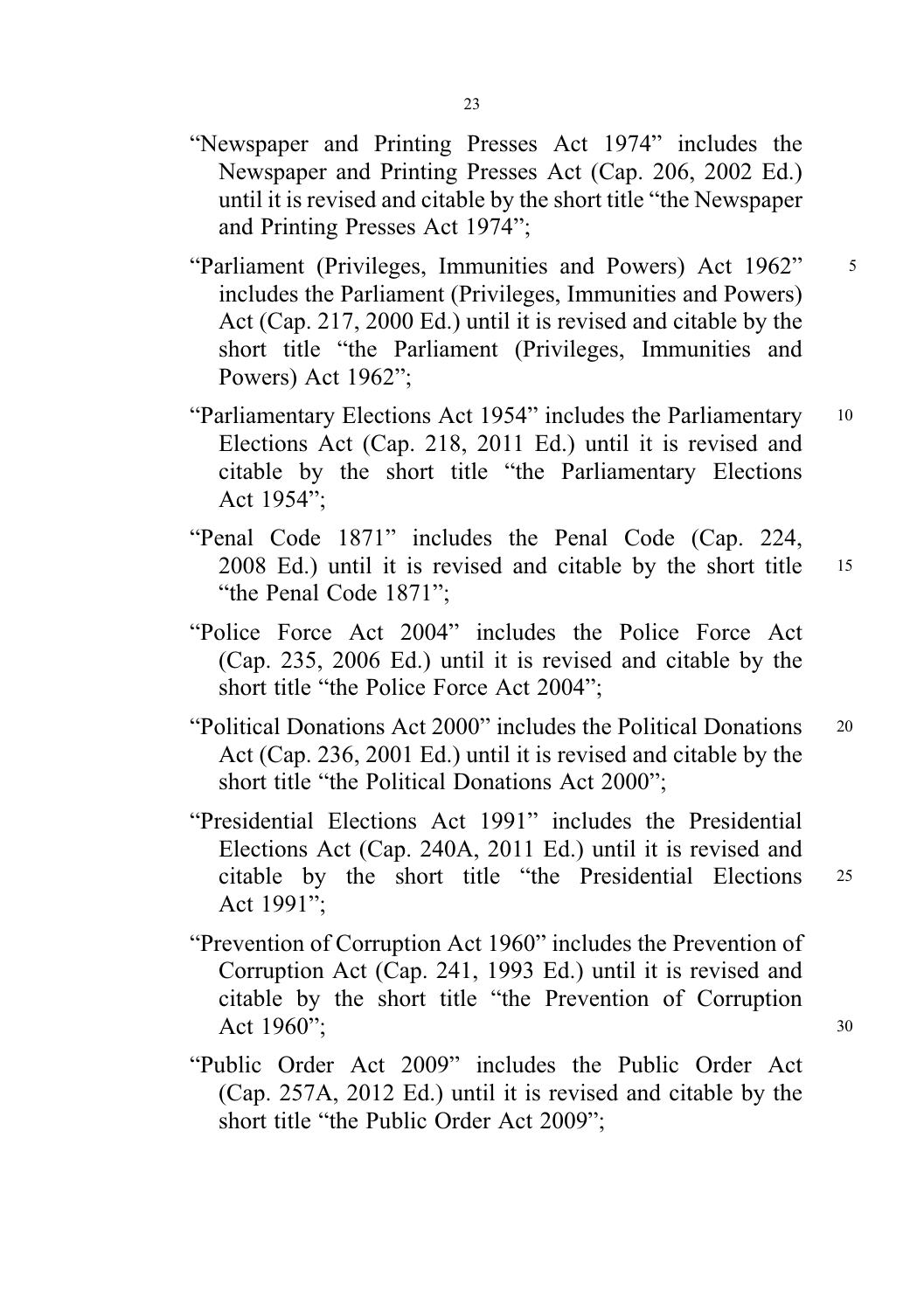- "Societies Act 1966" includes the Societies Act (Cap. 311, 2014 Ed.) until it is revised and citable by the short title "the Societies Act 1966";
- "Supreme Court of Judicature Act 1969" includes the Supreme <sup>5</sup> Court of Judicature Act (Cap. 322, 2007 Ed.) until it is revised and citable by the short title "the Supreme Court of Judicature Act 1969";
- "Telecommunications Act 1999" includes the Telecommunications Act (Cap. 323, 2000 Ed.) until it is <sup>10</sup> revised and citable by the short title "the Telecommunications Act 1999";
	- "Town Councils Act 1988" includes the Town Councils Act (Cap. 329A, 2000 Ed.) until it is revised and citable by the short title "the Town Councils Act 1988";
- <sup>15</sup> "Trade Unions Act 1940" includes the Trade Unions Act (Cap. 333, 2004 Ed.) until it is revised and citable by the short title "the Trade Unions Act 1940".

## Meaning of "foreign principal" and associated terms

4. In this Act, unless the context otherwise requires —

- <sup>20</sup> "foreign business" means an entity
	- $(a)$  that
		- (i) is constituted or organised under a law of a foreign country, even if registered under any written law; or
- <sup>25</sup> (ii) has its principal place of business in a foreign country, even if incorporated under any written law; and
	- (b) that is not a foreign government, a foreign public enterprise or a foreign political organisation;

<sup>30</sup> "foreign government" means —

(a) the government of a foreign country;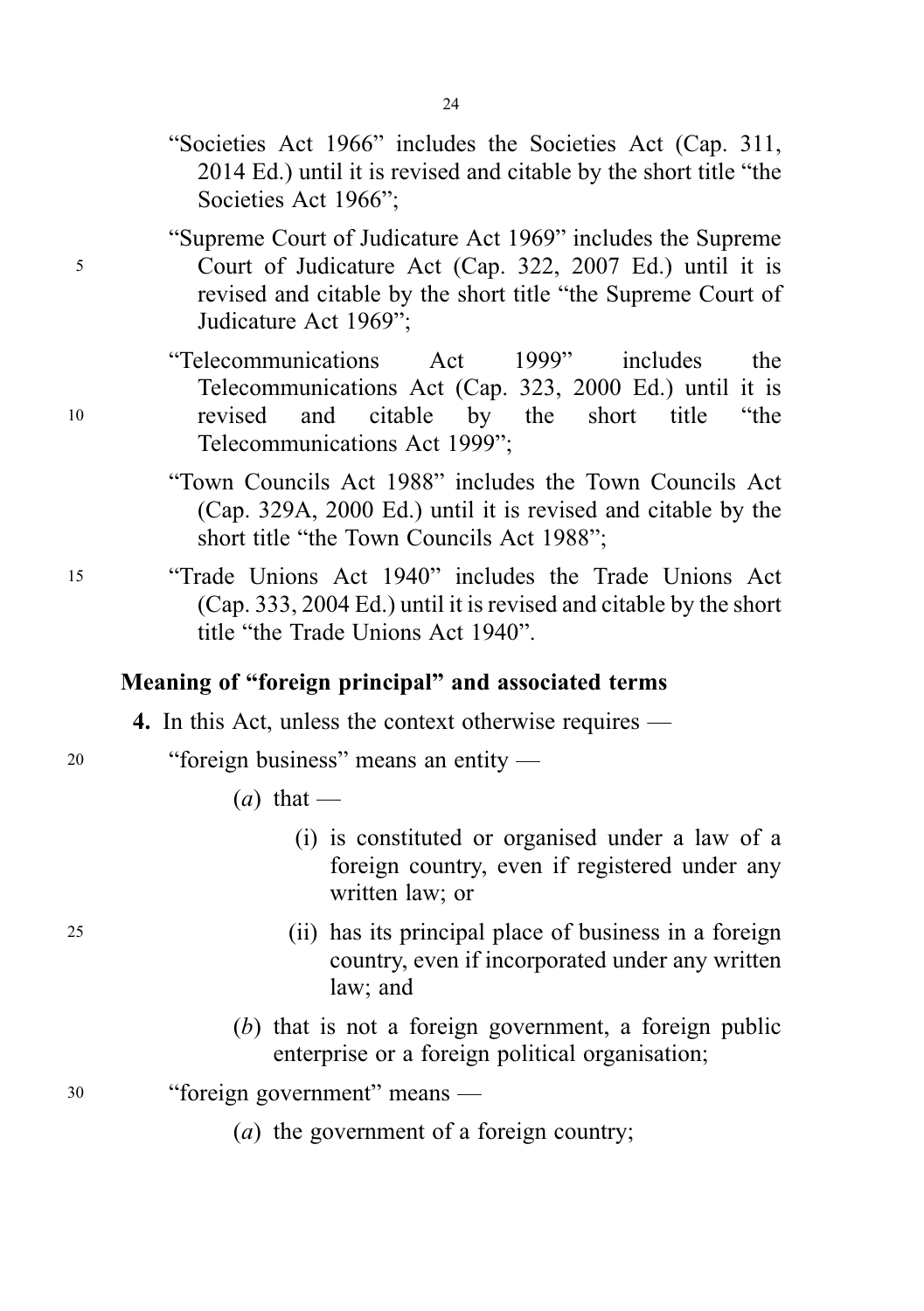- (b) an authority of the government of a foreign country; or
- (c) a foreign local government body or a foreign regional government body;
- "foreign government-related individual" means an individual <sup>5</sup> who is related to a foreign principal that is a foreign government, foreign political organisation or foreign public enterprise in either or both of the following ways:
	- (a) the individual is accustomed, or under an obligation (whether formal or informal), to engage in conduct in  $10$ accordance with the directions, instructions or wishes of the foreign government, foreign political organisation or foreign public enterprise;
	- (b) the foreign government, foreign political organisation or foreign public enterprise (as the <sup>15</sup> case may be) is in a position to exercise, in any other way, total or substantial control over the individual;

"foreign legislature" means a legislature of a foreign country;

"foreign political organisation" means — <sup>20</sup>

- (a) a foreign political party; or
- (b) an entity that  $-$ 
	- (i) is constituted or organised under a law of a foreign country; and

(ii) exists primarily to pursue political objectives; <sup>25</sup> "foreign principal" means —

- (a) a foreigner;
- (b) a foreign government;
- (c) a foreign government-related individual;
- (d) a foreign legislature; 30
- (e) a foreign political organisation;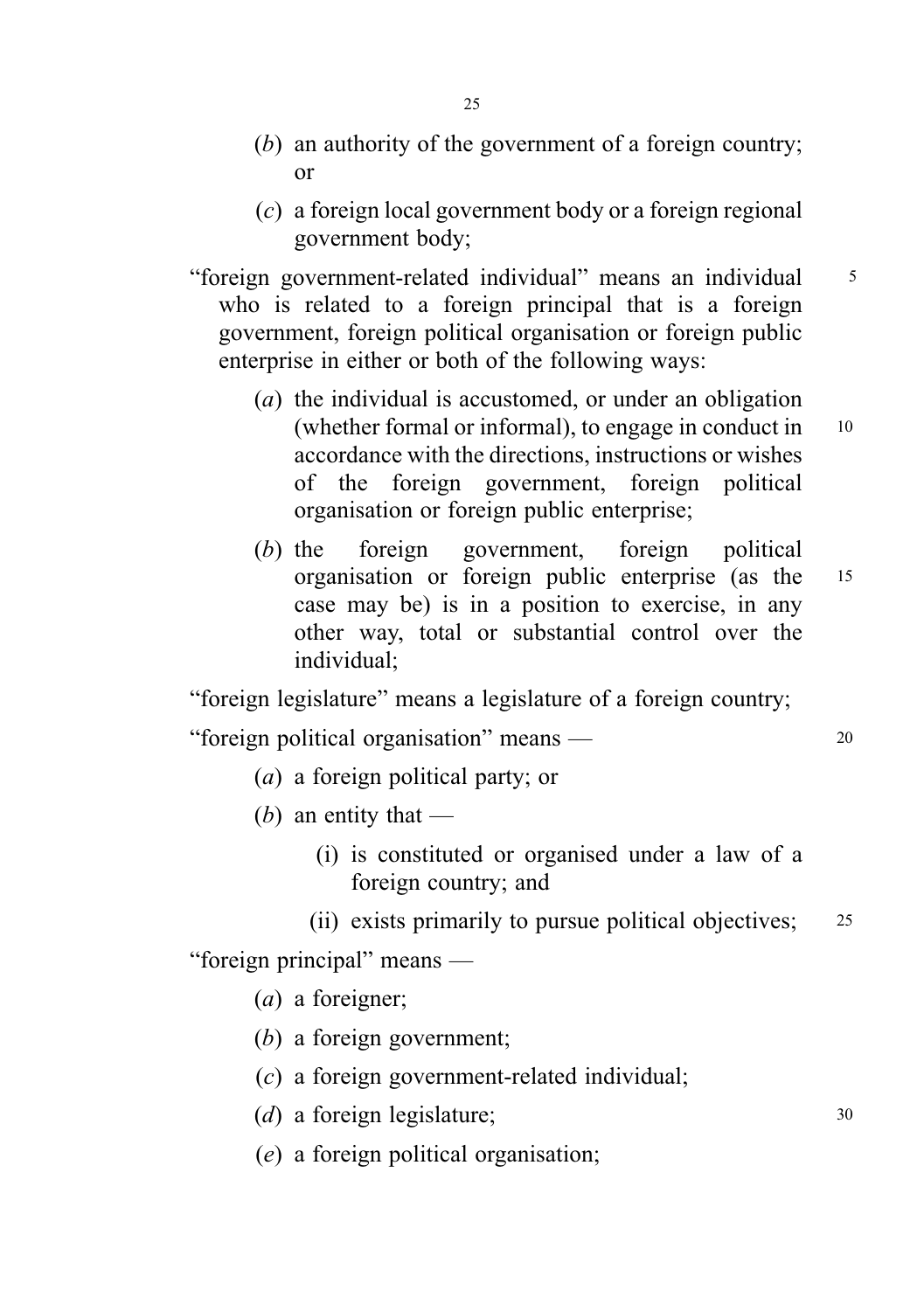- 26
- (f) a foreign public enterprise; or
- (g) a foreign business;

"foreign public enterprise" means an entity that is related in one or more of the following ways, to a foreign principal which is <sup>5</sup> a foreign government or a foreign political organisation:

- (*a*) if the entity is a body corporate one or both of the following apply:
- (i) the directors (however described) of the body corporate are accustomed, or under an <sup>10</sup> obligation (whether formal or informal), to engage in conduct in accordance with the directions, instructions or wishes of the foreign principal;
- (ii) the foreign principal is in a position to exercise, <sup>15</sup> in any other way, total or substantial control over the body corporate;
	- (b) if the entity is an unincorporated association, a partnership or body politic — either of the following applies:
- <sup>20</sup> (i) the members of the executive committee or governing board of the entity are accustomed, or under an obligation (whether formal or informal), to engage in conduct in accordance with the directions, instructions or wishes of 25 the foreign principal;
	- (ii) the foreign principal is in a position to exercise, in any other way, total or substantial control over the entity;
- (c) if the entity is a person other than a body politic and <sup>30</sup> the foreign principal is a foreign political organisation —
	- (i) a director, an officer or an employee of the entity, or any part of the entity, who is required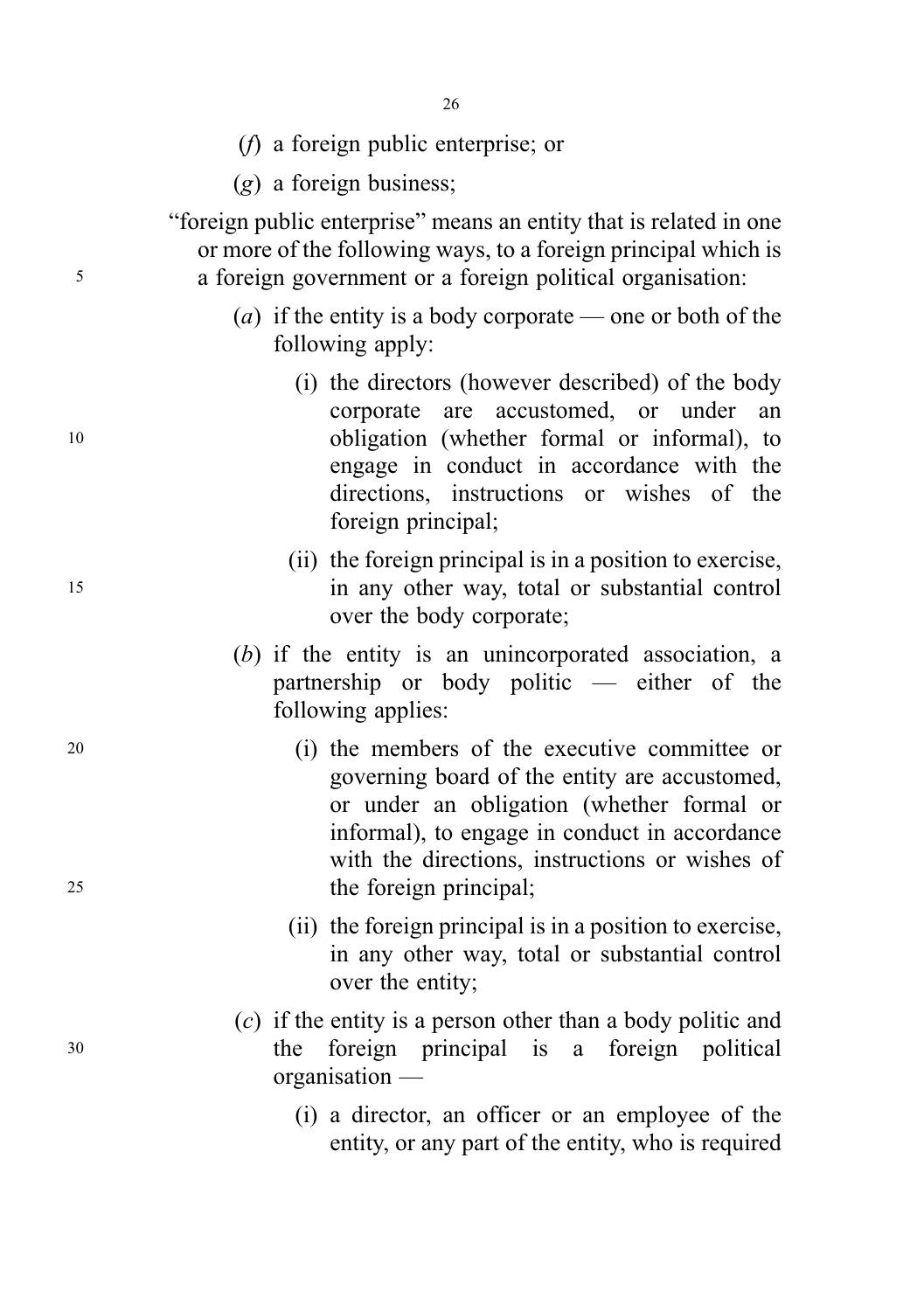to be a member or part (however described) of that foreign political organisation; and

- (ii) that requirement is contained in a law, or in the constitution, rules or other governing documents by which the entity is constituted  $\frac{5}{5}$ or according to which the entity operates;
- "foreigner" means an individual who is not a citizen of Singapore.

## Engaging in conduct, etc., on behalf of foreign principal

5.—(1) In this Act, unless the context otherwise requires, a person <sup>10</sup> undertakes an activity or engages in conduct on behalf of a foreign principal if —

- (a) the person undertakes the activity or engages in that conduct —
	- (i) under an arrangement with the foreign principal; <sup>15</sup>
	- (ii) in the service of the foreign principal;
	- (iii) on the order or at the request of the foreign principal;
	- (iv) under the control, direction or supervision of the foreign principal;
	- (v) with funding from the foreign principal; or  $20$
	- (vi) in collaboration with the foreign principal; and
- (b) at the time the arrangement or service is entered into, or the order, request or direction is made, or the funding, supervision or collaboration is carried out, both the person and the foreign principal knew or expected that <sup>25</sup> the person would or might undertake the activity or engage in that conduct.

(2) For the purposes of subsection (1), it does not matter whether consideration is payable.

(3) Without limiting subsection (1), a person undertakes an activity  $30$ or engages in conduct on behalf of a foreign principal if both the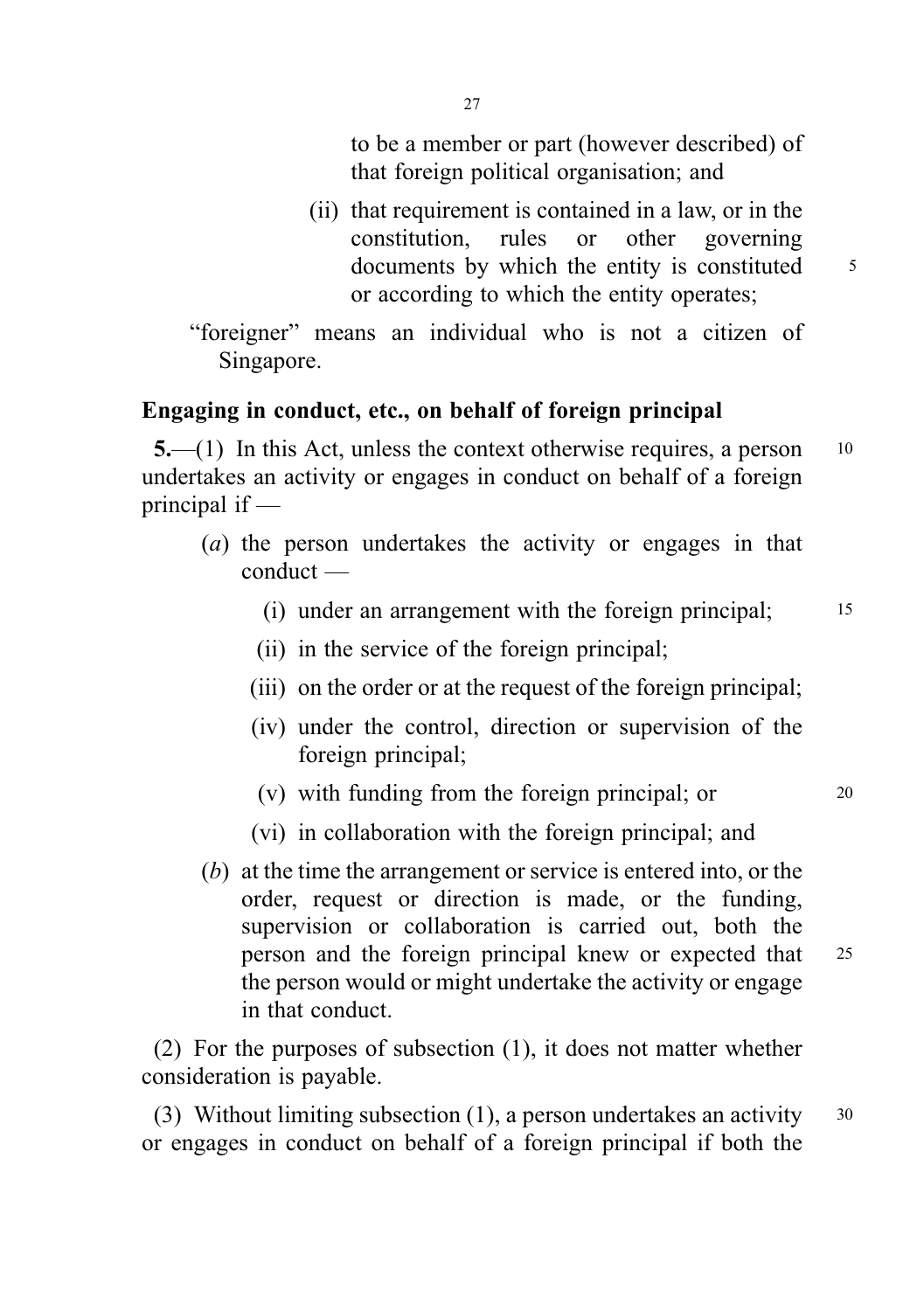person and the foreign principal knew or expected that the person would or might undertake that activity or engage in that conduct.

## Meaning of "foreign interference"

6. In this Act, "foreign interference" —

- <sup>5</sup> (a) means interference that is undertaken by or on behalf of
	- (i) a foreign principal; or
	- (ii) another person acting on behalf of a foreign principal; and
- (b) includes any activity undertaken or conduct engaged in as <sup>10</sup> part of preparing for, or planning, interference mentioned in paragraph  $(a)$ .

## Meaning of "in the public interest"

7. For the purposes of this Act and without limiting the generality of the expression, it is in the public interest to do anything if the doing of <sup>15</sup> that thing is necessary or expedient —

- (a) in the interest of the security of Singapore or any part of Singapore;
- (b) to protect public health or public finances, or to secure public safety or public tranquillity;
- <sup>20</sup> (c) in the interest of friendly relations of Singapore with other countries;
- (d) to prevent incitement of feelings of enmity, hatred or ill-will between different groups of people in Singapore which may endanger the public peace and public order of <sup>25</sup> Singapore;
- (e) to prevent a diminution of public confidence in the performance of any duty or function of, or in the exercise of any power by, the Government or a public authority, or a part of the Government or a public authority; <sup>30</sup> or
	- (f) to prevent any foreign interference directed towards a political end in Singapore.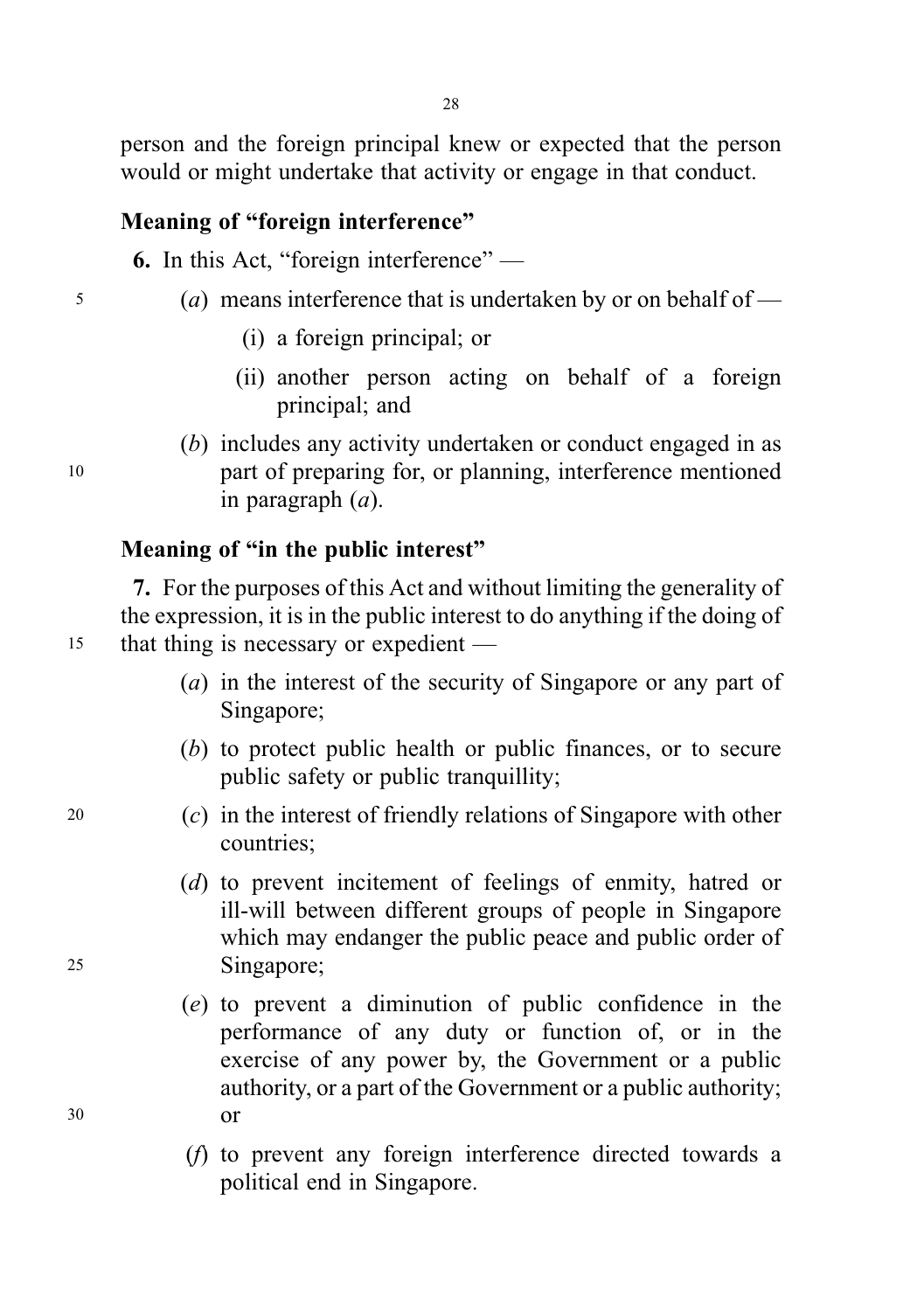## Meaning of "directed towards a political end in Singapore"

8. For the purposes of this Act, an activity or a conduct is directed towards a political end in Singapore if a purpose of the activity or conduct (whether or not there are other purposes) is any of the following purposes or a combination of these purposes:  $\frac{5}{5}$ 

- (a) to promote the interests of a political party, or a Part 4 politically significant entity, in Singapore;
- (b) to influence, or seek to influence, the outcome of any election or national referendum under any written law;
- $(c)$  to influence, or seek to influence, Singapore governmental  $10$ decisions;
- (d) to influence, or seek to influence, any aspect (including the outcome) of any one or more of the following:
	- (i) proceedings in Parliament;
	- (ii) proceedings of the Presidential Council for Minority <sup>15</sup> Rights;
	- (iii) proceedings of the Council of Presidential Advisers;
	- (iv) proceedings of the Malay Community Committee or Indian and Other Minority Communities Committee established under section 27C of the Parliamentary <sup>20</sup> Elections Act 1954;
	- (v) proceedings of the Community Committee established under section 8E of the Presidential Elections Act 1991 or any Sub-Committee mentioned in that section: 25
		-
	- (vi) proceedings of the Presidential Elections Committee established under Article 18 of the Constitution;
- (e) to bring about, or seek to bring about, changes of the law in the whole or a part of Singapore, or to otherwise influence, or seek to influence, the legislative process in Singapore; 30
- (f) to influence, or seek to influence, public opinion on a matter which, in Singapore, is a matter of public controversy;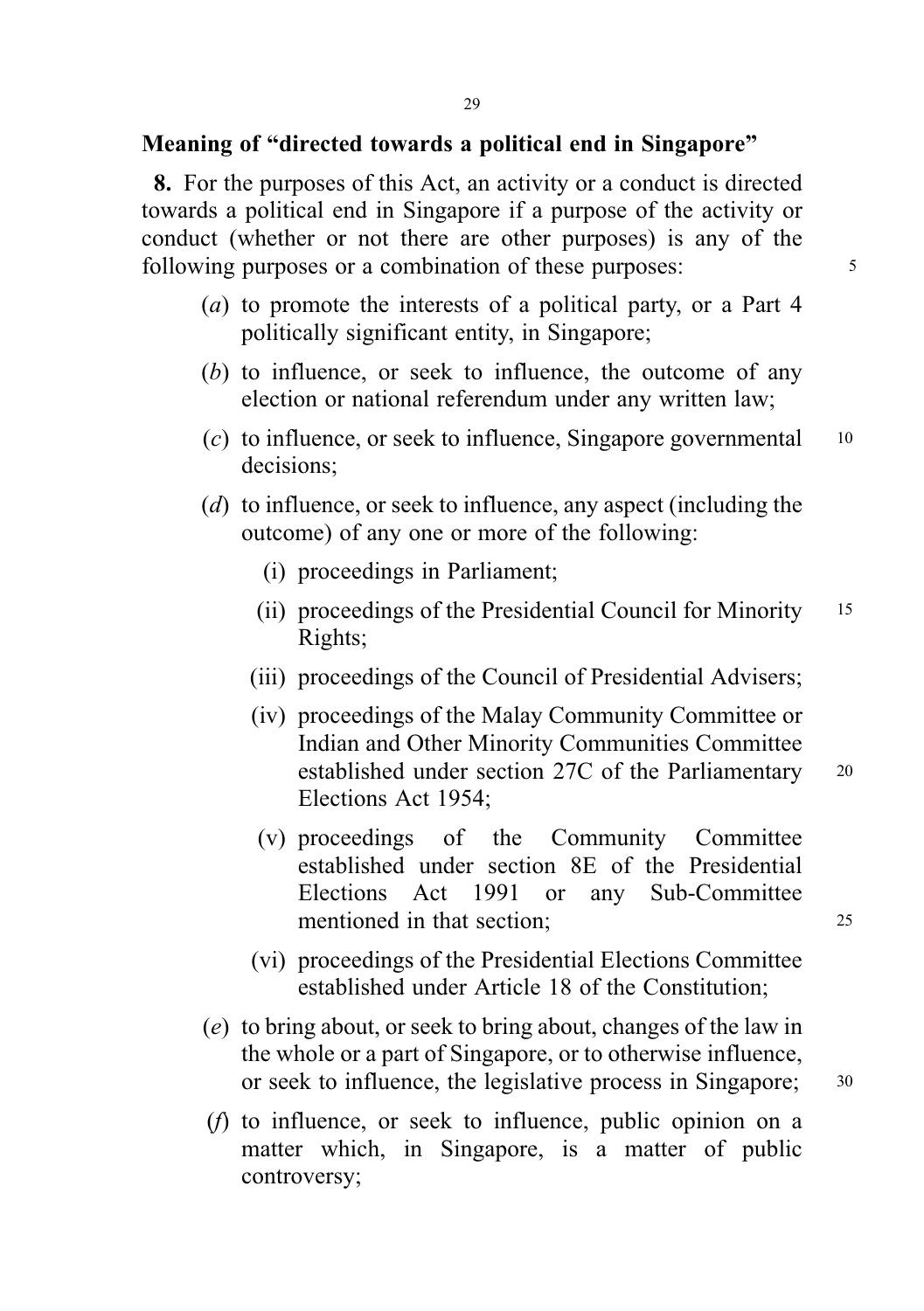$(g)$  to influence, or seek to influence, any aspect or to promote or oppose political views, or public conduct relating to activities that have become the subject of a political debate, in Singapore.

30

## <sup>5</sup> Meaning of "influencing Singapore governmental decisions", etc.

9.—(1) For the purposes of this Act, a person undertakes an activity or engages in conduct for the purpose of influencing or seeking to influence a Singapore governmental decision if any purpose of the <sup>10</sup> activity or conduct is to influence one or more of the following:

- - (a) a process in respect of a Singapore governmental decision:
	- (b) the public in relation to any aspect of a process mentioned in paragraph  $(a)$ .

(2) For the purposes of this Act, a Singapore governmental decision <sup>15</sup> means an act or a policy of the Government or a public authority, such as a decision made by any of the following in the discharge of their respective functions:

- (a) the President;
- (b) the Cabinet or a committee of the Cabinet;
- <sup>20</sup> (c) a Minister or Ministers;
	- (d) any Ministry, department or Organ of State, but not the following:
- (i) the Supreme Court or any subordinate courts in the exercise of the judicial power of Singapore vested in <sup>25</sup> them by the Constitution;
	- (ii) a quasi-judicial body constituted by or under any public Act in the discharge of its function of hearing and resolving disputes or conducting mediation or conciliation under that written law;
- <sup>30</sup> (e) any public authority;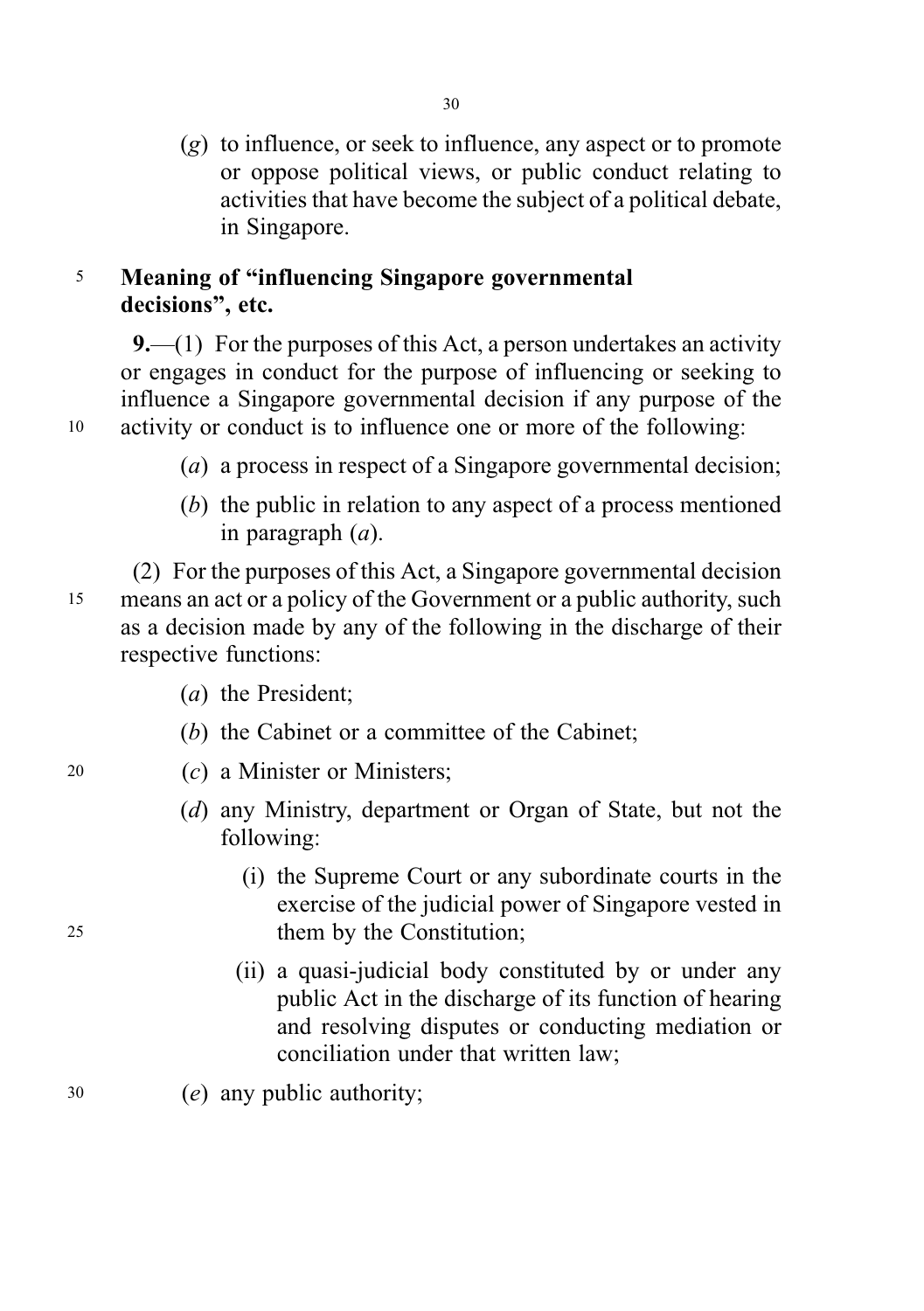(f) an individual in the course of performing his or her functions in relation to a person or an agency mentioned in paragraph  $(a)$ ,  $(b)$ ,  $(c)$ ,  $(d)$  or  $(e)$ .

(3) A reference to a Singapore governmental decision in subsection (1) or (2) includes a decision of any kind in relation to  $\frac{5}{5}$ any matter (including administrative and policy matters) whether or not the decision is formal, and whether or not the decision is final.

## Undertaking "electronic communications activity" or "online communications activity"

10.—(1) In this Act, a person undertakes electronic <sup>10</sup> communications activity in relation to any information or material if the person communicates or distributes the information or material, or something that contains the information or material, whether or not in the course of business, on or by —

- (a) an SMS service:  $\frac{15}{25}$
- (b) an MMS service;
- (c) a social media service;
- (d) a relevant electronic service; or
- (e) an internet access service.

(2) Without limiting subsection (1), a person is also to be treated, <sup>20</sup> for the purposes of this Act, as undertaking electronic communications activity in relation to any information or material (whether or not also produced by the person) if the person does any of the following, in the course of business or otherwise:

(*a*) describe to the general public in Singapore how to obtain 25 access to the information or material, or something that contains the information or material, that is provided or posted in a manner described in subsection (1);

#### . Illustration

Setting out the name of a website, an IP address, a URL,  $30$ a password or the name of a newsgroup.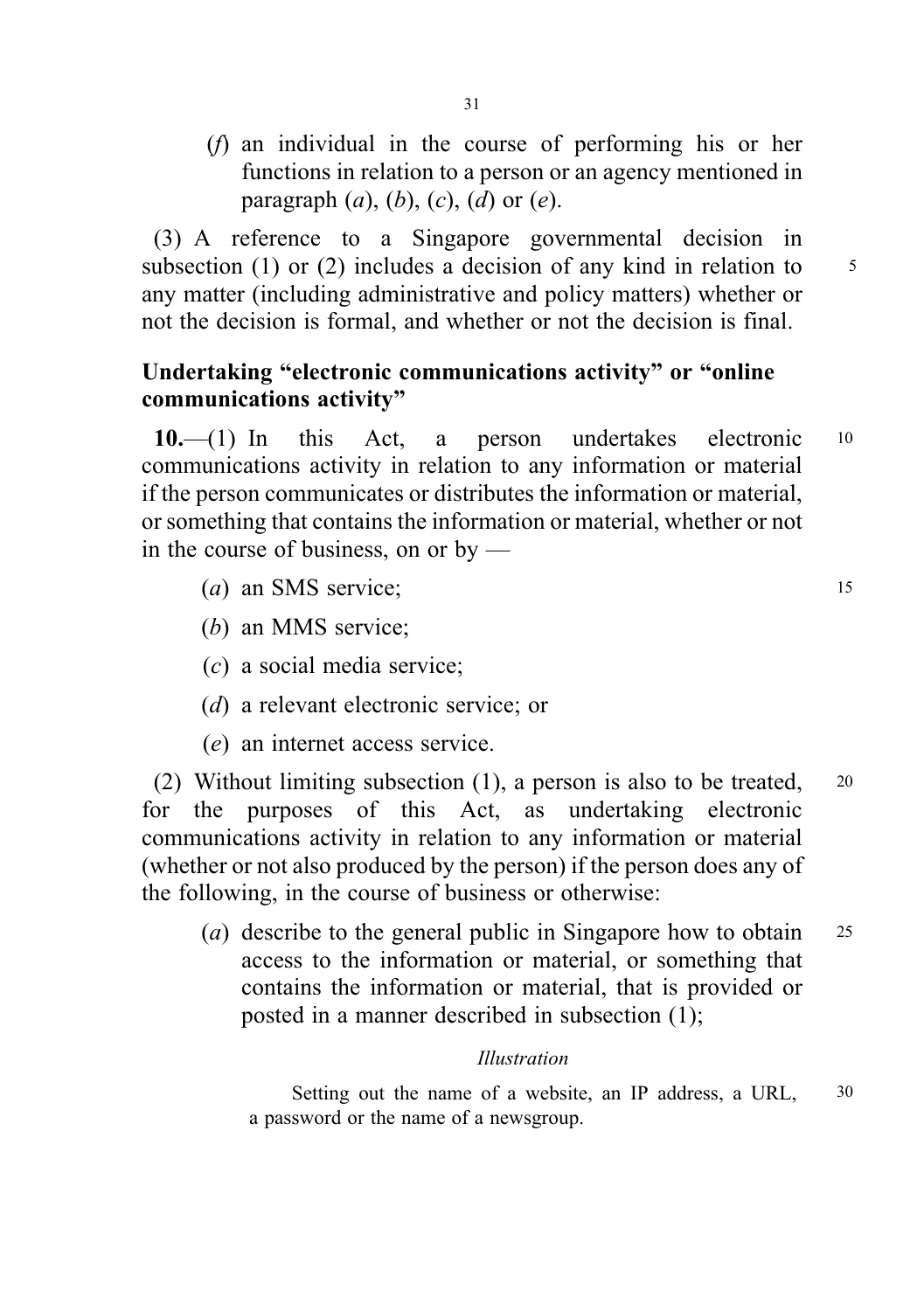(b) give the information or material, or something that contains the information or material, to an intermediary to communicate or distribute to the public;

32

- (c) initiate or instigate the sending of information or material <sup>5</sup> to end-users of a social media service, a relevant electronic service or an internet access service who do not voluntarily access the information or material, by means which do not need any individual to operate the systems that cause information or material to be provided on or sent using that <sup>10</sup> service;
	- (d) make known the information or material, or something containing the information or material, to the public by any other means online.

(3) In this Act, a person undertakes online communications activity <sup>15</sup> in relation to any information or material if the person communicates or distributes the information or material, or something that contains the information or material, whether or not in the course of business, on or by —

- (a) a social media service;
- <sup>20</sup> (b) a relevant electronic service; or
	- (c) an internet access service.

(4) However, a person does not undertake an electronic communications activity or online communications activity in relation to any information or material by reason only that —

- 25 (a) the person is a provider of  $-$ 
	- (i) a social media service;
	- (ii) an internet access service;
	- (iii) a telecommunication service;
	- (iv) a relevant electronic service; or
- <sup>30</sup> (v) a hosting service; and
	- (b) the person makes available, in the course of business of providing a service mentioned in paragraph (a),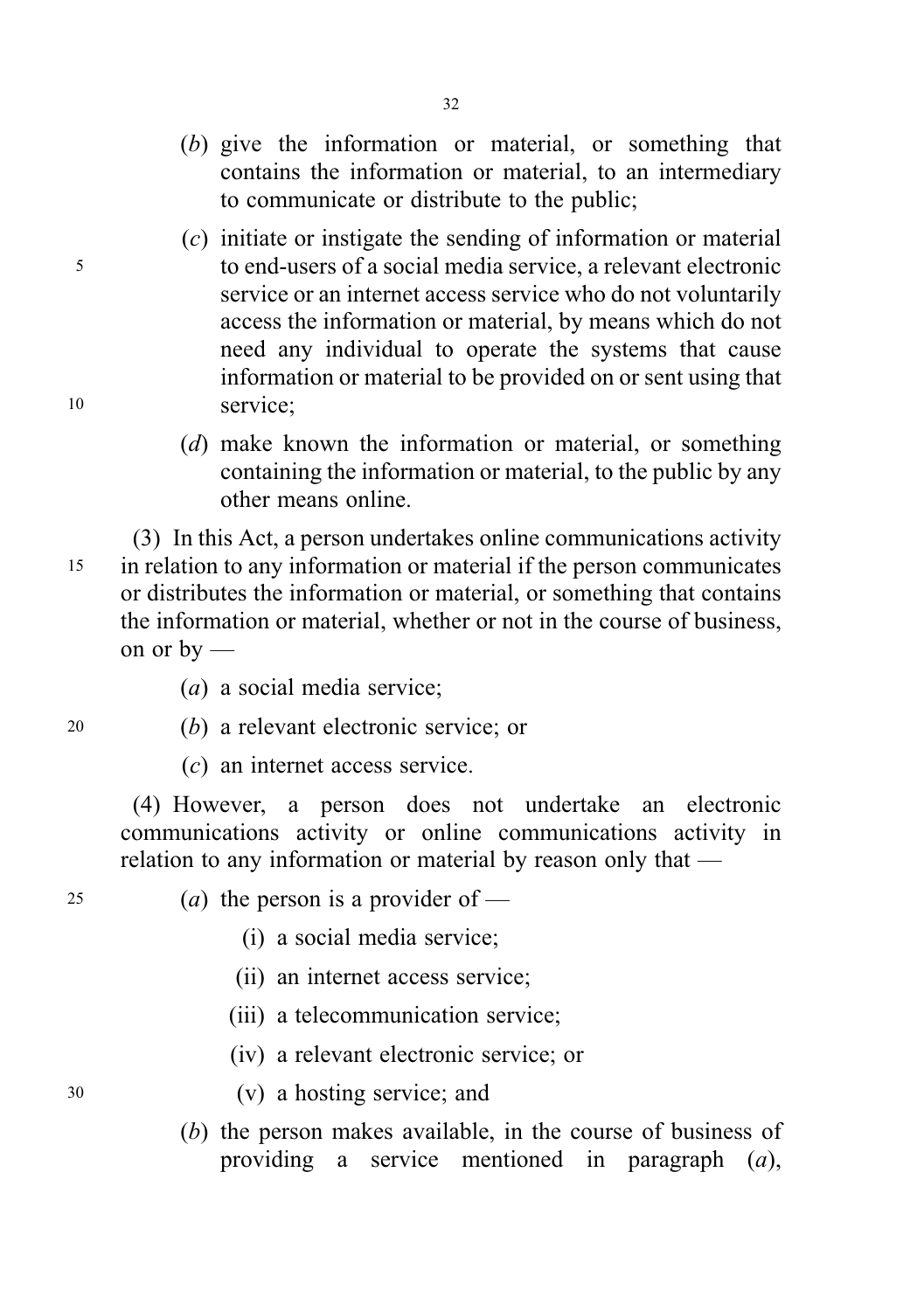information or material produced entirely by another person —

- (i) without altering the information or material; or
- (ii) only altering the information or material to the extent to fit time, space or format constraints.

## When is information provided, posted or removed from social media service, etc.

11.—(1) For the purposes of this Act, information or material is provided on a social media service or relevant electronic service, or provided using an internet access service, if the information or <sup>10</sup> material is accessible to, or delivered to, one or more of the end-users using the service.

(2) For the purposes of this Act, information or material is posted on a social media service or relevant electronic service, or posted using an internet access service, by an end-user if the end-user causes 15 the information or material to be accessible to, or delivered to, one or more other end-users using the service.

(3) For the purposes of this Part, information or material is removed from a social media service or relevant electronic service or an internet access service if the information or material is neither <sup>20</sup> accessible to, nor delivered to, any of the end-users using the service.

## Meaning of "publish in Singapore" and associated terms

12.—(1) For the purposes of this Act, a person publishes in Singapore any information or material if the person —

- (a) includes the information or material in a newspaper, <sup>25</sup> magazine, leaflet, ticket or other document that is available, or distributed, to the public;
- (b) includes the information or material, or something that contains the information or material, on an online location or in any way that renders the information or material 30 accessible from the Internet;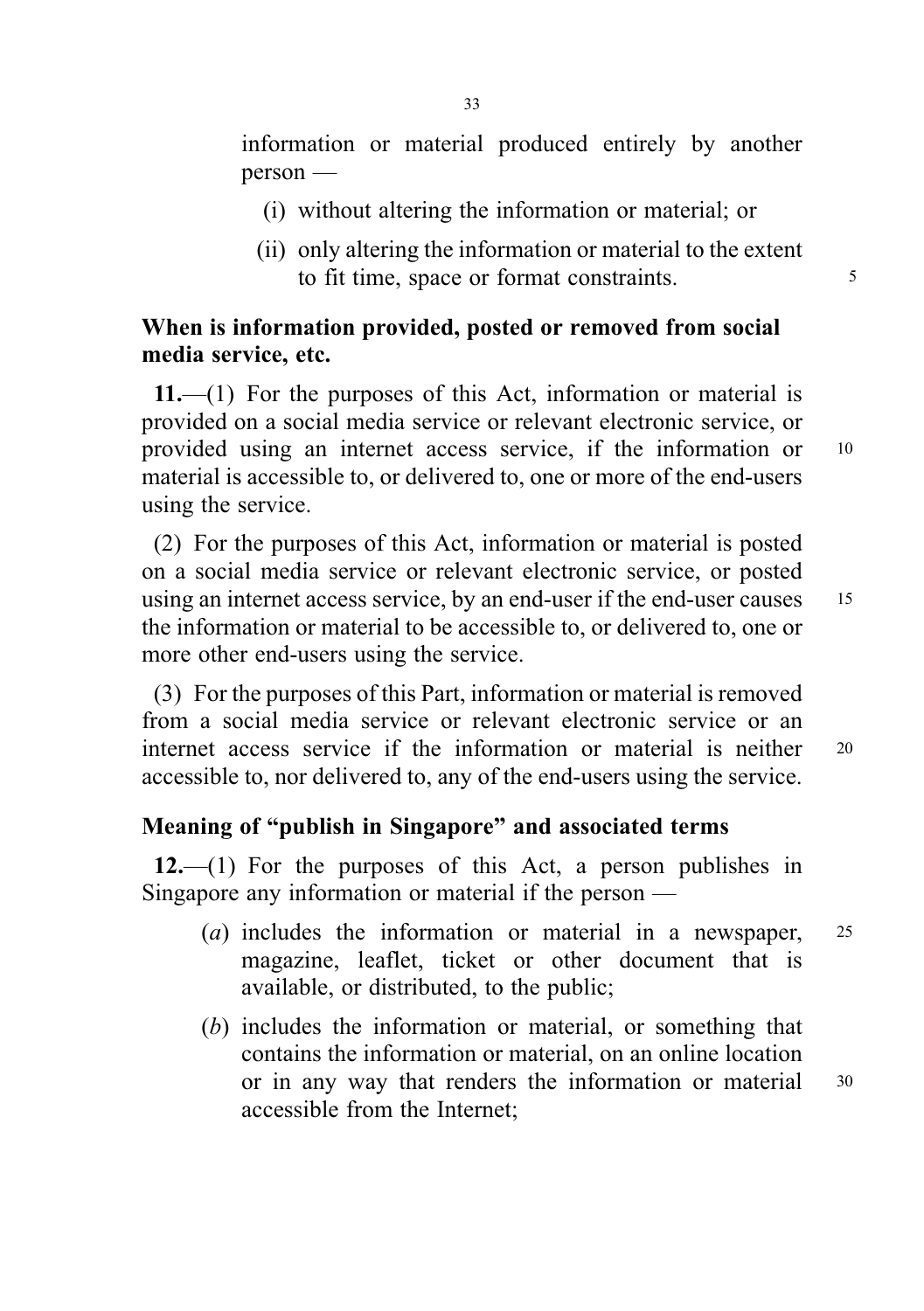(c) includes the information or material in a film, video, television programme or radio programme that is, or is intended to be, seen or heard by the public;

34

- (d) displays, screens or plays the information or material, or <sup>5</sup> something that contains the information or material, so that it can be seen or heard in or from a public place in Singapore, or any vehicle, vessel, train or aircraft in Singapore, or any workplace in Singapore;
- (e) sells, hires or supplies the information or material, or <sup>10</sup> something containing the information or material, to the public, or offers the information or material, or something containing the information or material, for sale or supply to, or hire by, the public; or
- (f) makes known the information or material to the public in <sup>15</sup> any other manner or by any other means.

(2) Without limiting subsection (1), where information or material is made available, distributed or communicated in electronic or digital form, the information or material is to be taken to be published in Singapore if —

- <sup>20</sup> (a) any person physically present in Singapore accesses or is capable of having access to the information or material;
- (b) the information or material originates in Singapore, even if none of the persons capable of having access to the information or material is physically present in Singapore; <sup>25</sup> or
	- (c) for information or material which did not originate in Singapore, or the origin of which cannot be determined, all of the following apply:
- (i) the information or material is made available, <sup>30</sup> displayed, distributed or communicated or caused to be made available, displayed, distributed or communicated to the public by a Singapore-connected person or the Singapore-connected person takes part in that <sup>35</sup> making available, display, distribution or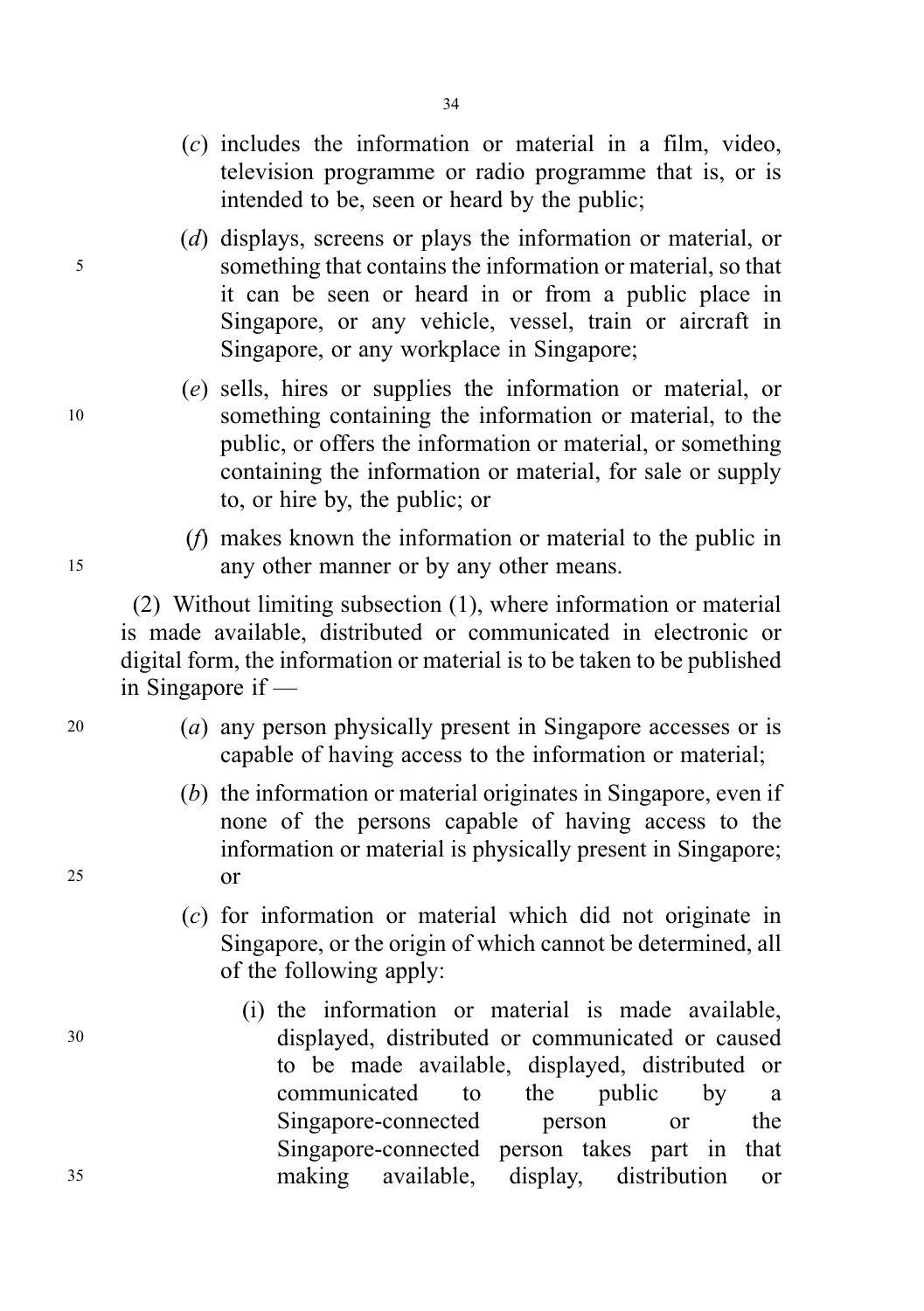communication of that information or material to the public;

(ii) the information or material is accessible by persons physically present in Singapore.

(3) For the purposes of subsection  $(2)$ , a "Singapore-connected  $\frac{5}{5}$ person" means —

- (a) a citizen of Singapore;
- (b) a Singapore permanent resident;
- (c) a person physically present in Singapore;
- (d) an entity which is registered in Singapore (even if  $10$ incorporated outside Singapore), or is incorporated, under any written law; or
- (e) a corporation sole or corporation aggregate established under a private Act.

## Supplementary interpretive provisions for communications 15 activity

13.—(1) In this Act, unless the context otherwise requires —

"app distribution service" means a service that enables end-users physically present in Singapore —

- (a) to download an app that facilitates the posting of  $20$ information or material on a social media service or a relevant electronic service; and
- (b) where the download of the app is by means of an internet access service;
- "covered information or material", in relation to a Part 3 <sup>25</sup> direction, means any information or material that —
	- (a) is or has been published in Singapore because of any online communications activity; and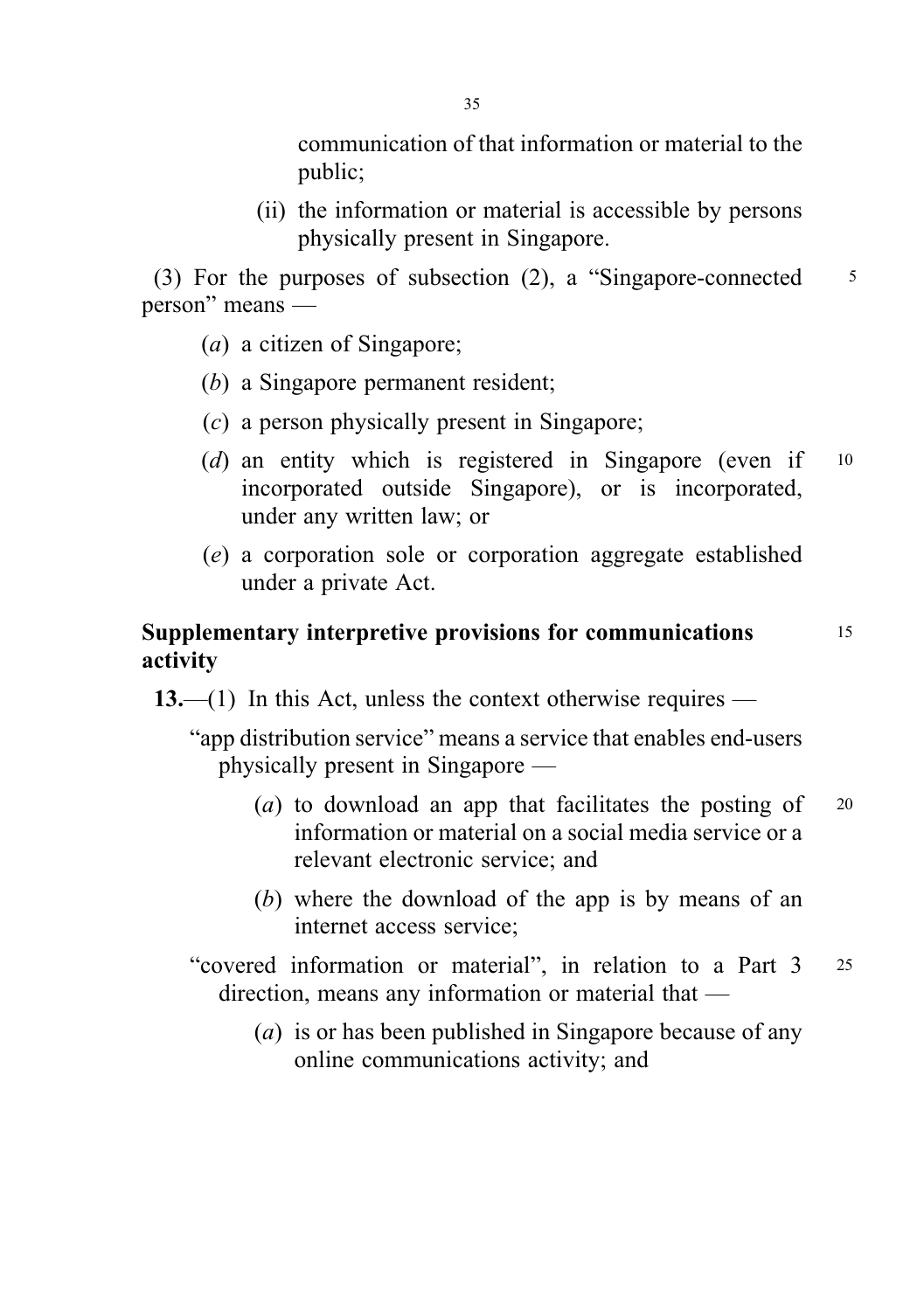- (b) is
	- (i) in the case of a Class 4 must-carry direction about a proscribed online location covered by the Class 4 must-carry direction; or
- <sup>5</sup> (ii) in the case of any other Part 3 direction identified in the direction, in accordance with Division 2 of Part 3, as the information or material covered by the direction;

"electronic service" means —

- <sup>10</sup> (a) a service that allows end-users to access information or material using a broadcasting service or a telecommunication service for carrying messages or other information or material (whether between persons and persons, things and things or persons <sup>15</sup> and things); or
- (b) a service that delivers information or material to persons having equipment appropriate for receiving that information or material, where the delivery of the service is by a broadcasting service or <sup>20</sup> telecommunication service described in paragraph  $(a)$ ;

"functionality", in relation to a social media service or relevant electronic service or an internet access service, includes —

- (a) any feature that enables interactions of any <sup>25</sup> description between end-users of the service;
	- (b) any feature that enables end-users to search online locations or databases, index search results or otherwise retrieve information or material from the search results; and
- <sup>30</sup> (c) any feature enabling an end-user to do anything as follows:
	- (i) creating a user profile, including an anonymous or pseudonymous profile;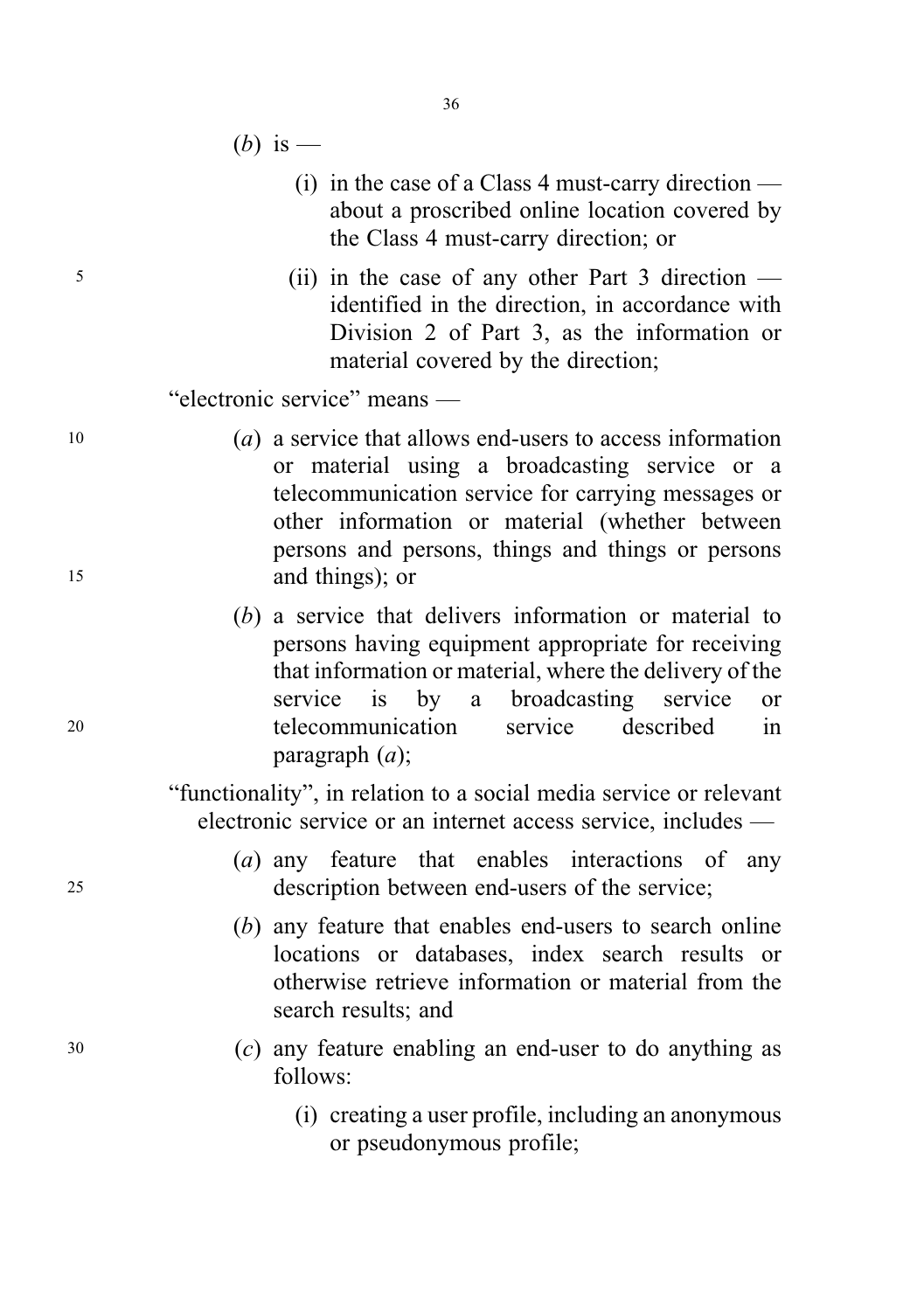- (ii) searching within the service for user-generated content or other users of the service;
- (iii) forwarding content to, or sharing content with, other users of the service;
- (iv) sharing content on any internet-based services;  $\frac{5}{10}$
- (v) sending direct messages to or speaking to other users of the service, or interacting with them in another way (such as by playing a game);
- (vi) expressing a view on content;

#### $Examples$  10

Applying a "like" or "dislike" button or other similar button.

Applying an emoji or symbol of any kind.

Engaging in yes/no voting.

Rating or scoring content in any way.

- (vii) sharing current or historic location information with other users of the service, recording a user's movements, or identifying which other users of the service are nearby;
- (viii) following or subscribing to particular kinds of <sup>20</sup> content or particular users of the service;
	- (ix) creating lists, collections, archives or directories of content or users of the service;
	- (x) tagging or labelling content present on the service: 25
	- (xi) uploading content relating to goods or services;
- (xii) applying or changing settings on the service which affect the presentation of user-generated content on the service;
- (xiii) accessing other internet services through <sup>30</sup> content present on the service (such as through hyperlinks);

15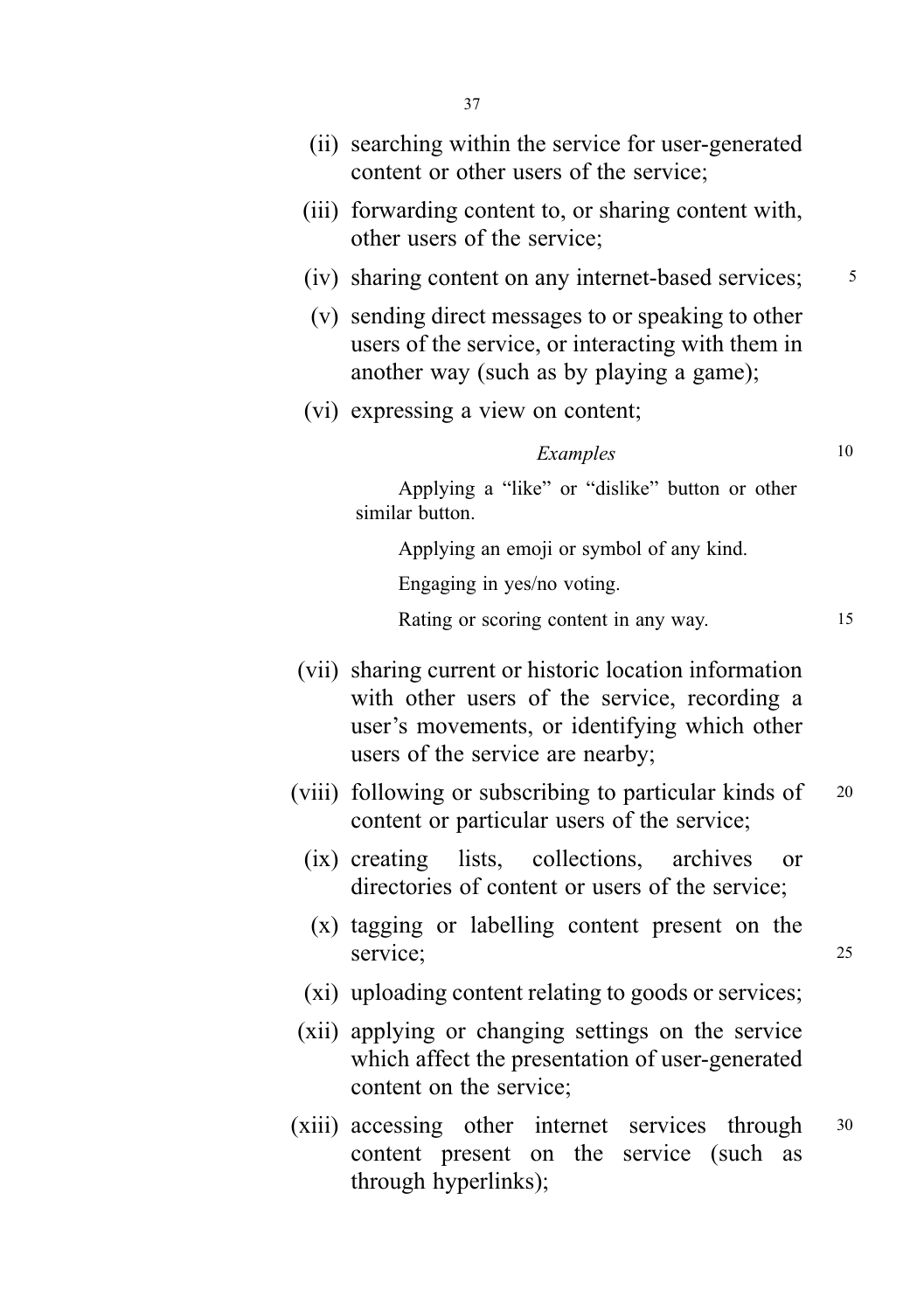"identified", for any covered information or material under a Part 3 direction, means information or material that is identified specially, or described generally as to be identifiable, in the Part 3 direction as the covered <sup>5</sup> information or material;

> "internet access service" means a telecommunication service between a point in Singapore and another point in Singapore or between 2 points, one of which is in Singapore, that —

- . (a) enables end-users to access information or material <sup>10</sup> on the Internet using that service; or
- (b) delivers information or material to persons having equipment appropriate for receiving that information or material on the Internet, where the delivery of the service is by a telecommunication service described 15 in paragraph  $(a)$ ,

but excludes a relevant electronic service, a social media service and any other telecommunication service excluded by the Regulations;

#### Illustrations

Internet Access Service Provider licensed under the Telecommunications Act 1999.

Internet reseller service, localised or non-localised.

"MMS" means an electronic service that enables the transmission of multimedia messages (such as visual or <sup>25</sup> voice communication) from an end-user on a mobile telephone to another mobile telephone through a telecommunication service;

> "MMS message" means a message (whether or not accompanied by any sound or images) sent using an MMS;

<sup>30</sup> "point-to-multipoint service" means an electronic service which allows a person to transmit material to more than one end-user simultaneously;

20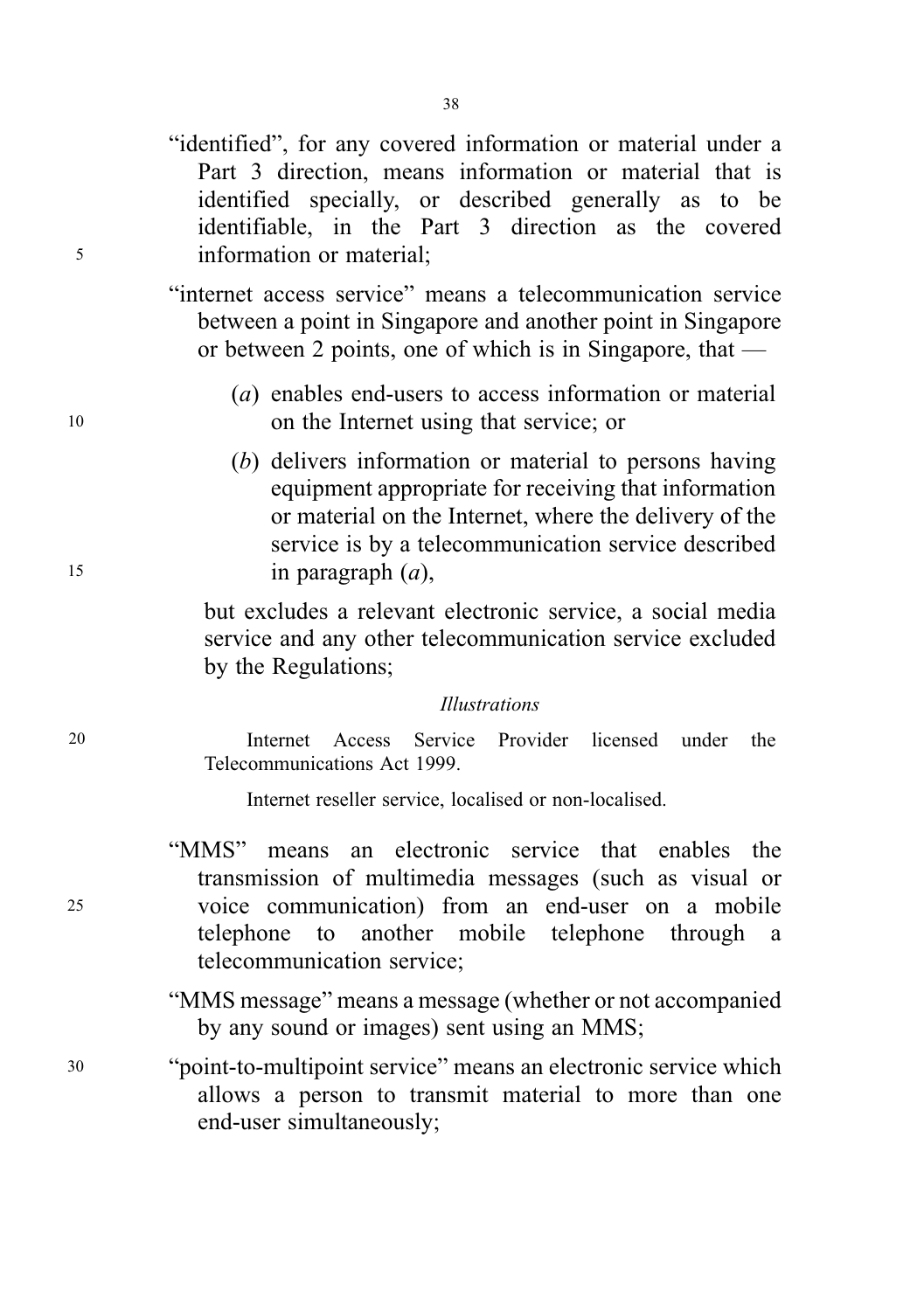"proprietor", for an online location, means a person who —

- (a) develops and maintains the online location;
- (b) organises, manages or supervises the use of the online location;
- (c) manages or regulates membership of, or access to, the  $\frac{5}{5}$ online location; or
- (d) has the authority to decide whether any information or material may be included or excluded on the online location, or where to place the information or material on the online location or otherwise <sup>10</sup> exercise editorial control over the online location;
- "relevant activities", for a provider of a social media service, a relevant electronic service or an internet access service, has the meaning given by subsection (3);
- "relevant electronic service" means any of the following <sup>15</sup> electronic services that is supplied to the public:
	- (a) an electronic service that enables end-users to communicate, by means of email, with other end-users;
	- (b) an online instant messaging service that enables 20 end-users to communicate with other end-users;
	- $(c)$  a service that enables end-users to play online games with other end-users;
	- (d) a service that specialises in providing links or facilitating access to, or information about, online 25 locations, such as (but not limited to) a search engine, directory service or web browser;
	- (e) a point-to-multipoint service;
- "SMS" means an electronic service that enables the transmission of short text messages from an end-user on a mobile <sup>30</sup> telephone to another mobile telephone through a telecommunication service;

"SMS message" means a text message sent using an SMS;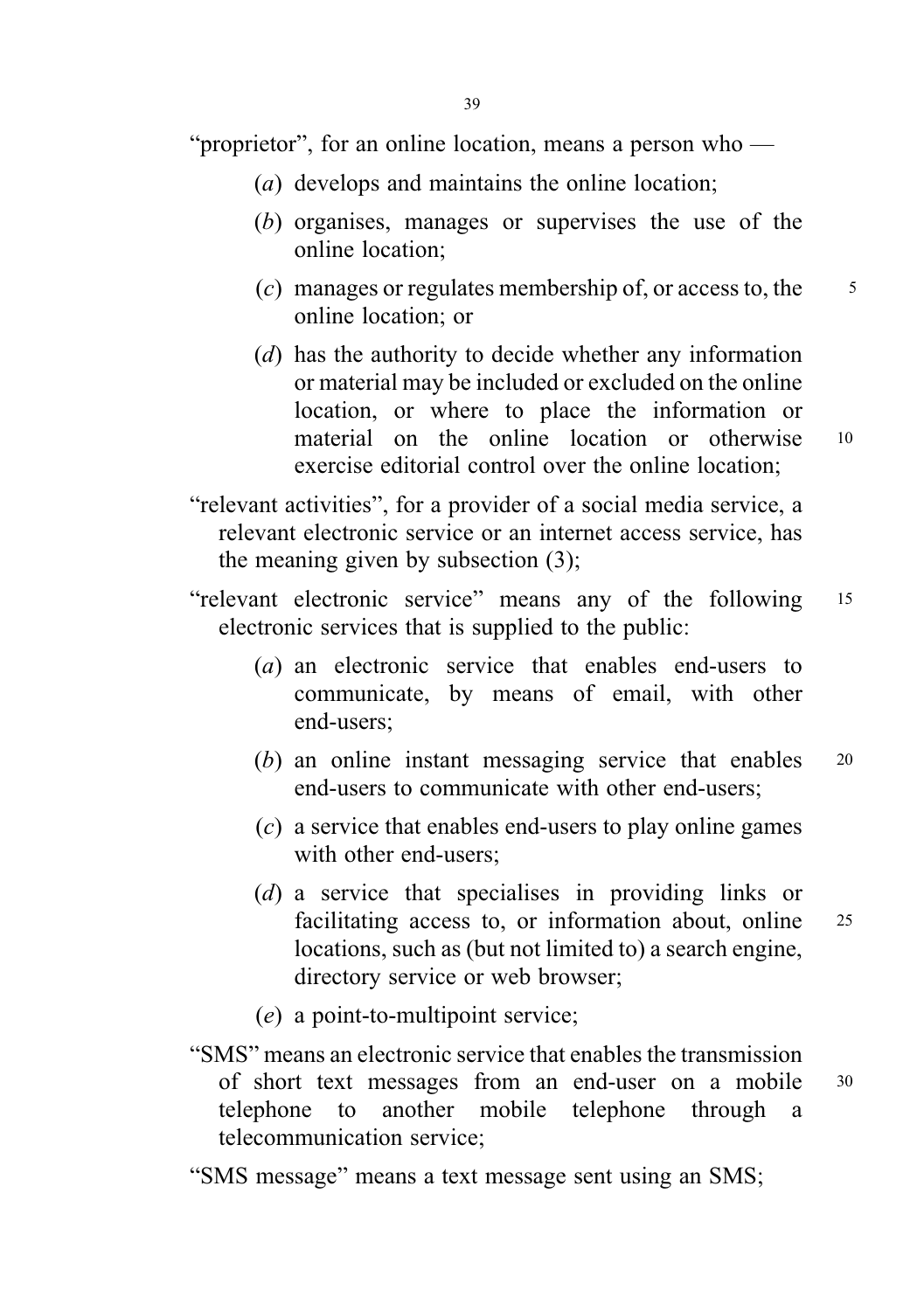"social media service" means —

- (a) an electronic service that satisfies all the following characteristics:
- (i) the sole or primary purpose of the service is to <sup>5</sup> enable online interaction or linking between 2 or more end-users (including enabling end-users to share content for social purposes);
	- (ii) the service allows end-users to post information or material on the service;
- <sup>10</sup> (iii) such other characteristics as are prescribed by Regulations; or
	- (b) an electronic service prescribed by Regulations as a social media service,

but does not include a service which would otherwise be a <sup>15</sup> social media service if none of the information or material on the service is accessible by, or delivered to, one or more end-users physically present in Singapore.

- (2) For the purposes of this Act, if  $-$
- (a) a person  $(H)$  hosts stored information or stored material 20 that has been posted —
	- (i) on a social media service;
	- (ii) on a relevant electronic service; or
	- (iii) using an internet access service; and
	- (b) H or another person provides —
- <sup>25</sup> (i) a social media service;
	- (ii) a relevant electronic service; or
	- (iii) an internet access service,

by which the hosted information or material is provided,

the hosting of the stored information or stored material by H must be  $30$  treated as the provision by H of a hosting service in relation to the social media service, relevant electronic service or internet access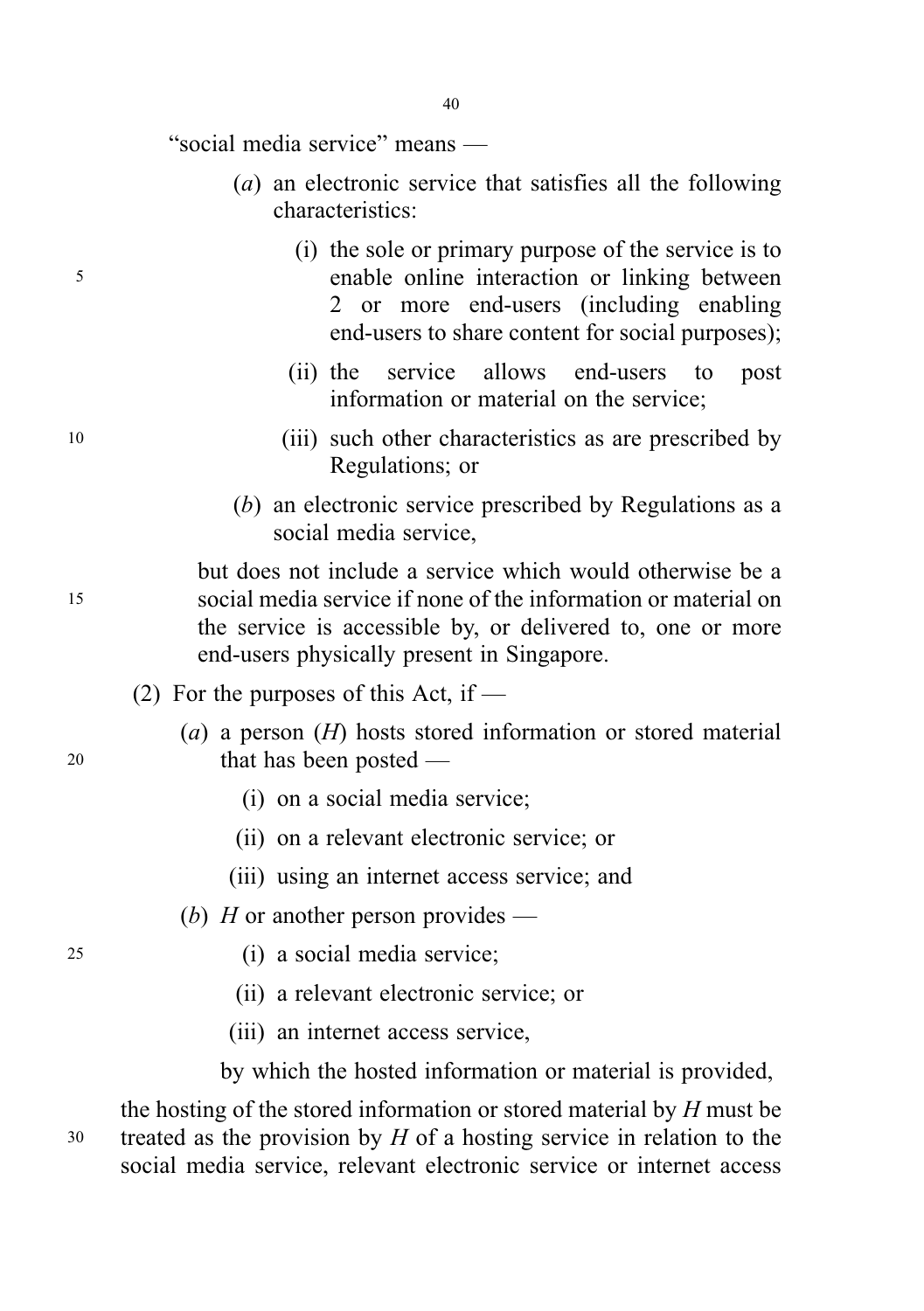service unless the hosting of stored information or stored material is integral to the provision of the social media service, relevant electronic service or internet access service.

(3) For the purposes of this Part, the relevant activities of a person who is the provider of a social media service, a relevant electronic 5 service or an internet access service are —

- (a) for a provider of a social media service the provision of the social media service to one or more end-users who are physically present in Singapore if the service has accounts for end-users; 10
- (b) for the provider of a relevant electronic service the provision of the relevant electronic service to one or more end-users who are physically present in Singapore if the service has accounts for end-users; or
- (c) for the provider of an internet access service  $-$  15
	- (i) the operation by the person of any telecommunication network (including installation or plant) or facility in Singapore in connection with the provision of the internet access service; and
	- (ii) the provision of the internet access service with a <sup>20</sup> Singapore link.

(4) In determining whether an end-user is physically present in Singapore, it is to be assumed that the end-user will not falsify or conceal the end-user's identity or location.

(5) For the purposes of this Act —  $25$ 

- (a) an online location has a Singapore link if any information or material included or otherwise on, or any service provided from the online location, is accessible by, or delivered to, one or more end-users physically present in Singapore; and 30
- (b) an internet access service has a Singapore link if any information or material included or otherwise provided using that service is accessible by, or delivered to, one or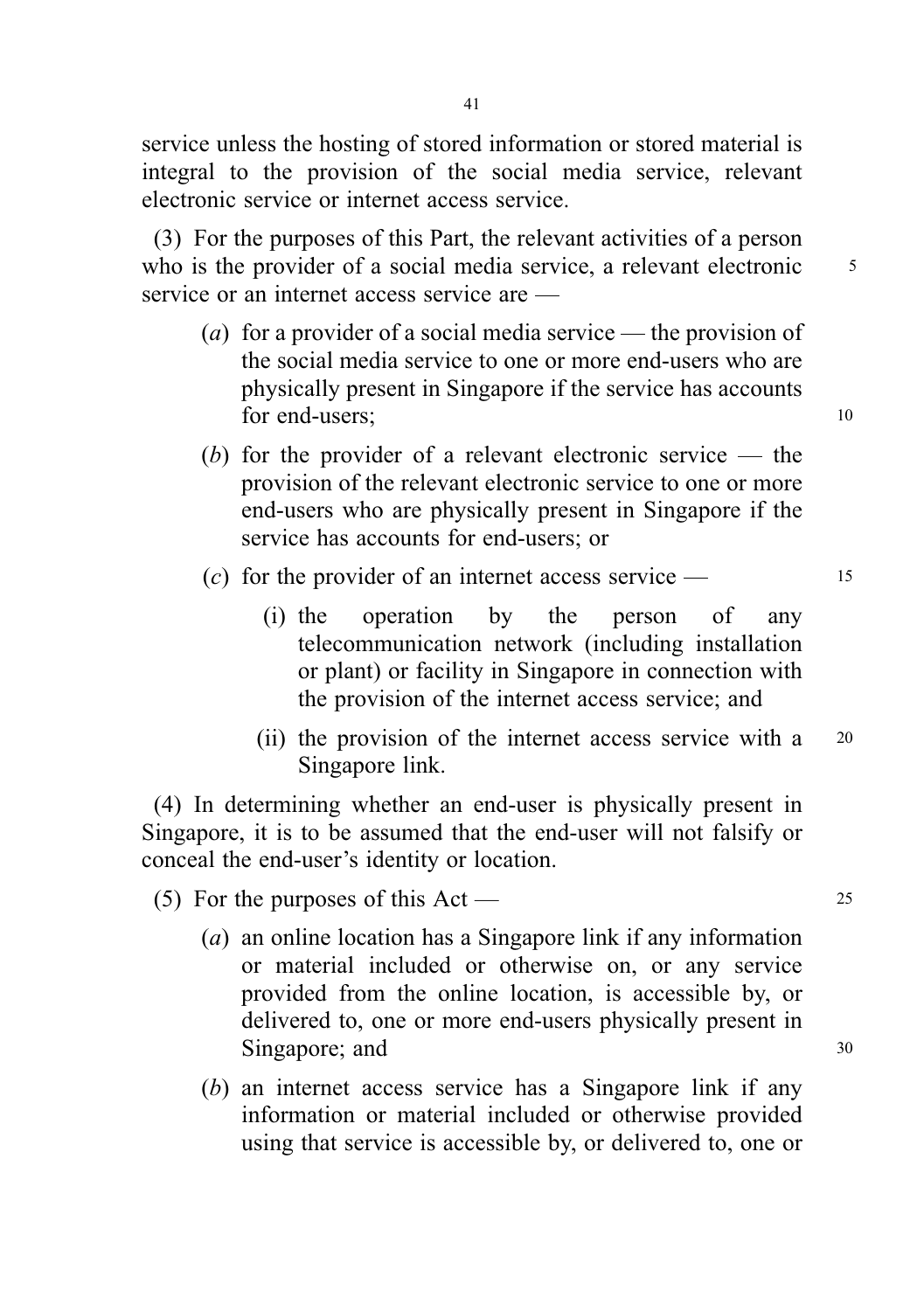more end-users of the service who are physically present in Singapore.

# Meaning of "politically significant person"

14. In this Act, unless the context otherwise requires —

- <sup>5</sup> "Part 4 politically significant entity" means an entity who is designated under section 47(1) as a politically significant person;
	- "Part 4 politically significant person" means any of the following:

- $(a)$  a Part 4 politically significant entity;
	- (b) an individual who is designated under section 48(1) as a politically significant person;

"politically significant person" means any of the following:

(a) a political party;

- 
- <sup>15</sup> (b) a candidate;
	- $(c)$  an election agent of a candidate;
	- $(d)$  a political office holder;
	- (e) a Member of Parliament (whether or not a political office holder);

- 
- <sup>20</sup> (f) a Part 4 politically significant person.

#### Meaning of "value" in relation to donations and benefits

15.—(1) For the purposes of this Act, the value of any donation or benefit which is a gift to a person is the market value of the property in question.

<sup>25</sup> (2) For the purposes of this Act, where any donation or benefit, being money or property, is transferred to a person for a consideration which is less than the value of the money or market value of the property, the value of the donation or benefit is the difference between —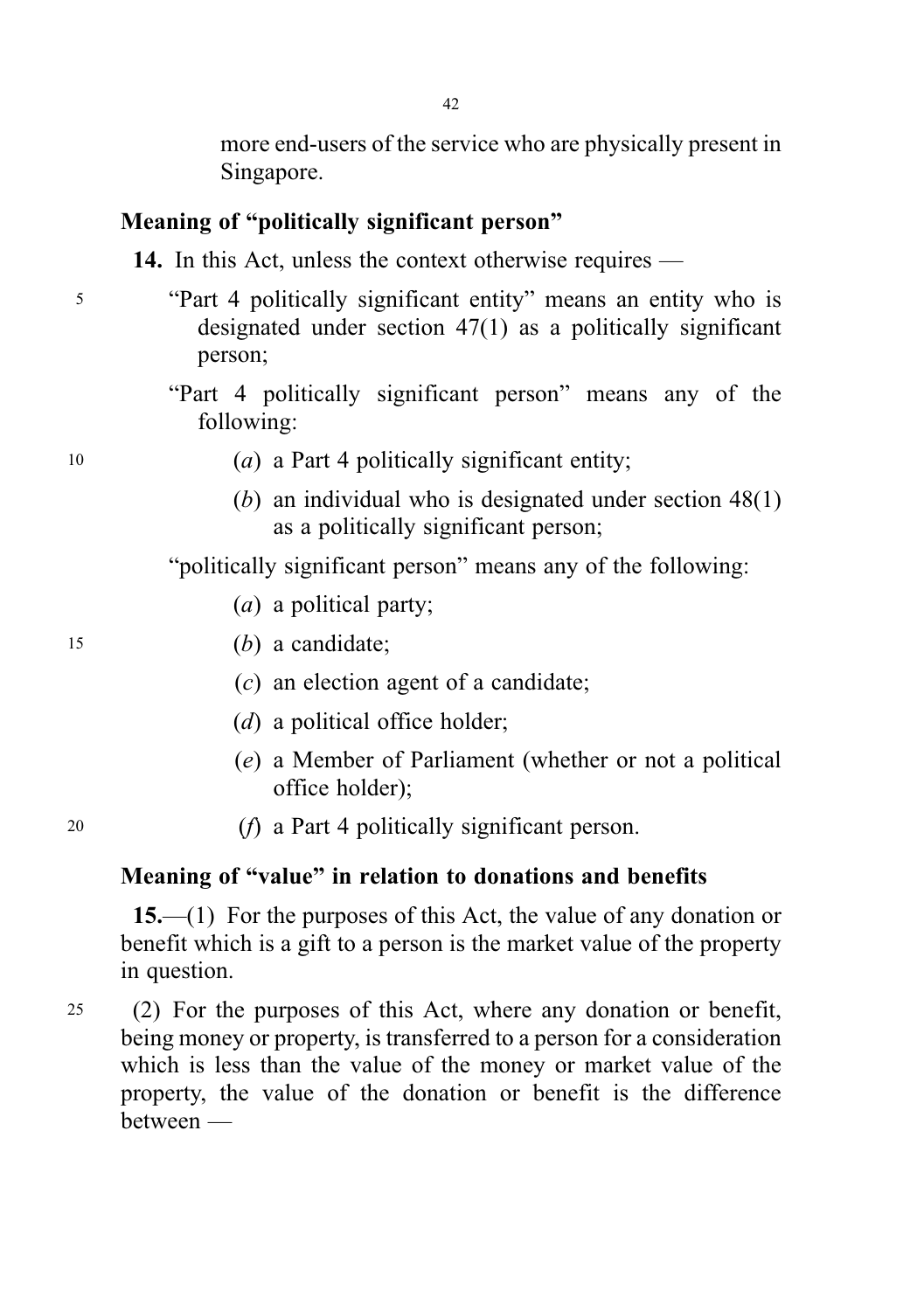- (a) the value of the money, or the market value of the property, in question; and
- (b) the consideration provided by or on behalf of the person.

(3) For the purposes of this Act, the value of any donation or benefit which is either — 5

- (a) any money lent to a person otherwise than on commercial terms; or
- (b) the provision otherwise than on commercial terms of any property, services or facilities (including the services of any person), 10

is the amount that is the difference between the actual cost (if any) to the person and the cost that would have been incurred by the person had the loan been made, or the property, services or facilities been provided, on commercial terms.

(4) The value of any donation, being the provision of any <sup>15</sup> sponsorship in relation to a person is the value in monetary terms of the benefit conferred by the sponsorship in question on the person, and any such value conferred on the sponsor must be disregarded.

(5) In this section, "market value", in relation to any property, means the price which that property might reasonably be expected to 20 fetch on a sale in the open market.

(6) A reference in this Act to the giving or transfer of any donation or other property to a person includes a reference to its being so given or transferred either directly or indirectly through any third person.

(7) Subject to the provisions of this Act, a donation or other <sup>25</sup> property is accepted by a person if it is received and retained by the person for the person's use or benefit.

#### Determining purpose of an activity

16. In this Act, the purpose of an activity or a conduct may be determined by having regard to any one or more of the following:  $30$ 

(a) the intention of any person on whose behalf the activity is undertaken or the conduct is engaged in, as the case may be;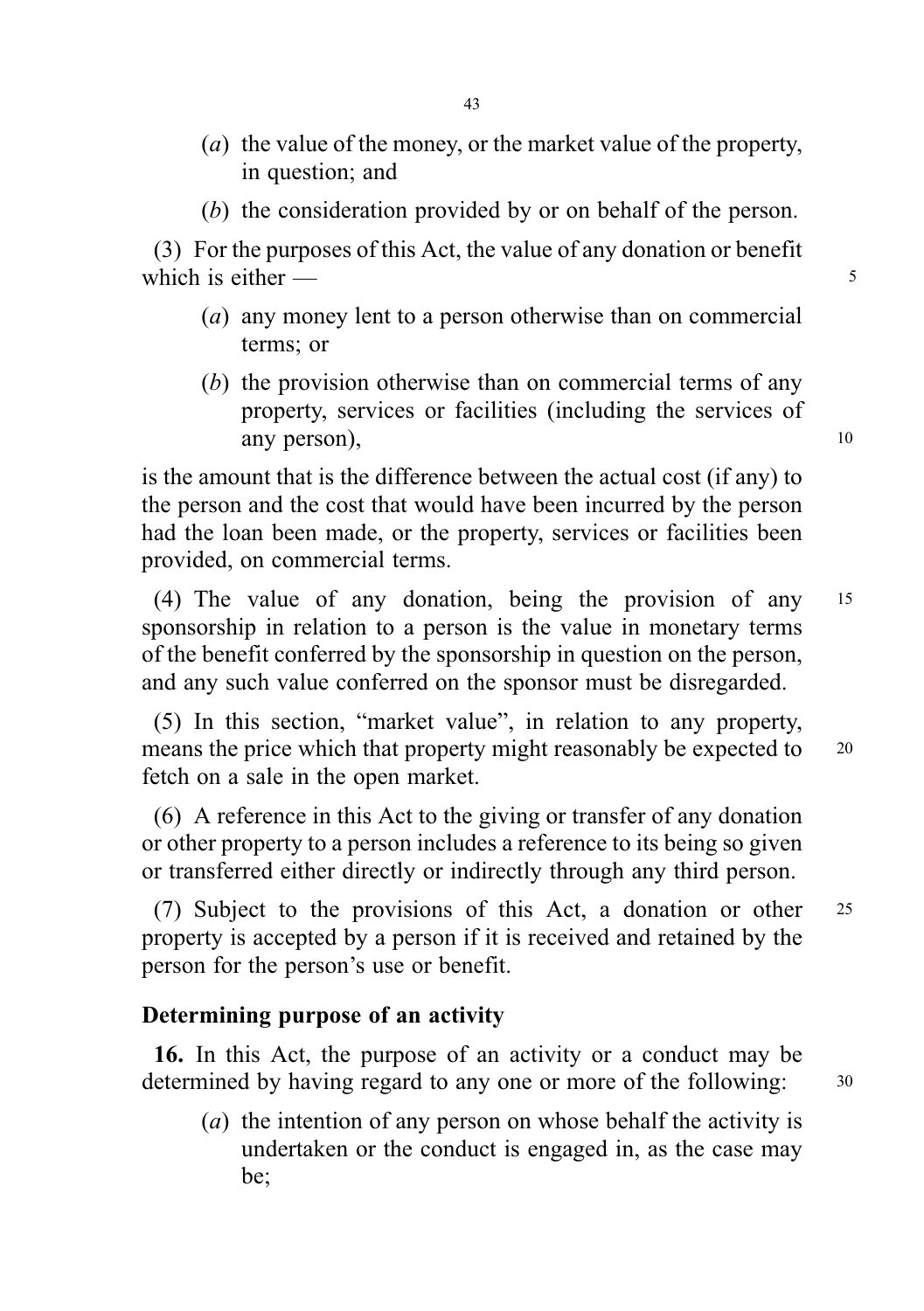- (b) the intention or belief of the person undertaking the activity or engaging in the conduct or that person's belief (if any) about the intention of any person in paragraph  $(a)$  on whose behalf the activity is undertaken or the conduct is <sup>5</sup> engaged in;
	- (c) all of the circumstances in which the activity is undertaken or the conduct is engaged in.

## PART 2

## FOREIGN INTERFERENCE BY ELECTRONIC <sup>10</sup> COMMUNICATIONS ACTIVITY

## Clandestine foreign interference by electronic communications activity

17.—(1) A person  $(Y)$  commits an offence if —

- (a) Y undertakes electronic communications activity that <sup>15</sup> results in or involves publishing in Singapore any information or material;
	- (b) Y undertakes the electronic communications activity on behalf of —
		- (i) a foreign principal; or
- <sup>20</sup> (ii) another person acting on behalf of a foreign principal;
	- $(c)$  Y knows or has reason to believe that the electronic communications activity, or the information or material published in Singapore —
- <sup>25</sup> (i) is or is likely to be prejudicial to the security of Singapore or any part of Singapore;
	- (ii) is or is likely to be prejudicial to public health, public safety, public tranquillity or public finances;
- (iii) is or is likely to be prejudicial to the friendly relations <sup>30</sup> of Singapore with other countries;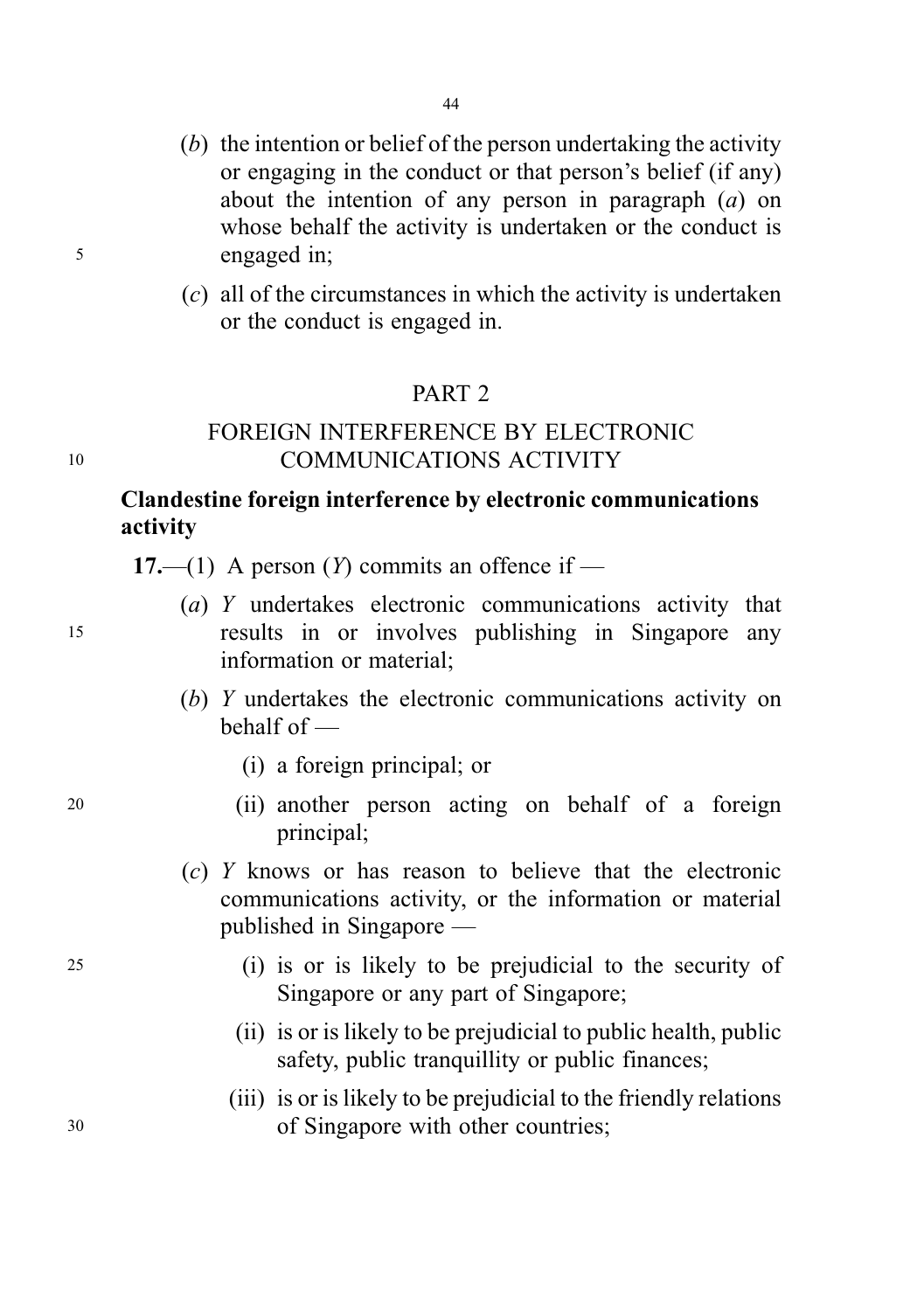- (iv) incites or is likely to incite feelings of enmity, hatred or ill-will between different groups of people in Singapore which may endanger the public peace and public order of Singapore;
- (v) diminishes or is likely to diminish public confidence  $\frac{5}{5}$ in the performance of any duty or function of, or in the exercise of any power by, the Government or a public authority, or a part of the Government or public authority; or
- (vi) is or is likely to be directed towards a political end in <sup>10</sup> Singapore; and
- (*d*) any part of
	- (i) Y's undertaking on behalf of a person mentioned in paragraph  $(b)$ ; or
	- (ii) Y's electronic communications activity, <sup>15</sup>

is covert or involves deception.

- (2) For the purposes of subsection  $(1)$ 
	- (a) Y does not need to have in mind a particular foreign country or foreign principal; and
	- (b) Y may have in mind more than one foreign country or 20 foreign principal.

(3) A person who is guilty of an offence under subsection (1) shall be liable on conviction —

- (a) if the person is an individual, to a fine not exceeding \$50,000 or to imprisonment for a term not exceeding 25 7 years or to both; or
- (b) in any other case, to a fine not exceeding \$500,000.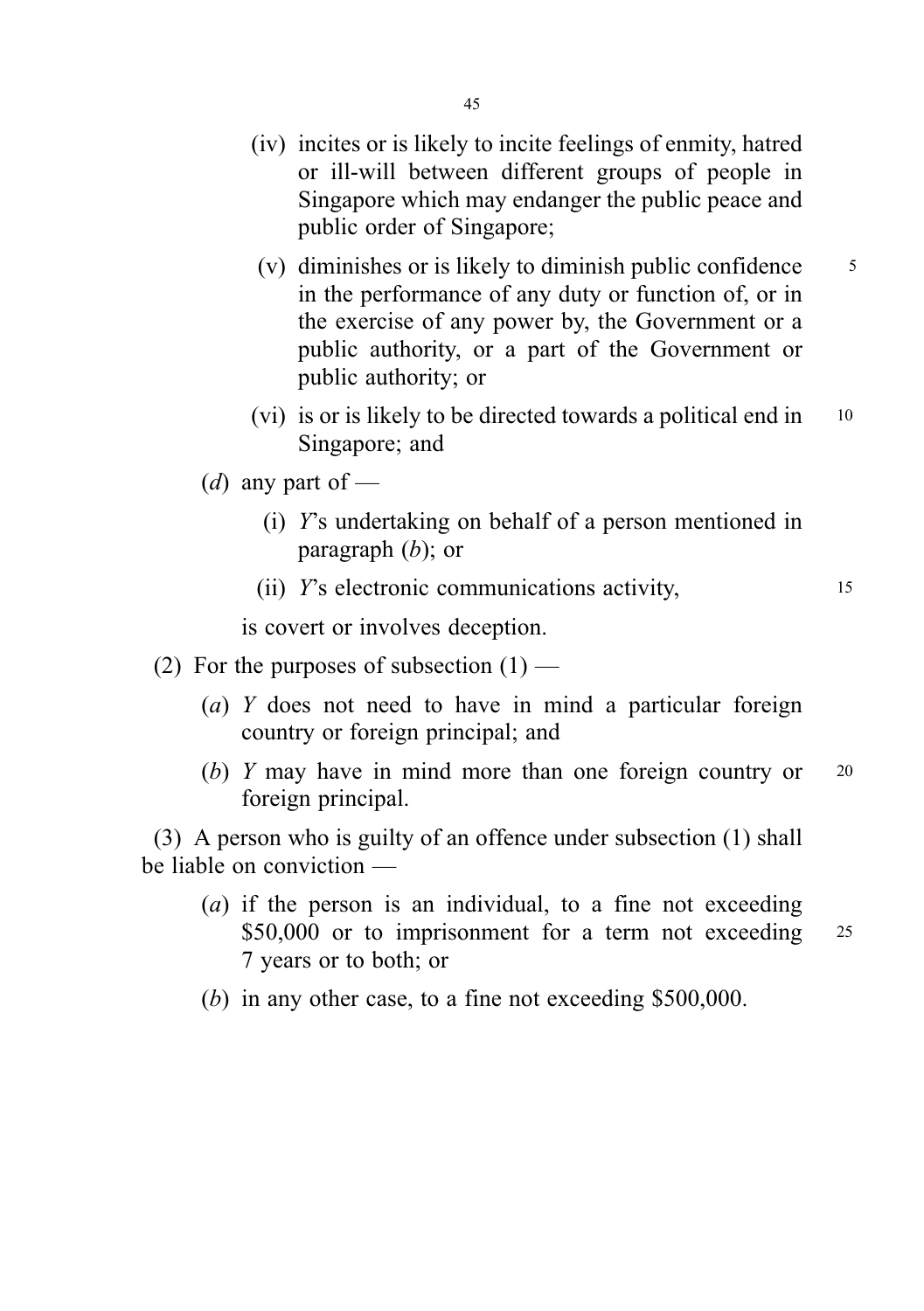## Clandestine foreign interference of target using electronic communications activity

18.—(1) A person (Z) commits an offence if —

- (a) Z undertakes electronic communications activity that <sup>5</sup> results in or involves publishing in Singapore information or material;
	- (b) Z undertakes the electronic communications activity on behalf of —
		- (i) a foreign principal; or
- <sup>10</sup> (ii) another person acting on behalf of a foreign principal;
- (c) Z intends that the electronic communications activity, or the information or material published in Singapore, will influence another person (called in this section the targeted <sup>15</sup> person) to undertake activity, or engage in conduct, in Singapore that —
	- (i) is or is likely to be prejudicial to the security of Singapore or any part of Singapore;
- (ii) is or is likely to be prejudicial to public health, public <sup>20</sup> safety, public tranquillity or public finances;
	- (iii) is or is likely to be prejudicial to the friendly relations of Singapore with other countries;
- (iv) incites or is likely to incite feelings of enmity, hatred or ill-will between different groups of people in <sup>25</sup> Singapore which may endanger the public peace and public order of Singapore;
- (v) diminishes or is likely to diminish public confidence in the performance of any duty or function of, or in the exercise of any power by, the Government or a <sup>30</sup> public authority, or a part of the Government or public authority; or
	- (vi) is or is likely to be directed towards a political end in Singapore; and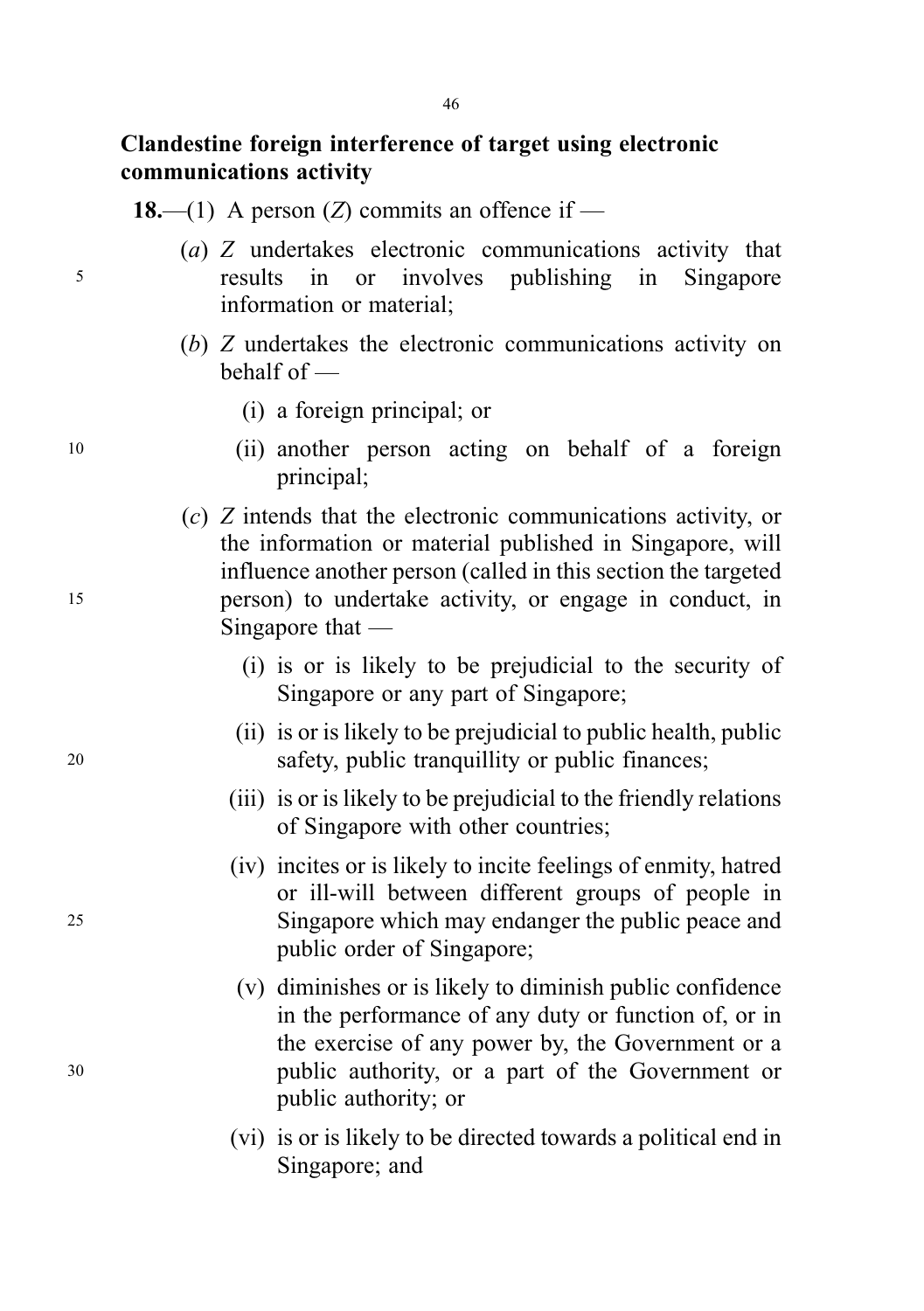- (d) Z conceals from, or fails to disclose to, the targeted person the circumstance mentioned in paragraph  $(b)$ .
- (2) For the purposes of subsection  $(1)$ 
	- (a) Z does not need to have in mind a particular foreign country or foreign principal; and  $\frac{5}{5}$
	- (b) Z may have in mind more than one foreign country or foreign principal.

(3) A person who is guilty of an offence under subsection (1) shall be liable on conviction —

- (a) if the person is an individual, to a fine not exceeding  $10$ \$100,000 or to imprisonment for a term not exceeding 14 years or to both; or
- (b) in any other case, to a fine not exceeding \$1 million.

#### Preparing for or planning an offence under section 17 or 18

19.—(1) A person commits an offence if —  $15$ 

- (a) the person engages in conduct; and
- (b) the person does so with the intention of preparing for, or planning, the commission of an offence under section 17 or 18.
- (2) Subsection (1) applies  $20$ 
	- (a) whether or not an offence under section 17 or 18 is committed;
	- (b) whether or not the person engages in the conduct in preparation for, or planning, a specific offence under section 17 or 18; and 25
	- (c) whether or not the person engages in the conduct in preparation for, or planning, more than one such offence.

(3) Section 38 of the Interpretation Act 1965 and section 511 of the Penal Code 1871 do not apply in relation to an offence under section 17 or 18. 30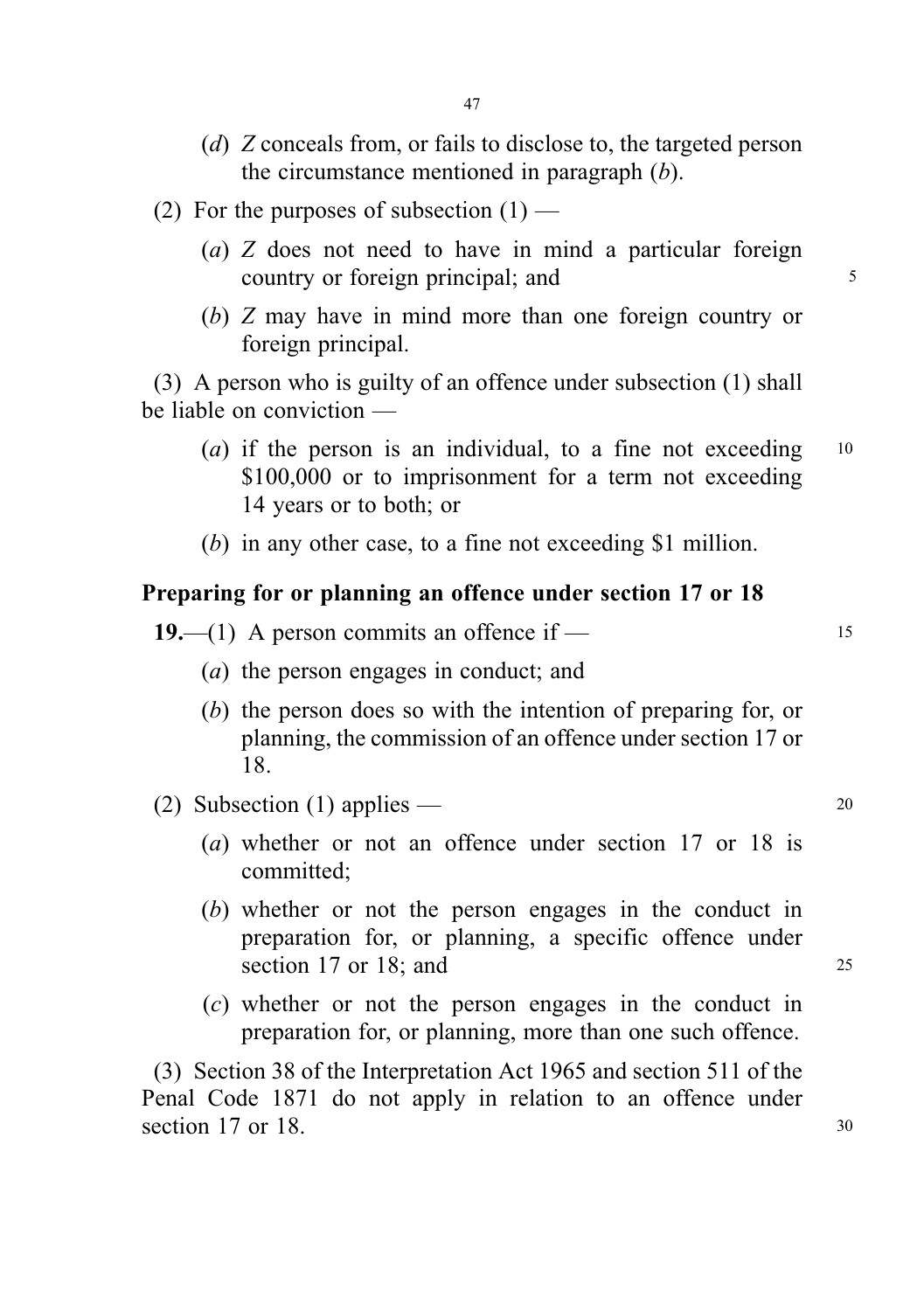(4) A person who is guilty of an offence under subsection (1) shall be liable on conviction —

- (a) where the offence involves an intention of preparing for, or planning, the commission of an offence under <sup>5</sup> section 17 —
	- (i) if the person is an individual, to a fine not exceeding \$30,000 or to imprisonment for a term not exceeding 5 years or to both; or
- (ii) in any other case, to a fine not exceeding \$300,000; <sup>10</sup> and
	- (b) where the offence involves an intention of preparing for, or planning, the commission of an offence under section  $18$  —
- (i) if the person is an individual, to a fine not exceeding 15  $$60,000$  or to imprisonment for a term not exceeding 9 years or to both; or
	- (ii) in any other case, to a fine not exceeding \$600,000.

## PART 3

## DIRECTIONS AGAINST HARMFUL FOREIGN ONLINE <sup>20</sup> COMMUNICATIONS ACTIVITY

Division  $1 -$  Ministerial powers

#### Authorisation by Minister for direction to be given

 $20$ .—(1) The Minister may authorise the competent authority to give one or more Part 3 directions as specified by the Minister in the <sup>25</sup> authorisation where, in the opinion of the Minister —

- (a) there is undertaking of online communications activity, or online communications activity has been undertaken —
	- (i) wholly or partly in Singapore;
- (ii) wholly or partly on a Singapore aircraft or Singapore <sup>30</sup> vessel, whether the aircraft or vessel is in or outside Singapore at the time of the conduct; or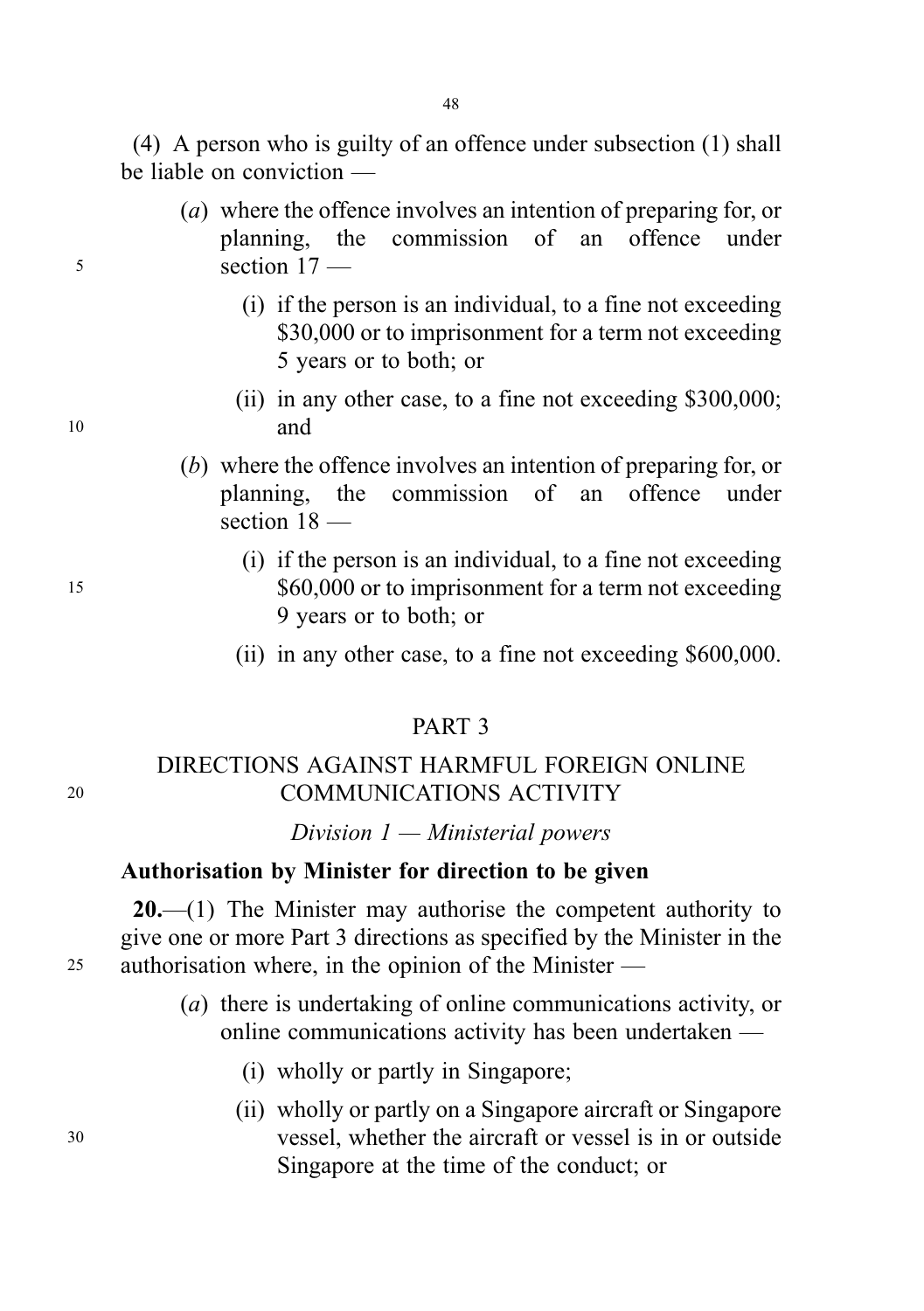- (iii) wholly outside Singapore;
- (b) the online communications activity is or has been undertaken, or is suspected of being or having been undertaken, by or on behalf of a foreign principal;
- (c) the online communications activity results in any <sup>5</sup> information or material being published in Singapore; and
- (d) it is in the public interest to authorise the giving of that or those Part 3 direction or directions, after having regard to the circumstances of the case.

(2) When authorised by the Minister under subsection (1), the <sup>10</sup> competent authority must immediately give the Part 3 direction or directions specified in the authorisation.

(3) However, if any information or material was published in Singapore before the date of commencement of this section, subsection (1) does not apply to the information or material unless 15 the information or material remains published in Singapore on or after that date.

#### Authorisation by Minister for anticipatory direction

21.—(1) The Minister may authorise the competent authority to give an anticipatory direction where the Minister — 20

- (a) suspects or has reason to believe that a person is engaging in conduct —
	- (i) wholly or partly in Singapore;
	- (ii) wholly or partly on a Singapore aircraft or Singapore vessel, whether the aircraft or vessel is in or outside <sup>25</sup> Singapore at the time of the conduct; or
	- (iii) wholly outside Singapore,

with the intention of preparing for, or planning to undertake, online communications activity by or on behalf of a foreign principal; 30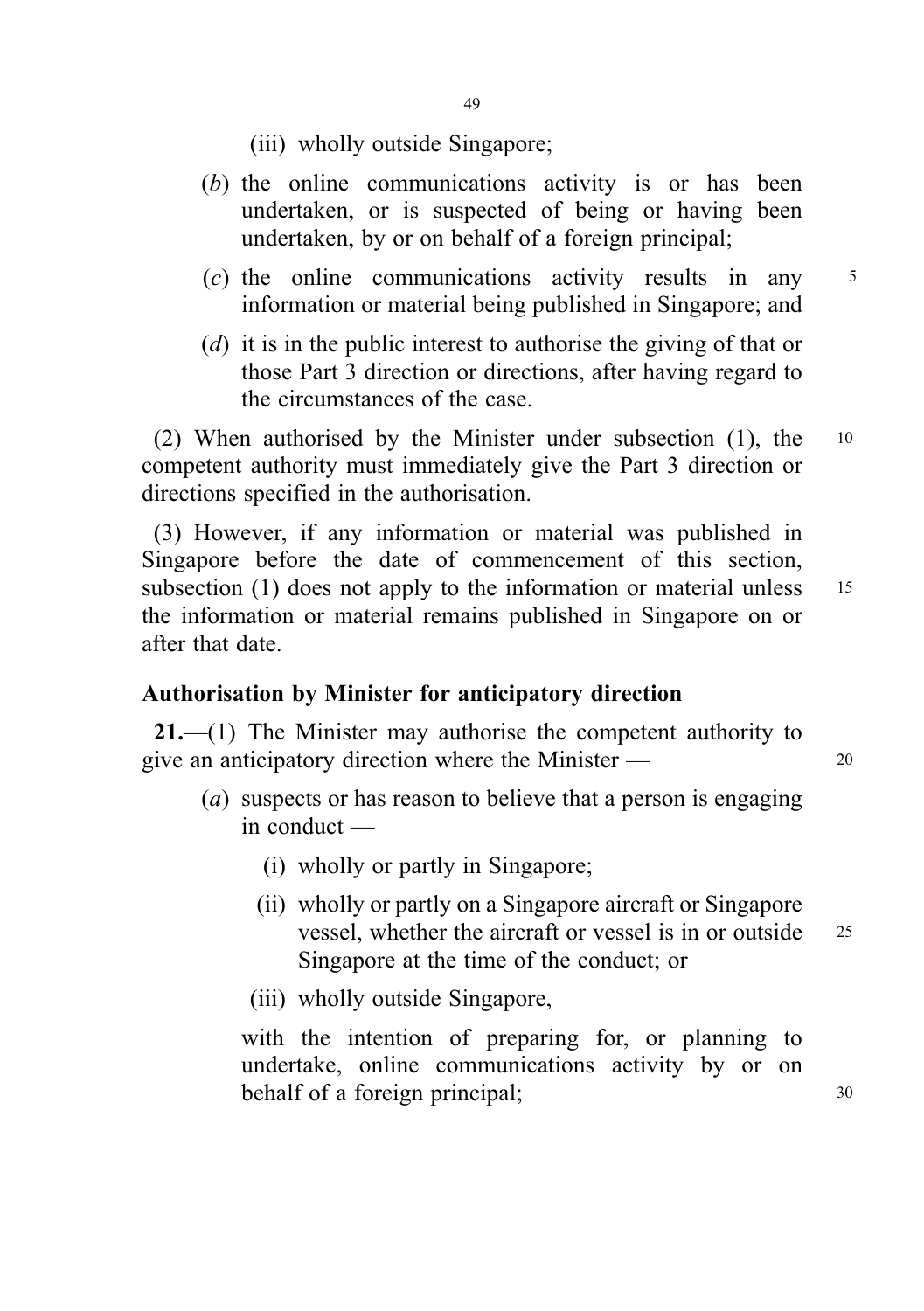- (b) has reason to believe that, as a result of that online communications activity, information or material is likely to be published in Singapore; and
- $(c)$  is of the opinion that it is in the public interest to authorise <sup>5</sup> the giving of the anticipatory direction, after having regard to the circumstances of the case.

(2) When authorised by the Minister under subsection (1), the competent authority must immediately give the anticipatory direction specified in the authorisation.

- <sup>10</sup> (3) However, if any information or material was published in Singapore before the date of commencement of this section, subsection (1) does not apply to the information or material unless the information or material remains published in Singapore on or after that date.
- <sup>15</sup> (4) In this section, an anticipatory direction is any of the following:
	- (a) a technical assistance direction;
	- (b) an account restriction direction.

# Self-initiated cancellation or variation of authorisation

 $22$ —(1) The Minister may at any time, on his or her own <sup>20</sup> initiative —

- (a) cancel any authorisation made under section  $20(1)$ ,  $21(1)$ or  $23(3)(b)$  or  $(c)$ ; or
- (b) substitute any authorisation made under section 20(1),  $21(1)$  or  $23(3)(b)$  or (c) with another authorisation that the <sup>25</sup> Minister might have made under section 20 or 21.

(2) Section 21(2) applies to a decision made under subsection  $(1)(b)$ .

(3) Where the Minister makes a decision under subsection  $(1)(a)$ , the competent authority must give written notice of the cancellation <sup>30</sup> of the authorisation to every person who had been given a Part 3 direction pursuant to that cancelled authorisation.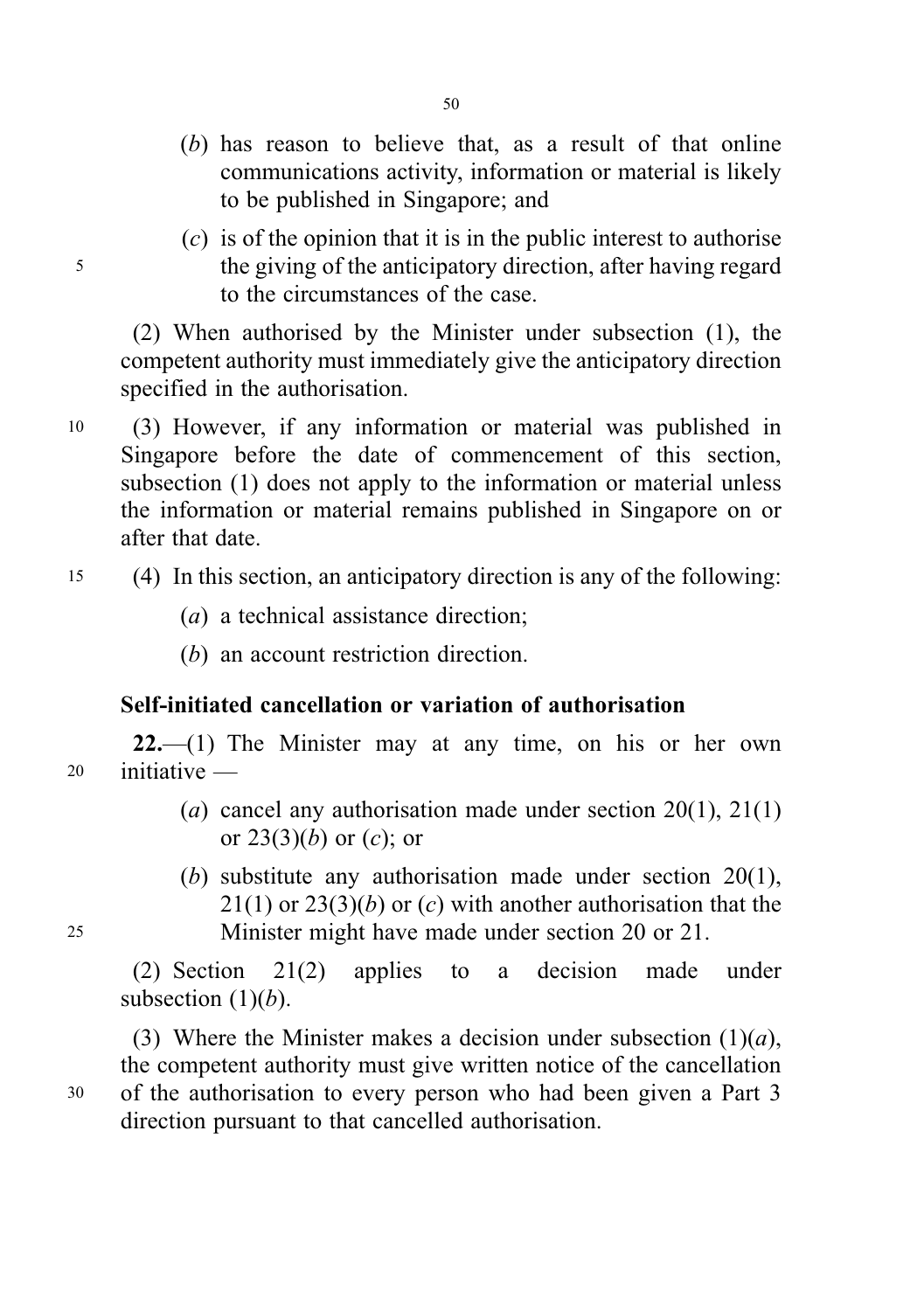#### Reconsideration by Minister of authorisation

23.—(1) Where any Part 3 direction is given by the competent authority pursuant to an authorisation under section 20(1), 21(1) or  $22(1)(b)$ , the person to whom the direction is given may apply to the Minister for reconsideration of the authorisation and any of the Part  $3 \times 5$ directions specified in that authorisation.

(2) An application under subsection (1) by a person to whom a Part 3 direction is given must be made —

- (a) in a prescribed manner; and
- (b) before the expiry of the time specified in the Part 3 10 direction, being a time not later than the 30th day after the direction was given.

(3) Upon receiving an application under subsection (1) for reconsideration, the Minister may —

- (a) wholly cancel the authorisation under section  $20(1)$ ,  $21(1)$  15 or  $22(1)(b)$ , and every Part 3 direction specified in the authorisation, if the Minister is of the opinion that it is not in the public interest that the authorisation and such direction continue;
- (b) substitute the authorisation under section 20(1), 21(1) or  $20$  $22(1)(b)$ , which is the subject of the application (called the initial authorisation), with another authorisation that the Minister might have made under section 20 or 21; or
- (c) affirm the initial authorisation and every Part 3 direction specified in the initial authorisation. 25

(4) Sections 20 and 21 apply in the making of a decision under subsection (3).

(5) When a substitute authorisation is made by the Minister under subsection  $(3)(b)$ , the competent authority must immediately give the Part 3 direction or directions specified in the substitute authorisation 30 in the same manner required under sections 20 and 21.

(6) When an initial authorisation is cancelled by the Minister under subsection (3)(*a*) or affirmed under subsection (3)(*c*), or a substitute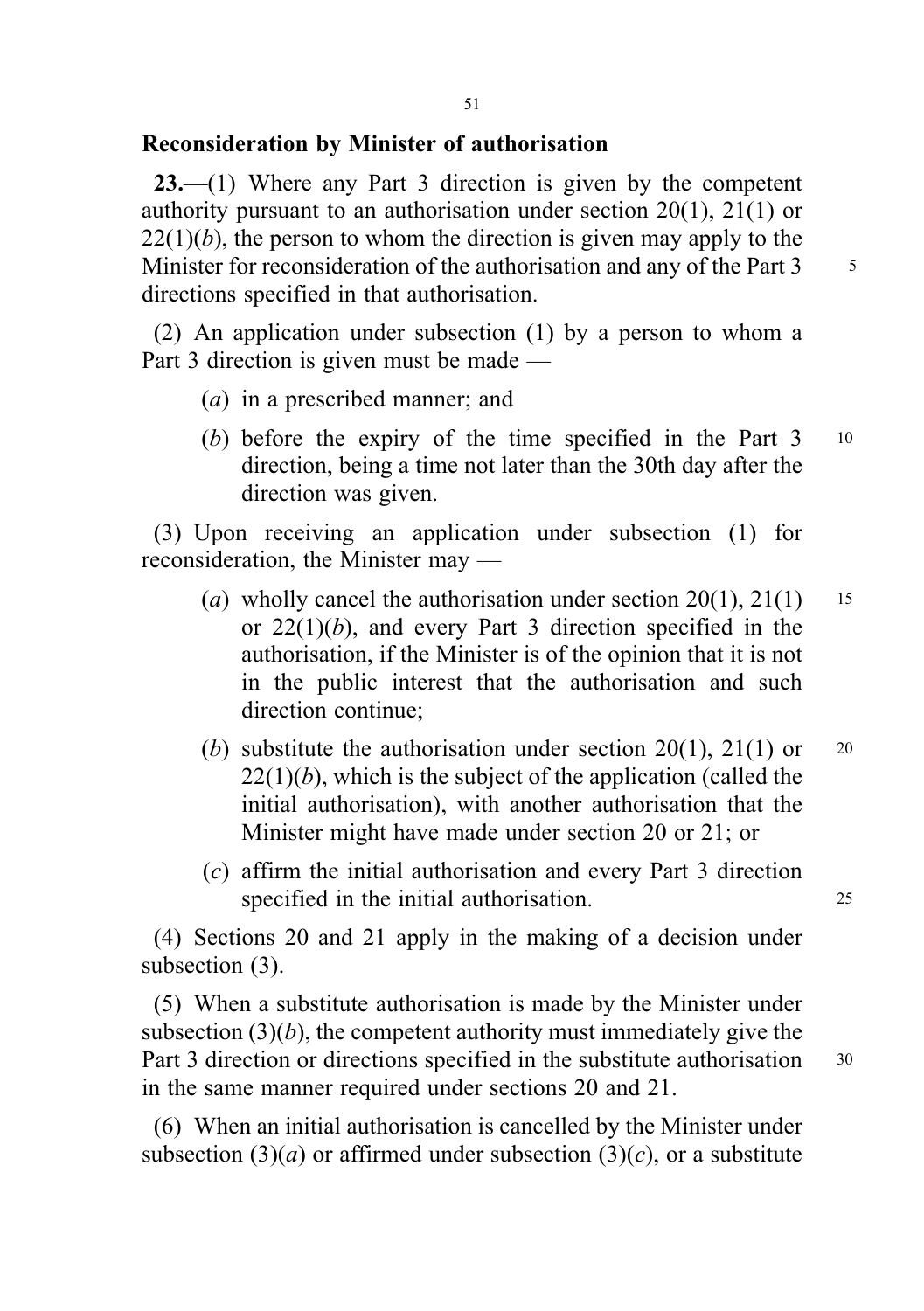authorisation is made under subsection  $(3)(b)$ , the Minister must give notice (as the case may be) of —

- (a) the cancellation or affirmation (as the case may be) to every person given a Part 3 direction under the initial <sup>5</sup> authorisation; or
	- (b) the making of a substitute authorisation to the person who applied for reconsideration of the initial authorisation.

# Proscribed online location — declaration

24.—(1) The Minister may declare an online location with a <sup>10</sup> Singapore link as a proscribed online location if a Part 3 direction (except a technical assistance direction or an app removal direction) is given in relation to any information or material included or otherwise on, or any service provided from, the online location.

(2) A declaration under this section ceases to have effect on a date <sup>15</sup> specified, or worked out by a formula specified, in the declaration, which must not in any case be more than 2 years in total after the making of the declaration.

(3) Once a declaration is made and before the date it comes into effect, the competent authority must —

- <sup>20</sup> (a) publish a notice of the making of the declaration in a manner as will secure adequate publicity for the fact of making of the declaration —
	- (i) stating that a declaration has been made under this section; and
- <sup>25</sup> (ii) setting out the URL, domain name, or any other unique identifier of the online location, to which the declaration relates; and
	- (b) make reasonable efforts to give a copy of the declaration to the proprietor of the proscribed online location.
- <sup>30</sup> (4) However, failure to publish a notice under subsection (3) in respect of any declaration does not invalidate the declaration.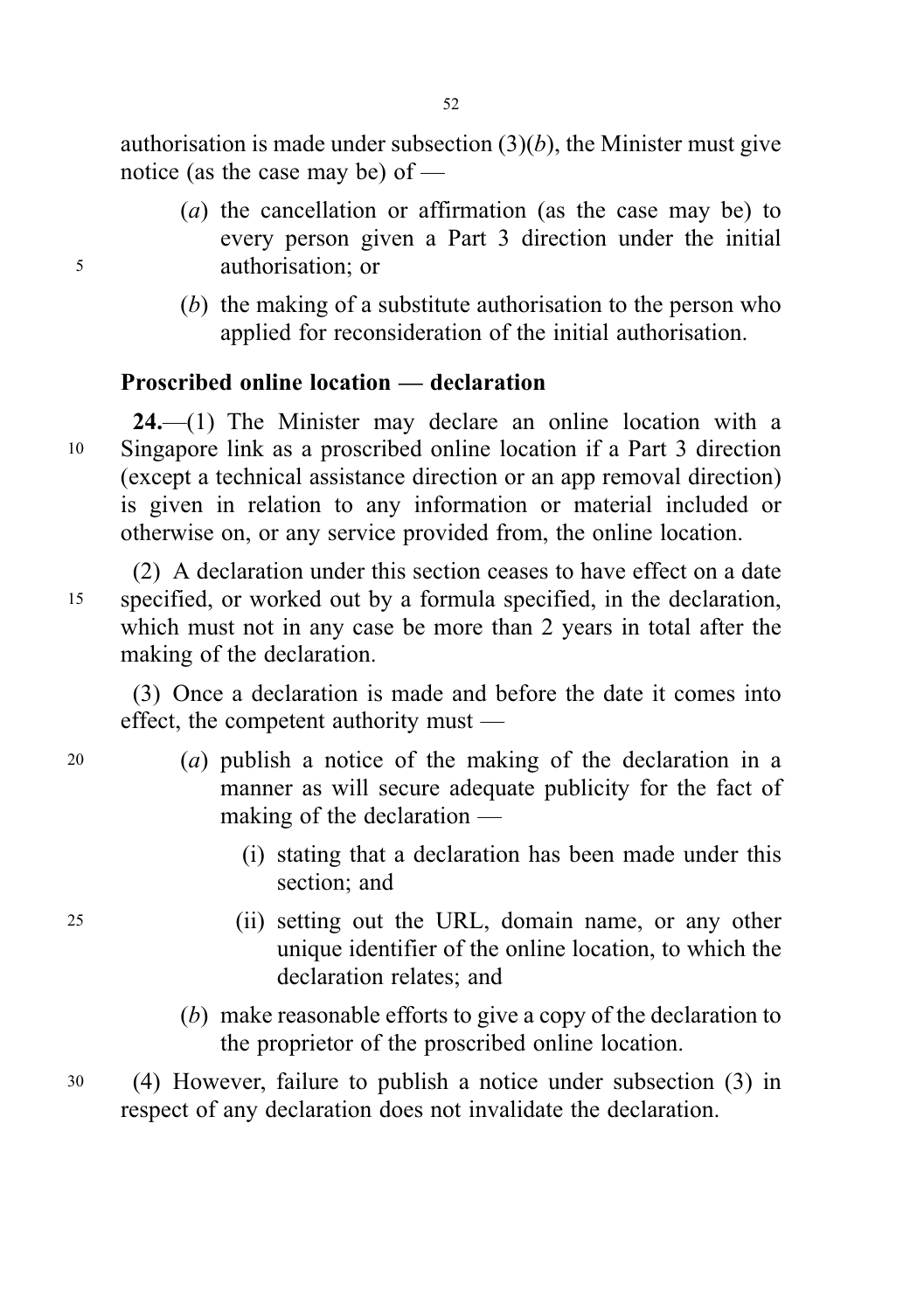## Self-initiated revocation or variation of declaration

 $25$ —(1) The Minister may at any time, on his or her own initiative —

- (a) revoke any declaration made under section 24(1); or
- (b) substitute any declaration made under section  $24(1)$  or  $5$  $26(3)(b)$  or  $(c)$  with another declaration that the Minister might have made under section 24.

(2) Section 24(3) and (6) applies to a decision made under this section.

## Reconsideration by Minister of declaration of proscribed 10 online location

26.—(1) After an online location with a Singapore link is declared under section 24 or  $25(1)(b)$  as a proscribed online location, any proprietor of that online location may apply to the Minister for a reconsideration of the declaration. 15

(2) An application under subsection (1) by a proprietor of an online location must be made —

- (a) in a prescribed manner; and
- (b) not later than the 30th day after the declaration takes effect.

(3) Upon receiving an application under subsection (1), the <sup>20</sup> Minister may —

- (a) wholly revoke the declaration under section 24 or  $25(1)(b)$ ;
- (b) substitute the declaration under section 24 or  $25(1)(b)$ which is the subject of the application (called the initial declaration), with another declaration for a shorter period 25 that the Minister might have made under section 24; or

(c) affirm the initial declaration.

(4) Section 24 applies in the making of a decision under subsection (3).

(5) When an initial declaration is revoked by the Minister under <sup>30</sup> subsection (3)(*a*) or affirmed under subsection (3)(*c*), or a substitute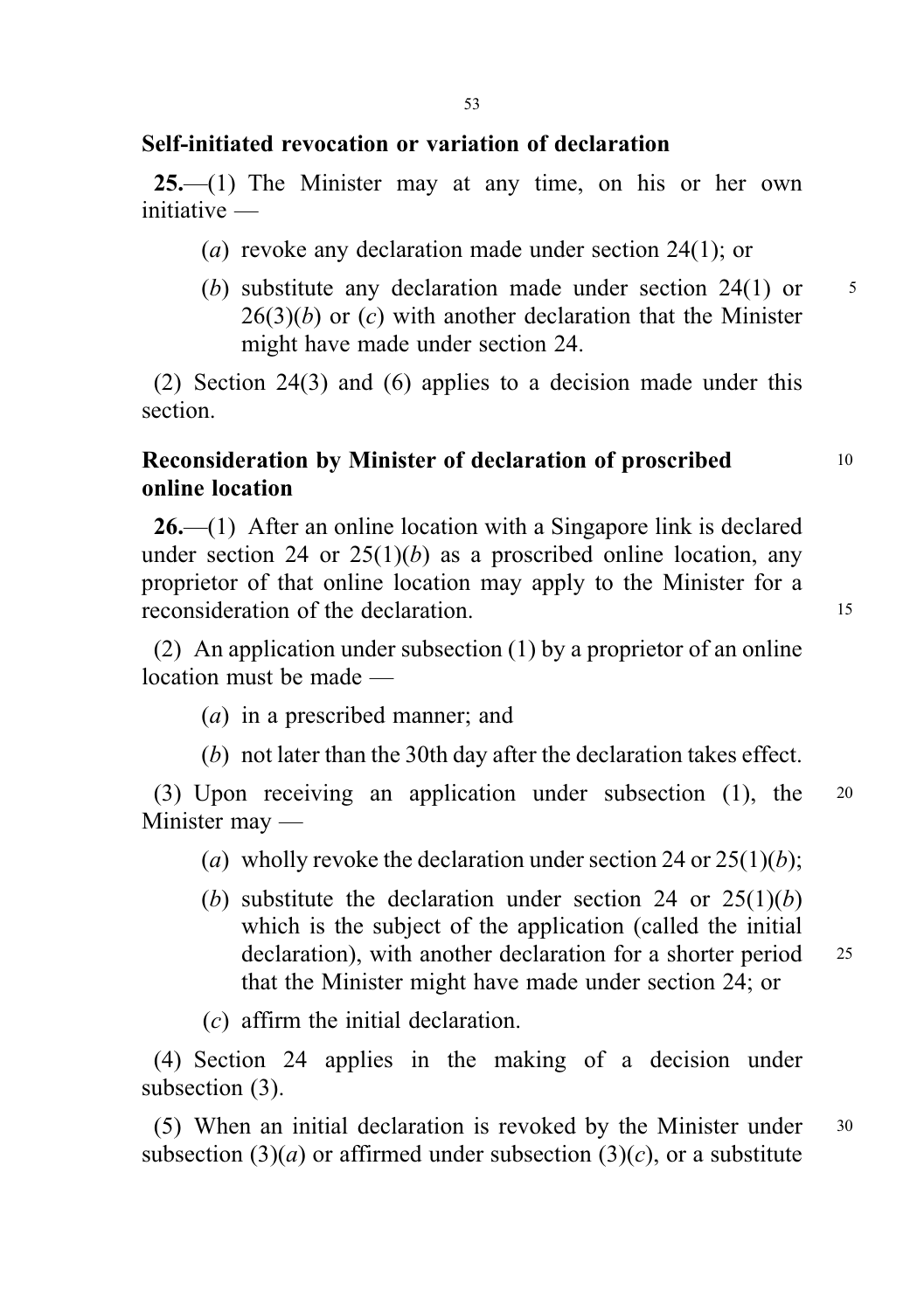declaration is made under subsection  $(3)(b)$ , the Minister must give notice (as the case may be) of —

- (a) the revocation or affirmation (as the case may be) to every proprietor of the online location in question; or
- <sup>5</sup> (b) the making of a substitute declaration to the person who applied for reconsideration of the initial declaration.

(6) When a declaration is revoked by the Minister under subsection  $(3)(a)$ , the competent authority must cause the giving of notice of the revocation —

- <sup>10</sup> (a) in the same manner in which the notice of the making of the declaration was first given; or
	- (b) in a manner as will secure adequate publicity or notice to the proprietor (or both) for the fact of the revocation.

(7) When an initial declaration is affirmed under subsection  $(3)(c)$ , <sup>15</sup> the competent authority must cause the giving of notice of the affirmation —

- (a) in the same manner in which the notice of the making of the initial declaration was first given; or
- (b) in a manner as will secure adequate publicity or notice to <sup>20</sup> the proprietor (or both) for the fact of the affirmation.

(8) However, failure to publish a notice under subsection (6) or (7) in respect of any declaration does not invalidate the revocation of the declaration or the initial declaration affirmed.

## Public notice of revocation of declaration

25 27.—(1) Where a declaration under section 24, 25(1)(b) or  $26(3)(b)$ or  $(c)$  is revoked under this Act, the competent authority must give notice of the revocation —

- (a) in the same manner in which the notice of the making of the declaration was first given; or
- <sup>30</sup> (b) in a manner as will secure adequate publicity or notice to the proprietor (or both) for the fact of the revocation.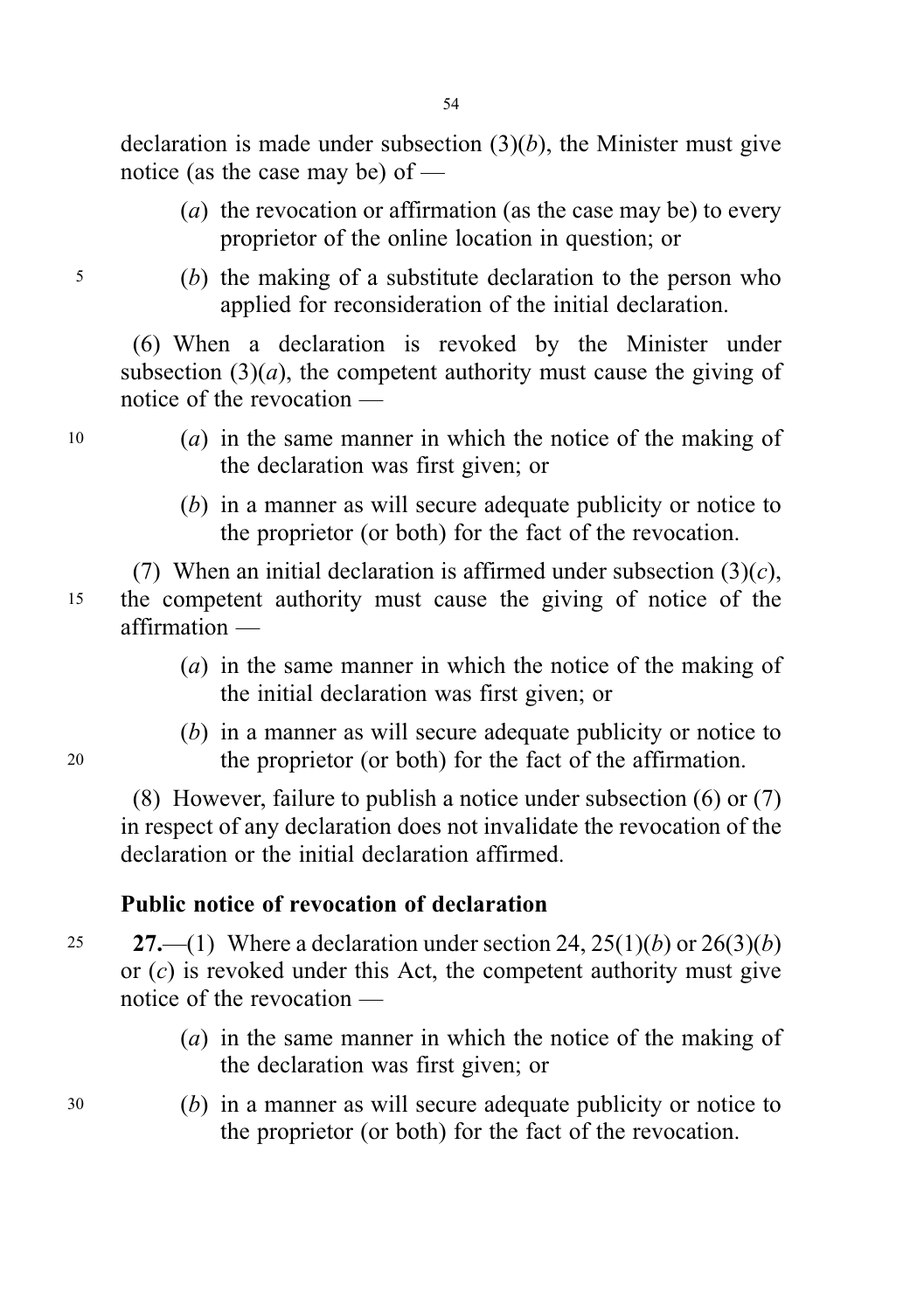(2) However, failure to publish a notice under subsection (1) in respect of any declaration does not invalidate the revocation of the declaration.

#### Authorisation regardless of offence

**28.** To avoid doubt, sections 20, 21, 22, 23, 24, 25 and 26 apply  $\frac{3}{5}$ 

- (a) whether or not an offence under section 17, 18, 19, 39 or 40 is committed;
- (b) whether or not a person engages in the conduct in preparation for, or planning, a specific offence under section 17, 18, 19, 39 or 40; and 10
- (c) whether or not a person engages in the conduct in preparation for, or planning, more than one such offence.

## Division  $2$  — Part 3 directions

## Types of Part 3 directions

29. The Part 3 directions and the persons to whom they may be 15 given are in the table below:

| Item | Direction                                        | Recipient may be                                                                                                                             |    |  |
|------|--------------------------------------------------|----------------------------------------------------------------------------------------------------------------------------------------------|----|--|
| 1.   | Stop<br>communication<br>(end-user)<br>direction | A particular person, or particular<br>end-user of a social media service or<br>relevant electronic service or an<br>internet access service. | 20 |  |
| 2.   | Disabling direction                              | A provider of a social media service.                                                                                                        |    |  |
|      |                                                  | A provider of a relevant electronic<br>service.                                                                                              |    |  |
| 3.   | Class 1 must-carry<br>direction                  | A particular person, or particular<br>end-user to whom<br>a<br>stop<br>communication (end-user) direction<br>is given.                       | 25 |  |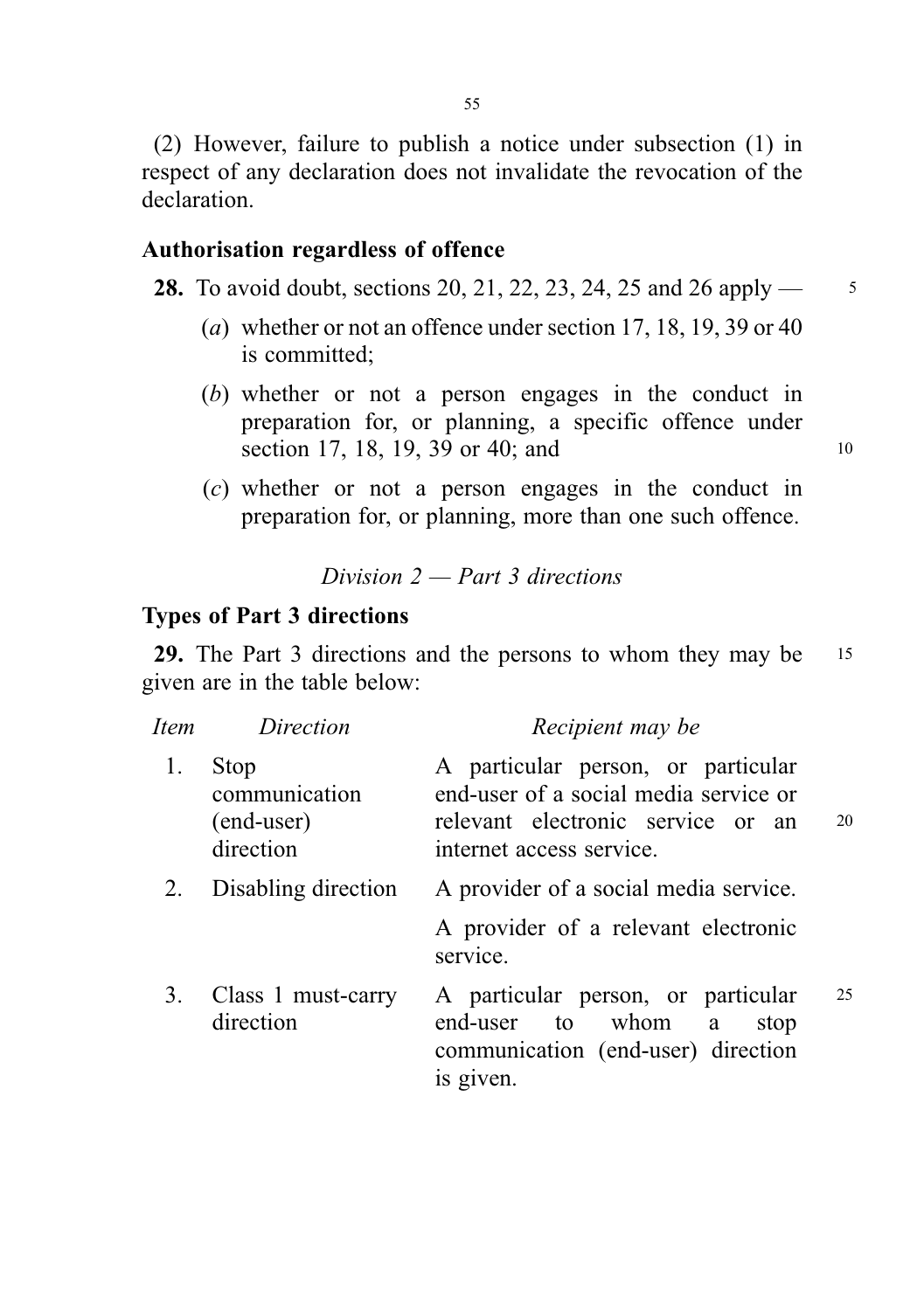|    | Item | Direction                       | Recipient may be                                                                                                                                                                |
|----|------|---------------------------------|---------------------------------------------------------------------------------------------------------------------------------------------------------------------------------|
| 5  |      |                                 | Any other particular person, or<br>particular end-user of a social media<br>service or relevant electronic service<br>or an internet access service.                            |
|    | 4.   | Class 2 must-carry<br>direction | A provider of a social media service.                                                                                                                                           |
|    |      |                                 | A provider of a relevant electronic<br>service.                                                                                                                                 |
| 10 |      | 5. Class 3 must-carry           | A provider of a social media service.                                                                                                                                           |
|    |      | direction                       | A provider of a relevant electronic<br>service.                                                                                                                                 |
| 15 |      |                                 | A provider of a telecommunication<br>service who holds a licence under<br>section 5 of the Telecommunications<br>Act 1999.                                                      |
| 20 |      |                                 | A person who is authorised by a<br>permit under section 21 of the<br>Newspaper and Printing Presses<br>Act 1974 to publish (for sale or<br>otherwise) a newspaper in Singapore. |
| 25 |      |                                 | A person who is authorised by a<br>licence under section 8 of the<br>Broadcasting Act 1994 to provide a<br>licensable broadcasting service in or<br>from Singapore.             |
| 30 |      |                                 | A provider of a prescribed service that<br>is likely to bring the giving of a<br>Class 3 must-carry direction to the<br>attention of the public.                                |
|    | 6.   | Class 4 must-carry<br>direction | A proprietor of a proscribed online<br>location.                                                                                                                                |

56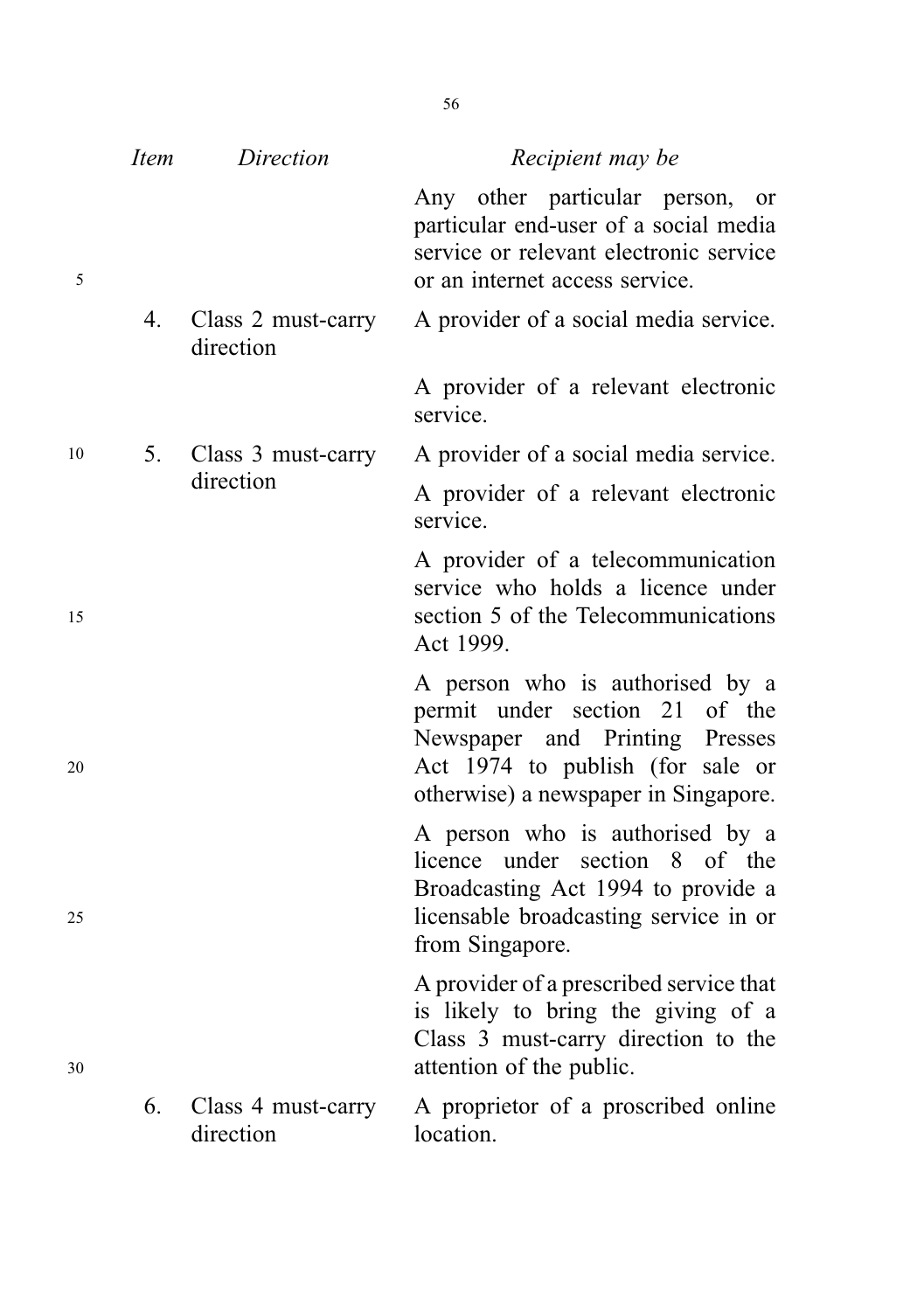| <i>Item</i> | Direction                                       | Recipient may be                                                                                                                                                                                                                                                    |          |
|-------------|-------------------------------------------------|---------------------------------------------------------------------------------------------------------------------------------------------------------------------------------------------------------------------------------------------------------------------|----------|
| 7.          | Remedial<br>must-carry<br>direction             | A person to whom a Class 2<br>must-carry direction or a Class 3<br>must-carry direction is given and<br>who has failed to comply with the<br>direction in a rectifiable way.                                                                                        | 5        |
| 8.          | $Class \t1$<br>access<br>blocking direction     | A provider of an internet access<br>service.                                                                                                                                                                                                                        |          |
| 9.          | $Class \quad 2$<br>access<br>blocking direction | A provider of an internet access<br>service by means of<br>which<br>information or material<br>the<br>on<br>proscribed online location continues<br>to be published in Singapore.                                                                                   | 10       |
|             |                                                 | A provider of a social media service<br>or a relevant electronic service by<br>means of which one or<br>more<br>end-users in Singapore have used or<br>using the<br>same to<br>are<br>access<br>information or material<br>the<br>on<br>proscribed online location. | 15<br>20 |
| 10.         | Account restriction<br>direction                | A provider of a social media service.                                                                                                                                                                                                                               |          |
|             |                                                 | A provider of a relevant electronic<br>service.                                                                                                                                                                                                                     |          |
| 11.         | Service restriction<br>direction                | A provider of a social media service.                                                                                                                                                                                                                               | 25       |
|             |                                                 | A provider of a relevant electronic<br>service.                                                                                                                                                                                                                     |          |
|             |                                                 | A provider of an internet access<br>service with a Singapore link.                                                                                                                                                                                                  | 30       |
| 12.         | Technical                                       | A provider of a social media service.                                                                                                                                                                                                                               |          |
|             | assistance<br>direction                         | A provider of a relevant electronic<br>service.                                                                                                                                                                                                                     |          |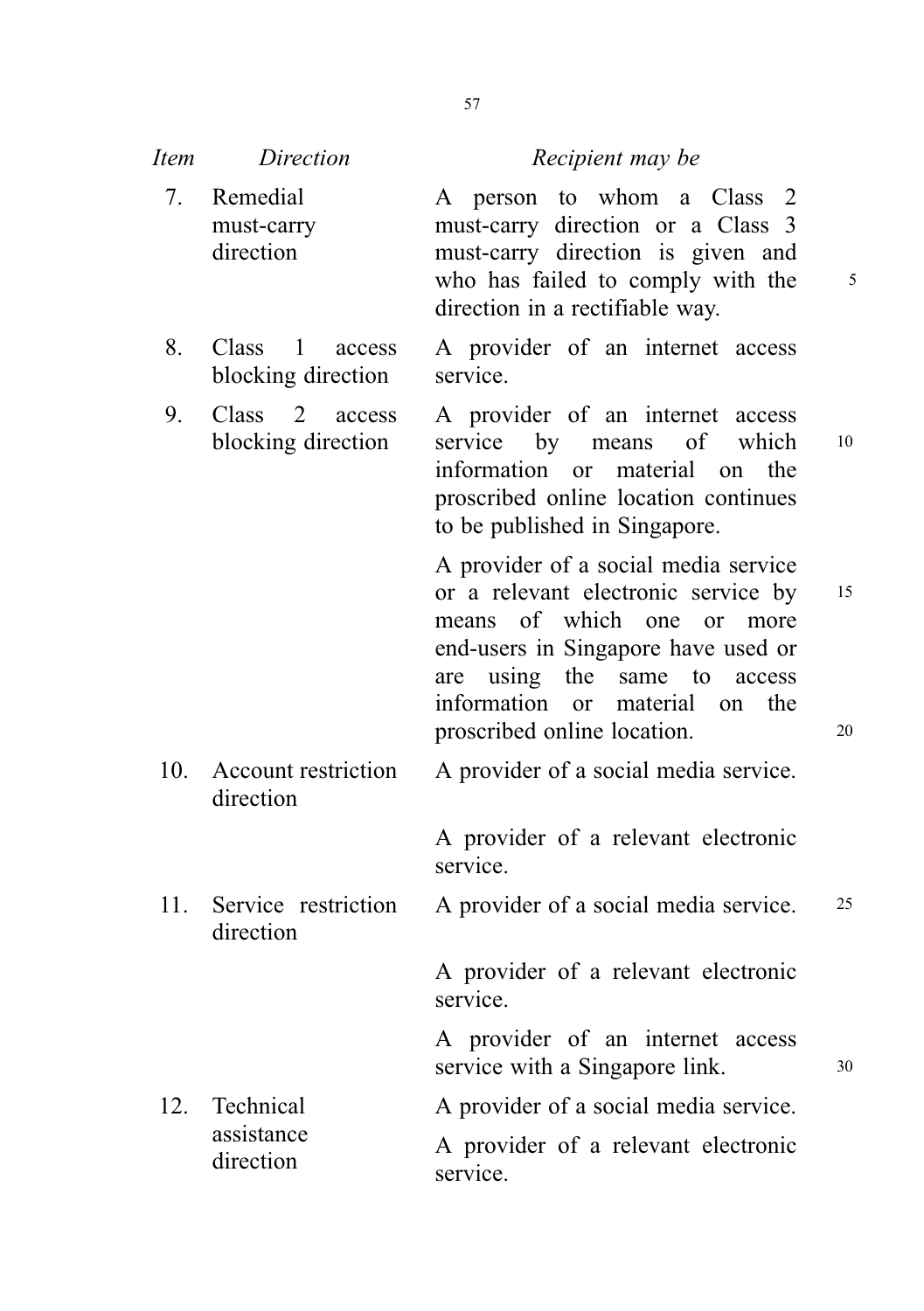|            | <i>Item</i> | Direction                 |         | Recipient may be                                                                                                                                                           |
|------------|-------------|---------------------------|---------|----------------------------------------------------------------------------------------------------------------------------------------------------------------------------|
|            |             |                           |         | A provider of an internet access<br>service with a Singapore link.                                                                                                         |
|            |             |                           |         | A provider of a hosting service.                                                                                                                                           |
| $\sqrt{5}$ |             |                           |         | A provider of an app distribution<br>service.                                                                                                                              |
|            |             |                           |         | A proprietor of an online location.                                                                                                                                        |
|            | 13.         | App<br>direction          | removal | A provider of an app distribution<br>service.                                                                                                                              |
| 10         | 14.         | Disgorgement<br>direction |         | A citizen of Singapore, whether or not<br>resident in Singapore and whether or<br>not a Part 4 politically significant<br>person.                                          |
| 15         |             |                           |         | An individual who is not a citizen of<br>but is resident<br>Singapore<br>in<br>Singapore.                                                                                  |
| 20         |             |                           |         | A partnership carrying on a business<br>in Singapore and registered under the<br><b>Business</b><br>Names<br>Registration<br>Act 2014.                                     |
|            |             |                           |         | A body corporate that is registered<br>under the Companies Act 1967 or the<br>Limited<br>Liability<br>Partnerships<br>Act 2005.                                            |
| 25         |             |                           |         | An association (whether incorporate<br>or not) that is registered under the<br>Co-operative Societies Act 1979, the<br>Societies Act 1966 or the Trade<br>Unions Act 1940. |

58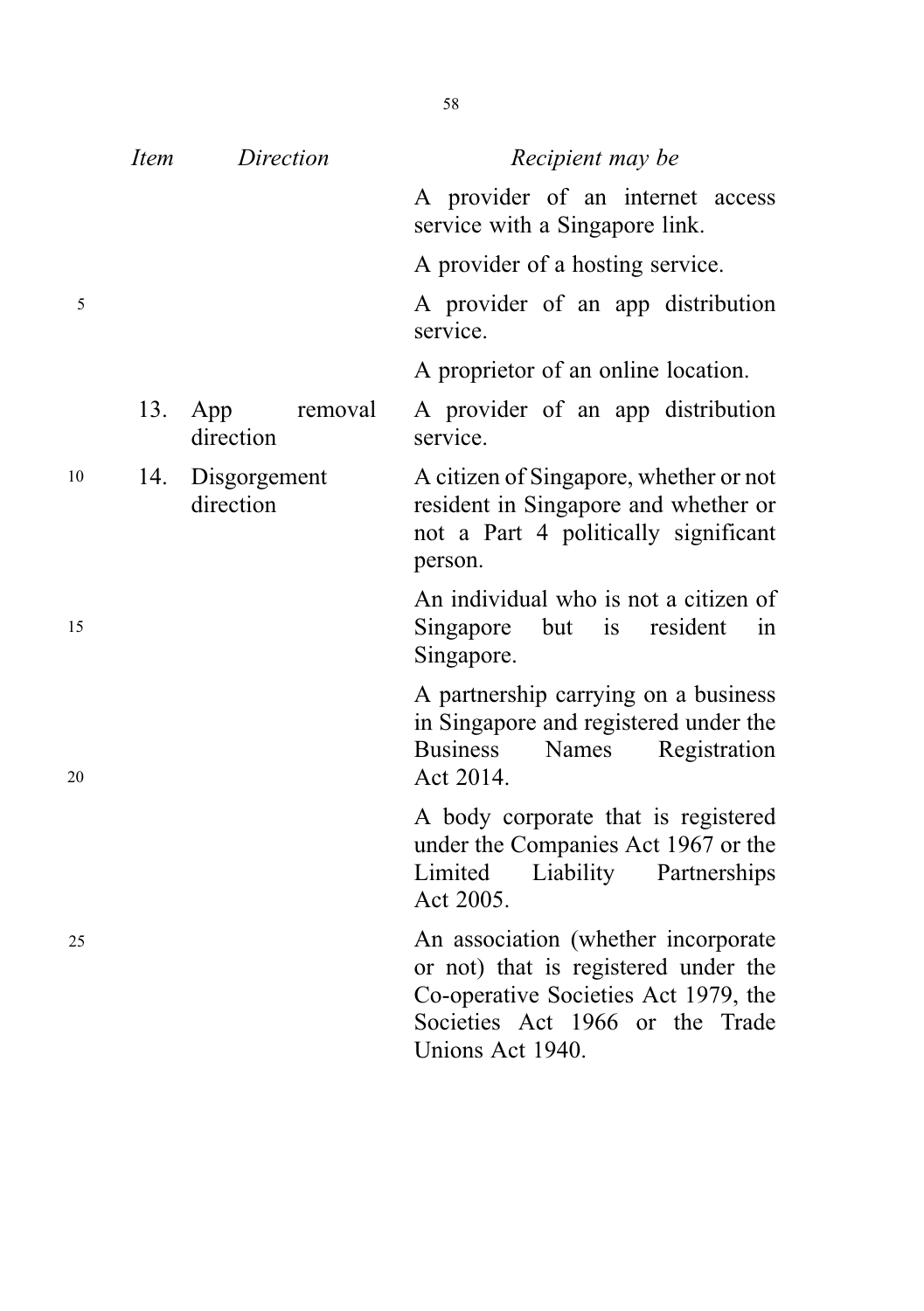#### Stop communication (end-user) direction — content

30. A stop communication (end-user) direction may require the particular person or particular end-user to whom it is given to do one or more of the following within the time specified in the direction:

- (*a*) to take all reasonable steps to ensure the removal, from the  $\frac{5}{5}$ social media service, relevant electronic service or internet access service (as the case may be) of covered information or material identified in the direction that —
	- (i) the person or end-user provided or posted on the social media service or relevant electronic service or 10 using the internet access service; and
	- (ii) is published in Singapore;
- (b) to stop undertaking online communications activity to further publish in Singapore the following:
	- (i) the covered information or material identified in the <sup>15</sup> direction;
	- (ii) any information or material that is similar to the information or material in sub-paragraph (i).

## Disabling direction — content

31. A disabling direction may require a person who is the provider 20 of a social media service, or a relevant electronic service, by means of which covered information or material identified in the direction is or has been published in Singapore, to take all reasonable steps, in relation to all or any of the person's relevant activities, to disable access by end-users in Singapore to all or any of the following: <sup>25</sup>

- (a) that covered information or material provided on or by that social media service or relevant electronic service;
- (b) any other identical copies of that covered information or material provided on or by that social media service or relevant electronic service, where this requirement is <sup>30</sup> expressed in the direction.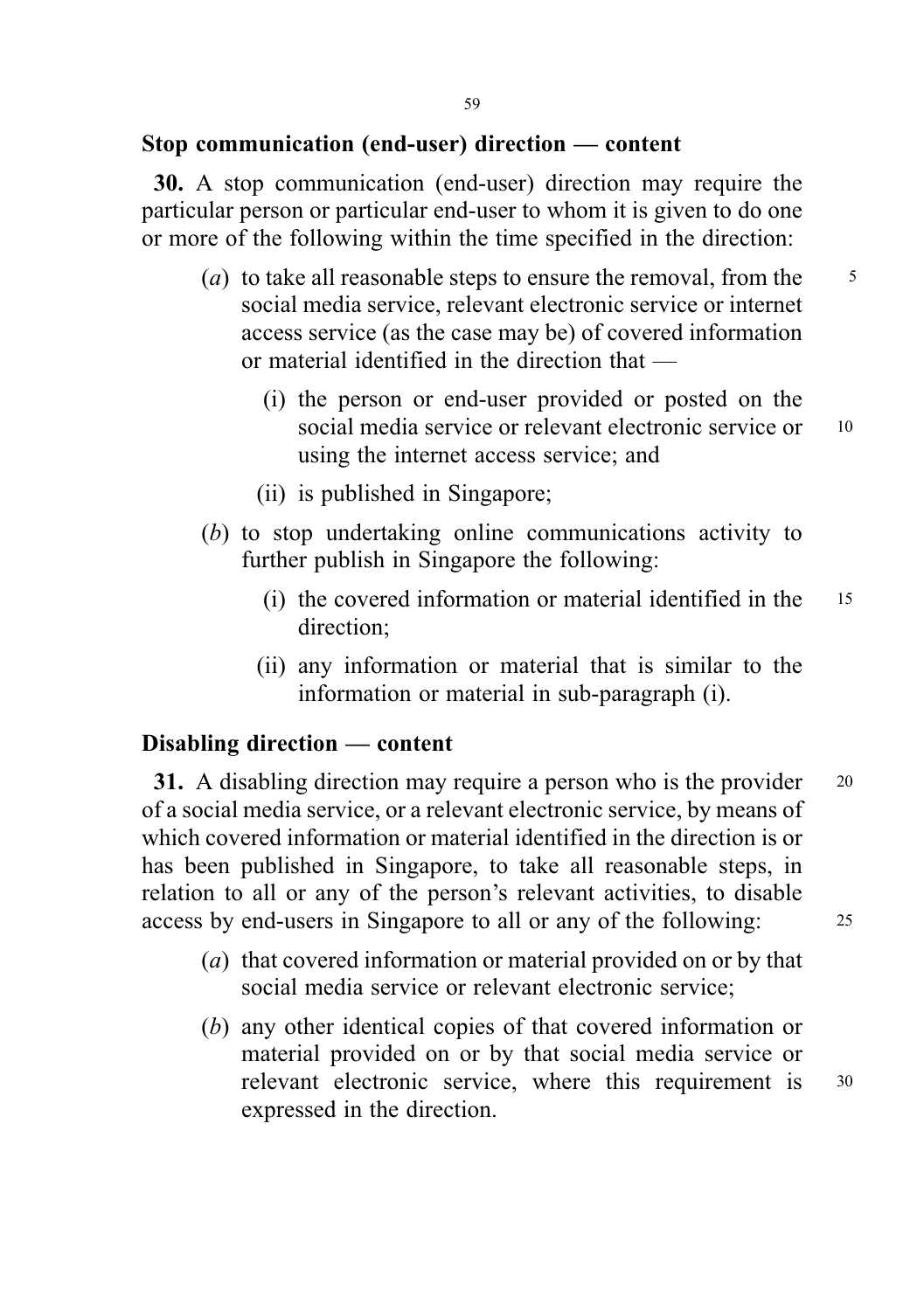### Must-carry directions — content

32.—(1) A must-carry direction may be a Class 1, Class 2, Class 3 or Class 4 must-carry direction, or a remedial must-carry direction.

(2) A must-carry direction may require a person to whom it is given <sup>5</sup> to take all reasonable steps, to do all or any of the following within and during the time specified in the direction, to publish, post, display or include a mandatory message —

- (a) about the covered information or material identified in the direction;
- 
- <sup>10</sup> (b) in the manner prescribed by Regulations; and
	- (c) in a conspicuous manner as specified in the direction.

(3) In this section, "mandatory message" means a message or statement of the text set out, or effect described, in a must-carry direction.

- <sup>15</sup> (4) The covered information or material in a Class 1 must-carry direction is any of the following information or material which is identified in the direction:
- (a) if the Class 1 must-carry direction is given to a particular person or end-user to whom a stop communication <sup>20</sup> (end-user) direction is given —
	- (i) any covered information or material identified in the stop communication (end-user) direction; and
- (ii) any information or material similar to the information or material mentioned in <sup>25</sup> sub-paragraph (i), which is or has been posted or provided by the end-user on a social media service or relevant electronic service or using an internet access service;
- (b) if the Class 1 must-carry direction is given to any other <sup>30</sup> particular person — any information or material which is or has been posted or provided by the person on a social media service or relevant electronic service or using an internet access service.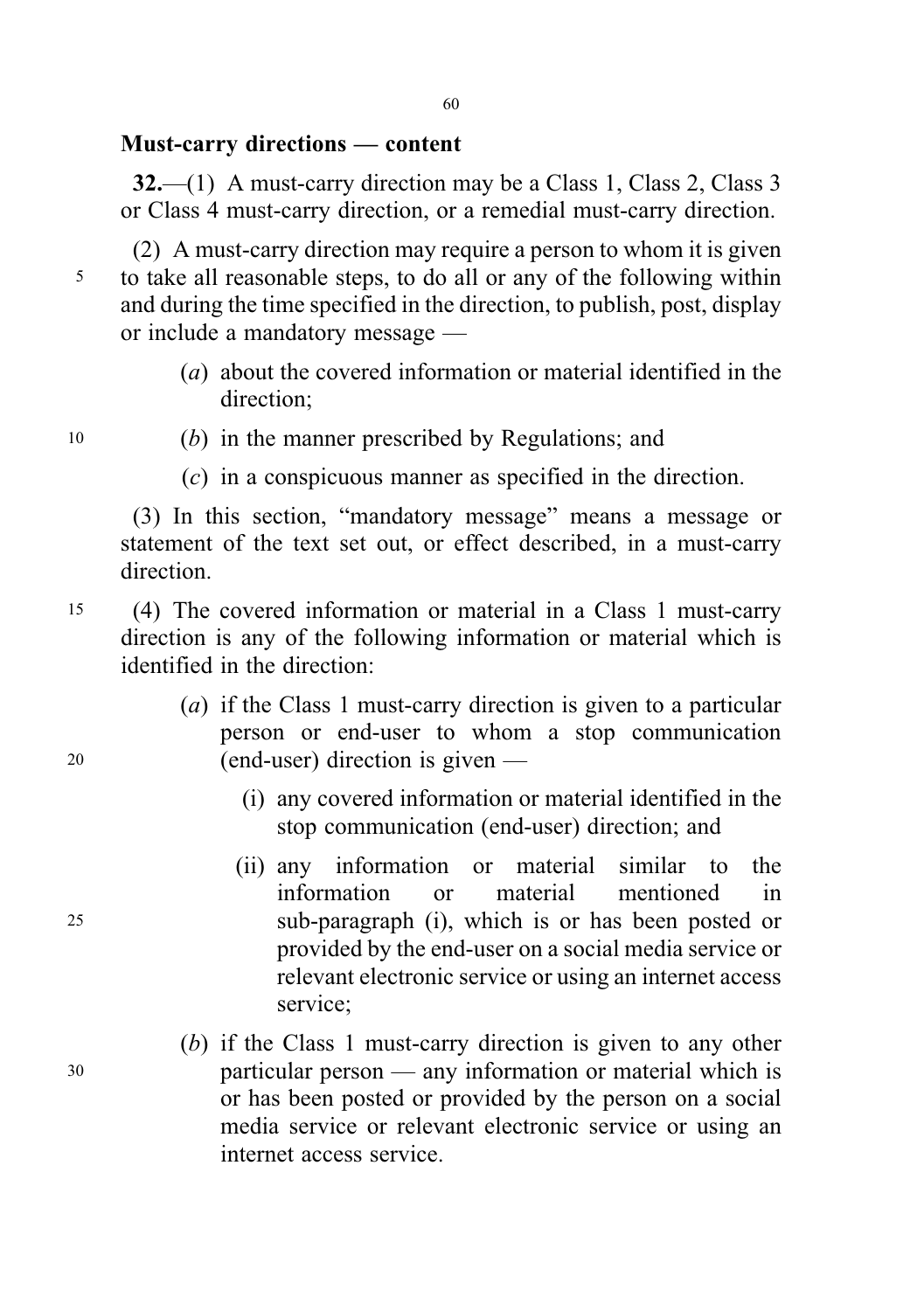(5) The covered information or material in a Class 2 must-carry direction is any of the following information or material which is identified in the direction:

- (a) any information or material which is or has been posted or provided on a social media service or relevant electronic 5 service or using an internet access service provided by the person given the Class 2 must-carry direction;
- (b) an identical copy of any information or material mentioned in paragraph  $(a)$  which is or may be accessed by an end-user by means of a social media service or relevant 10 electronic service or an internet access service provided by the person given the Class 2 must-carry direction.
- (6) The covered information or material in  $-$ 
	- (a) a Class 3 must-carry direction is information or material which is identified in the direction and any other 15 information or material which is similar thereto; or
	- (b) a Class 4 must-carry direction is information or material about a proscribed online location.

(7) The covered information or material in a remedial must-carry direction is covered information or material identified in a Class 2 20 must-carry direction or Class 3 must-carry direction which has not been complied with, and any other information or material which is similar thereto.

(8) For the purposes of sections 17 and 18 of the Broadcasting Act 1994, every Class 3 must-carry direction given to a person who is 25 authorised by a licence under section 8 of the Broadcasting Act 1994, to provide a licensable broadcasting service in or from Singapore —

- (a) is deemed to be a programme provided by the Government through the Info-communications Media Development Authority and required by that Authority to be broadcast 30 under the person's licence; and
- (b) must be broadcast without charge to or subsidy from the Info-communications Media Development Authority or the Government.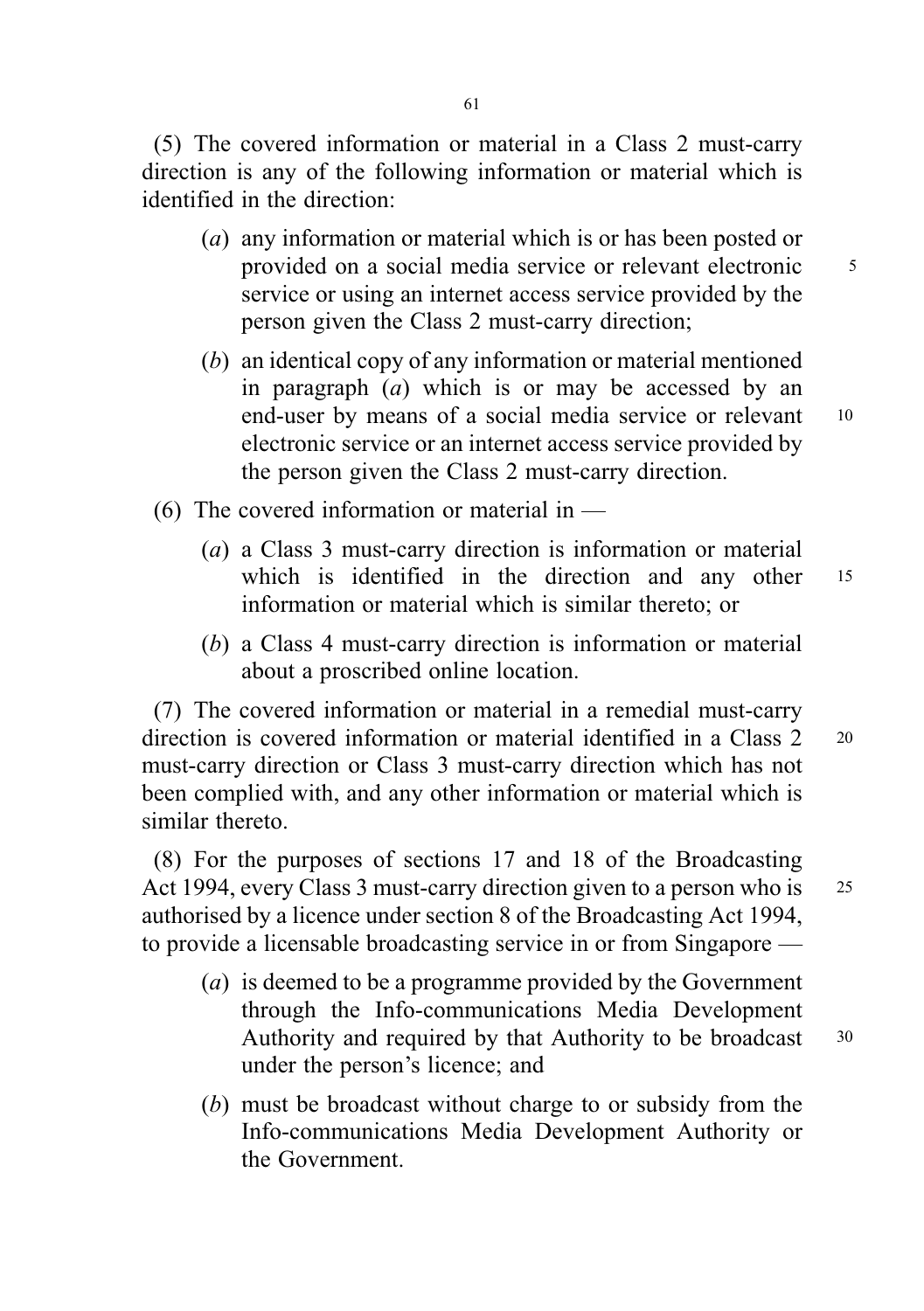## Access blocking direction — content and preconditions

33.—(1) An access blocking direction may be a Class 1 access blocking direction or a Class 2 access blocking direction.

(2) An access blocking direction may require a provider of an <sup>5</sup> internet access service to whom the direction is given to take all reasonable steps, within or during the time specified in the direction, to disable access, using the internet access service, by every end-user in Singapore to the covered information or material in the direction and provided on or by a social media service or relevant electronic <sup>10</sup> service or on a proscribed online location, as the case may be.

(3) A Class 1 access blocking direction may be given to a provider of an internet access service by means of which covered information or material continues to be published in Singapore, but only where all the following special preconditions are met:

- <sup>15</sup> (a) a person is given any Part 3 direction (except a technical assistance direction);
	- (b) the Part 3 direction in paragraph  $(a)$  is not cancelled;
- (c) the covered information or material in that Part 3 direction in paragraph  $(a)$  continues to be published in Singapore <sup>20</sup> after that non-compliance;
	- (d) one or more end-users in Singapore have used or are using the internet access service of that provider to access the covered information or material.

(4) A Class 2 access blocking direction must relate to a proscribed 25 online location only and may be given to  $-$ 

- (*a*) a provider of an internet access service by means of which information or material on the proscribed online location continues to be published in Singapore; or
- (b) a provider of a social media service or a relevant electronic <sup>30</sup> service by means of which one or more end-users in Singapore have used or are using the same to access information or material on the proscribed online location,

but only where the Minister is of the opinion that all the following special preconditions are met: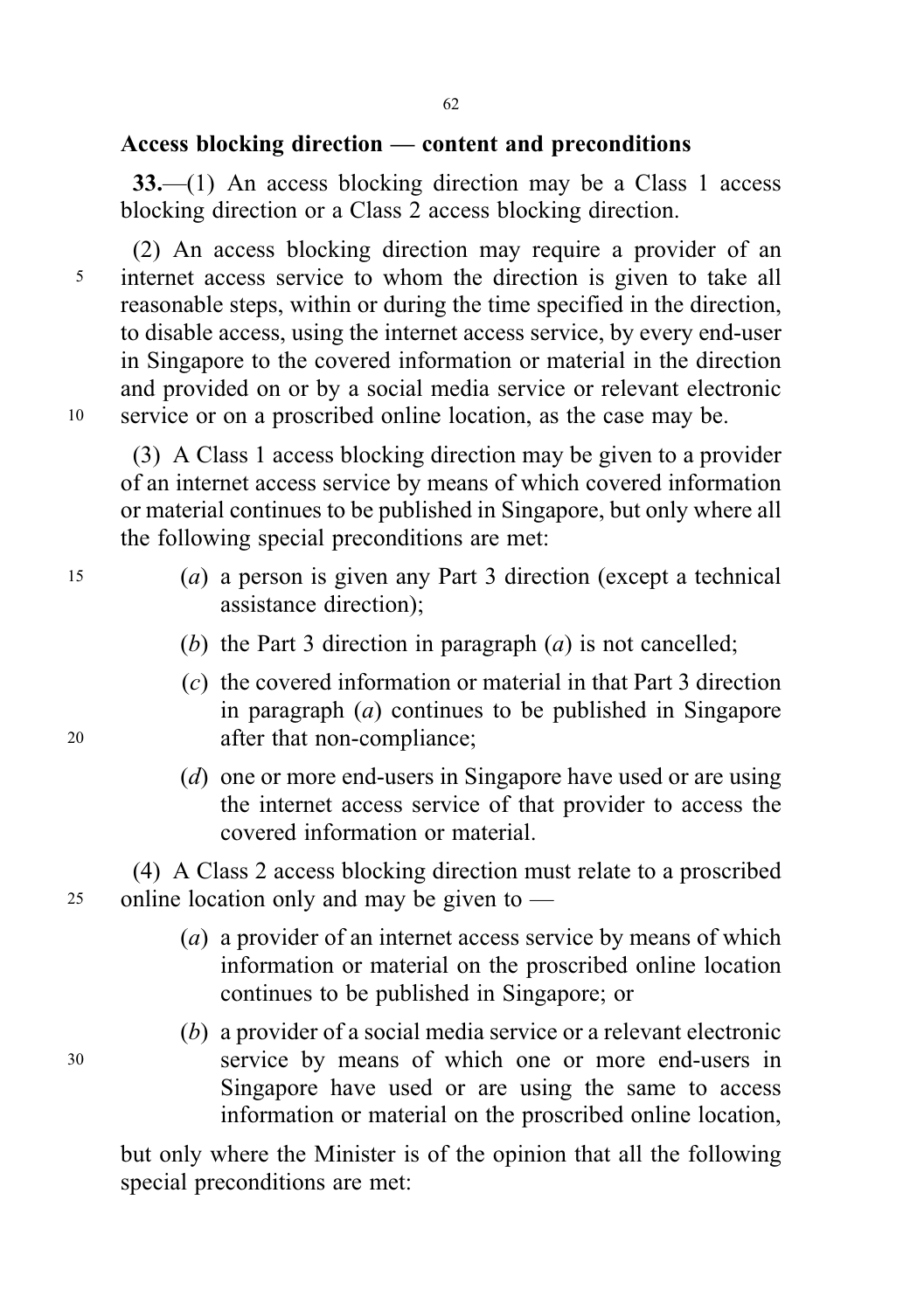- $(c)$  either
	- (i) paid content included on the proscribed online location is published in Singapore after a prescribed period starting the date the declaration is made under section 24, 25 or 26 with respect to  $\frac{5}{10}$ that online location; or
	- (ii) a Class 4 must-carry direction relating to the proscribed online location is not complied with;
- (d) the declaration under section 24, 25 or 26 is not revoked;
- (e) one or more end-users in Singapore have used or are using <sup>10</sup> the social media service, relevant electronic service or internet access service (as the case may be) of that provider to access information or material on that proscribed online location.

## Account restriction direction — content 15

34. An account restriction direction may require the provider of a social media service or relevant electronic service to take all reasonable steps, within the time specified in the direction, to terminate or suspend any functionality of the social media service or relevant electronic service (as the case may be) that — 20

- (a) enables interactions of any description between end-users of the service, or sending direct messages to or speaking to other end-users of the service, or interacting with them in another way, either —
	- (i) generally in relation to end-users physically present <sup>25</sup> in Singapore; or
	- (ii) in relation to any other particular end-user physically present in Singapore; and
- (b) is provided to one or more particular accounts specified in the direction. 30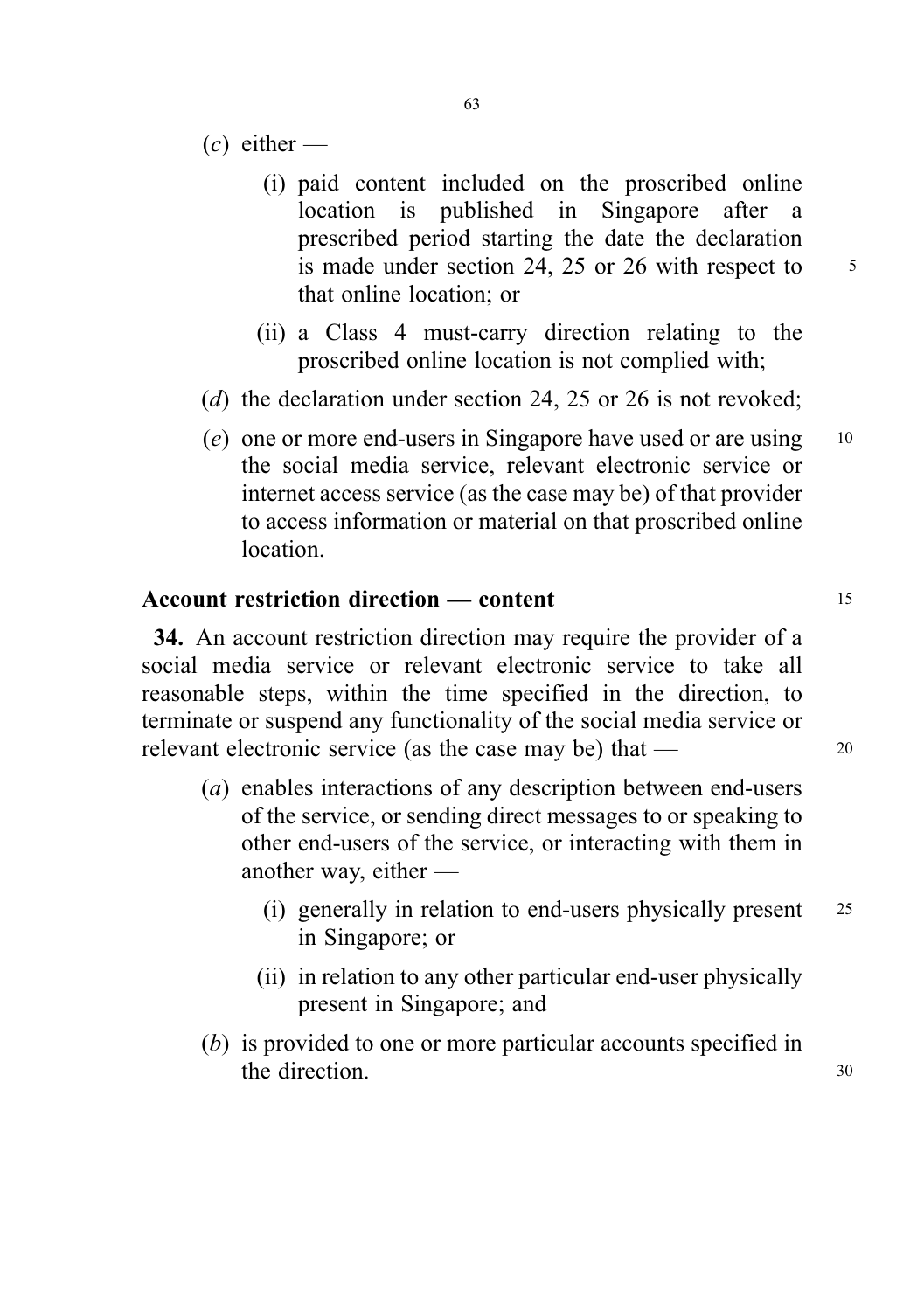## Service restriction direction — content

35.—(1) A service restriction direction may require a provider of a social media service or relevant electronic service or an internet access service to whom it is given to take all reasonable steps to do <sup>5</sup> one or more of the following within the time specified in the direction, in relation to all or any of the provider's relevant activities:

- (a) to stop or delay delivery of or access to messages or information or material transmitted or accessible to end-users physically present in Singapore who use or <sup>10</sup> may use the social media service, relevant electronic service or internet access service, as the case may be;
- (b) to restrict access to messages or information or material transmitted or accessible to end-users physically present in Singapore who use or may use the social media service, <sup>15</sup> relevant electronic service or internet access service, as the case may be;
- (c) to alter any functionality of the social media service, relevant electronic service or internet access service (as the case may be) provided to end-users physically present in <sup>20</sup> Singapore who use or may use the service;
	- (d) to suspend or curtail the supply or provision of the service.

(2) A service restriction direction may require the doing of any thing in subsection  $(1)(a)$ ,  $(b)$ ,  $(c)$  or  $(d)$  with respect to the provision of a social media service or relevant electronic service or an internet <sup>25</sup> access service —

(a) to any area in Singapore; or

(b) to one or more groups of end-users who use or may use the service,

but cannot be expressed to apply to the supply or provision of the <sup>30</sup> service to a particular person.

#### Technical assistance direction — content

36. A technical assistance direction may require a person to whom the direction is given to do one or more of the following within the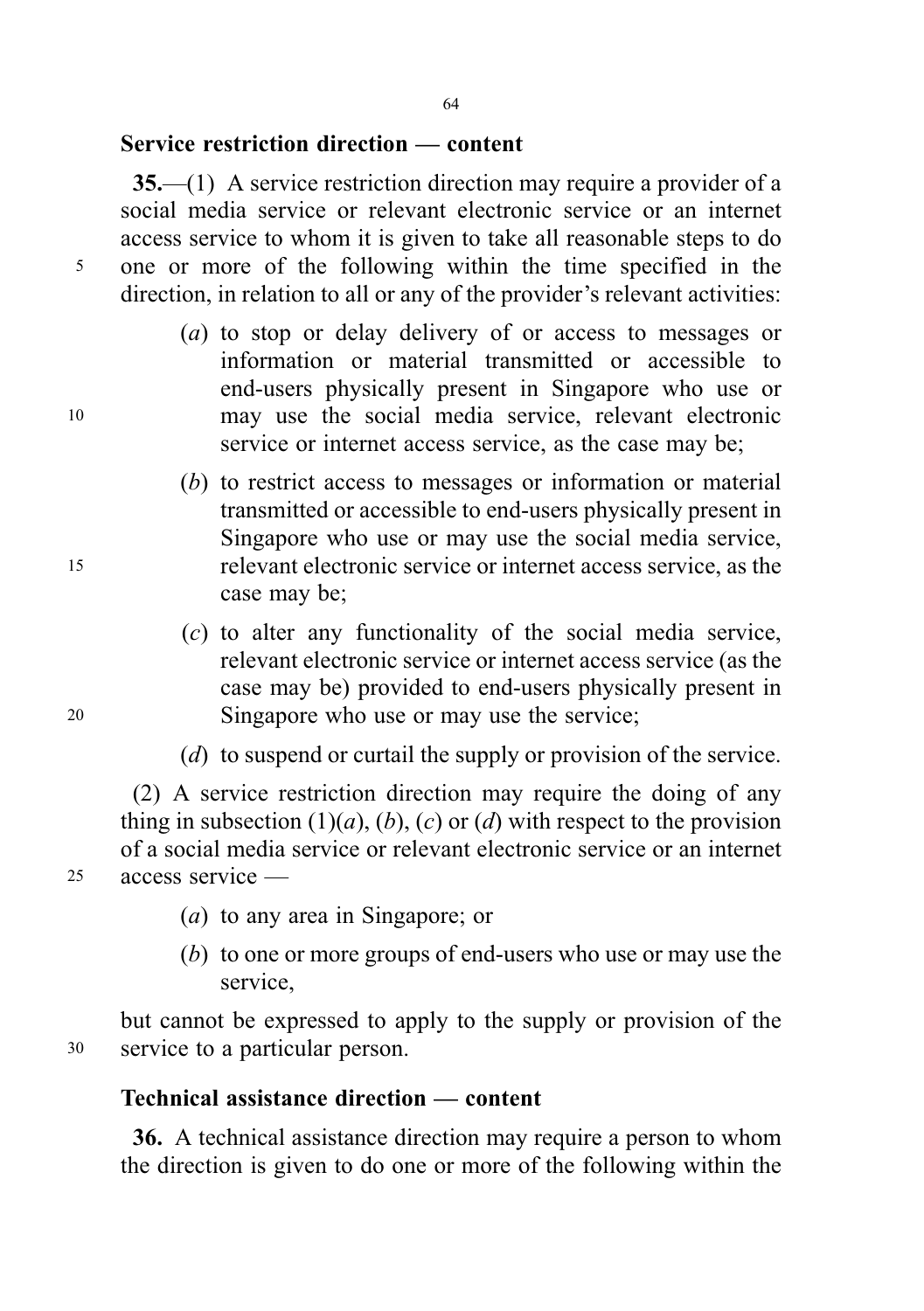time specified in the direction, in relation to all or any of the person's relevant activities:

- (a) to provide information about whether any account maintained by the person for a customer is that for a foreigner; 5
- (b) to provide technical information or other information about the person's relevant activity as specified in the direction;
- (c) to take any other step directed towards ensuring that the person is capable of giving help to the competent authority which the competent authority requires in the public 10 interest.

## App removal direction — content and preconditions

37.—(1) An app removal direction may require a person to whom the direction is given to —

- (a) stop enabling end-users of the app distribution service and  $15$ physically present in Singapore to download, using that service, a particular app that is specified in the direction; and
- (b) notify the competent authority that the person has stopped enabling such end-users to download that app. 20
- (2) The special preconditions for an app removal direction are
	- $(a)$  either
		- (i) a Part 3 direction (except a technical assistance direction or another app removal direction) has been given at least once relating to particular covered <sup>25</sup> information or material of the same or similar kind; or
		- (ii) any type of Part 3 direction (except a technical assistance direction or another app removal direction) has been given relating to covered <sup>30</sup> information or material of the same or similar kind;
	- (b) none of the Part 3 directions in paragraph  $(a)$  has been cancelled; and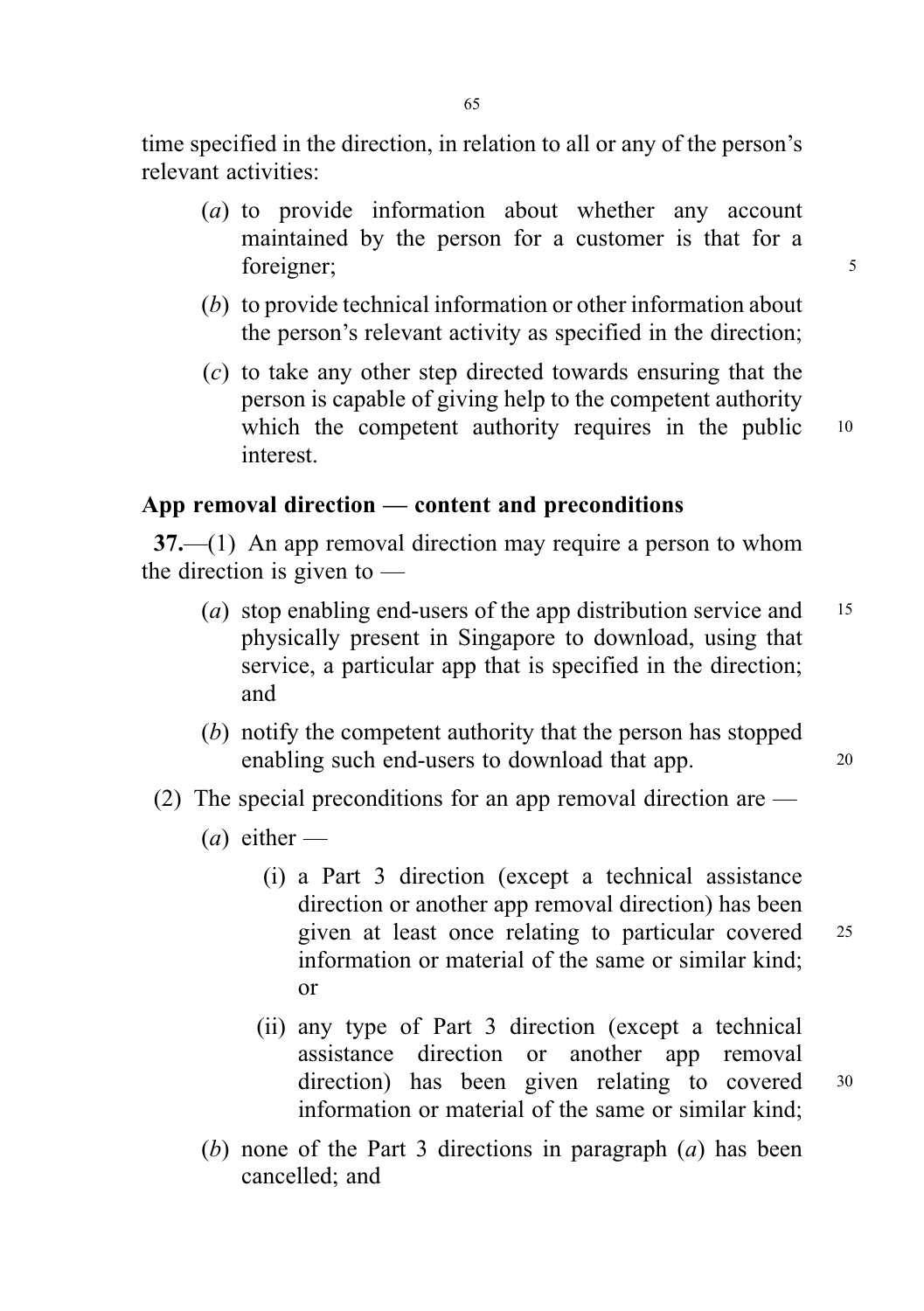(c) one or more end-users in Singapore are using or may use the app to access the covered information or material.

(3) This Part does not authorise the giving of any app removal direction to a provider of an app distribution service if no end-user of <sup>5</sup> the service who is physically present in Singapore could download an app using that service.

## Disgorgement direction — content

38.—(1) A disgorgement direction may require a person to whom the direction is given to do either of the following, within the time <sup>10</sup> specified in the direction, with respect to covered information or material published in Singapore by or on behalf of that person by the undertaking of any online communications activity:

- (a) to take all reasonable steps to send back, or pay an equivalent amount of, every defined property accepted by <sup>15</sup> the person —
	- (i) to the foreign principal who supplied or transferred the property; or
	- (ii) to any other person appearing to be acting on behalf of the foreign principal in sub-paragraph (i);
- <sup>20</sup> (b) to take all reasonable steps to surrender to the competent authority the defined property mentioned in paragraph  $(a)$ or an equivalent amount of the value of the defined property.

(2) Any amount collected by the competent authority under 25 subsection  $(1)(b)$  must be paid into the Consolidated Fund.

(3) In this section, a defined property supplied or transferred to a person includes any benefit, the whole or any part of which is made to or offered —

(a) by or on behalf of a foreign principal; and

<sup>30</sup> (b) with a view to, or otherwise in connection with, the person undertaking any online communications activity to publish or enable the publishing in Singapore of any information or material.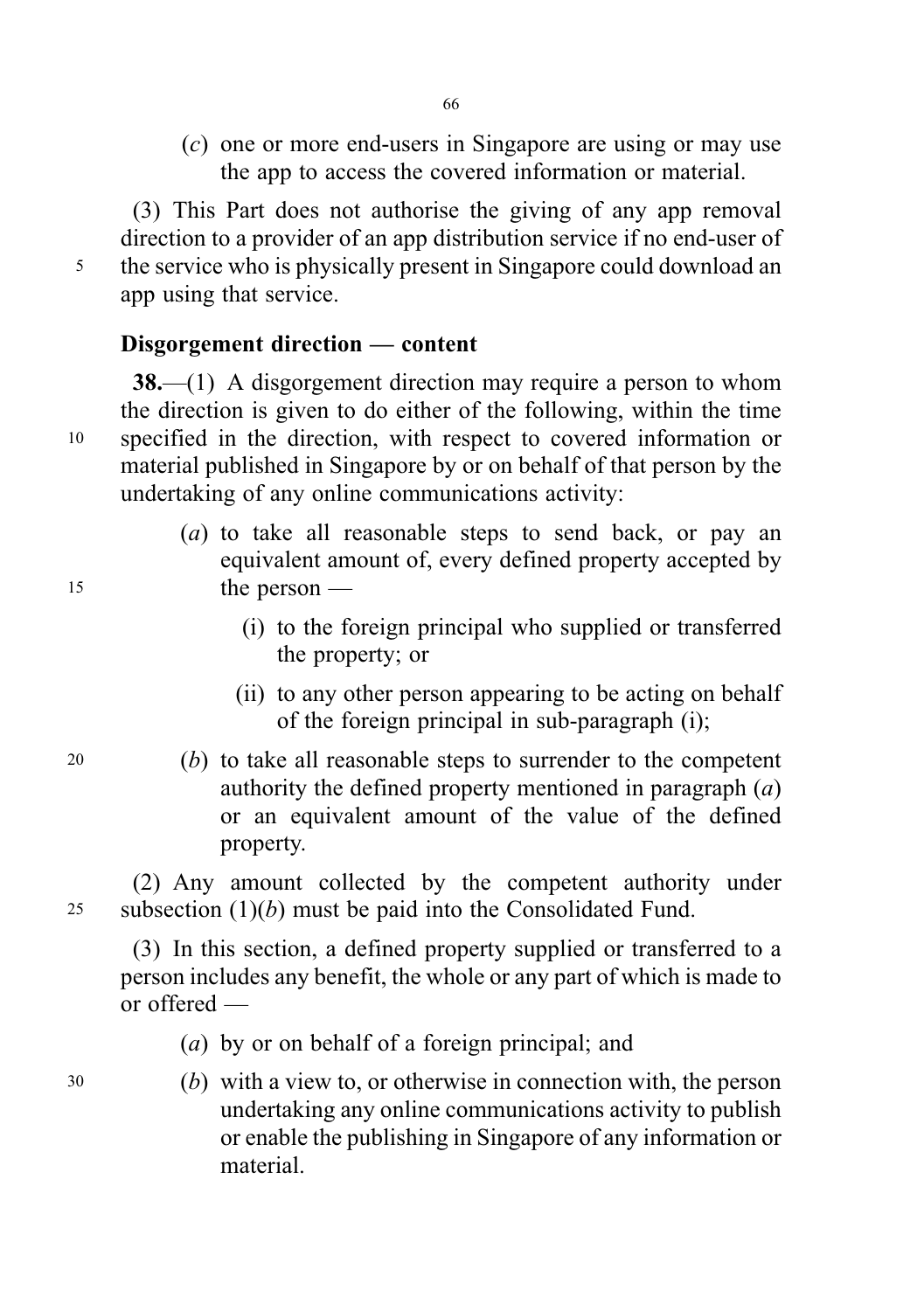(4) For the purposes of this section, any property is treated as accepted by a person to whom a disgorgement direction is given with respect to covered information or material published in Singapore by or on behalf of that person by the undertaking of any online  $commu$  incommunications activity if  $\frac{1}{\sqrt{2}}$ 

- (*a*) any part of the property has been received by the person; and
- (b) the whole or part of the property was used, or is intended to be used, by the person to meet any expenditure in connection with the person undertaking any online <sup>10</sup> communications activity to publish or enable the publishing in Singapore of the information or material.

# Division 3 — Special provisions for proscribed online location

## **Operating proscribed online location** 15

- **39.**—(1) A person commits an offence if
	- (a) the person is a proprietor of a proscribed online location, whether or not in the course of business; and
	- (b) the person invites, solicits or otherwise procures the giving of any benefit — <sup>20</sup>
		- (i) for, or purportedly for, meeting any expenditure to operate the proscribed online location; or
		- (ii) in exchange, or purportedly in exchange, for services provided on or from the proscribed online location.

#### Illustrations 25

Offering advertising space on the proscribed online location for a price.

Receiving any consideration for the sale of advertising space on the proscribed online location.

Collecting subscriptions for access to any part of the online location.

Inviting donations to support the online location. 30

(2) Subsection (1) extends to a person who engages in any conduct described in that subsection outside Singapore.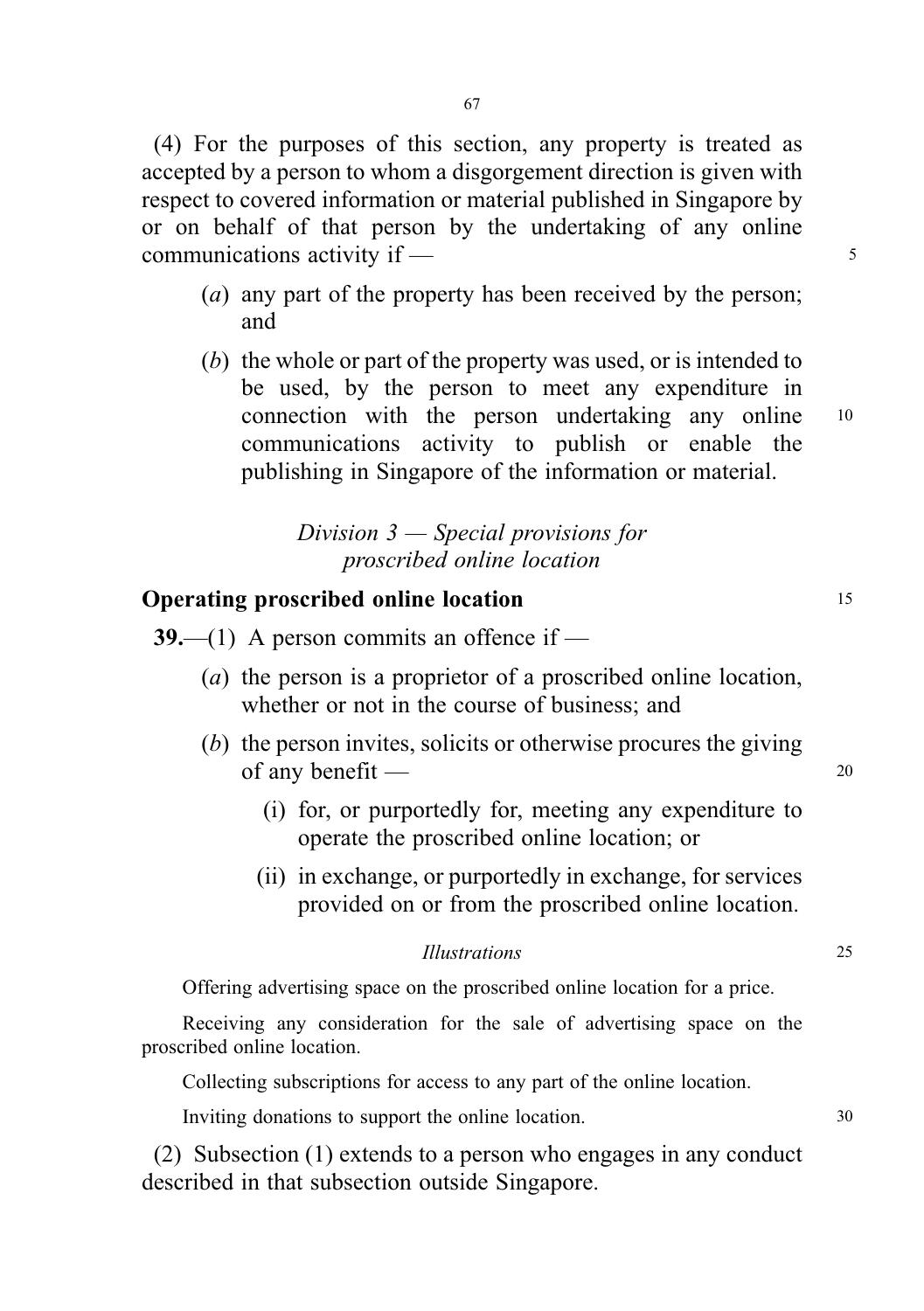(3) A person who is guilty of an offence under subsection (1) shall be liable on conviction —

- (a) if the person is an individual, to a fine not exceeding \$40,000 or to imprisonment for a term not exceeding <sup>5</sup> 4 years or to both; or
	- (b) in any other case, to a fine not exceeding \$500,000.

(4) However, where a court convicts any person of an offence under subsection (1), the court must, in addition to imposing on that person the punishment in subsection (3), order the person to pay as a penalty, <sup>10</sup> within the time specified by the court, a sum equal to the amount of any benefit received in the commission of the offence or the amount that in the court's opinion is the value of that benefit; and any such penalty is recoverable as a fine.

(5) Where a person is charged with an offence under subsection (1), <sup>15</sup> it is a defence for the person charged to prove, on a balance of probabilities, that the person did not know, and could not with reasonable diligence have ascertained, that the online location was a proscribed online location and had a Singapore link.

(6) For the purposes of subsection (5), a person could not, with <sup>20</sup> reasonable diligence, have ascertained that an online location of which the person is proprietor has a Singapore link, if the person had —

- (a) required every end-user accessing the online location to provide his or her personal particulars and those particulars <sup>25</sup> suggested that the end-user was not physically present in Singapore;
- (b) required end-users to enter into contracts that were subject to an express condition that the end-user was not to access the online location for any service if the end-user was <sup>30</sup> physically present in Singapore;
	- (c) informed prospective end-users that Singapore law prohibits the provision of access, or any service on or from, the online location to end-users who are physically present in Singapore; and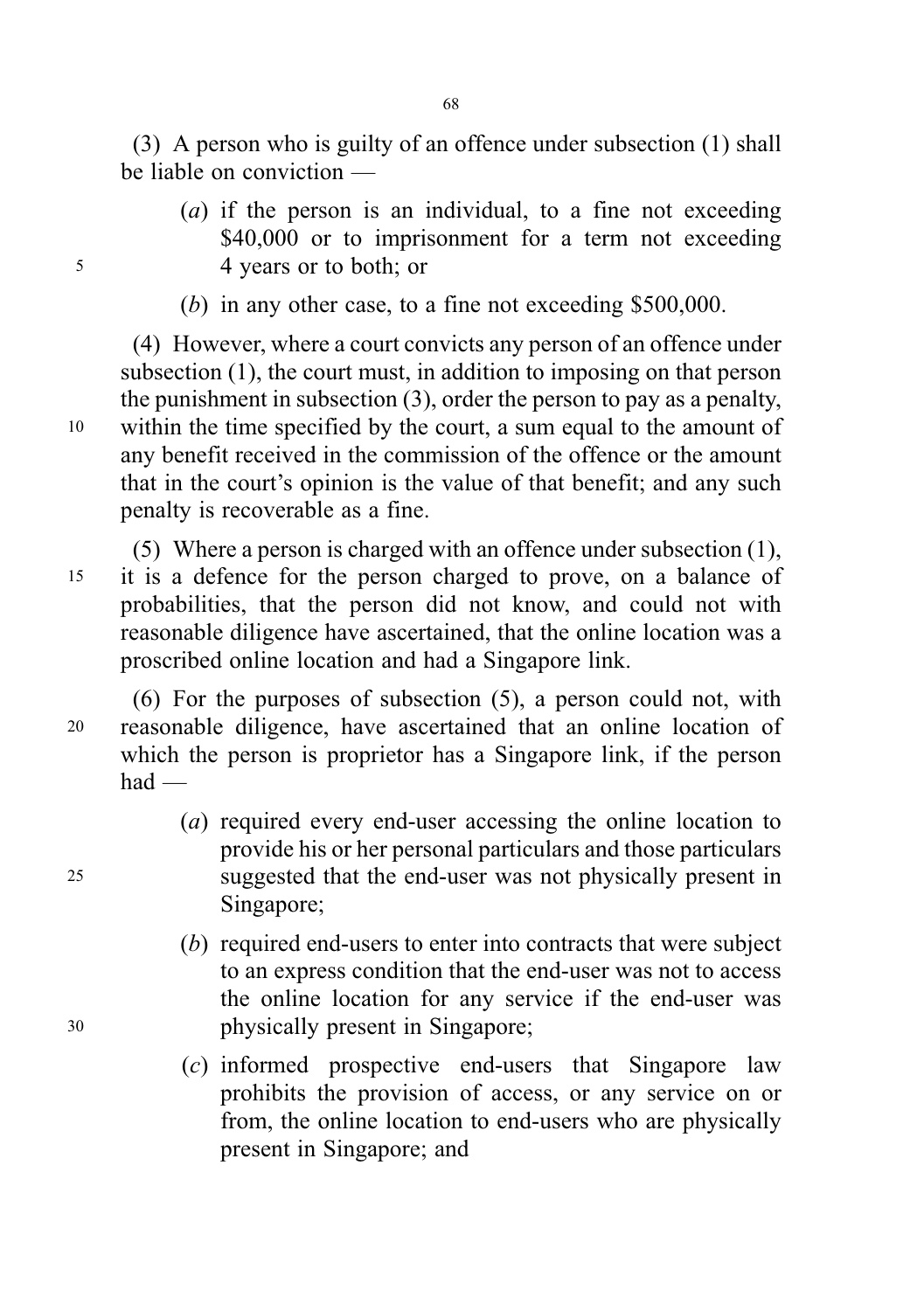(*d*) taken such other measures as far as reasonably practicable to ensure that the online location did not, or could not reasonably have, a Singapore link.

(7) However, it is not a defence to a charge for an offence under this section that the accused is subject to any duty under any written law,  $\frac{5}{10}$ any rule of law, any contract or any rule of professional conduct, that prevents the person from complying with this section or restricts the person in such compliance.

(8) For the purposes of this Division, an online location has a Singapore link if any information or material included or otherwise 10 on, or any service provided from the online location, is accessible by, or delivered to, one or more end-users physically present in Singapore.

## Providing support to proscribed online location

 $40$ —(1) A person commits an offence if — 15

- (a) the person, whether in or outside Singapore, expends or applies any property knowing or having reason to believe that the expenditure or application supports, helps or promotes the publishing in Singapore of any information or material on an online location; <sup>20</sup>
- (b) the person knows or ought reasonably to know that the online location is a proscribed online location; and
- (c) the person knows or has reason to believe that the information or material published in Singapore on that online location — <sup>25</sup>
	- (i) is or is likely to be prejudicial to the security of Singapore or any part of Singapore;
	- (ii) is or is likely to be prejudicial to public health, public safety, public tranquillity or public finances;
	- (iii) is or is likely to be prejudicial to the friendly relations  $30$ of Singapore with other countries;
	- (iv) incites or is likely to incite feelings of enmity, hatred or ill-will between different groups of people in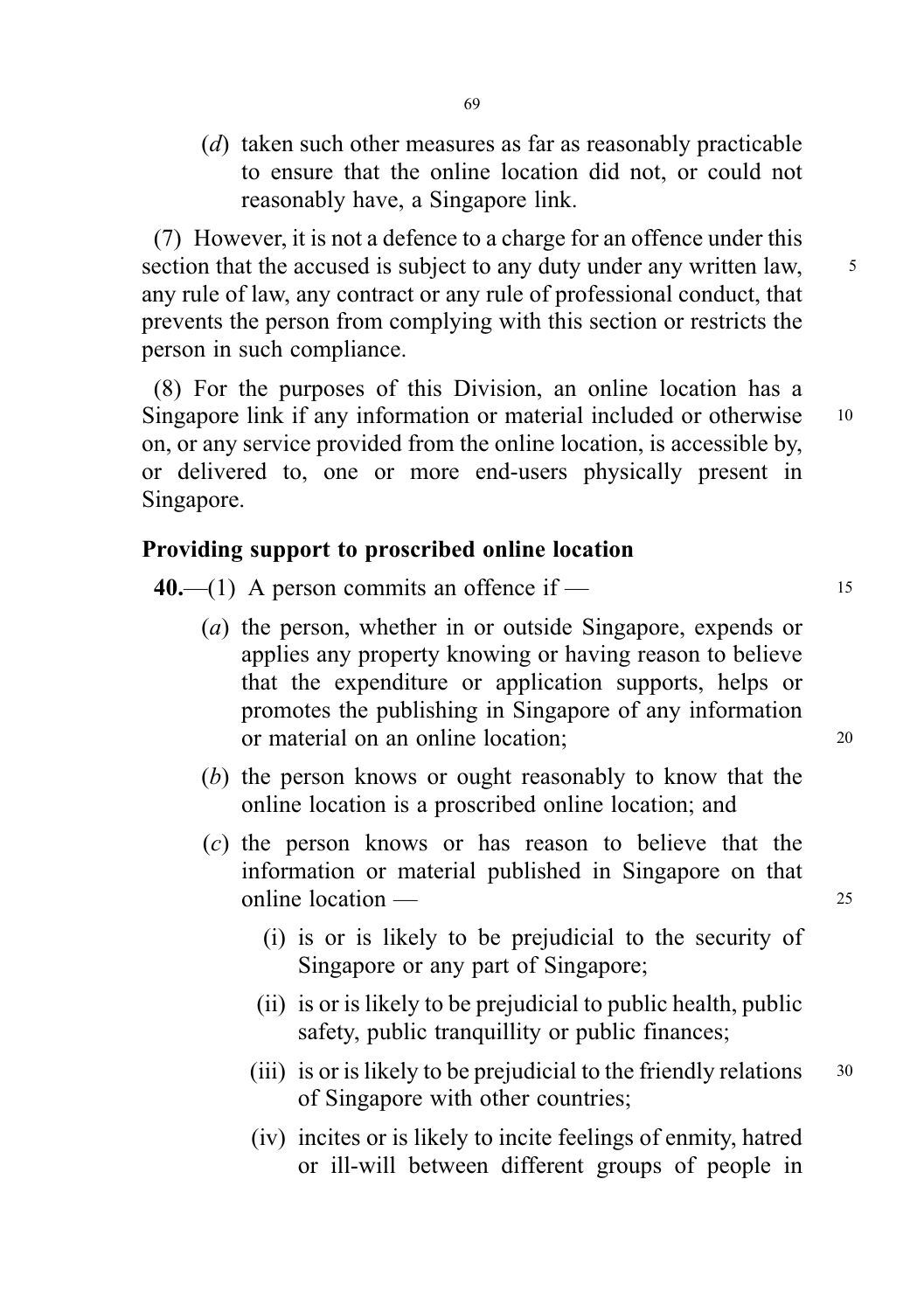Singapore which may endanger the public peace and public order of Singapore;

- (v) diminishes or is likely to diminish public confidence in the performance of any duty or function of, or in <sup>5</sup> the exercise of any power by, the Government or a public authority, or a part of the Government or public authority; or
	- (vi) is or is likely to be directed towards a political end in Singapore.
- <sup>10</sup> (2) A person who is guilty of an offence under subsection (1) shall be liable on conviction —

70

- (a) if the person is an individual, to a fine not exceeding \$40,000 or to imprisonment for a term not exceeding 3 years or to both; or
- 
- <sup>15</sup> (b) in any other case, to a fine not exceeding \$500,000.

(3) However, subsection (1) does not apply to a service provider or a digital advertising intermediary which gives any consideration for the purpose of communicating any paid content in Singapore on the declared online location.

<sup>20</sup> (4) In this section, "property" means money and all other property, movable or immovable, including things in action and other intangible or incorporeal property.

## Advertising dealings concerning proscribed online location

41.—(1) A person commits an offence if —

- <sup>25</sup> (a) the person has an advertising dealing with a proprietor of an online location;
	- (b) the online location becomes a proscribed online location with a Singapore link; and
- (c) the person does not take measures or enough measures to <sup>30</sup> ensure that any information or material included or otherwise on, or any service provided from, the online location because of the advertising dealing, is —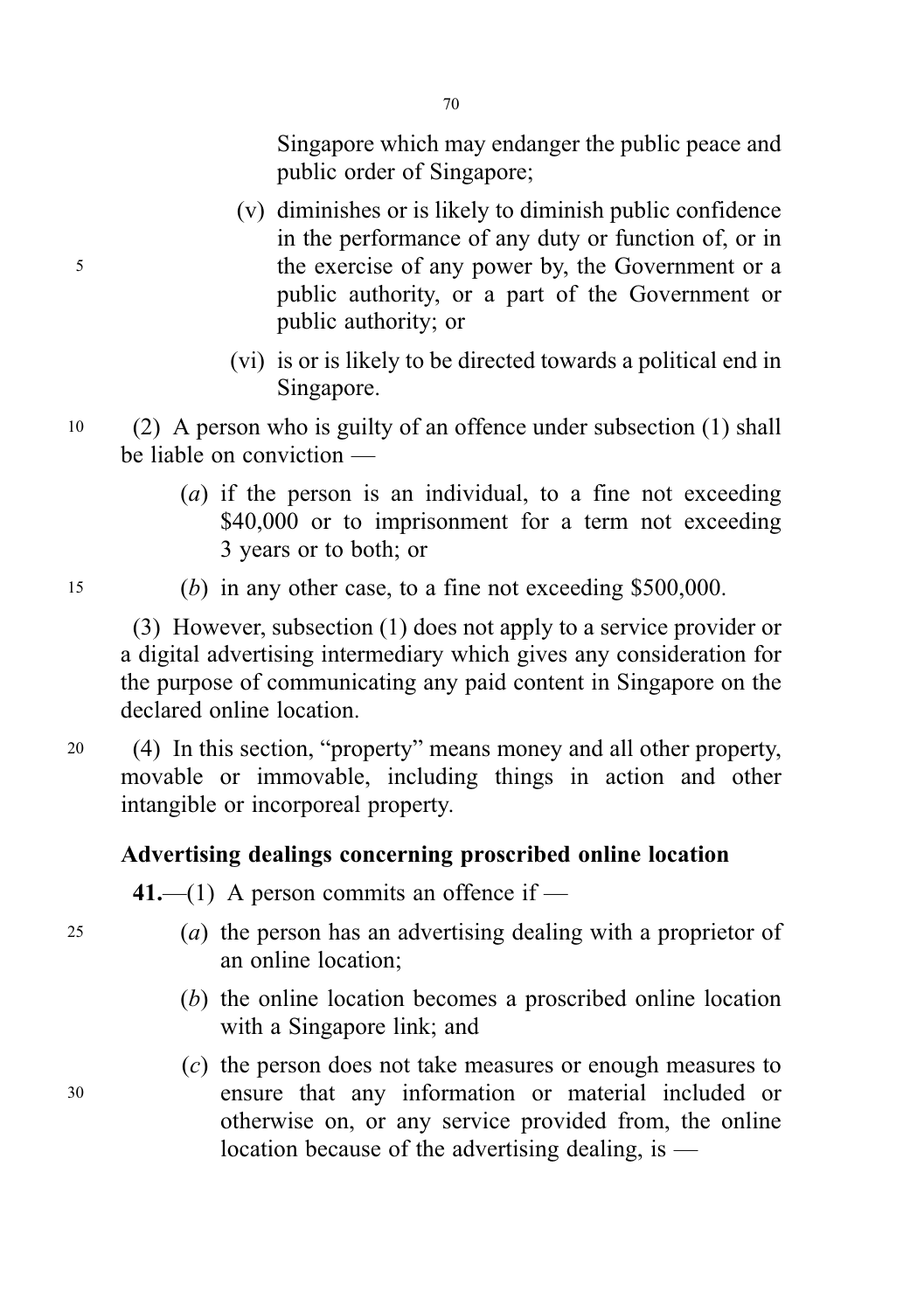- (i) not accessible by, or not delivered to, one or more end-users physically present in Singapore after the online location becomes a proscribed online location; and
- (ii) not promoted or published in Singapore.
- (2) A person commits an offence if  $-$ 
	- (*a*) the person has an advertising dealing with anyone
		- (i) that facilitates the access by, or delivery to, one or more end-users physically present in Singapore; or
		- (ii) that promotes or gives publicity to, one or more <sup>10</sup> end-users physically present in Singapore,

any information or material included or otherwise on, or any service provided from, an online location; and

(b) the online location is a proscribed online location with a Singapore link. 15

(3) Subsections (1) and (2) extend to a person who engages in any conduct described in that subsection outside Singapore.

(4) A person who is guilty of an offence under subsection (1) or (2) shall be liable on conviction —

- (a) if the person is an individual, to a fine not exceeding  $20$ \$20,000 or to imprisonment for a term not exceeding 12 months or to both; or
- (b) in any other case, to a fine not exceeding \$500,000.

(5) Where a person is charged with an offence under subsection (1), it is a defence for the person charged to prove, on a balance of <sup>25</sup> probabilities, that the person —

- (a) did not know, and could not with reasonable diligence have ascertained, that the online location was a proscribed online location and had a Singapore link; and
- (b) took the prescribed steps to ensure that any information or <sup>30</sup> material included or otherwise on, or any service provided from, the online location because of the accused's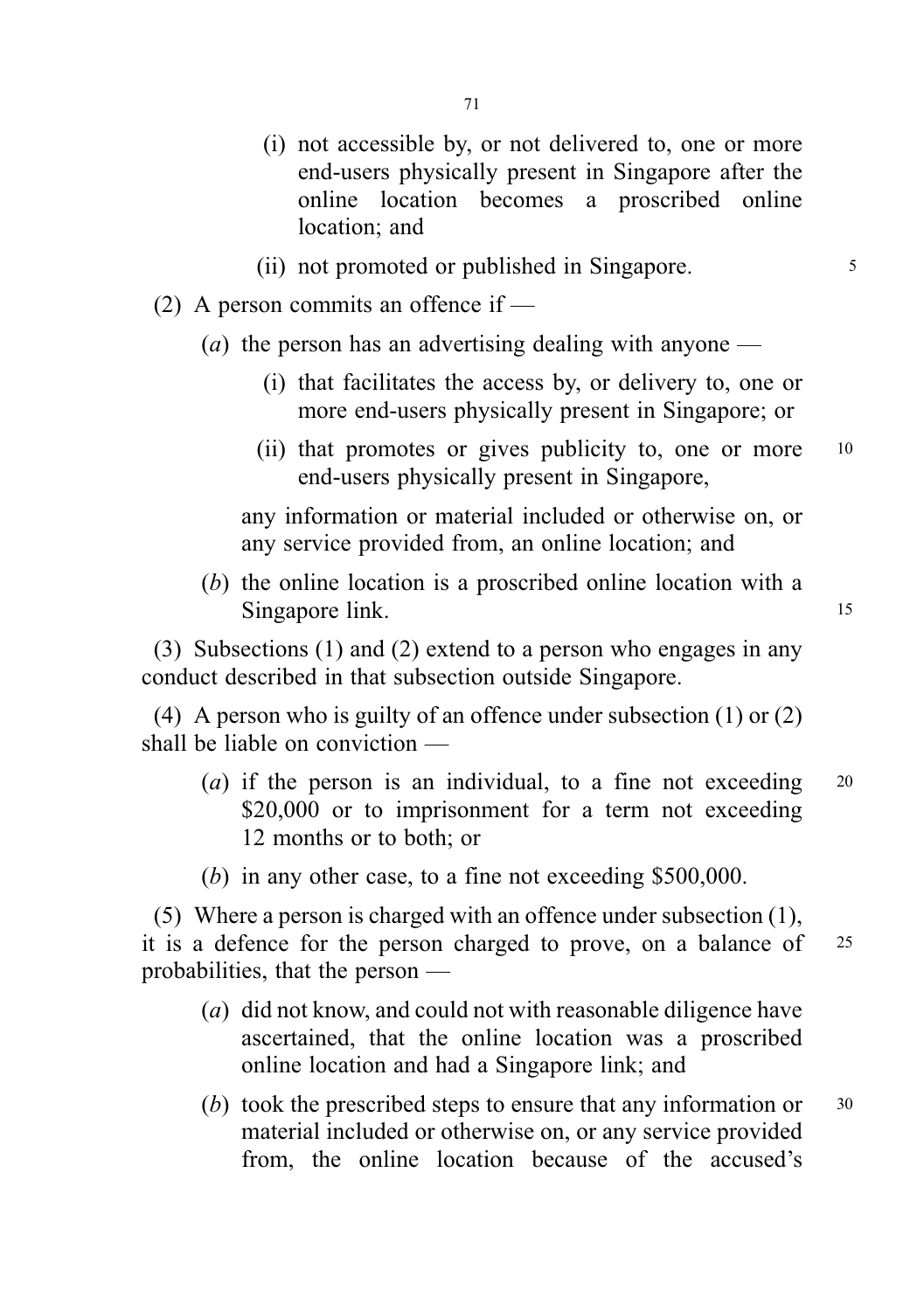advertising dealing, is not accessible by, or not delivered to, one or more end-users physically present in Singapore after the online location becomes a proscribed online location.

<sup>5</sup> (6) However, in any proceeding for an offence under subsection (1) or  $(2)$ , it is not a defence for the accused to show that —

- (a) the accused did the act in question at the direction of another person; or
- (b) the information or material was accessible by, or delivered <sup>10</sup> to, one or more end-users physically present in Singapore through an automated process without the accused choosing where the information or material or service is communicated or delivered, except as an automatic response to the request of a person.
- <sup>15</sup> (7) It is also not a defence to a charge for an offence under this section that the accused is subject to any duty under any written law, any rule of law, any contract or any rule of professional conduct, that prevents the person from complying with this section or restricts the person in such compliance.
- <sup>20</sup> (8) In this section, an advertising dealing means an arrangement under which a party to the arrangement agrees to publish, in the course of business, information or material in exchange for valuable consideration.

# Division 4 — Supplementary provisions <sup>25</sup> on Part 3 directions

## Content and effect of directions — general

42.—(1) A Part 3 direction may be given to the person or persons mentioned respectively for the direction individually or as a class.

- (2) A Part 3 direction is binding on —
- $30$  (a) the person to whom it is addressed; and
	- (b) if applicable, the personal representatives, successors, and assignees of the person to whom it is addressed to the same extent as it applies to that person.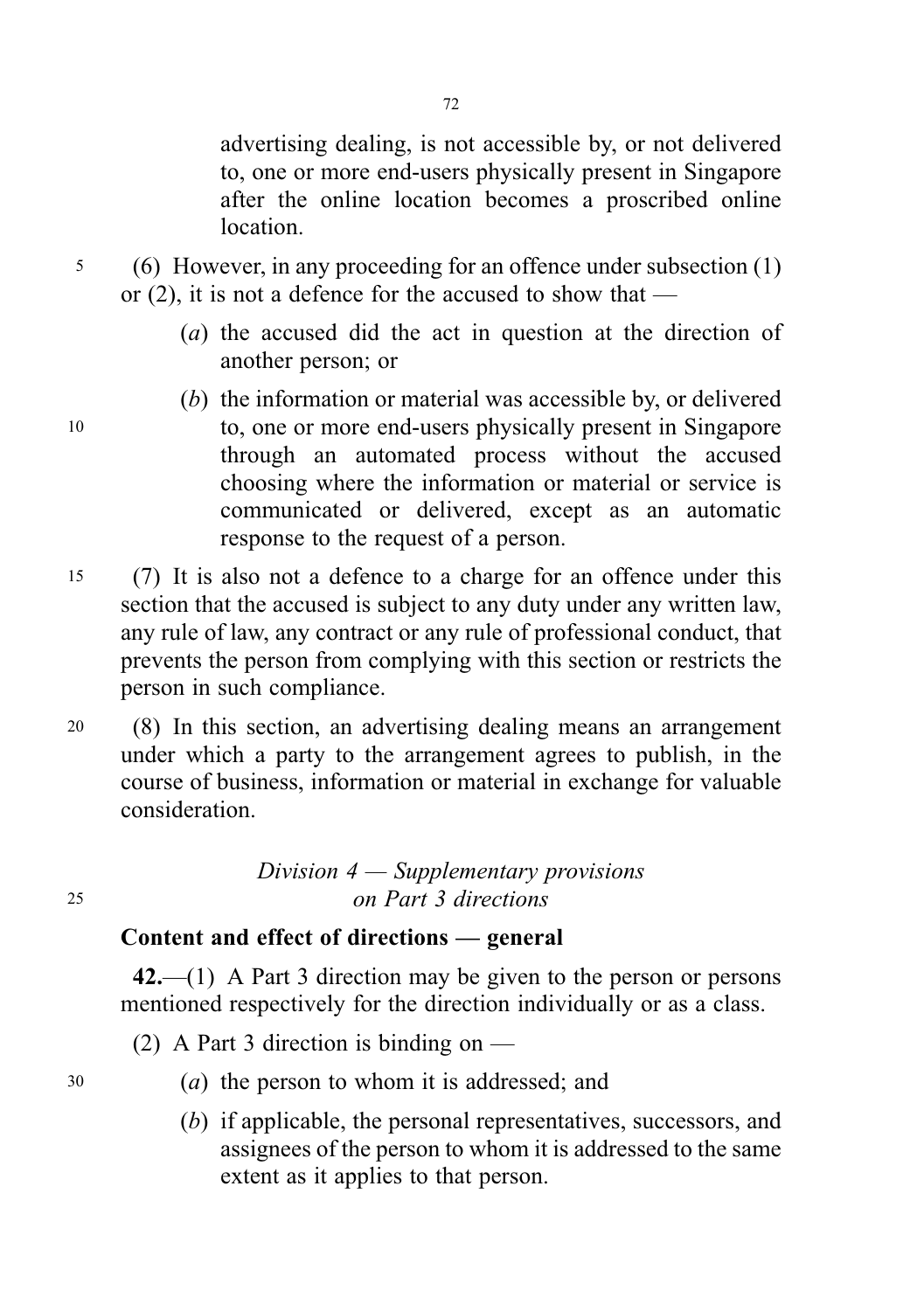(3) In authorising or giving a Part 3 direction, it is not necessary for the Minister or a competent authority to give any person who may be affected by the direction a chance to be heard before the direction is authorised to be given or given.

- (4) A Part 3 direction must <sup>5</sup>
	- (*a*) where it relates to information or material, so far as is reasonably practicable, identify the information or material in a way that is sufficient to enable the person given the direction to comply with the direction;
	- (b) state whether the person to whom it is given must do all or  $10$ any of the following, whichever being applicable:
		- (i) advise the competent authority within a time specified in the direction of the details of the manner in which the person proposes to comply with the direction: 15
		- (ii) keep information about the matters that are the subject of the direction for a time specified in the direction;
		- (iii) regularly notify within the times specified in the direction the competent authority about the steps 20 being taken towards compliance with the direction;
		- (iv) give written notice to the competent authority when the person has complied with the direction; and
	- (c) state that it is an offence under this Act to fail to comply with the direction. 25

(5) A Part 3 direction continues in force until the earlier of the following occurs:

- (a) the expiry date (if any) stated in the direction is reached;
- (b) the Minister cancels the authorisation containing the direction under section  $22(1)(a)$  or  $23(3)(a)$  or the 30 direction under subsection (6);
- 
- (c) the direction is cancelled on appeal under Part 8.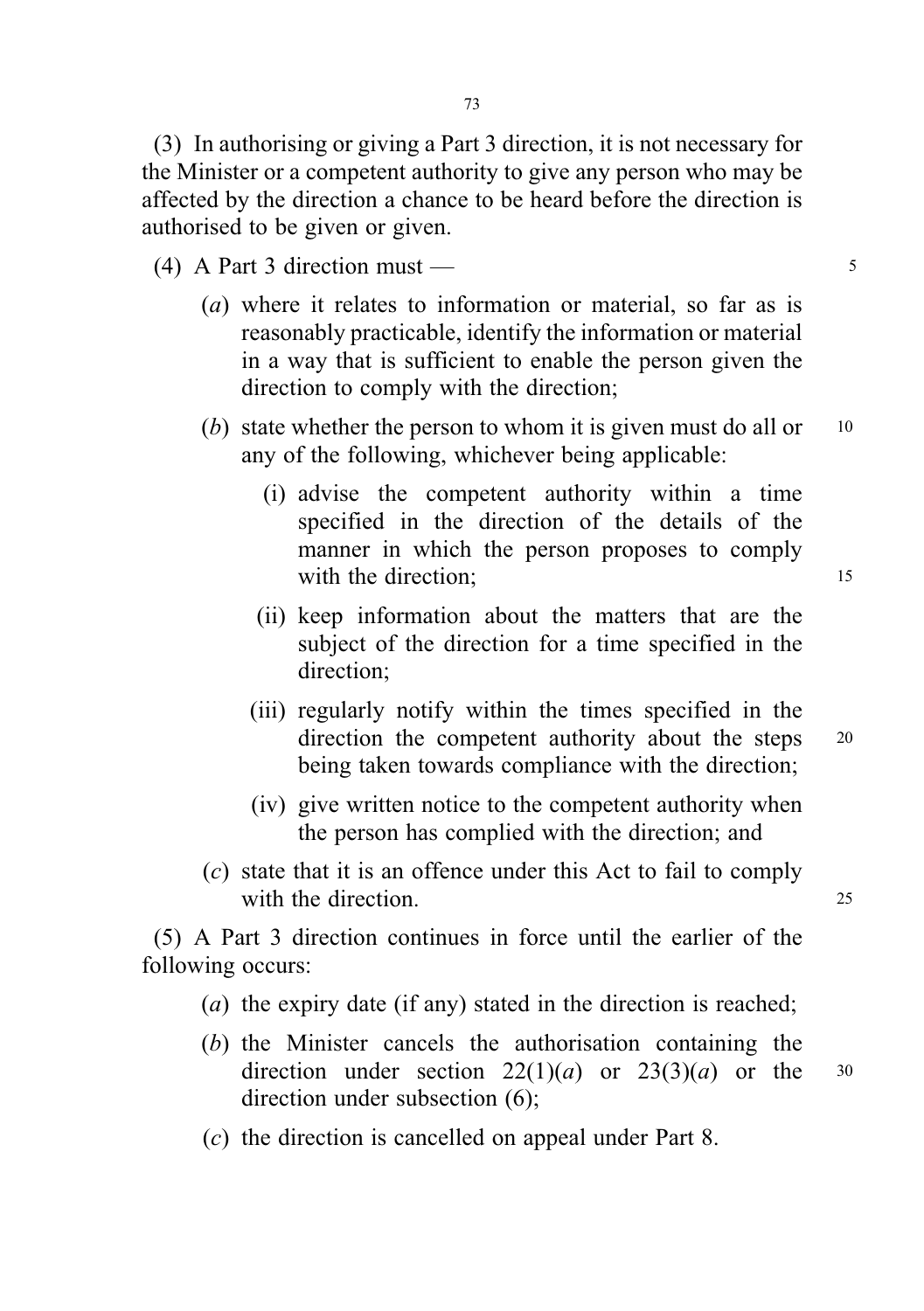- (6) If satisfied that a Part 3 direction has been complied with
	- (a) the Minister must cancel the Part 3 direction; and
	- (b) the competent authority must give written notice of the cancellation —
- <sup>5</sup> (i) in the same manner in which the Part 3 direction was first given; or
	- (ii) if sub-paragraph (i) is not practicable, in a manner as will secure adequate notice to the person given the direction (or both) for the fact of the cancellation.
- <sup>10</sup> (7) Subsection (6) does not prevent a further Part 3 direction being authorised to be given in the same terms as a Part 3 direction that has expired.

# Service of Part 3 directions

43.—(1) A Part 3 direction that is addressed to a person is <sup>15</sup> sufficiently served if it is —

- (a) delivered personally to the person by a competent authority; or
- (b) served in the manner prescribed in section 121 or in any other appropriate manner.
- <sup>20</sup> (2) A Part 3 direction that is addressed to a class of persons is sufficiently served if it is —
	- (a) served on each of the persons in the class in accordance with subsection  $(1)$ ; or
	- (b) published both  $-$
- <sup>25</sup> (i) in a daily newspaper circulating in Singapore or in any other news media that, in the opinion of the competent authority, will be most likely to bring the direction to the attention of the persons who belong to the class; and
- <sup>30</sup> (ii) on the competent authority's official website.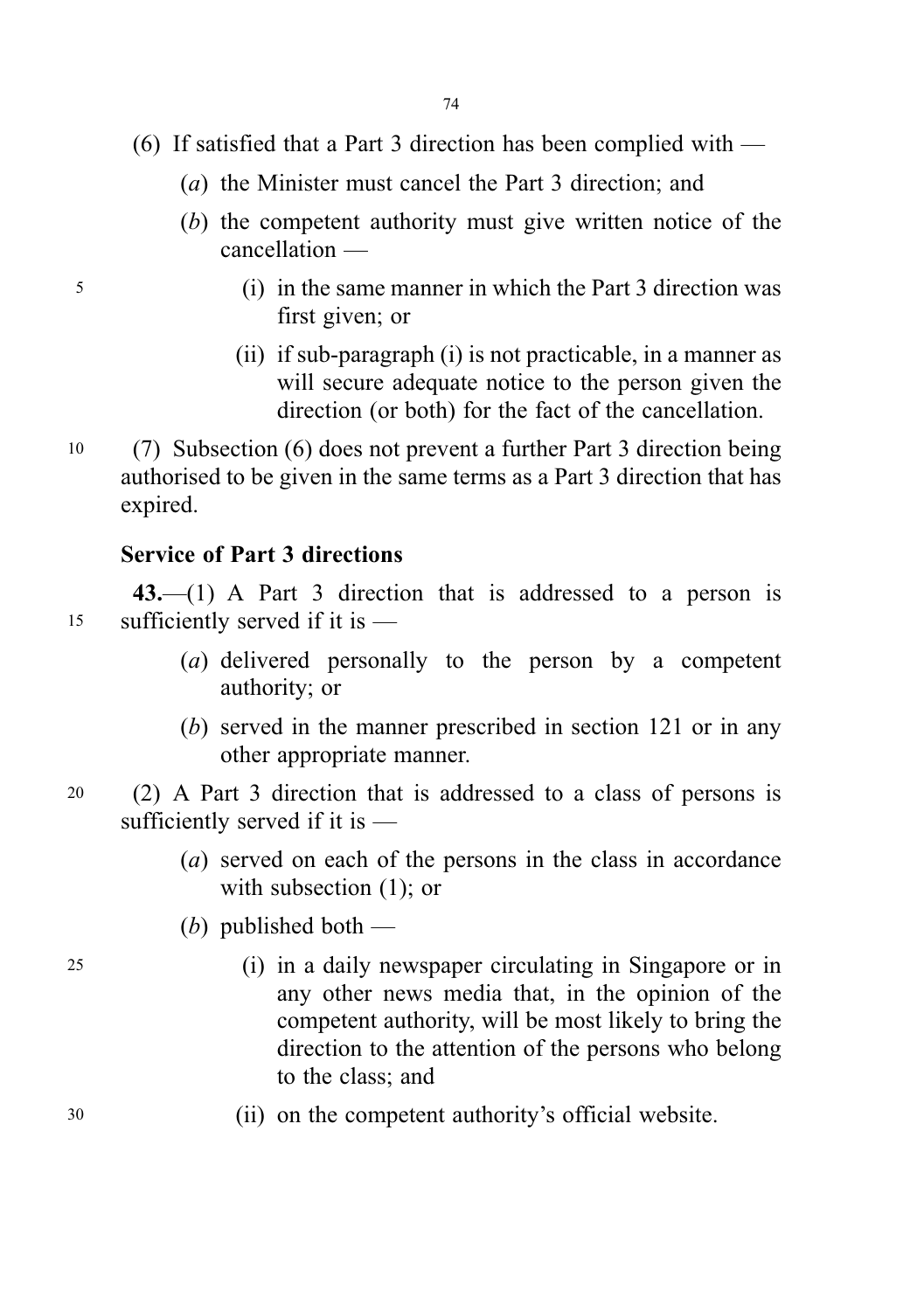(3) A Part 3 direction that is addressed to a public authority is sufficiently served if it is served on the chief executive (however described) of the public authority in accordance with subsection (1).

(4) A Part 3 direction that is served —

- (a) in accordance with subsection (1) takes effect when it is  $\frac{5}{5}$ served;
- (b) in accordance with subsection  $(2)(a)$  takes effect when it is served on all the persons in the class in question; and
- (c) in accordance with subsection  $(2)(b)$  takes effect at the beginning of the day after the date on which 10 subsection  $(2)(b)$  has been complied with.

# Publicity regarding non-compliance with directions

44.—(1) If the Minister is satisfied that a provider of a social media service, a relevant electronic service or an internet access service does not comply with a Part 3 direction, the Minister may direct a <sup>15</sup> competent authority —

- (a) to prepare a statement to that effect; and
- (b) to publish the statement on the official website of the competent authority.
- (2) If 20
	- (a) a competent authority has prepared a statement under subsection (1) in relation to a provider of a social media service, a relevant electronic service or an internet access service;
	- (b) the statement has been published on the official website of  $25$ the competent authority; and
	- (c) the Minister is satisfied that the provider of that service complies with that Part 3 direction,

the competent authority must remove the statement from that official website.  $30$ 

(3) Statements published under this section are protected by absolute privilege.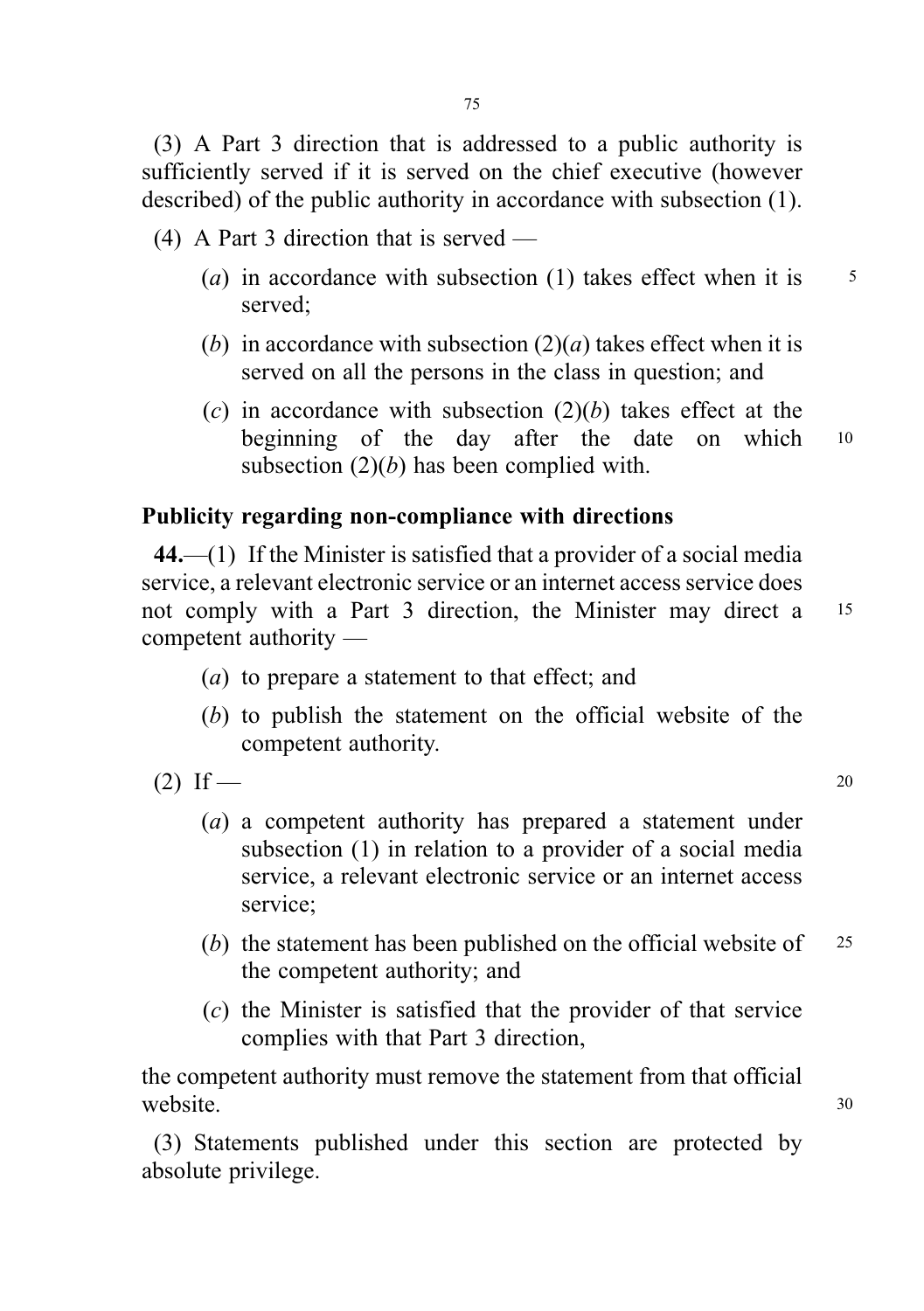# Offence of non-compliance with directions

45.—(1) A person commits an offence if the person —

- (a) is given a Part 3 direction; and
- (b) without reasonable excuse, fails to comply with the <sup>5</sup> direction whether in or outside Singapore.

(2) A person who is guilty of an offence under subsection (1) involving a stop communication (end-user) direction, a Class 1 must-carry direction, a disgorgement direction, or a technical assistance direction given to a proprietor of an online location, <sup>10</sup> shall be liable on conviction —

- (a) if the person is an individual, to a fine not exceeding \$20,000 or to imprisonment for a term not exceeding 2 years or to both; or
- (b) in any other case, to a fine not exceeding \$500,000.
- <sup>15</sup> (3) A person who is guilty of an offence under subsection (1) involving a Class 2 or Class 3 must-carry direction, a disabling direction, or a service restriction direction, or a technical assistance direction given to a person (except a proprietor of an online location), shall be liable on conviction —
- $20$  (a) if the person is an individual, to a fine not exceeding \$20,000 or to imprisonment for a term not exceeding 12 months or to both and, in the case of a continuing offence, to a further fine not exceeding \$100,000 for every day or part of a day during which the offence continues <sup>25</sup> after conviction; or
	- (b) in any other case, to a fine not exceeding \$1 million and, in the case of a continuing offence, to a further fine not exceeding \$100,000 for every day or part of a day during which the offence continues after conviction.
- <sup>30</sup> (4) A person who is guilty of an offence under subsection (1) involving a Class 4 must-carry direction shall be liable on conviction —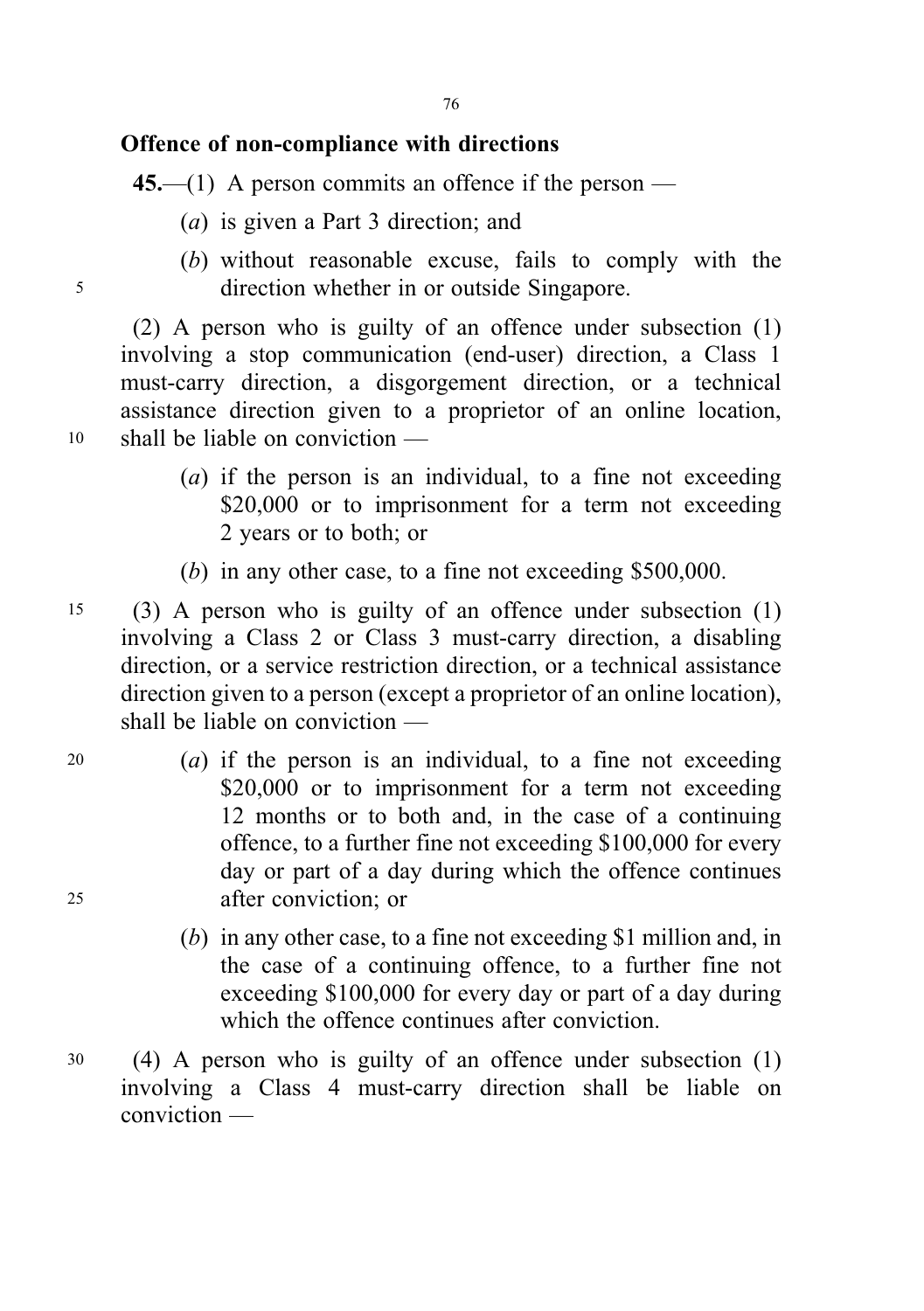- (a) if the person is an individual, to a fine not exceeding \$40,000 or to imprisonment for a term not exceeding 4 years or to both; and
- (b) in any other case, to a fine not exceeding \$500,000.

(5) A person who is guilty of an offence under subsection  $(1)$  5 involving an access blocking direction or app removal direction shall be liable on conviction to a fine not exceeding \$20,000 for every day or part of a day the person, without reasonable excuse, fails to comply with the direction but not exceeding in total \$500,000.

#### (6) It is not a defence to a charge under subsection (1) that  $-$  10

- (a) the person is subject to a duty under any written law, any rule of law, any contract or any rule of professional conduct, that prevents the person from complying with any part of a direction under this Part or restricts the person in such compliance; or 15
- (b) the person has made an application under section 23 or 26, or an appeal under section 92, regarding the authorisation in which the giving of the direction is specified.

(7) Without limiting the meaning of "reasonable excuse", it is a defence to a charge under subsection (3) involving any Part 3 <sup>20</sup> direction given to an accused that is one of the following:

- (a) a provider of a social media service;
- (b) a provider of a relevant electronic service;
- (c) a provider of an internet access service with a Singapore **link**; 25
- (d) a provider of a hosting service;
- (e) a proprietor of an online location;
- (f) a provider of an app distribution service,

if the accused proves, on a balance of probabilities, that —

(g) it was not reasonably practicable to do more than what was  $30$ in fact done to comply with the Part 3 direction; or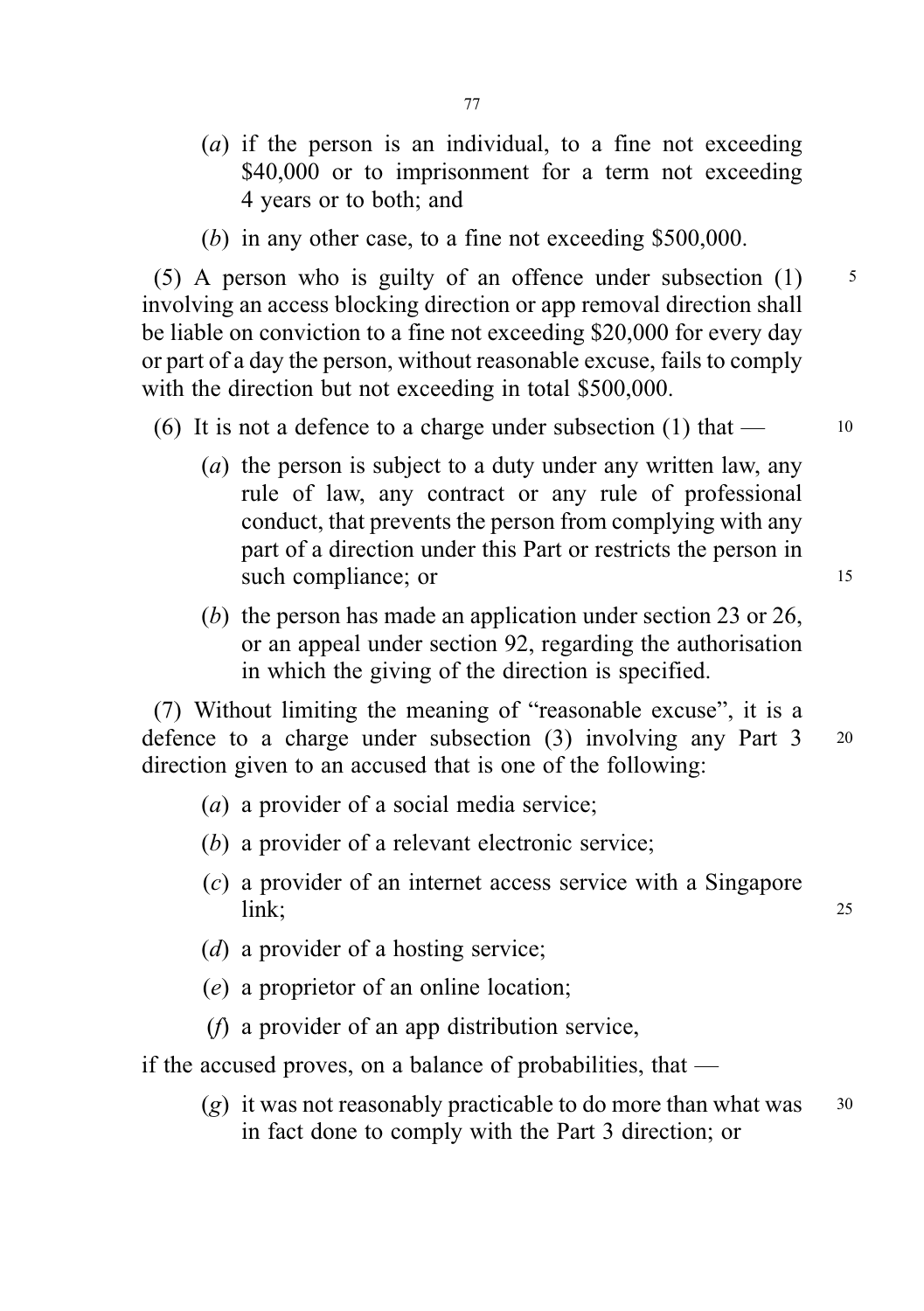$(h)$  there was no better practicable means than was in fact used to comply with the Part 3 direction.

# Non-disclosure of technical assistance directions

- 46.—(1) A person commits an offence if —
- <sup>5</sup> (a) the person discloses information without the prior approval of the competent authority;
	- (b) the person is or was
		- (i) a person to whom a technical assistance direction under this Part is given; or
- <sup>10</sup> (ii) an employee or a contractor of a person to whom a technical assistance direction under this Part is given; and
	- $(c)$  the information is —
- (i) information contained in, derived or obtained in <sup>15</sup> accordance with the technical assistance direction; or
	- (ii) information about acts done or omissions taking place in accordance with the direction.

(2) A person who is guilty of an offence under subsection (1) involving a technical assistance direction shall be liable on <sup>20</sup> conviction —

- (*a*) where the person is a proprietor of an online location
	- (i) if an individual, to a fine not exceeding \$20,000 or to imprisonment for a term not exceeding 2 years or to both; or
- <sup>25</sup> (ii) in any other case, to a fine not exceeding \$500,000; or
	- (*b*) in any other case —
- (i) if an individual, to a fine not exceeding \$20,000 or to imprisonment for a term not exceeding 12 months or <sup>30</sup> to both; or
	- (ii) in any other case, to a fine not exceeding \$1 million.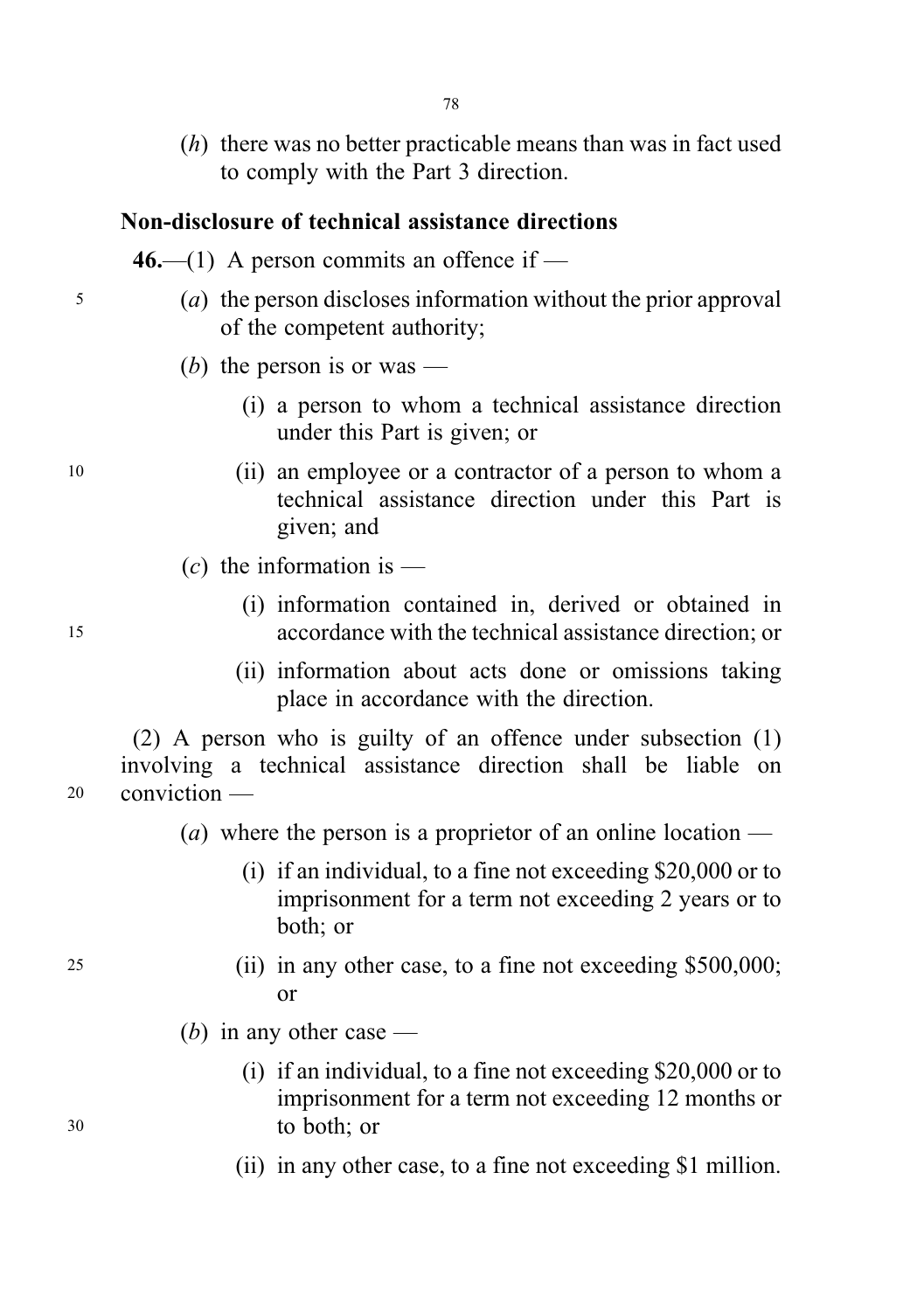#### PART 4

#### DESIGNATING POLITICALLY SIGNIFICANT PERSONS

#### Designating non-individual

47.—(1) The competent authority may designate a relevant entity to be a Part 4 politically significant entity if  $\frac{5}{5}$ 

- (a) the activities of the relevant entity are directed in part towards a political end in Singapore within the meaning of section 8; and
- (b) in the competent authority's opinion it is in the public interest that countermeasures in Part 5 or 6 ought to be <sup>10</sup> applied in relation to that relevant entity.

(2) In deciding whether a relevant entity should be designated (or continue to be designated) a Part 4 politically significant entity under subsection (1), or a relevant entity's designation as a Part 4 politically significant entity should be cancelled under subsection (3), the 15 competent authority must have regard to, and give such weight as the competent authority considers appropriate to, such matters and evidence as may be relevant, including the giving of a disgorgement direction against the person or any associates of the person.

(3) A designation may be cancelled at any time by the competent <sup>20</sup> authority in writing; and the competent authority must cause the giving of notice of the cancellation —

- (a) in the same manner in which the notice of the designation order was first given; or
- (b) if paragraph  $(a)$  is not practicable, in a manner as will 25 secure adequate notice to the person designated of the fact of the cancellation.

(4) The competent authority may exercise the power under subsection (1) or (3) in relation to a relevant entity —

(*a*) on the application of the relevant entity; or  $30$ 

(b) on the competent authority's own volition.

(5) For the purposes of subsection (2), an individual or a person (A) is an associate of a relevant entity if —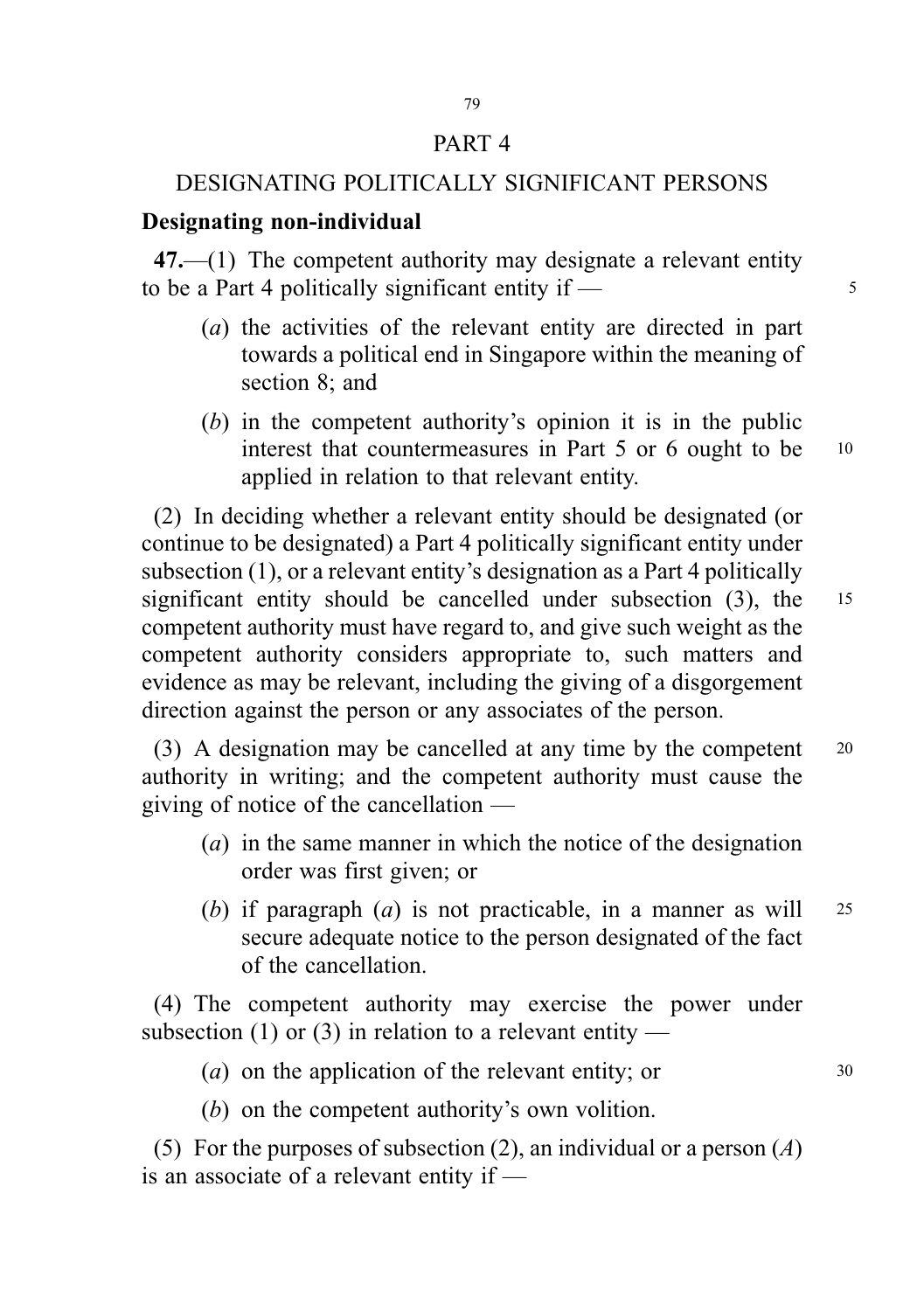- (a)  $\Lambda$  is a related corporation of the relevant entity;
- (b) A is a corporation whose directors are accustomed or under an obligation, whether formal or informal, to engage in conduct in accordance with the directions, instructions or <sup>5</sup> wishes of the directors of the relevant entity;
- (c) the relevant entity is a corporation whose directors are accustomed or under an obligation, whether formal or informal, to engage in conduct in accordance with the directions, instructions or wishes of A or, where A is a 10 corporation, of the directors of  $A$ ;
	- (d) A is a person who is accustomed or under an obligation, whether formal or informal, to engage in conduct in accordance with the directions, instructions or wishes of the directors of the relevant entity;
- <sup>15</sup> (e) the relevant entity is a person who is accustomed or under an obligation, whether formal or informal, to engage in conduct in accordance with the directions, instructions or wishes of  $A$  or, where  $A$  is a corporation, of the directors of A; or
- 20  $(f)$  A is related to the relevant entity in such other manner as may be prescribed by Regulations.

### Designating individual as politically significant person

48.—(1) The competent authority may designate a relevant individual to be a politically significant person if —

- <sup>25</sup> (a) any of the following circumstances exists:
	- (i) the relevant individual is a member of a foreign legislature or a foreign political organisation;
- (ii) the activities of the relevant individual (whether alone or in collaboration or under any arrangement <sup>30</sup> with another individual) are directed in part towards a political end in Singapore within the meaning of section 8; and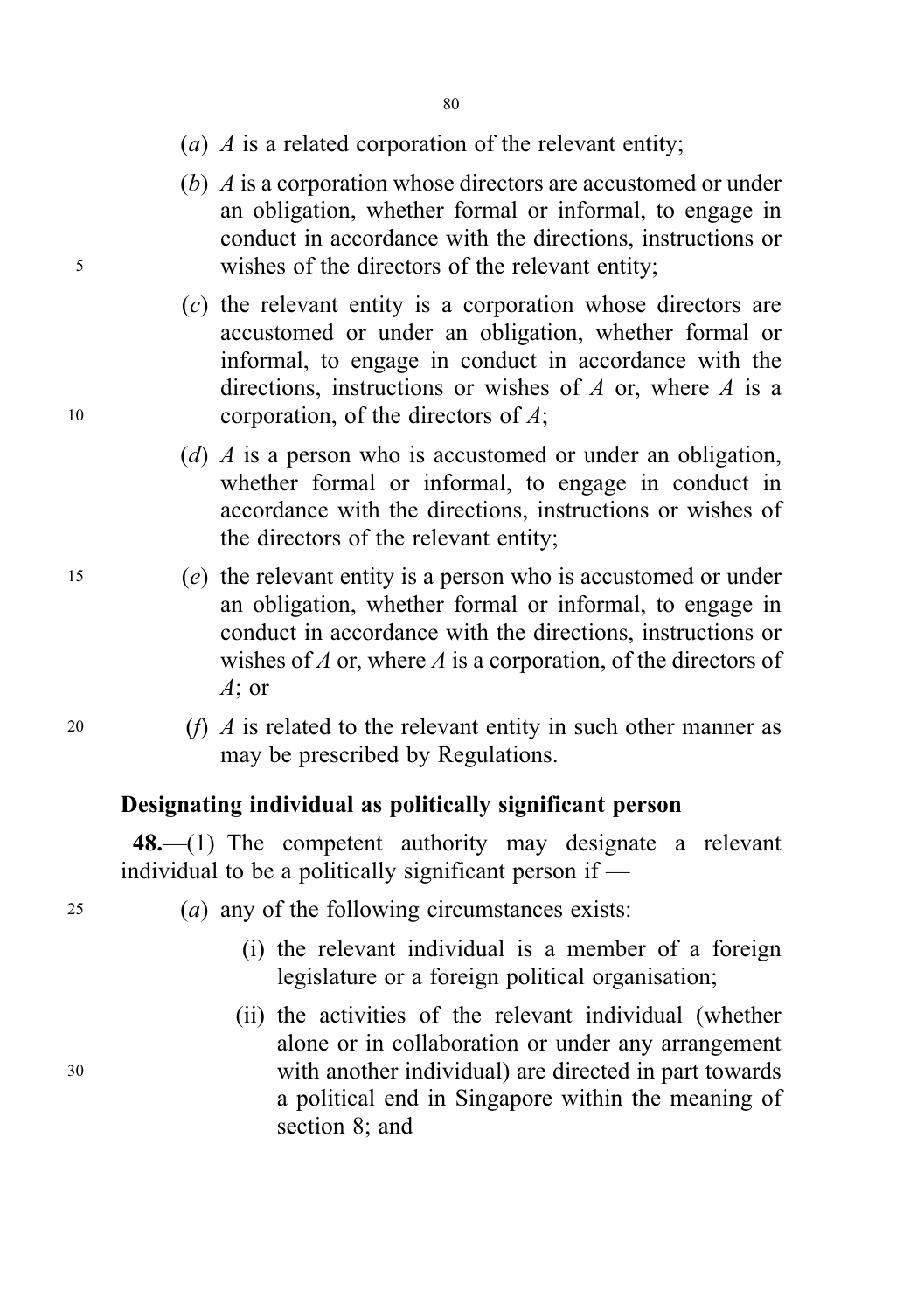(b) in the competent authority's opinion, it is in the public interest that countermeasures in Part 5 or 6 ought to be applied in relation to that relevant individual.

(2) In deciding whether a relevant individual should be designated (or continue to be designated) a politically significant person under <sup>5</sup> subsection (1), or a relevant individual's designation as a politically significant person should be cancelled under subsection (3), the competent authority must have regard to, and give such weight as the competent authority considers appropriate to, such matters and evidence as may be relevant, including the giving of a disgorgement 10 direction against the individual or any associates of the individual.

(3) A designation may be cancelled at any time by the competent authority in writing; and the competent authority must cause the giving of notice of the cancellation —

- (*a*) in the same manner in which the notice of the designation  $15$ order was first given; or
- (b) if paragraph  $(a)$  is not practicable, in a manner as will secure adequate notice to the individual designated of the fact of the cancellation.

(4) The competent authority may exercise the power under <sup>20</sup> subsection  $(1)$  or  $(3)$  in relation to a relevant individual —

- (a) on the application of the relevant individual; or
- (b) on the competent authority's own volition.

(5) For the purposes of subsection (2), an individual or a person (A) is an associate of a relevant individual if  $\frac{1}{25}$ 

(a) A is a related corporation of the relevant individual;

- (b) A is a corporation whose directors are accustomed or under an obligation, whether formal or informal, to engage in conduct in accordance with the directions, instructions or wishes of the relevant individual: 30
- (c) the relevant person is a corporation whose directors are accustomed or under an obligation, whether formal or informal, to engage in conduct in accordance with the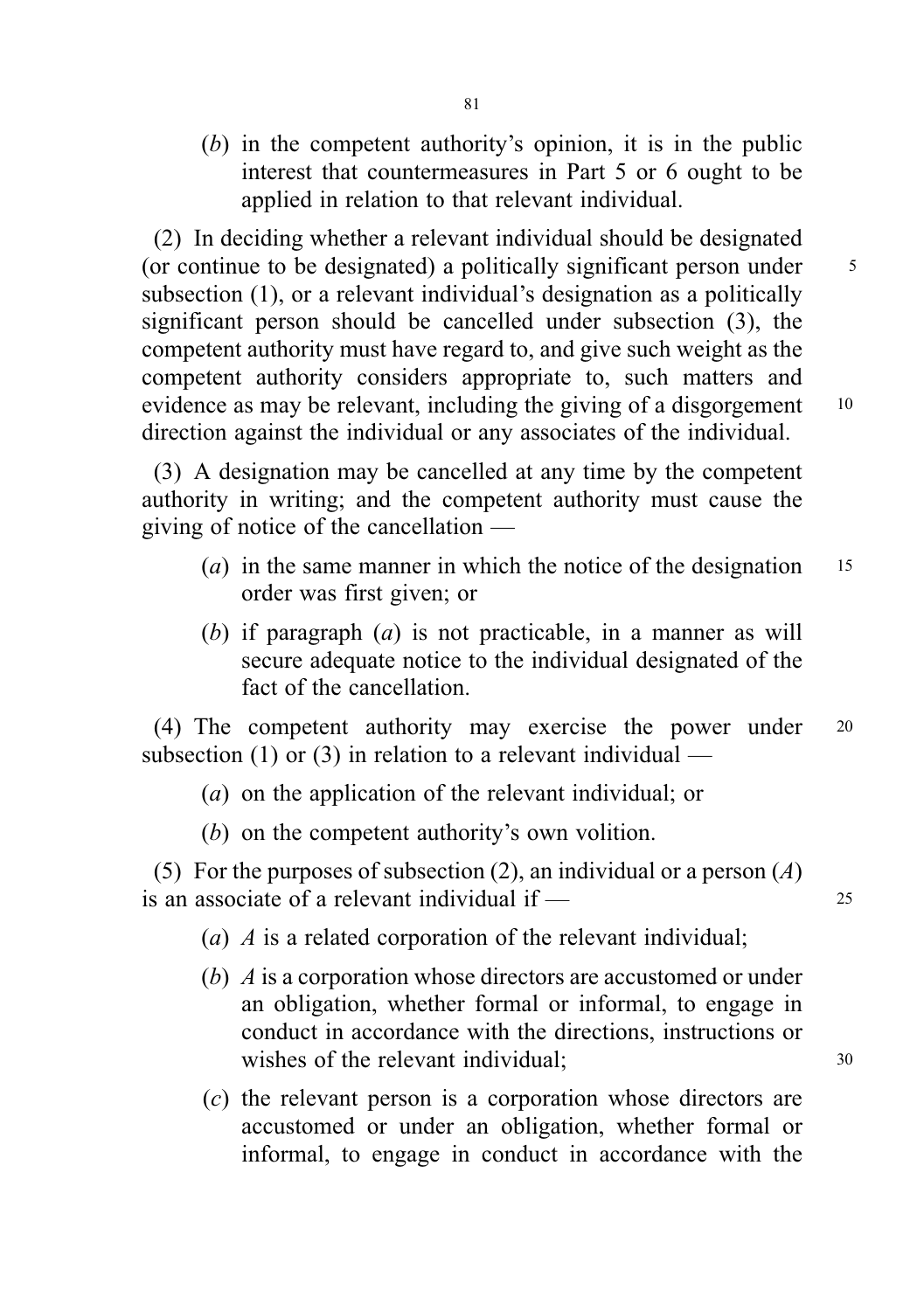directions, instructions or wishes of  $A$  or, where  $A$  is a corporation, of the directors of A;

(d) A is a person who is accustomed or under an obligation, whether formal or informal, to engage in conduct in <sup>5</sup> accordance with the directions, instructions or wishes of the relevant individual;

82

- (e) the relevant individual is a person who is accustomed or under an obligation, whether formal or informal, to engage in conduct in accordance with the directions, instructions 10 or wishes of A; or
	- (f)  $\vec{A}$  is related to the relevant individual in such other manner as may be prescribed by Regulations.

# Opportunity to be heard before designation, etc.

49.—(1) Before the competent authority, on its own volition, <sup>15</sup> designates a relevant entity or relevant individual under section 47(1) or 48(1), the competent authority must, unless the competent authority considers it not practicable or desirable to do so in any particular case —

- (a) give notice of the competent authority's intention to do so <sup>20</sup> to the entity or individual concerned; and
	- (b) give that entity or individual (as the case may be) 14 days after the date of the notice (or such longer time as the competent authority may specify in the notice) to make representations on the proposed designation.
- 25 (2) Once a designation is made under section  $47(1)$  or  $48(1)$ , the competent authority must, without delay, give notice of the designation as follows:
	- (a) to the relevant entity or relevant individual who is designated;
- <sup>30</sup> (b) to any other person who, in the competent authority's opinion, ought to have notice of the designation.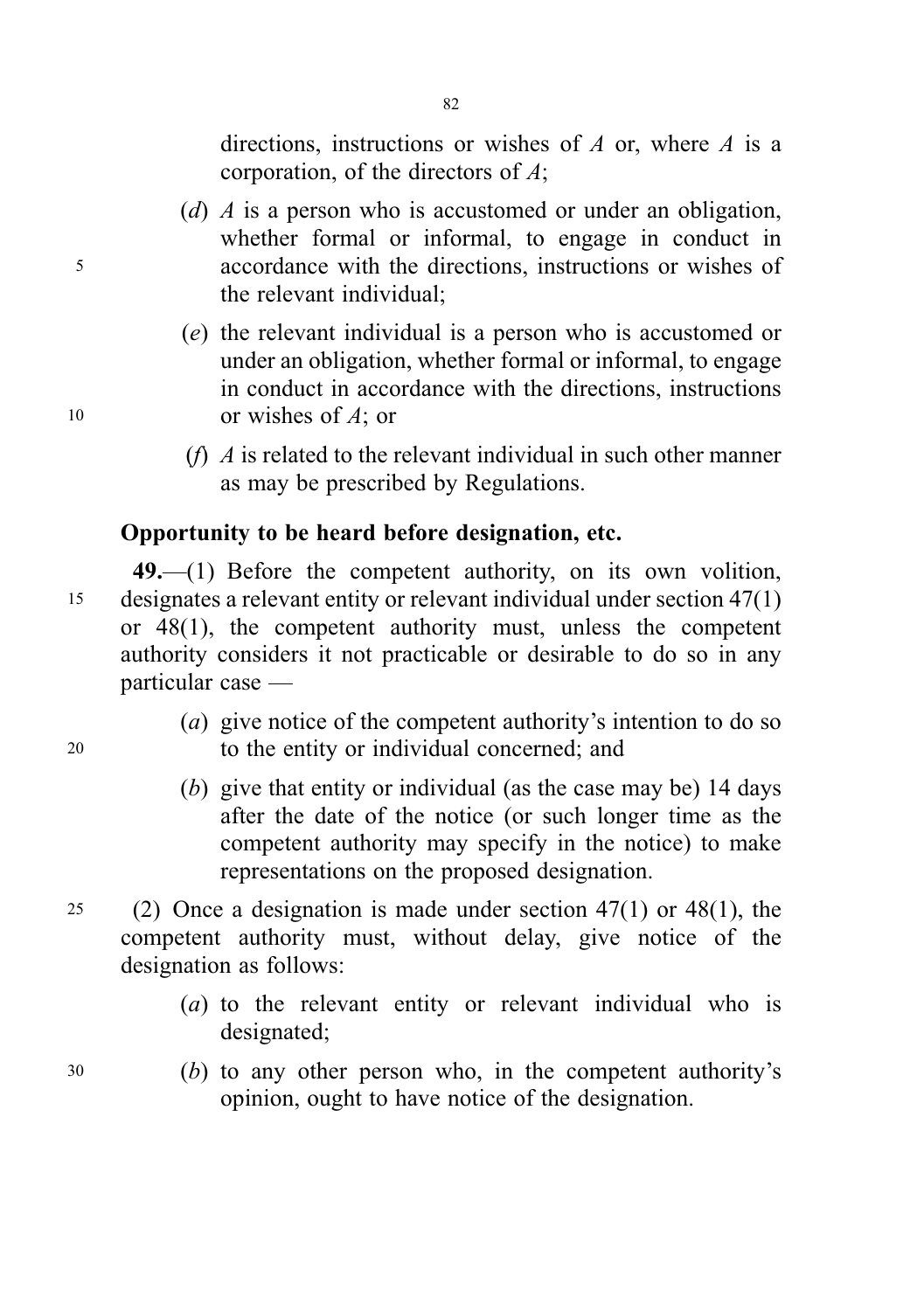(3) A designation under section 47(1) or 48(1) of a relevant entity or relevant individual as a politically significant person has effect during the period —

- (a) starting when notice of the designation is given to the person concerned under subsection  $(2)$ , or at any later time  $\frac{5}{5}$ specified in the notice of designation where so specified; and
- (b) ending when the designation is cancelled under section 47(3) or 48(3).

#### **PART 5** 10

## COUNTERMEASURES FOR DONOR ACTIVITIES

### Division  $1 -$  General

# Application according to capacity

50.—(1) Without limiting section 2, this Part establishes a transparent system for donations for political purposes by creating 15 certainty about who is making a political donation and by requiring the donor to be properly identified.

 $(2)$  To avoid doubt —

- (a) an individual may at any one time be 2 or more of the following: 20
	- (i) a candidate;

(ii) a Member of Parliament;

(iii) a political office holder,

and this Part may impose duties or liabilities on the individual accordingly; 25

- (b) this Part may at any one time impose the same duty or liability on 2 or more individuals or persons, whether in the same capacity or in different capacities; and
- (c) a duty or liability imposed by this Part on any person is not diminished or affected by the fact that it is imposed on one 30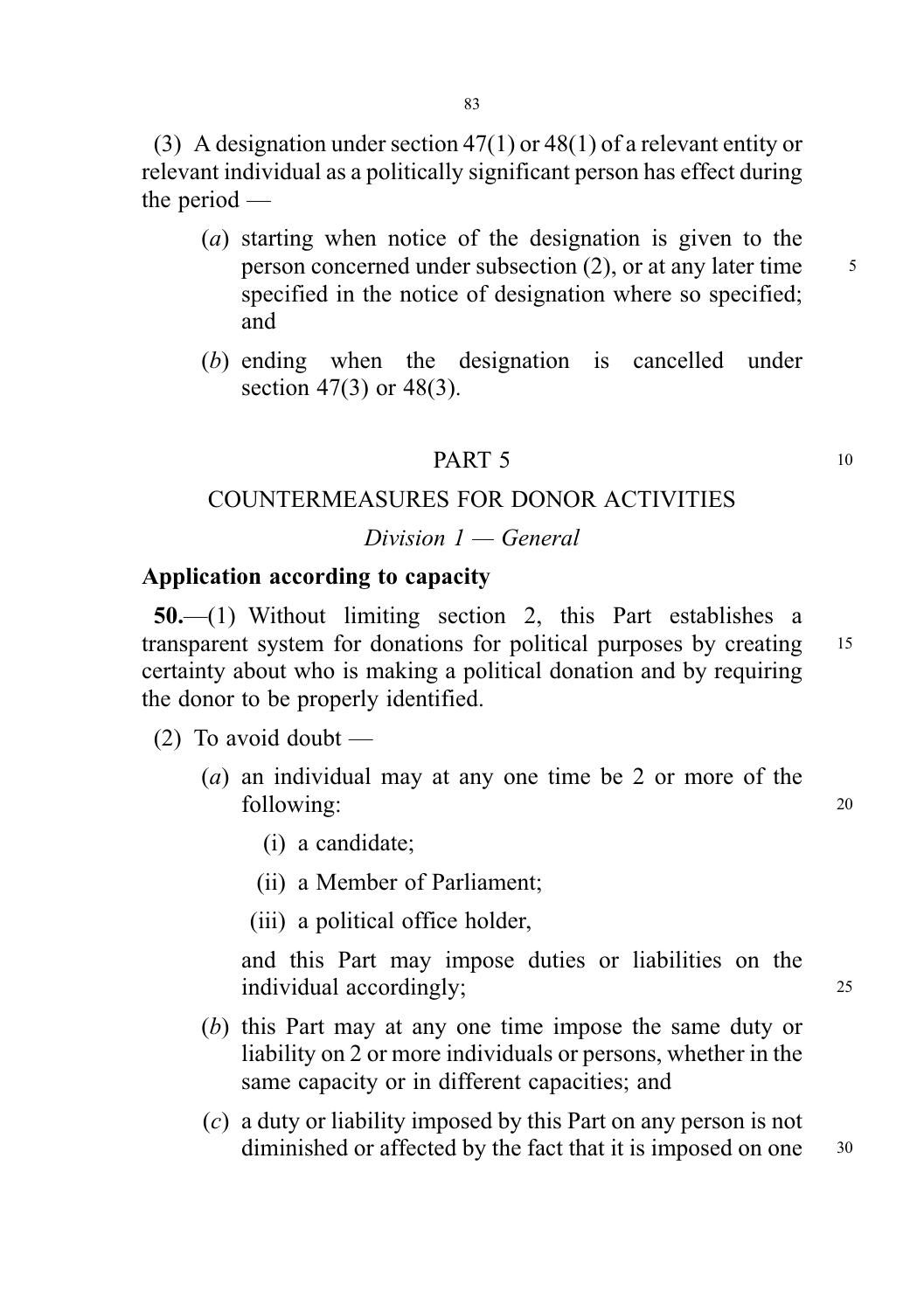or more other persons, whether in the same capacity or in different capacities.

# Meaning of "political donation"

51.—(1) In this Act, "political donation", in relation to a candidate <sup>5</sup> at an election or the election agent of a candidate, means any of the following which is made to or for the benefit of a candidate (whether before or after he or she becomes a candidate) with a view to, or otherwise in connection with, promoting or procuring the candidate's election at the election, or prejudicing the electoral prospects of <sup>10</sup> another candidate at that election:

- (a) any gift of money or other property to the candidate or the candidate's election agent;
- (b) any money spent (otherwise than by the candidate as permitted by any other written law) in paying any expenses <sup>15</sup> incurred, directly or indirectly, by the candidate or by his or her election agent or any person authorised by the candidate's election agent;
	- (c) any money lent to the candidate or the candidate's election agent otherwise than on commercial terms;
- <sup>20</sup> (d) the provision otherwise than on commercial terms of any property, services or facilities (including the services of any person) to the candidate or the candidate's election agent;
- (e) the provision of any sponsorship in relation to the <sup>25</sup> candidate;
	- (f) any voluntary labour or voluntary professional services carried out.

(2) In this Act, "political donation", in relation to a political party, means any of the following made to or for the benefit of the political <sup>30</sup> party:

(a) any gift of money or other property to the political party;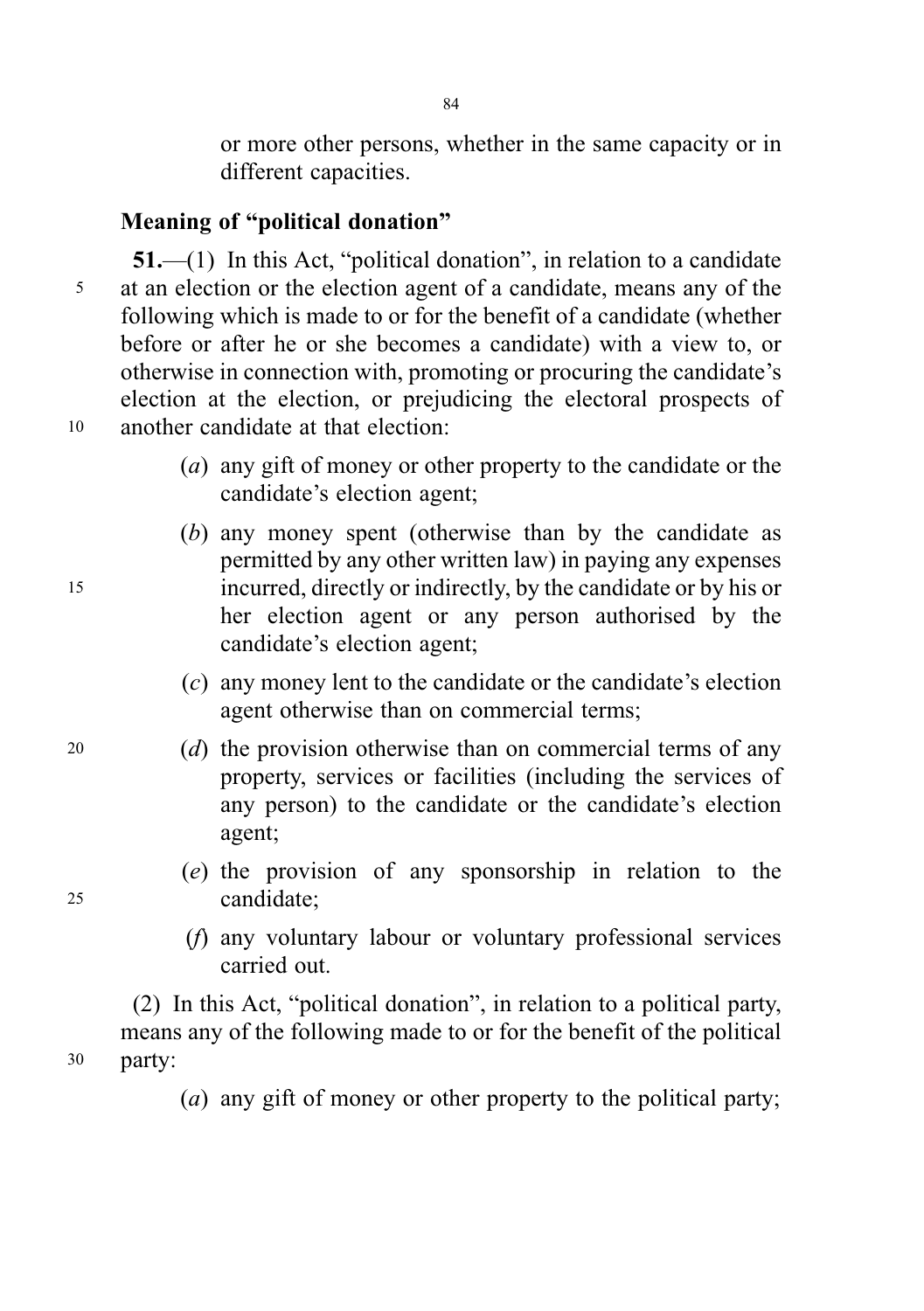- (b) any money spent (otherwise than by the political party or a person acting on its behalf) in paying any expenses incurred, directly or indirectly, by the political party;
- (c) any money lent to the political party otherwise than on commercial terms: 5
- (d) the provision otherwise than on commercial terms of any property, services or facilities for the use or benefit of the political party (including the services of any person);
- (e) the provision of any sponsorship in relation to the political party; 10
- (f) any subscription or other fee paid for affiliation to, or membership of, the political party;
- (g) any voluntary labour or voluntary professional services carried out.

(3) In this Act, "political donation", in relation to a politically <sup>15</sup> significant person who is a political office holder, means —

- (a) any gift of money or other property;
- (b) any money spent (otherwise than by the political office holder as permitted by any other written law) in paying any expenses incurred, directly or indirectly, by the political 20 office holder;
- (c) any money lent to the political office holder otherwise than on commercial terms;
- (d) the provision otherwise than on commercial terms of any property, services or facilities (including the services of <sup>25</sup> any person) to the political office holder;
- (e) the provision of any sponsorship in relation to the political office holder; or
- (f) any voluntary labour or voluntary professional services,

made to or carried out for the benefit of the political office holder, the 30 whole or part of which was lawfully used or is intended to be lawfully used by the political office holder solely or substantially for a purpose related to the duties of the political office holder.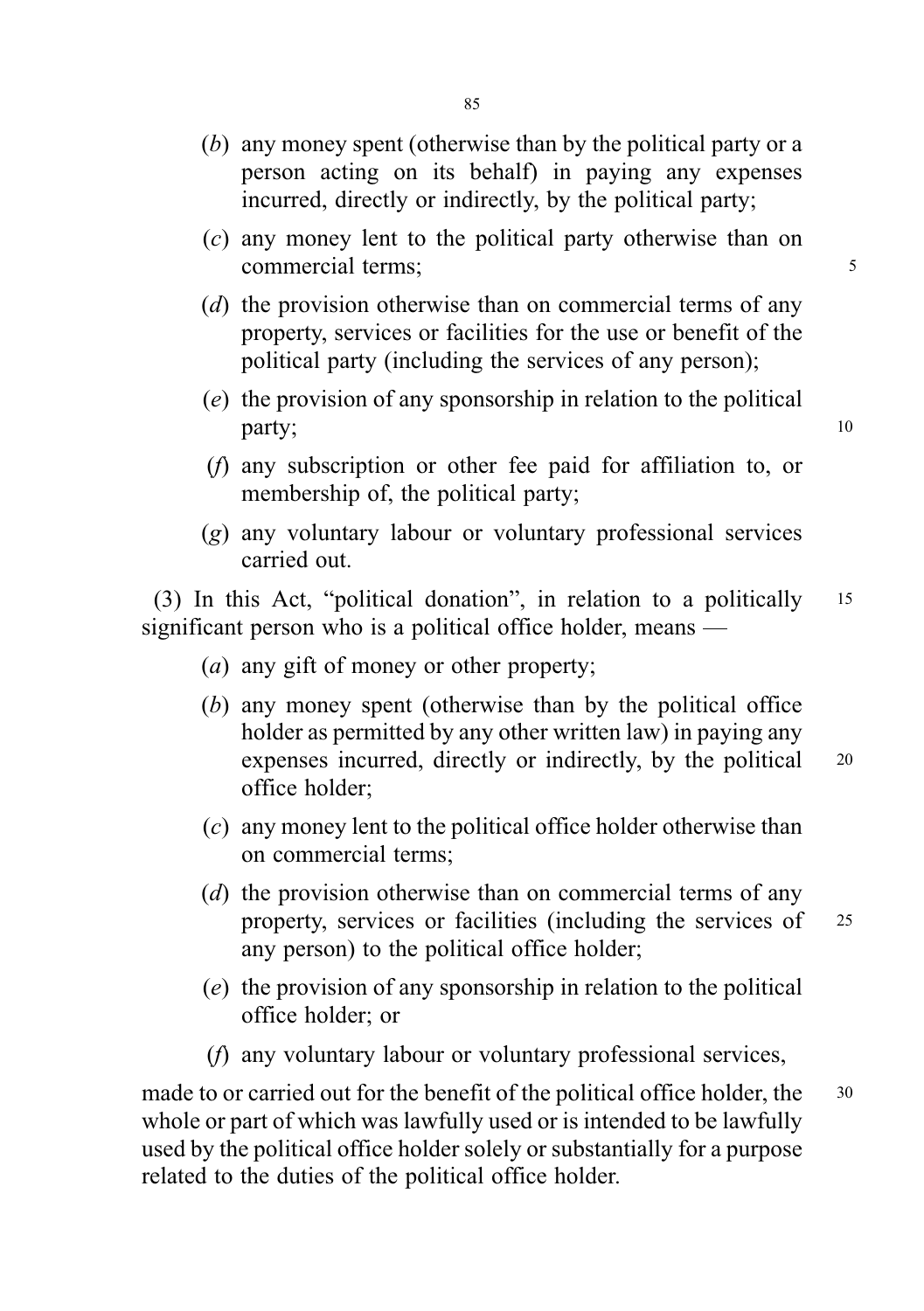(4) In this Act, "political donation", in relation to a politically significant person who is a Member of Parliament (whether or not also a political office holder), means —

- (a) any gift of money or other property;
- <sup>5</sup> (b) any money spent in paying any expenses incurred, directly or indirectly, by the Member of Parliament;
	- (c) any money lent to the Member of Parliament otherwise than on commercial terms;
- (d) the provision otherwise than on commercial terms of any <sup>10</sup> property, services or facilities (including the services of any person) to the Member of Parliament;
	- (e) the provision of any sponsorship in relation to the Member of Parliament; or
	- (f) any voluntary labour or voluntary professional services,
- <sup>15</sup> made to or carried out for the benefit of the Member of Parliament, the whole or part of which was lawfully used or is intended to be lawfully used by the Member of Parliament solely or substantially for a purpose related to his or her duties as a Member of Parliament.

(5) In this Act, "political donation", in relation to a Part 4 politically <sup>20</sup> significant person, means —

- (a) any gift of money or other property;
- (b) any money lent to the Part 4 politically significant person otherwise than on commercial terms; or
- (c) the provision otherwise than on commercial terms of any <sup>25</sup> property, services or facilities (including the services of any person),

made to or carried out for the benefit of the Part 4 politically significant person, the whole or part of which was used or is intended to be used by the Part 4 politically significant person —

<sup>30</sup> (d) to enable the person to make, directly or indirectly, a political donation to another politically significant person;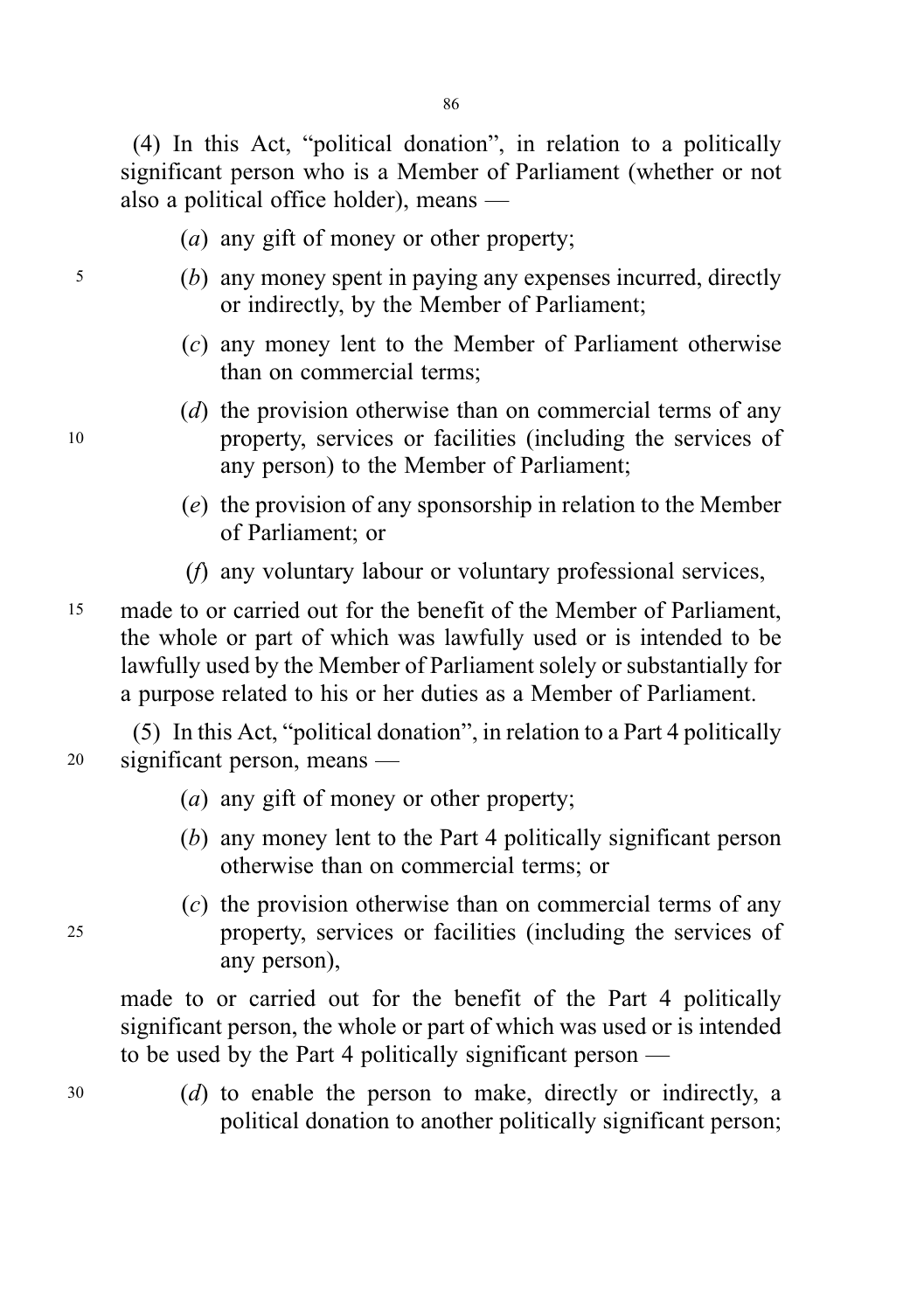- (e) to incur or defray expenditure for undertaking the person's activities directed in whole or in part towards a political end in Singapore; or
- (f) to reimburse the person for making a political donation mentioned in paragraph  $(d)$  or incurring or defraying  $\frac{5}{3}$ expenditure mentioned in paragraph (e).

(6) For the purposes of subsection (4), the duties of a Member of Parliament are his or her activities that relate —

- (a) to the promotion of or opposition to any Bill, resolution, matter or thing submitted or intended to be submitted for 10 the consideration of Parliament or any committee of Parliament;
- (b) to supporting or serving individuals registered as an elector for, or resident in, the constituency that the Member of Parliament is elected in; 15
- (c) to his or her party political duties; or
- (d) directly to his or her role as a Member of Parliament,

but do not include the duties of a Member of Parliament as a member of a Town Council or as a political office holder.

(7) For the purposes of subsection (4), the duties of a political office  $20$ holder are his or her activities that relate —

- ( $a$ ) to the individual's role as a holder of that political office; or
- (b) where the political office holder is also a Member of Parliament, that relate predominantly to the individual's role as the holder of that political office.

#### What is not a political donation

52.—(1) Despite section 51, the following are not political donations:

(a) any lawful transmission by a licensed broadcaster, free of charge, of a party political broadcast required under a <sup>30</sup> condition of its licence;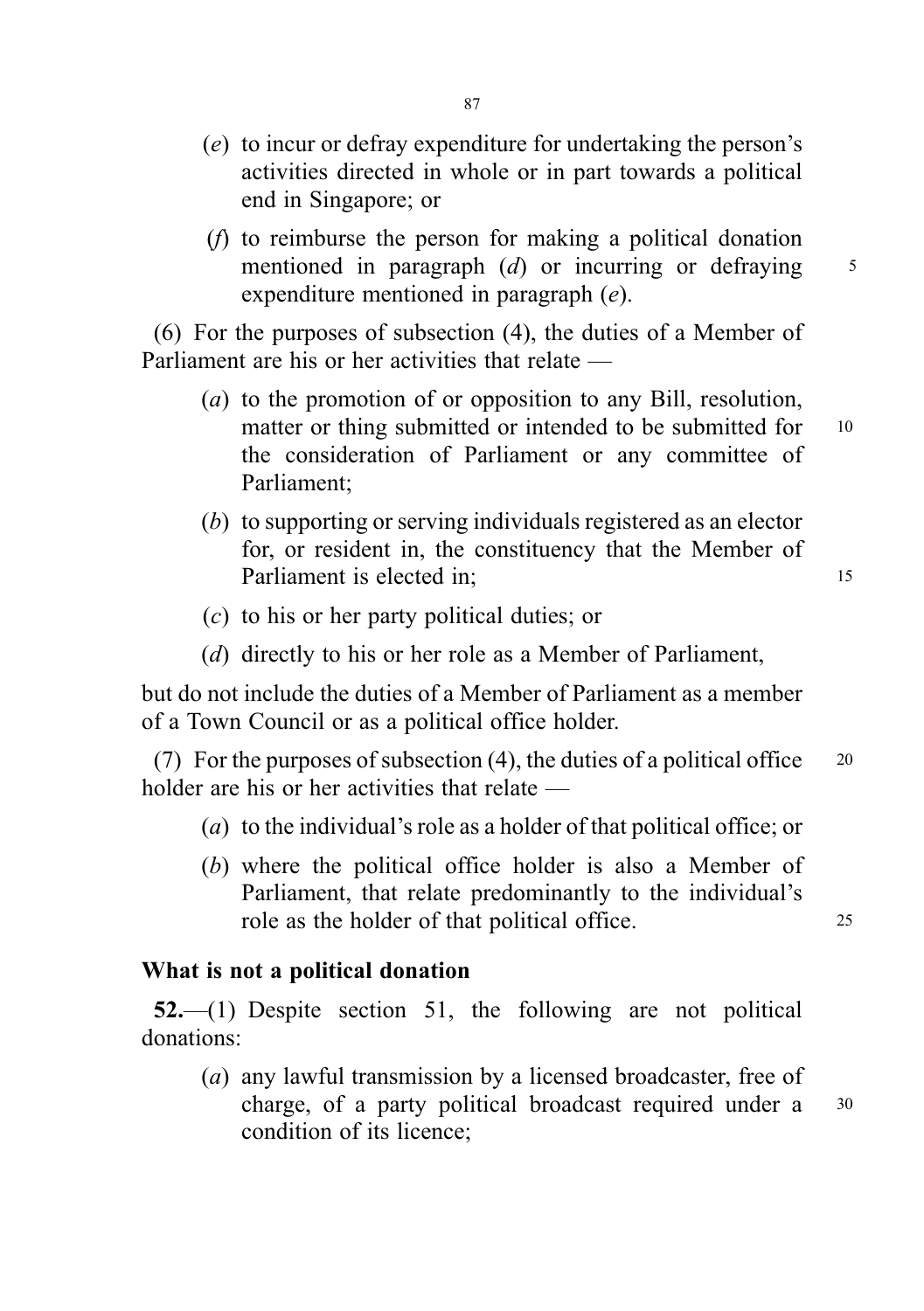- (b) any postage-free election communications provided to candidates pursuant to any written law;
- (c) any grant or subsidy provided by the Government or a public authority to a politically significant person for the <sup>5</sup> benefit of that person in his or her personal capacity;
	- (d) the provision by an individual who is a citizen of Singapore  $of$  —
		- (i) the individual's own services; or
- (ii) the incidental or ancillary use of vehicles or <sup>10</sup> equipment under the individual's control,

which the individual provides voluntarily and free of charge (even if they fall within the course of his or her normal work);

- (e) any interest accruing to a politically significant person in <sup>15</sup> respect of any political donation which is dealt with by the politically significant person (as the case may be) in accordance with section 60(2).
	- (2) In the case of a candidate, the following are also not donations:
- (*a*) any money or other property, or any services or facilities, <sup>20</sup> provided out of public moneys for the personal security of the candidate;
	- (b) where the candidate is a political office holder, any remuneration or allowances paid to the candidate in his or her capacity as such.

<sup>25</sup> (3) In the case of a Member of Parliament or a political office holder, the following are also not donations:

- (a) any money or other property, or any services or facilities, provided out of public moneys for the personal security of the Member of Parliament or a political office holder;
- <sup>30</sup> (b) any remuneration or allowances paid to the Member of Parliament or a political office holder in his or her capacity as such;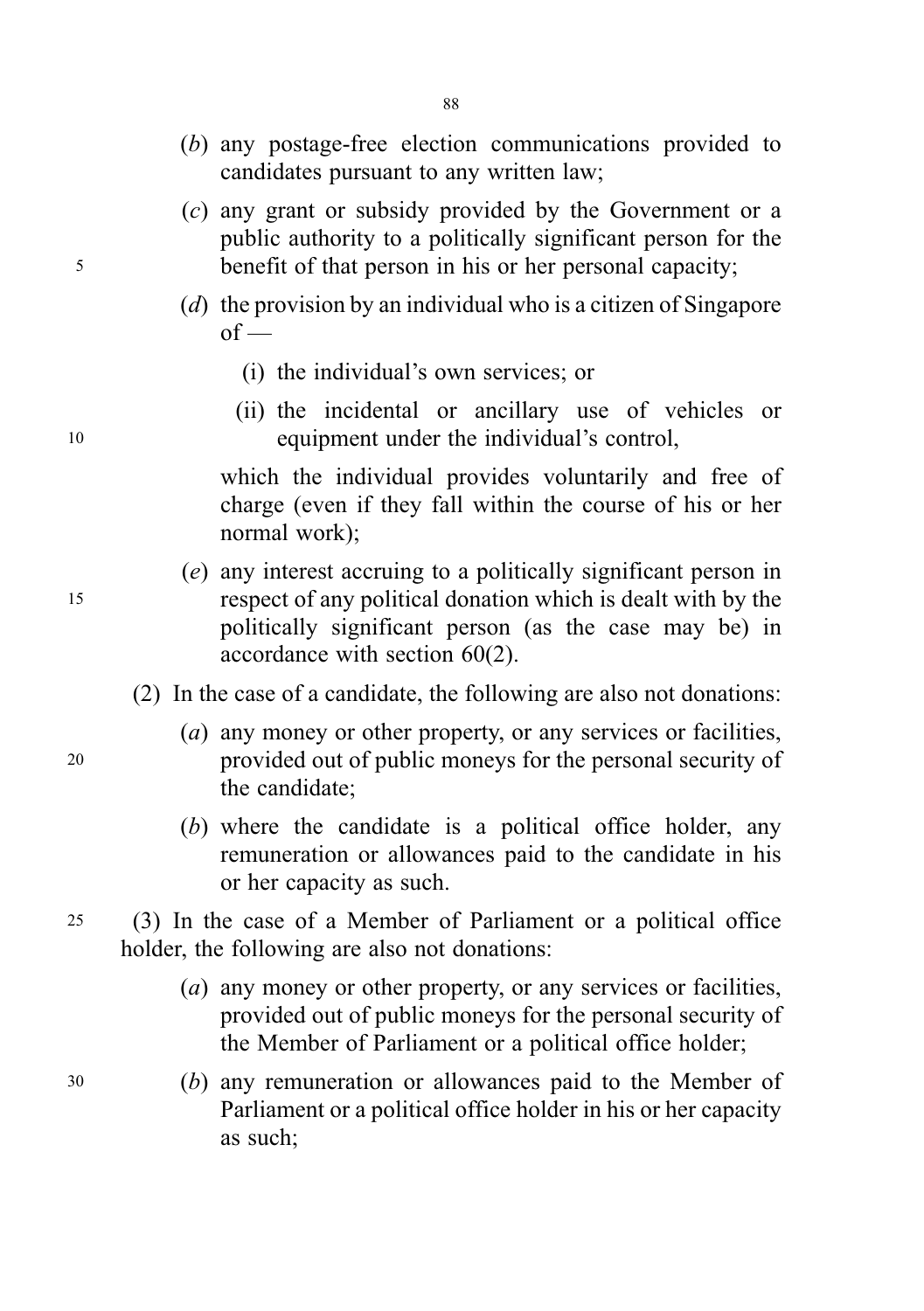(c) any gift given to the Member of Parliament or a political office holder in his or her capacity as such, in the course of a visit or an event hosted by a foreign State and which is immediately surrendered to the Government.

(4) In subsection (1), a licensed broadcaster is a person who is  $5<sup>5</sup>$ licensed under the Broadcasting Act 1994 to provide broadcasting services.

# Meaning of "reportable political donation"

53.—(1) In this Act, a "reportable political donation" is —

- (a) in the case of disclosure under section 62 by a politically  $10$ significant person — a political donation of or exceeding \$10,000 (or a higher amount prescribed by Regulations in substitution) made to or for the benefit of that politically significant person; or
- (b) in the case of disclosure under section 70 by a major 15 political donor — a political donation of or exceeding \$10,000 (or a higher amount prescribed by Regulations in substitution) made to or for the benefit of a politically significant person.

(2) A political donation of less than an amount specified in <sup>20</sup> subsection  $(1)(a)$  or  $(b)$  made by a person (called a donor) to a politically significant person must be treated as a reportable political donation of the politically significant person if —

- (a) that political donation made by the donor in a reporting period to the politically significant person; and <sup>25</sup>
- (b) another earlier, separate political donation made by that donor to the same politically significant person within the same reporting period,

would, if aggregated, constitute a reportable political donation under subsection  $(1)(a)$  or  $(b)$ , as the case may be. 30

# When is political donation accepted

54.—(1) Subject to subsections (2) and (3), a political donation is accepted —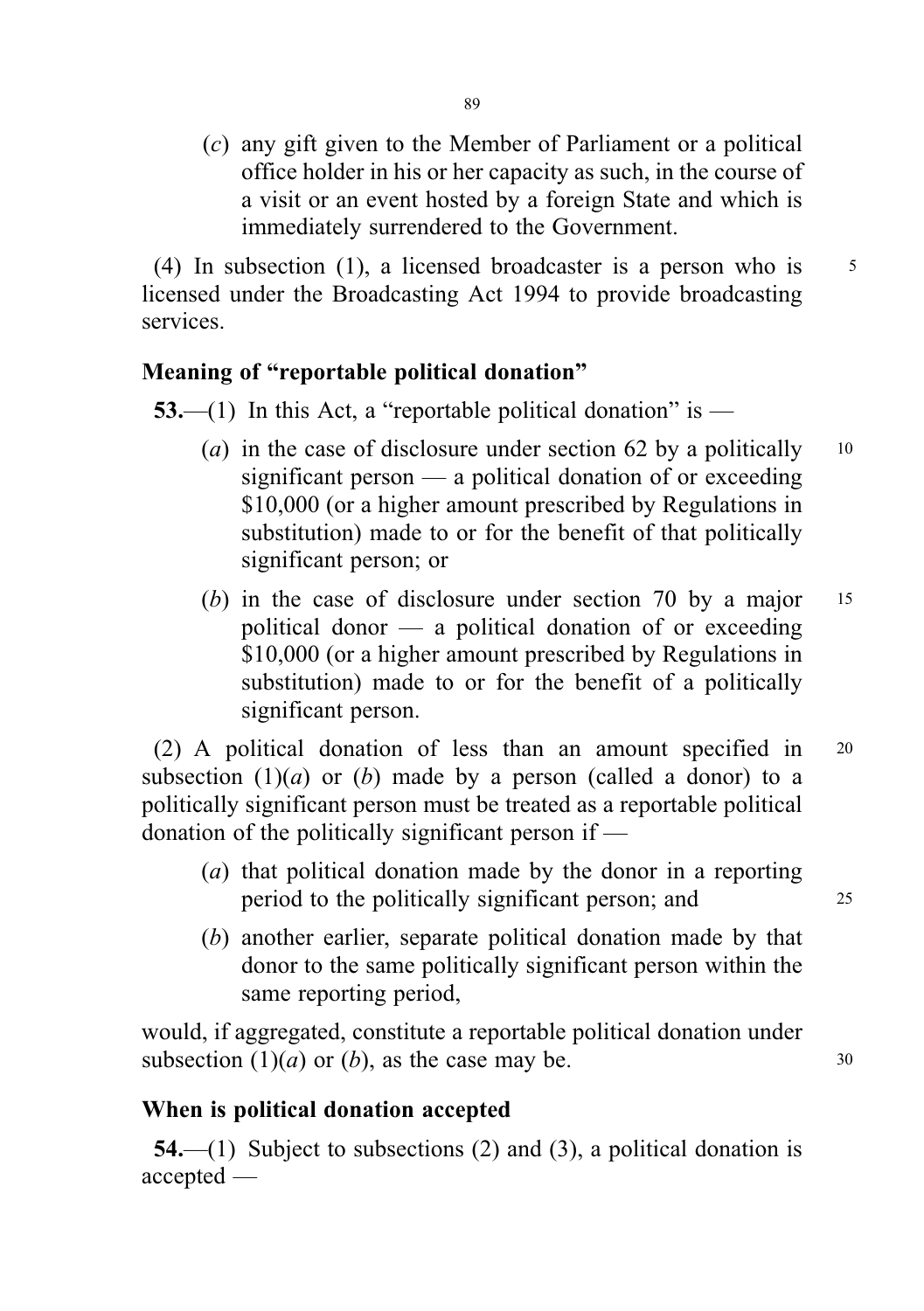- (a) by a candidate if it is received and retained by the candidate, or his or her election agent, for the purposes of the candidate's election;
- (b) by an election agent of a candidate if it is received and <sup>5</sup> retained by the election agent for the purposes of the candidate's election; or
	- (c) by any other politically significant person if it is received and retained by the politically significant person for the use and benefit of the politically significant person.
- <sup>10</sup> (2) For the purposes of this Act, a political donation received by a politically significant person is treated as having been accepted by the person unless —
- (a) the steps referred to in section  $60(2)(a)$  or (b), whichever is applicable, have been taken within the time limited by that <sup>15</sup> section; and
	- (b) a record can be produced of the receipt of the donation  $and =$ 
		- (i) of the required steps being taken in relation to the donation as mentioned in section  $60(2)(a)$ ; or
- <sup>20</sup> (ii) of the return of the donation, or the equivalent amount, as mentioned in section  $60(2)(b)$ .

(3) Without limiting section 15, for the purposes of this Act, anything given or transferred to —

- (a) any branch of a political party or Part 4 politically <sup>25</sup> significant entity; or
	- (b) any officer, member or agent of a political party or a Part 4 politically significant entity in his or her capacity as such (and not for his or her political activities or his or her own use or benefit),
- <sup>30</sup> must be regarded as given or transferred to that political party or Part 4 politically significant entity (as the case may be), and references to donations received by a political party or Part 4 politically significant entity accordingly include references to donations so given or transferred.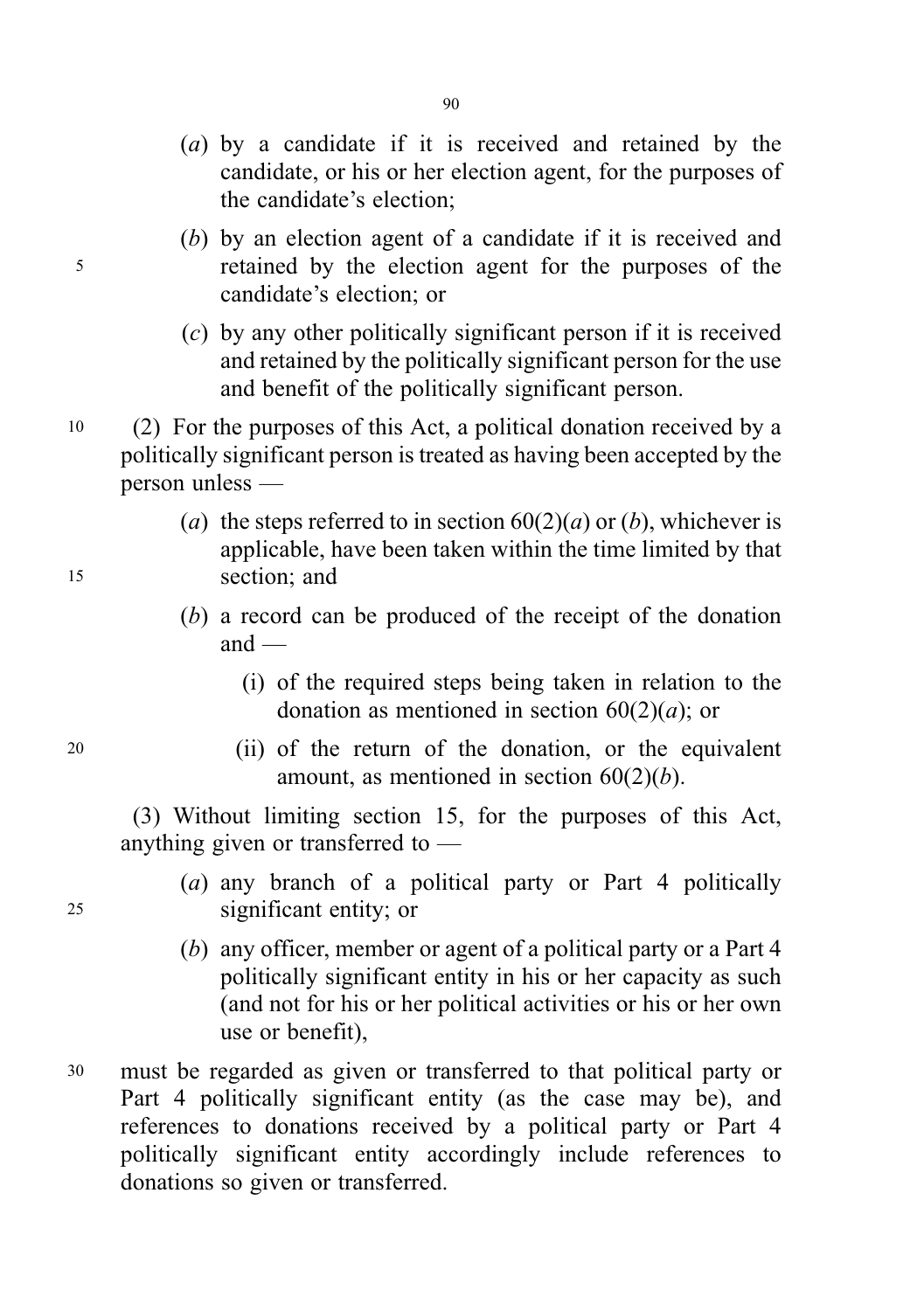### Other definitions for Part 5

- 55.—(1) In this Part, unless the context otherwise requires
	- "early initial election" means the first election after the date this Part comes into force where the writ for the election is issued not more than 12 months after that date:

"permissible donor" means —

- (a) an individual who is a citizen of Singapore and is at least 21 years of age;
- (b) in relation to a donation in the form of a bequest, an individual who was, at death, a citizen of Singapore 10 and at least 21 years of age;
- $(c)$  a Singapore entity which carries on business wholly or mainly in Singapore and is not prohibited by written law or its own constitution from donating or contributing for a purpose that is directed towards a 15 political end in Singapore;
	-

- (d) in relation to a donation in the form of voluntary labour, an individual who is a citizen of Singapore when performing that labour;
- (e) in relation to a candidate, the political party the <sup>20</sup> candidate is standing for at an election; or
- (f) in relation to a political party, a candidate at an election who stands or who stood for that party;

"post-election period", for an election, means a period —

(a) starting  $\frac{1}{25}$ 

- (i) the date the declaration is made by the candidate under section 65 before nomination day at that election; or
- (ii) the date which is 2 clear days before nomination day at that election if no <sup>30</sup> declaration mentioned in sub-paragraph (i) is earlier made; and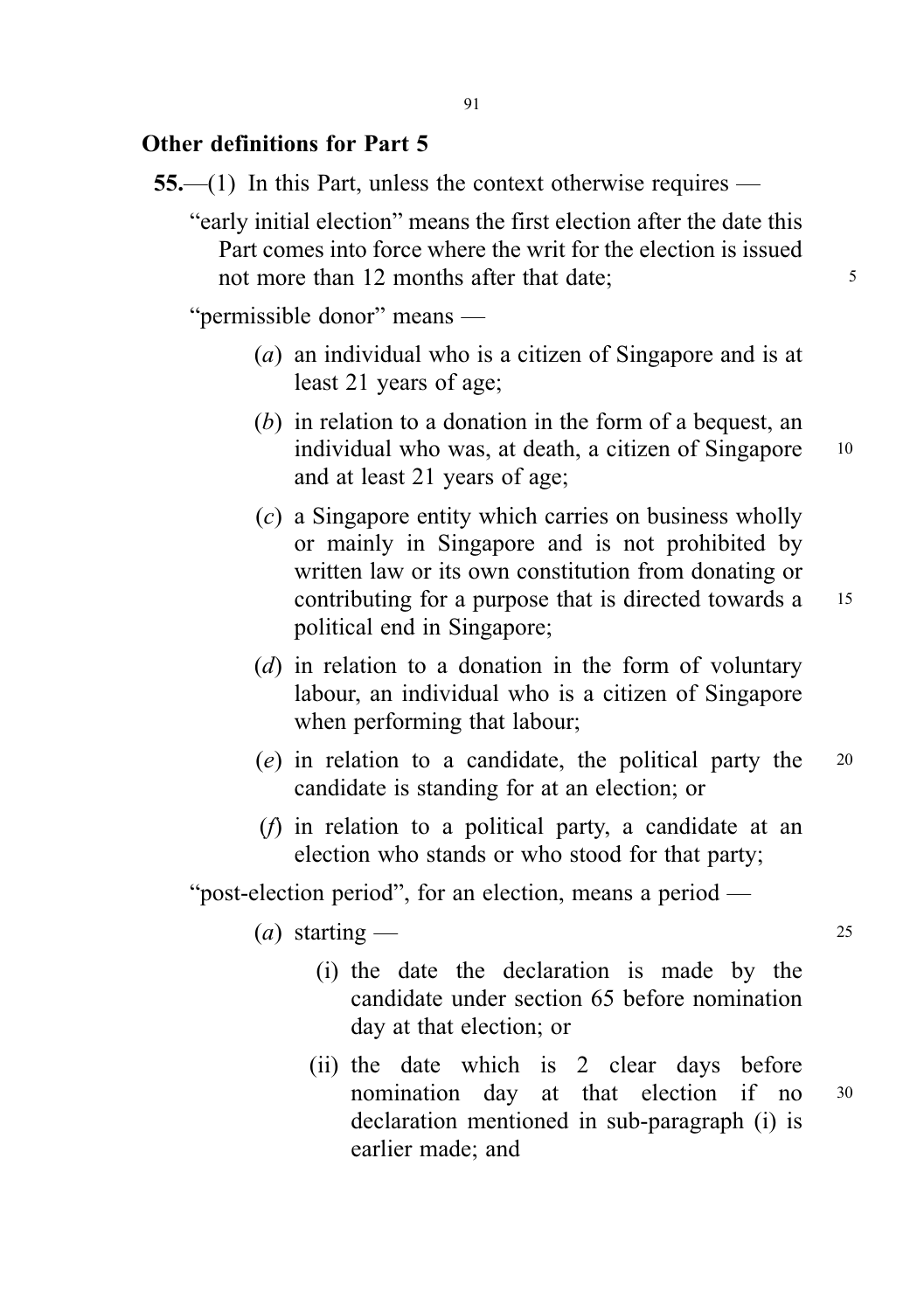(b) ending on (and including) the 31st day after the results of the election are published;

"pre-election period", for an election, means a period of 12 months preceding —

- <sup>5</sup> (a) the date a declaration is made by the candidate under section 65 before nomination day at that election; or
	- (b) a date which is 2 clear days before nomination day at that election if no declaration mentioned in paragraph  $(a)$  is earlier made:
- <sup>10</sup> "provision of sponsorship", in relation to a candidate, political party, Member of Parliament or political office holder, means the transfer of any money or other property to the candidate, political party, Member of Parliament or political office holder —
- <sup>15</sup> (a) for the benefit of the candidate, political party, Member of Parliament or political office holder (as the case may be); and
- (b) the purpose (or one of the purposes) of the transfer is, or must, having regard to all the circumstances, <sup>20</sup> reasonably be assumed to be —
- (i) to help the candidate, political party, Member of Parliament or political office holder (as the case may be) with meeting, or to meet, to any extent any prescribed expenses incurred or to <sup>25</sup> be incurred by or on behalf of the candidate, political party, Member of Parliament or political office holder; or
- (ii) to secure that to any extent the prescribed expenses in sub-paragraph (i) are not so <sup>30</sup> incurred;

"Singapore entity" means —

- (a) a Singapore-controlled corporation;
- (b) a Singapore-controlled partnership; or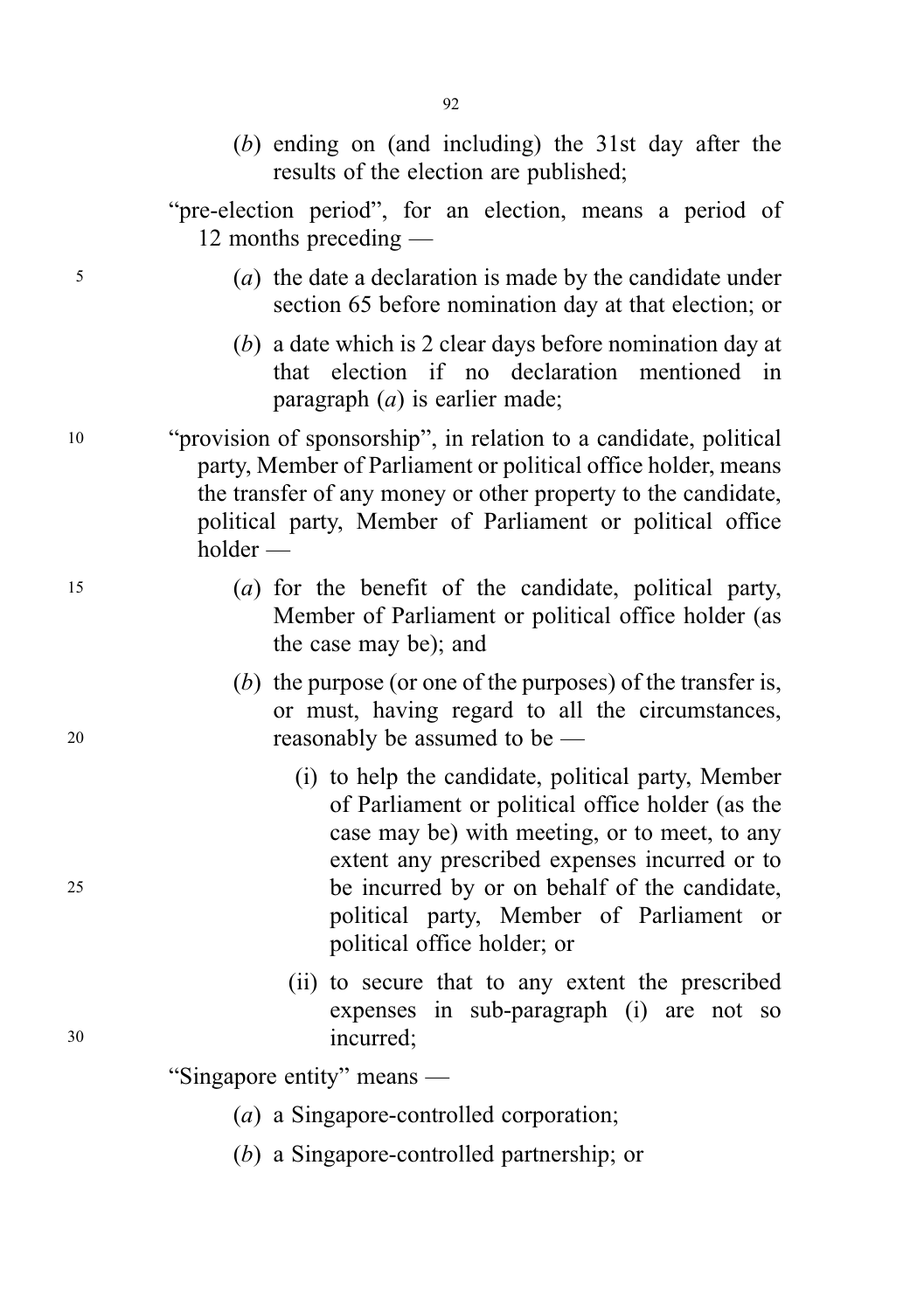"Singapore-controlled corporation" means a company incorporated in Singapore, the majority of whose directors and members are citizens of Singapore or, in the case of any member being another company, where that other company is  $5^{\circ}$ incorporated in Singapore and the majority of whose directors and members are citizens of Singapore, and where that other company has a member who is a company which in turn has a member who is a company and so on, where each of those member companies is incorporated in 10 Singapore and the majority of whose directors and members are citizens of Singapore;

"Singapore-controlled partnership" means —

- (a) a firm registered under the Business Names Registration Act 2014 in Singapore, the majority of 15 whose partners are citizens of Singapore or one or more Singapore entities; or
- (b) a limited partnership registered under the Limited Partnerships Act 2008 in Singapore;

"Singapore-controlled unincorporated association" means an <sup>20</sup> unincorporated association that —

- (a) is formed in Singapore under any written law;
- (b) has an executive committee, the majority of whose members are citizens of Singapore; and
- (c) has a majority of members who are citizens of <sup>25</sup> Singapore or Singapore entities.

(2) Where a political donation is made to any politically significant person by paying an amount into any account held by the politically significant person with a financial institution, then for the purposes of this Part, the political donation must be treated as having been <sup>30</sup> received by the politically significant person at the time when the person is notified by the financial institution in the usual way of the payment into the account.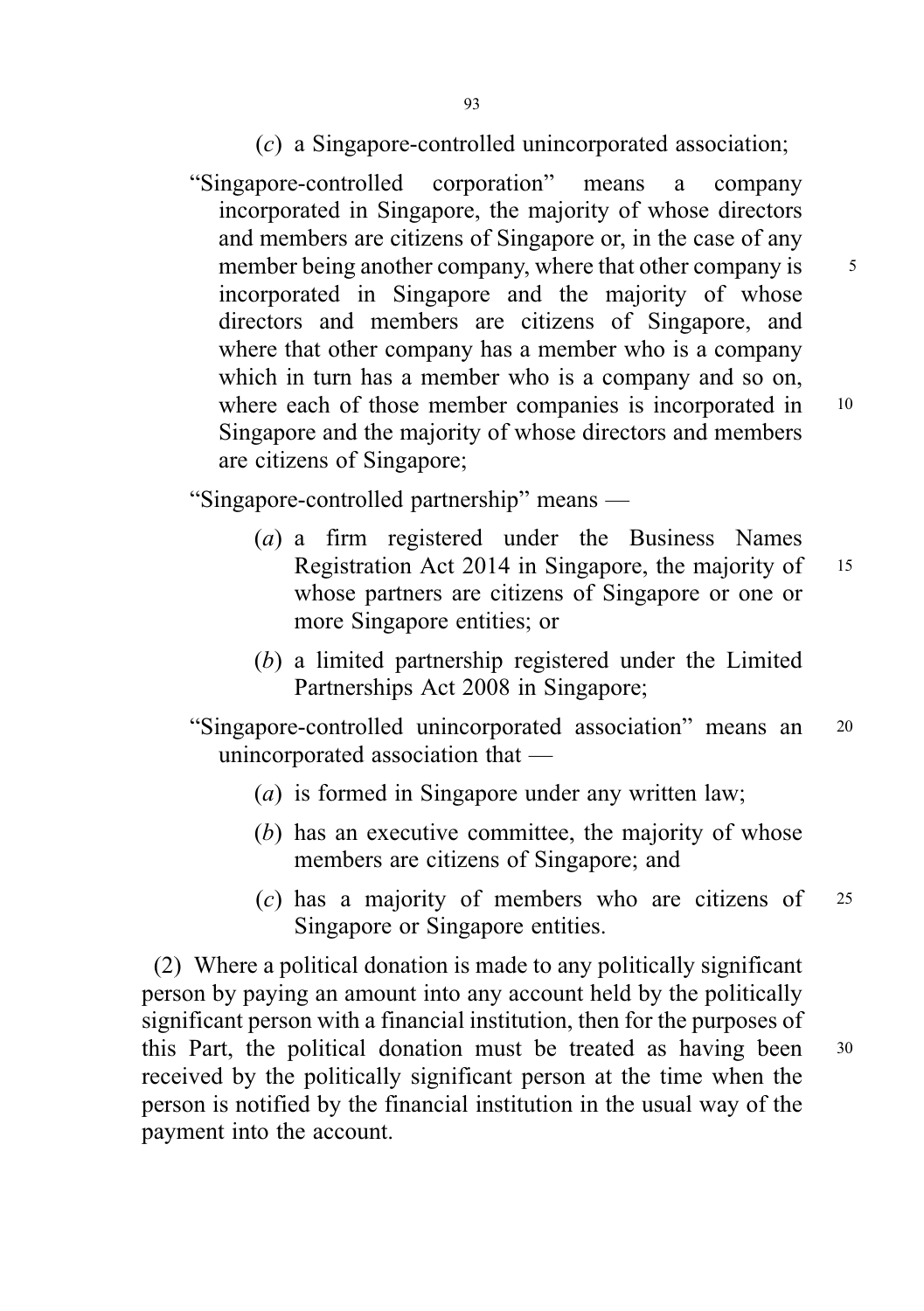94

(3) Where a political donation confers an enduring benefit on any politically significant person during the whole or part of a relevant reporting period, the amount that must be recorded in any donation report required to be prepared under this Part is so much of the total <sup>5</sup> value of the political donation (as determined in accordance with section 15) as accrues during the whole or part of that relevant reporting period to which the donation report relates.

# Division  $2$  — Restrictions on accepting political donations

# Political donations from impermissible donors, etc.

- <sup>10</sup> 56. Subject to this Act, a politically significant person must not accept any political donation if it is offered by a person (called in this section the donor) who, at the time of its acceptance by the politically significant person, the politically significant person knows —
- (*a*) in the case of any politically significant person who is not a <sup>15</sup> Part 4 politically significant person, is not a permissible donor; or
	- (b) in the case of a Part 4 politically significant person, is a prohibited donor in relation to the Part 4 politically significant person because of a prohibited donor directive.

#### <sup>20</sup> Anonymous donations

57. Subject to this Act, each of the following politically significant persons must not accept any political donation that is an anonymous donation:

- (a) a politically significant person excluding a Part 4 <sup>25</sup> politically significant person;
	- (b) a Part 4 politically significant person who is given an anonymous donations directive.

### Applicable cap on anonymous political donations

58.—(1) Despite section 57, a politically significant person may <sup>30</sup> accept —

> (a) during the initial relevant period for that politically significant person; and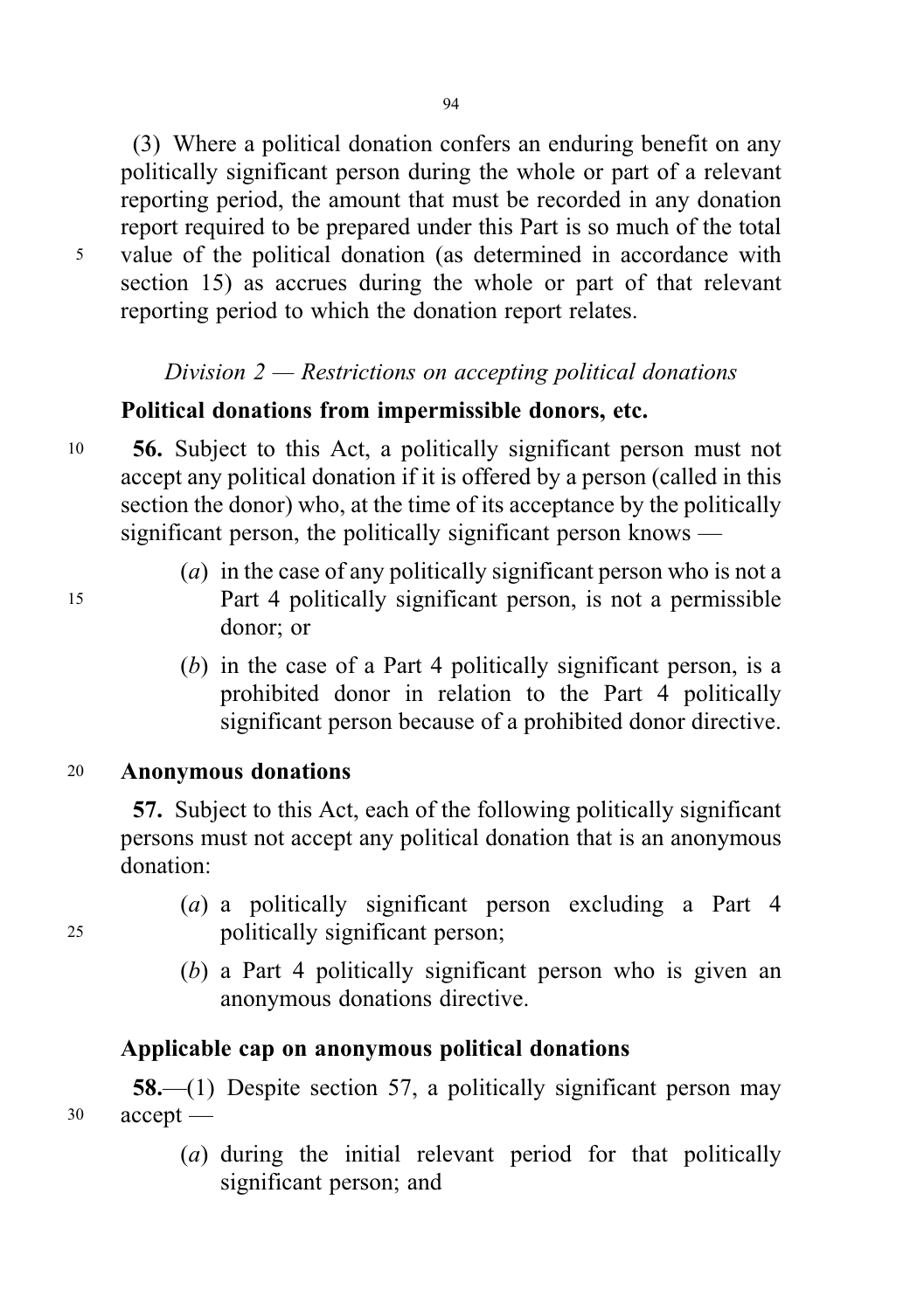(b) during each subsequent relevant period for that politically significant person,

anonymous political donations which in total are less than the applicable cap on anonymous political donations for that politically significant person. 5

(2) The applicable cap on anonymous political donations is as follows:

- (a) in the case of a political party, candidate or an election agent — \$5,000 (or a higher amount prescribed by Regulations in substitution); 10
- (b) in the case of a political office holder  $-$  \$5,000 (or a higher amount prescribed by Regulations in substitution);
- (c) in the case of a Member of Parliament who is not a political office holder — \$5,000 (or a higher amount prescribed by Regulations in substitution); 15
	-
- (d) in the case of a Part 4 politically significant person given an anonymous donations directive — \$5,000 (or a higher amount prescribed by Regulations in substitution).
- (3) In this section
	- "appointed day" means the date of commencement of this <sup>20</sup> section;
	- "initial relevant period", for a politically significant person, means —
		- (a) for a candidate at an early initial election or such a candidate's election agent, the period — 25
			- (i) starting on a date 12 months preceding
				- (A) the date a declaration is made by the candidate under section 65 before nomination day at that early initial election: or 30
				- (B) a date which is 2 clear days before nomination day at that early initial

95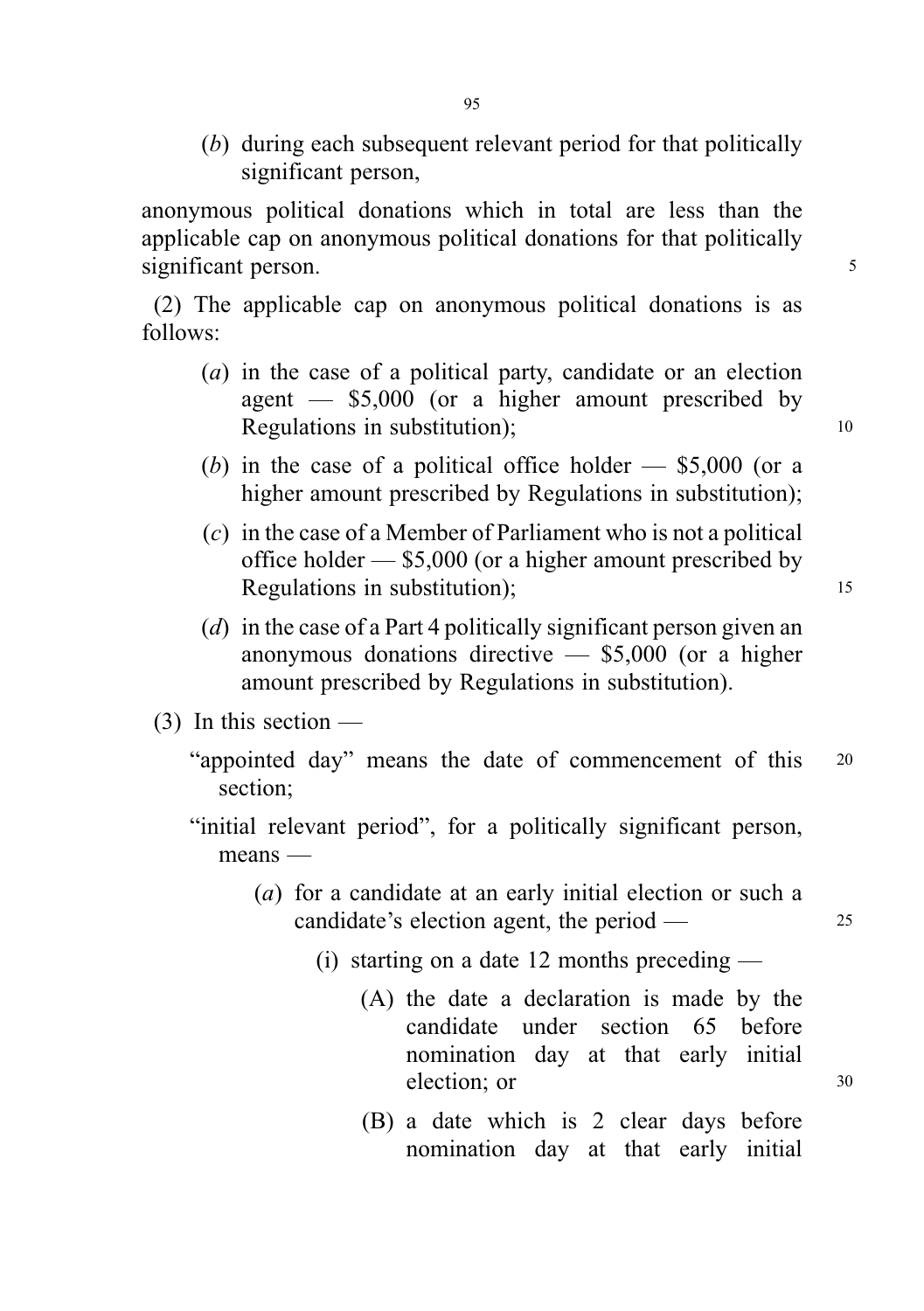election if no declaration mentioned in sub-paragraph (A) is earlier made; and

- (ii) ending on (and including) the last day of the post-election period of the early initial election,
- <sup>5</sup> even though this section may not have been in force during any part of the period;
	- (b) for a candidate at the first election after the appointed day (other than an early initial election) or such a candidate's election agent, the period —
- <sup>10</sup> (i) starting on a date 12 months preceding
	- (A) the date a declaration is made by the candidate under section 65 before nomination day at that election; or
- (B) a date which is 2 clear days before <sup>15</sup> nomination day at that election if no declaration mentioned in sub-paragraph (A) is earlier made; and
	- (ii) ending on (and including) the last day of the post-election period of that election;
- 20 (c) for a political party
	- (i) the period starting on the appointed day and ending on (and including) 31 December of the same year the appointed day falls; or
- (ii) the period starting on the day the political party <sup>25</sup> is constituted on or after the appointed day, and ending on (and including) 31 December of the same year in which the period starts;
- (d) for a political office holder or a Member of Parliament (whether or not a political office <sup>30</sup> holder) —
	- (i) the period starting on the appointed day and ending on (and including) 31 December of the same year the appointed day falls; or

96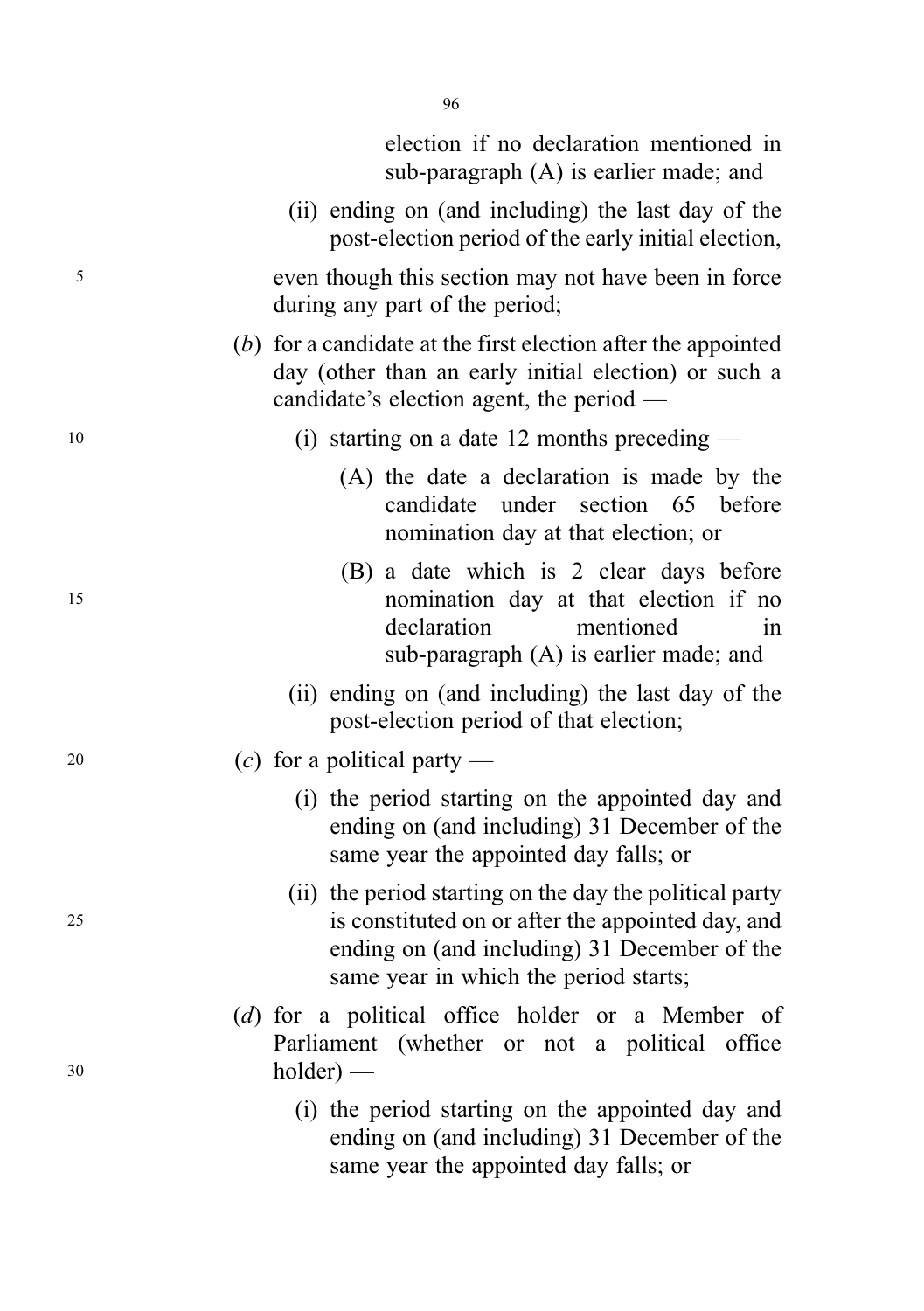- (ii) the period starting on the day the person first becomes a political office holder or a Member of Parliament (as the case may be) on or after the appointed day, and ending on (and including) 31 December of the same year in  $5$ which the period starts;
- (e) for a Part 4 politically significant entity  $-$ 
	- (i) the period starting on the appointed day and ending on (and including) 31 December of the same year the appointed day falls; or 10
	- (ii) the period starting on the day the entity first becomes a politically significant entity on or after the appointed day, and ending on (and including) 31 December of the same year in which the period starts; or 15
- (f) for an individual who is designated under section 48(1) as a politically significant person —
	- (i) the period starting on the appointed day and ending on (and including) 31 December of the same year the appointed day falls; or 20
	- (ii) the period starting on the day the person is first designated a politically significant person on or after the appointed day, and ending on (and including) 31 December of the same year in which the period starts; 25

"relevant period" means —

- (a) for a candidate at an election or such a candidate's election agent, the period —
	- (i) starting on the first day of the pre-election period of the election; and  $30$
	- (ii) ending on (and including) the last day of the post-election period of the election; or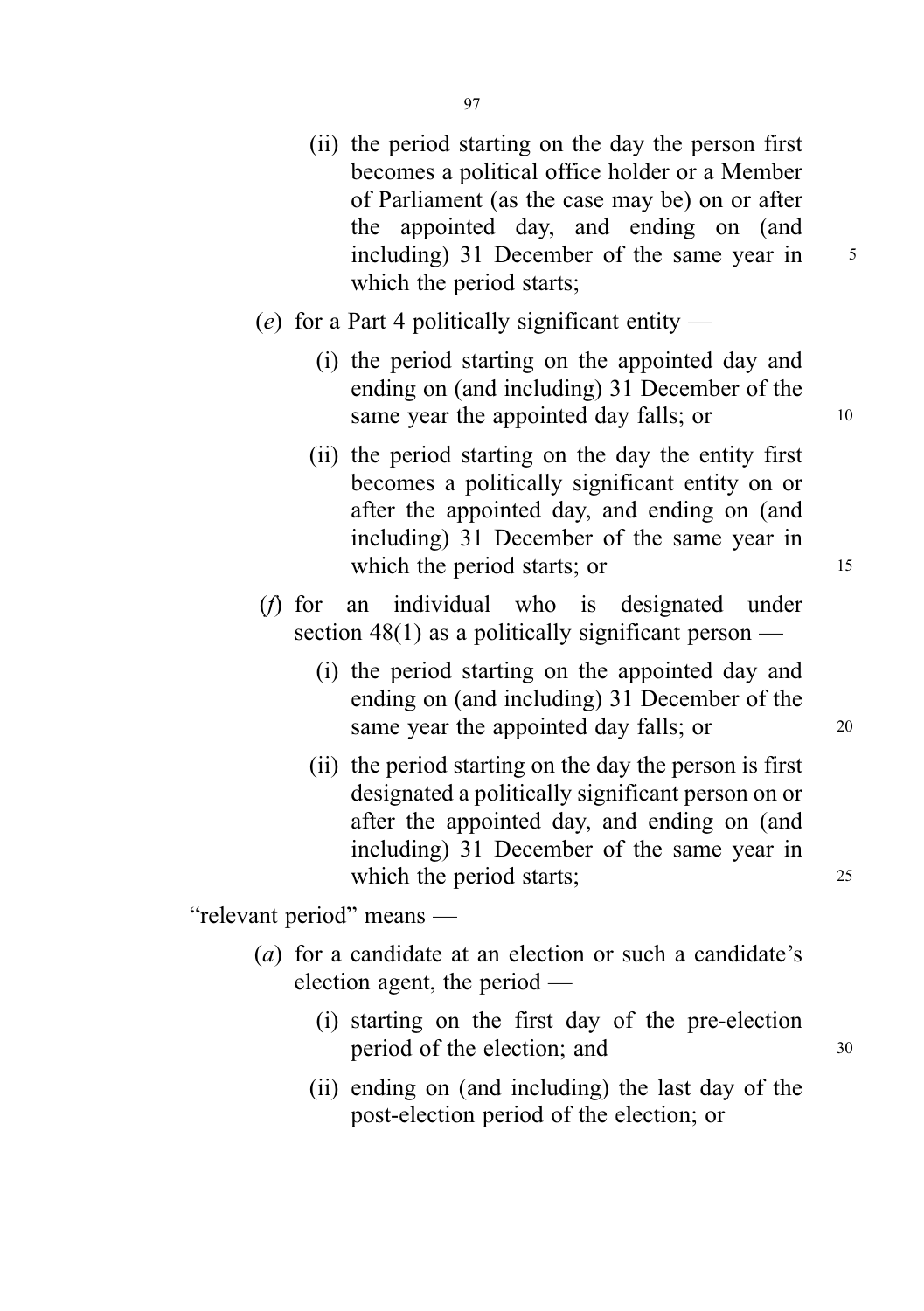(b) for any other politically significant person, the period of 12 months starting 1 January and ending 31 December in any year,

and includes an initial relevant period.

# <sup>5</sup> Return of anonymous political donations

59.—(1) Subject to this Act, where an anonymous political donation is offered to a politically significant person, and sections 56 and 57 prohibit the politically significant person from accepting (whether wholly or in part) that donation, the following <sup>10</sup> requirements must be complied with:

- (a) if the donation was transmitted by a person (other than the donor) and the identity of that person is apparent, the whole donation must be returned to that person;
- (b) if paragraph (a) does not apply but it is apparent that the <sup>15</sup> donor has, in connection with the donation, used any facility provided by an identifiable financial institution, the whole donation must be returned to that financial institution:
- (c) in all other cases, the whole donation must be sent to the <sup>20</sup> competent authority.

(2) Any amount collected by the competent authority under subsection  $(1)(c)$  must be paid into the Consolidated Fund.

# Return of political donations

 $60$ ,—(1) Where a political donation is received by a politically <sup>25</sup> significant person and it is not immediately decided that the politically significant person should (for whatever reason) refuse the political donation, all reasonable steps must be taken without delay by or on behalf of the politically significant person to verify or, so far as the following is not apparent, ascertain —

- <sup>30</sup> (a) the identity of the donor;
	- (b) whether the donor is  $-$ 
		- (i) a permissible donor; or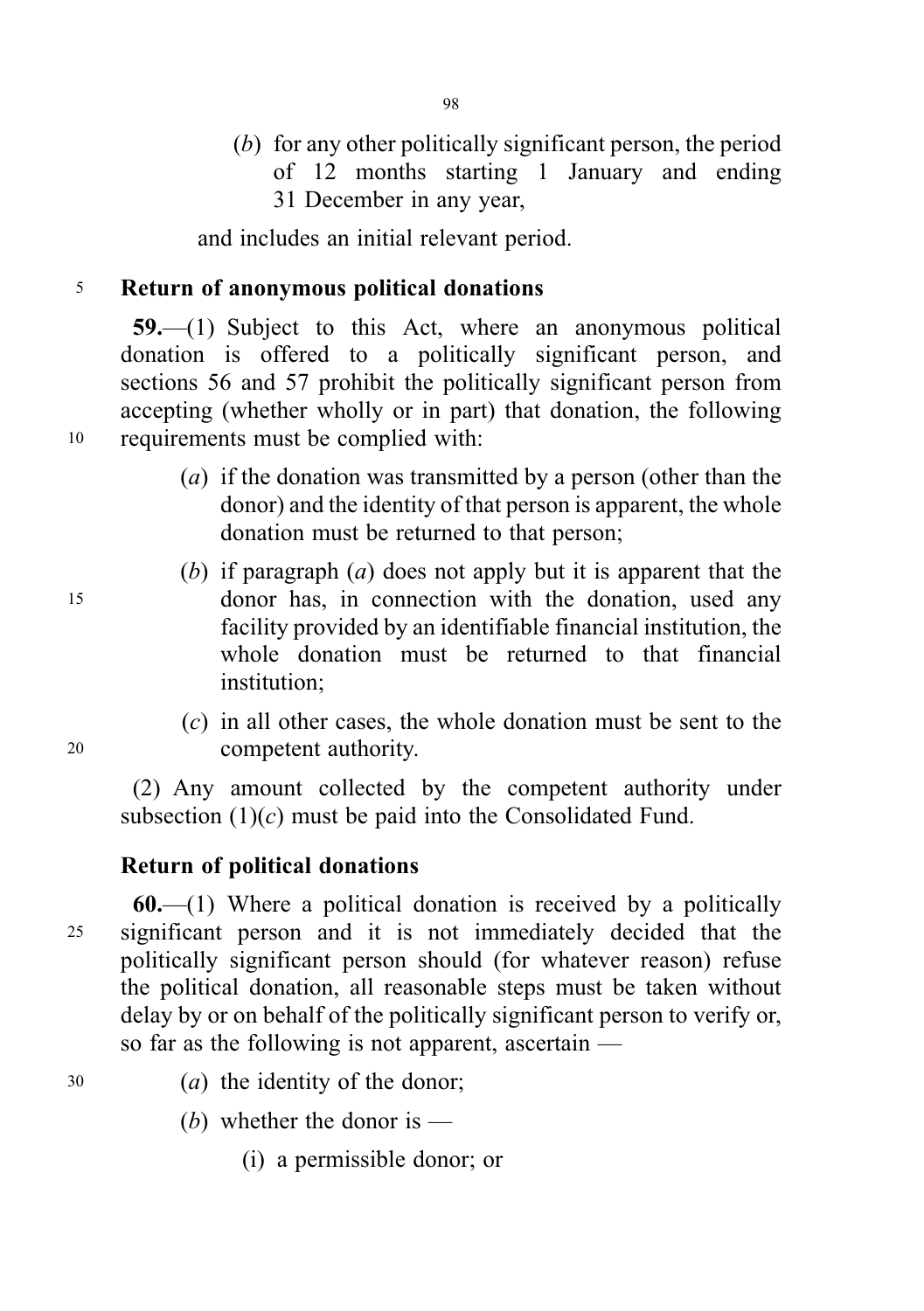- (ii) a prohibited donor in relation to the politically significant person; and
- (c) if the donor is a permissible donor and not a prohibited donor, all such details in respect of the donor as are required by the Regulations to be given in respect of a 5 donor of a reportable political donation.

(2) If a politically significant person receives a donation which the politically significant person is prohibited from accepting by virtue of section 56, 57 or 58, or which the politically significant person has decided the politically significant person should for any reason 10 refuse, then within the grace period —

- (a) in the case of an anonymous political donation, the requirements of section 59 must be complied with in respect of the whole donation; or
- (b) in any other case, the political donation must be sent back, 15 or a payment of an equivalent amount must be sent, to —
	- (i) the person who made the donation; or
	- (ii) any other person appearing to be acting on behalf of the person in sub-paragraph (i).

(3) In subsection (2), the "grace period", in relation to a politically  $20$ significant person who or which has received a political donation, means a period of 30 days starting the date when the donation is so received by the politically significant person.

 $(4)$  If —

- (*a*) a politically significant person receives a donation which  $25$ the politically significant person is prohibited from accepting by virtue of section 56, 57 or 58;
- (b) at the end of the grace period applicable to that donation, subsection  $(2)(a)$  and  $(b)$  is not complied with; and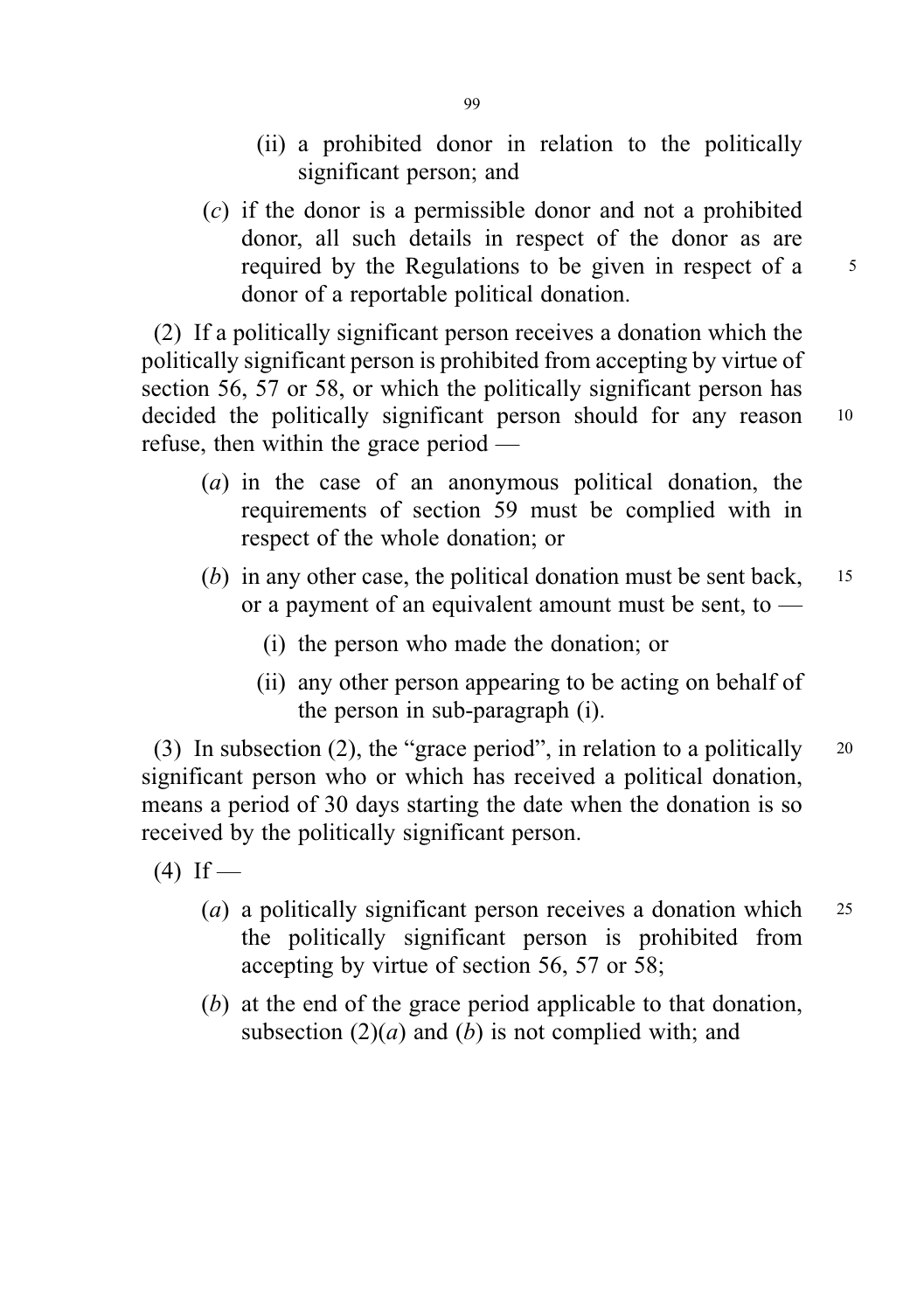- (c) the politically significant person knows or is reckless as to whether the politically significant person is prohibited from accepting the donation by virtue of section 56, 57 or 58,
- <sup>5</sup> then the following applies:
	- (d) in the case of a donation accepted by a political party or Part 4 politically significant entity —
		- (i) the political party and the responsible officers of the political party in question; or
- <sup>10</sup> (ii) the Part 4 politically significant entity and the responsible officers of the Part 4 politically significant entity,

(whichever is applicable) shall each be guilty of an offence and shall each be liable on conviction to a fine not <sup>15</sup> exceeding \$5,000 or to imprisonment for a term not exceeding 12 months or to both and, in the case of a continuing offence, to a further fine not exceeding \$500 for every day or part of a day during which the offence continues after conviction;

- <sup>20</sup> (e) in the case of a donation accepted in respect of a candidate at an election —
	- (i) the candidate and the candidate's election agent in question; or
- (ii) the candidate at a presidential election and the <sup>25</sup> candidate's principal election agent in question,

(whichever is applicable) shall each be guilty of an offence and shall each be liable on conviction to a fine not exceeding \$5,000 or to imprisonment for a term not exceeding 12 months or to both and, in the case of a <sup>30</sup> continuing offence, to a further fine not exceeding \$200 for every day or part of a day during which the offence continues after conviction;

> (f) in any other case, the politically significant person shall be guilty of an offence and shall be liable on conviction to a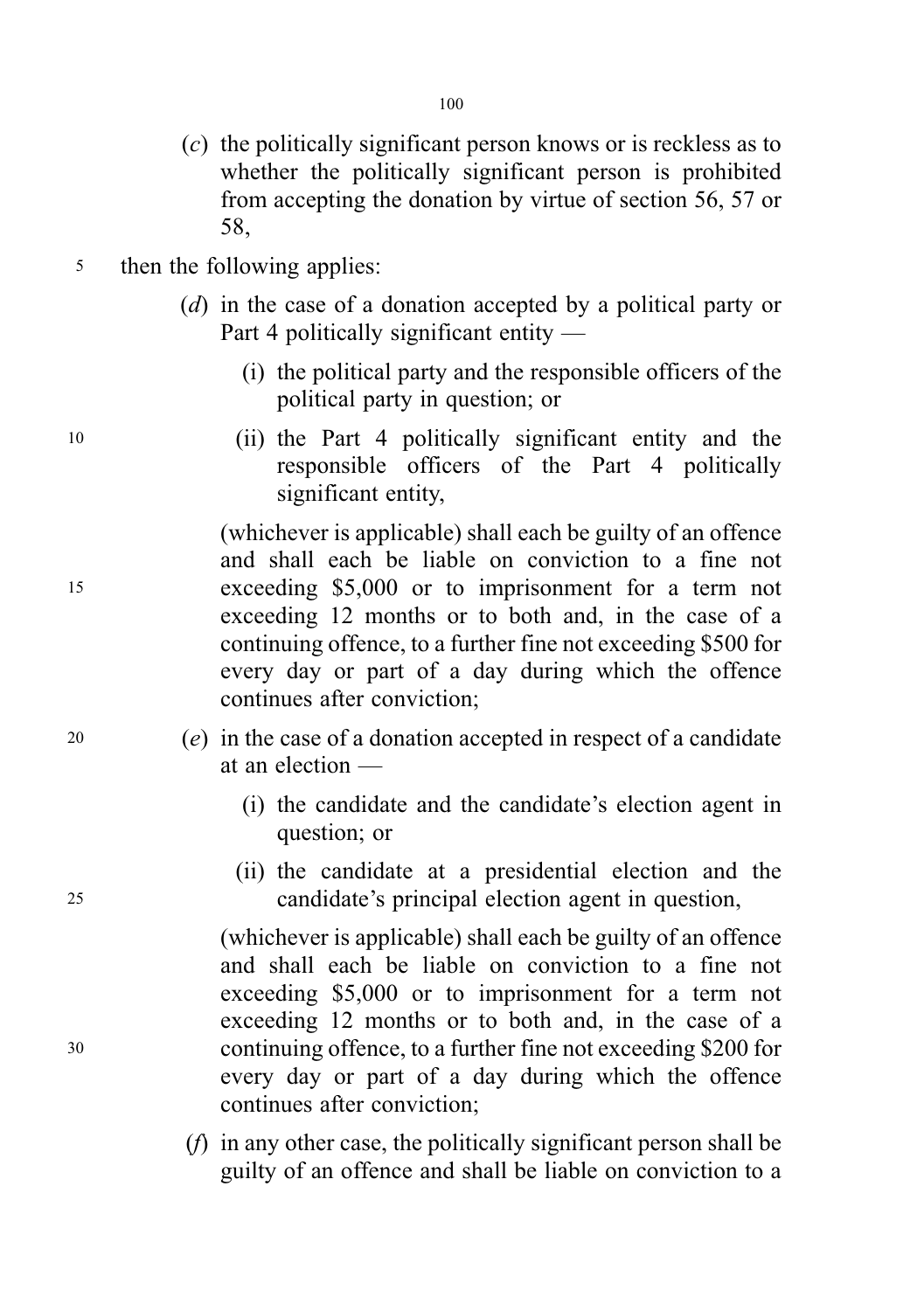fine not exceeding \$5,000 or to imprisonment for a term not exceeding 12 months or to both and, in the case of a continuing offence, to a further fine not exceeding \$200 for every day or part of a day during which the offence continues after conviction. 5

(5) In determining whether a Member of Parliament (whether or not a political office holder) commits an offence under subsection (4), the donor's motive for offering the political donation is irrelevant.

(6) To avoid doubt, this section does not affect section 35(2) of the Parliament (Privileges, Immunities and Powers) Act 1962 and <sup>10</sup> section 11(b) of the Prevention of Corruption Act 1960.

# Forfeiture of prohibited political donations, etc.

61.—(1) Where —

- (*a*) any donation is made to a politically significant person;
- (b) the donation is one which the politically significant person  $15$ is prohibited from accepting by virtue of section 56, 57 or 58; and
- (c) the politically significant person has accepted the donation,

the Public Prosecutor may apply to a District Court for an order of forfeiture by the politically significant person of an amount equal to <sup>20</sup> the value of the donation.

(2) Where, on an application by the Public Prosecutor under subsection (1), the District Court makes an order of forfeiture or refuses the application, the politically significant person concerned or the Public Prosecutor (as the case may be) may, before the end of the <sup>25</sup> period of 30 days starting the date of the order or refusal to order, appeal to the Appellate Division of the High Court.

(3) An appeal under subsection (2) must be by way of a rehearing; and the Appellate Division of the High Court hearing the appeal may make such order as it considers appropriate. 30

(4) The standard of proof in proceedings under this section is that applicable to civil proceedings.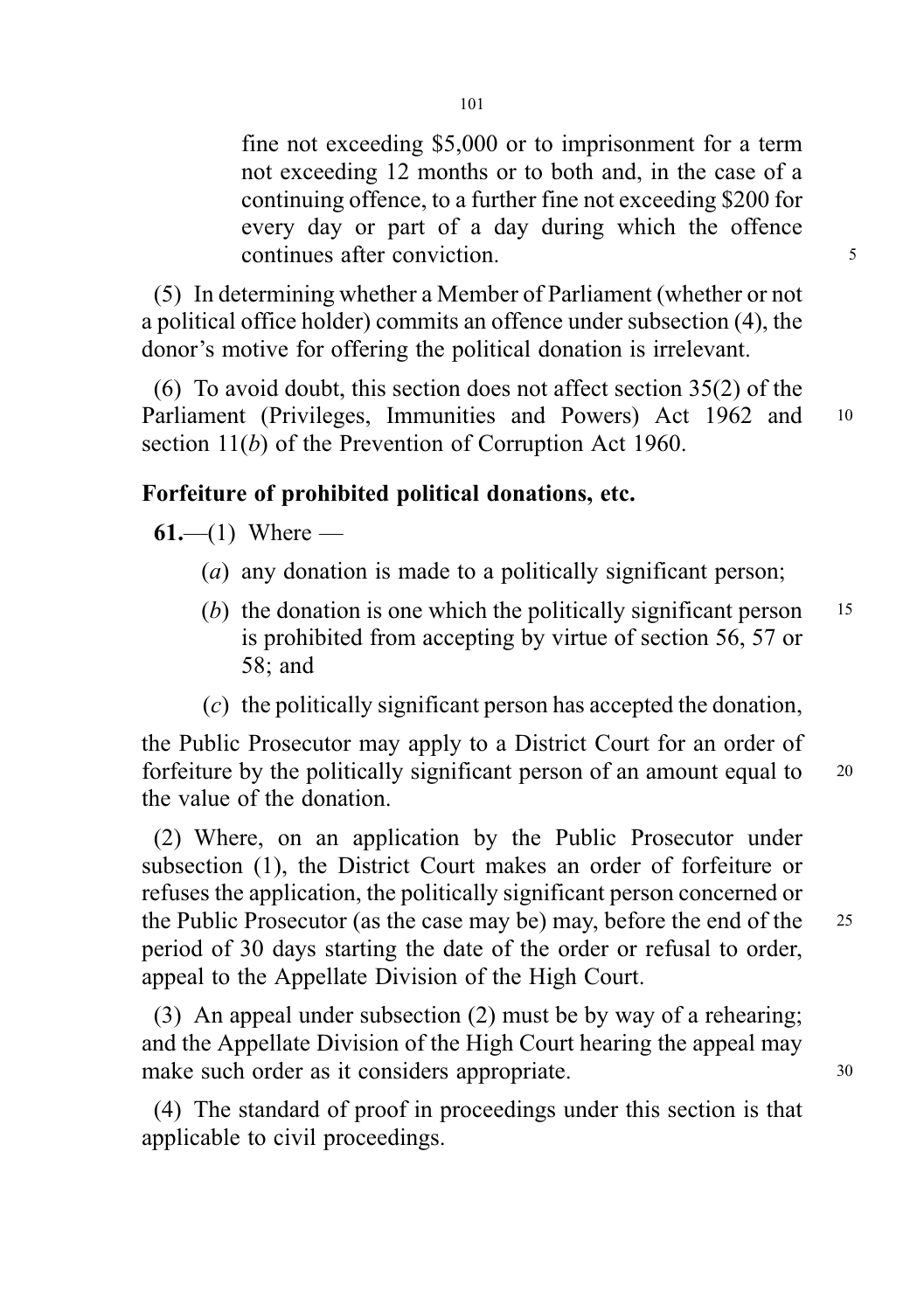(5) An order may be made under this section whether or not proceedings are brought against any person for an offence connected with the donation.

(6) Any amount forfeited by an order under this section must be <sup>5</sup> paid into the Consolidated Fund.

(7) Where an appeal is made under subsection (2), subsection (6) does not apply before the appeal is determined or otherwise disposed of.

(8) Where any amount forfeited by an order of the District Court <sup>10</sup> under subsection (1) or an order of the Appellate Division of the High Court under subsection (3) where there is an appeal, is not paid in compliance with the terms of the order, the District Court or Appellate Division of the High Court (as the case may be) may, on the application of the Public Prosecutor, issue a warrant for the levy of <sup>15</sup> the amount forfeited against any property belonging to the politically significant person concerned.

(9) Such a warrant may be executed in the same manner as a warrant for the levy of the amount of a fine under section 319(1)(b)(iii) of the Criminal Procedure Code 2010.

<sup>20</sup> (10) Where any amount recovered under any warrant issued under subsection (8) is in excess of the amount forfeited under this section, the balance must be returned to the politically significant person concerned.

(11) Without limiting the Supreme Court of Judicature Act 1969 <sup>25</sup> and any other written law conferring power on the Rules Committee constituted under section 80(3) of that Act, the Rules Committee may make Rules of Court —

- (a) with respect to applications or appeals to any court under this section;
- <sup>30</sup> (b) for the giving of notice of such applications or appeals to persons affected; and
	- (c) generally with respect to the procedure of proceedings under this section before any court.

102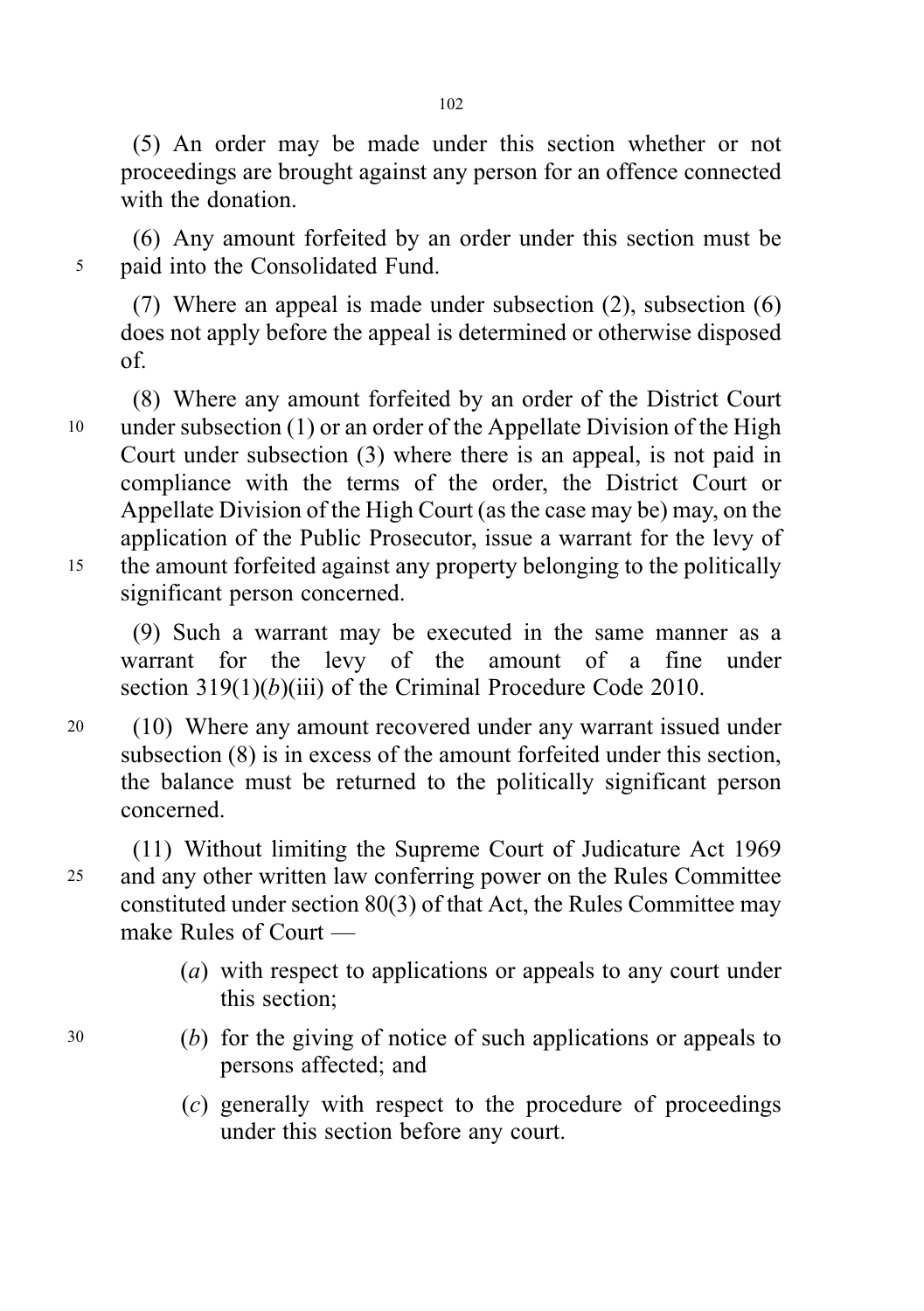# Division  $3$  — Reporting and accounting of political donations

### Disclosing reportable political donations

62.—(1) Subject to this Act, every reportable political donation received and accepted during each reporting period by or on behalf of  $\frac{5}{5}$ any politically significant person must be disclosed to a competent authority in accordance with this Division.

(2) Disclosure to a competent authority of reportable political donations received and accepted during a reporting period by or on behalf of a politically significant person must be in a donation report 10 relating to the reporting period that —

- (*a*) is in the form required by the competent authority;
- (b) is given to the competent authority within the time delimited by section 63 and in the manner prescribed in Regulations or, subject to those Regulations, as approved 15 by the competent authority;
- (c) contains the prescribed details of every reportable political donation received and accepted during the reporting period by or on behalf of the politically significant person, and the prescribed particulars of each donor; <sup>20</sup>
- (d) is signed by the person who is required by section 64 to be responsible for the disclosure of reportable political donations received and accepted by or on behalf of the politically significant person; and
- (e) is accompanied by a declaration in section 65 made by the <sup>25</sup> person who is required by section 64 to be responsible for the disclosure of reportable political donations received and accepted by or on behalf of the politically significant person.
- (3) In this section  $\frac{30}{2}$

<sup>&</sup>quot;appointed day" means the date of commencement of this section;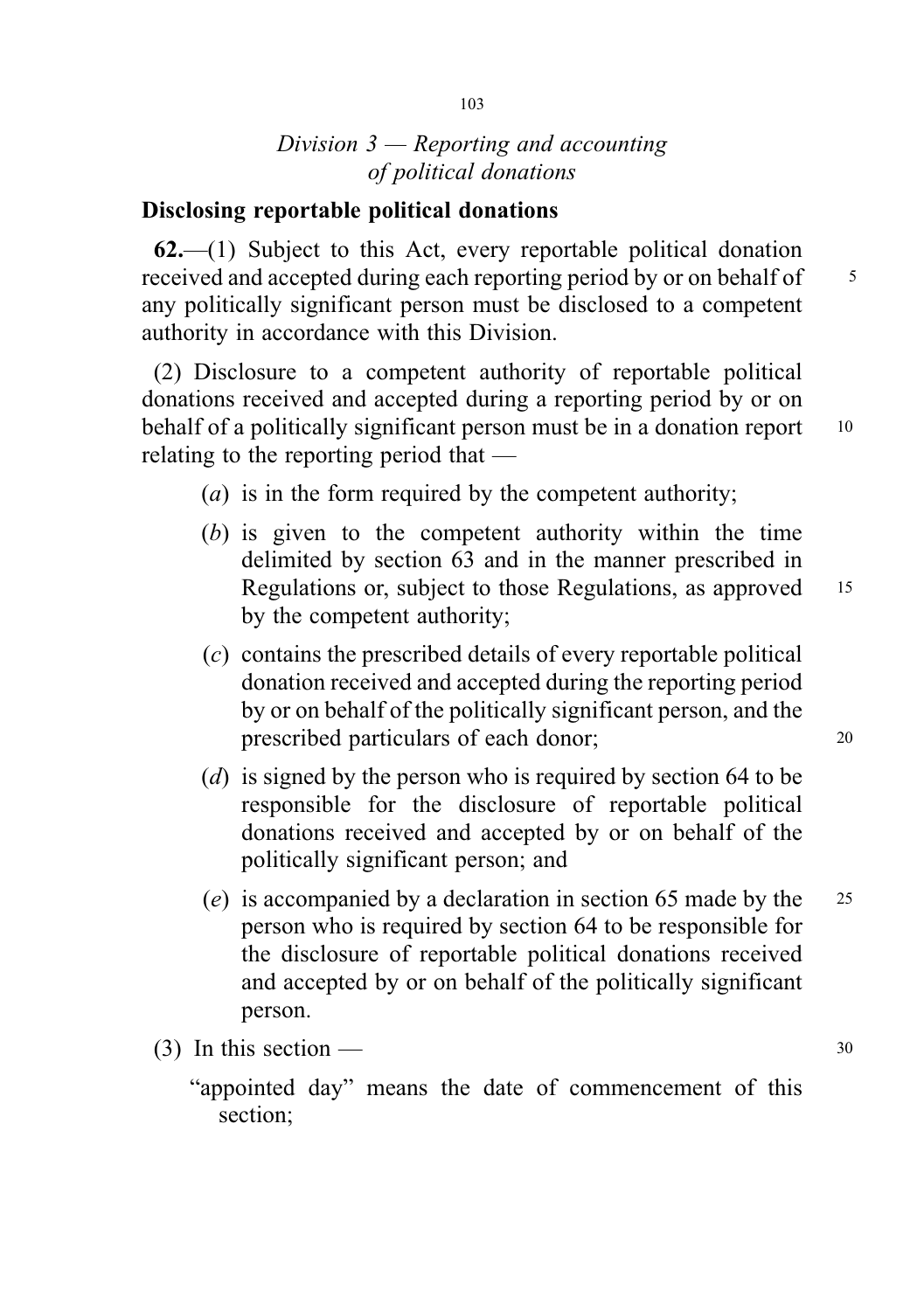"initial pre-election period", for a candidate at the first election after the appointed day or such a candidate's election agent, means —

- (a) in the case of an early initial election, the period of <sup>5</sup> 12 months preceding —
	- (i) the date a declaration is made by the candidate under section 65 before nomination day at that early initial election; or
- (ii) the day which is 2 clear days before nomination <sup>10</sup> day at that early initial election if no declaration mentioned in sub-paragraph (i) is earlier made,

even though this section may not have been in force during any part of the period; or

- (b) the period of 12 months preceding  $-$
- <sup>15</sup> (i) the date a declaration is made by the candidate under section 65 before nomination day at that early initial election; or
- (ii) the day which is 2 clear days before nomination day at that early initial election if no declaration <sup>20</sup> mentioned in sub-paragraph (i) is earlier made;
	- "initial reporting period", for a politically significant person, means —
- (a) for a candidate at the first election after the appointed day or such a candidate's election agent, the <sup>25</sup> following:
	- (i) the initial pre-election period of the election;
	- (ii) the post-election period of that election;
	- (b) for a candidate at an election other than an election in paragraph  $(a)$ , the following:
- <sup>30</sup> (i) the pre-election period of the election;
	- (ii) the post-election period of that election;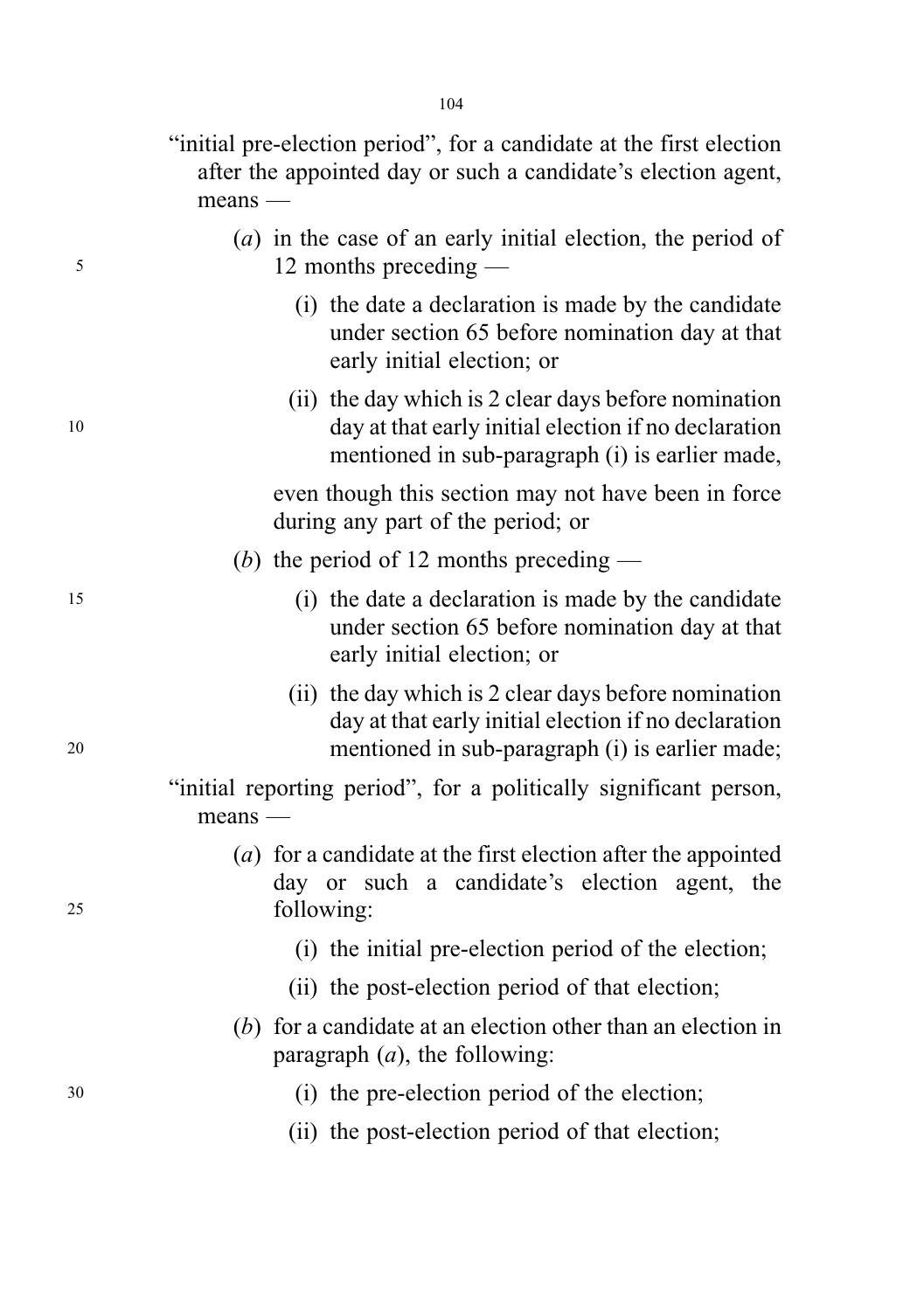- (c) for a political party  $-$ 
	- (i) the period starting on the appointed day and ending on (and including) 31 December of the same year the appointed day falls; or
	- (ii) the period starting on the day the political party  $\frac{5}{5}$ is constituted on or after the appointed day, and ending on (and including) 31 December of the year in which the period starts;
- (d) for a political office holder or a Member of Parliament (whether or not a political office 10 holder) —
	- (i) the period starting on the appointed day and ending on (and including) 31 December of the same year the appointed day falls; or
	- (ii) the period starting on the day the person first  $15$ becomes a politically significant person on or after the appointed day, and ending on (and including) 31 December of the year in which the period starts;
- (e) for a Part 4 politically significant entity  $\frac{1}{20}$ 
	- (i) the period starting on the appointed day and ending on (and including) 31 December of the same year the appointed day falls; or
	- (ii) the period starting on the day the entity first becomes a politically significant entity on or 25 after the appointed day, and ending on (and including) 31 December of the year in which the period starts; or
- (f) for an individual who is designated under section 48(1) as a politically significant person  $\frac{30}{2}$ 
	- (i) the period starting on the appointed day and ending on (and including) 31 December of the same year the appointed day falls; or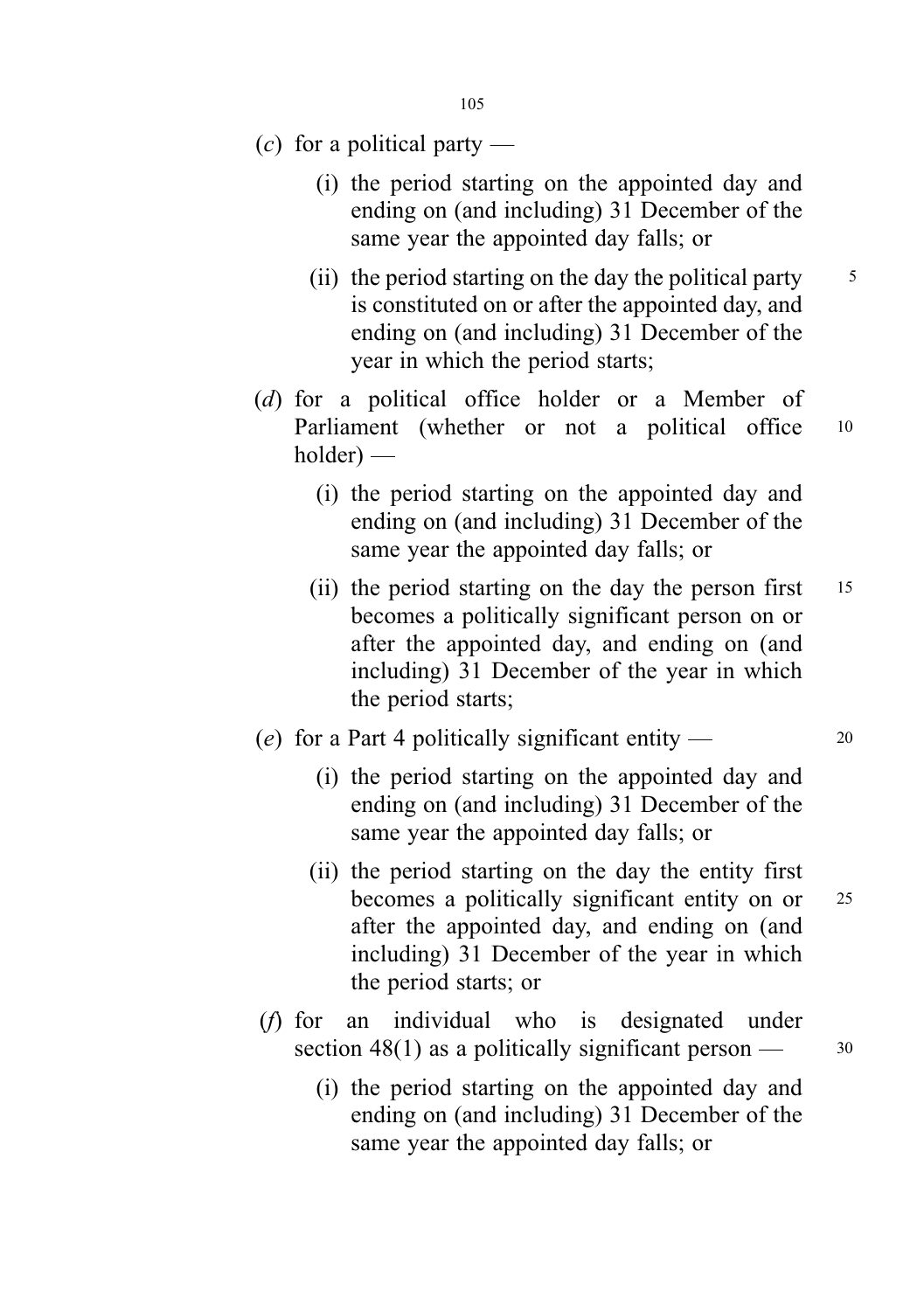(ii) the period starting on the day the person is first designated a politically significant person on or after the appointed day, and ending on (and including) 31 December of the same year in <sup>5</sup> which the period starts;

"reporting period" means —

- (a) for a candidate at an election or such a candidate's election agent, the following periods:
	- (i) the pre-election period of the election;
- <sup>10</sup> (ii) the post-election period of the election; or
	- (b) for any other politically significant person, the period of 12 months starting 1 January and ending 31 December in any year,

and includes an initial reporting period.

#### <sup>15</sup> When disclosure of reportable political donations to be made

63.—(1) Subject to this Act, disclosure of reportable political donations received and accepted by or on behalf of a politically significant person must be given to a competent authority as follows:

- (a) for a disclosure of reportable political donations received <sup>20</sup> and accepted during the pre-election period for that election, no later than 2 clear days before nomination day of that election;
- (b) for a disclosure of reportable political donations received and accepted during the post-election period for that <sup>25</sup> election, no later than the 31st day after the results of the election are published;
	- (c) for a disclosure of reportable political donations received and accepted by a politically significant person within a year, no later than 31 January in the following year;
- <sup>30</sup> (d) otherwise, no later than 31 January in the year following the year in which the political donation was received.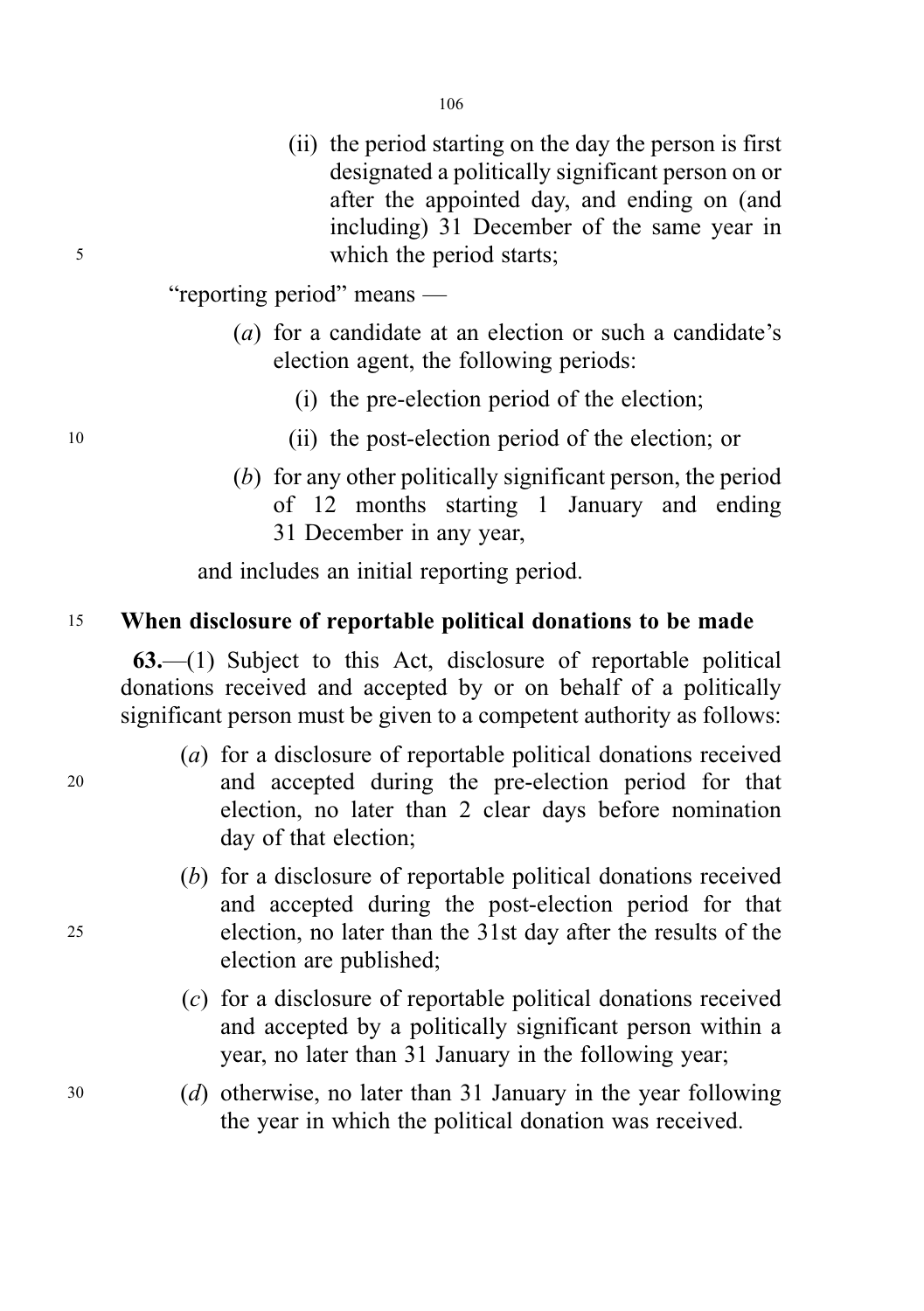(2) Regulations may prescribe a longer period for the purposes of subsection  $(1)(c)$  or  $(d)$ .

(3) Upon receiving a donation report and declaration in compliance with the requirements of subsection (1) from a candidate at an election in relation to a pre-election period for the election, the 5 competent authority must issue to the candidate concerned, not later than the eve of the nomination day at the election, a political donation certificate stating that the candidate has complied with subsection (1).

(4) A political donation certificate issued under subsection (3) is, for the purposes of any written law, conclusive as to the facts it 10 certifies.

# Who is responsible for disclosing reportable political donations

64. Subject to this Act, the person who is responsible for making a disclosure of reportable political donations as required by section 62  $is$  — 15

- (a) for reportable political donations received and accepted by a political party — every responsible officer of the political party;
- (b) for reportable political donations received and accepted by or on behalf of a candidate at an election — an election <sup>20</sup> agent of the candidate;
- (c) for reportable political donations received and accepted by or on behalf of an election agent of a candidate — the election agent;
- (d) for reportable political donations received and accepted by 25 or on behalf of a political office holder who is not a Member of Parliament — the political office holder;
- (e) for reportable political donations received and accepted by or on behalf of a Member of Parliament (whether or not a political office holder) — the Member of Parliament: 30
- (f) for reportable political donations received and accepted by or on behalf of a Part 4 politically significant entity every responsible officer of the Part 4 politically significant entity; or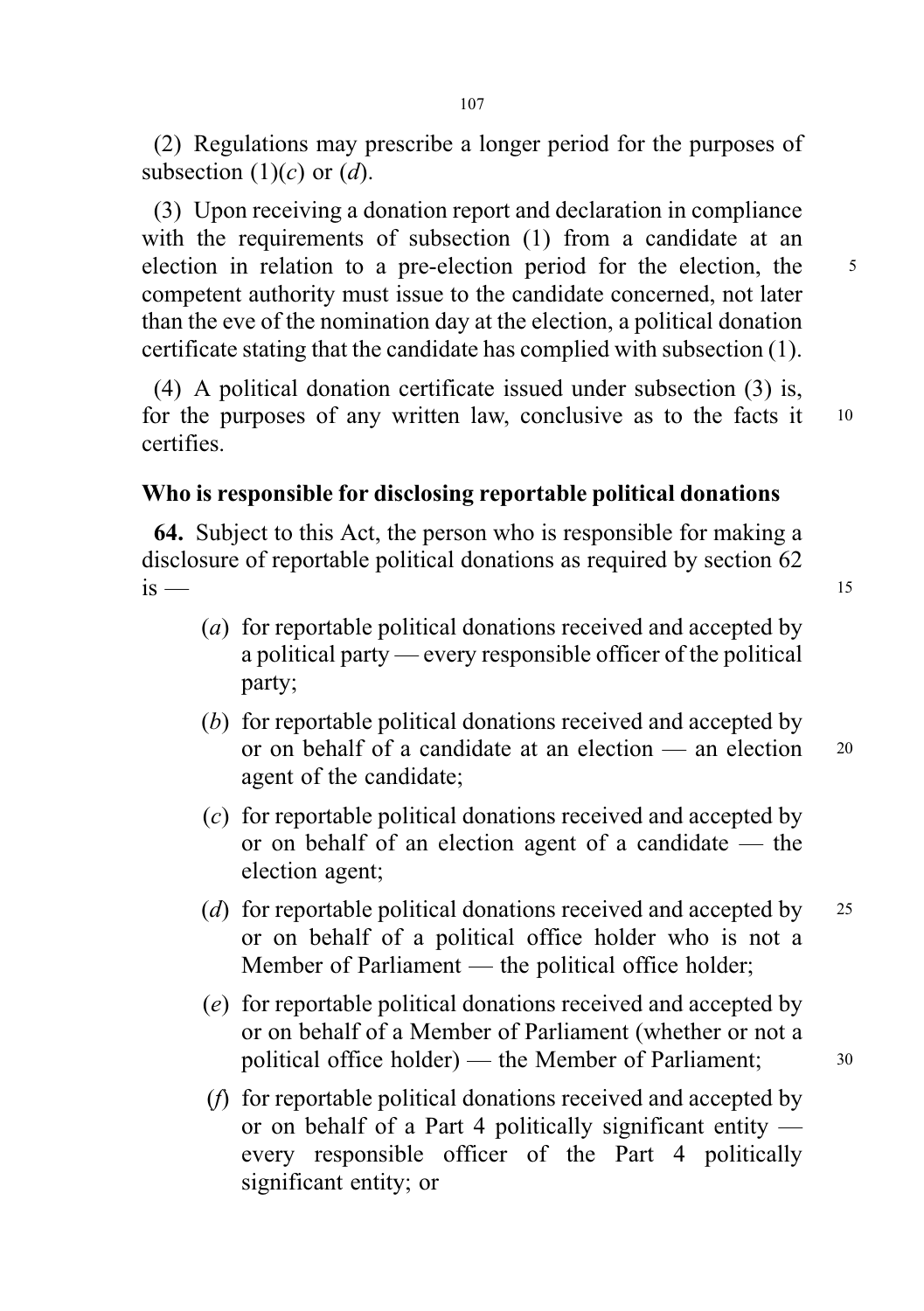(g) for reportable political donations received and accepted by or on behalf of an individual who is designated under section  $48(1)$  as a politically significant person — that individual.

# <sup>5</sup> Accompanying declaration to donation report

65.—(1) Subject to this Act, every donation report required by section 62 in relation to a politically significant person must be accompanied by a declaration —

- (a) made by every person who is, under section 64, responsible <sup>10</sup> for making disclosure of reportable political donations received and accepted by the politically significant person in the reporting period to which the donation report relates; and
	- (b) containing the statements described in subsection (2).
- <sup>15</sup> (2) The declaration which must accompany a donation report for a Part 4 politically significant person must contain a statement stating, to the best of the knowledge and belief of every person who is, under section 64, responsible for making disclosure of reportable political donations for the Part 4 politically significant person —
- <sup>20</sup> (a) if no prohibited donor directive, anonymous donations directive or political donations fund directive has been given under section 67, 68 or 69 for the reporting period to which the report relates, that during that reporting period no other reportable political donations have been accepted <sup>25</sup> by the Part 4 politically significant person;
	- (b) if a prohibited donor directive has been given for the reporting period to which the report relates, that during that reporting period —
- (i) no political donation from a prohibited donor in <sup>30</sup> relation to the Part 4 politically significant entity has been so accepted by the Part 4 politically significant person; and
	- (ii) no other reportable political donations have been accepted by the Part 4 politically significant person;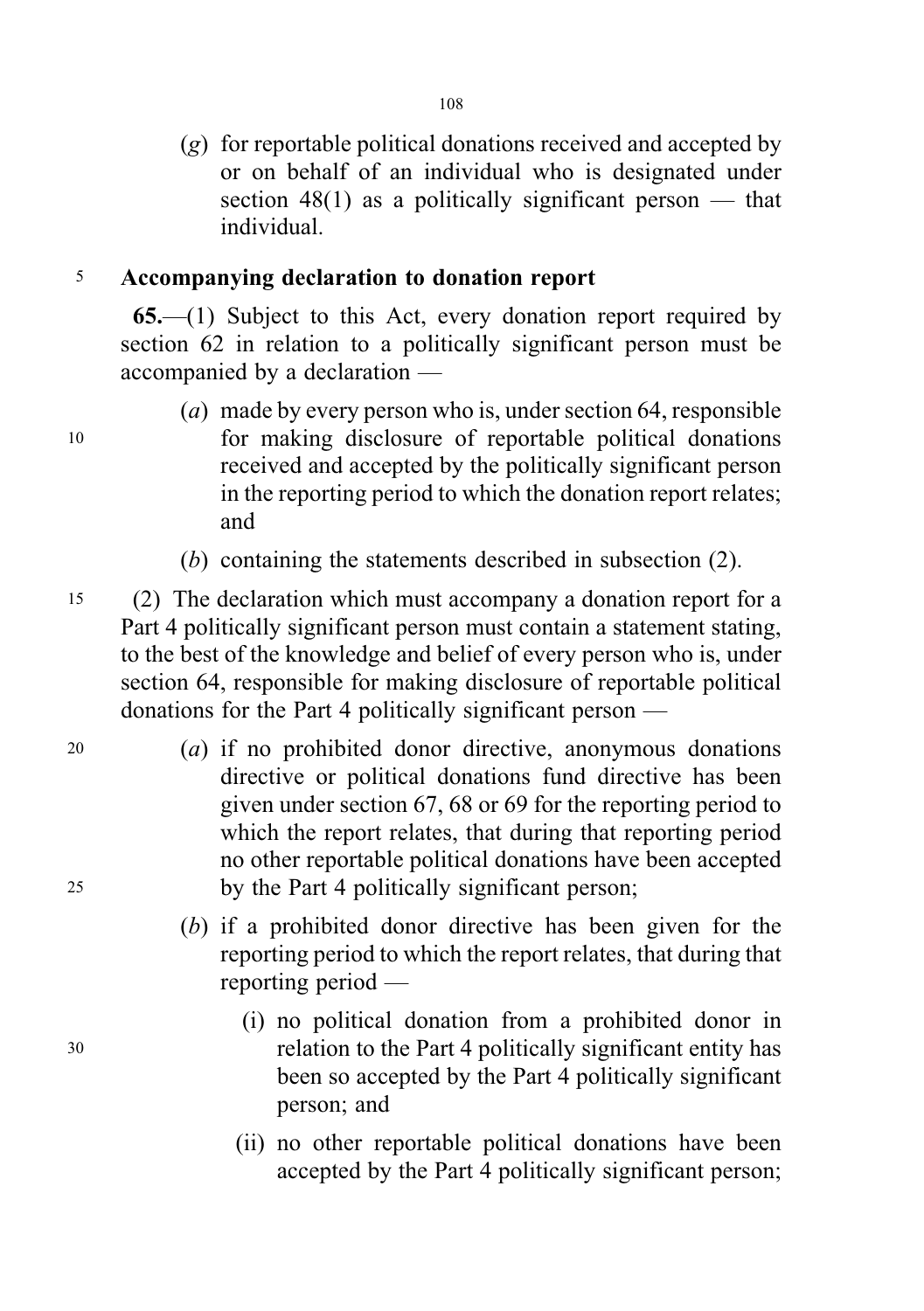- (c) if an anonymous donations directive has been given for the reporting period to which the report relates, that during that reporting period —
	- (i) no anonymous political donation in excess of the applicable cap on anonymous political donations in 5 section  $58(2)(d)$  has been accepted by the Part 4 politically significant person; and
	- (ii) no other reportable political donations have been accepted by the Part 4 politically significant person; or 10
- (d) if a political donations fund directive has been given for the reporting period to which the report relates, that during that reporting period —
	- (i) all political donations in cash which are accepted by the Part 4 politically significant person during the <sup>15</sup> reporting period to which the donation report relates have been paid into a political donations fund; and
	- (ii) no other reportable political donations have been accepted by that Part 4 politically significant person.

(3) The declaration which must accompany a donation report for <sup>20</sup> any other politically significant person must contain a statement stating, to the best of the knowledge and belief of every person who is, under section 64, responsible for making disclosure of reportable political donations for the politically significant person, that —

- (a) all political donations recorded in the donation report as <sup>25</sup> having been accepted by the politically significant person in the reporting period to which the donation report relates are from permissible donors;
- (b) all political donations in cash which are accepted by the politically significant person during the reporting period to 30 which the donation report relates have been paid into a political donations fund; and
- (c) during the reporting period to which the donation report relates —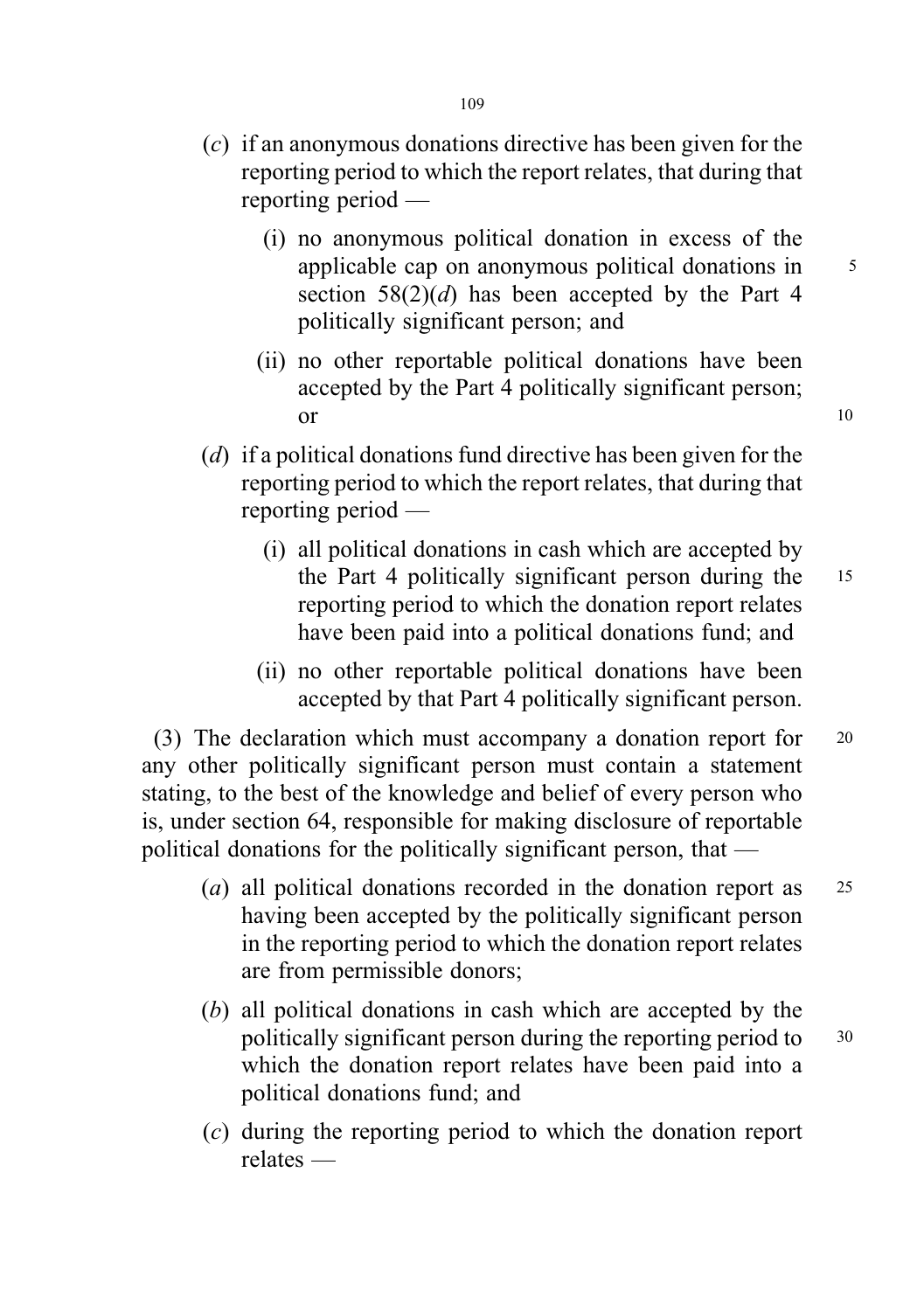- (i) no other reportable political donations have been accepted by the politically significant person;
- (ii) no anonymous political donation in excess of the applicable cap on anonymous political donations has <sup>5</sup> been accepted by the politically significant person; and
	- (iii) no political donation from a prohibited donor in relation to the politically significant person has been so accepted by the politically significant person.

# <sup>10</sup> Separate accounts for political donations (political donations fund)

 $66$ —(1) Subject to this Act, a politically significant person who  $is -$ 

(a) a political party;

<sup>15</sup> (b) a candidate;

- $(c)$  an election agent of a candidate:
- $(d)$  a political office holder;
- (e) a Member of Parliament (whether or not a political office holder); or
- 
- <sup>20</sup> (f) a Part 4 politically significant person given a political donations fund directive,

must each establish and maintain, with an authorised deposit-taking institution in an account denominated in Singapore dollars, and in accordance with the Regulations, a political donations fund, until any <sup>25</sup> terminal event mentioned in subsection (4) first happens.

(2) If a politically significant person mentioned in subsection (1) holds more than one capacity at the same time, a separate political donations fund need not be established and maintained for each capacity.

<sup>30</sup> (3) A politically significant person mentioned in subsection (1) must pay the following moneys into its political donations fund, and no other moneys: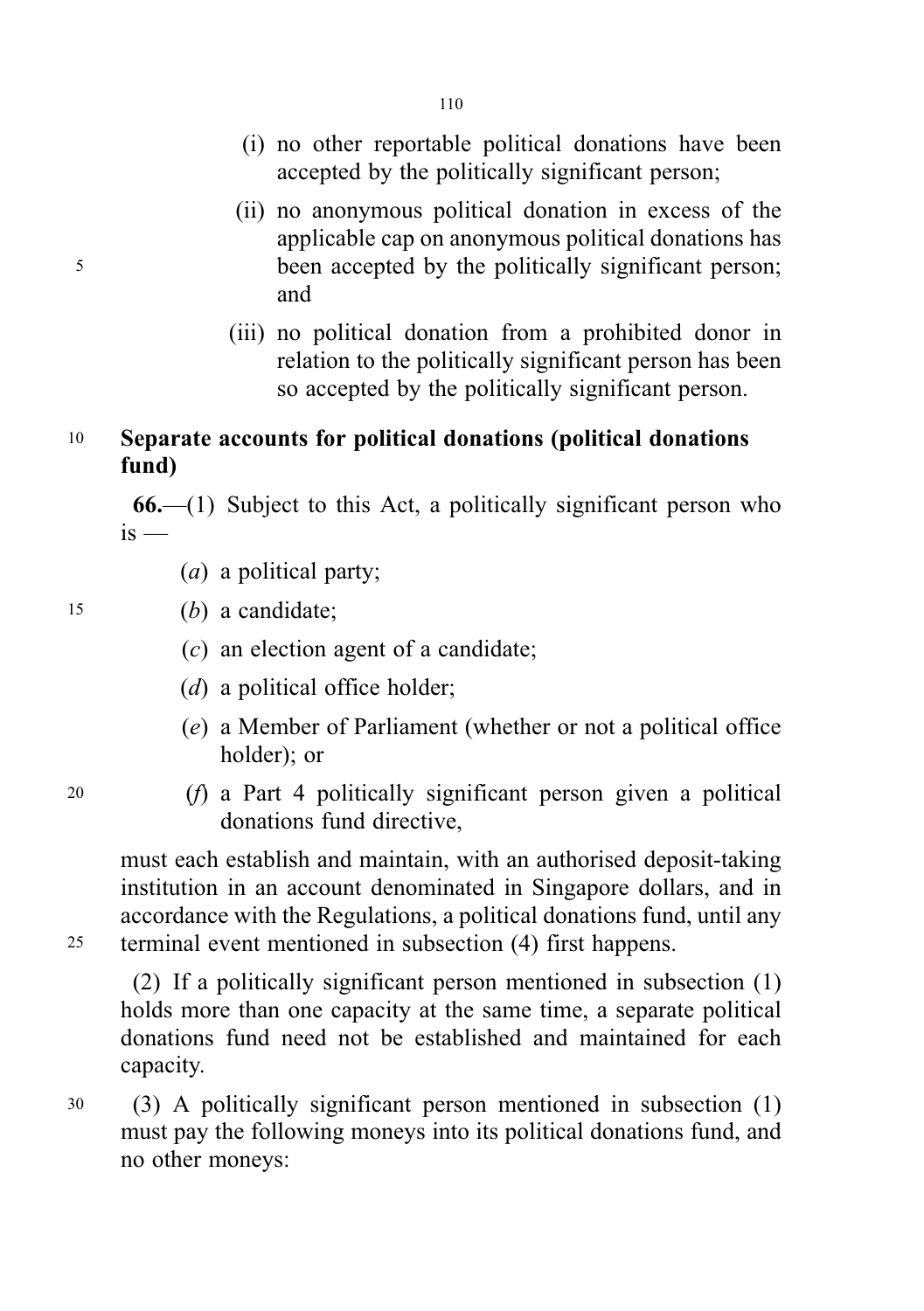- (a) all moneys received by it as political donations on or after the date of commencement of this section;
- (b) the proceeds of the investment or disposal of any political donation of property that is acquired (whether before, on or after that date) as an asset of the account of the politically  $\frac{5}{5}$ significant person.
- (4) For the purposes of subsection (1), a terminal event
	- (a) means the date the person ceases to be a politically significant person; and
	- (b) in the case of a Part 4 politically significant person,  $10$ includes the date where the political donations fund directive given to the Part 4 politically significant person ceases to have effect in relation to that politically significant person.

(5) Upon the happening of a terminal event, the politically <sup>15</sup> significant person's political donation fund or funds may be closed without further approval from the competent authority.

(6) A politically significant person commits an offence if the person, without reasonable excuse, contravenes subsection (1) or (3).

(7) A politically significant person who is guilty of an offence for <sup>20</sup> contravening subsection (3) shall be liable on conviction to a fine not exceeding \$5,000 and, in the case of a continuing offence, to a further fine not exceeding \$500 for every day or part of a day during which the offence continues after conviction.

# $Division 4—Stepped up countermeasures$  25 for Part 4 politically significant persons

### Prohibited donor directive

67.—(1) A competent authority may give a directive to a Part 4 politically significant person requiring the Part 4 politically significant person to do all or any of the following: 30

(a) to not accept any political donation from a citizen of Singapore who is below 21 years of age;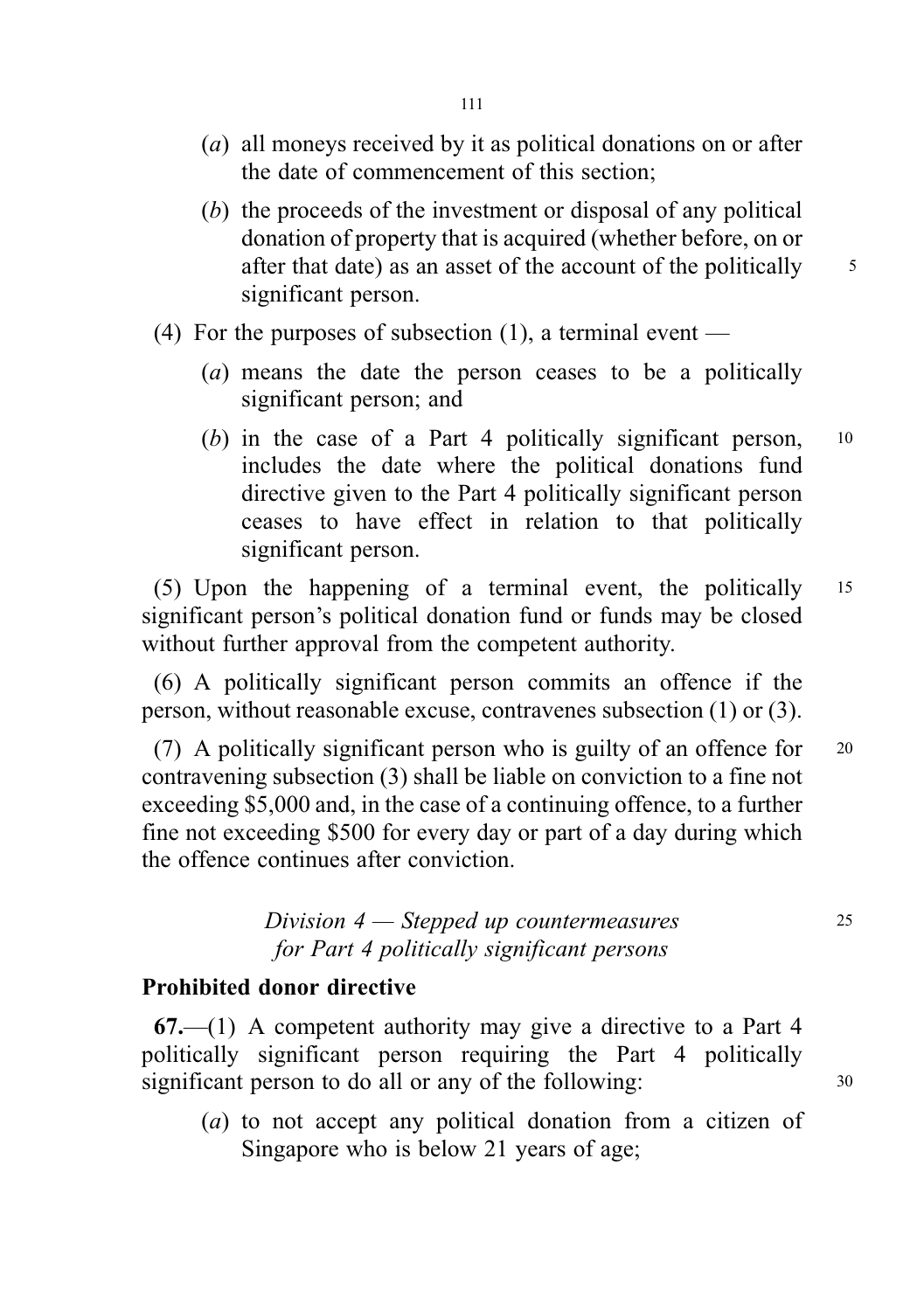- (b) to not accept any political donation from a foreign<br>individual, foreign business, foreign political individual, foreign business, foreign political organisation or foreign public enterprise specified in the directive;
- <sup>5</sup> (c) to return any political donation received, on or after a date specified in the direction from a foreign individual, foreign business, foreign political organisation or foreign public enterprise specified in the directive.

(2) A foreign individual, foreign business, foreign political <sup>10</sup> organisation or foreign public enterprise which is specified in a directive given under this section to a Part 4 politically significant person is, for the purposes of this Act, a prohibited donor in relation to that Part 4 politically significant person.

(3) A directive under this section may specify the manner in which, <sup>15</sup> and must specify the period within which, the political donations concerned must be returned.

# Anonymous donations directive

68. A competent authority may give a directive to a Part 4 politically significant person to require the Part 4 politically <sup>20</sup> significant person to not accept any anonymous donation in excess of the applicable cap for anonymous donations mentioned in section  $58(2)(d)$ .

# Political donations fund directive

 $69$ —(1) A competent authority may give a directive to a Part 4 <sup>25</sup> politically significant person to require the Part 4 politically significant person to establish and maintain, in accordance with section 66, a political donations fund for all political donations the Part 4 politically significant person receives or accepts or both, on or after a date specified in the directive.

<sup>30</sup> (2) A directive under this section may specify the manner in which, and must specify the period within which, the political donations fund concerned must be established and maintained.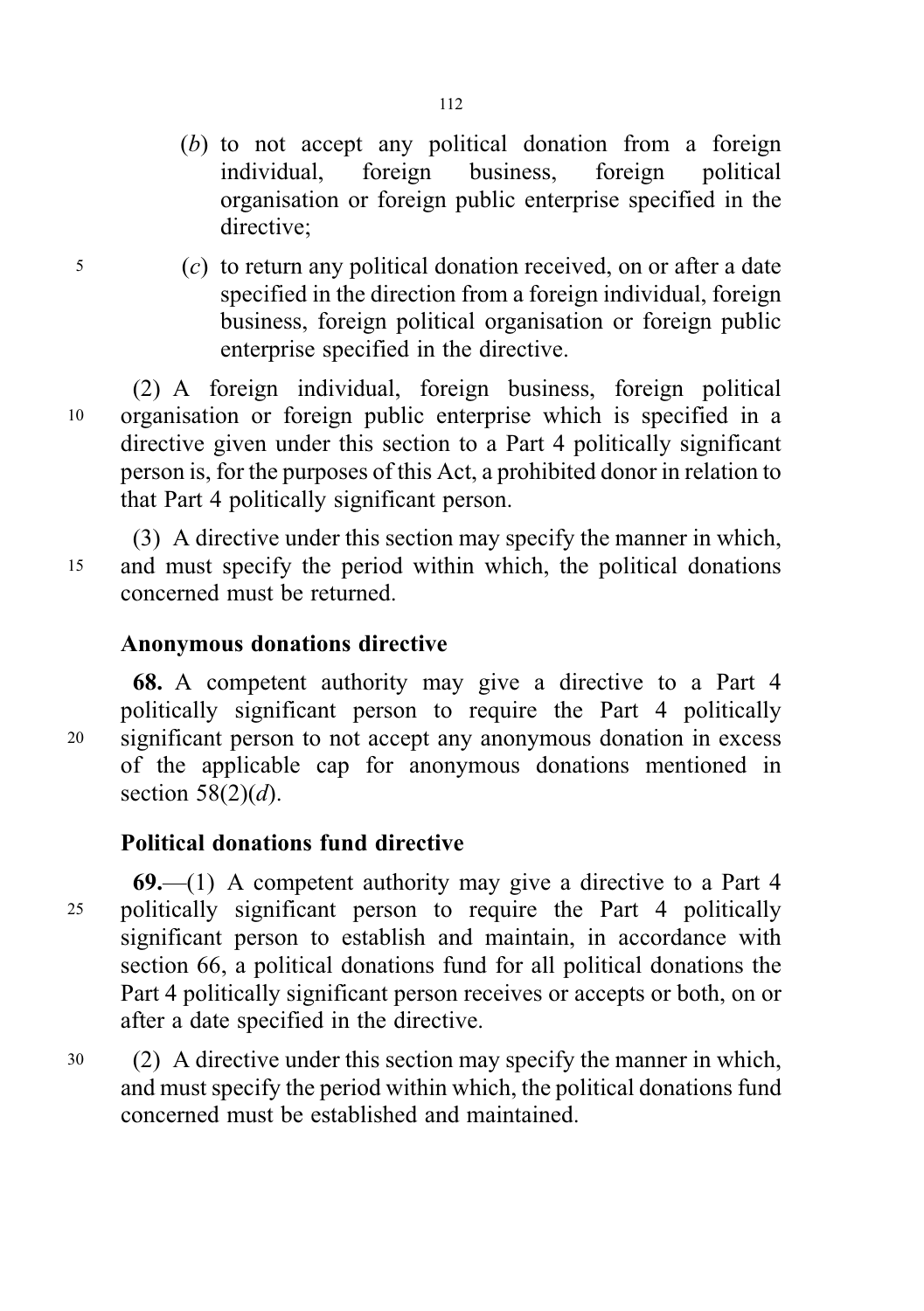# Division  $5$  — Donor obligations

#### Major political donor reporting

70.—(1) Subject to this Act, a person (not being a politically significant person) who in any single year makes one or more political donations — 5

- (a) all of which are accepted by or on behalf of any one of the following:
	- (i) a political party;
	- (ii) a Part 4 politically significant person given a prohibited donor directive; and 10
- (b) the total value of which is not less than the threshold reporting value,

must disclose the donations to a competent authority in accordance with this section.

(2) Disclosure to a competent authority of political donations made <sup>15</sup> in a single year and accepted by or on behalf of a politically significant person mentioned in subsection (1) must be in a major political donor's donation report relating to the year that —

- (*a*) is in the form required by the competent authority;
- (b) is given to the competent authority  $20$ 
	- (i) no later than 31 January of the year following that in which the donations were made; and
	- (ii) in the manner prescribed in Regulations or, subject to those Regulations, as approved by the competent authority: 25
- (c) contains the following particulars:
	- (i) the total value of the political donations, the year in which and date when they were made;
	- (ii) the name of the politically significant person to which they were made; 30
	- (iii) the full name and address of the donor and such other details in respect of the donor as are required by the

113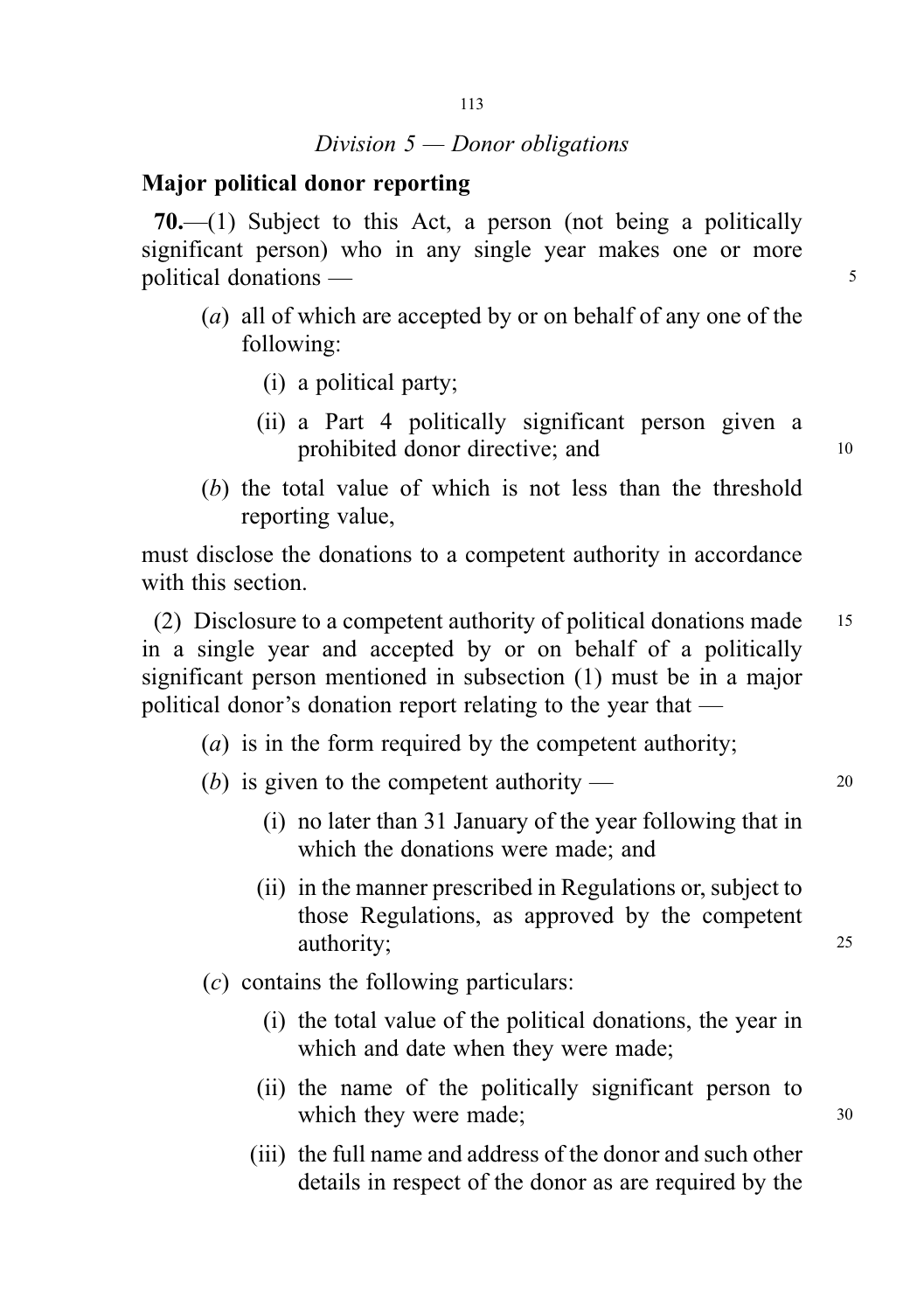114

Regulations to be given in respect of a major political donor;

- (*d*) is signed by the donor; and
- (e) is accompanied by a declaration in subsection (3).
- <sup>5</sup> (3) Subject to this Act, every major political donor's donation report required by subsection (1) must be accompanied by a declaration —
- (a) made by the major political donor concerned or, in the case of a major political donor that is not an individual, on 10 behalf of the major political donor by —
	- (i) the individuals for the time being holding the offices of chairperson, managing director and company secretary, respectively, of the body corporate, or any positions analogous to those offices; or
- <sup>15</sup> (ii) the individuals for the time being holding the offices of president, secretary and treasurer, respectively, of the committee of an unincorporated association, or any positions analogous to those offices; and
- (b) containing a statement that, to the best of the knowledge <sup>20</sup> and belief of the major political donor or every person in paragraph  $(a)(i)$  or (ii) (as the case may be) —
- (i) political donations whose total value was that specified in the report were made by the major political donor to the specified politically significant <sup>25</sup> person during the specified year; and
	- (ii) no other political donations were made by the major political donor to that politically significant person during that same year.

(4) The threshold reporting value for the purposes of  $30$  subsection  $(1)(b)$  is \$10,000, or a higher amount prescribed by Regulations in substitution.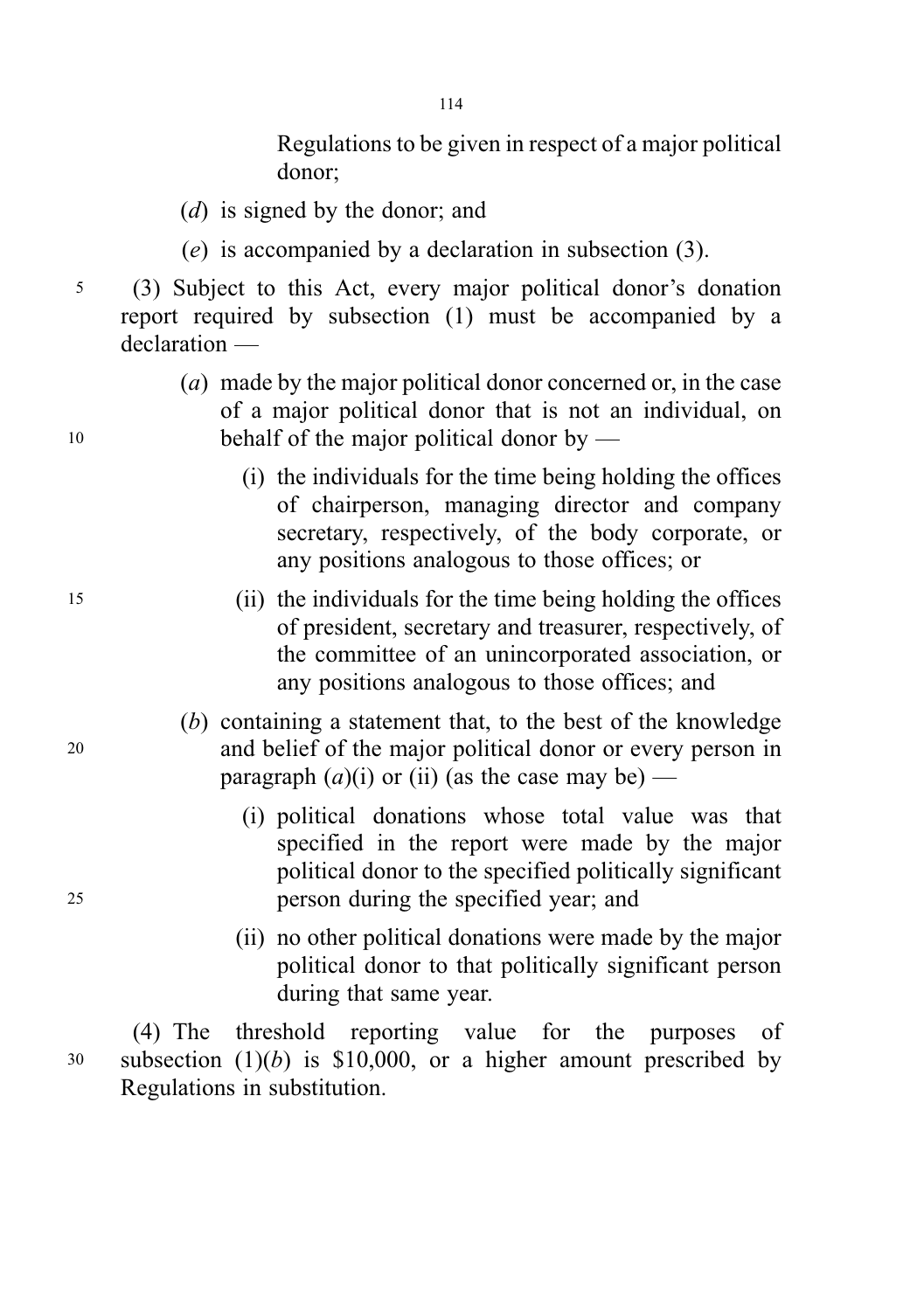- (5) A major political donor who
	- (a) gives the competent authority a major political donor's donation report required by subsection (1) which does not comply with subsection  $(2)(a)$ ,  $(c)$ ,  $(d)$  or  $(e)$ ;
	- (b) fails to give the competent authority such donation report  $\frac{5}{5}$ in accordance with subsection  $(2)(b)$ ; or
	- (c) knowingly or recklessly makes a false declaration under subsection (3),

shall be guilty of an offence and shall be liable on conviction to a fine not exceeding \$5,000 and, in the case of a continuing offence, to a 10 further fine not exceeding \$500 for every day or part of a day during which the offence continues after conviction.

# Directive affecting major donors

71.—(1) A competent authority may give a directive to a Part 4 politically significant entity declaring that section 70 applies to <sup>15</sup> donors making political donations to that Part 4 politically significant entity.

(2) In addition to section 89, once a directive is made under this section and before the date it comes into effect, the competent authority must publish a notice of the making of the declaration in the <sup>20</sup> Gazette and in such other manner as will secure adequate publicity for the fact of making of the declaration, stating —

- (a) that a directive has been made under this section; and
- (b) the name of the Part 4 politically significant entity to which the directive relates, and when the directive takes effect. 25

# Duty when donating on behalf of others

72.—(1) For the purposes of this Act, where any person (called in this section the principal donor) causes an amount (called in this section the principal donation) to be received by a politically significant person by way of a political donation  $\frac{30}{2}$ 

(a) on behalf of the principal donor and one or more other persons; or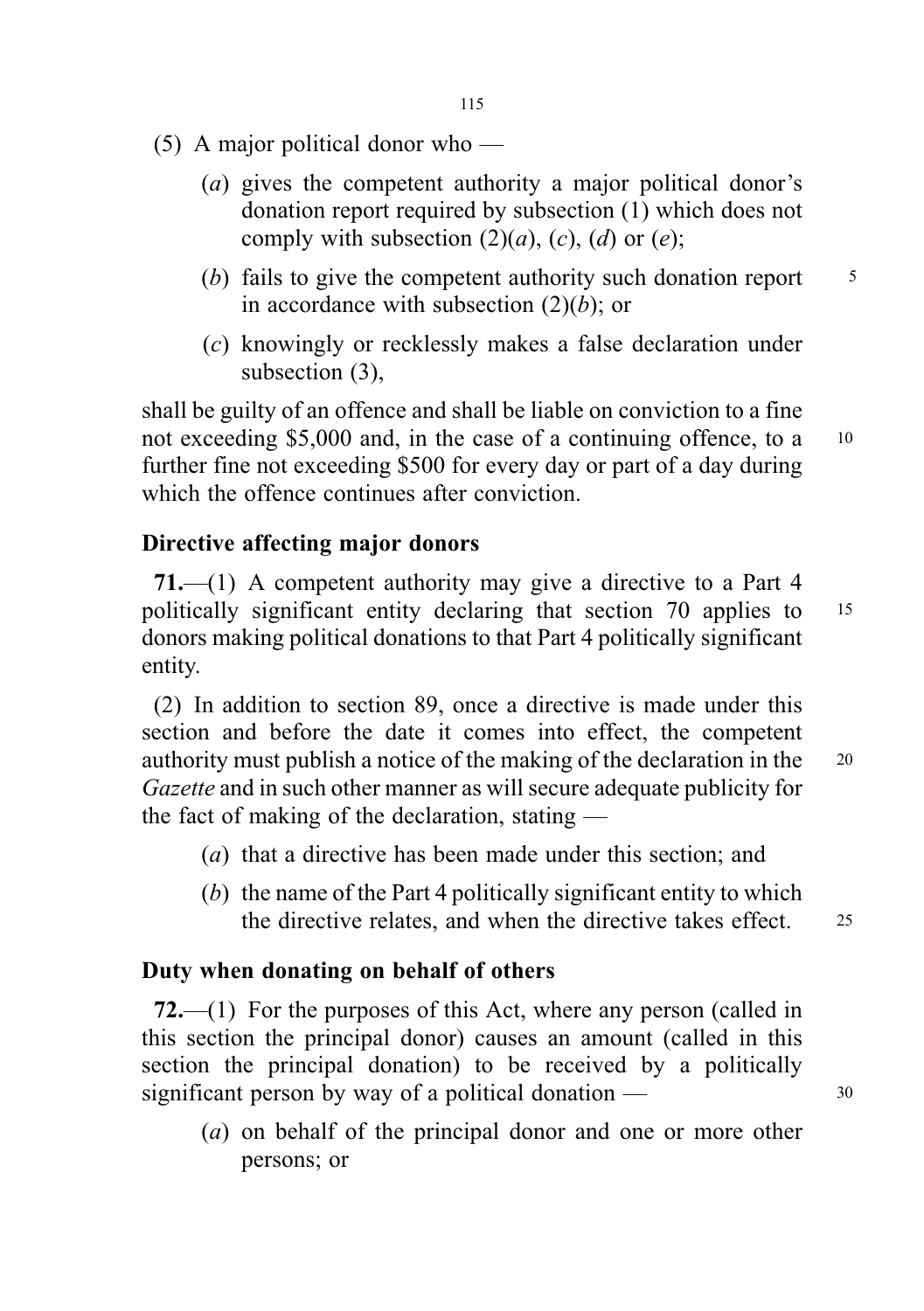(b) on behalf of one or more other persons,

then each individual contribution by each person mentioned in paragraph  $(a)$  or  $(b)$  is taken to be a separate donation by that person.

(2) In relation to each such separate donation, the principal donor <sup>5</sup> must ensure that, at the time when the principal donation is received by the politically significant person, the politically significant person is given all such details in respect of the person treated by subsection (1) as giving the donation as is required by the Regulations to be given in respect of a donor of a reportable <sup>10</sup> political donation.

(3) Where a person (called in this subsection the agent) causes an amount to be received by a politically significant person by way of a donation on behalf of another person (called in this subsection the donor), the agent must ensure that, at the time the amount is received <sup>15</sup> by the politically significant person, the politically significant person is given all such details in respect of the donor as are required by the Regulations to be given in respect of a donor of a reportable political donation.

(4) A person who, without reasonable excuse, fails to comply with <sup>20</sup> subsection (2) or (3) shall be guilty of an offence and shall be liable on conviction to a fine not exceeding \$5,000.

# Division 6 — Offences

#### Late donation reports, etc.

73.—(1) Where any donation report or declaration which is <sup>25</sup> required by section 62 or 65 to be given to the competent authority is not given within the time delimited under section 63, then the following persons shall each be guilty of an offence and shall each be liable on conviction to a fine not exceeding \$5,000 and, in the case of a continuing offence, to a further fine not exceeding \$500 for every <sup>30</sup> day or part of a day during which the offence continues after conviction:

> (a) where the donation report or declaration is required in respect of a political party or a Part 4 politically significant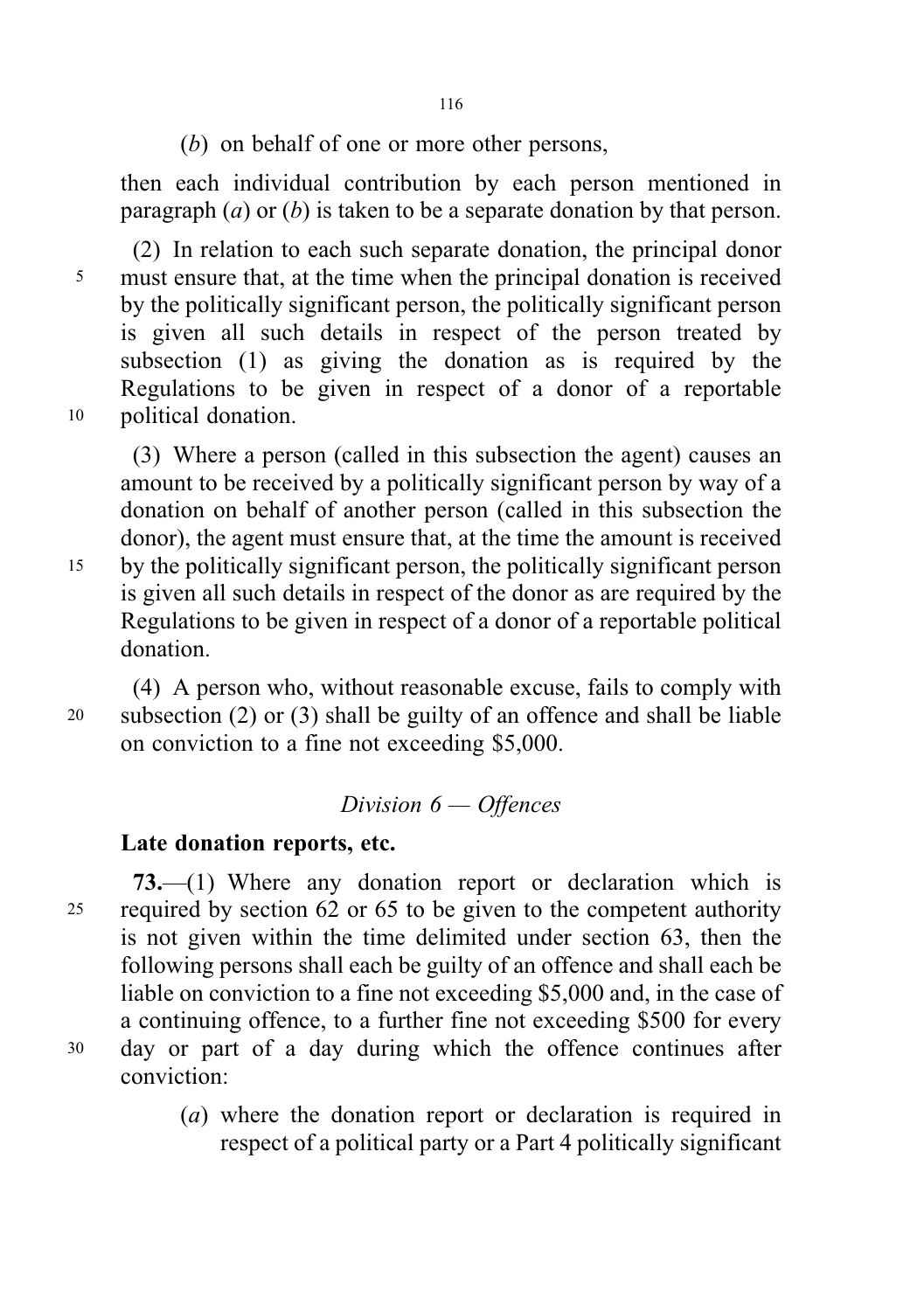entity — the responsible officers of the political party or Part 4 politically significant entity in question;

- (b) where the donation report or declaration is required in respect of a candidate at an election or the candidate's election agent — the candidate and the candidate's election  $\frac{5}{5}$ agent in question or (as the case may be) the candidate at a presidential election and the candidate's principal election agent in question;
- (c) where the donation report or declaration is required in respect of any other politically significant person who is 10 not mentioned in paragraphs (a) and  $(b)$  — that person.

(2) If a donation report which is required by section 62 to be given to the competent authority is given to the competent authority, but the donation report does not comply with the requirements of section  $62(2)(c)$  as regards the recording of reportable political 15 donations in the report, then the following persons shall each be guilty of an offence and shall each be liable on conviction to a fine not exceeding \$5,000 and, in the case of a continuing offence, to a further fine not exceeding \$500 for every day or part of a day during which the offence continues after conviction: <sup>20</sup>

- (a) where the donation report is required in respect of a political party or Part 4 politically significant entity — the responsible officers of the political party or Part 4 politically significant entity in question;
- (b) where the donation report is required in respect of a <sup>25</sup> candidate at an election or the candidate's election agent the candidate and the candidate's election agent in question or (as the case may be) the candidate at a presidential election and the candidate's principal election agent in question; 30
- (c) where the donation report is required in respect of a politically significant person not mentioned in paragraphs (a) and  $(b)$  — that politically significant person.

117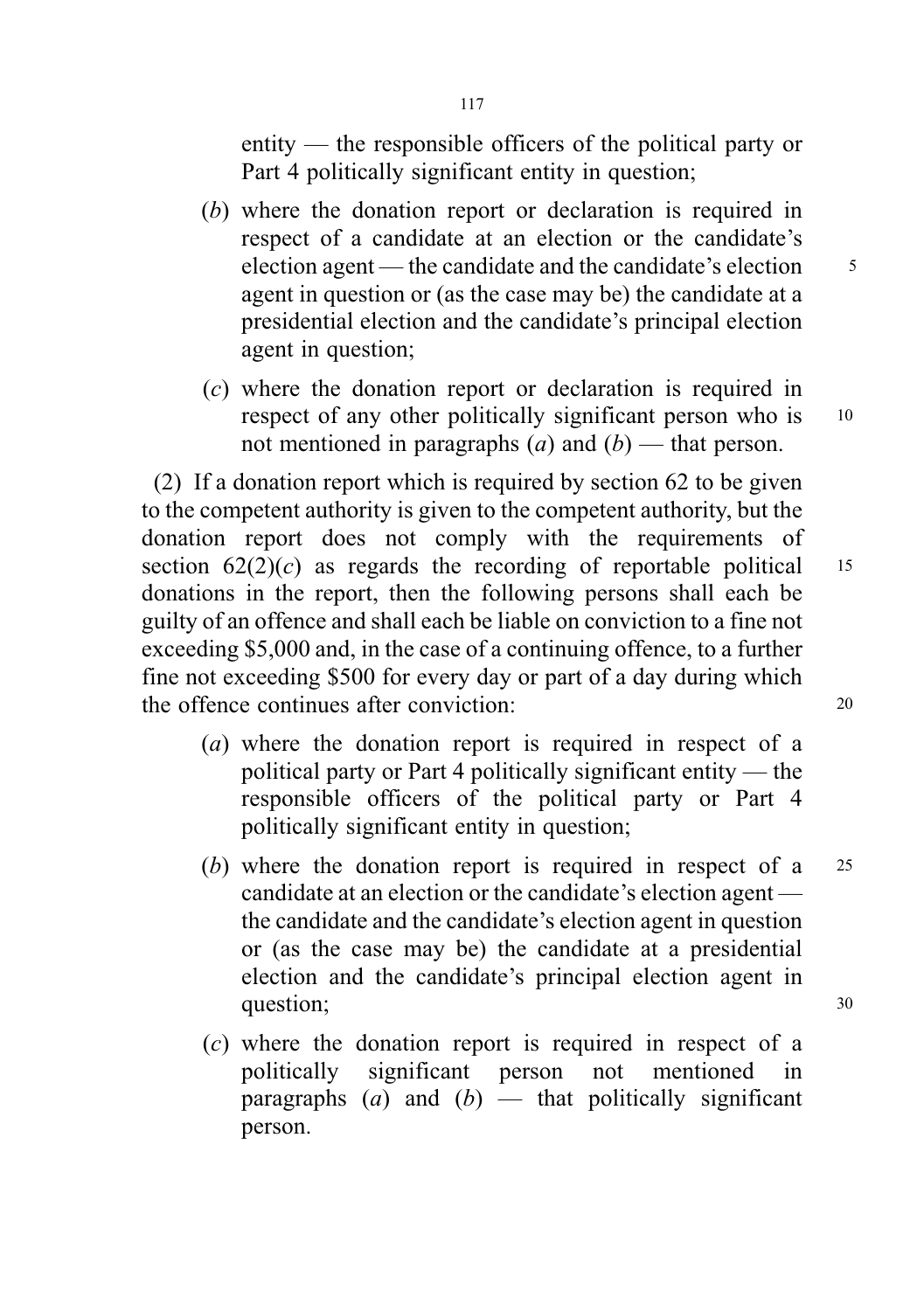(3) In proceedings for an offence under subsection (1) or (2), it is a defence to the charge for the accused to prove, on a balance of probabilities, that the accused took all reasonable steps, and exercised all due diligence to ensure that any requirements —

- <sup>5</sup> (a) as regards preparation or sending of a donation report or declaration; or
	- (b) as regards the information to be given in any donation report or declaration,

as the case may be, have been complied with in relation to the <sup>10</sup> donation report or declaration.

(4) Where the court is satisfied, on an application made by the Public Prosecutor, that any failure to comply with any such requirements in relation to any political donation received by a politically significant person was attributable to an intention on the <sup>15</sup> part of any person to conceal the existence or true amount of the political donation, the court may order the forfeiture of an amount equal to the value of the political donation.

# False or misleading donation reports and declarations

74.—(1) Where in any donation report or declaration which is <sup>20</sup> required by section 62 or 65 to be given to the competent authority in relation to a politically significant person, there is —

- (a) any information or a statement that is false or misleading in a material particular; or
- (b) an omission of any matter or thing without which the <sup>25</sup> donation report or declaration is misleading in a material particular,

every person who is, under section 64, responsible for making disclosure of reportable political donations for the politically significant person commits an offence.

- <sup>30</sup> (2) A person who is guilty of an offence under subsection (1) shall be liable on conviction —
	- (*a*) to a fine not exceeding  $$10,000$  or to imprisonment for a term not exceeding 12 months or to both; but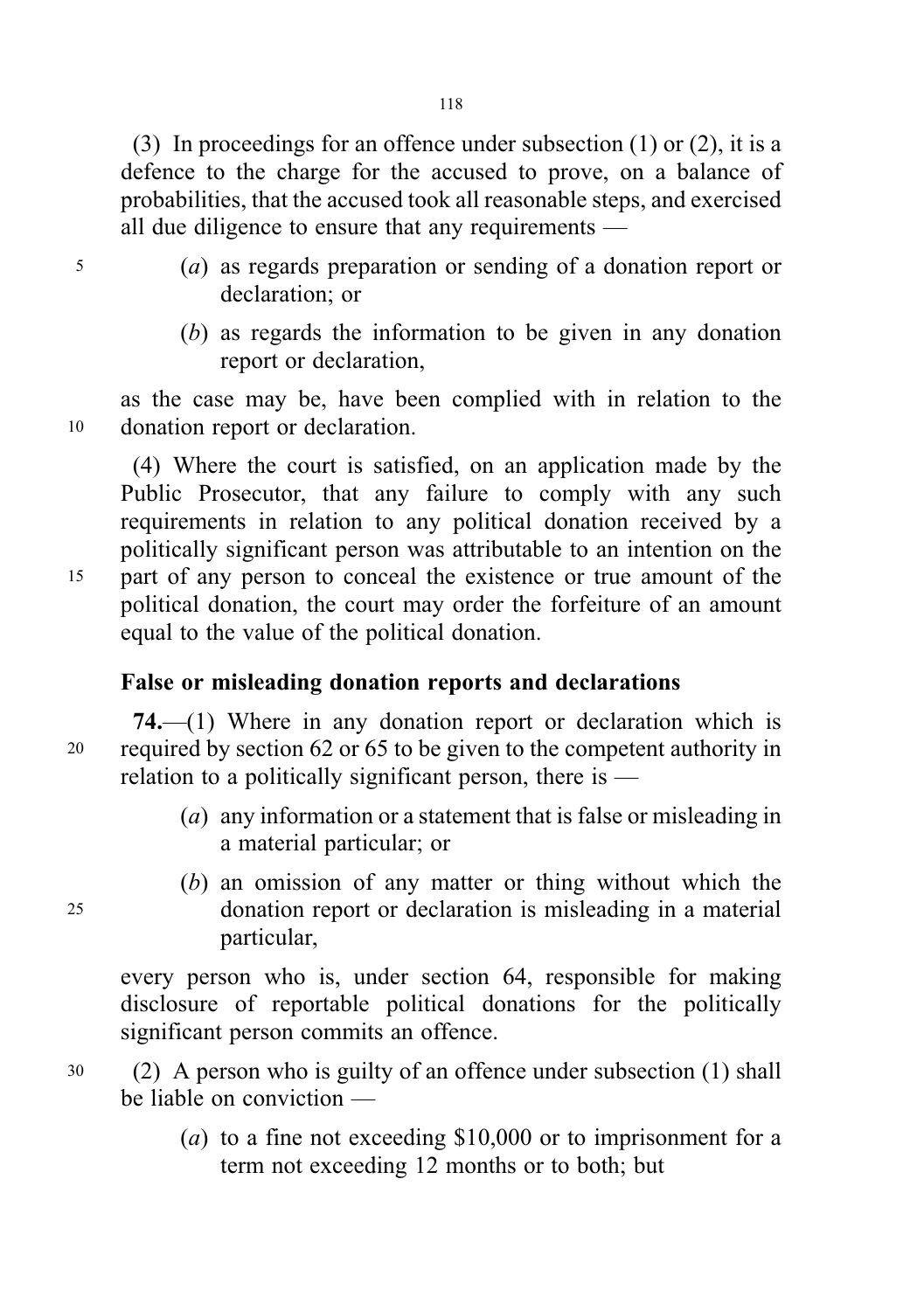(b) where the person is a repeat offender, to a fine not exceeding \$20,000 or to imprisonment for a term not exceeding 3 years or to both.

(3) A person is a repeat offender in relation to an offence under subsection (1) relating to a donation report or declaration if the person  $\frac{5}{5}$ has been convicted or found guilty (whether before, on or after the date of commencement of this section) on at least one other earlier occasion of —

- (a) an offence under subsection (1); or
- (b) an offence under section  $22(6)$  of the repealed Act.  $10$

(4) In proceedings for an offence under subsection (1) in relation to a donation report or a declaration relating to any such report, it is a defence to the charge for the accused to prove, on a balance of probabilities, that the accused took all reasonable steps, and exercised all due diligence, to ensure that — 15

- (a) the information or statement in the donation report or declaration (as the case may be) was not false or misleading in a material particular; or
- (b) the donation report or declaration did not contain any omission which would have made the donation report or 20 declaration misleading in a material particular.

# Evasion and intentional acceptance of impermissible donations, etc.

75.—(1) Where a person enters into, or knowingly does any act in furtherance of, any arrangement which facilitates or is likely to 25 facilitate, whether by means of any concealment or disguise or otherwise, the making of donations to a politically significant person by a donor —

(a) who is not a permissible donor; or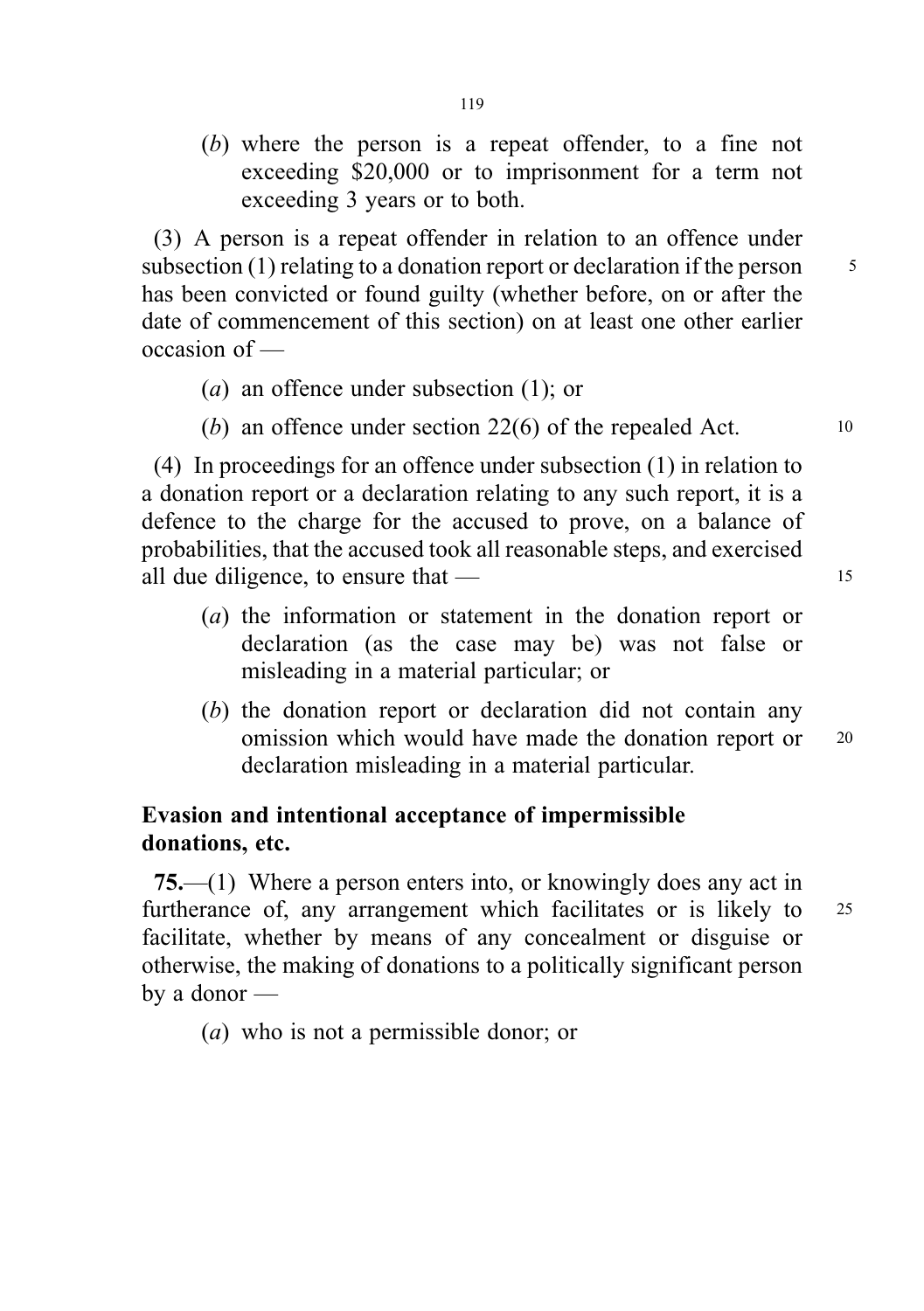(b) who is a prohibited donor in relation to the politically significant person,

the person shall be guilty of an offence and shall be liable on conviction to a fine not exceeding \$10,000 or to imprisonment for a <sup>5</sup> term not exceeding 12 months or to both.

120

(2) Where a person —

- (a) knowingly gives a politically significant person any information relating to the identity of a donor of a political donation, or the amount of any political <sup>10</sup> donation, made to the politically significant person or to the person or body making such a donation, which is false in a material particular; or
- (b) with intent to deceive, withholds from a politically significant person any material information relating to <sup>15</sup> the identity of the donor of a political donation, or the amount of any political donation, made to the politically significant person,

the person shall be guilty of an offence.

(3) A person who is guilty of an offence under subsection (2) shall <sup>20</sup> be liable on conviction —

- (*a*) to a fine not exceeding  $$10,000$  or to imprisonment for a term not exceeding 12 months or to both; but
- (b) where the person is a repeat offender, to a fine not exceeding \$20,000 or to imprisonment for a term not <sup>25</sup> exceeding 3 years or to both.

(4) A person is a repeat offender in relation to an offence under subsection (2) if the person has been convicted or found guilty (whether before, on or after the date of commencement of this section) on at least one other earlier occasion of —

- <sup>30</sup> (a) an offence under subsection (2); or
	- (b) an offence under section 23(2) of the repealed Act.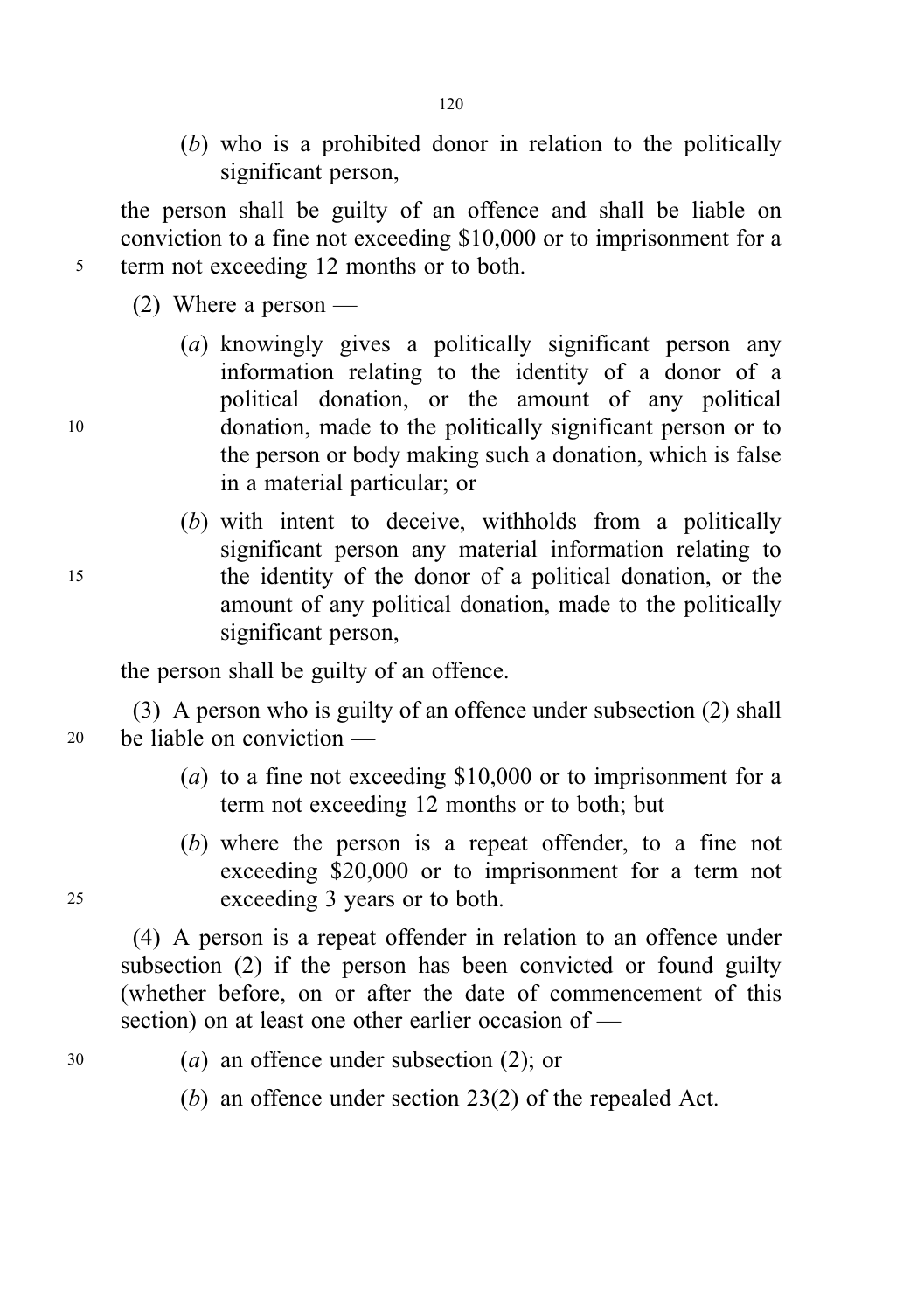- $(5)$  Where
	- (a) a politically significant person accepts any political donation from a person (called a donor) who, at the time of its acceptance by the politically significant person —
		- $(i)$  is not a permissible donor; or  $5$
		- (ii) is a prohibited donor in relation to the politically significant person; and
	- (b) the politically significant person knew or ought reasonably to have known that the donor —
		- (i) is not a permissible donor; or  $10$
		- (ii) is a prohibited donor in relation to the politically significant person,

the politically significant person shall be guilty of an offence and shall be liable on conviction to a fine not exceeding \$10,000 or to imprisonment for a term not exceeding 12 months or to both and, in 15 the case of a second or subsequent offence, to a fine not exceeding \$20,000 or to imprisonment for a term not exceeding 3 years or to both.

#### PART 6

#### COUNTERMEASURES FOR OTHER ACTIVITIES <sup>20</sup>

#### Division  $1$  — Foreign affiliations

#### Disclosure of foreign affiliation

76.—(1) Subject to this Act, a politically significant person must disclose to a competent authority in accordance with this Division every reportable arrangement to which the politically significant 25 person is party at any time during a reporting period.

(2) Disclosure to a competent authority of every reportable arrangement to which a politically significant person is party during a reporting period must be in a foreign affiliations report relating to the reporting period that  $-$  30

(a) is in the form required by the competent authority;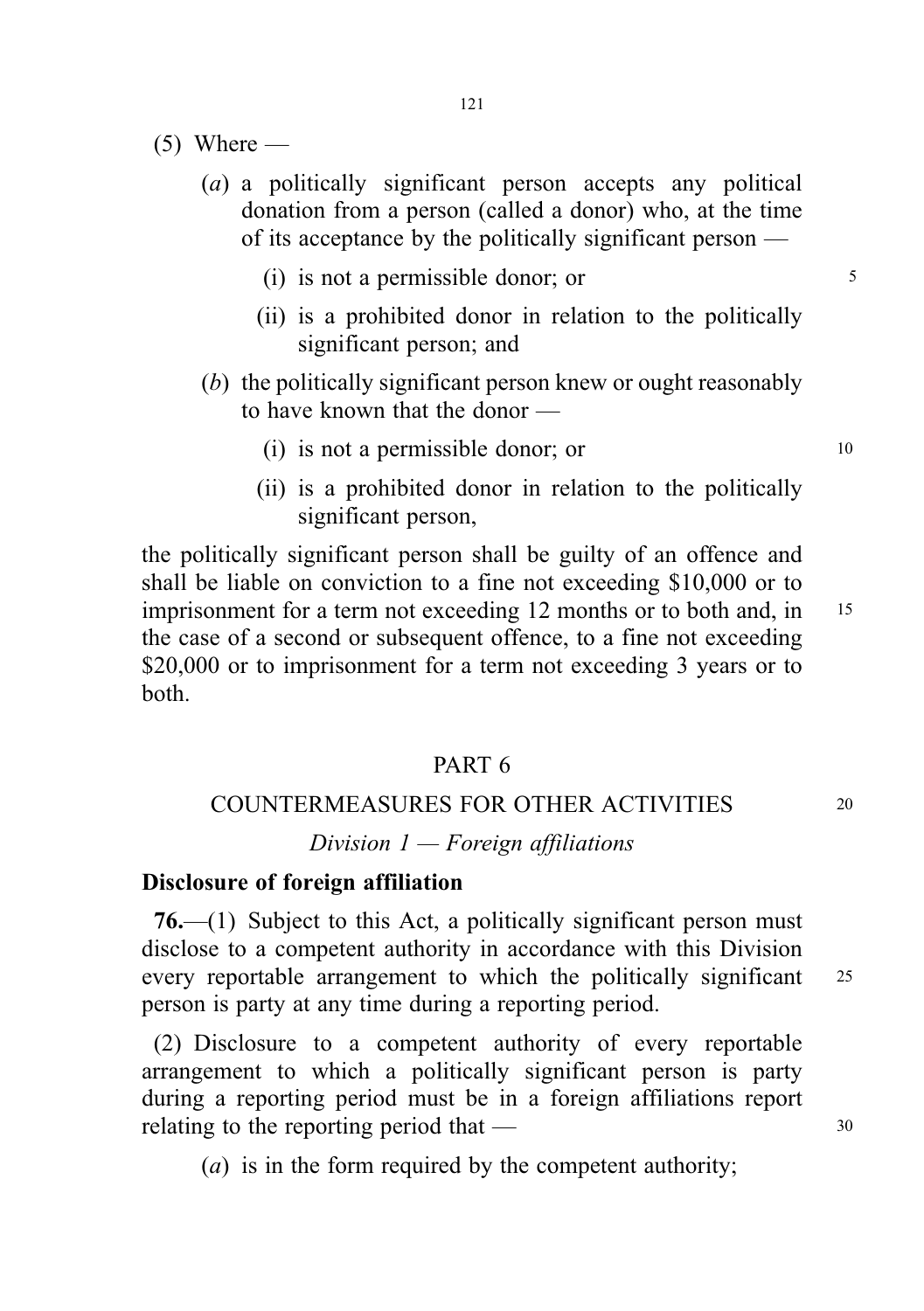- (b) is given to the competent authority within the time delimited by section 77 and in the manner prescribed in Regulations or, subject to those Regulations, as approved by the competent authority;
- <sup>5</sup> (c) contains the prescribed details or description of every such arrangement with a foreign principal during the reporting period, and the identity and other prescribed particulars of the foreign principal;
	- (d) is signed by —
- <sup>10</sup> (i) the politically significant person who is an individual; or
- (ii) in any other case, the person who is required by section 64 to be responsible for the disclosure of reportable political donations received and accepted <sup>15</sup> by or on behalf of that politically significant person; and
	- (e) is accompanied by a declaration in subsection (3) made by every person referred to in paragraph (d).

(3) The declaration required by subsection  $(2)(e)$  to accompany a <sup>20</sup> foreign affiliations report of a politically significant person must contain a statement that, to the knowledge and belief of every person referred to in subsection  $(2)(d)$ , there is no other reportable arrangement to which the politically significant person is party during the reporting period to which the foreign affiliations report <sup>25</sup> relates.

(4) In this section and section 77 —

"appointed day" means the date of commencement of this section;

"initial reporting period" means —

- <sup>30</sup> (a) for a candidate at the first election after the appointed day or such a candidate's election agent —
	- (i) in the case of an early initial election, the period of 12 months preceding —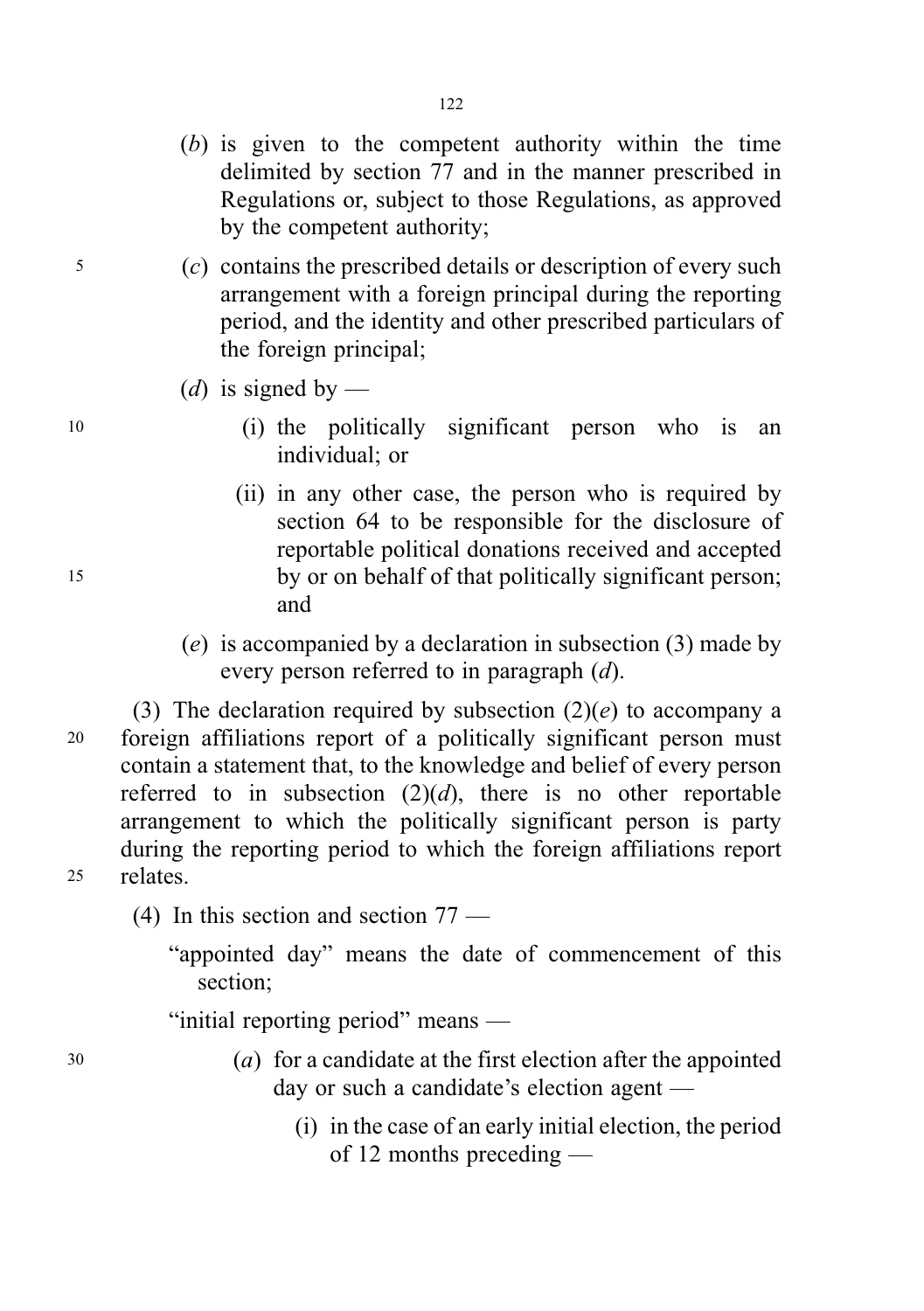- (A) the date a declaration is made by the candidate under subsection (2) before nomination day at that early initial election; or
- (B) the day which is 2 clear days before 5 nomination day at that early initial election if no declaration mentioned in sub-paragraph (A) is earlier made,

even though this section may not have been in force during any part of the period; or 10

- (ii) the period of 12 months preceding
	- (A) the date a declaration is made by the candidate under subsection (2) before nomination day at that early initial election; or 15
	- (B) the day which is 2 clear days before nomination day at that early initial election if no declaration mentioned in sub-paragraph (A) is earlier made;
- (b) for a candidate at an election other than an election in  $20$ paragraph  $(a)$ , the pre-election period of the election;
- (c) for an election agent of a candidate at an election, the period starting on the day the person becomes an election agent of the candidate (being after the appointed day), and ending on (and including) the <sup>25</sup> 31st day after the results of that election are published; or
- (*d*) for any other politically significant person
	- (i) the period starting on the appointed day and ending on (and including) 31 December of the 30 same year that appointed day falls, unless paragraph (b) applies; or
	- (ii) the period starting on the day the person becomes a politically significant person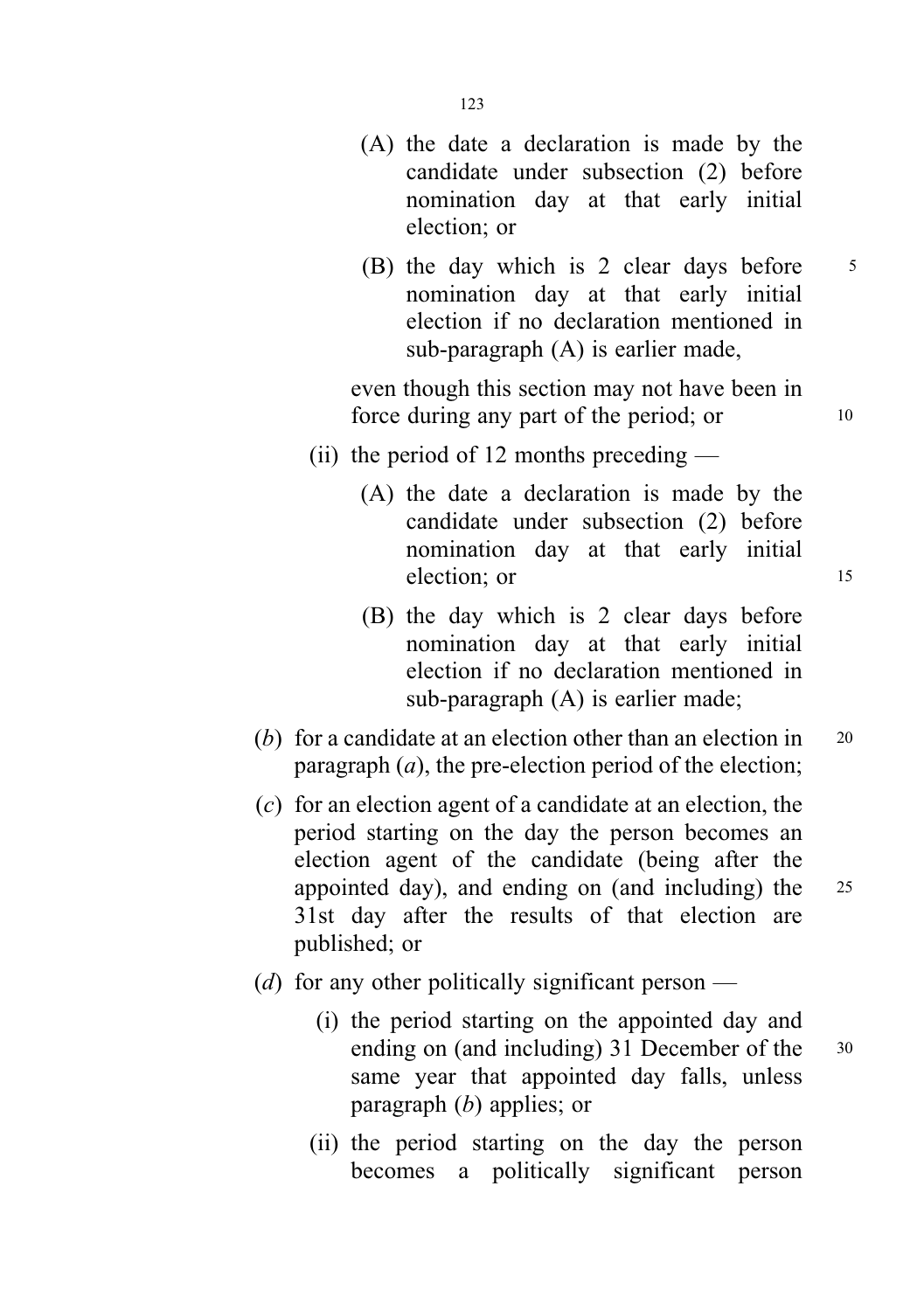(being after the appointed day), and ending on (and including) 31 December of the same year that day the person becomes a politically significant person falls;

<sup>5</sup> "politically significant person", in relation to a foreign affiliations report for any pre-election period, does not include an election agent;

"reporting period" means —

- (a) for a candidate at an election, the pre-election period <sup>10</sup> of the election;
- (b) for an election agent of a candidate at an election, the period starting on the day the person becomes an election agent of the candidate (being after the appointed day), and ending on (and including) the <sup>15</sup> 31st day after the results of that election are published; and
	- (c) for any other politically significant person, the period of 12 months starting 1 January and ending 31 December in any year,
- <sup>20</sup> and includes an initial reporting period.

# When to make foreign affiliations report

77.—(1) Subject to subsection (2), disclosure of every reportable arrangement to which a politically significant person is party during a reporting period must be given to a competent authority —

- <sup>25</sup> (a) in relation to a disclosure of arrangements or agreements to which a candidate is during the pre-election period for that election a party — no later than 2 clear days before nomination day of that election;
- (b) in relation to a disclosure of arrangements or agreements to <sup>30</sup> which an election agent of a candidate is party — no later than the 31st day after the results of that election are published; and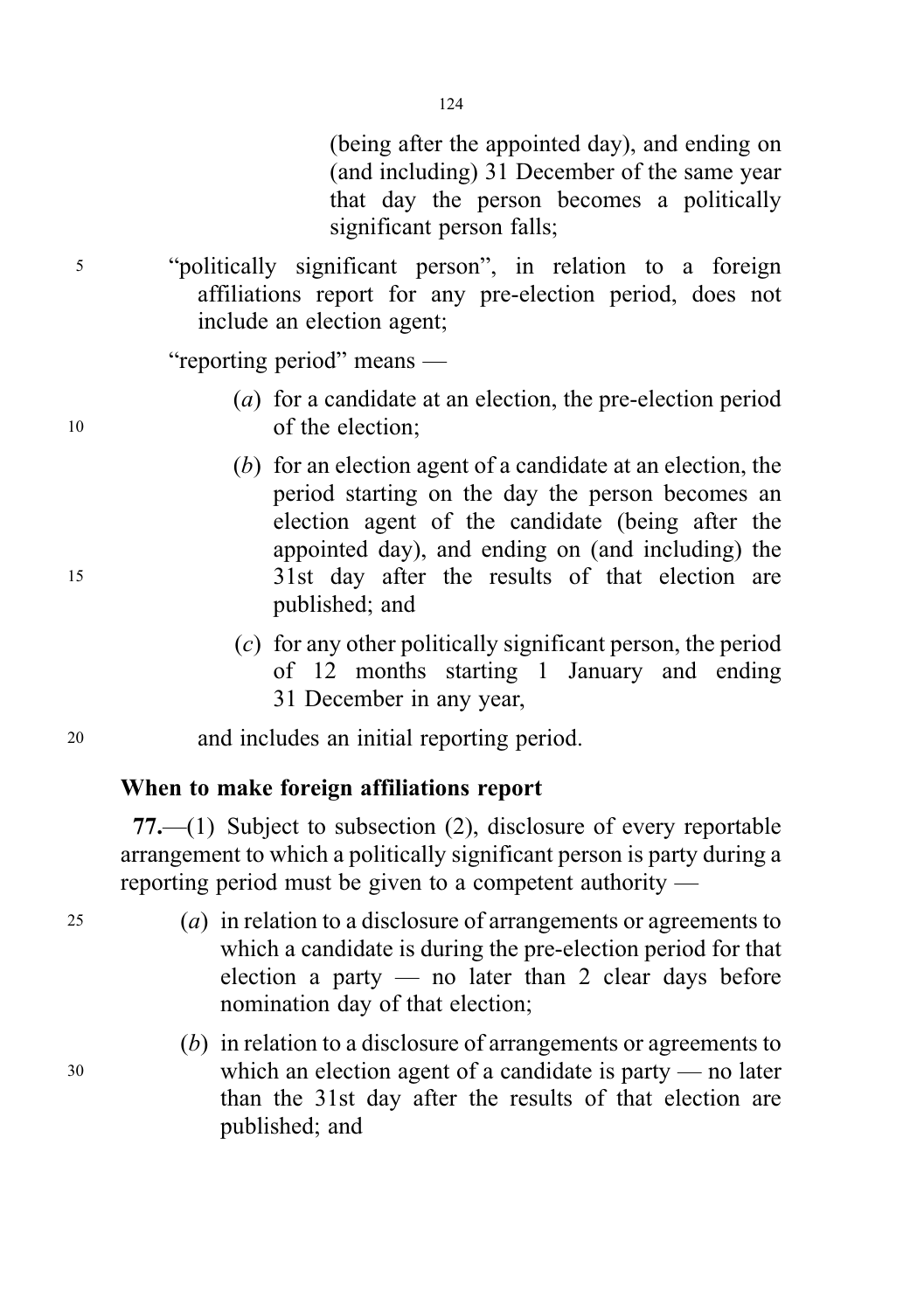$(c)$  in any other case — no later than 31 January of the year following the year in which the reporting period ends.

(2) Regulations may prescribe a longer period for the purposes of subsection  $(1)$ .

# What is reportable arrangement  $\frac{5}{5}$

78.—(1) A reportable arrangement to which a politically significant person is party is an arrangement —

- (a) the politically significant person enters into or has with a foreign principal; and
- (b) under which the politically significant person  $-$  10
	- (i) undertakes an activity on behalf of the foreign principal, even if the activity is not directed towards a political end in Singapore;
	- (ii) is accustomed, or under an obligation (whether formal or informal), to engage in conduct in <sup>15</sup> accordance with the directions, instructions or wishes of the foreign principal or, where the foreign principal is an entity, of the governing body of the foreign principal, even if the act is not directed towards a political end in Singapore; <sup>20</sup>
	- (iii) is a member of the foreign principal, even if the membership is not directed towards a political end in Singapore; or
	- (iv) has a direct association or an immediate affiliation with the foreign principal, even if the association or 25 affiliation is not directed towards a political end in Singapore.

(2) To avoid doubt, a politically significant person is party to a reportable arrangement under subsection (1) even if the person undertakes an activity mentioned in subsection  $(1)(b)(i)$  only once,  $30$ and even if no such activity is undertaken under an arrangement mentioned in subsection  $(1)(a)$ .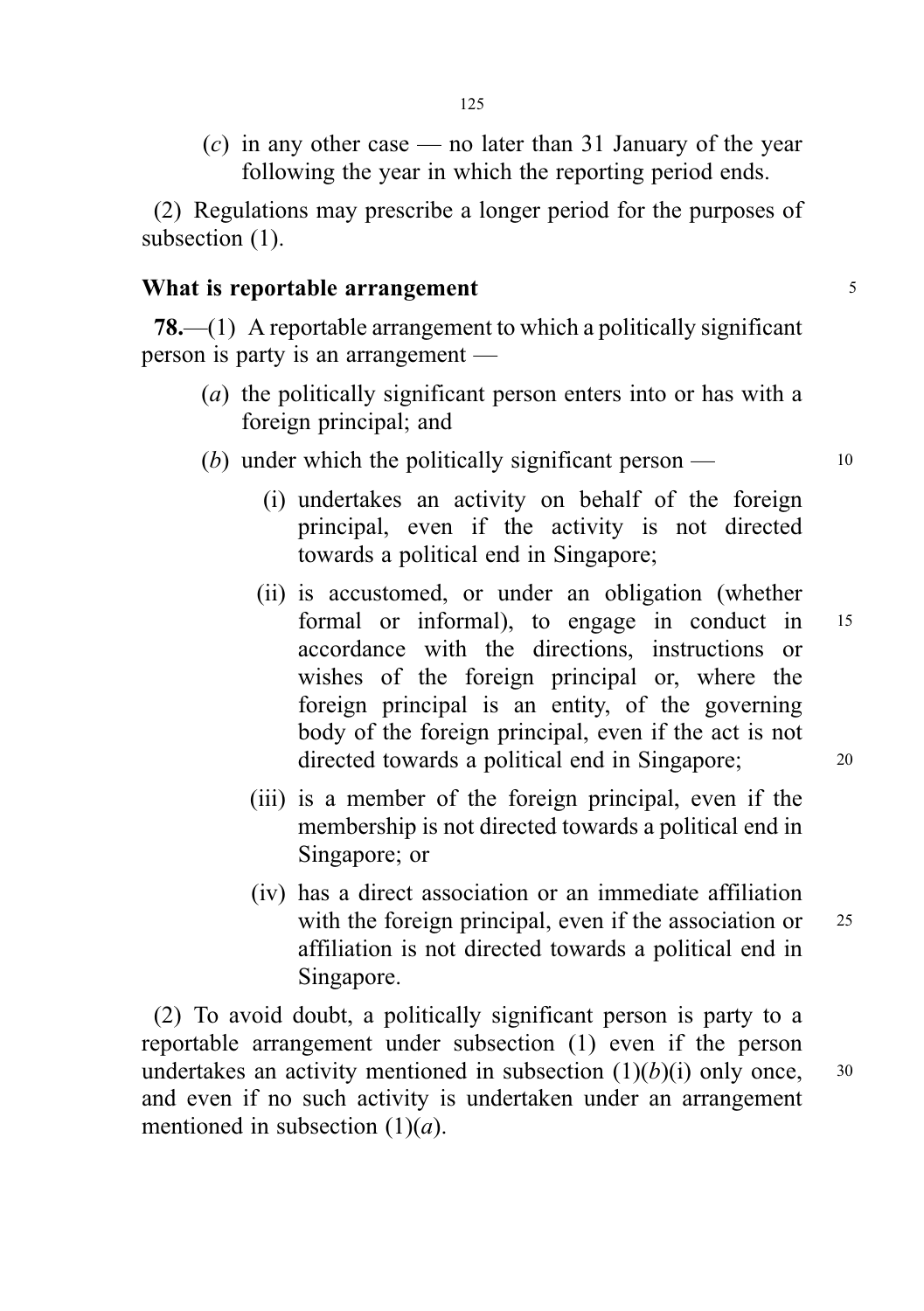(3) In addition, any of the following politically significant persons who are not entities:

- (a) an individual who is designated under section  $48(1)$  as a politically significant person;
- <sup>5</sup> (b) a candidate;
	- $(c)$  an election agent of a candidate;
	- (*d*) a political office holder;
	- (e) a Member of Parliament (whether or not a political office holder),
- <sup>10</sup> has a reportable arrangement to which such a politically significant person is party if he or she is granted a migration benefit by or on behalf of a foreign government, even if he or she did not voluntarily claim or apply for it.

(4) In subsection (3), a migration benefit means any of the <sup>15</sup> following that is or may be granted by or on behalf of a foreign government to an individual who is not a citizen of the foreign country of that foreign government:

- (a) an honorary citizenship in that foreign country;
- (b) a document of identity issued for travel purposes (whether <sup>20</sup> or not also issued for another purpose), including a passport;
- (c) an entitlement or a privilege or status in order to work or reside (otherwise than temporarily) in that foreign country, which is such an entitlement or a privilege or status <sup>25</sup> prescribed in the Regulations.

(5) To avoid doubt, a politically significant person is party to a reportable arrangement under subsection (3) even if the person does not exercise any right or otherwise use any migration benefit mentioned in subsection (3).

<sup>30</sup> (6) However, none of the following is a reportable arrangement within the meaning of this section: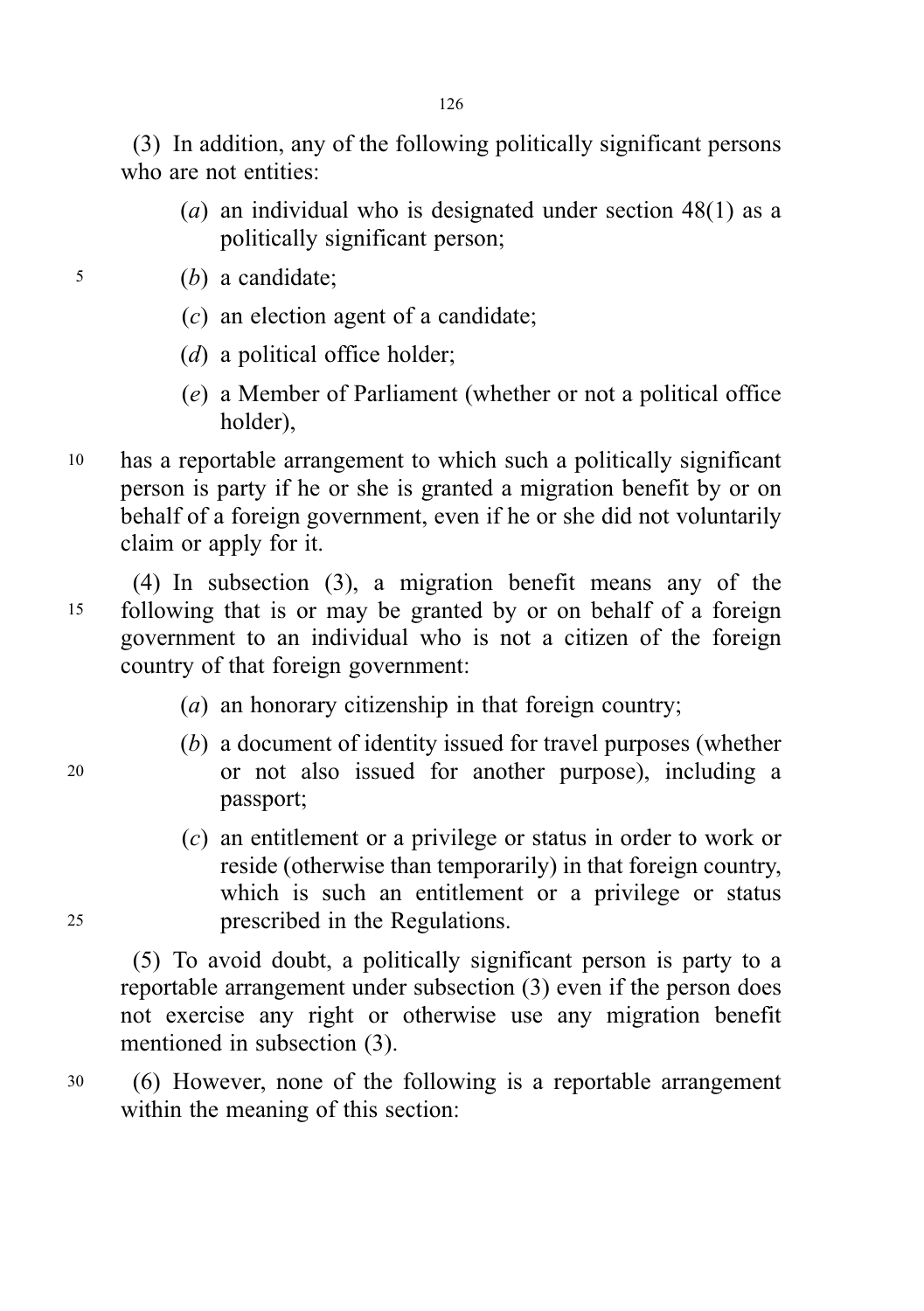- (a) a marriage between a politically significant person mentioned in subsection (3) and a foreigner or foreign government-related individual;
- (b) an arrangement under which the politically significant person mentioned in subsection  $(3)$  undertakes an activity  $\frac{5}{3}$ on behalf of a foreigner or foreign government-related individual where —
	- (i) the politically significant person and the foreigner or foreign government-related individual —
		- $(A)$  are members of the same family; or  $10$
		- (B) know each other personally;
	- (ii) the politically significant person undertaking the activity does so because of the relationship in sub-paragraph (i) and solely in that person's personal capacity; and 15
	- (iii) the activity is, or relates primarily to, representing in good faith the interests of the foreigner or foreign government-related individual in relation to matters affecting the personal welfare of the foreigner or foreign government-related individual, as the case <sup>20</sup> may be;
- (c) an arrangement under which the politically significant person has a direct association or collaboration or an immediate affiliation with the foreign principal solely because of a common membership in an association or a <sup>25</sup> corporation that is not a foreign principal.

### Reporting involvement in foreign political organisation, etc.

79.—(1) An individual who is a citizen of Singapore (and whether or not resident in Singapore) must, within the prescribed time, give the competent authority a written declaration if the individual  $\frac{30}{2}$ 

(a) is, on the appointed day, a member of a foreign legislature or a foreign political organisation; or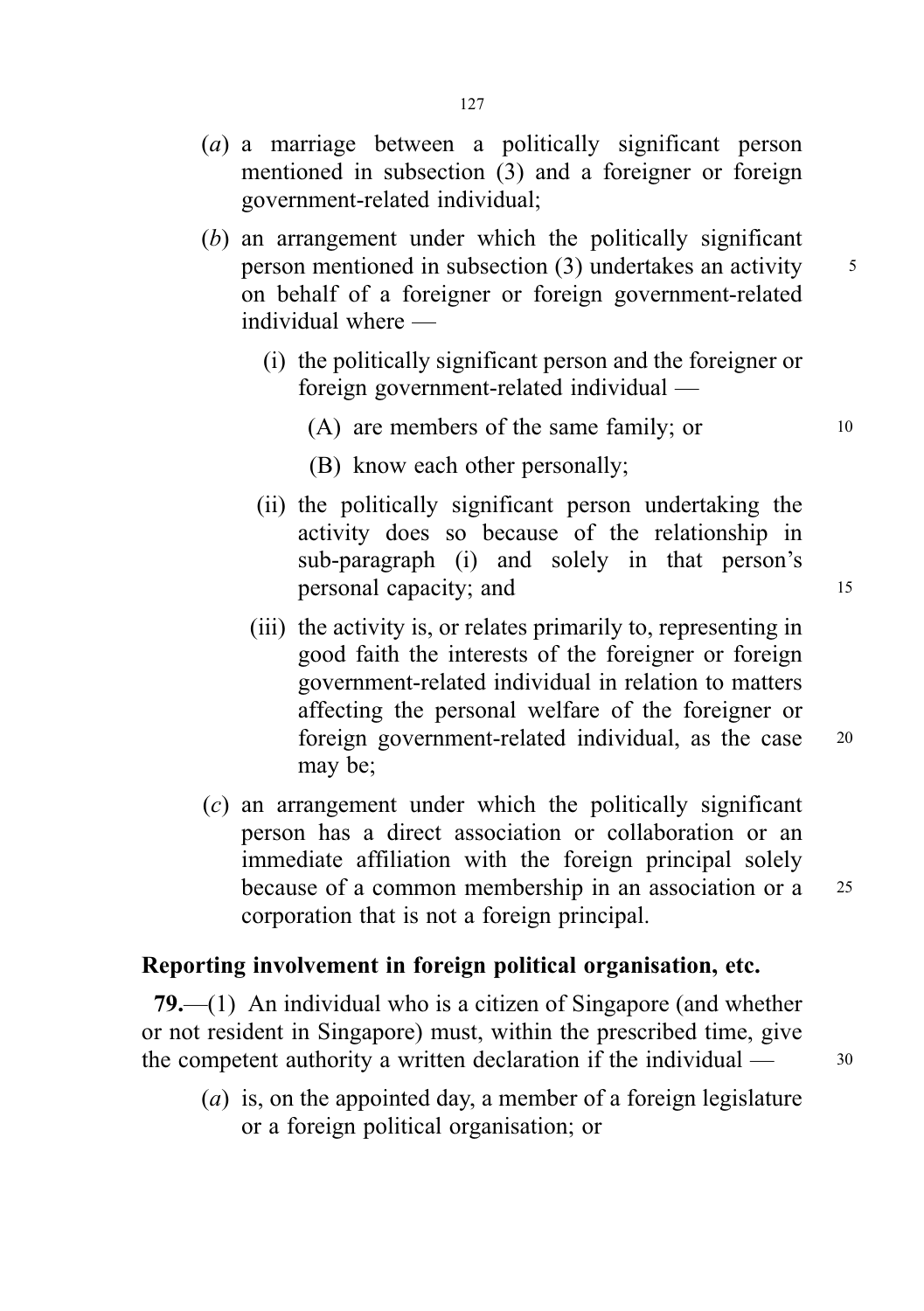(b) becomes, after the appointed day, a member of a foreign legislature or a foreign political organisation.

(2) The written declaration required by subsection (1) to be made by an individual must contain —

- <sup>5</sup> (a) the individual's name and place of residence;
	- (b) a description of the foreign legislature or the foreign political organisation of which the individual is a member and the nature of that membership; and
- (c) other particulars relating to the individual concerned <sup>10</sup> prescribed in the Regulations.

(3) In subsection (1), the prescribed time means a period prescribed in Regulations —

- (a) starting the appointed day in the case of an individual who, on that day, is a member of a legislature of a foreign <sup>15</sup> country or a foreign political organisation; or
	- (b) starting the date the individual concerned first becomes a member of a legislature of a foreign country or a foreign political organisation.
	- (4) In this section —
- <sup>20</sup> "appointed day" means the date of commencement of this section;
- "member", in relation to a foreign legislature or a foreign political organisation, includes an individual who is an honorary member but does not include any person by reason <sup>25</sup> only of being —
	- (a) an employee of the foreign legislature or foreign political organisation;
- (b) a person who regularly conducts, or takes part in, any activities (in or outside Singapore) organised or <sup>30</sup> sponsored by the foreign legislature or foreign political organisation;
	- (c) a person who regularly donates to the foreign legislature or foreign political organisation; or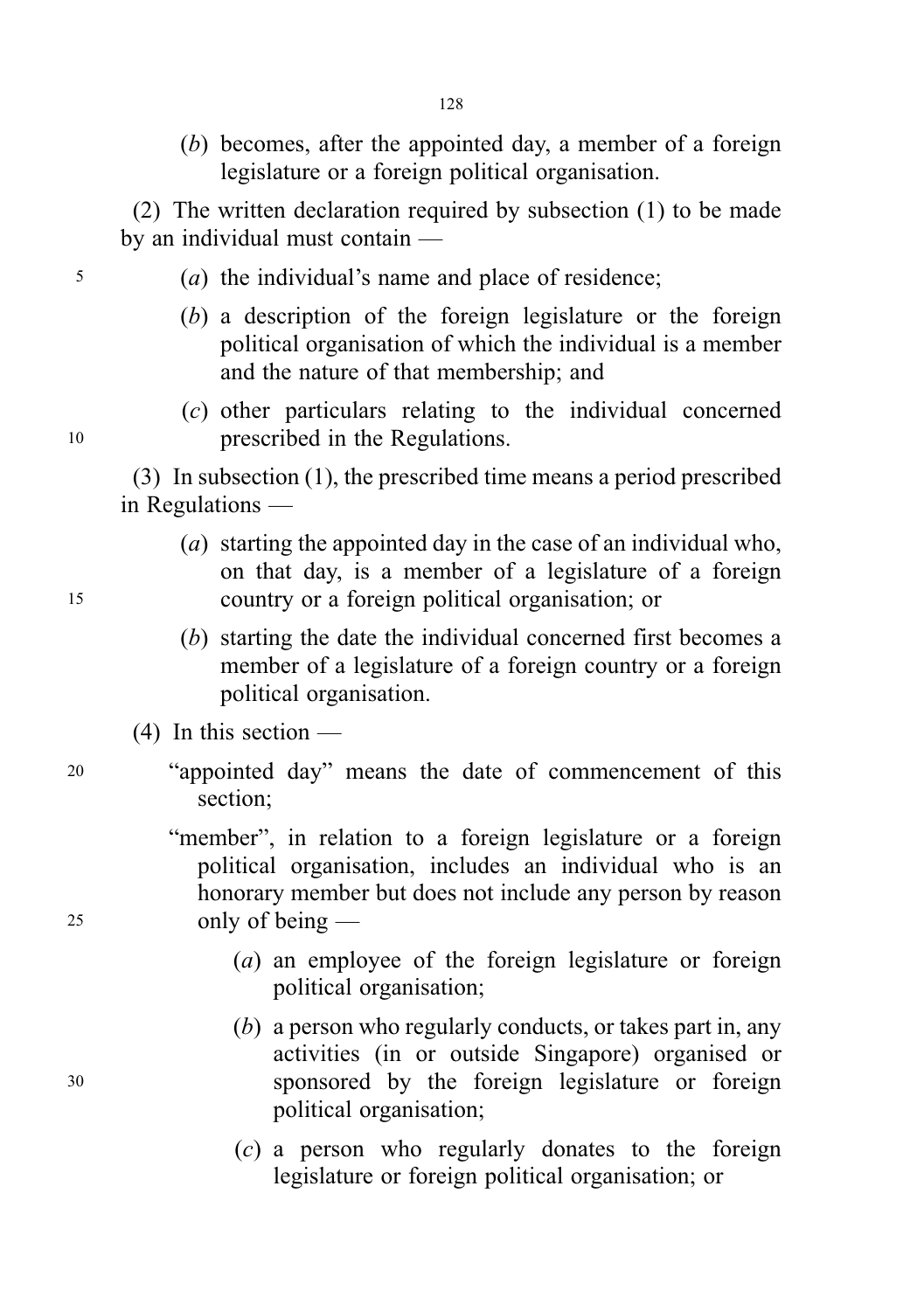(d) a person who lobbies on behalf of the foreign legislature or foreign political organisation.

Division 2 — Published-by requirement for foreign-linked political matters

# Application and interpretation 5

### 80.—(1) This Division applies only to the following persons:

- (*a*) a politically significant person;
- (b) a person who is not a politically significant person but is  $-$ 
	- (i) authorised by a permit under section 21 of the Newspaper and Printing Presses Act 1974 to publish 10 (for sale or otherwise) a newspaper in Singapore; or
	- (ii) authorised by a licence or class licence under the Broadcasting Act 1994 to provide a licensable broadcasting service in or from Singapore, and the broadcasting service contains at least one Singapore <sup>15</sup> news programme that is likely to be published for a purpose that is directed towards a political end in Singapore.
- (2) In this Division
	- "author", for any political matter, means an individual who 20 authored, edited, translated, illustrated, choreographed, directed the production of, or otherwise contributed to, the contents of the political matter, but for a programme which is broadcast or a performance, does not include an individual who is solely a presenter of the content of the programme or a 25 performer of content provided by another;
	- "Singapore news programme" means any programme containing any news, intelligence, report of occurrence, or any matter of public interest, about any social, economic, political, cultural, artistic, sporting, scientific or other aspect <sup>30</sup> of Singapore in any language —
		- (a) whether or not it is presenter-based;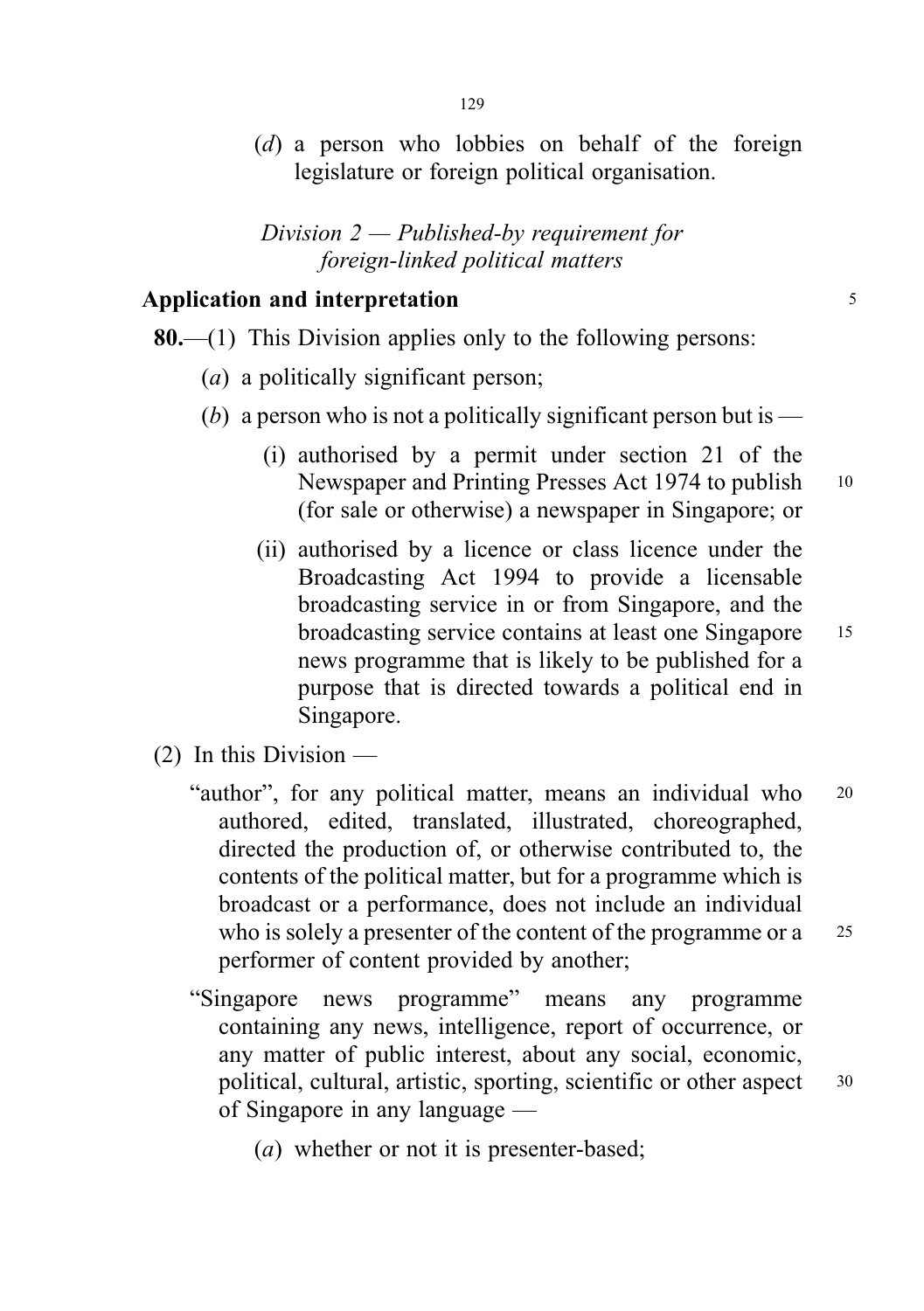- (b) whether or not provided by a third party;
- (c) whether paid or free; and
- (*d*) whether or not provided at regular intervals,

but does not include a programme produced by or on behalf <sup>5</sup> of the Government;

> "newspaper" means a publication printed in any language and published for sale or free distribution at regular intervals or otherwise, and containing any of the following or a combination of the following:

- <sup>10</sup> (a) news, intelligence or reports of occurrences or any matter of public interest, about any social, economic, political, cultural, artistic, sporting, scientific or any other aspect of Singapore in any language;
- (b) any remarks, observations or comments, in relation to <sup>15</sup> such news, intelligence or reports of occurrences or to any other matter of public interest, or any matter of public interest, about any social, economic, political, cultural, artistic, sporting, scientific or any other aspect of Singapore in any language,

# <sup>20</sup> but does not include a publication produced by or on behalf of the Government;

"political matter" means an article or essay, a commentary, talk, performance or programme (or part of an article or essay, a commentary, talk, performance or programme) that can <sup>25</sup> reasonably be regarded as intended —

- (a) to promote the interests of a politically significant person in Singapore;
- (b) to influence, or seek to influence, the outcome of any election or national referendum under any written <sup>30</sup> law;
	- (c) to bring about, or seek to bring about, changes of the law in the whole or a part of Singapore, or to otherwise influence, or seek to influence, the legislative process in Singapore;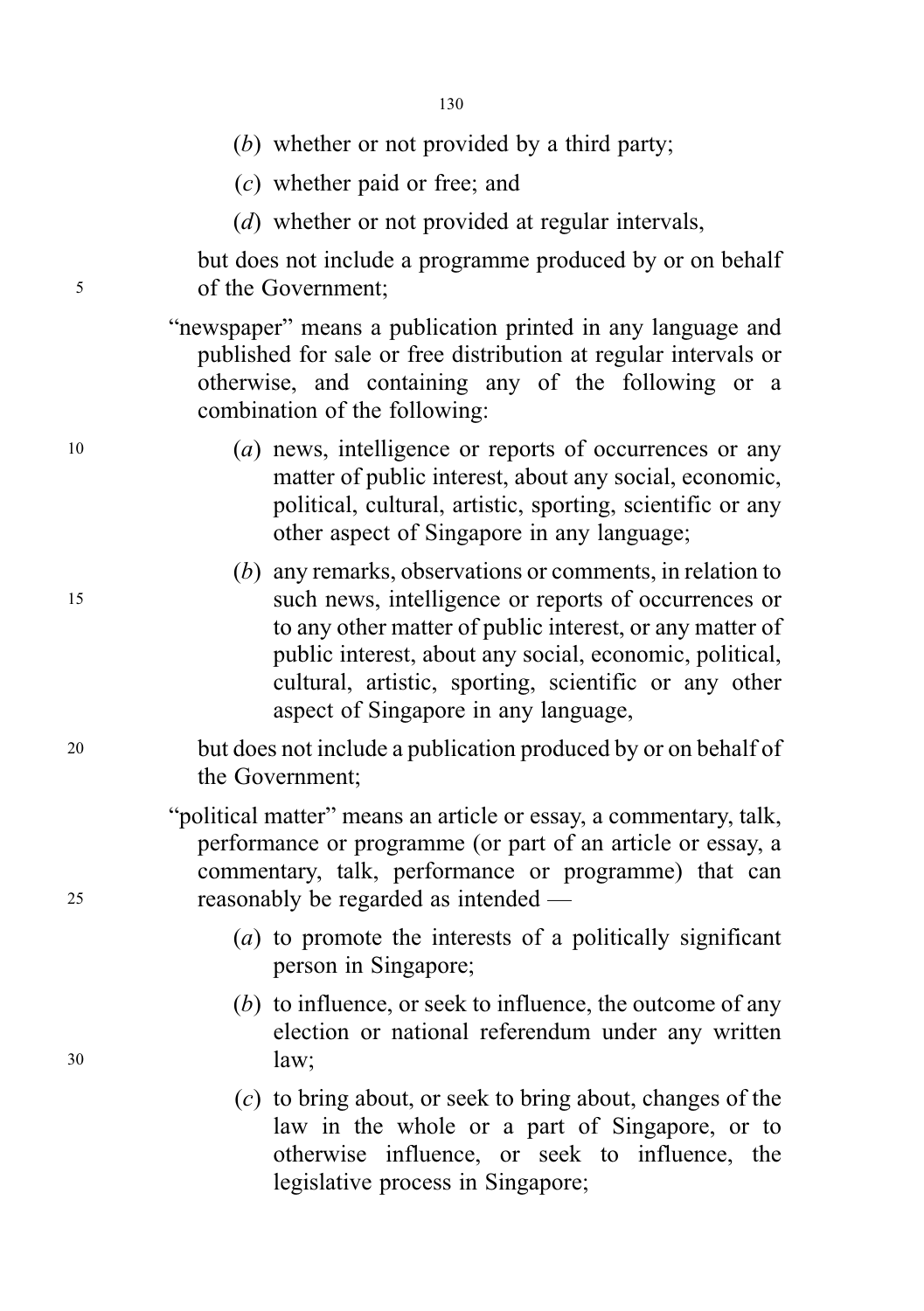- (d) to influence Singapore governmental decisions; or
- (e) to influence any aspect or to promote or oppose political views, or public conduct relating to activities that have become the subject of a political debate, in Singapore, 5

even though it can reasonably be regarded as intended to achieve any other purpose as well.

# Transparency directive for publishing political matters with foreign link

**81.**—(1) A transparency directive under this section may be given  $10$ by a competent authority only to a person to whom this Division applies.

(2) A transparency directive may require the person to whom it is given to take, so far as is reasonably practicable, all necessary measures to ensure that, for each instance of political matter with a 15 foreign link and published in Singapore —

- (a) by a politically significant person in section  $80(1)(a)$ ;
- (b) in a newspaper that is  $-$ 
	- (i) published (for sale or otherwise) in Singapore;
	- (ii) published by the person in section  $80(1)(b)(i)$ ; and 20
	- (iii) specified in the directive; or
- (c) in a Singapore news programme included in a licensable broadcasting service that is —
	- (i) provided by the person in section  $80(1)(b)(ii)$  in or from Singapore; and 25
	- (ii) specified in the directive,

a disclosure about the political matter (whose content is prescribed by subsection (3)) is included or embedded in, or linked to, the political matter conspicuously and in the manner prescribed.

(3) For the purposes of subsection (2), the content of the disclosure  $30$ about the political matter must —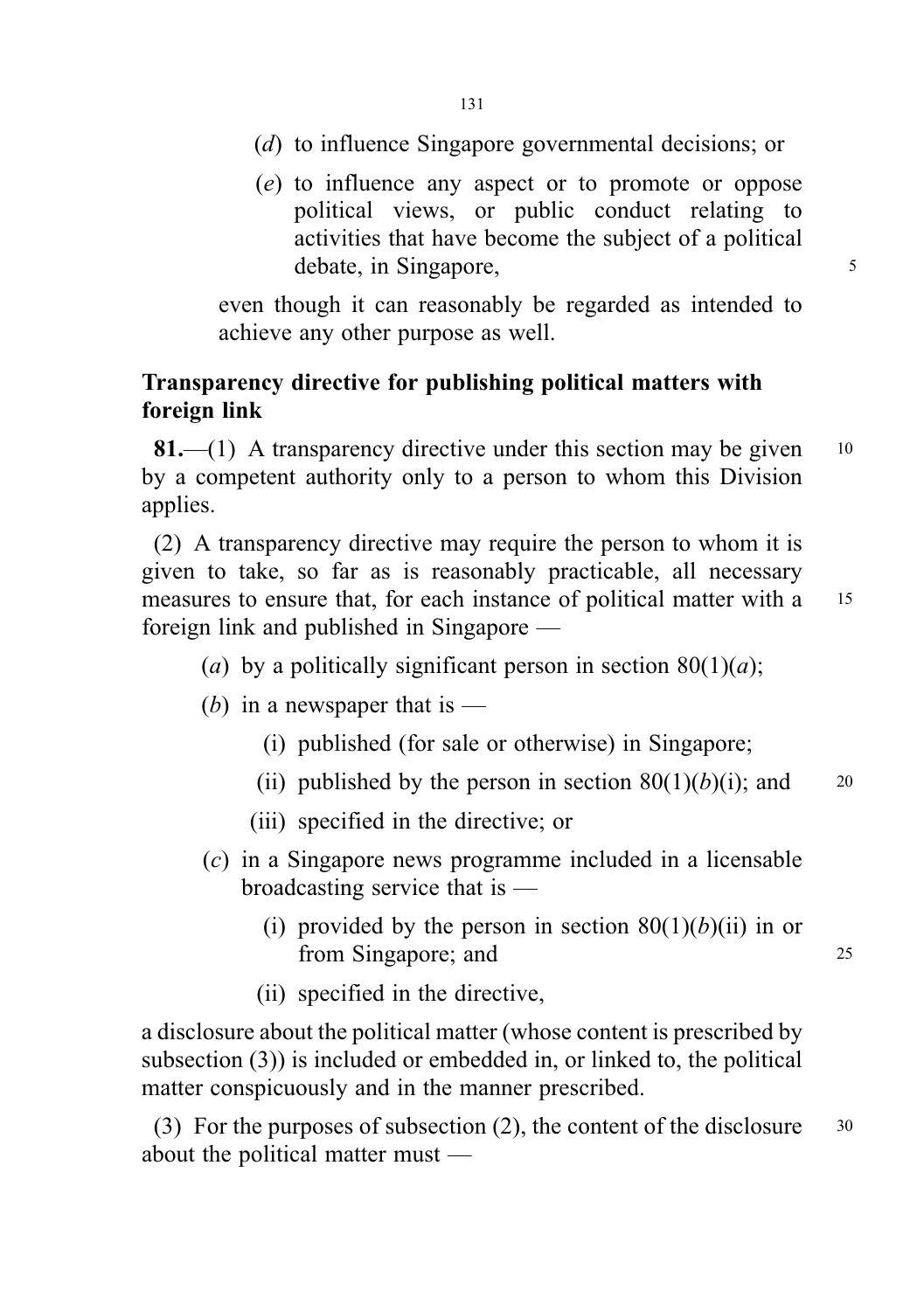- (a) identify the author of the political matter by name or pseudonym and by nationality;
- (b) identify the foreign principal for whom or at whose direction the political matter is placed (for consideration) <sup>5</sup> for publication;
	- (c) include a statement that the political matter has a foreign link; and
	- (d) include a statement that the disclosure is made under the Foreign Interference (Countermeasures) Act 2021.

# <sup>10</sup> What is political matter with foreign link

82. For the purposes of section 81, a political matter has a foreign link if —

- (a) any author of the political matter is a foreigner; or
- (b) any person for whom or at whose direction the political <sup>15</sup> matter is placed (for consideration) for publication in Singapore is a foreign principal.

### Division 3 — Stepped up countermeasures

# Directive prohibiting foreign membership, responsible officer, etc.

<sup>20</sup> 83.—(1) A directive under this section may be given by a competent authority only to any Part 4 politically significant entity.

(2) A competent authority may give a directive to a Part 4 politically significant entity prohibiting the Part 4 politically significant entity —

- <sup>25</sup> (a) from appointing or reappointing as a responsible officer of the Part 4 politically significant entity, an individual who  $i<sub>s</sub>$  —
	- (i) a foreigner; or
	- (ii) a particular foreigner specified in the directive; or
- <sup>30</sup> (b) from permitting to act as a responsible officer of the Part 4 politically significant entity, an individual who is  $-$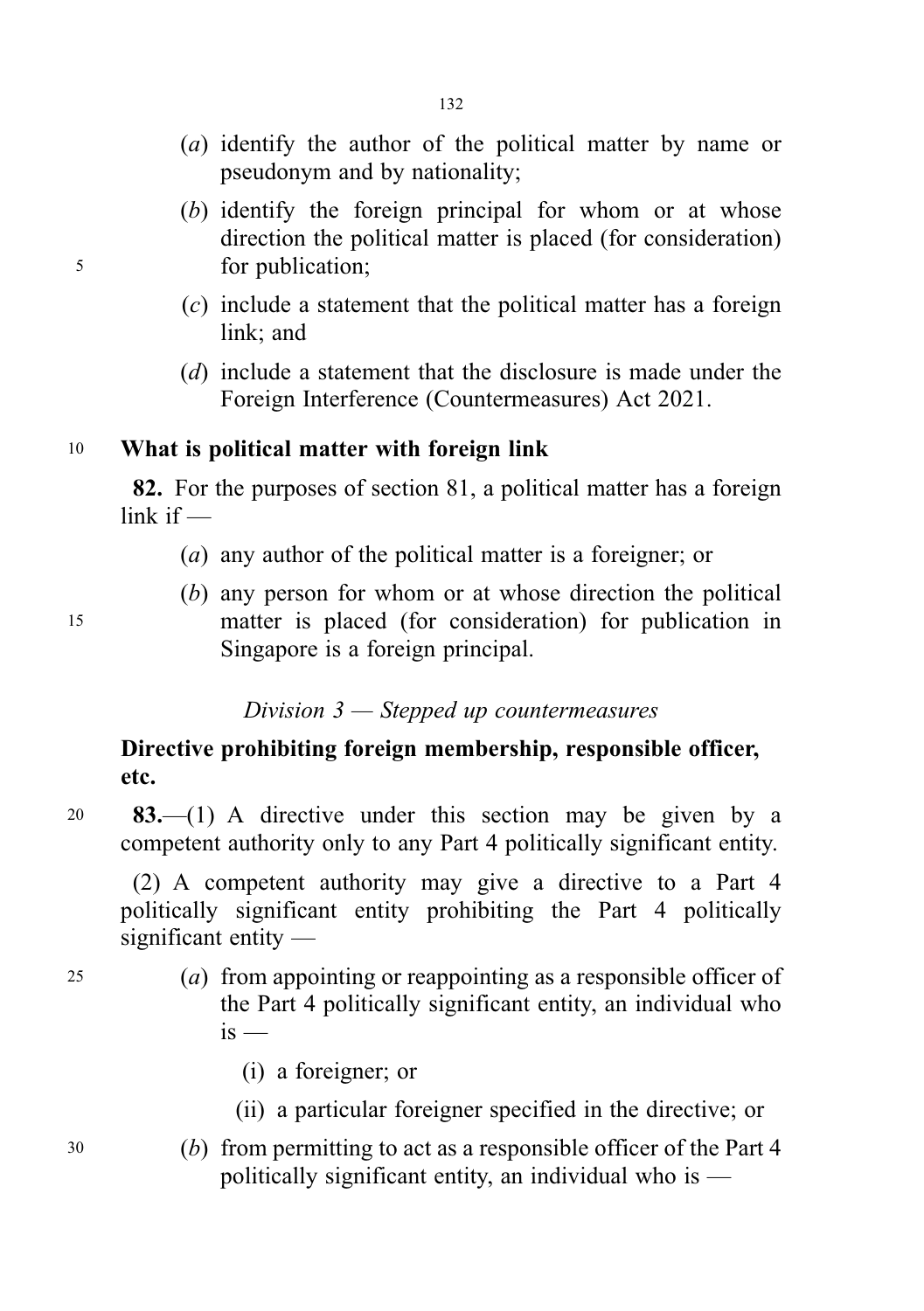- (i) a foreigner; or
- (ii) a particular foreigner specified in the directive.

(3) A competent authority may give a directive to a Part 4 politically significant entity prohibiting the Part 4 politically significant entity from accepting as a member of the Part 4 5 politically significant entity, an individual who is a foreigner, or a particular foreigner specified in the directive.

(4) A directive under subsection (2) or (3) may, in particular, direct the Part 4 politically significant entity —

- (a) to suspend for a period specified in the directive,  $a = 10$ particular foreigner from the exercise of his or her office, employment or membership (as the case may be) pending consideration being given to the foreigner's removal (whether under this section or otherwise) from his or her office, employment or membership; or 15
- (b) to remove, within the period specified in the directive, a particular foreigner from his or her office, employment or membership.

(5) However, a period of suspension under subsection  $(4)(a)$  must not exceed 24 months. 20

(6) For the purposes of this section, "appointing" includes appointing on an acting or a temporary basis.

#### Directive to end affiliation, etc., with foreign principal

**84.**—(1) A directive under this section may be given by a competent authority to any politically significant person. <sup>25</sup>

(2) A directive under this section may require a politically significant person given the directive to end, within the period specified in the directive, any arrangement specified in the directive, being a reportable arrangement within the meaning of section 78.

# Directive prohibiting, etc., foreign volunteers 30

85.—(1) A directive under this section may be given by a competent authority only to a Part 4 politically significant person.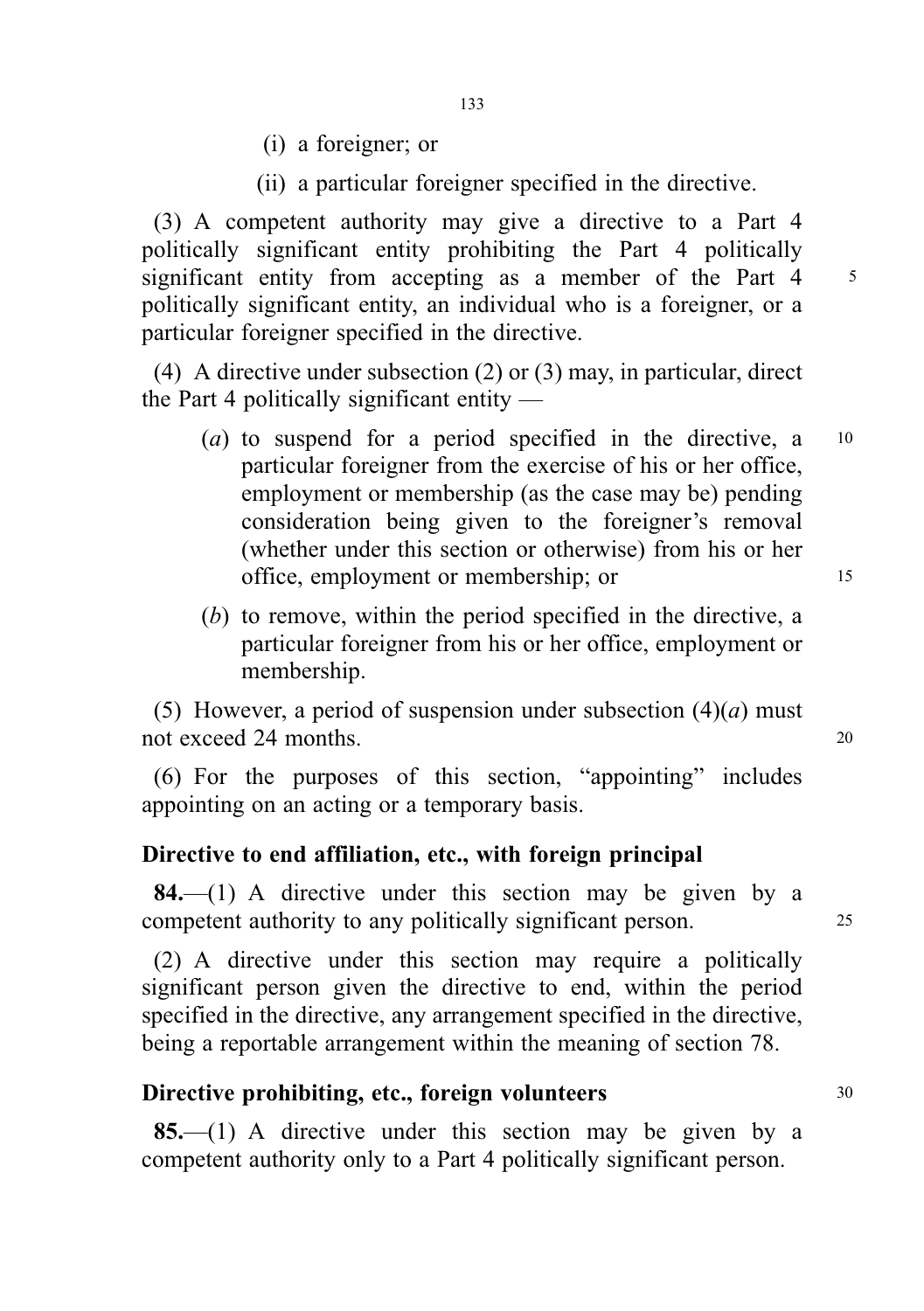(2) A competent authority may give a directive to a Part 4 politically significant person either —

- (a) prohibiting the person from accepting, or requiring that person to stop accepting, any voluntary labour, or <sup>5</sup> voluntary professional services, provided or to be provided —
	- (i) generally by any individual who is not a citizen of Singapore; or
- (ii) by a particular individual specified in the directive <sup>10</sup> who is not a citizen of Singapore,

to or for the benefit of the Part 4 politically significant person; or

- (b) requiring the Part 4 politically significant person to disclose, in accordance with subsection (3), all voluntary <sup>15</sup> labour, or voluntary professional services, provided during each reporting period —
	- (i) by an individual who is not a citizen of Singapore; and
- (ii) to or for the benefit of the Part 4 politically <sup>20</sup> significant person.

(3) Disclosure to a competent authority required under subsection  $(2)(b)$  must be in a foreign volunteers report relating to a reporting period that —

- (a) is in the form required by the competent authority and in <sup>25</sup> the manner prescribed in Regulations or, subject to those Regulations, as approved by the competent authority;
	- (b) is given to the competent authority no later than 31 January in the year following the year in which the voluntary labour, or voluntary professional services, was provided;
- <sup>30</sup> (c) contains the prescribed details of every voluntary labour, or voluntary professional services, provided during the reporting period to the Part 4 politically significant person by an individual who is not a citizen of Singapore, and the prescribed particulars of each such volunteer;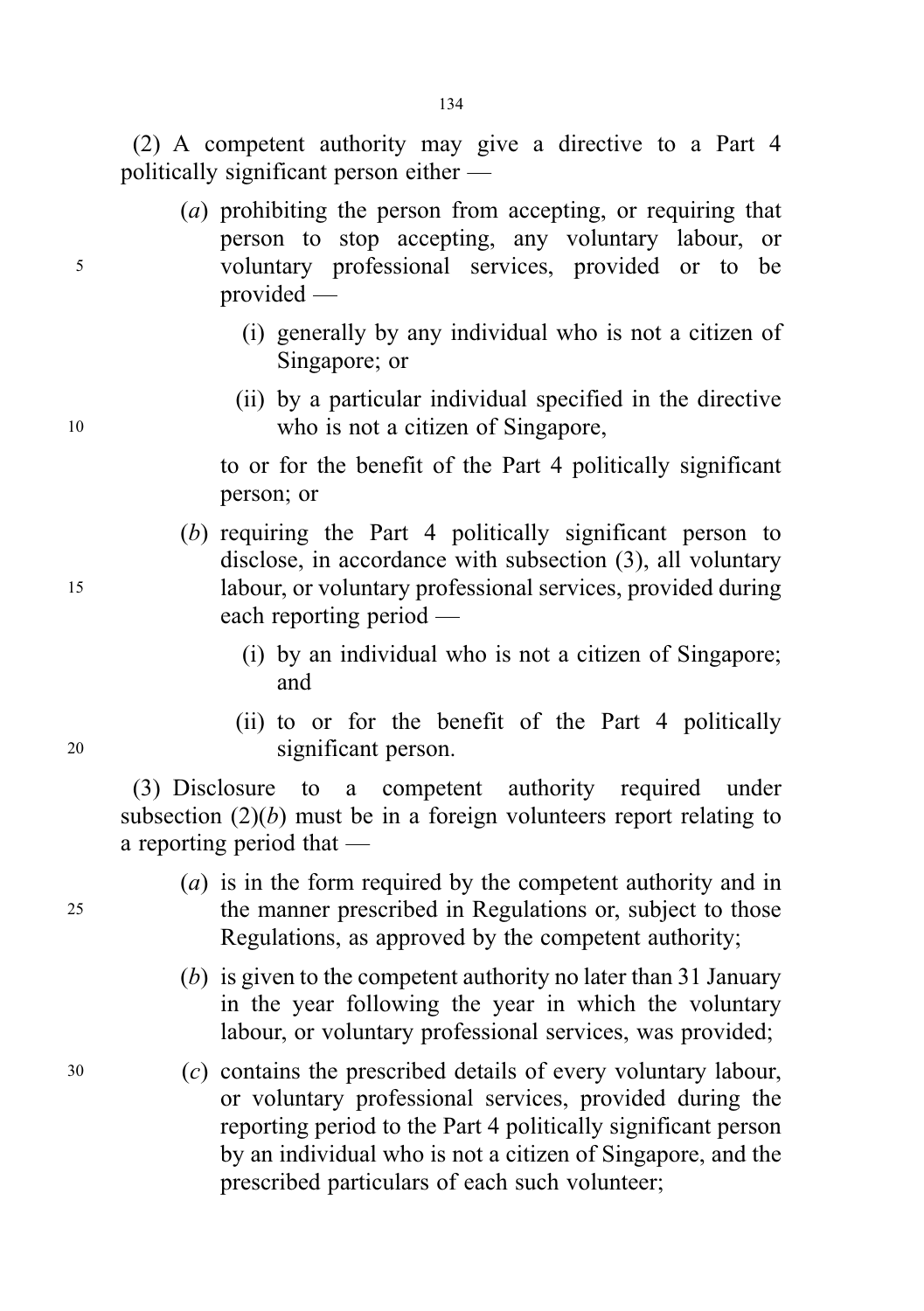- (*d*) is signed by the person who is prescribed by Regulations to be responsible for making the foreign volunteers report relating to the Part 4 politically significant person; and
- (e) is accompanied by a declaration made by the person mentioned in paragraph  $(d)$  as responsible for making the  $5$ foreign volunteers report relating to the Part 4 politically significant person.

(4) Regulations may prescribe a longer period for the purposes of subsection  $(3)(b)$ .

(5) Nothing in this section prohibits the receipt by a Part 4 <sup>10</sup> politically significant person of any voluntary labour or voluntary professional services as follows:

- (a) any voluntary labour or voluntary professional services of a prescribed type, being labour or services that are performed solely pursuant to a contract for service <sup>15</sup> entered into or with a person providing any service to or for the benefit of a Part 4 politically significant person;
- (b) any voluntary labour or voluntary professional services provided to a Part 4 politically significant person by an officer or a member of the Part 4 politically significant <sup>20</sup> person.
- $(6)$  In this section
	- "reporting period" means the period of 12 months starting 1 January and ending 31 December in any year, and includes a special reporting period; 25

"special reporting period" means the period —

- (a) starting the date the directive under subsection (2) takes effect; and
- (b) ending on (and including) 31 December of the same year the date in paragraph  $(a)$  falls.  $30$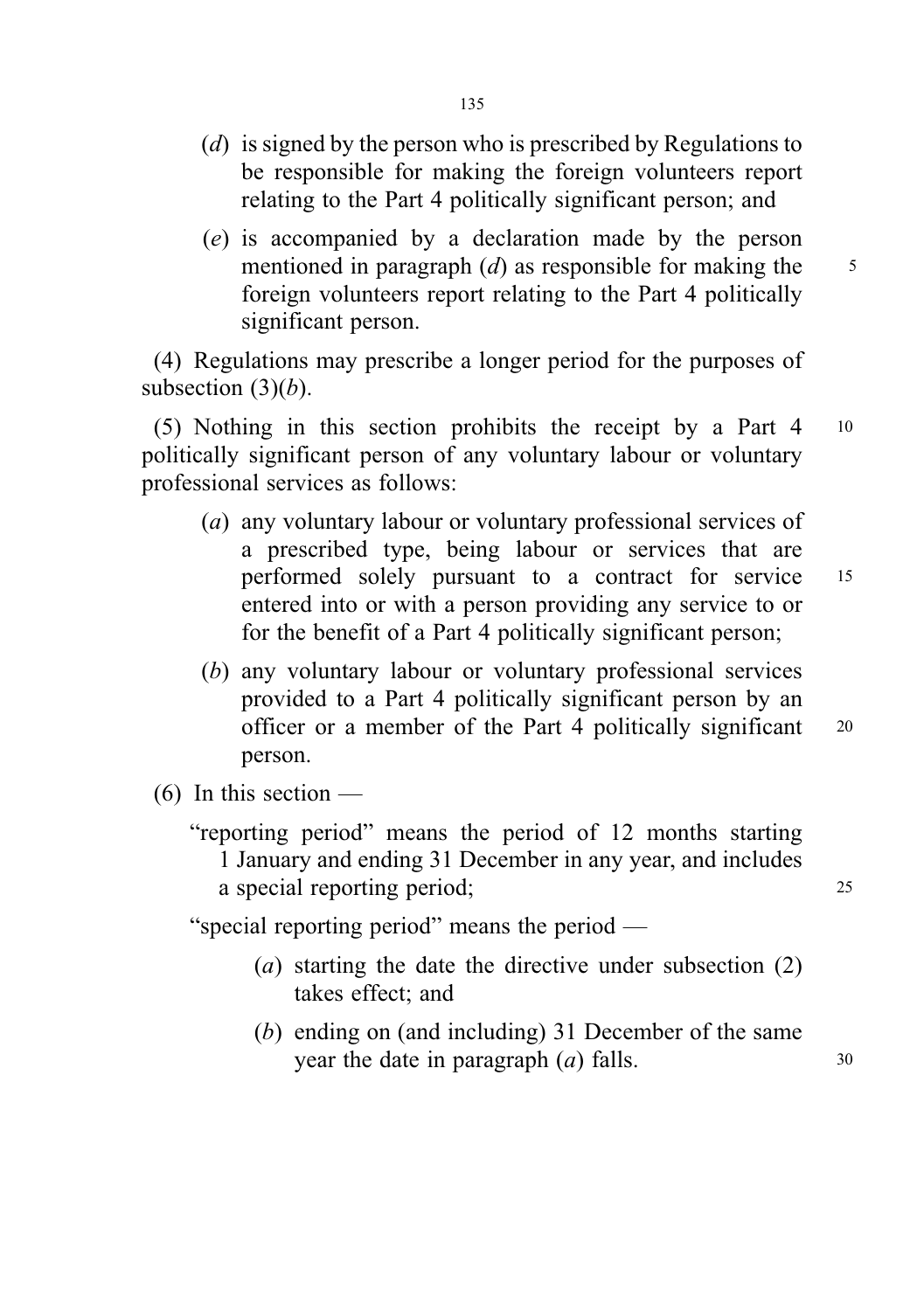# Division 4 — Offences

#### Late Part 6 reports, etc.

86.—(1) Where any foreign affiliations report or declaration which is required by section 76 to be given to the competent authority is not <sup>5</sup> so given within the time delimited under section 77, then the following persons shall each be guilty of an offence and shall each be liable on conviction to a fine not exceeding \$5,000 and, in the case of a continuing offence, to a further fine not exceeding \$200 for every day or part of a day during which the offence continues after <sup>10</sup> conviction:

- (a) where the foreign affiliations report or declaration is required in respect of a political party or a Part 4 politically significant entity — the responsible officers of the political party or politically significant entity in question;
- <sup>15</sup> (b) where the foreign affiliations report or declaration is required in respect of a candidate at an election or the candidate's election agent — the candidate and the candidate's election agent in question or (as the case may be) the candidate at a presidential election and the <sup>20</sup> candidate's principal election agent in question;
	- (c) where the foreign affiliations report or declaration is required in respect of any other politically significant person — that person.

(2) Where any declaration which is required by section 79 to be <sup>25</sup> given to the competent authority is not so given within the time delimited under section 79, then the person required to give the declaration shall each be guilty of an offence and shall each be liable on conviction to a fine not exceeding \$5,000 and, in the case of a continuing offence, to a further fine not exceeding \$200 for every day <sup>30</sup> or part of a day during which the offence continues after conviction.

(3) Where any foreign volunteers report or declaration which is required by section  $85(2)(b)$  to be given to the competent authority is not so given by the Part 4 politically significant person given the directive under section  $85(2)(b)$  within the time delimited under  $35$  section  $85(3)(b)$ , then the following persons shall each be guilty of an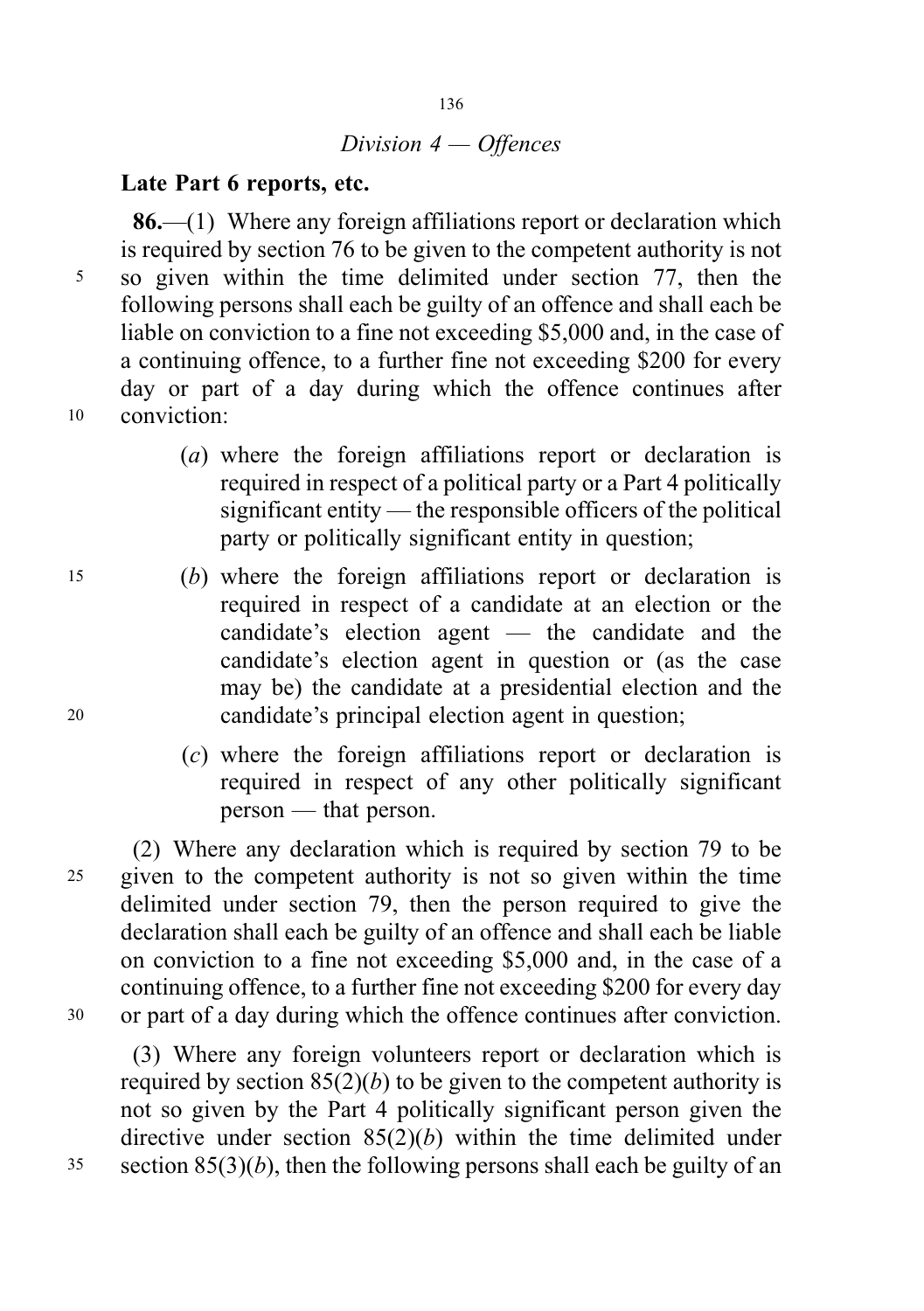offence and shall each be liable on conviction to a fine not exceeding \$5,000 and, in the case of a continuing offence, to a further fine not exceeding \$200 for every day or part of a day during which the offence continues after conviction:

- (a) where the foreign volunteers report or declaration is  $5$ required in respect of a Part 4 politically significant entity — the responsible officers of the Part 4 politically significant entity in question;
- (b) where the foreign volunteers report or declaration is required in respect of an individual who is a Part 4 <sup>10</sup> politically significant person — that individual.

(4) If a foreign affiliations report or foreign volunteers report which is required by section 76 or  $85(2)(b)$  (as the case may be) to be given to the competent authority is given to the competent authority, but the report does not comply with the requirements of section  $76(2)(c)$  or 15  $85(3)(c)$  (whichever being applicable) as regards the recording of details or descriptions in the report, then the following persons shall each be guilty of an offence and shall each be liable on conviction to a fine not exceeding \$5,000 and, in the case of a continuing offence, to a further fine not exceeding \$200 for every day or part of a day during 20 which the offence continues after conviction:

- (a) where the foreign affiliations report or foreign volunteers report is required under section 76 or  $85(2)(b)$  in respect of a political party or Part 4 politically significant entity the responsible officers of the political party or Part 4 <sup>25</sup> politically significant entity in question;
- (b) where the foreign affiliations report or foreign volunteers report is required under section 76 or  $85(2)(b)$  in respect of a candidate at an election or the candidate's election agent — the candidate and the candidate's election agent in 30 question or (as the case may be) the candidate at a presidential election and the candidate's principal election agent in question;
- (c) where the foreign affiliations report or foreign volunteers report is required under section 76 or  $85(2)(b)$  in respect of  $35$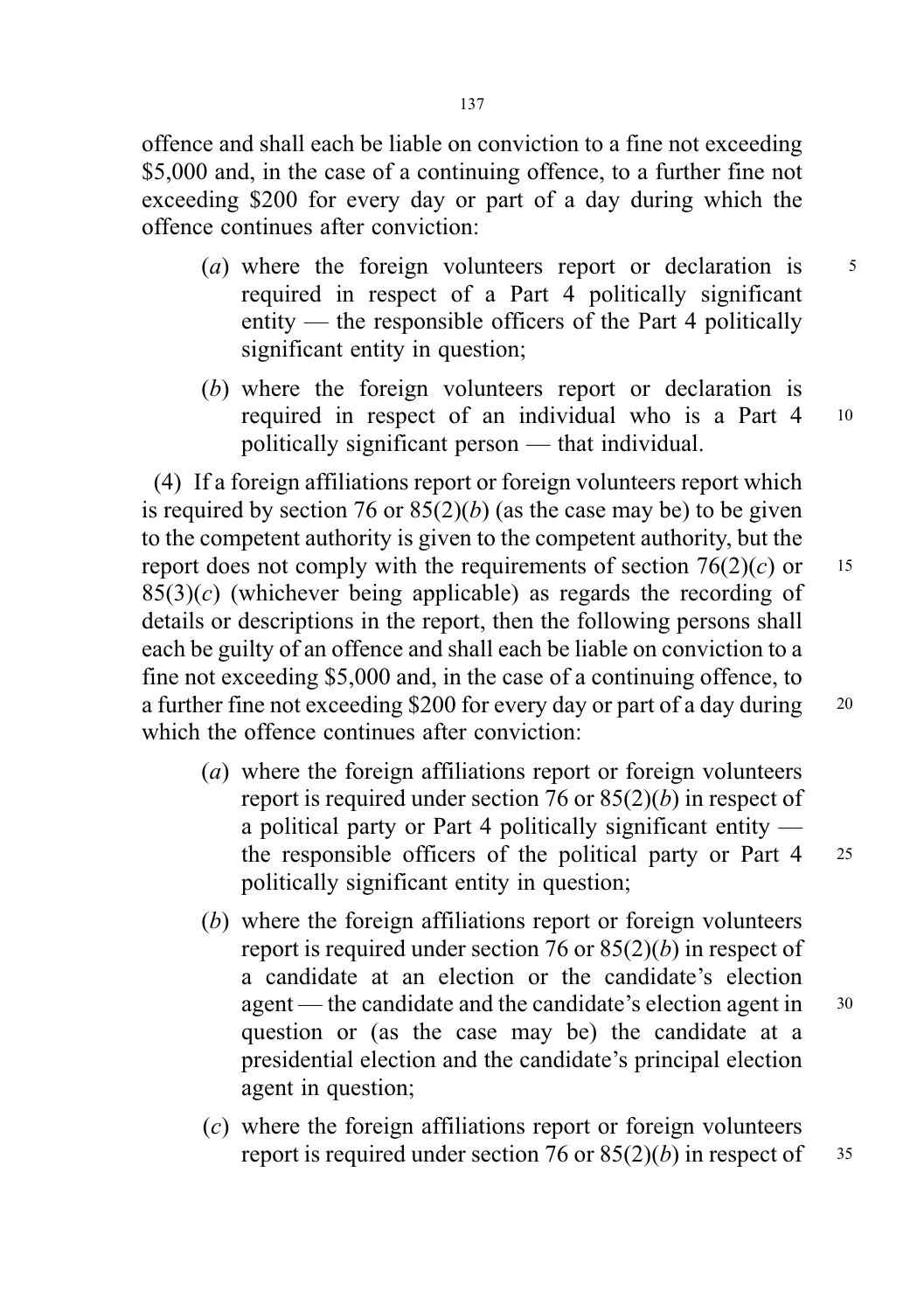any other politically significant person — that politically significant person.

(5) In proceedings for an offence under subsection (1), (2), (3) or (4), it is a defence to the charge for the accused to prove, on a balance <sup>5</sup> of probabilities, that the accused took all reasonable steps, and exercised all due diligence to ensure that any requirements —

- (a) as regards preparation or sending of a foreign affiliations report, foreign volunteers report or declaration; or
- (b) as regards the information to be given in any foreign <sup>10</sup> affiliations report, foreign volunteers report or declaration,

as the case may be, have been complied with in relation to the report or declaration.

# False or misleading Part 6 reports and declarations

87.—(1) Where, in any foreign affiliations report, foreign <sup>15</sup> volunteers report or declaration which is required by this Part to be given to the competent authority in relation to a politically significant person, there is —

- (a) any information or a statement that is false or misleading in a material particular; or
- <sup>20</sup> (b) an omission of any matter or thing without which the foreign affiliations report, foreign volunteers report or declaration is misleading in a material particular,

every person who is, under section  $76(2)(d)$  or  $85(3)(d)$  (as the case may be), responsible for making disclosure of foreign affiliations as <sup>25</sup> required by section 76, or foreign volunteers as required by section  $85(2)(b)$ , for the politically significant person commits an offence.

(2) A person who is guilty of an offence under subsection (1) shall be liable on conviction —

<sup>30</sup> (a) to a fine not exceeding \$10,000 or to imprisonment for a term not exceeding 12 months or to both; but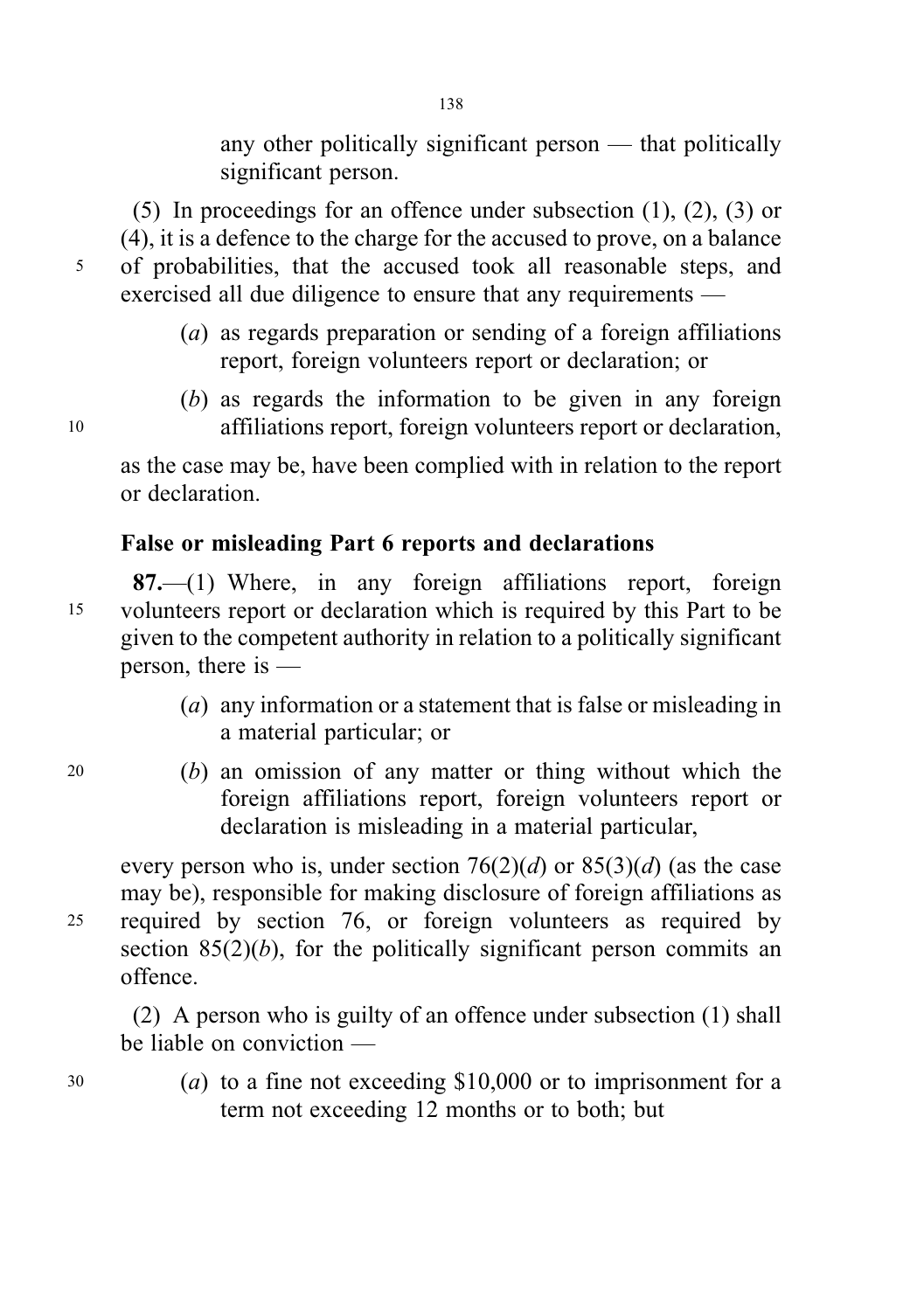(b) where the person is a repeat offender, to a fine not exceeding \$20,000 or to imprisonment for a term not exceeding 3 years or to both.

(3) A person is a repeat offender in relation to an offence under subsection (1) relating to a foreign affiliations report, foreign  $5$ volunteers report or declaration if the person has been convicted or found guilty (whether before, on or after the date of commencement of this section) on at least one other earlier occasion of —

- (a) an offence under subsection (1); or
- (b) an offence under section  $22(6)$  of the repealed Act.  $10$

(4) Where in any declaration which is required by section 79 to be given to the competent authority there is —

- (a) any information or a statement that is false or misleading in a material particular; or
- (b) an omission of any matter or thing without which the <sup>15</sup> declaration is misleading in a material particular,

the person who made the declaration shall be guilty of an offence and shall be liable on conviction to a fine not exceeding \$10,000 or to imprisonment for a term not exceeding 12 months or to both.

(5) In proceedings for an offence under subsection (1) in relation to <sup>20</sup> a foreign affiliations report, foreign volunteers report or declaration relating to such a report, or under subsection (4) in relation to a declaration required under section 79, it is a defence to the charge for the accused to prove, on a balance of probabilities, that the accused took all reasonable steps, and exercised all due diligence, to ensure <sup>25</sup> that —

- (a) any information or statement in the report or declaration (as the case may be) was not false or misleading in a material particular; and
- (b) the report or declaration did not contain any omission <sup>30</sup> which would have made the report or declaration misleading in a material particular.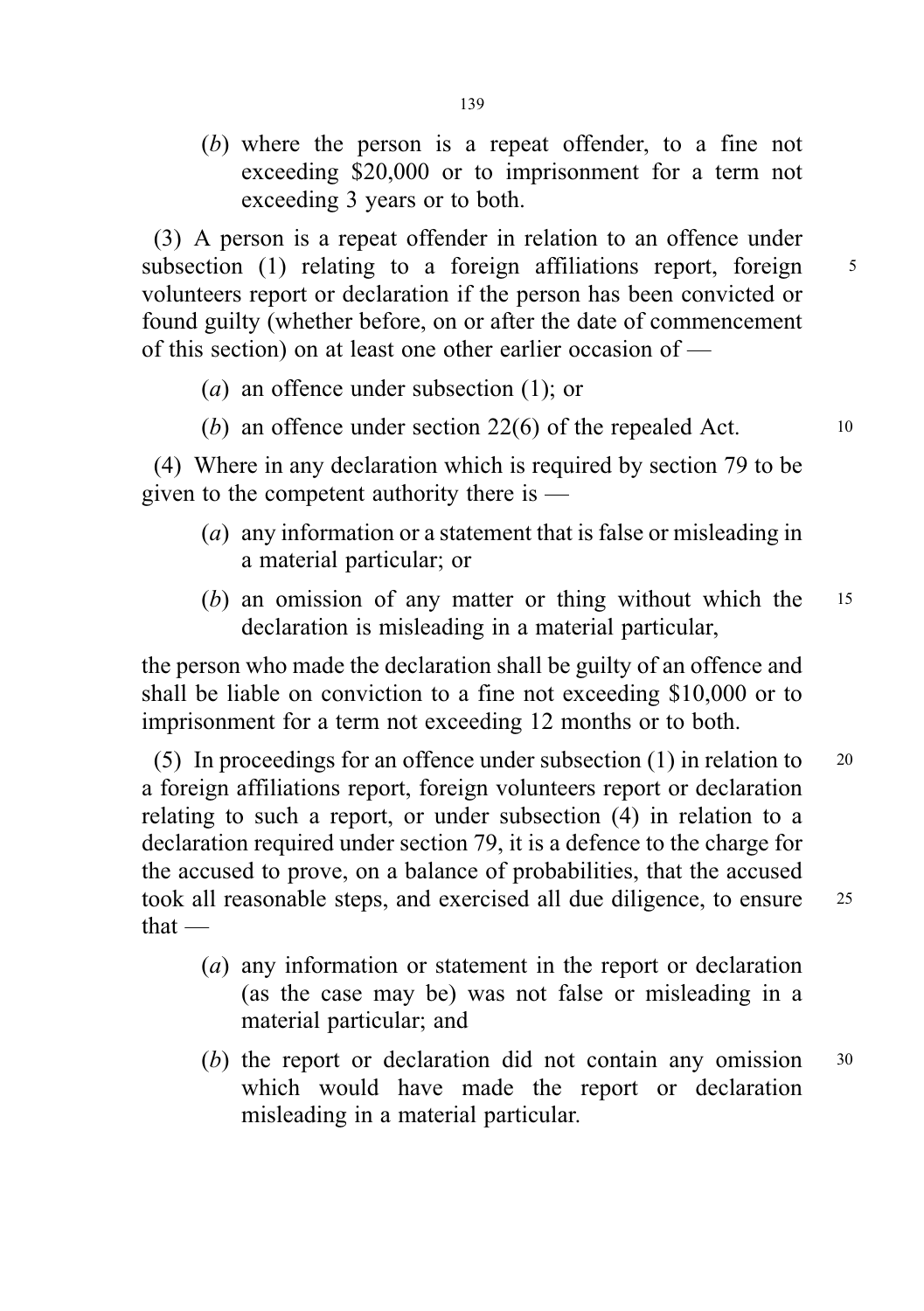# 140

# PART 7

# CONDITIONS FOR STEPPED UP COUNTERMEASURES

# Circumstances where Part 5 or 6 directive may be given

<sup>5</sup> 88. Unless expressly provided otherwise, a competent authority may give —

- (a) a prohibited donor directive to a Part 4 politically significant person;
- (b) an anonymous donations directive to a Part 4 politically <sup>10</sup> significant person;
	- (c) a political donations fund directive to a Part 4 politically significant person;
	- (d) a directive under section 71 to a Part 4 politically significant entity affecting major donors to that entity;
- <sup>15</sup> (e) a transparency directive under section 81 to a person mentioned in section 80 regarding political matters published in Singapore;
	- (f) a directive under section 83 to a Part 4 politically significant entity;
- $20$  (g) a directive under section 84 to a politically significant person to end a reportable arrangement;
	- (h) a directive under section  $85(2)(a)$  to a Part 4 politically significant person prohibiting voluntary labour or voluntary professional services; or
- 25 (i) a directive under section  $85(2)(b)$  to a Part 4 politically significant person requiring a foreign volunteers report regarding voluntary labour or voluntary professional services,

only where the competent authority is satisfied —

<sup>30</sup> (j) that the person to whom the directive is to be given is undertaking, has undertaken or is likely to undertake (on or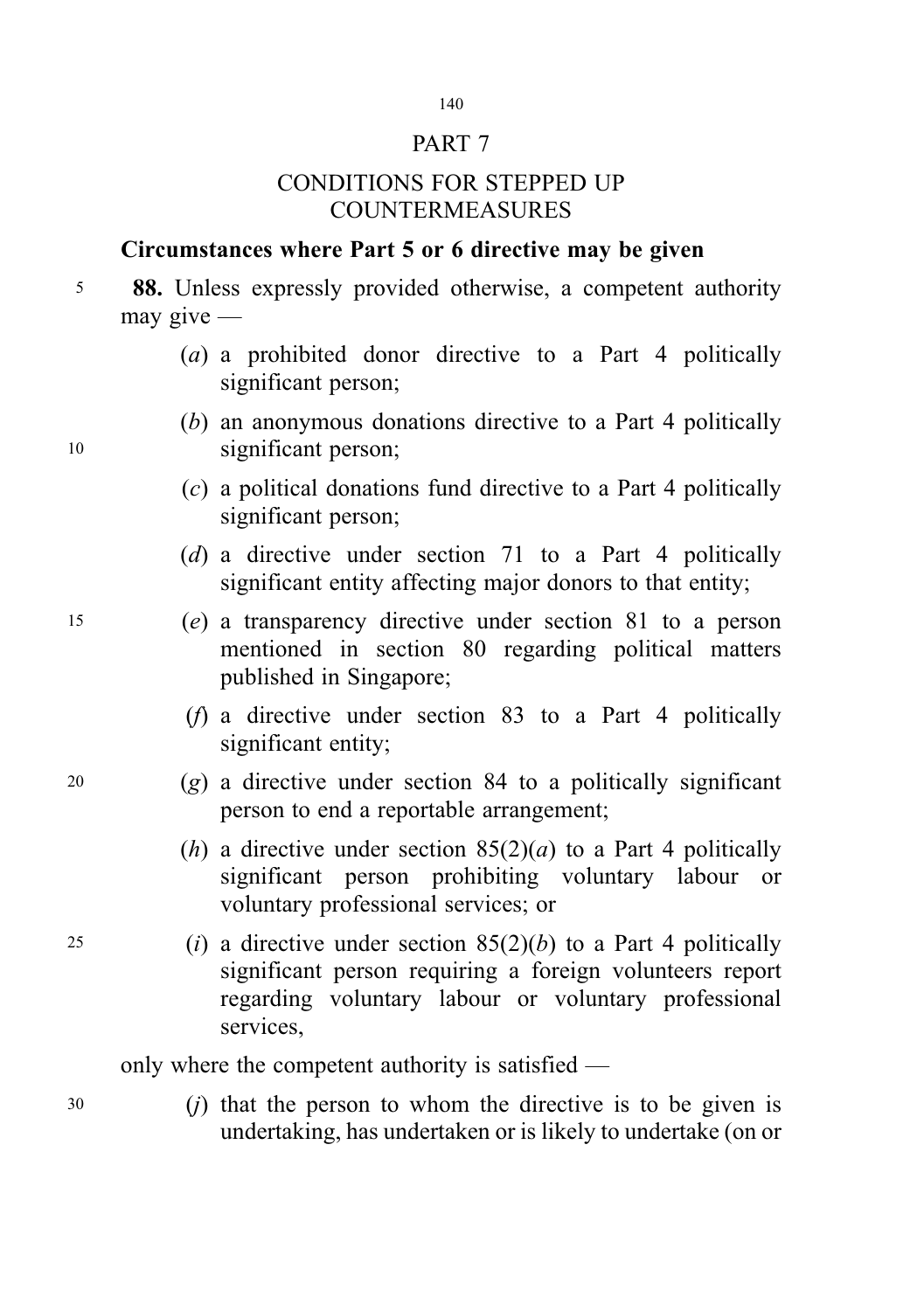after the date of commencement of this Part) an activity on behalf of a foreign principal; and

 $(k)$  that it is in the public interest that such a directive ought to be given, after having regard to the circumstances of the case.

### Content and effect of directives: general

89.—(1) A directive mentioned in section 88 (each called a directive under Part 5 or 6) is binding on the person to whom it is addressed.

- (2) A directive under Part 5 or 6 must be in writing. <sup>10</sup>
- (3) A directive under Part 5 or 6 must state
	- (a) the things that the politically significant person is required by the competent authority to do, or to refrain from doing, as are specified in the directive or are of a description as specified in the directive: 15
	- (b) whether the person to whom it is given must
		- (i) advise the competent authority of the details of the manner in which the person proposes to comply with the directive;
		- (ii) keep information about the matters that are the <sup>20</sup> subject of the directive;
		- (iii) regularly notify the competent authority about the steps being taken towards compliance with the directive; or
		- (iv) give written notice to the competent authority when <sup>25</sup> the person has complied with the directive; and
	- (c) that it is an offence under this Act to fail to comply with the directive.

(4) To avoid doubt, subsection (3) does not prevent any other relevant matter as is reasonably necessary to enable the directive to be  $30$ effective being contained in a directive under Part 5 or 6.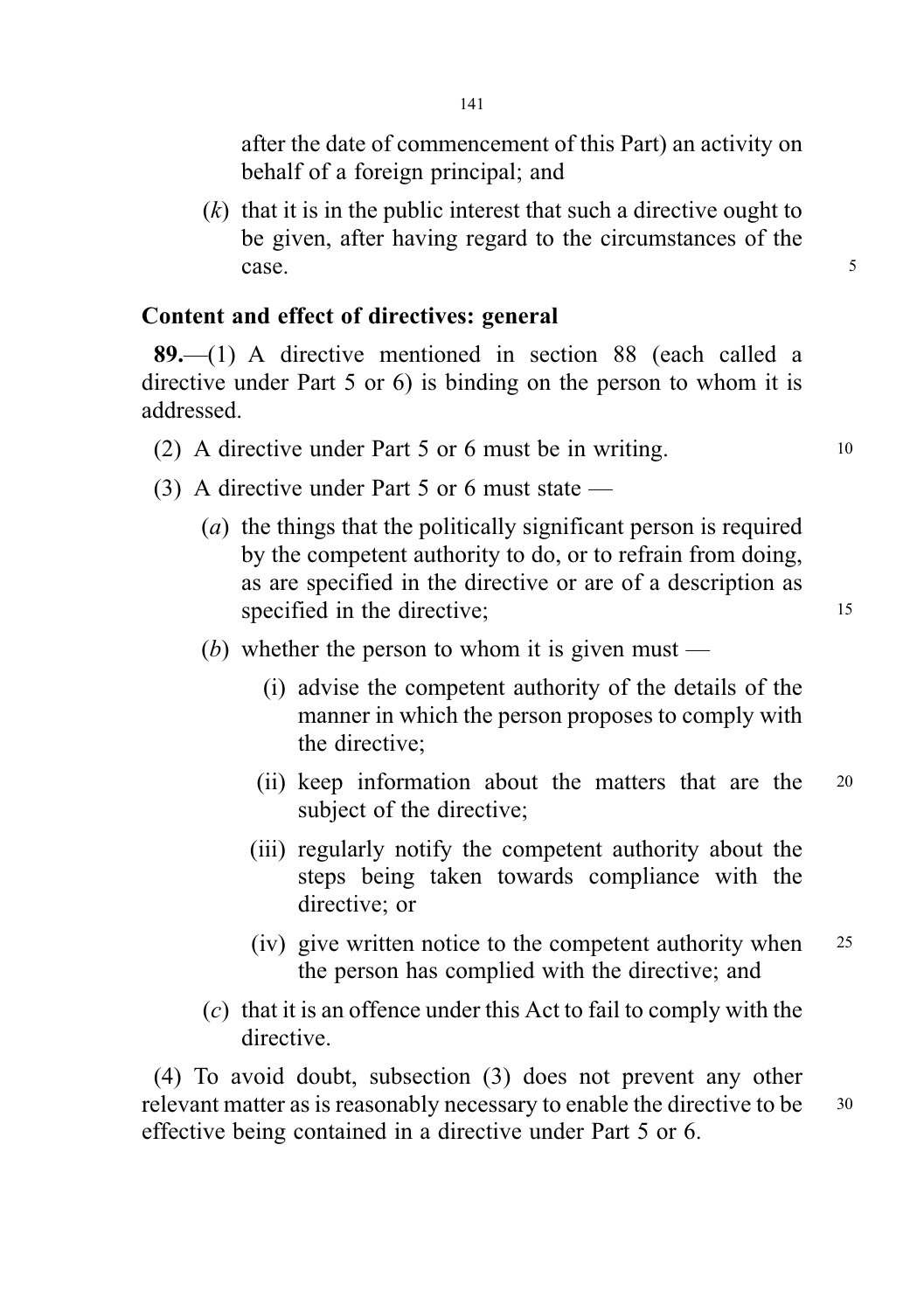(5) A directive under Part 5 or 6 that is given in accordance with this Part takes effect when it is given or on a later date specified in the directive.

(6) A directive under Part 5 or 6 continues in force until the <sup>5</sup> competent authority revokes the directive or it is cancelled on review under Part 8.

(7) A directive under Part 5 or 6 may be amended or revoked at any time by the competent authority if the competent authority is satisfied that the circumstances warrant it.

<sup>10</sup> (8) Subsection (6) does not prevent a further directive being made under Part 5 or 6 in the same terms as a directive that has been revoked.

(9) Any person to whom a directive is given under Part 5 or 6 must comply with the directive.

<sup>15</sup> (10) Unless otherwise ordered by the Minister, a directive of the competent authority appealed against under Part 8 must be complied with until the determination of the appeal.

(11) A directive under Part 5 or 6 has effect despite the provisions  $of -$ 

- 
- <sup>20</sup> (a) any other written law in force on the date of commencement of this Part; and
	- (b) the constitution, memorandum or articles of association, trust deed or equivalent instrument of a politically significant person.

# <sup>25</sup> Process of giving directives: general

90.— $(1)$  A competent authority may give a politically significant person any one or more directives under Part 5 or 6.

(2) In making a directive under Part 5 or 6, it is not necessary for the competent authority to give any person who may be affected by the <sup>30</sup> directive a chance to be heard before the directive is given.

(3) Subject to section 71(2), it is not necessary to publish any directive given under Part 5 or 6 in the Gazette.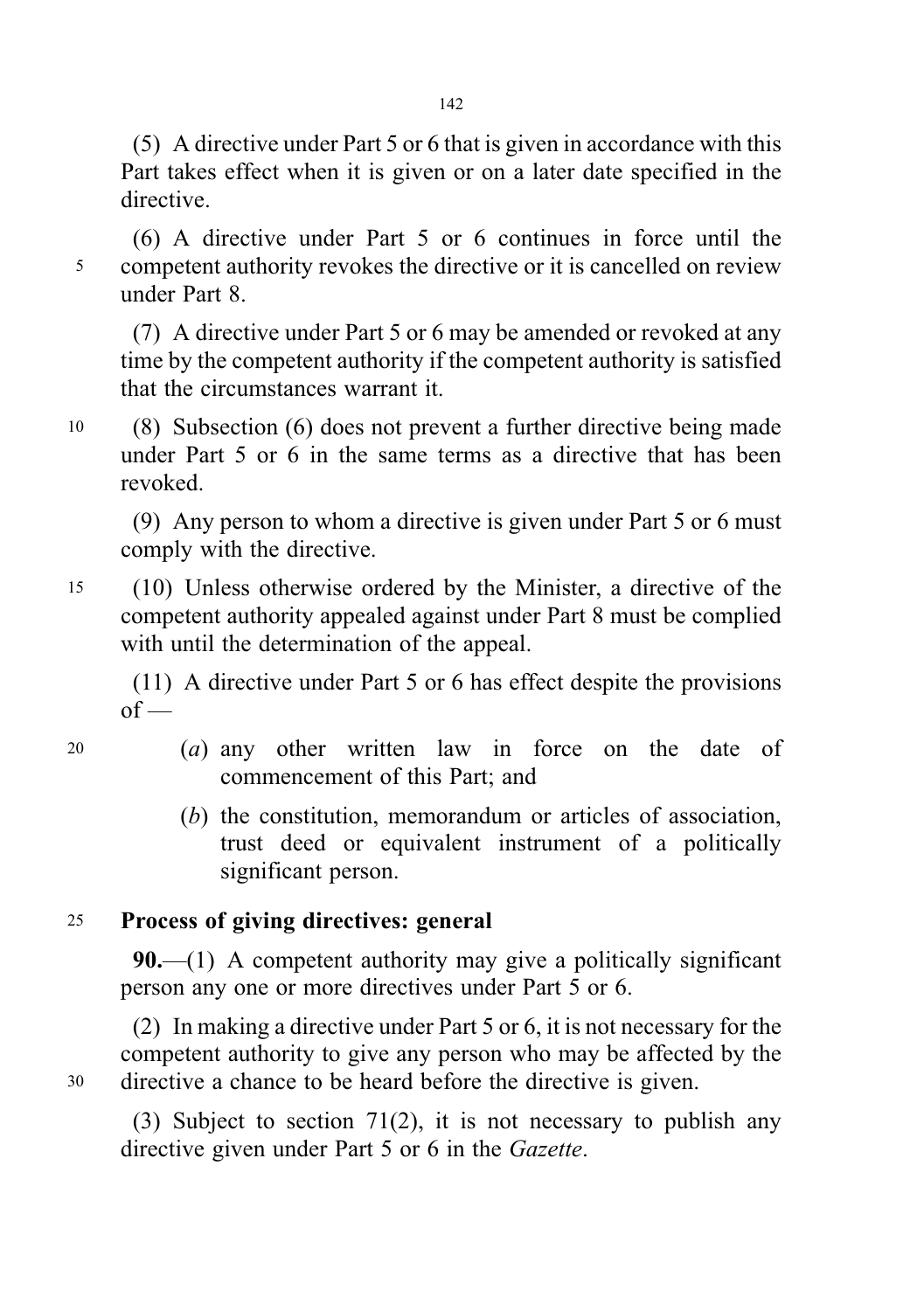# Offences involving directives to politically significant persons

**91.**—(1) Where a person to whom a directive under Part 5 or 6 is given, without reasonable excuse, contravenes the directive —

- (a) the responsible officers of a political party or Part 4 politically significant entity given the directive; or  $5^{\circ}$
- (b) in any other case, the person given the directive,

commits an offence.

(2) A person who is guilty of an offence under subsection (1) shall be liable on conviction —

- (a) for a prohibited donor directive or an anonymous 10 donations directive —
	- (i) to a fine not exceeding \$10,000 or to imprisonment for a term not exceeding 12 months or to both; but
	- (ii) where the person is a repeat offender, to a fine not exceeding \$20,000 or to imprisonment for a term not 15 exceeding 3 years or to both;
- (b) for a political donations fund directive under section 69, to a fine not exceeding \$5,000 and, in the case of a continuing offence, to a further fine not exceeding \$500 for every day or part of a day during which the offence continues after 20 conviction;
- $(c)$  for a directive under section 71, to a fine not exceeding \$5,000 and, in the case of a continuing offence, to a further fine not exceeding \$500 for every day or part of a day during which the offence continues after conviction: 25
- (d) for a transparency directive under section 81, to a fine not exceeding \$10,000 or to imprisonment for a term not exceeding 12 months or to both and, in the case of a second or subsequent offence, to a fine not exceeding \$20,000 or to imprisonment for a term not exceeding 3 years or to 30 both;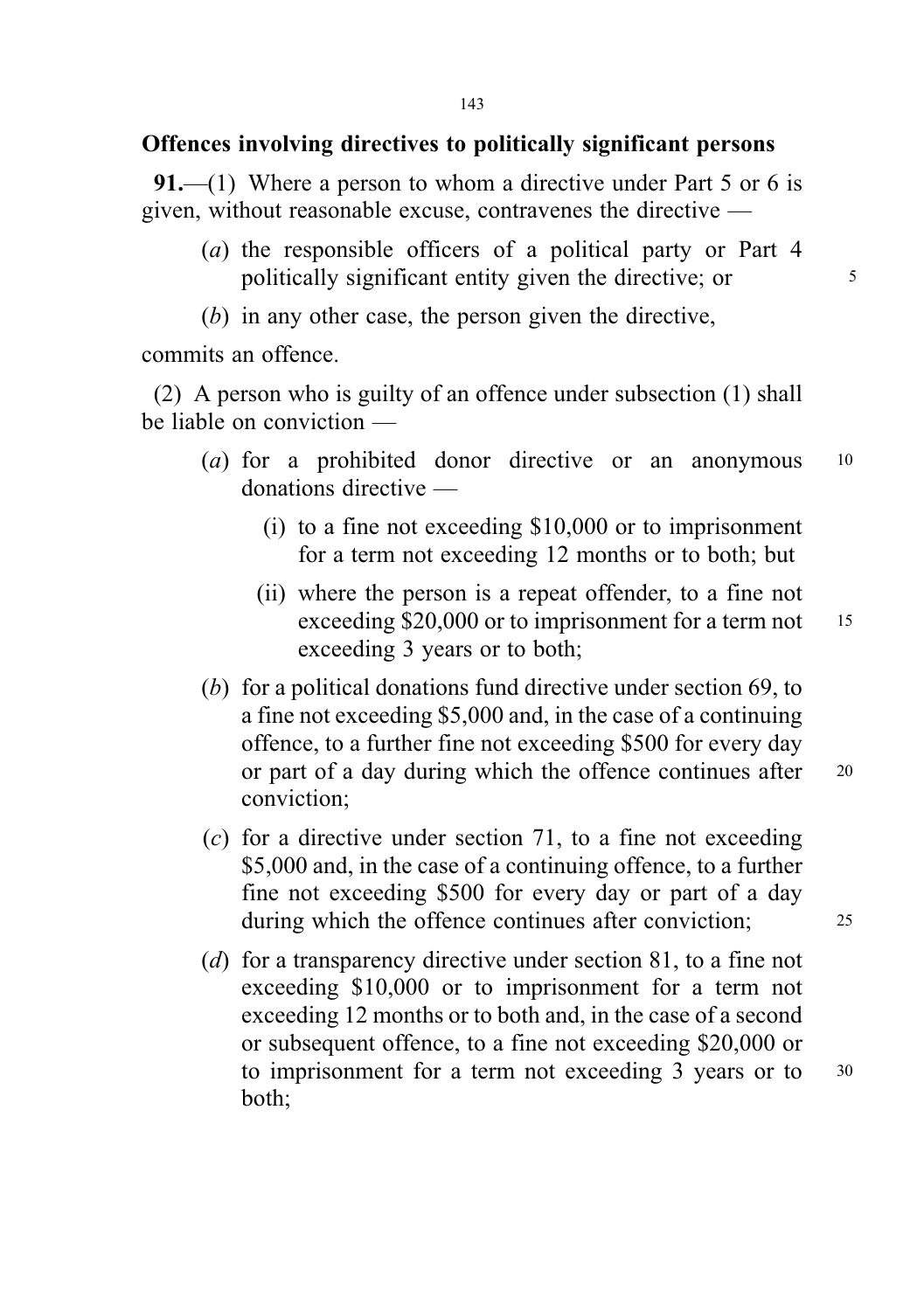- (e) for a directive under section 83 or 84, to a fine not exceeding \$10,000 or to imprisonment for a term not exceeding 12 months or to both; or
- (f) for a directive under section 85, to a fine not exceeding <sup>5</sup> \$10,000 or to imprisonment for a term not exceeding 12 months or to both.

(3) A person is a repeat offender in relation to an offence under subsection (1) relating to a prohibited donor directive or an anonymous donations directive (called the current offence) if the <sup>10</sup> person has been convicted or found guilty (whether before, on or after the date of commencement of this section) on at least one other earlier occasion of an offence under subsection (1) with respect to —

- (a) another prohibited donor directive if the current offence involves a prohibited donor directive; or
- <sup>15</sup> (b) another anonymous donations directive if the current offence involves an anonymous donations directive.

### PART 8

#### OVERSIGHT ARRANGEMENTS

#### Division  $1 -$  Rights of appeal

### <sup>20</sup> Right of appeal against authorisation for Part 3 directions, etc.

92.—(1) Subject to subsection (2) and section 98(1), the following persons in the table below may, on payment of such fee as may be prescribed, appeal to a Reviewing Tribunal in accordance with this Part against the appealable decision specified opposite the person in <sup>25</sup> the table below:

|    | <i>Item</i> | Appellant      | <i>Appealable decision</i>                                                              |
|----|-------------|----------------|-----------------------------------------------------------------------------------------|
|    |             | given a Part 3 | 1. A person who is An authorisation by the Minister<br>made under section $23(3)(b)$ or |
|    |             | direction      | affirmed under section $23(3)(c)$ to                                                    |
| 30 |             |                | the competent authority to give                                                         |
|    |             |                | that Part 3 direction.                                                                  |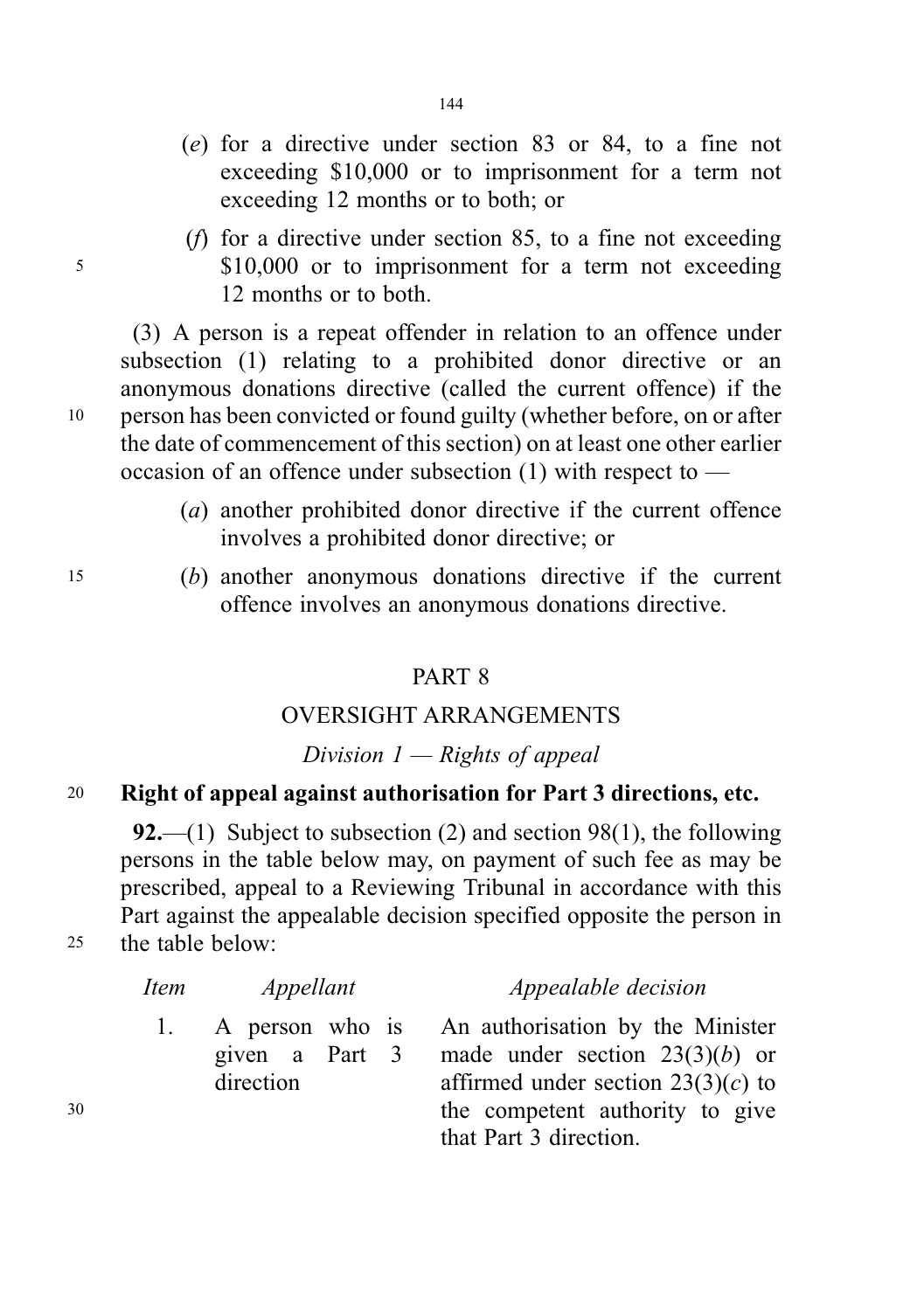#### Appealable decision

2. A proprietor of a proscribed online location A declaration by the Minister made under section  $26(3)(b)$  or affirmed under section  $26(3)(c)$  in relation to that online location.

(2) No appeal may be made under this Part to a Reviewing Tribunal  $by -$ 

- (a) any person given a Part 3 direction pursuant to an authorisation by the Minister under section 20(1), 21(1) or  $22(1)(b)$  unless the person has first applied under 10 section 23(1) to the Minister to reconsider the authorisation; or
- (b) any proprietor of a proscribed online location declared under section 24(1) or  $25(1)(b)$  unless the person has first applied under section  $26(1)$  to the Minister to reconsider 15 the declaration.

#### Right of appeal against competent authority's decisions

- **93.** A person
	- (a) who is designated a Part 4 politically significant entity or politically significant person under section  $47(1)$  or  $48(1)$ ; 20
	- (b) whose application to cancel the person's designation as a Part 4 politically significant entity or politically significant person under section 47(4) or 48(4) is refused; or
	- (c) who is given a directive under Part 5 or 6,

may appeal to the Minister in accordance with this Part against the 25 decision in paragraph  $(a)$ ,  $(b)$  or  $(c)$ , as the case may be.

> Division 2 — Reviewing Tribunals for section 92 appeals

## Reviewing Tribunals — composition

**94.**—(1) One or more bodies each called a Reviewing Tribunal is  $\frac{30}{2}$ established by this section.

145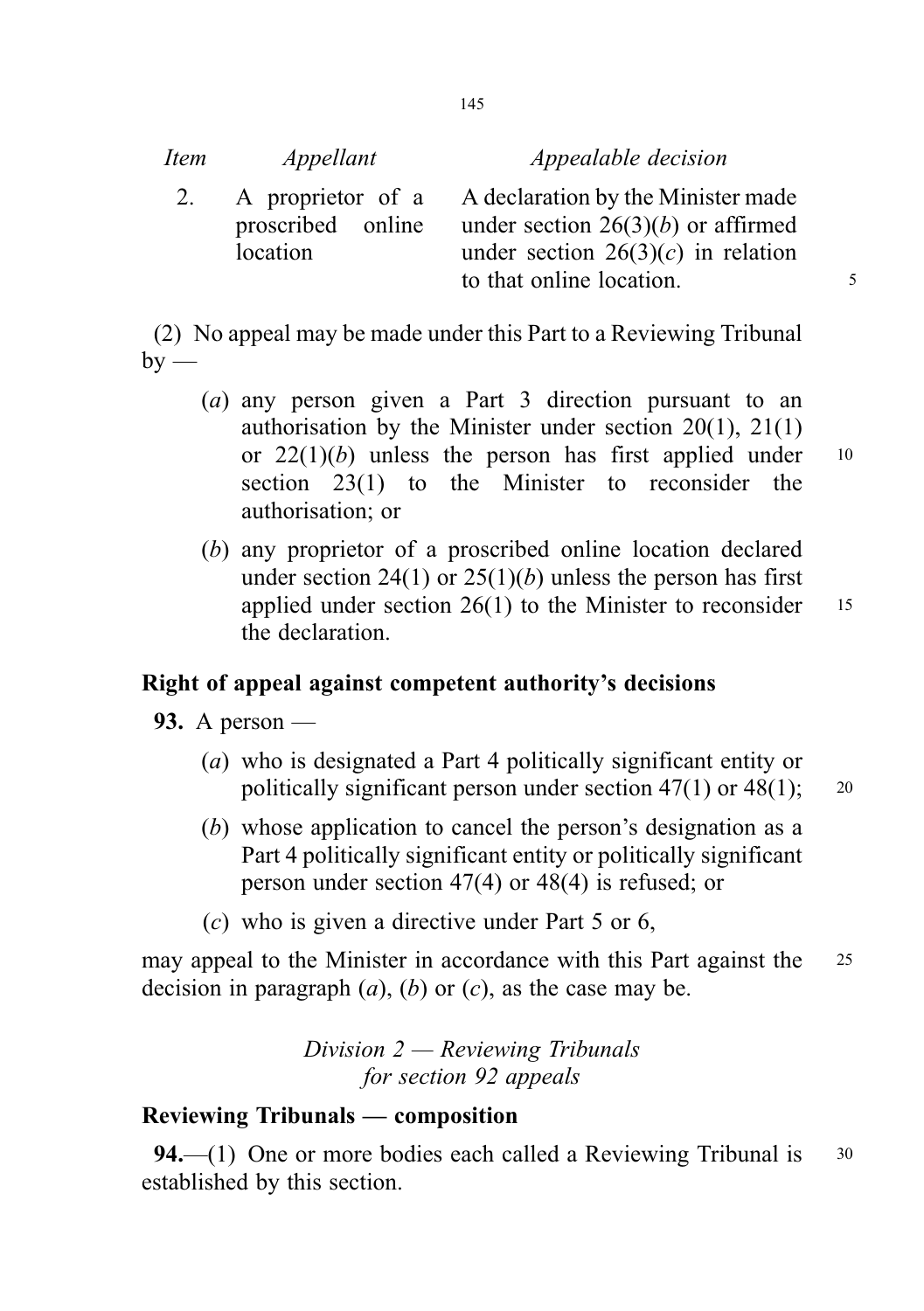(2) Every Reviewing Tribunal consists of 3 individuals, each of whom is appointed by the President on the advice of the Cabinet subject to subsections (3) and (4).

(3) An individual must not be, or be appointed, a member of any <sup>5</sup> Reviewing Tribunal if he or she is not a citizen of Singapore.

(4) The chairperson of every Reviewing Tribunal must be a Supreme Court Judge.

(5) A member of a Reviewing Tribunal must vacate office at the end of a period of 3 years starting the day of his or her appointment, <sup>10</sup> but is eligible for reappointment.

(6) A member of a Reviewing Tribunal may resign his or her office by giving notice in writing to the President.

(7) In the performance of his or her functions and duties under this Act, the members of a Reviewing Tribunal each have the same <sup>15</sup> protection and immunity as a Judge of the High Court.

(8) The proceedings of a Reviewing Tribunal are deemed to be judicial proceedings and every member of the Reviewing Tribunal Board is deemed to be a public servant within the meaning of the Penal Code 1871.

## <sup>20</sup> Reviewing Tribunal — remuneration and other terms

95.—(1) The Minister may pay to the members of a Reviewing Tribunal out of moneys provided by Parliament such remuneration or allowances as the Minister may, with the approval of the President, fix.

<sup>25</sup> (2) The remuneration and other terms of service of each member of a Reviewing Tribunal must not be altered to his or her disadvantage during his or her continuance in office as such.

## Reviewing Tribunal — resources

96.—(1) All expenses of every Reviewing Tribunal are to be <sup>30</sup> defrayed out of money provided by Parliament.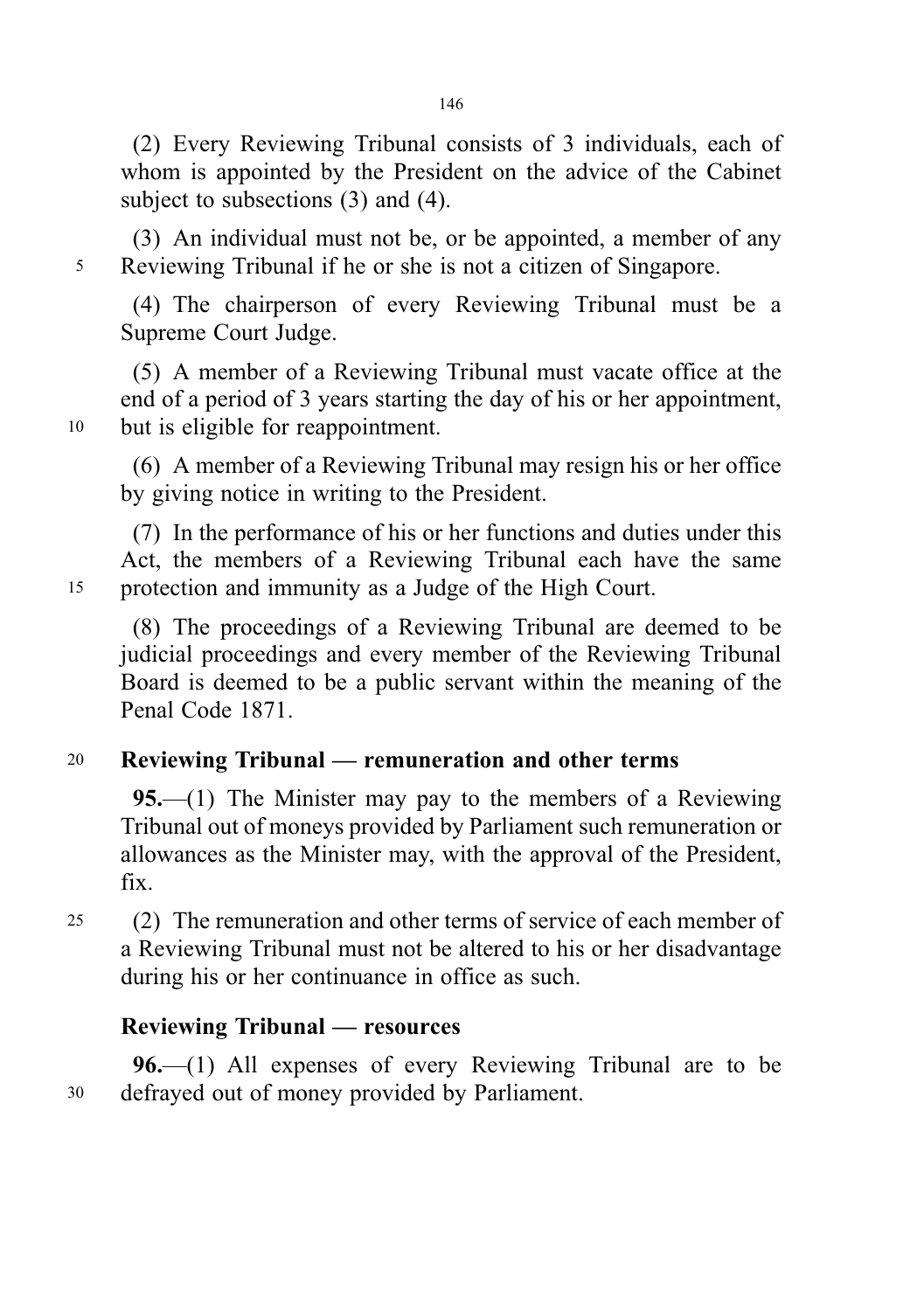(2) The Minister must appoint a Secretary to the Reviewing Tribunals and such other public officers as are necessary for a Reviewing Tribunal to discharge its functions under this Act.

### Reviewing Tribunal — function

97.—(1) It is the function and duty of every Reviewing Tribunal to  $\frac{5}{5}$ consider and determine any appeal made under section 92 and served on the Secretary to the Reviewing Tribunals —

- (a) by a person who is given a Part 3 direction and who may appeal against the authorisation by the Minister made under section 23(3)(b) or affirmed under section  $23(3)(c)$  10 to the competent authority to give the direction; or
- (b) by a proprietor of a proscribed online location and who may appeal against the Minister's declaration made under section  $26(3)(b)$  or affirmed under section  $26(3)(c)$  in relation to that online location. 15

(2) However, a Reviewing Tribunal may summarily dismiss any appeal which it determines to be frivolous or vexatious.

(3) A Reviewing Tribunal may determine an appeal made to the Reviewing Tribunal by —

- (a) dismissing the appeal and confirming the decision <sup>20</sup> appealed against; or
- (b) revoking the decision appealed against.

(4) Every Reviewing Tribunal has to carry out its work expeditiously.

(5) In relation to a Reviewing Tribunal determining an appeal under <sup>25</sup> this Part, Part 3 applies as if the reference in that Part to the Minister were a reference to the Reviewing Tribunal.

(6) A Reviewing Tribunal's decision under subsection (3) is final.

#### Procedure before Reviewing Tribunal

**98.**—(1) Except where a Reviewing Tribunal, having regard to all  $\frac{30}{2}$ the circumstances, is satisfied that it is equitable to do so, the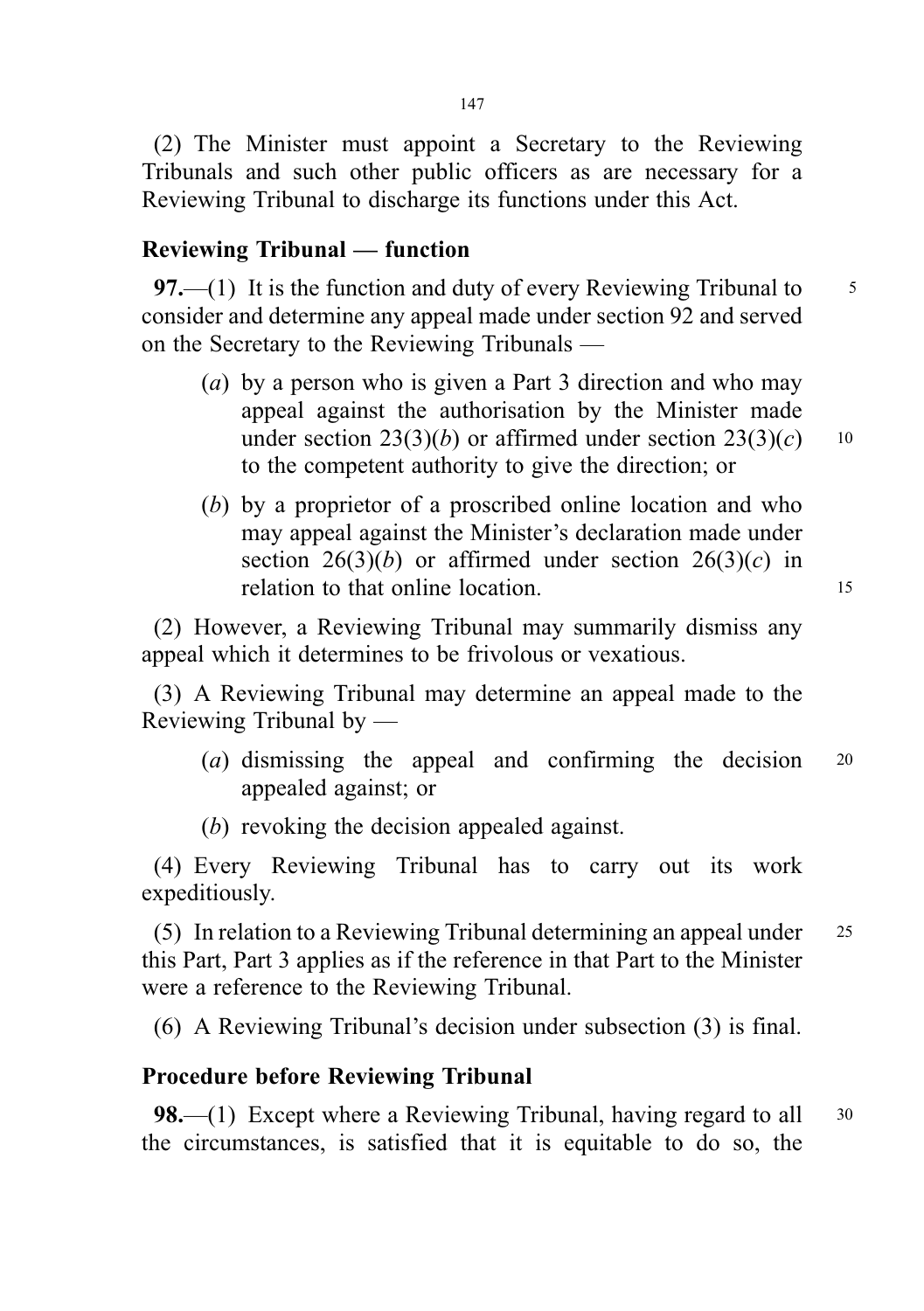Reviewing Tribunal must not consider or determine any appeal against —

- (a) an authorisation by the Minister made under section 23(3)(b) or affirmed under section 23(3)(c) to the <sup>5</sup> competent authority to give a Part 3 direction, if the appeal is made more than 30 days after the notice of that decision is given under section 23(6); or
- (b) a declaration made under section  $26(3)(b)$  or affirmed under section  $26(3)(c)$  in relation to a proscribed online <sup>10</sup> location, if the appeal is made more than 30 days after the notice of that decision is given under section 26(5).

(2) A Reviewing Tribunal may at any stage in the appeal proceedings, and without calling for a defence from the Minister whose authorisation or declaration is appealed against, dismiss an <sup>15</sup> appeal made to or before it if the Reviewing Tribunal is satisfied that —

- (a) the appellant is not a person entitled to appeal under that section;
- (b) the bringing of the appeal is or the proceedings of the <sup>20</sup> appeal are frivolous or vexatious, which may include taking into account whether the appellant has habitually and persistently, and without any reasonable ground, made vexatious appeals to the Reviewing Tribunal; or
- (c) the appellant has, without reasonable excuse, failed to <sup>25</sup> comply with the time delimited by any provision of Rules made under section 99 for the submission of any notice, document or other information in the appeal proceedings, or with any direction of the Reviewing Tribunal under those Rules.
- <sup>30</sup> (3) Subject to Rules made under section 99, every Reviewing Tribunal is entitled to determine its own procedure in relation to any appeal under section 92 made to or before the Reviewing Tribunal.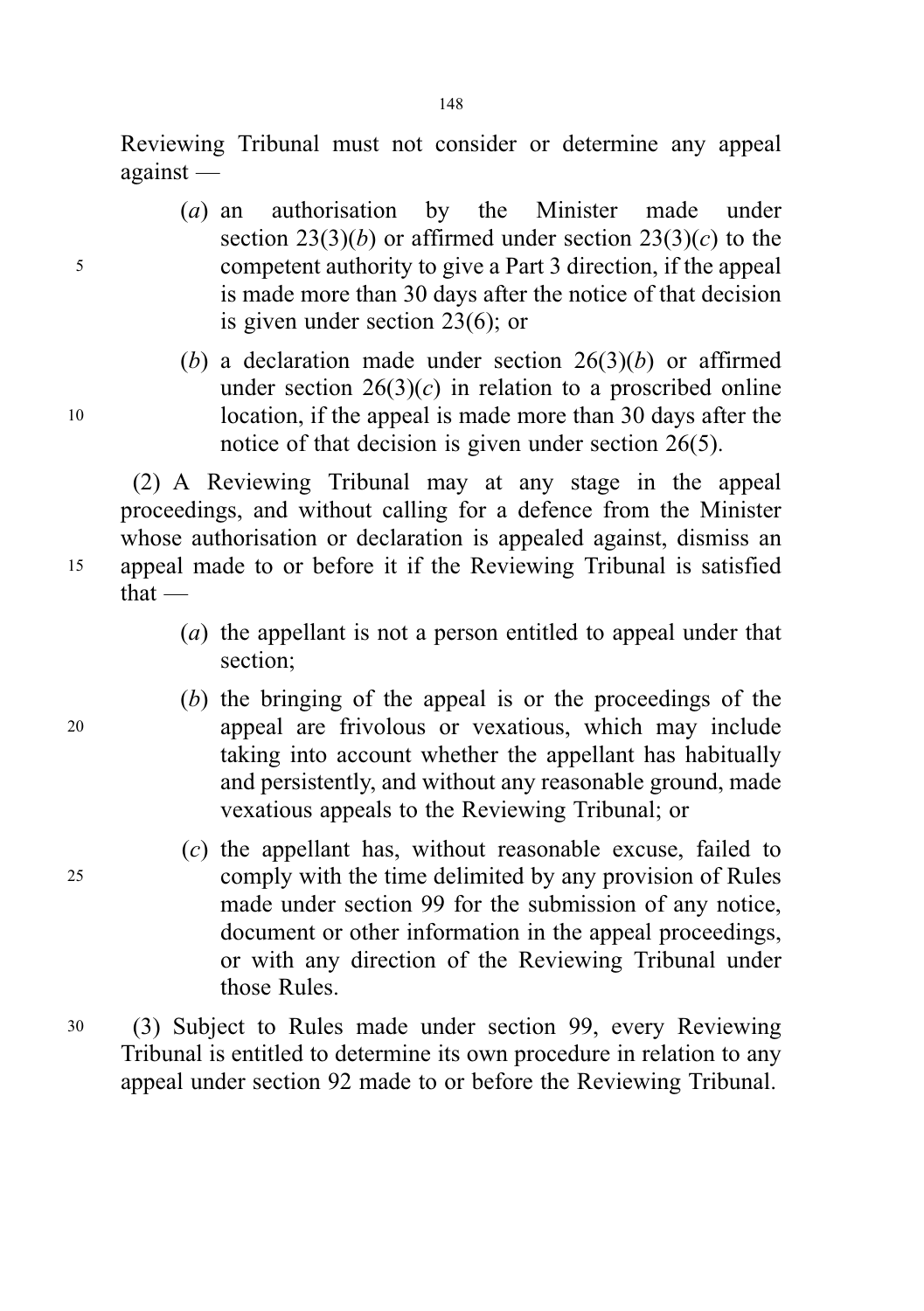## Rules for Reviewing Tribunal proceedings

99.—(1) Rules may be made by the Minister to prescribe the practice and procedure to be followed on, or in connection with, the hearing or consideration of any proceedings or appeal (including, where applicable, the mode and burden of proof and the admissibility  $\frac{5}{5}$ of evidence) before a Reviewing Tribunal.

(2) In particular, the Rules made under subsection (1) may include —

- (a) requiring persons making an appeal to take such preliminary steps, and to make such disclosures, as may <sup>10</sup> be specified in the Rules for the purpose of facilitating a determination whether the making of the appeal is frivolous or vexatious;
- (b) enabling or requiring a Reviewing Tribunal to hear or consider any proceedings or appeal without the person who 15 brought the appeal having been given full particulars of the reasons for any conduct which is the subject of the proceedings or appeal;
- (c) the need to secure that matters which are the subject of proceedings or appeals brought before or made to a <sup>20</sup> Reviewing Tribunal are properly heard and considered;
- (d) prescribing the circumstances and manner in which appeals in relation to the same decision, or involve the same or similar issues, may be consolidated or heard together; 25
- (e) enabling or requiring a Reviewing Tribunal to take any steps in exercise of their jurisdiction in the absence of any person (including the person bringing the proceedings or making the appeal and any legal representative of the person); 30
- (f) enabling or requiring a Reviewing Tribunal to give a summary of any evidence taken in its absence to the person by whom the proceedings were brought or (as the case may be) to the person who made the appeal;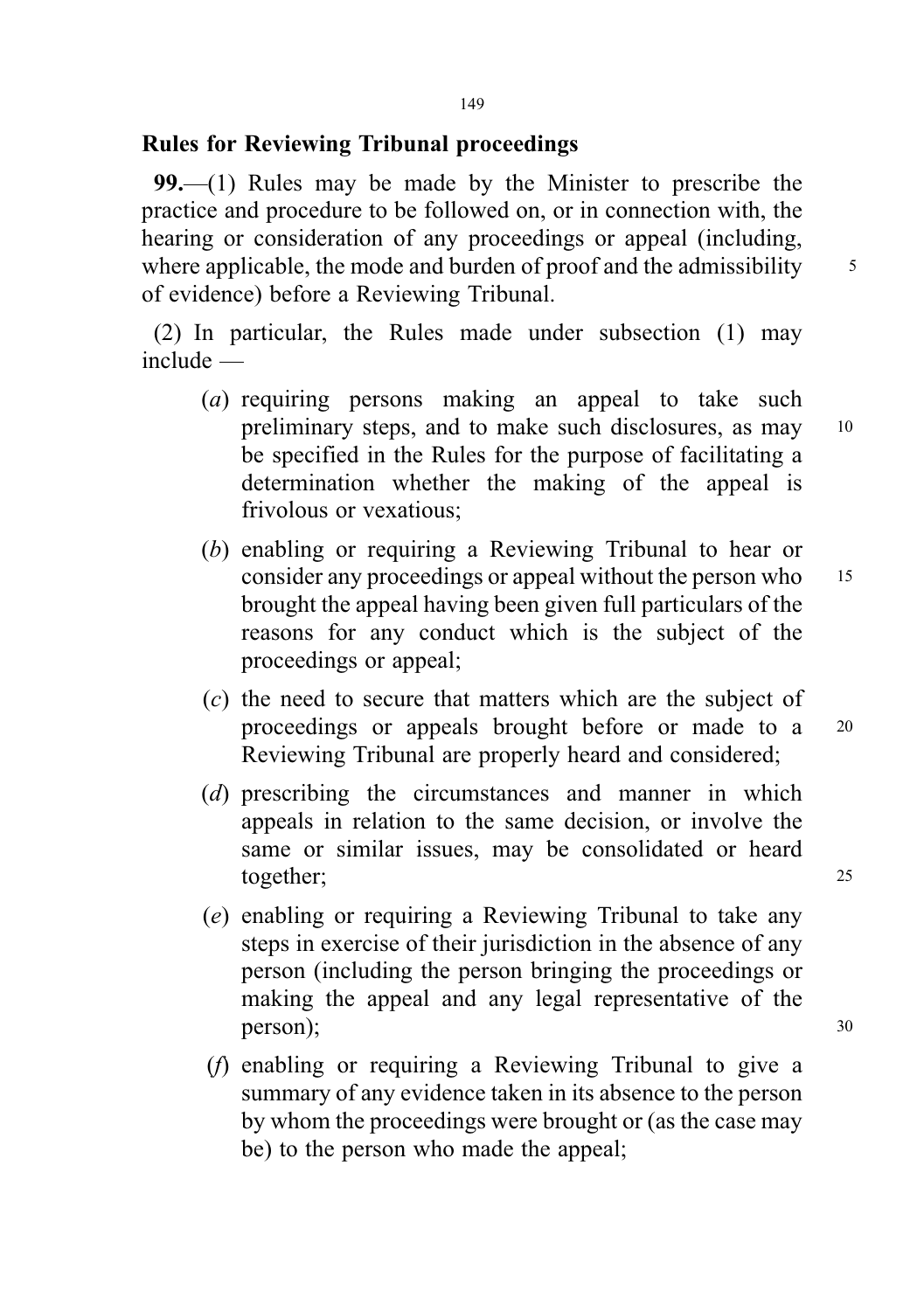- (g) securing that the information is not disclosed to an extent, or in a manner, that is contrary to Singapore's national security, the prevention or detection of serious crime, the economic wellbeing of Singapore or the continued <sup>5</sup> discharge of the functions of any of the intelligence services of Singapore; and
- (h) providing for the manner in which the interests of a person who has made an appeal under section 92 are to be represented, such as for the appointment in accordance <sup>10</sup> with the Rules, by such person as may be determined in accordance with the Rules, of a person to represent those interests.

(3) All Rules made under subsection (1) must be presented to Parliament as soon as possible after publication in the Gazette.

# <sup>15</sup> Division 3 — Section 93 appeals

#### Appeals to Minister

100.—(1) An appeal against an appealable decision described in section 93 may only be made to the Minister within one month after the appellant is notified of that decision (called the first appeal period) <sup>20</sup> or such longer period as the Minister may allow in exceptional circumstances before the end of the first appeal period; and the Minister must not consider or determine any appeal made by virtue of section 93 if it is made later.

(2) Every appeal under section 93 must be made in the manner <sup>25</sup> prescribed or, if not prescribed, in the manner required by the Minister.

## Minister's function on appeal

101.—(1) It is the function and duty of the Minister to consider and determine an appeal made to the Minister against any appealable <sup>30</sup> decision mentioned in section 93.

(2) However, the Minister is not under any duty to hear, consider or determine any appeal if it appears that the bringing of the appeal is or the proceedings of the appeal are frivolous or vexatious.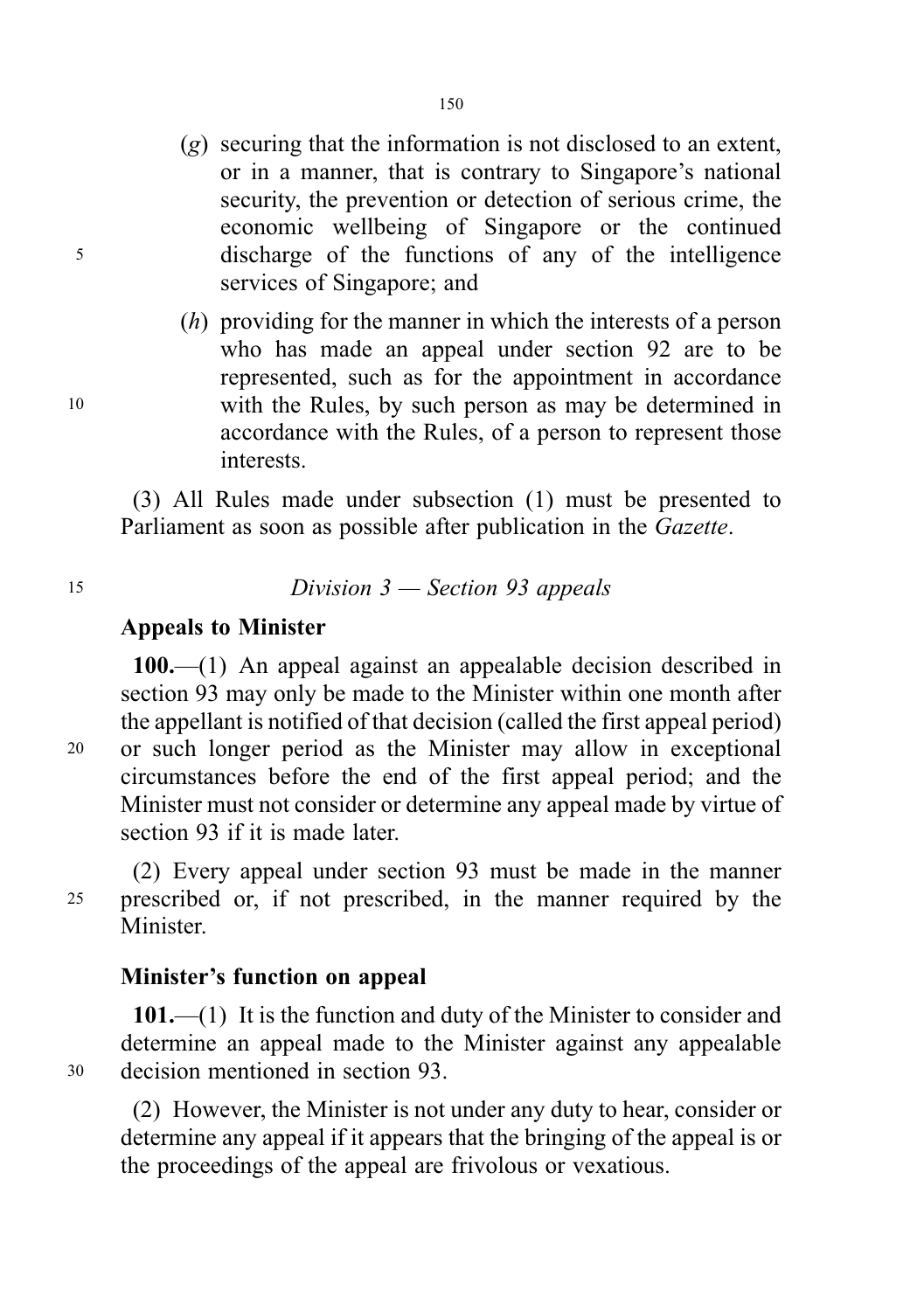- (3) The Minister may determine an appeal made to him or her by
	- (a) dismissing the appeal and confirming the decision appealed against; or
	- (b) cancelling the designation of a person as a politically significant person, or revoking a directive under Part  $5$  or  $6 = 5$ (as the case may be) or otherwise revoking the decision appealed against.

(4) In relation to the Minister determining an appeal under section 93, Parts 4, 5 and 6 apply as if the reference in those Parts to the competent authority were a reference to the Minister. 10

(5) The Minister's decision under subsection (3) is final.

#### Advisory body for section 93 appeals

102.—(1) The Minister may appoint an advisory committee comprising individuals with suitable experience to provide advice to the Minister with regard to the performance of any of his or her 15 functions in relation to any appeal under section 93.

(2) Before making any decision under section 101 in relation to an appeal under section 93 and for the purpose of forming an opinion on which to base such decision, the Minister may consult with the advisory committee in respect of the appeal but, in making the <sup>20</sup> decision, is not bound by such consultation.

#### $Division 4 - General$

#### Effect of appeal on decision appealed against

103. An appealable decision mentioned in section 92 or 93 takes effect despite any appeal against the decision and remains in effect 25 until the decision is reversed on appeal.

### Limited judicial review

104.—(1) Every determination, order and other decision of a Reviewing Tribunal, the Minister, or the alternate authority mentioned in section 106, made or purportedly made under this 30  $Act$  —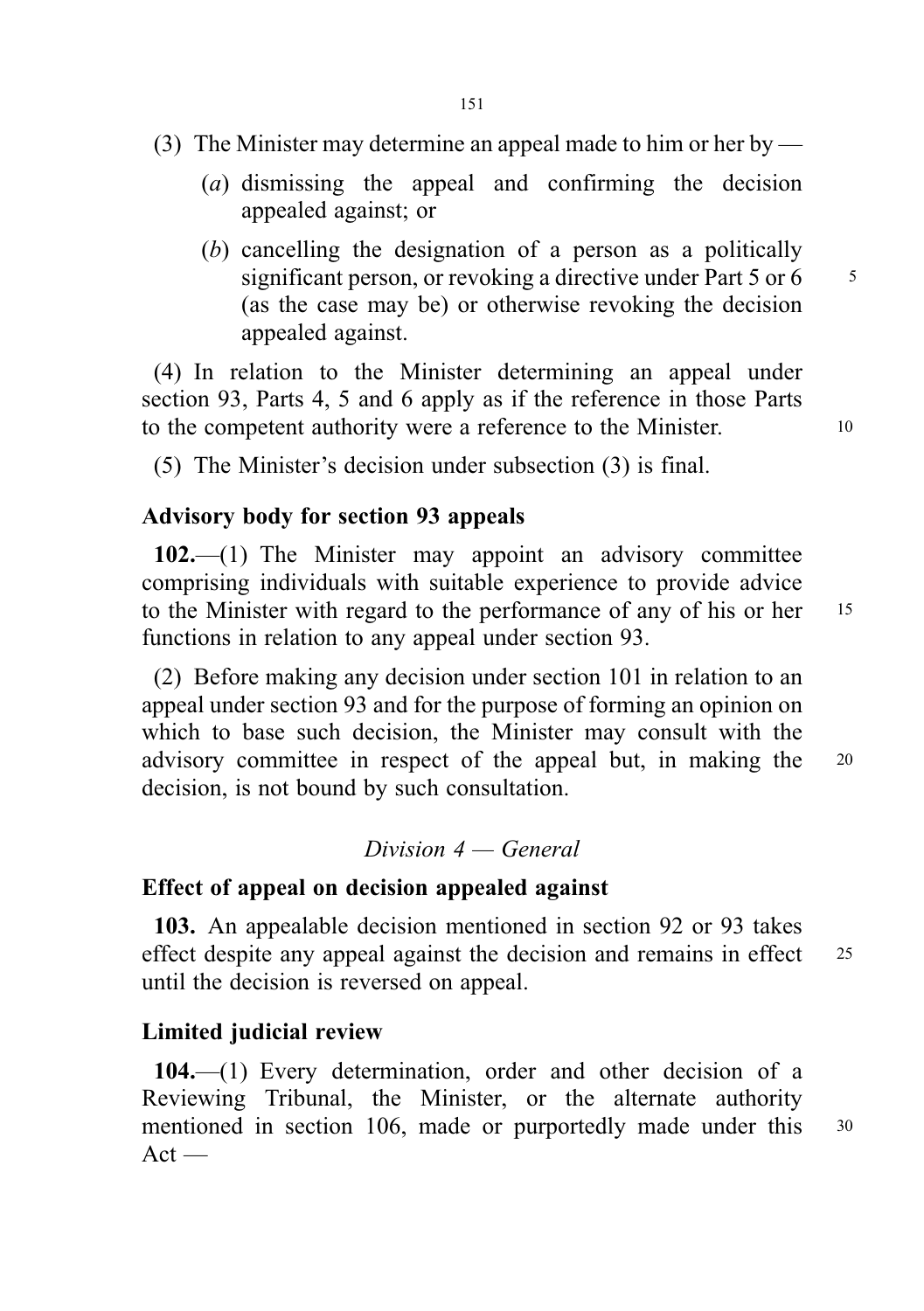- (a) is final; and
- (b) is not to be challenged, appealed against, reviewed, quashed or called in question in any court, except in regard to any question relating to compliance with any <sup>5</sup> procedural requirement of this Act or the Regulations or Rules governing that determination, order and other decision.

(2) A determination, an order and other decision includes a determination, an order and other decision purportedly made, <sup>10</sup> proposed to be made, or required to be made, under this Act or any Regulations or Rules if there were not an excess of jurisdiction or a failure to exercise jurisdiction, in the making of the determination, order or other decision.

#### PART 9

#### <sup>15</sup> ADMINISTRATION AND ENFORCEMENT

#### Competent authorities

105.—(1) The Minister may appoint —

- (a) a public sector officer to be the competent authority for the administration of this Act and the Regulations generally; or
- <sup>20</sup> (b) one or more public sector officers to be each a competent authority responsible for the administration of a particular Part or provision of this Act or the Regulations generally or for a particular period.

(2) A competent authority is, subject to any general or special <sup>25</sup> directions of the Minister, responsible for the administration of this Act and may perform such duties as are imposed and may exercise such powers as are conferred upon the competent authority by this Act.

(3) The Minister may from time to time give a competent authority <sup>30</sup> directions of a general character, and not inconsistent with the provisions of this Act, as to the exercise of the powers and discretions conferred on the competent authority by, and the duties required to be discharged by the competent authority, under Part 4, 5, 6 or 7 and any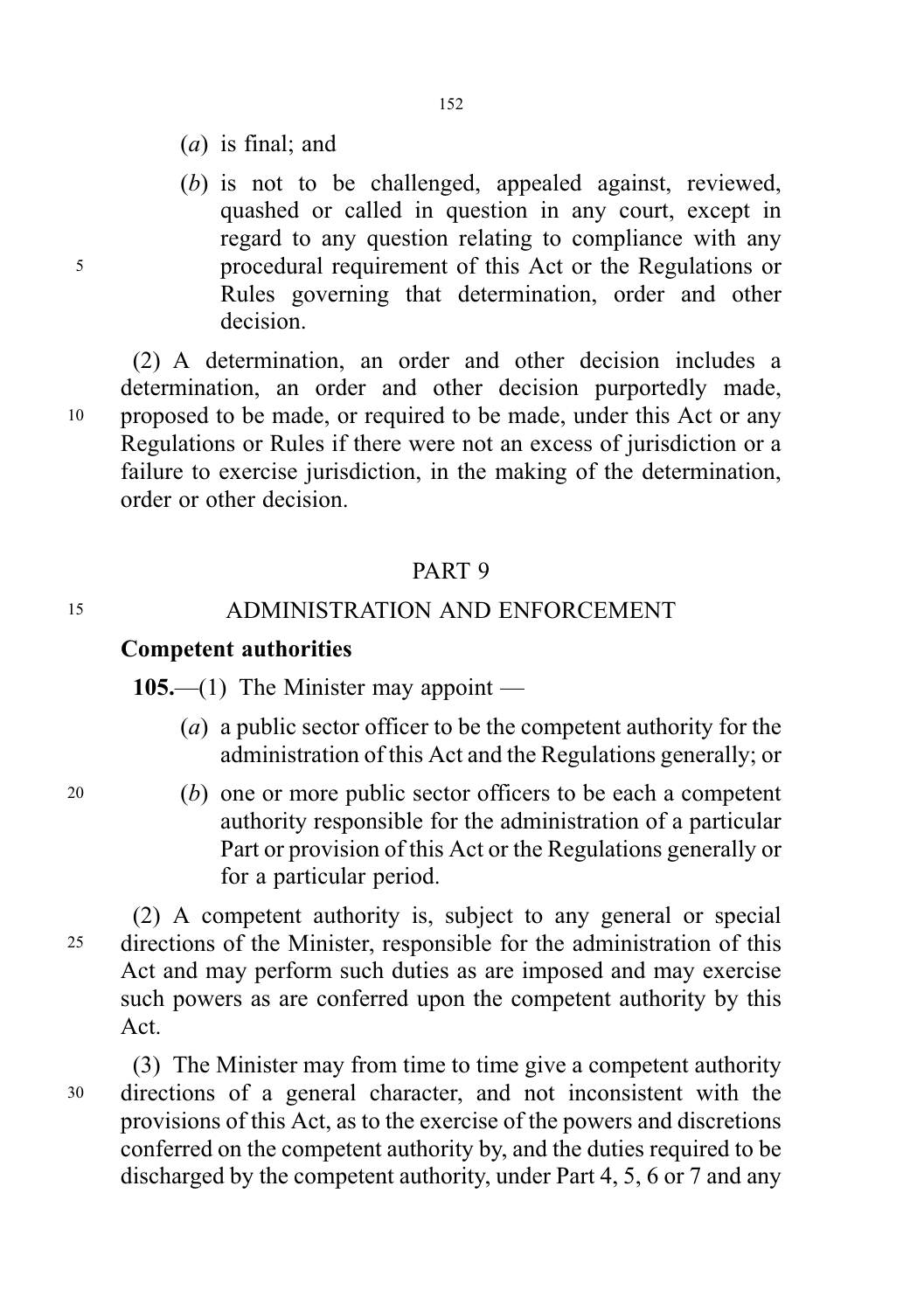Regulations made for the purposes of any of those Parts; and the competent authority must give effect to all these directions given.

(4) A competent authority must act in the discharge of its functions under this Act impartially, with integrity and professionalism and in a manner that facilitates effective democracy.  $\frac{5}{5}$ 

(5) A competent authority must not exercise any power under this Act for the purpose of furthering or harming the interests of any particular political party.

### Alternate arrangements during election period, etc.

106.—(1) The powers of the Minister under Part 3 cease to be <sup>10</sup> exercisable by the Minister during any of the following periods:

- (a) an election period;
- (b) between the day a writ of election is issued under section 24 of the Parliamentary Elections Act 1954 for the purposes of a by-election and ending with the close of  $15$ polling day at that by-election;
- (c) between the day a writ of election is issued under section 6 of the Presidential Elections Act 1991 for the purposes of a presidential election and ending with the close of polling day at that presidential election; 20
- (d) between the day an order requiring the conduct for a national referendum is issued under any written law and ending with the close of polling day at that national referendum.

(2) The powers of the Minister under Part 3 may, during the election <sup>25</sup> period in subsection  $(1)(a)$  and the period in subsection  $(1)(b)$ ,  $(c)$  or (d), respectively, be exercised by an alternate authority appointed by the Minister before the start of that period.

(3) At the end of the election period in subsection  $(1)(a)$  and the period in subsection  $(1)(b)$ ,  $(c)$  or  $(d)$ , respectively, the alternate 30 authority appointed under subsection (2) by the Minister for that period ceases to have exercisable any powers of the Minister under Part 3.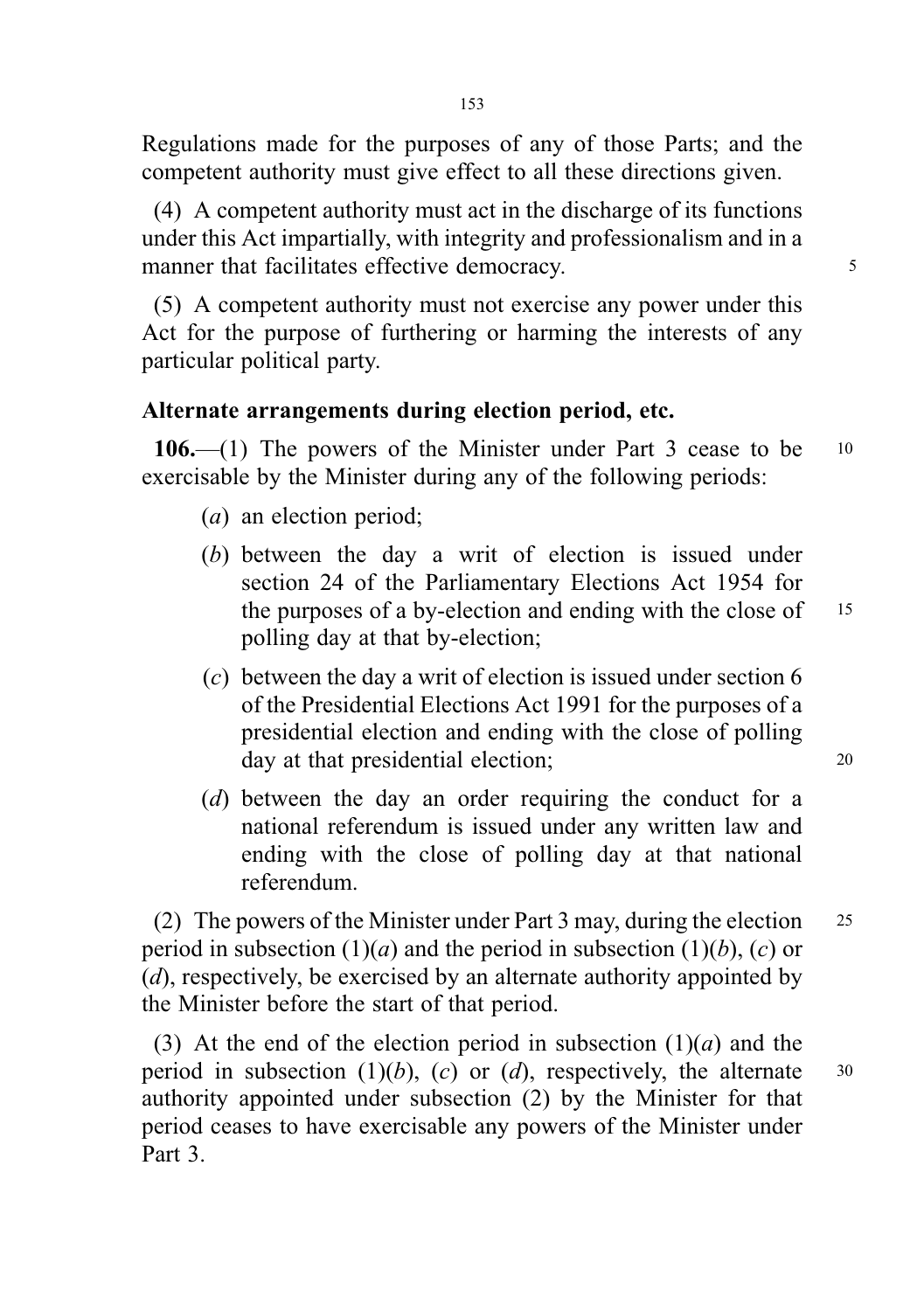- (4) In this section, "election period" means the period
	- (a) starting the day a writ of election is issued under section 24 of the Parliamentary Elections Act 1954 for the purposes of a general election of Members of Parliament; and
- <sup>5</sup> (b) ending with the close of polling day at that general election.

## Authorised officers

107.—(1) A competent authority may, in relation to any provision of this Act or the Regulations that the competent authority is <sup>10</sup> responsible to administer, appoint as authorised officers for the purposes of that provision —

- (a) from among public officers; or
- (b) from among employees of a public authority (except a Town Council) or individuals performing duties in such a <sup>15</sup> public authority.

(2) A competent authority may, for any reason that appears to it to be sufficient, at any time revoke an individual's appointment as an authorised officer.

(3) A competent authority may delegate the exercise of all or any of <sup>20</sup> the powers conferred or duties imposed upon the competent authority by any provision of this Act or the Regulations (except the power of delegation conferred by this subsection) to an authorised officer; and any reference in the provision of this Act or the Regulations to the competent authority includes a reference to such an authorised <sup>25</sup> officer.

(4) Any delegation under subsection (3) by a competent authority may be general or in a particular case and may be subject to such conditions or limitations as set out in this Act or as the competent authority may specify.

- <sup>30</sup> (5) A reference in subsection (1) to an individual performing duties in a public authority is a reference to —
	- (a) an employee of the public authority; or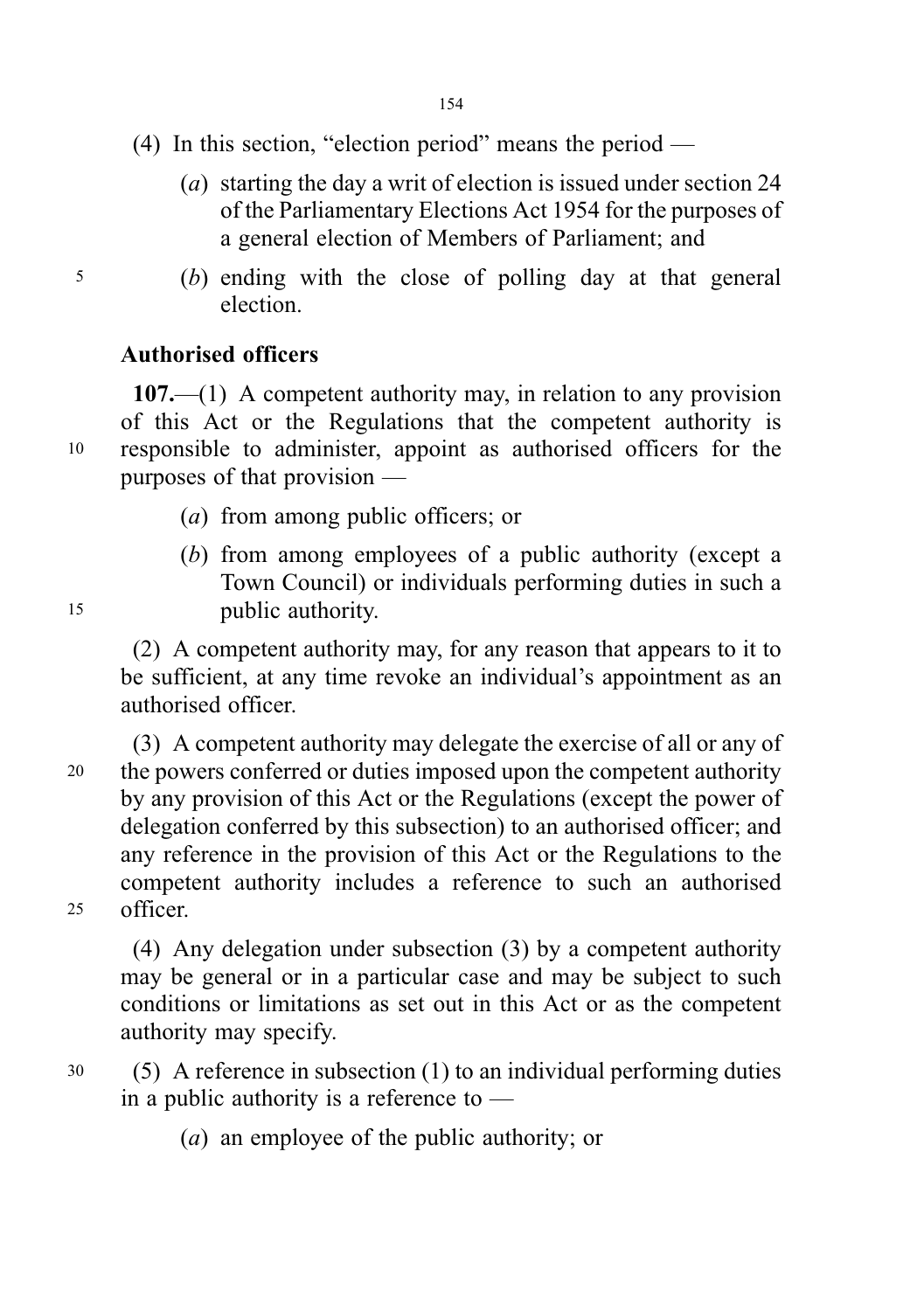(b) a public officer performing duties in the public authority under a secondment arrangement making available temporarily to the public authority the services of public officers.

### Power to obtain information **5** and 5 and 5 and 5 and 5 and 5 and 5 and 5 and 5 and 5 and 5 and 5 and 5 and 5 and 5 and 5 and 5 and 5 and 5 and 5 and 5 and 5 and 5 and 5 and 5 and 5 and 5 and 5 and 5 and 5 and 5 and 5 and

108.—(1) A competent authority may by written notice require any person (whether in or outside Singapore) to provide, within a period or at intervals specified in the notice, and in such form and manner as may be specified in the notice, all documents or all information or material (or both), for the purposes in subsection (2), such as 10 documents or information or material about all or any of the following:

- (a) the membership of the person by individuals who are not citizens of Singapore;
- (b) relations with foreign principals;  $15$
- (c) the provision of voluntary labour, or voluntary professional services, to or for the benefit of the person by individuals who are not citizens of Singapore;
- (d) recurrent and capital expenditure for the administration and management of activities undertaken by the person <sup>20</sup> which are directed towards a political end in Singapore.

(2) The power in subsection (1) may be exercised only in relation —

- (a) to any matter which the competent authority considers necessary for any of the following purposes: 25
	- (i) to determine whether any information or material provided to a competent authority under a provision of this Act or the Regulations is correct;
	- (ii) to determine whether there are grounds for any directive to be given under this Act against any 30 person;
	- (iii) to determine whether or not to exercise any power under section Part 4, 5 or 6; and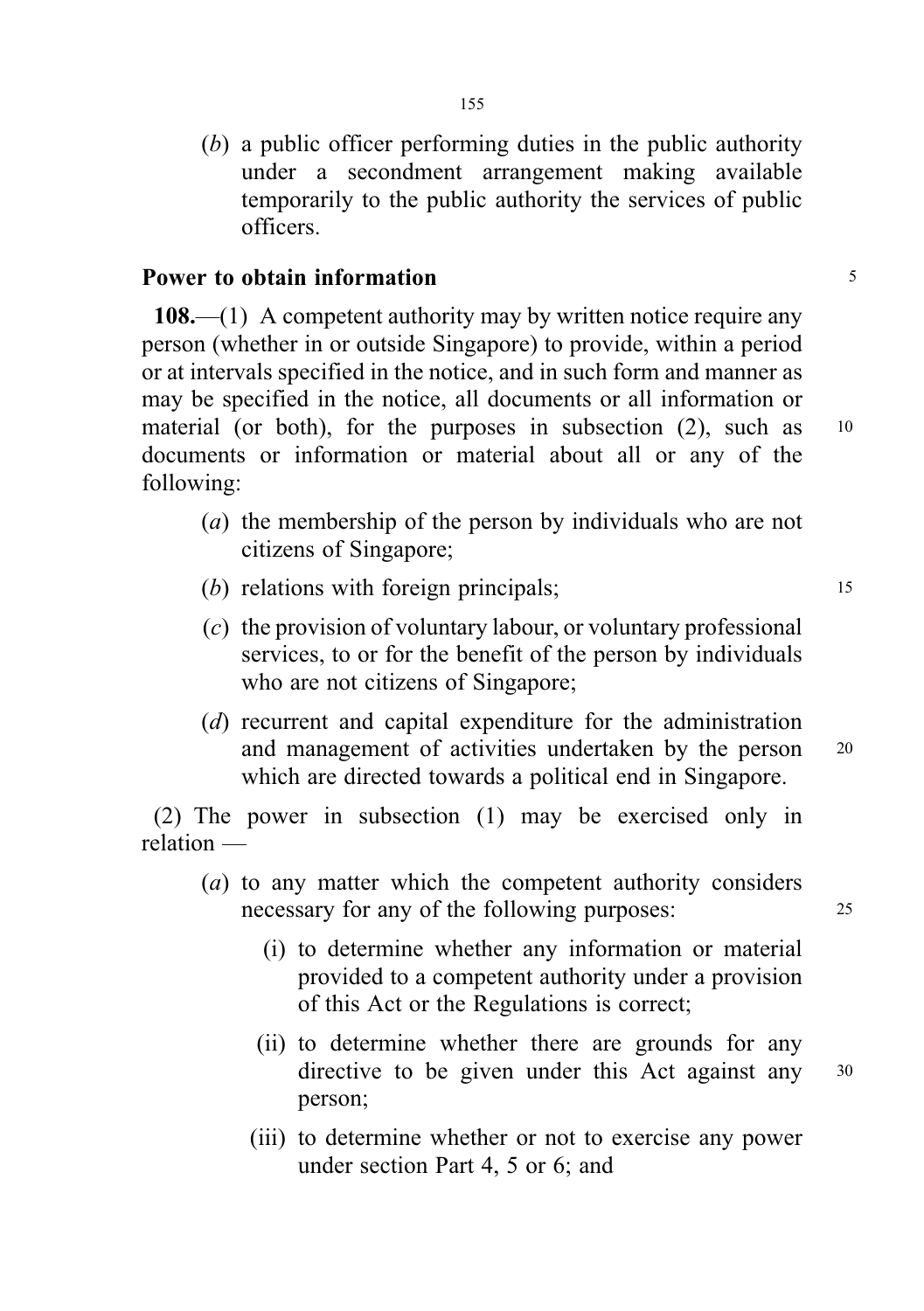- (b) to documents or information or material that is  $-$ 
	- (i) within the knowledge of the person; or
	- (ii) in the custody or under the control of that person.

(3) The power to require a person to provide any document or any <sup>5</sup> information or material under subsection (1) includes the power —

- (a) to require the person, or any individual who is or was a responsible officer or an agent or a member of a politically significant person (as the case may be), to provide an explanation of the document or the information or <sup>10</sup> material;
	- (b) if the document or the information or material is not provided, to require that person or individual to state, to the best of the knowledge and belief of that person or individual (as the case may be), where it is; or
- <sup>15</sup> (c) if the information or material is recorded otherwise than in legible form, to require the information to be made available to the competent authority in legible form.

(4) A competent authority is entitled without payment to keep any document or any information or material, or any copy or extract <sup>20</sup> thereof, provided to the competent authority under subsection (1).

- (5) Subject to subsection (7), a person commits an offence if
	- (a) the person is required by a notice given to the person under this section to provide documents or information or material to a competent authority; and
- 25 (b) the person
	- (i) fails to provide the document or the information or material to the competent authority; or
- (ii) alters, suppresses or destroys any document or any information or material which the person has been <sup>30</sup> required by the notice to provide.

(6) A person who is guilty of an offence under subsection (5) shall be liable on conviction to a fine not exceeding \$5,000 and, in the case of a continuing offence, to a further fine not exceeding \$500 for every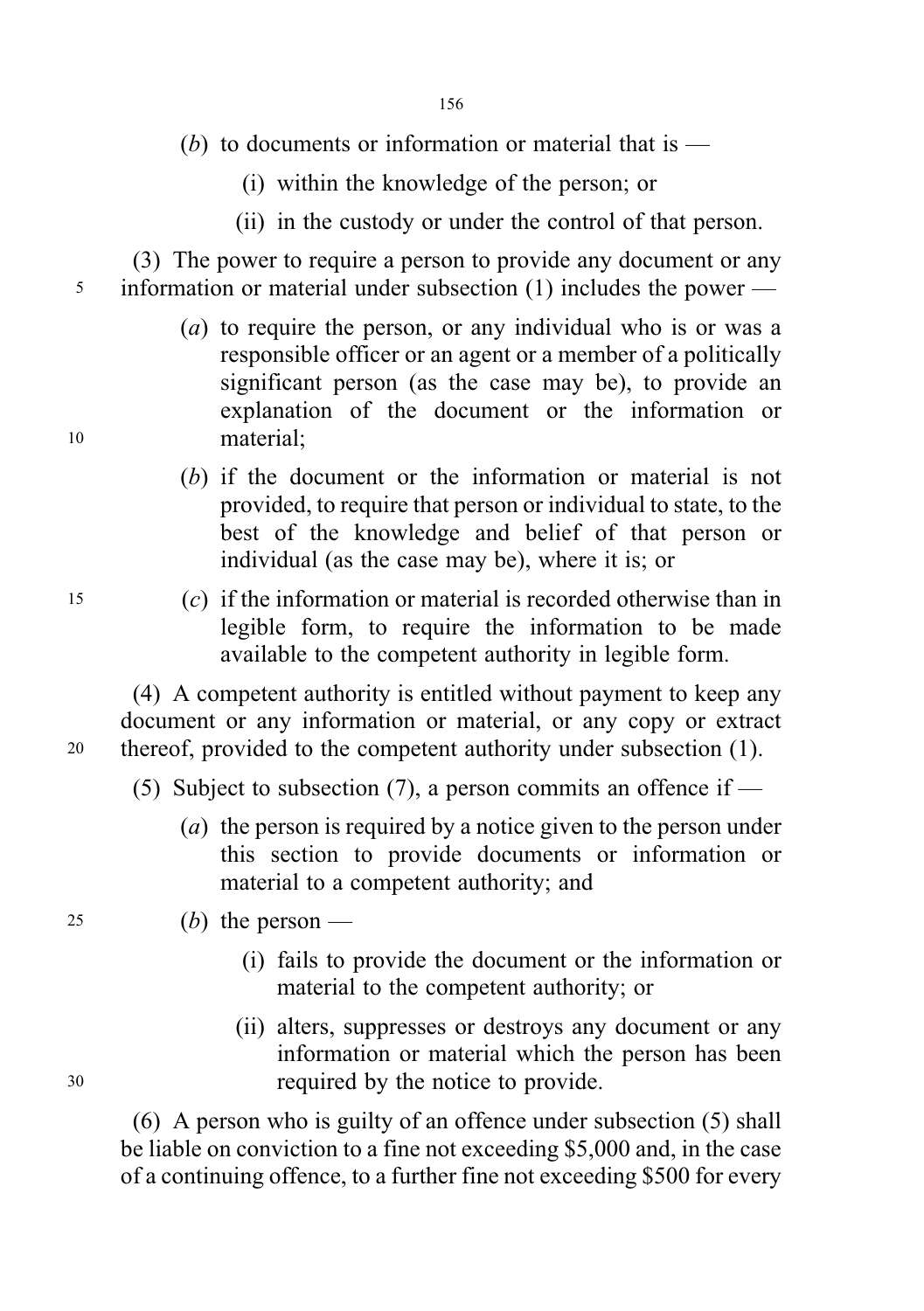day or part of a day during which the offence continues after conviction.

(7) In any proceedings for an offence under subsection (5), it is a defence for the accused to prove, on a balance of probabilities that —

- (a) the person does not possess the document or the 5 information or material required; or
- (b) the person has taken all reasonable steps available to the person to obtain the document or the information or material required and has been unable to obtain it.

(8) To avoid doubt, for the purposes of subsection  $(5)$ , it is not a 10 defence for a person to refuse or fail to provide any document or any information or material if doing so might tend to incriminate that person.

(9) Where a person claims, before producing any document or giving any information or material that the person is required by this <sup>15</sup> section to produce or give, that the production of the document or the giving of the information or material might tend to incriminate the person —

- (a) that document or information or material;
- (b) the production of the document or the provision of the 20 information or material; or
- (c) any information, document or thing obtained as a direct or indirect consequence of the production of the document or giving of the information or material,

is not admissible in evidence against the person in any criminal <sup>25</sup> proceedings other than proceedings for an offence under this Act or any written law in respect of the falsity of the document or the information or material.

(10) An offence under subsection (5) is a strict liability offence.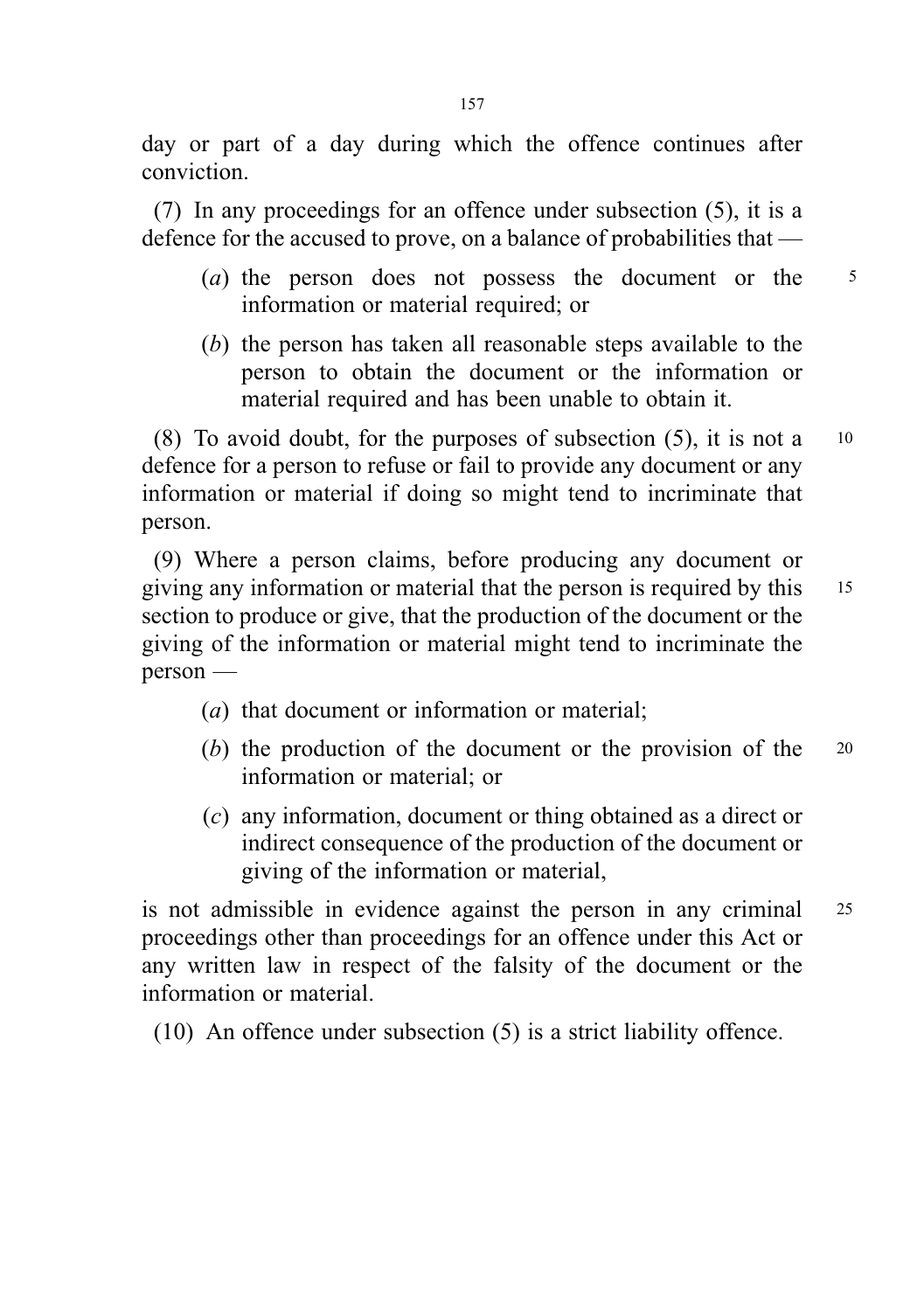## False or misleading information, etc.

109.—(1) A person commits an offence if —

- (a) the person gives information or material or produces a document to a competent authority;
- <sup>5</sup> (b) the person does so in response to a notice given to the person under section 108;
	- $(c)$  either
		- (i) the information or material or the document is false or misleading in a material particular; or
- <sup>10</sup> (ii) the information or material omits any matter or thing without which the information or material is misleading in a material particular; and
	- (*d*) the person knew that —
- (i) the information or document is false or misleading in <sup>15</sup> a material particular; or
	- (ii) the information omits any matter or thing without which the information is misleading in a material particular.

(2) A person who is guilty of an offence under subsection (1) shall <sup>20</sup> be liable on conviction to a fine not exceeding \$10,000 or to imprisonment for a term not exceeding 12 months or to both and, in the case of a second or subsequent offence, to a fine not exceeding \$20,000 or to imprisonment for a term not exceeding 3 years or to both.

- 25 (3) A person commits an offence if  $-$ 
	- (a) the person gives information or material or produces a document to a competent authority;
	- (b) the person does so in response to a notice given to the person under section 108; and
- $30$  (c) either
	- (i) the information or material or the document is false or misleading in a material particular; or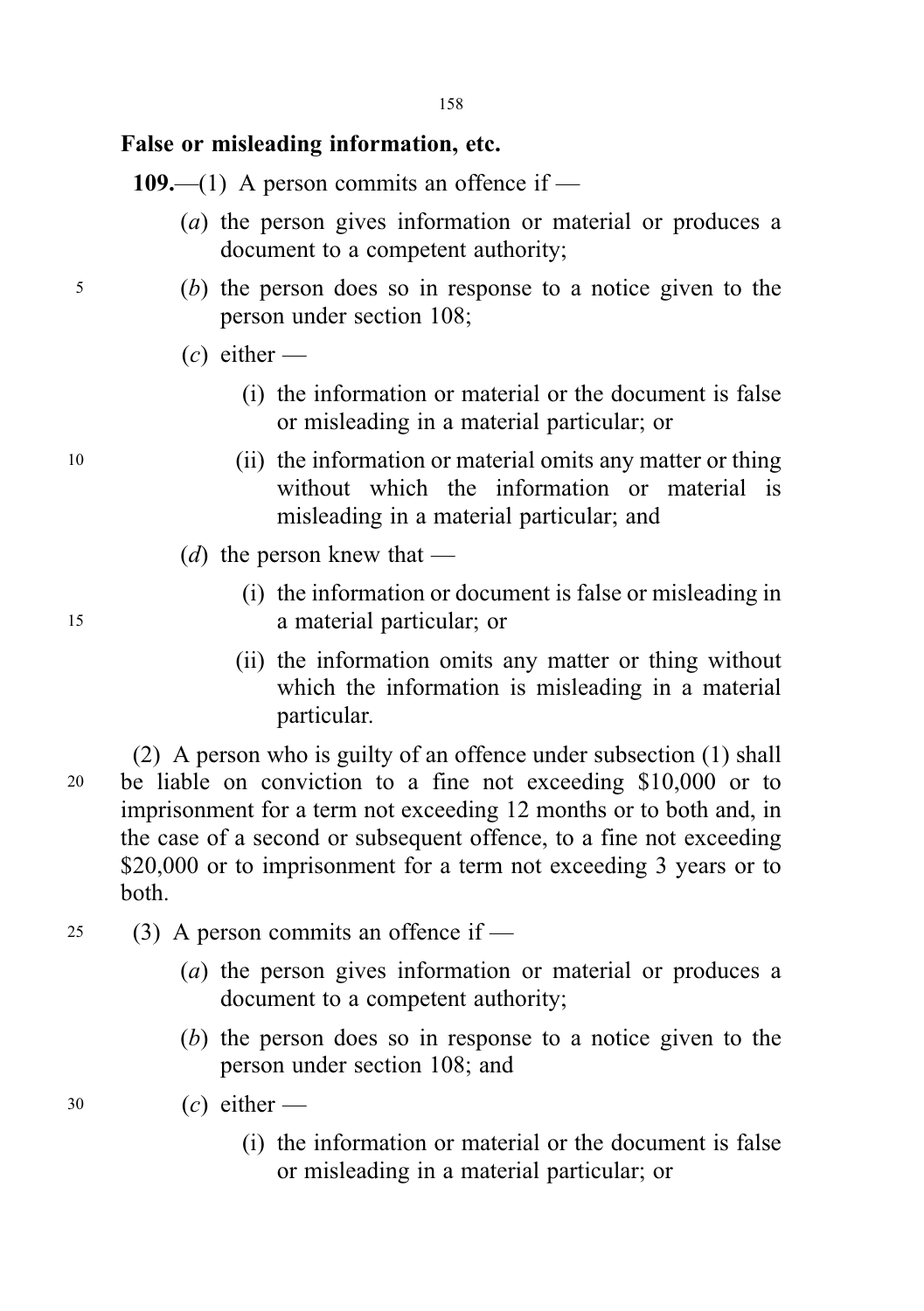(ii) the information or material omits any matter or thing without which the information or material is misleading in a material particular.

(4) A person who is guilty of an offence under subsection (3) shall be liable on conviction to a fine not exceeding \$5,000.

(5) In proceedings for an offence under subsection (3) in relation to any information or material which is required by a notice under section 108 to be given, it is a defence to the charge for the accused to prove, on a balance of probabilities, that the accused took all reasonable steps, and exercised all due diligence, to ensure that — <sup>10</sup>

- (a) the information or material was not false or misleading in a material particular; or
- (b) the information or material did not contain any omission which would have made the information or material misleading in a material particular.
- (6) An offence under subsection (3) is a strict liability offence.

#### Offences by corporations

110.—(1) Where, in a proceeding for an offence under this Act, it is necessary to prove the state of mind of a corporation in relation to a particular conduct, evidence that — 20

- (a) an officer, employee or agent of the corporation engaged in that conduct within the scope of his or her actual or apparent authority; and
- (b) the officer, employee or agent had that state of mind,

is evidence that the corporation had that state of mind. 25

(2) Where a corporation commits an offence under this Act, a person —

(*a*) who is —

- (i) an officer of the corporation; or
- (ii) an individual involved in the management of the <sup>30</sup> corporation and in a position to influence the conduct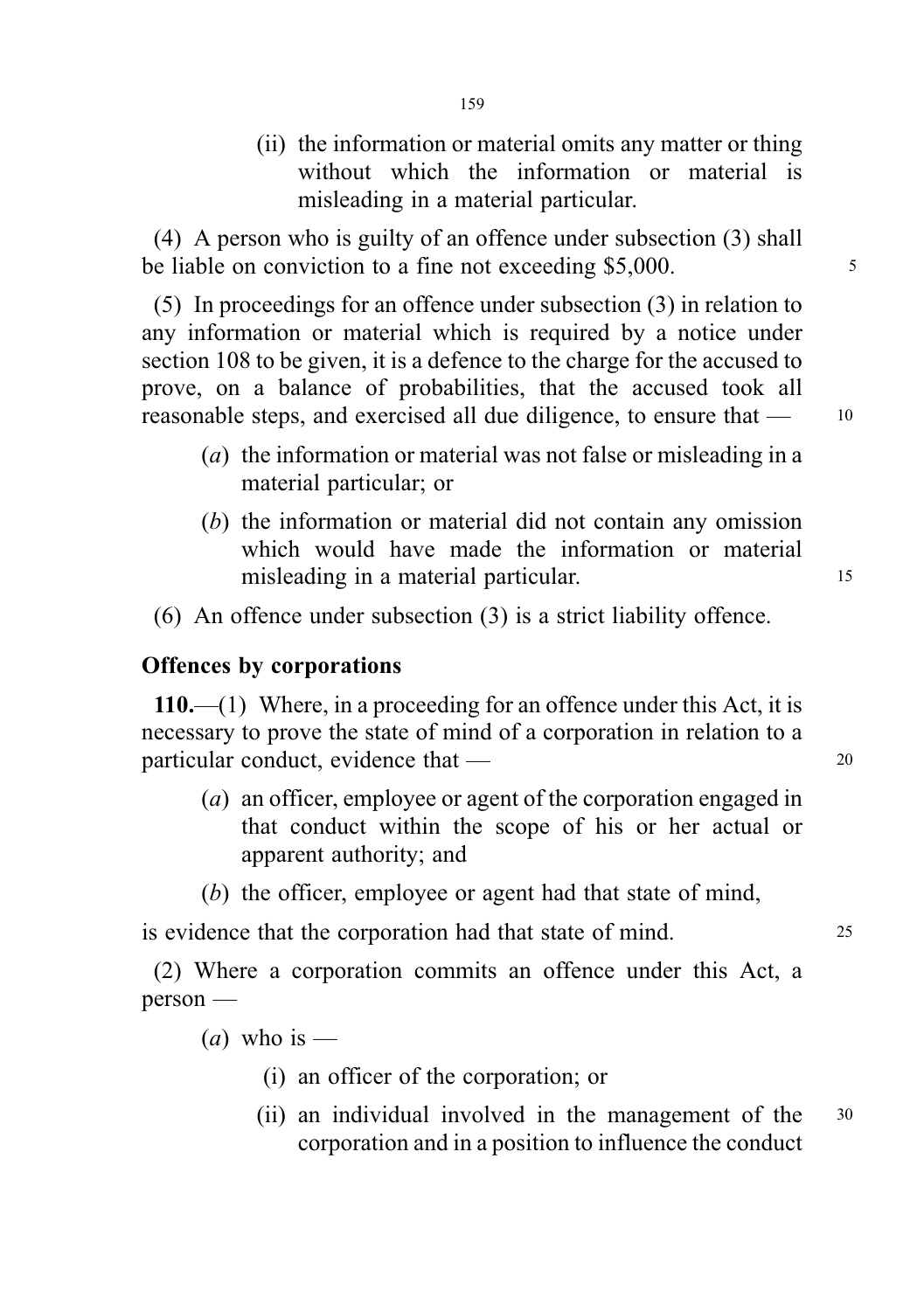of the corporation in relation to the commission of the offence; and

- (*b*) who —
- (i) consented or connived, or conspired with others, to <sup>5</sup> effect the commission of the offence;
	- (ii) is in any other way, whether by act or omission, knowingly concerned in, or is party to, the commission of the offence by the corporation; or
- (iii) knew or ought reasonably to have known that the <sup>10</sup> offence by the corporation (or an offence of the same type) would be or is being committed, and failed to take all reasonable steps to prevent or stop the commission of that offence,

shall be guilty of that same offence as is the corporation, and shall be <sup>15</sup> liable on conviction to be punished accordingly.

(3) A person mentioned in subsection (2) may rely on a defence that would be available to the corporation if it were charged with the offence with which the person is charged and, in doing so, the person bears the same burden of proof that the corporation would bear.

- <sup>20</sup> (4) To avoid doubt, this section also does not affect the application  $of -$ 
	- (a) Chapters 5 and 5A of the Penal Code 1871; or
	- (b) any other written law or practice regarding the admissibility of evidence.
- <sup>25</sup> (5) To avoid doubt, subsection (2) does not affect the liability of the corporation for an offence under this Act, and applies whether or not the corporation is convicted of the offence.
	- $(6)$  In this section —

"corporation" includes a limited liability partnership;

<sup>30</sup> "officer", in relation to a corporation, means any director, partner, chief executive, manager, secretary or other similar officer of the corporation, and includes —

160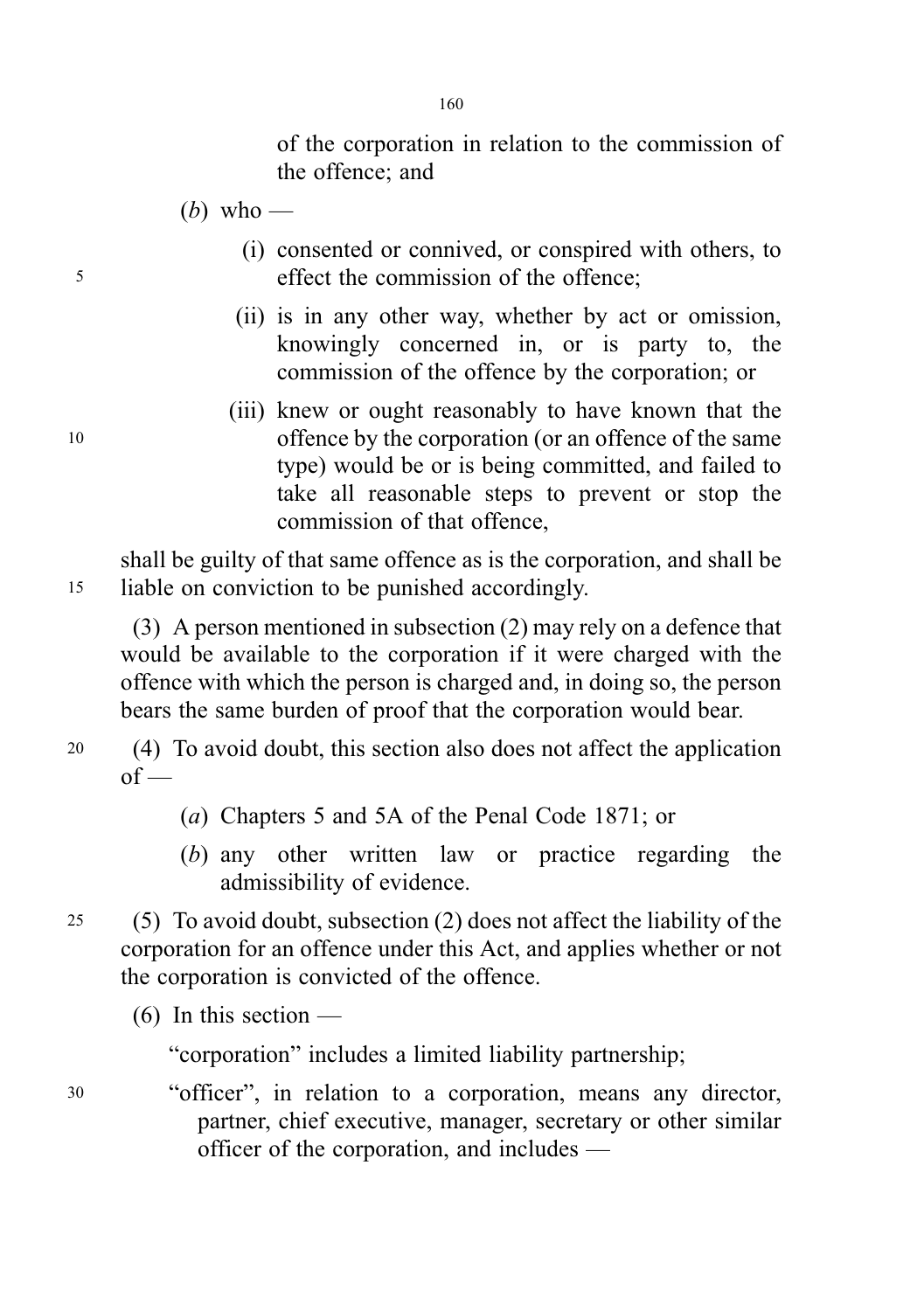- (a) any person purporting to act in any such capacity; and
- (b) for a corporation whose affairs are managed by its members, any of those members as if the member were a director of the corporation;

"reasonable steps", in relation to the commission of an offence,  $\frac{5}{10}$ includes, but is not limited to, such action (if any) of the following kinds as is reasonable in all the circumstances:

- (*a*) action towards
	- (i) assessing the corporation's compliance with the provision creating the offence; and  $10$
	- (ii) ensuring that the corporation arranged regular professional assessments of its compliance with the provision;
- (b) action towards ensuring that the corporation's employees, agents and contractors are provided 15 with information, training, instruction and supervision appropriate to them to enable them to comply with the provision creating the offence so far as the provision is relevant to them;
- (c) action towards ensuring that  $\frac{1}{20}$ 
	- (i) the plant, equipment and other resources; and
	- (ii) the structures, work systems and other processes,

relevant to compliance with the provision creating the offence are appropriate in all the circumstances; 25

(d) action towards creating and maintaining a corporate culture that does not direct, encourage, tolerate or lead to non-compliance with the provision creating the offence;

"state of mind" of a person includes — 30

(a) the knowledge, intention, opinion, belief or purpose of the person; and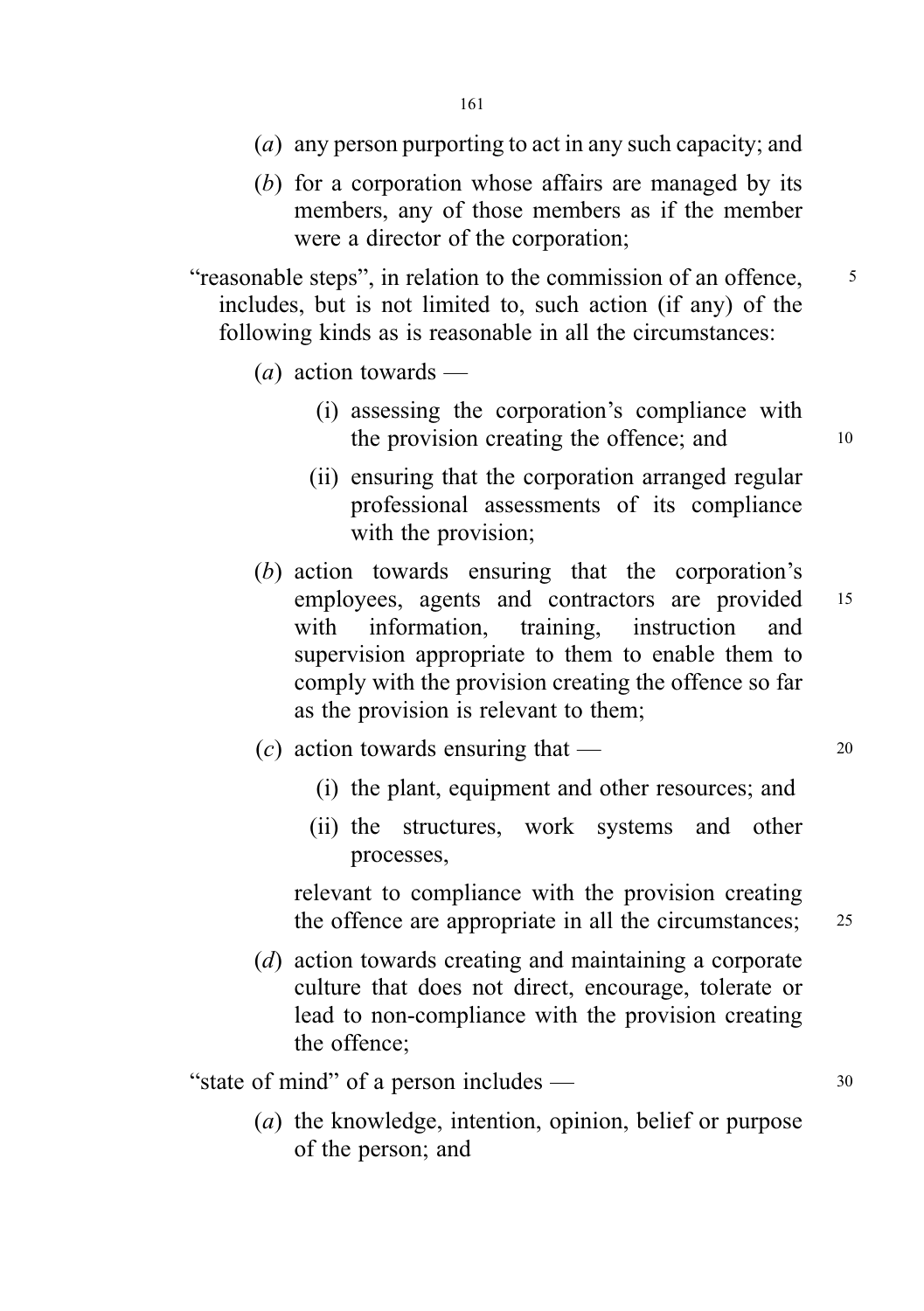(b) the person's reasons for the intention, opinion, belief or purpose.

(7) Subsections (2) and (3) do not apply to any offence in Division 3 or 4 of Part 3.

## <sup>5</sup> Offences by unincorporated associations or partnerships

111.—(1) Where, in a proceeding for an offence under this Act, it is necessary to prove the state of mind of an unincorporated association or a partnership in relation to a particular conduct, evidence that —

- (a) an employee or agent of the unincorporated association of <sup>10</sup> the partnership engaged in that conduct within the scope of his or her actual or apparent authority; and
	- (b) the employee or agent had that state of mind,

is evidence that the unincorporated association or partnership had that state of mind.

- <sup>15</sup> (2) Where an unincorporated association or a partnership commits an offence under this Act, a person —
	- (*a*) who is
		- (i) an officer of the unincorporated association;
		- (ii) a partner in the partnership; or
- <sup>20</sup> (iii) an individual involved in the management of the unincorporated association or partnership and in a position to influence the conduct of the unincorporated association or partnership (as the case may be) in relation to the commission of the <sup>25</sup> offence; and

(b) who —

- (i) consented or connived, or conspired with others, to effect the commission of the offence;
- (ii) is in any other way, whether by act or omission, <sup>30</sup> knowingly concerned in, or is party to, the commission of the offence by the unincorporated association or partnership; or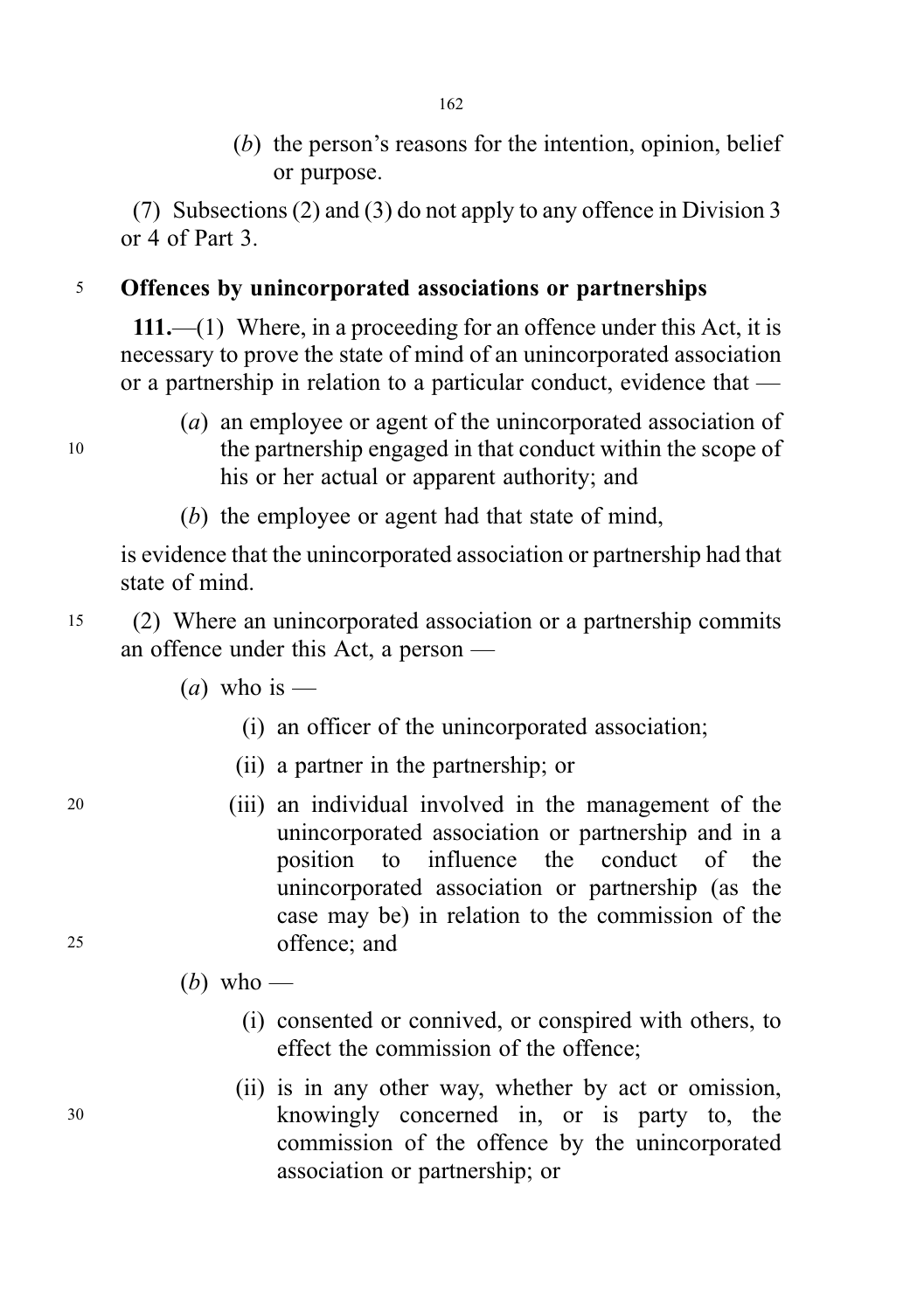(iii) knew or ought reasonably to have known that the offence by the unincorporated association or partnership (or an offence of the same type) would be or is being committed, and failed to take all reasonable steps to prevent or stop the commission of  $\frac{5}{5}$ that offence,

shall be guilty of the same offence as is the unincorporated association or partnership (as the case may be), and shall be liable on conviction to be punished accordingly.

(3) A person mentioned in subsection (2) may rely on a defence that  $10$ would be available to the unincorporated association or partnership if it were charged with the offence with which the person is charged and, in doing so, the person bears the same burden of proof that the unincorporated association or partnership would bear.

(4) To avoid doubt, this section also does not affect the application <sup>15</sup>  $of$  —

- (a) Chapters 5 and 5A of the Penal Code 1871; or
- (b) any other law or practice regarding the admissibility of evidence.

(5) To avoid doubt, subsection (2) does not affect the liability of an <sup>20</sup> unincorporated association or a partnership for an offence under this Act, and applies whether or not the unincorporated association or partnership is convicted of the offence.

(6) In this section —

- "officer", in relation to an unincorporated association (other than <sup>25</sup> a partnership), means the president, the secretary, or any member of the committee of the unincorporated association, and includes —
	- (a) any person holding a position analogous to that of president, secretary or member of an executive <sup>30</sup> committee of the unincorporated association; and
	- (b) any person purporting to act in any such capacity;

"partner" includes a person purporting to act as a partner;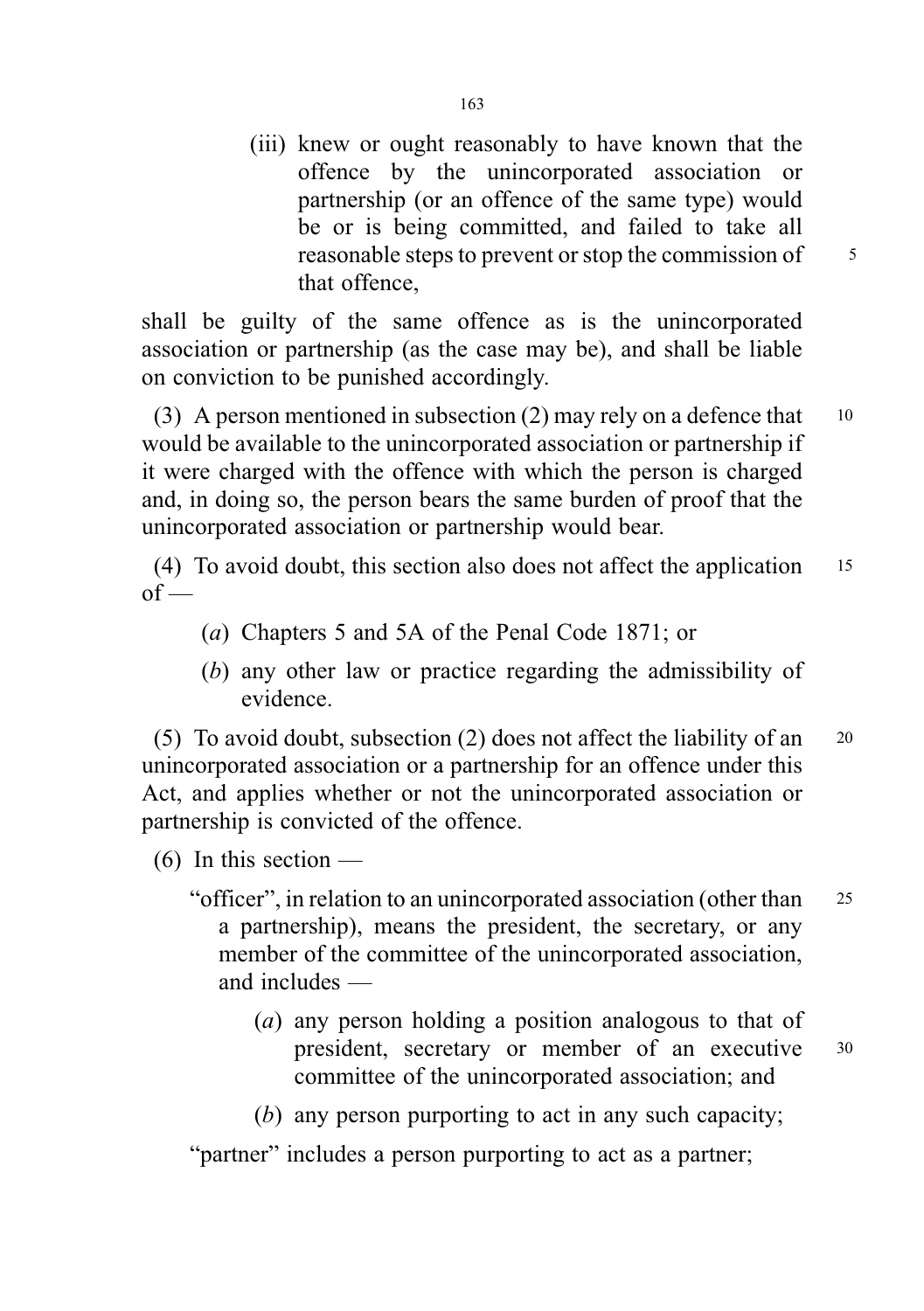"reasonable steps" has the meaning given by section 110;

"state of mind" of a person includes —

- (a) the knowledge, intention, opinion, belief or purpose of the person; and
- <sup>5</sup> (b) the person's reasons for the intention, opinion, belief or purpose.

(7) Subsections (2) and (3) do not apply to any offence in Division 3 or 4 of Part 3.

## Arrestable and non-bailable offences

- <sup>10</sup> 112.—(1) Every offence as follows is arrestable and is non-bailable for the purposes of the Criminal Procedure Code 2010:
	- (*a*) an offence in Part 2 or 3;
	- (b) an abetment, or a conspiracy or an attempt to commit an offence mentioned in paragraph (a).
- <sup>15</sup> (2) Every offence as follows is arrestable for the purposes of the Criminal Procedure Code 2010:
	- (*a*) an offence in Part 5, 6 or 7;
	- (b) an abetment, or a conspiracy or an attempt to commit an offence mentioned in paragraph (a).

## <sup>20</sup> Jurisdiction of courts

113. Despite the Criminal Procedure Code 2010, a District Court or a Magistrate's Court has jurisdiction to try any offence under this Act and has power to impose the full punishment for any such offence.

## Composition of offences

<sup>25</sup> 114.—(1) The competent authority may compound any offence under this Act or the Regulations prescribed as being a compoundable offence by collecting from a person reasonably suspected of having committed the offence a sum not exceeding the lower of the following: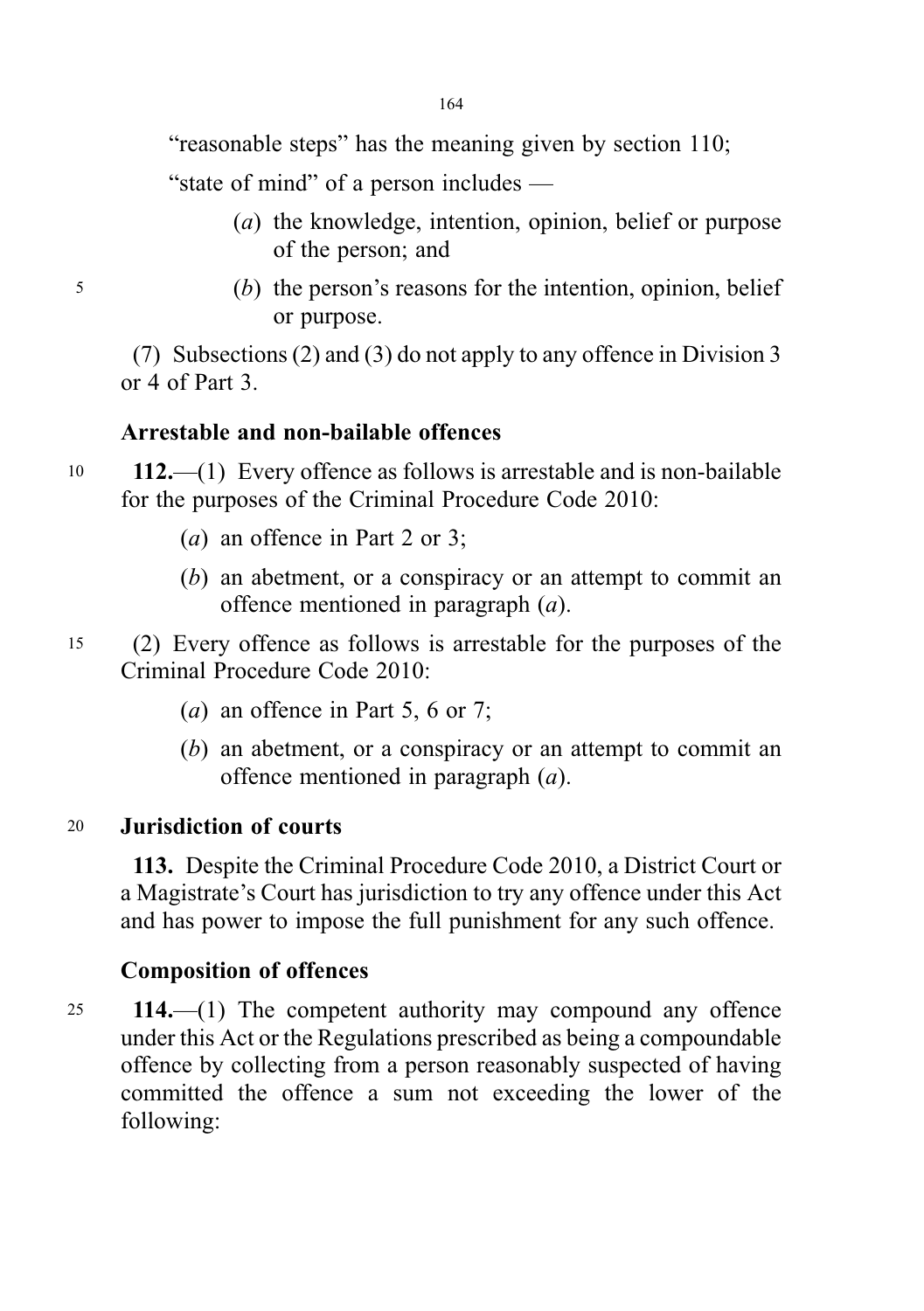- (a) one half of the amount of the maximum fine that is prescribed for the offence;
- (b) \$5,000.

(2) On payment of the composition amount under subsection (1), no further proceedings are to be taken against that person in respect of  $\frac{5}{5}$ the offence.

(3) All sums collected under this section must be paid into the Consolidated Fund.

#### Extra-territorial application of offences

115.—(1) Sections 17(1), 18(1), 19(1), 45, 108(5) and 109(1) and 10 (3) each extend to a person who undertakes electronic communications activity or engages in any conduct that constitutes an offence described in the respective section —

- (a) wholly or partly in Singapore;
- (b) wholly or partly on a Singapore aircraft or Singapore <sup>15</sup> vessel, whether the aircraft or vessel is in or outside Singapore at the time of the alleged offence; or
- (c) wholly outside Singapore and a result of that electronic communications activity or conduct (as the case may be) occurs wholly or partly in Singapore or on board a <sup>20</sup> Singapore aircraft or Singapore vessel.

(2) For the purpose of subsection (1), where a person sends a thing or causes a thing to be sent (whether or not electronically) —

- (a) from a point outside Singapore to a point in Singapore; or
- (b) from a point in Singapore to a point outside Singapore, 25

that conduct is taken to have occurred partly in Singapore.

## Public notice of Part 5 or 6 directives, etc.

116. Without limiting section 49, the competent authority may prepare a notice informing about any designation made under Part 4, or any directive given under Part 5 or 6, with respect to any person,  $30$ and publish the notice —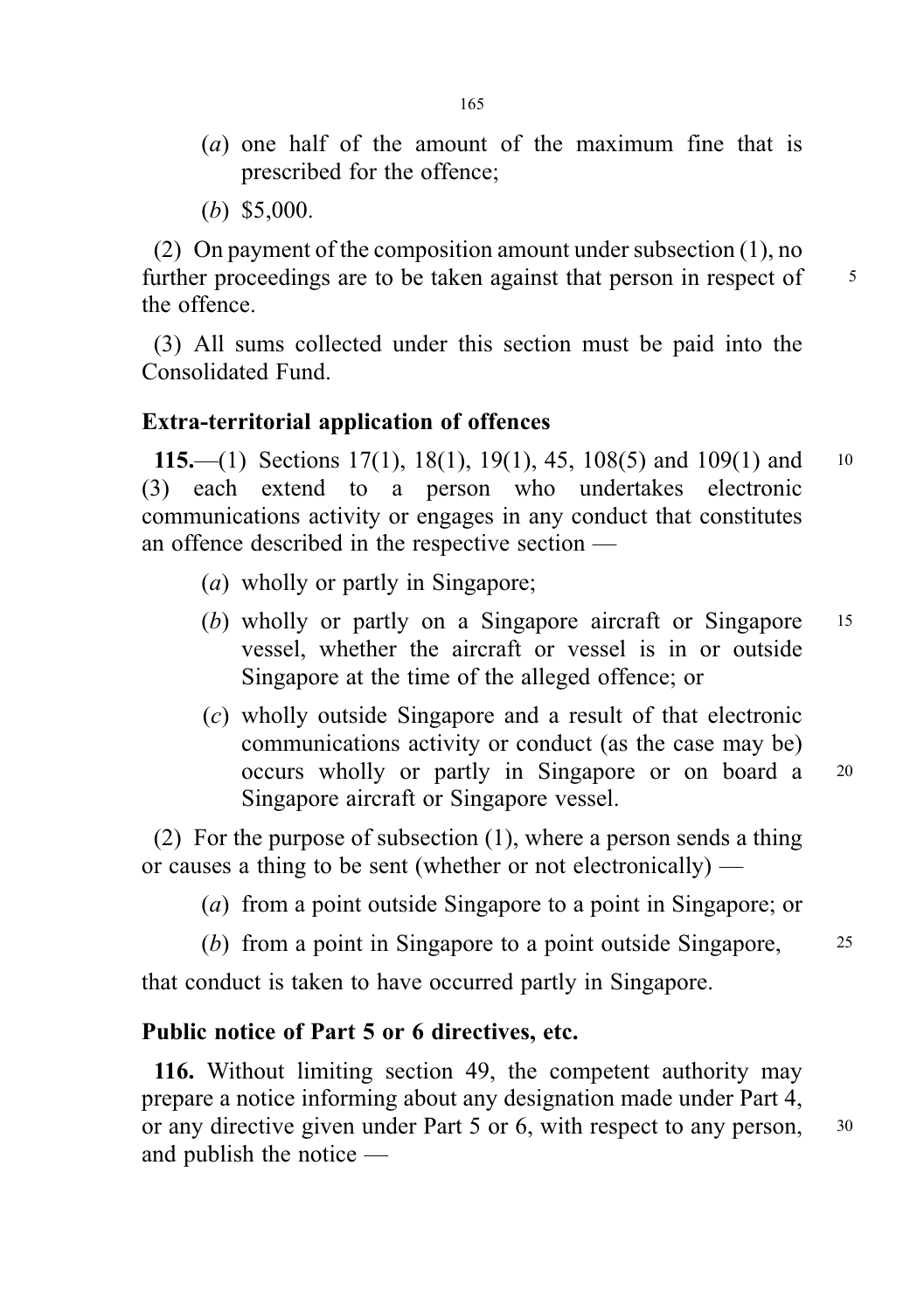- (a) on the official website of the competent authority; and
- (b) in such other manner as will secure adequate publicity for the fact of the making of the designation or giving of the directive.

### <sup>5</sup> PART 10

### **MISCELLANEOUS**

#### Interface with other laws

117.—(1) To avoid doubt, nothing in this Act —

- (a) affects a police officer's powers or duties under any other <sup>10</sup> provision of this Act, the Criminal Procedure Code 2010 or other written law; or
	- (b) derogates from any of the following:
		- (i) the Broadcasting Act 1994;
		- (ii) the Foreign Recruiting Act 1875;
- <sup>15</sup> (iii) the Internal Security Act 1960;
	- (iv) the National Emblems (Control of Display) Act 1949;
	- (v) the Newspaper and Printing Presses Act 1974;
	- (vi) the Parliamentary Elections Act 1954;
- <sup>20</sup> (vii) the Presidential Elections Act 1991;
	- (viii) the Protection from Online Falsehoods and Manipulation Act 2019;
		- (ix) the Penal Code 1871;
		- (x) the Public Order Act 2009;
- <sup>25</sup> (xi) the Public Order and Safety (Special Powers) Act 2018;
	- (xii) the Societies Act 1966;
	- (xiii) the Telecommunications Act 1999.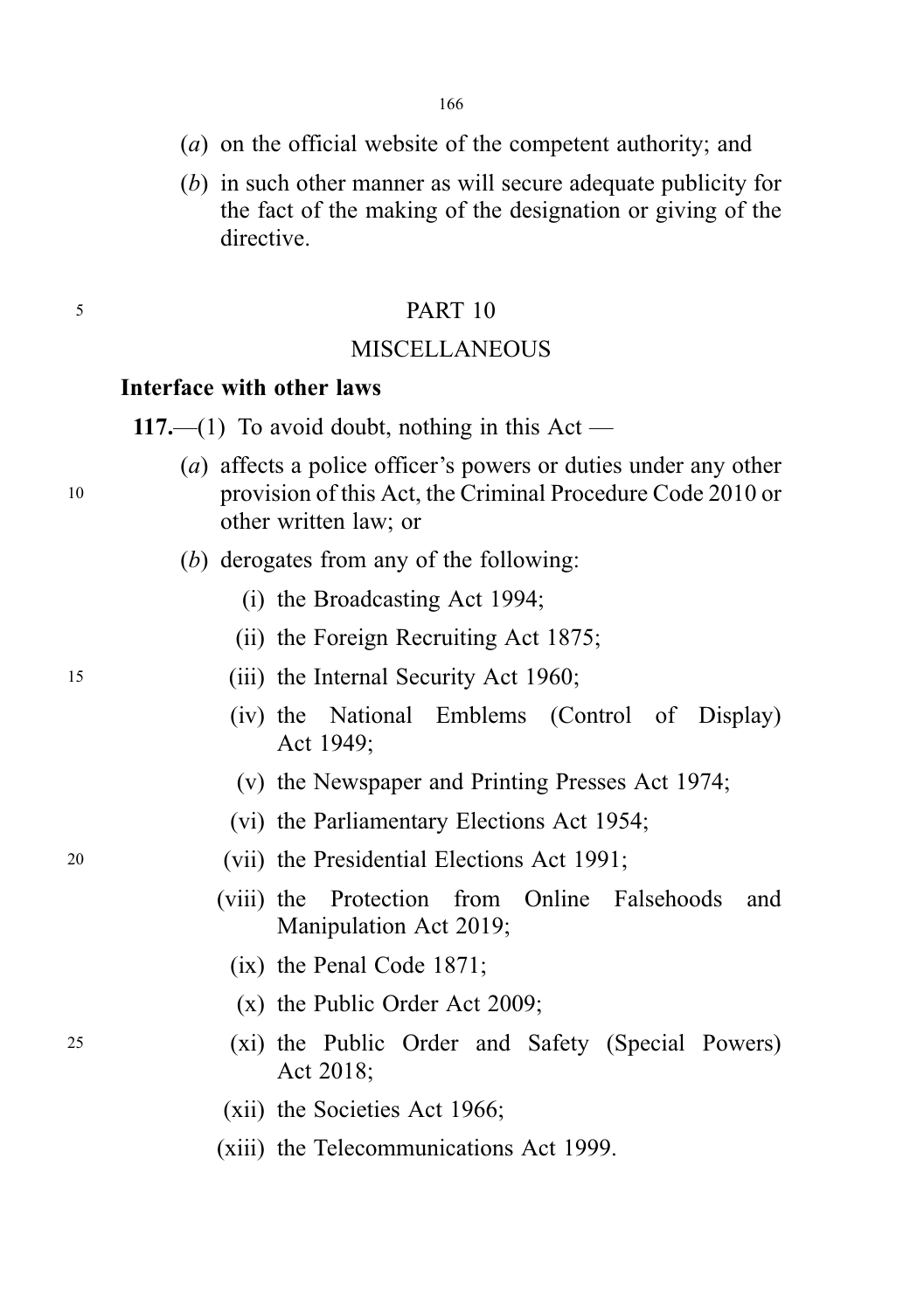(2) To further avoid doubt, this Act does not affect the law relating  $to -$ 

- (a) the powers, privileges and immunities of any of the following:
	- (i) the Parliament; 5
	- (ii) the Members of Parliament;
	- (iii) the committees of Parliament; or
- (b) legal professional privilege.

#### Other causes of action not affected

118. The giving of a direction under Part 3 in relation to any 10 information or material does not affect —

- (a) any power or right of any person to take any action under any other law in relation to the information or material; or
- (b) the power of the Public Prosecutor to initiate proceedings for an offence under this Act or any other law in relation to 15 that information or material.

## Liability for complying with directions and directives, etc.

119.—(1) No civil or criminal liability is incurred by the person or an officer, employee or agent of the person, for doing or omitting to do any act, if the act is done or omitted to be done with reasonable <sup>20</sup> care and in good faith and for the purpose of the person complying with or giving effect to —

- (a) a direction under Part 3 given to the person; or
- (b) a directive under Part 5 or 6 given to the person.

(2) No liability shall lie against any competent authority, authorised <sup>25</sup> officer or the Secretary to the Reviewing Tribunals for anything done or intended to be done with reasonable care and in good faith in the execution or purported execution of this Act when assisting a police officer.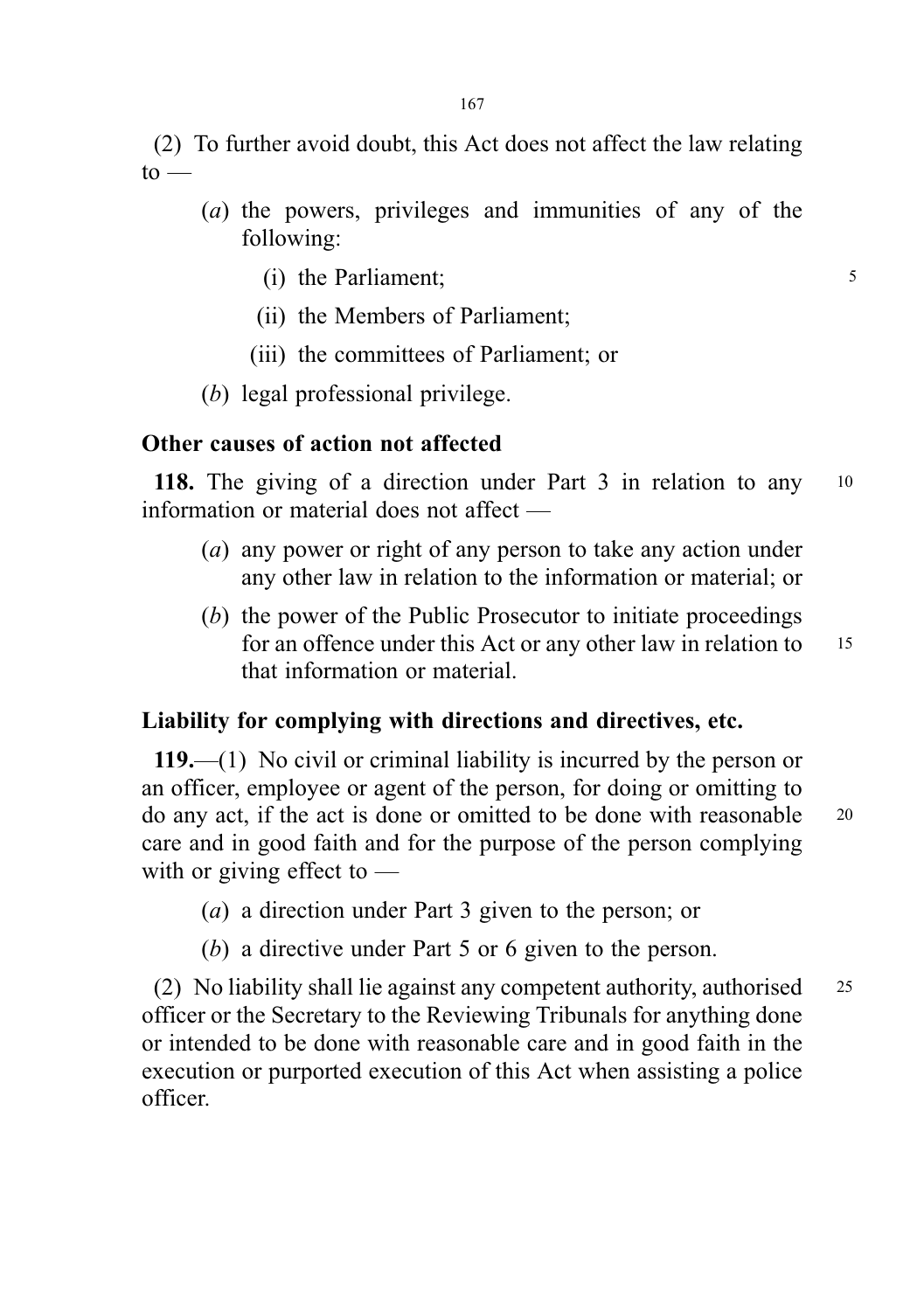#### Exempt activities

 $120$ .—(1) A person is exempt from this Act in relation to any activity undertaken by the person as follows:

- (a) a communication made in proceedings that are a matter of <sup>5</sup> public record to a committee of the Parliament or committee of Parliament, or to any body or person having jurisdiction or powers conferred under an Act;
- (b) a communication made to a Member of Parliament by or on behalf of a constituent of the Member of Parliament <sup>10</sup> with respect to any personal matter of the constituent;
- (c) a communication made to the Government or a public authority by or on behalf of a person in direct response to a written request from the Government or a public authority for advice or comment on any Singapore governmental <sup>15</sup> decision;
	- (d) a communication made to the Government or a public authority by or on behalf of a person concerning —
- (i) the enforcement, interpretation or application of any Act or subsidiary legislation by the Government or a <sup>20</sup> public authority with respect to the person; or
	- (ii) the implementation or administration of any programme, policy, directive or guideline by the Government or public authority with respect to the person;
- <sup>25</sup> (e) an activity undertaken or a conduct engaged in that relates primarily to, or is incidental to, the provision of —
	- (i) legal advice;
	- (ii) legal representation in criminal or civil inquiries, investigations or proceedings; or
- <sup>30</sup> (iii) legal representation in relation to a regulatory action or an administrative process under any written law;
	- (f) an activity undertaken, or a conduct engaged in, in the ordinary course of the person's practice of the vocation of a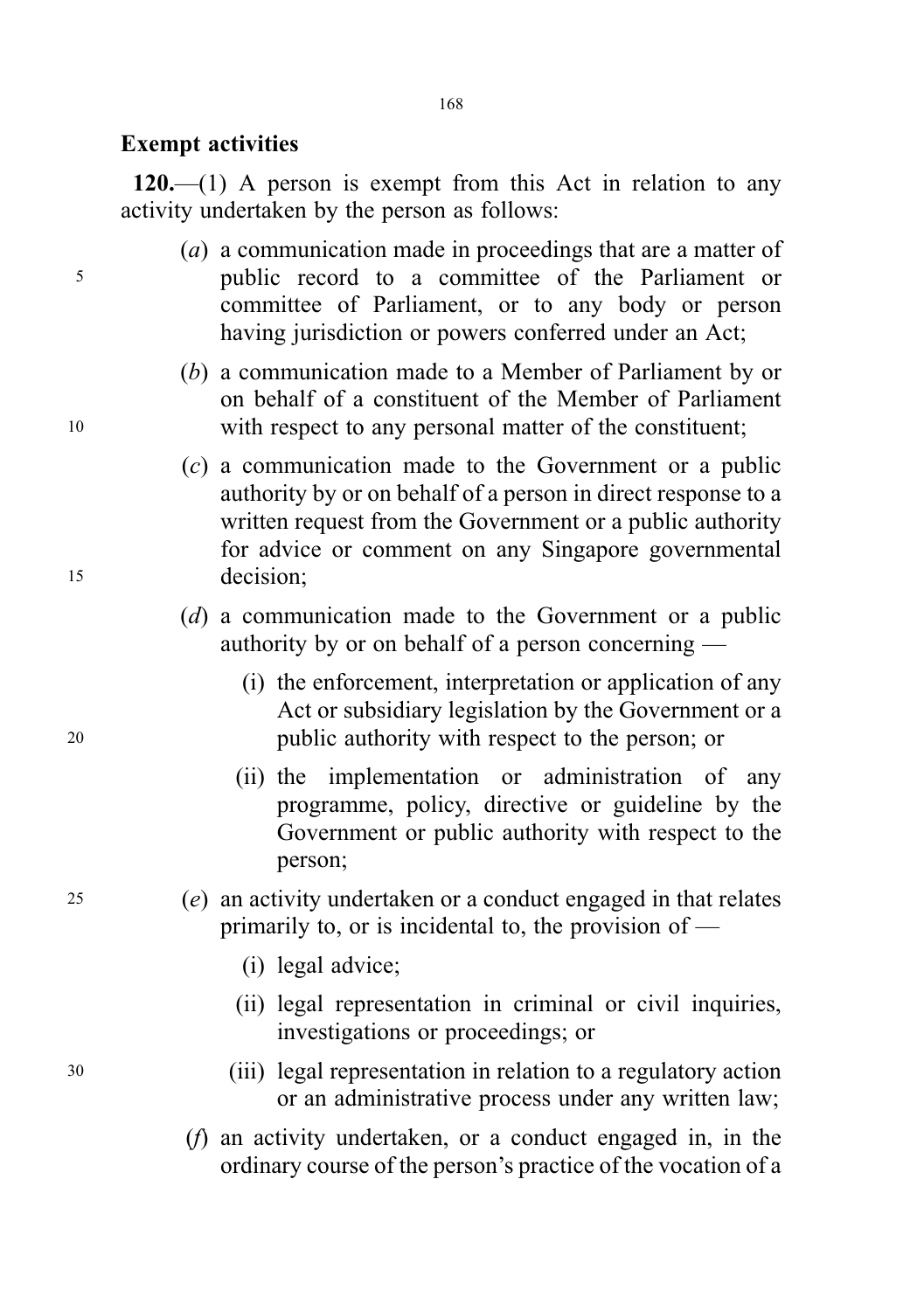- (i) the identity of the foreign principal;
- (ii) the fact that the person is undertaking the activity on behalf of a foreign principal;
- (g) an activity undertaken, or a conduct engaged in, in the individual's capacity as a public officer, or an employee of  $10$ a public authority, in the discharge of his or her duties as such;
- (h) an activity undertaken, or a conduct engaged in, on behalf of a foreign principal in circumstances prescribed by Regulations. 15

(2) For the purposes of subsection (1), "personal matter" means a matter that relates only to a person's personal, family or household affairs and is not related to any business or commercial activity.

(3) However, a submission made to a Member of Parliament concerning the introduction in the Parliament or the passage or <sup>20</sup> amendment of a private Bill for the special benefit of a constituent of the Member of Parliament is not considered to be a personal matter of the constituent.

(4) For the purpose of subsection  $(1)(a)$  to  $(g)$ , it is irrelevant that the activity or conduct is undertaken for any commission, payment or 25 other reward (whether pecuniary or otherwise).

(5) In this section, "constituent", in relation to a Member of Parliament, means a resident of the constituency that the Member of Parliament represents, whether or not the resident is a registered voter for that constituency. 30

## Service of documents

121.—(1) A document that is permitted or required by this Act to be served on a person may be served as described in this section.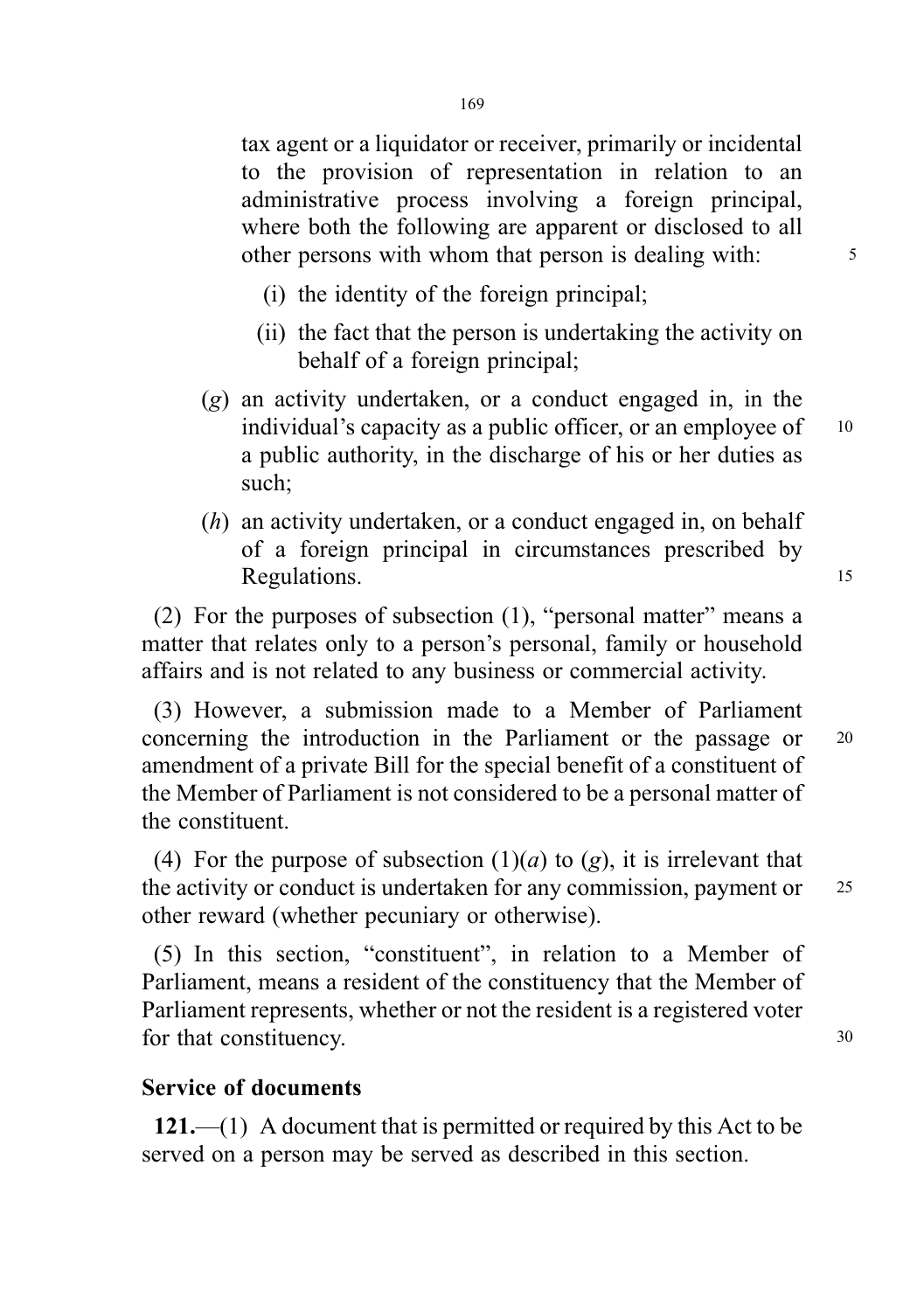(2) A document permitted or required by this Act to be served on an individual may be served —

- (a) by giving it to the individual personally;
- (b) by sending it by post to the address specified by the <sup>5</sup> individual for the service of documents or, if no address is so specified, the individual's residential address or business address;
- (c) by leaving it at the individual's residential address with an adult apparently resident there, or at the individual's <sup>10</sup> business address with an adult apparently employed there;
	- (d) by affixing a copy of the document in a conspicuous place at the individual's residential address or business address;
- (e) by sending it by fax to the fax number last known to the person giving or serving the document as the fax number <sup>15</sup> for the service of documents on the individual; or
	- (f) by sending it by email to the individual's last email address.

(3) A document permitted or required by this Act to be served on a partnership (other than a limited liability partnership) may be <sup>20</sup> served —

- (a) by giving it to any partner, secretary or other similar officer of the partnership;
- (b) by leaving it at, or by sending it by post to, the partnership's business address;
- <sup>25</sup> (c) by sending it by fax to the fax number used at the partnership's business address; or
	- (d) by sending it by email to the partnership's last email address.

(4) A document permitted or required by this Act to be served on a <sup>30</sup> body corporate (including a limited liability partnership) or an unincorporated association may be served —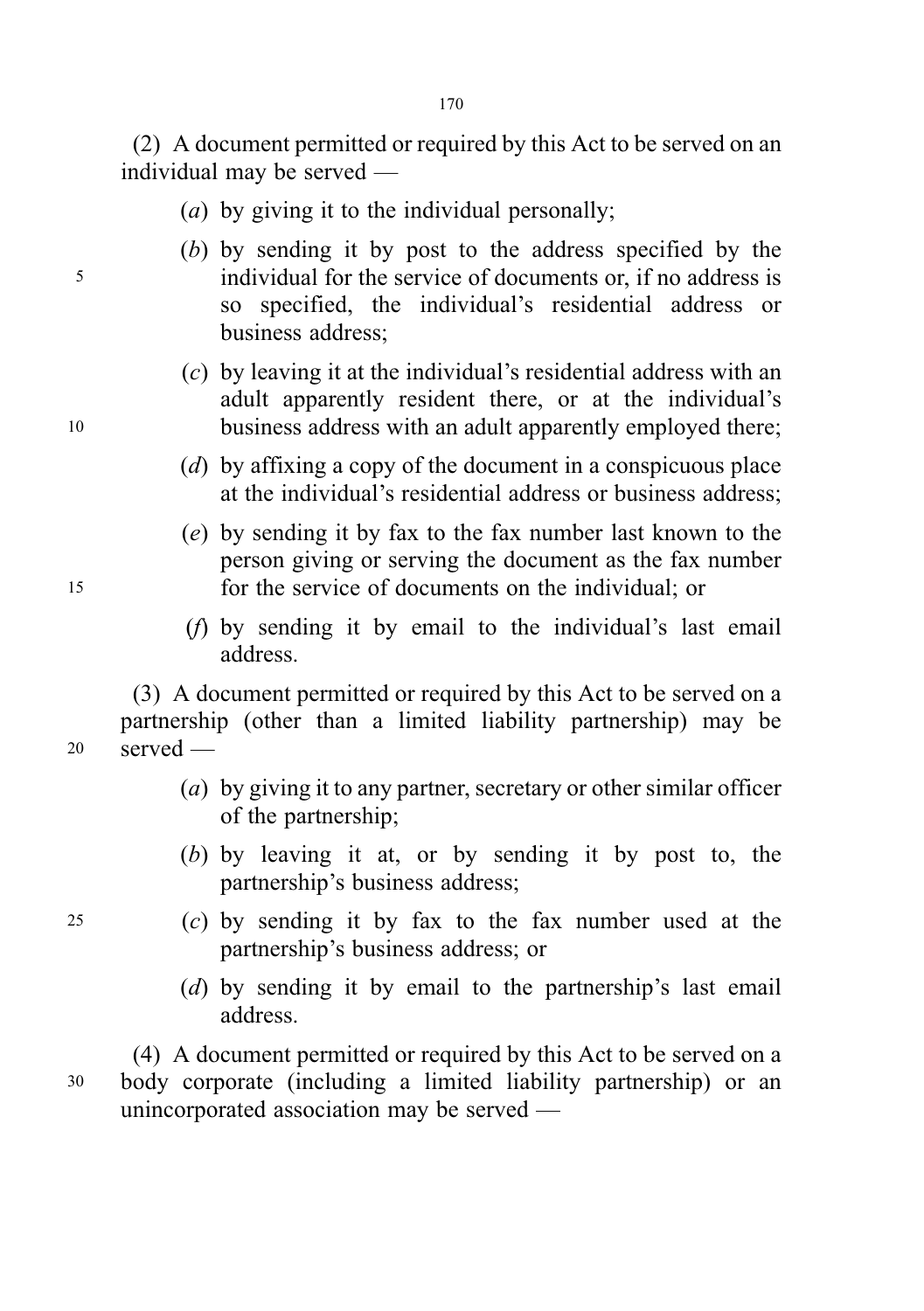- (a) by giving it to the secretary or other similar officer of the body corporate or unincorporated association, or the limited liability partnership's manager;
- (b) by leaving it at, or by sending it by post to, the registered office or principal office in Singapore of the body <sup>5</sup> corporate or unincorporated association;
- (c) by sending it by fax to the fax number used at the registered office or principal office in Singapore of the body corporate or unincorporated association; or
- (d) by sending it by email to the last email address of the body  $10$ corporate or unincorporated association.

(5) In addition, a document (other than a summons) permitted or required by this Act to be served on an individual, a partnership, a body corporate or an unincorporated association may be served —

- (a) by giving an electronic notice to the individual, 15 partnership, body corporate or unincorporated association (called in this section an addressee) by the addressee's chosen means of notification, stating that the document is available and how the addressee may use the addressee's chosen means of access to access the <sup>20</sup> document's contents;
- (b) where by the exercise of reasonable diligence, the name of any individual or a body of persons to whom the document is to be served, or the business address, residential address or last email address of the individual or body, cannot be <sup>25</sup> ascertained, by posting it on a website maintained by the competent authority and prescribed by the Minister by notification in the Gazette for this purpose; or
- (c) by any other method authorised by the Regulations for the service of documents of that kind if the addressee consents 30 (expressly or impliedly) to service of a document of that kind in that way.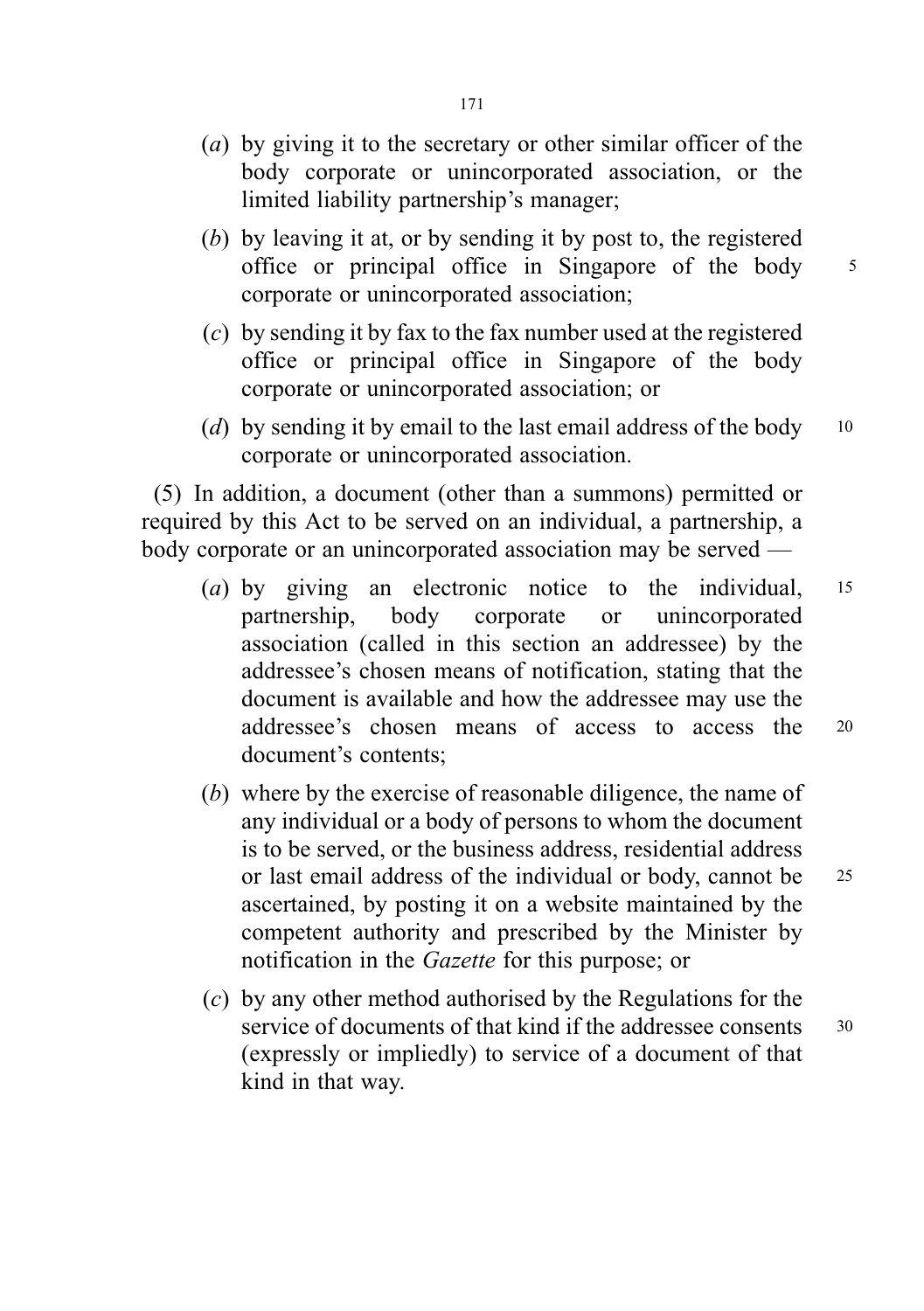- (6) Service of a document takes effect
	- (a) if the document is sent by fax and a notification of successful transmission is received, on the day of transmission;
- <sup>5</sup> (b) if the document is sent by email, at the time that the email becomes capable of being retrieved by the person to whom it is sent;
- (c) if the document is sent by post, 2 days after the day the document was posted (even if it is returned undelivered); <sup>10</sup> and
	- (d) if the document is posted on a website mentioned in subsection  $(5)(b)$ , at the beginning of the day after the date on which subsection  $(5)(b)$  has been complied with.

(7) However, service of any document under this Act on a person by <sup>15</sup> email or by an electronic notice at the person's chosen means of notification may be effected only with the person's prior consent (express or implied) to service in that way.

 $(8)$  In this section —

"business address" means —

- 20 (a) in the case of an individual, the individual's usual or last known place of business in or outside Singapore; or
- (b) in the case of a partnership (other than a limited liability partnership), the partnership's principal or <sup>25</sup> last known place of business in or outside Singapore;
- "chosen means of access", for an addressee on whom is or is to be served a document permitted or required by this Act, means an electronic means the addressee agrees with the person giving or serving the document as the means by which <sup>30</sup> the addressee may access that document's contents;

"chosen means of notification", for an addressee on whom is or is to be served a document permitted or required by this Act, means an electronic means that the addressee nominates to the person giving or serving the document as the means by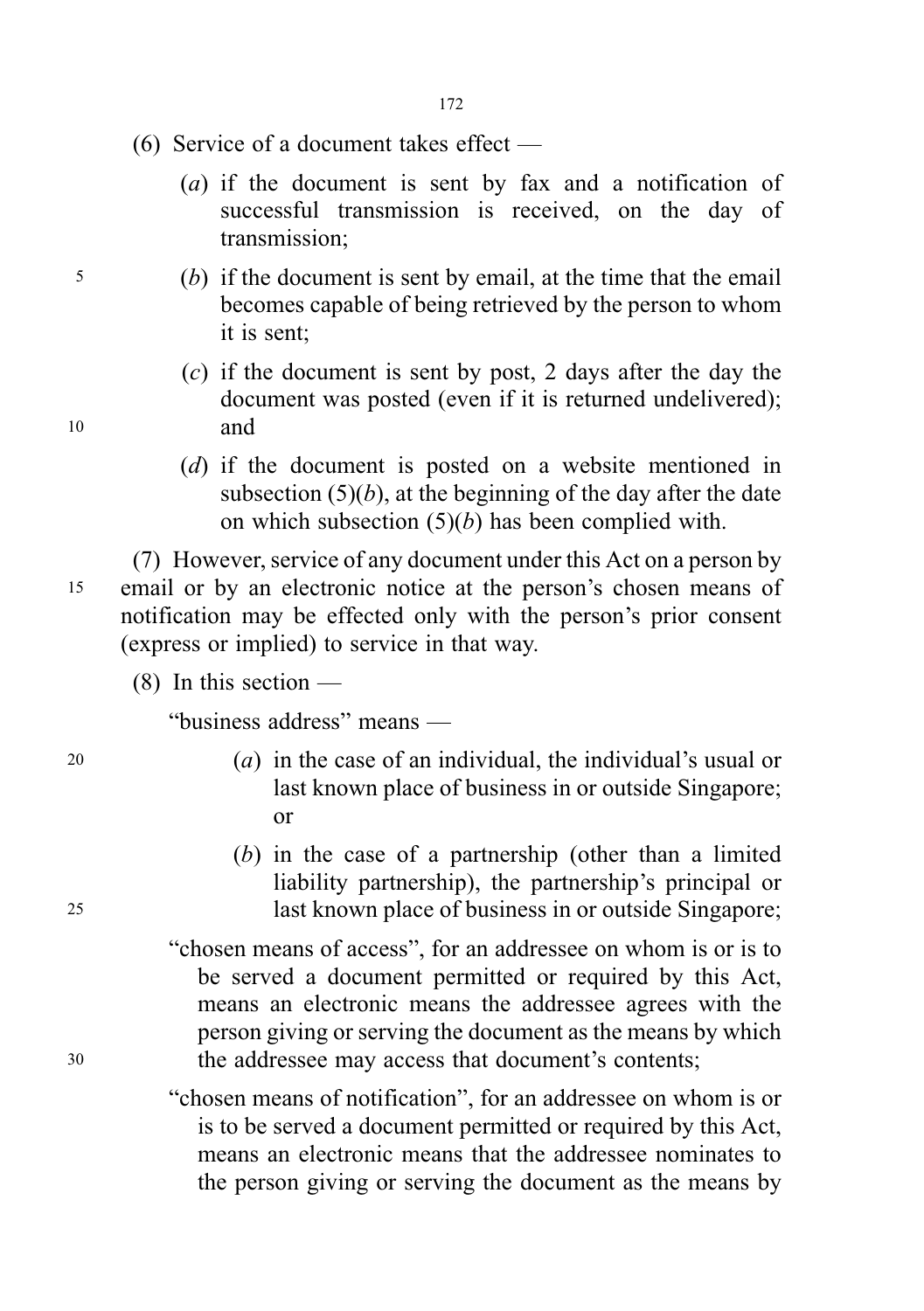which the addressee may be notified that such a document has been served on the addressee;

- "document" includes a notice, direction, directive or an order permitted or required by this Act to be served, but excludes any document to be served in proceedings in court;
- "last email address" means the last email address given by the addressee concerned to the person giving or serving the document as the email address for the service of documents under this Act;
- "residential address" means an individual's usual or last known <sup>10</sup> place of residence in or outside Singapore.

## Regulations

122.—(1) Subject to subsection  $(5)$ , the Minister may make Regulations necessary or convenient to be prescribed for carrying out or giving effect to this Act.

(2) Without limiting subsection (1), the Regulations may make provision for —

- (a) an electronic or internet-based system of lodgment of donation reports, foreign affiliations reports and declarations under Part 5 or 6 and the issuance of <sup>20</sup> certificates under this Act;
- (b) requiring politically significant persons to obtain valuations from a valuer approved by a competent authority of political donations that are not gifts of money or enabling a competent authority to obtain any 25 such valuations;
- (c) requiring the making, keeping and auditing of records of political donations made or received, and expenditure incurred, by politically significant persons and other persons, and requiring and otherwise providing for the <sup>30</sup> production, examination and copying of those records; and
- (d) the purpose of providing practical guidance or certainty in respect of any one or more of the requirements of Part 3.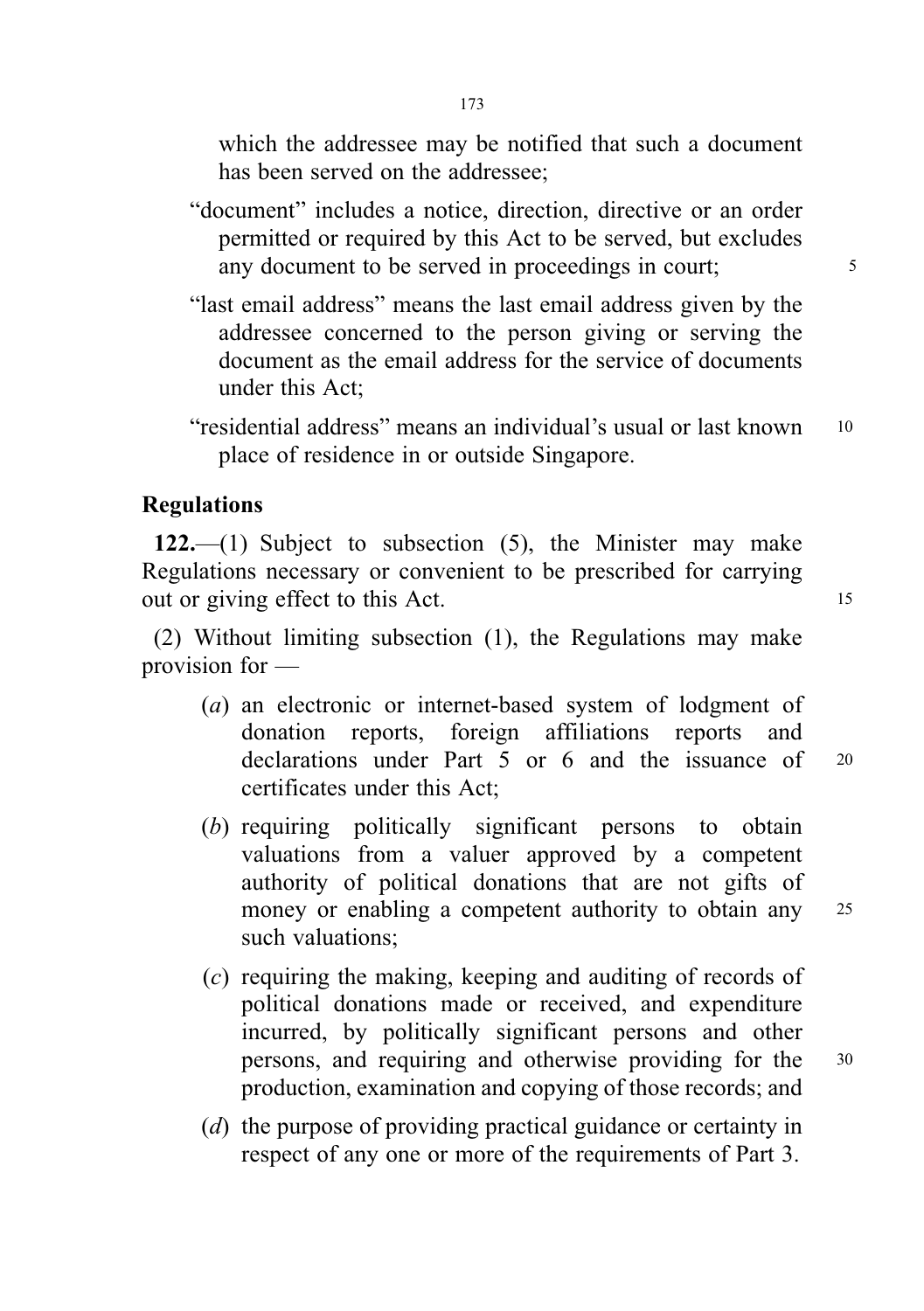- (3) Regulations made under this section may
	- (a) create offences which may be punishable with a fine not exceeding \$5,000; and
- (b) provide for such saving, transitional and other <sup>5</sup> consequential provisions as the Minister considers necessary or expedient consequent on persons becoming politically significant persons or ceasing to be politically significant persons, on amendments to the Regulations or other similar matters.
- <sup>10</sup> (4) All Regulations made under this section must be presented to Parliament as soon as possible after publication in the Gazette.

(5) However, where a writ is issued, no Regulations are to be made amending —

- (a) the applicable cap for anonymous donations; or
- <sup>15</sup> (b) the minimum amount of political donation that is a reportable political donation,

until after the last day prescribed by section 74(1) of the Parliamentary Elections Act 1954 or, in the case of a presidential election, by section 56(1) of the Presidential Elections Act 1991, for <sup>20</sup> the transmission of returns respecting election expenses in connection with the election or (as the case may be) presidential election.

## Repeal

123. The Political Donations Act 2000 is repealed.

## PART 11

## <sup>25</sup> AMENDMENTS TO OTHER ACTS AND FINAL PROVISIONS

## Amendment of Parliamentary Elections Act 1954

124.—(1) Section 2(1) of the Parliamentary Elections Act 1954 is amended by inserting, immediately after the definition of <sup>30</sup> "Parliament", the following definition: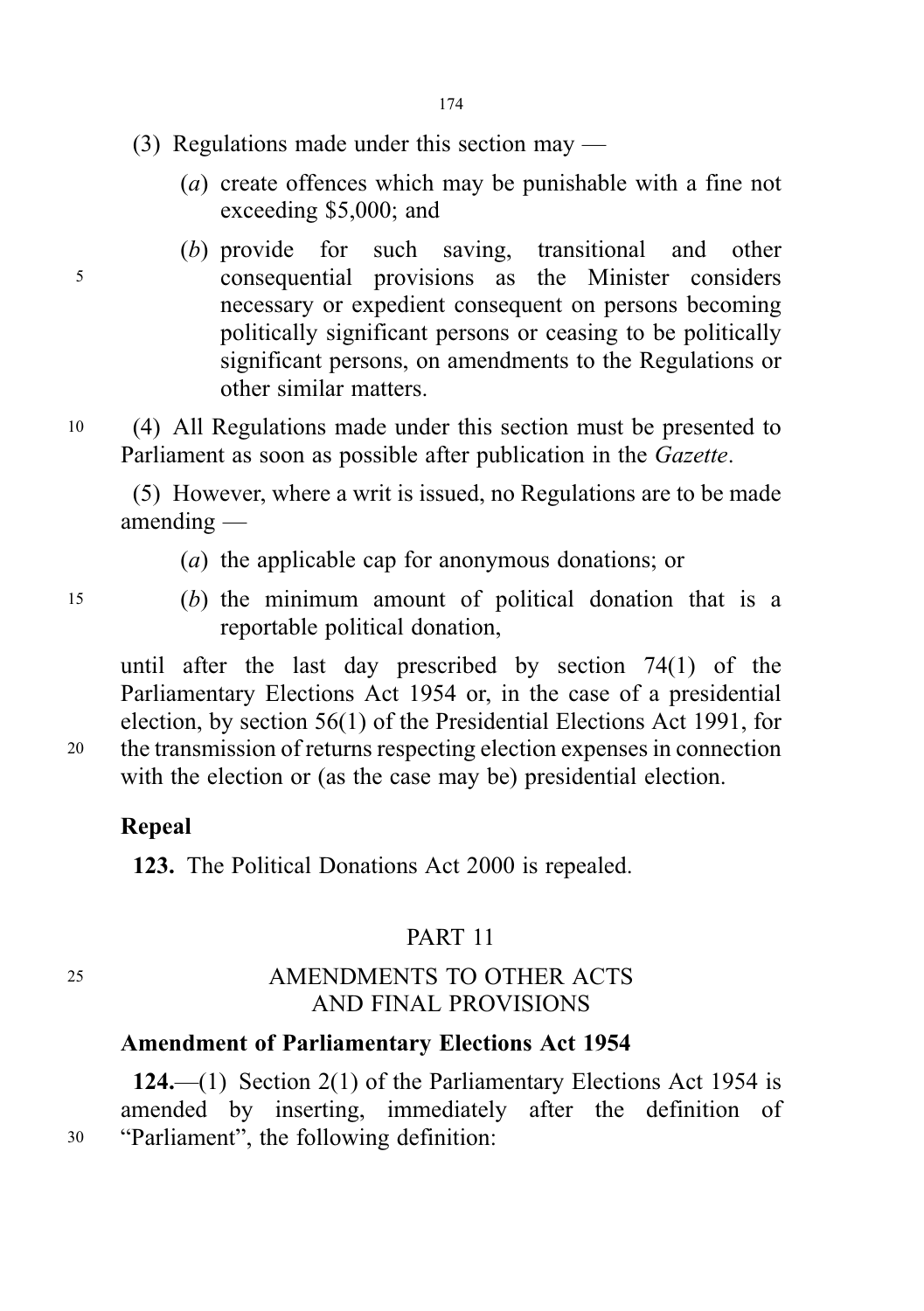175

" "political donation certificate" means a political donation certificate issued under section 63(3) of the Foreign Interference (Countermeasures) Act 2021 in respect of an election;".

(2) Section 27 of the Parliamentary Elections Act 1954 is 5 amended —

(a) by deleting subsection (3) and substituting the following subsection:

> "(3) Every candidate must, at the time of his or her nomination for election, deliver to the Returning <sup>10</sup> Officer a political donation certificate issued to the candidate in respect of the election."; and

(b) by deleting the words "subsection  $(3)(b)$ " in subsection (3A) and substituting the words "subsection (3)".

(3) Section 27B(3) of the Parliamentary Elections Act 1954 is amended by deleting paragraph  $(b)$  and substituting the following paragraph:

> " $(b)$  a political donation certificate issued to him or her in respect of the election; and". 20

(4) Section 29(1) of the Parliamentary Elections Act 1954 is amended by deleting the words "issued by the Registrar of Political Donations".

(5) Section 31(2) of the Parliamentary Elections Act 1954 is amended by deleting paragraph  $(a)$  and substituting the following  $25$ paragraph:

> "(*a*) the person is issued a political donation certificate in respect of that election;".

(6) Section 61(1) of the Parliamentary Elections Act 1954 is amended — 30

(a) by deleting the word "or" at the end of paragraph  $(e)$ , and by inserting immediately thereafter the following paragraph: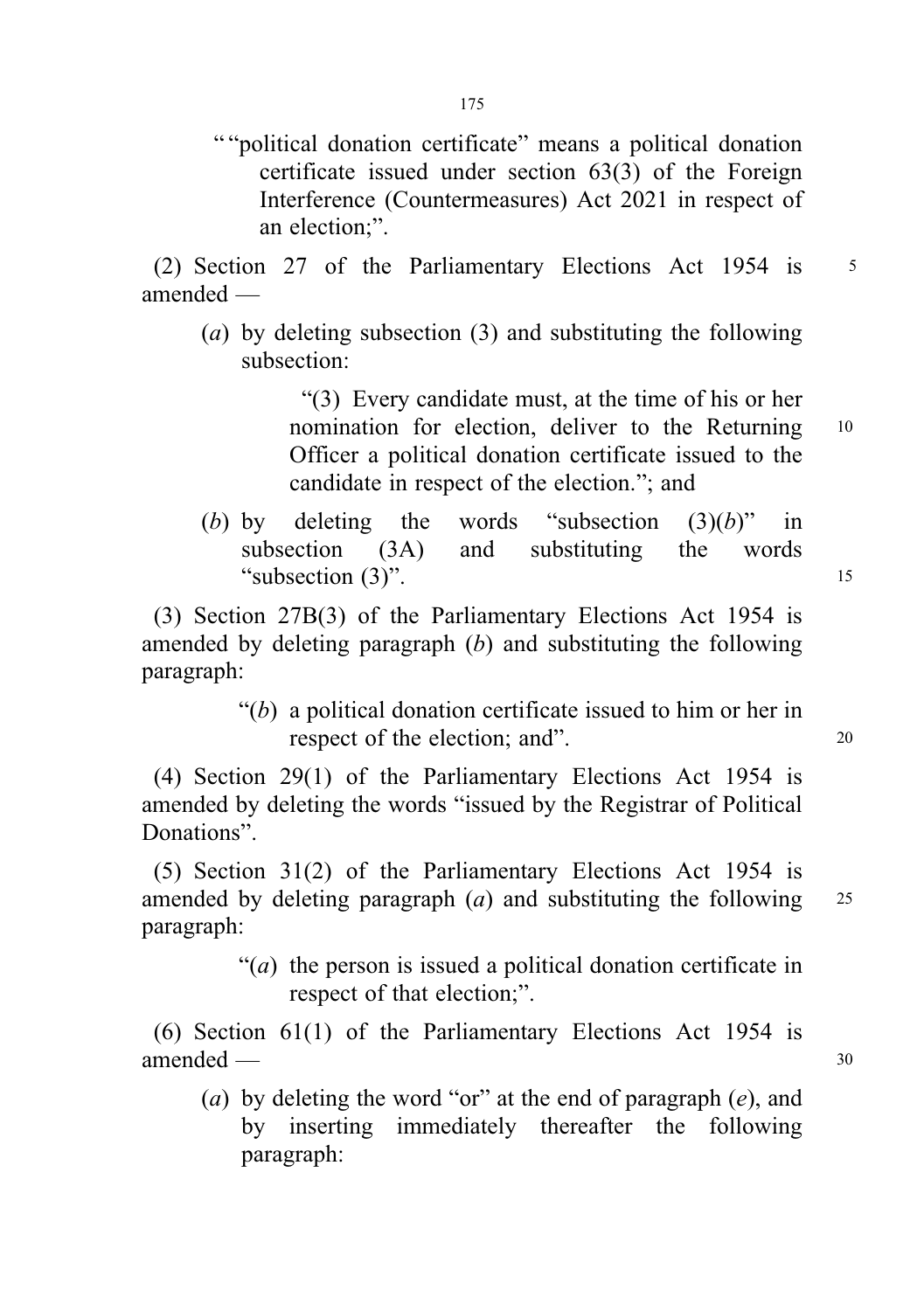- "(ea) being a candidate, knowingly makes the declaration required by section 73A falsely; or"; and
- (b) by deleting the words "paragraph  $(f)$ " in paragraph  $(v)$  and  $5$  substituting the words "paragraph (ea) or (f)".

(7) The Parliamentary Elections Act 1954 is amended by inserting, immediately after section 73, the following section:

## "Post-election declaration by candidates

73A.—(1) Every candidate at an election must give to the <sup>10</sup> Returning Officer a declaration that is in accordance with subsection (2), not later than the 7th day after the day that the result of the election is published under section  $33(1)(b)$  or 51, as the case may be.

(2) The declaration required by subsection (1) to be given by a <sup>15</sup> candidate must be made by the candidate, be in the prescribed form, and further state that, to the best of the knowledge and belief of the candidate —

- (a) no foreigner has been authorised by the candidate or his or her election agent under section 83(2) to <sup>20</sup> conduct any election activity for the purpose of procuring the electoral success at that election of the candidate or the group of candidates of whom the candidate is part;
- (b) the conduct of any election activity by the candidate <sup>25</sup> or his or her election agent for the purpose of procuring the electoral success at that election of the candidate, or the group of candidates of whom the candidate is part, was not undertaken by the candidate or election agent pursuant to any impermissible <sup>30</sup> arrangement; and
	- (c) the conduct of any election activity for the purpose of procuring the electoral success at that election of the candidate, or the group of candidates of whom the candidate is part, was not authorised by the candidate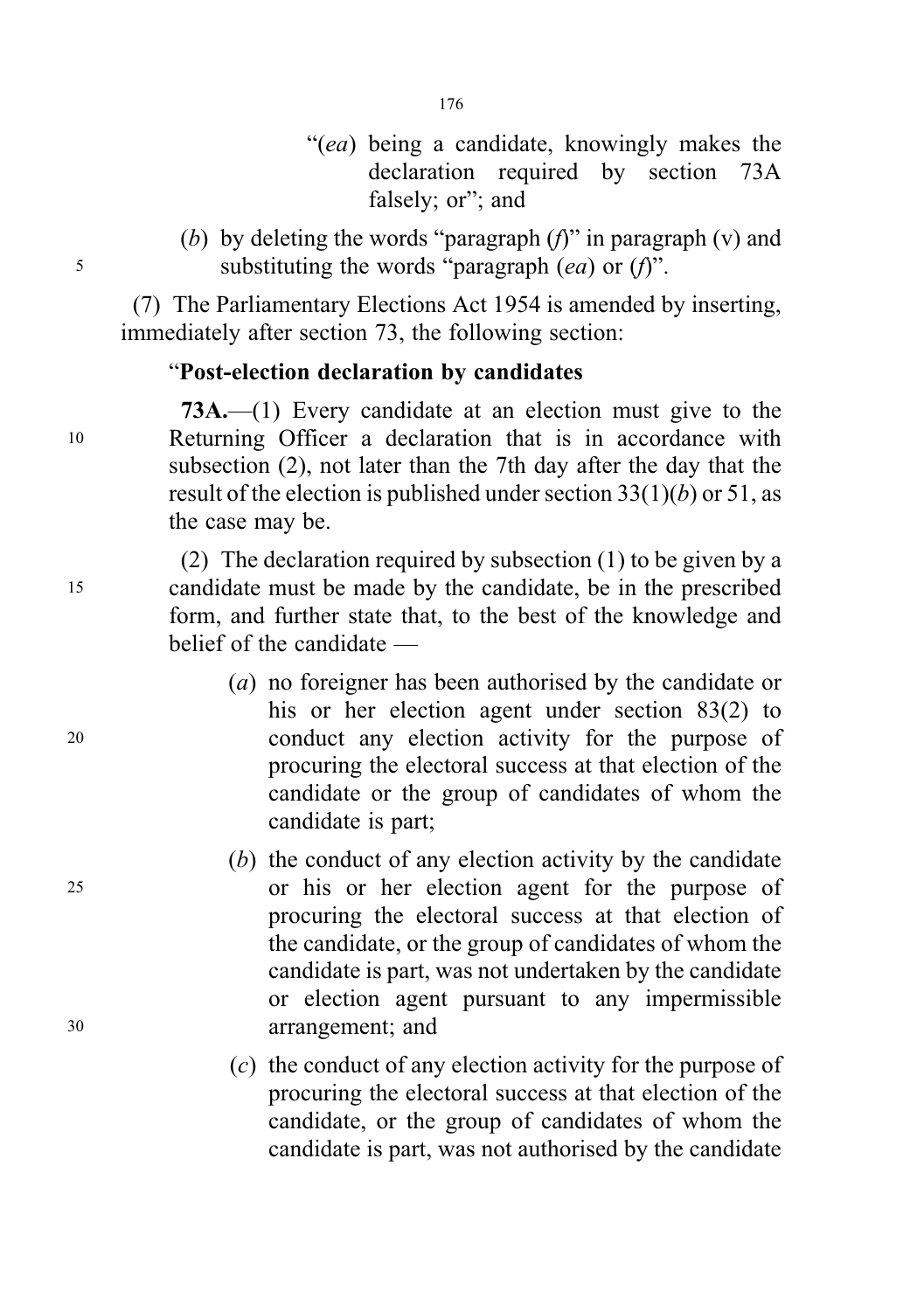or the candidate's election agent, pursuant to any impermissible arrangement.

(3) For the purposes of this section, any declaration that is required by subsection (1) to be given to the Returning Officer must not be regarded as so given unless the declaration is 5 actually received by the Returning Officer.

(4) Where any declaration which is required by subsection (1) to be given to the Returning Officer is not so given within the time delimited under subsection (1), the candidate shall be guilty of an illegal practice; and the provisions of this subsection are in <sup>10</sup> addition to and not in derogation of section 61.

(5) In addition, where any declaration which is required by subsection (1) to be given to the Returning Officer is not so given within the time delimited under subsection (1), the candidate must not, after the expiry of that time, sit or vote in 15 Parliament as a Member until either —

- (a) the declaration has been given; or
- (b) the date of the allowance of an authorised excuse under section 87A for failing to give the declaration.

(6) A candidate who sits or votes in contravention of <sup>20</sup> subsection (5) shall be guilty of an offence and shall be liable on conviction to a penalty of \$500 for every day on which he or she so sits or votes.

(7) In this section —

- "arrangement" includes a contract, an agreement, <sup>25</sup> understanding or other arrangement of any kind, whether written or unwritten;
- "foreign principal" has the meaning given by section 4 of the Foreign Interference (Countermeasures) Act 2021;
- "foreigner" means an individual who is not a citizen of <sup>30</sup> Singapore;

"impermissible arrangement", in relation to a candidate or his or her election agent, means an arrangement —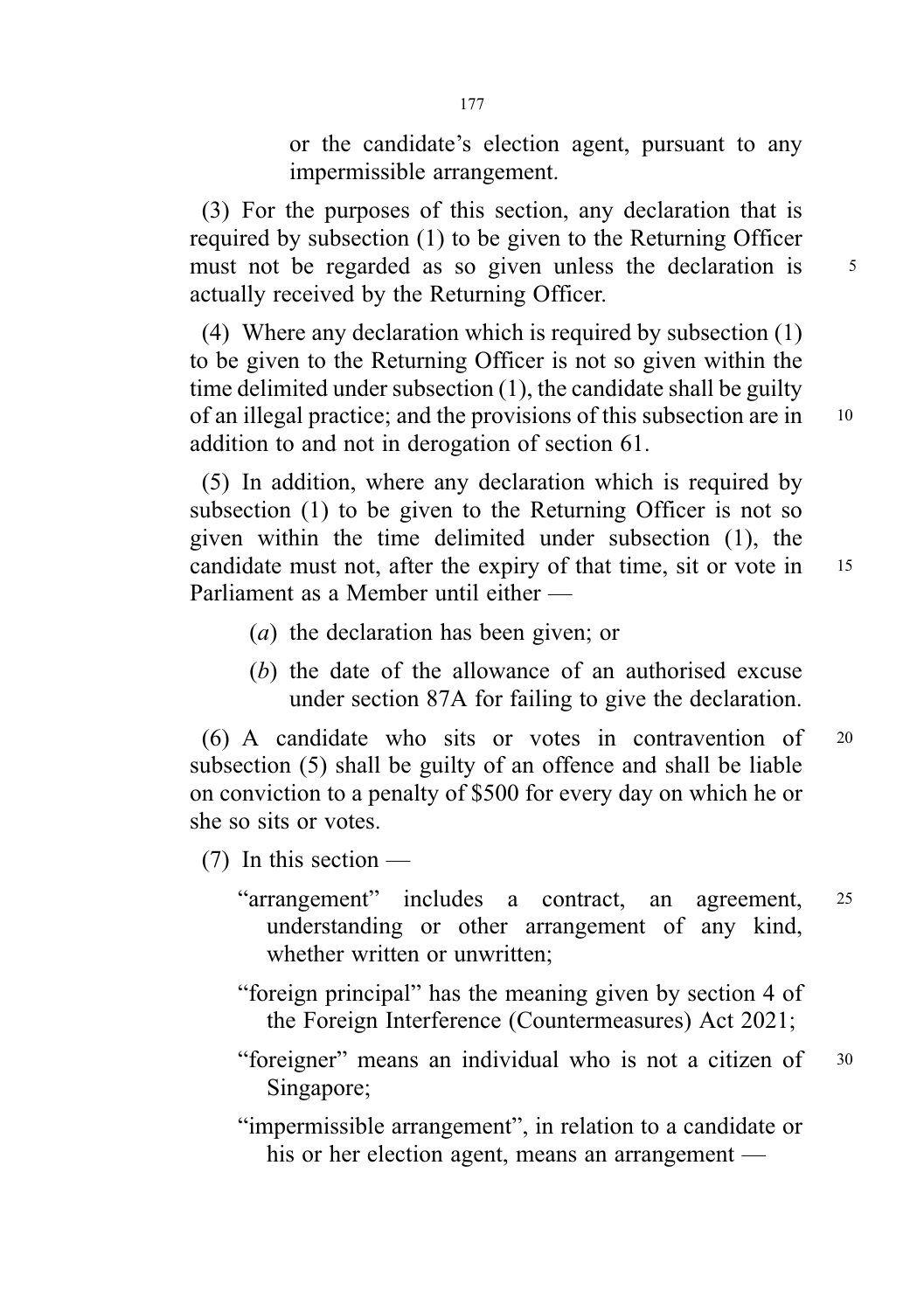- (a) to which the candidate or election agent is party; and
- (b) under which the candidate or election agent (as the case may be) is accustomed or under an <sup>5</sup> obligation (whether formal or informal) to engage in conduct in accordance with the directions, instructions or wishes of a foreign principal or, where the foreign principal is a corporation, of the directors of the foreign 10 principal.".

(8) Section 74 of the Parliamentary Elections Act 1954 is amended by deleting subsection (5) and substituting the following subsection:

178

"(5) For the purposes of this section, "donation" has the meaning given by the definition of "political donation" in <sup>15</sup> section 51 of the Foreign Interference (Countermeasures) Act 2021, and a donation is accepted by a candidate or an election agent if it is accepted within the meaning of that Act.".

(9) The Parliamentary Elections Act 1954 is amended by inserting, immediately after section 87, the following section:

#### <sup>20</sup> "Authorised excuse for non-compliance with section 73A

87A.—(1) Where —

(a) any declaration which is required by section  $73A(1)$ to be given by a candidate at an election in an electoral division to the Returning Officer is not so given <sup>25</sup> within the time delimited under that section, or being given contains a false statement; and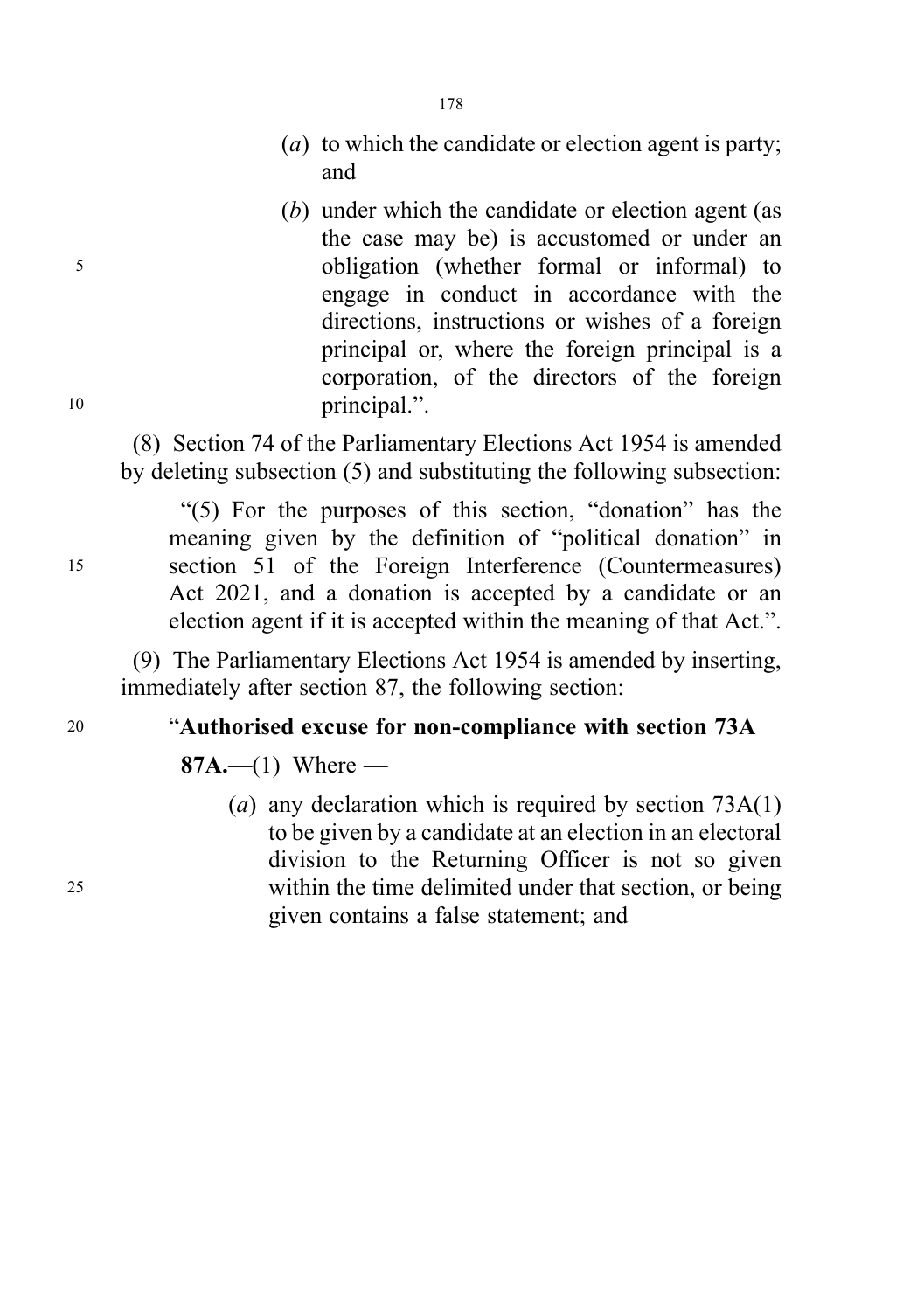(b) the candidate applies to an Election Judge or a Judge sitting in the General Division of the High Court and shows that the failure to give the declaration or the false statement in the declaration (as the case may be) has arisen by reason of the candidate's illness, or by 5 reason of inadvertence or of any reasonable cause of a like nature, and not by reason of any want of good faith on the part of the candidate,

the Judge may, after notice of the application, and on production of evidence of the grounds stated in the application, and of the <sup>10</sup> good faith of the application, and otherwise, as to the Judge seems fit, and after giving the other candidates, the Returning Officer and any elector within the electoral division an opportunity of being heard, make such order for allowing an authorised excuse for the failure to give that declaration or for <sup>15</sup> the false statement in that declaration (as the case may be) as the Judge considers just.

(2) The order under subsection (1) may make the allowance conditional upon the making of the declaration in a modified form or within an extended time, and upon the compliance with <sup>20</sup> such other terms as to the Election Judge or a Judge sitting in the General Division of the High Court (as the case may be) seems best calculated for carrying into effect the objects of this Act.

(3) An order under subsection (1) allowing an authorised excuse relieves the candidate applying for the order from any 25 liability or consequences under this Act in respect of the matter excused by the order.

(4) Where it is proved by the candidate to the Election Judge or a Judge sitting in the General Division of the High Court (as the case may be) that  $\frac{30}{30}$ 

(a) any act or omission of the candidate's election agent in relation to the conduct of election activity for the purpose of procuring the electoral success of the candidate, or the group of candidates of whom the candidate is part, was without the sanction or <sup>35</sup> connivance of the candidate; and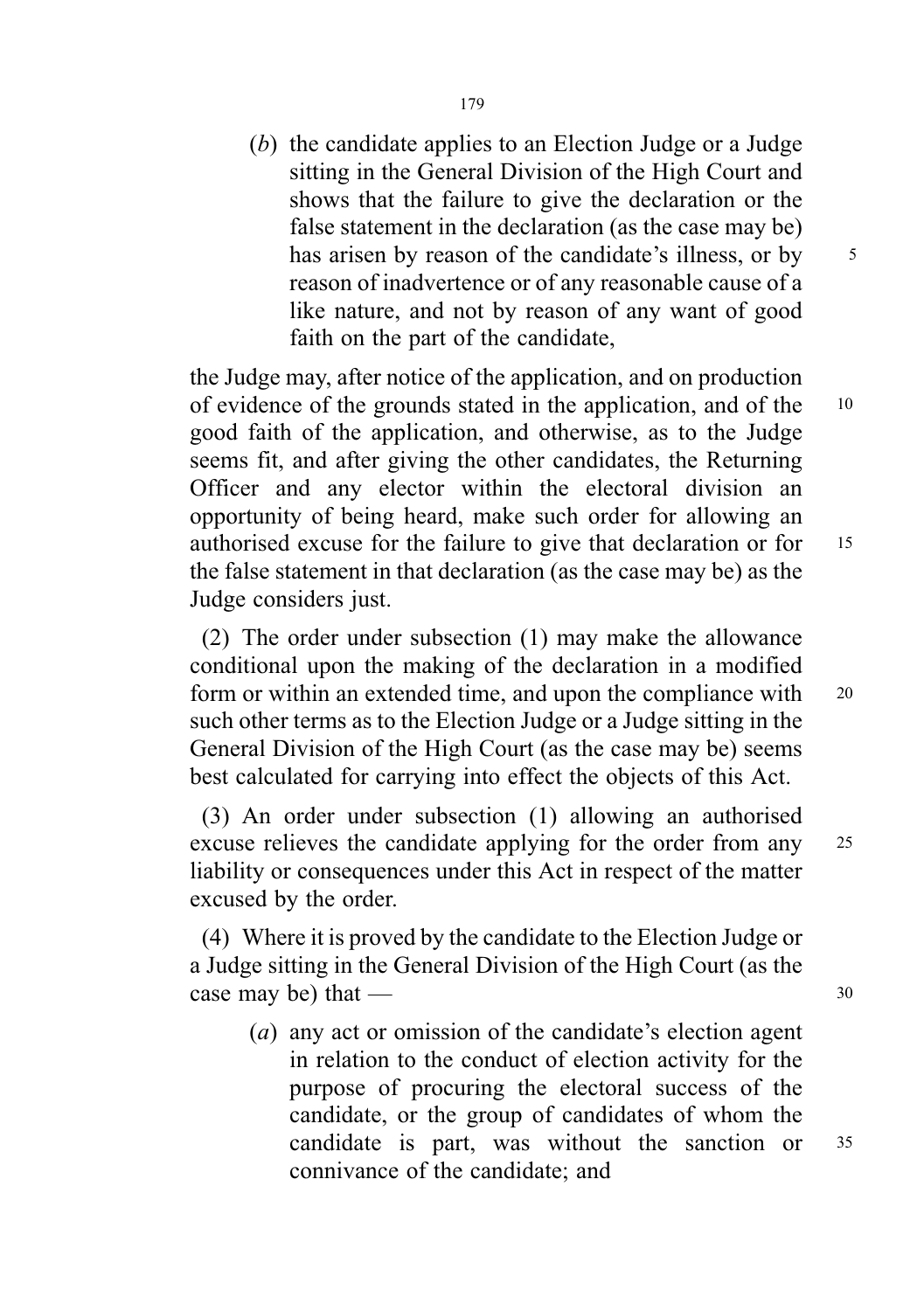- 180
- (b) the candidate took all reasonable steps for preventing the act or omission,

the Judge must relieve the candidate from the consequences of the act or omission on the part of the candidate's election agent.

<sup>5</sup> (5) The date of an order under subsection (1) or, if conditions and terms are to be complied with, the date at which the applicant fully complies with them is referred to in this Act as the date of the allowance of the excuse.".

(10) Section 97 of the Parliamentary Elections Act 1954 is <sup>10</sup> amended —

- (a) by inserting, immediately after paragraph (a) of subsection (3), the following paragraph:
- "(*aa*) at any time before the end of 21 days after the date of the publication of the result of <sup>15</sup> the election in the Gazette, as to the declaration required by section 73A from the Member whose election is questioned:":
- (b) by inserting, immediately after the words "respecting <sup>20</sup> election expenses" in subsection (5), the words "or make and give the declaration required by section 73A"; and
- (c) by deleting the words "subsection  $(3)$ " in subsection  $(5)$ and substituting the words "subsection  $(3)(a)$  or the date of the publication of the results of the election in the Gazette 25 mentioned in subsection  $(3)(aa)$ , as the case may be".

(11) Form 8 in the First Schedule to the Parliamentary Elections Act 1954 is amended by deleting sub-paragraph (d) and substituting the following sub-paragraph:

 $\mathcal{H}(d)$  a political donation certificate issued to the nominee in respect of 30 the election;".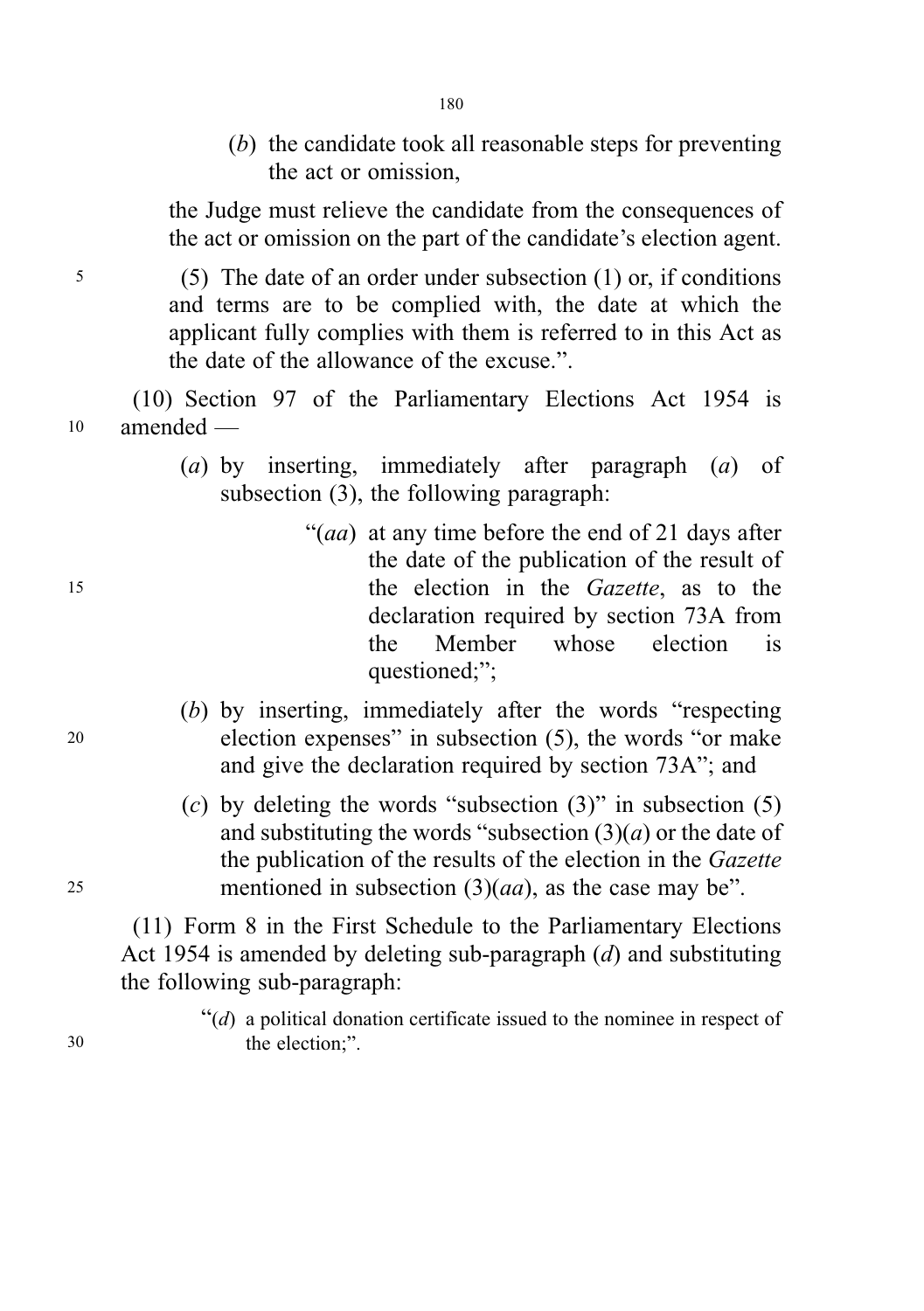(12) Form 19 in the First Schedule to the Parliamentary Elections Act 1954 is amended —

- (a) by deleting footnote 1 in Section C and substituting the following footnote:
	- $\cdot$   $\cdot$   $\cdot$  1 Donations that need not be recorded in a donation report under the Foreign  $\cdot$  5 Interference (Countermeasures) Act 2021 where a candidate is concerned.";
- (b) by deleting footnote 5 in Section C and substituting the following footnote:
	- "<sup>5</sup> The expression "donation" has the meaning given by the definition of "political donation" in section 51 of the Foreign Interference 10 (Countermeasures) Act 2021, and "value" in relation to a donation has the meaning given by sections 15 and 51 of that Act where a candidate is concerned.";
- (c) by deleting footnote 4 in subsections (1) and (2) of Section D and substituting in each case the following 15 footnote:
	- $\cdot$ <sup>4</sup> The expression "donation" has the meaning given by the definition of "political donation" in section 51 of the Foreign Interference (Countermeasures) Act 2021, and "value" in relation to a donation has the meaning given by sections 15 and 51 of that Act where a candidate is 20 concerned."; and
		-
- (d) by deleting the words "Political Donations Act 2000" wherever they appear in Section D (except footnotes 4) and substituting in each case the words "Foreign Interference (Countermeasures) Act 2021". <sup>25</sup>

## Amendment of Presidential Elections Act 1991

125.—(1) Section 2(1) of the Presidential Elections Act 1991 is amended by inserting, immediately after the definition of "overseas polling station", the following definition:

> " "political donation certificate" means a political donation 30 certificate issued under section 63(3) of the Foreign Interference (Countermeasures) Act 2021 in respect of an election;".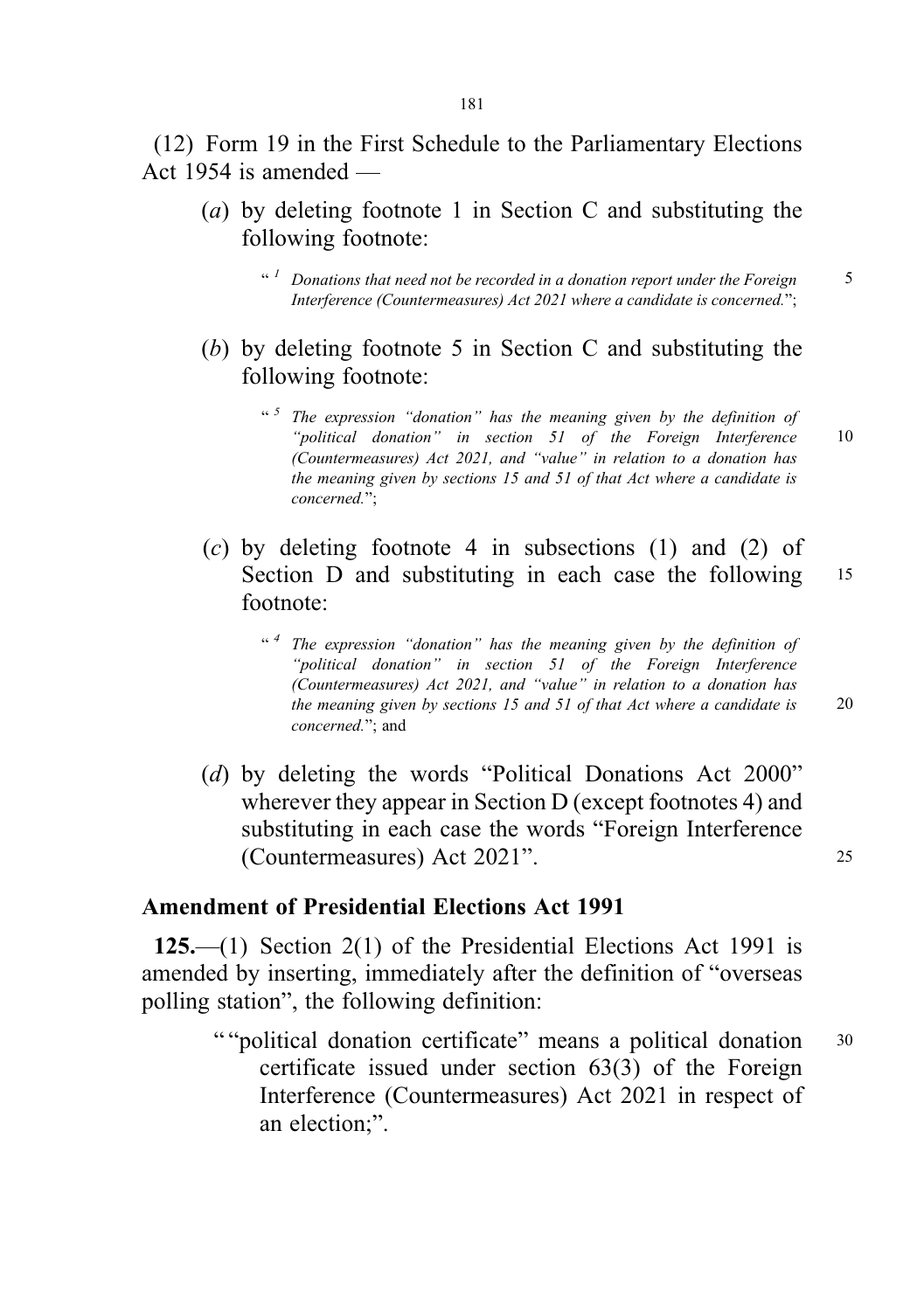(2) Section 9(4) of the Presidential Elections Act 1991 is amended by deleting paragraph  $(a)$  and substituting the following paragraph:

- "(a) a political donation certificate issued to him or her in respect of that election;".
- <sup>5</sup> (3) Section 11(1) of the Presidential Elections Act 1991 is amended by deleting the words "issued by the Registrar of Political Donations".

(4) Section 42(1) of the Presidential Elections Act 1991 is amended —

- 10 (a) by deleting the word "or" at the end of paragraph  $(e)$ , and by inserting immediately thereafter the following paragraph:
- "(ea) being a candidate, knowingly makes the declaration required by section 55A <sup>15</sup> falsely; or"; and
	- (b) by deleting the words "paragraph  $(f)$ " in paragraph  $(v)$  and substituting the words "paragraph  $(ea)$  or  $(f)$ ".

(5) The Presidential Elections Act 1991 is amended by inserting, immediately after section 55, the following section:

# <sup>20</sup> "Post-election declaration by candidates

55A.—(1) Every candidate at an election must give to the Returning Officer a declaration that is in accordance with subsection (2), not later than the 7th day after the day that the result of the election is published under section  $15(1)(b)$  or 34, as <sup>25</sup> the case may be.

> (2) The declaration required by subsection (1) to be given by a candidate must be made by the candidate, be in the prescribed form, and further state that, to the best of the knowledge and belief of the candidate —

<sup>30</sup> (a) no foreigner has been authorised by the candidate or his or her election agent under section 65(2) to conduct any election activity for the purpose of procuring the electoral success at that election of the candidate;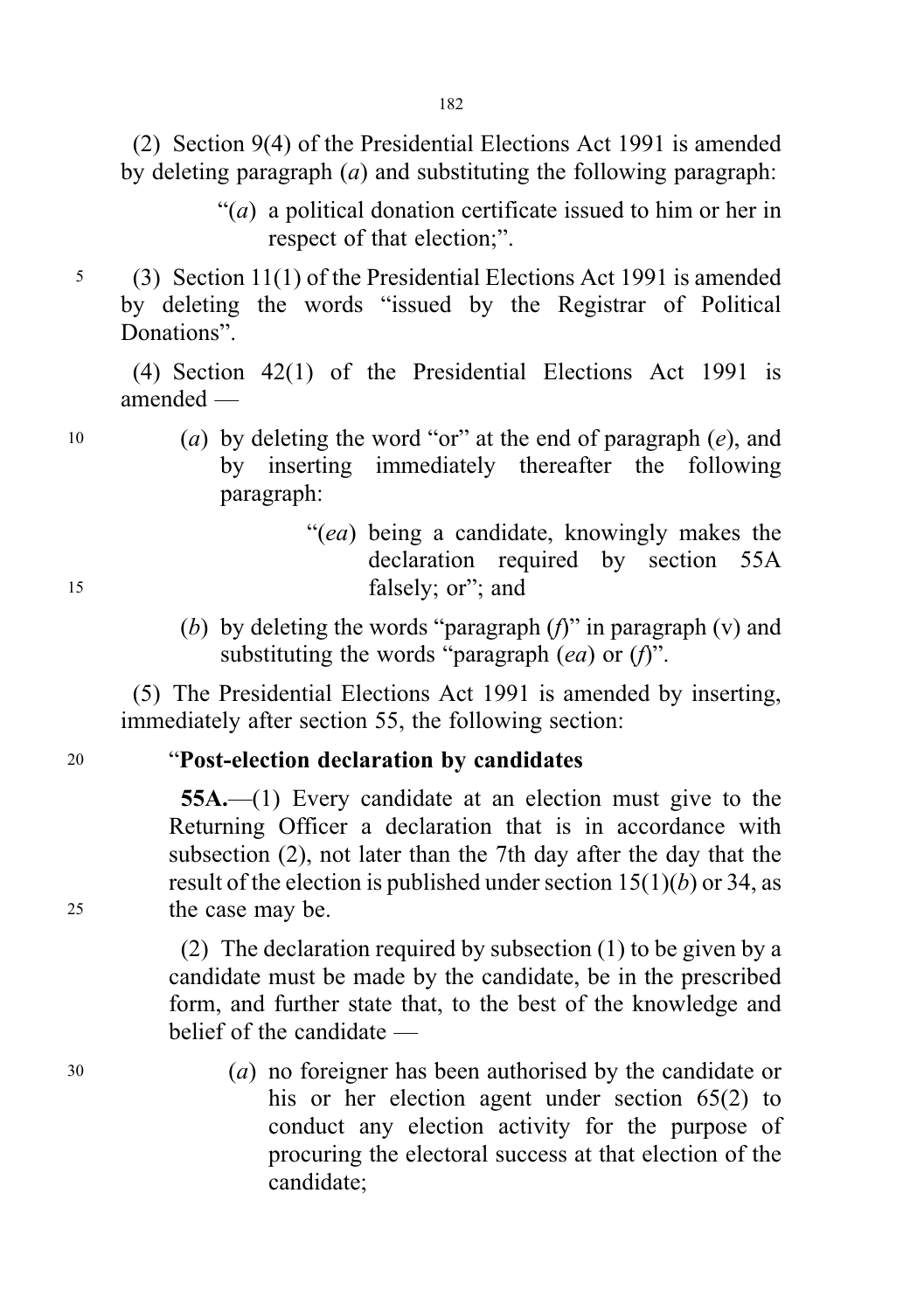- (b) the conduct of any election activity by the candidate or his or her election agent for the purpose of procuring the electoral success at that election of the candidate, was not undertaken by the candidate or election agent pursuant to any impermissible  $\frac{5}{10}$ arrangement; and
- (c) the conduct of any election activity for the purpose of procuring the electoral success at that election of the candidate, was not authorised by the candidate or his or her election agent, pursuant to any impermissible 10 arrangement.

(3) For the purposes of this section, any declaration that is required by subsection (1) to be given to the Returning Officer must not be regarded as so given unless the declaration is actually received by the Returning Officer. 15

(4) Where any declaration which is required by subsection (1) to be given to the Returning Officer is not so given within the time delimited under subsection (1), the candidate shall be guilty of an illegal practice; and the provisions of this subsection are in addition to and not in derogation of section 42.

 $(5)$  In this section —

- "arrangement" includes a contract, an agreement, understanding or other arrangement of any kind, whether written or unwritten:
- "foreign principal" has the meaning given by section 4 of <sup>25</sup> the Foreign Interference (Countermeasures) Act 2021;
- "foreigner" means an individual who is not a citizen of Singapore;

"impermissible arrangement", in relation to a candidate or his or her election agent, means an arrangement — 30

- 
- (a) to which the candidate or election agent is party; and
- (b) under which the candidate or election agent (as the case may be) is accustomed or under an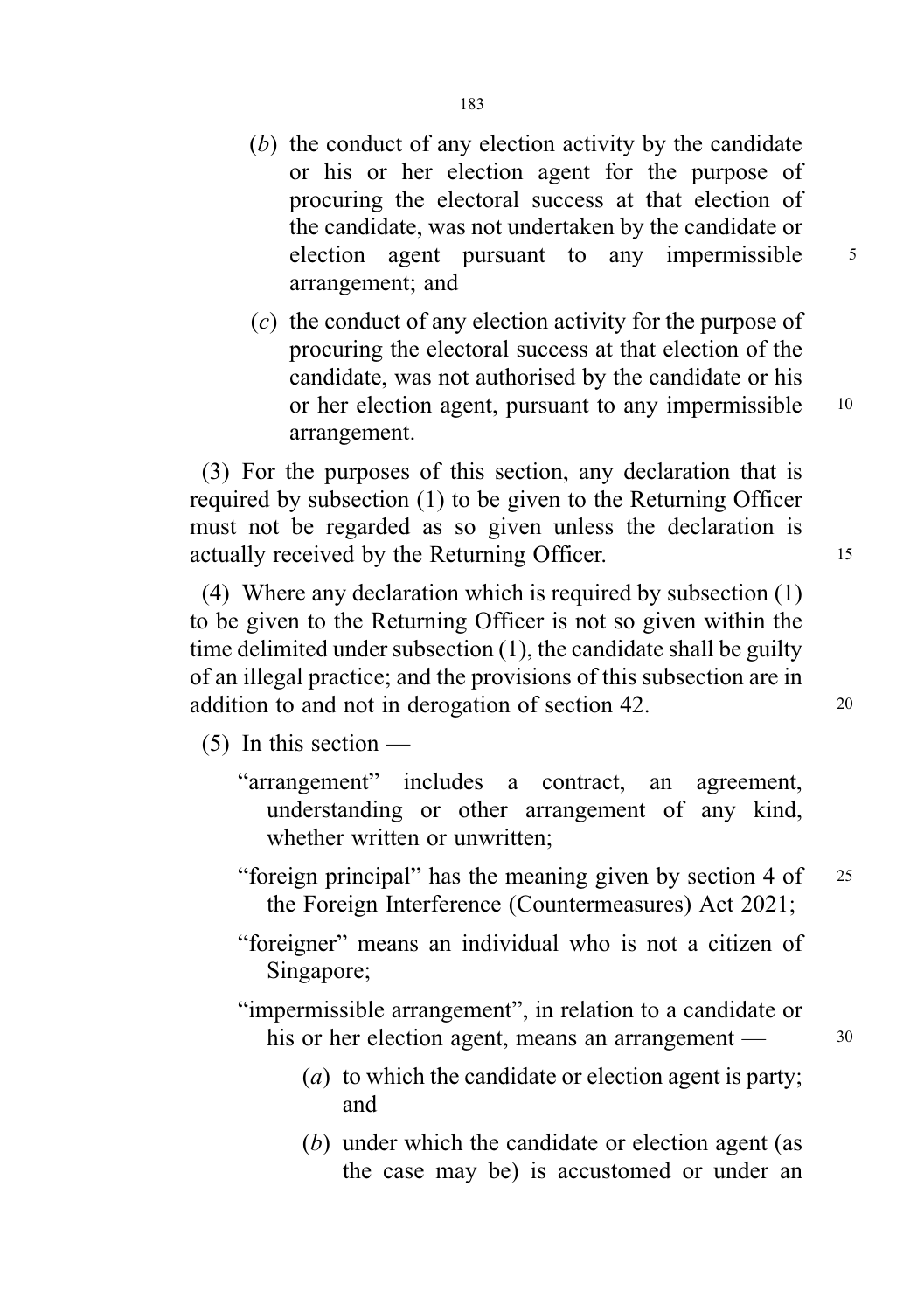obligation (whether formal or informal) to engage in conduct in accordance with the directions, instructions or wishes of a foreign principal or, where the foreign principal is a <sup>5</sup> corporation, of the directors of the foreign principal.".

(6) Section 56 of the Presidential Elections Act 1991 is amended by deleting subsection (4) and substituting the following subsection:

"(4) For the purposes of this section, "donation" has the <sup>10</sup> meaning given by the definition of "political donation" in section 51 of the Foreign Interference (Countermeasures) Act 2021, and a donation is accepted by a candidate or an election agent if it is accepted within the meaning of that Act.".

(7) The Presidential Elections Act 1991 is amended by inserting, <sup>15</sup> immediately after section 69, the following section:

# "Authorised excuse for non-compliance with section 55A

69A.—(1) Where —

- (a) any declaration which is required by section  $55A(1)$ to be given by a candidate at an election in an electoral <sup>20</sup> division to the Returning Officer is not so given within the time delimited under that section, or being given contains a false statement; and
- (b) the candidate applies to an Election Judge or a Judge sitting in the General Division of the High Court and <sup>25</sup> shows that the failure to give the declaration or the false statement in the declaration (as the case may be) has arisen by reason of the candidate's illness, or by reason of inadvertence or of any reasonable cause of a like nature, and not by reason of any want of good <sup>30</sup> faith on the part of the candidate,

the Judge may, after notice of the application, and on production of evidence of the grounds stated in the application, and of the good faith of the application, and otherwise, as to the Judge seems fit, and after giving the other candidates, the Returning <sup>35</sup> Officer and any elector within the electoral division an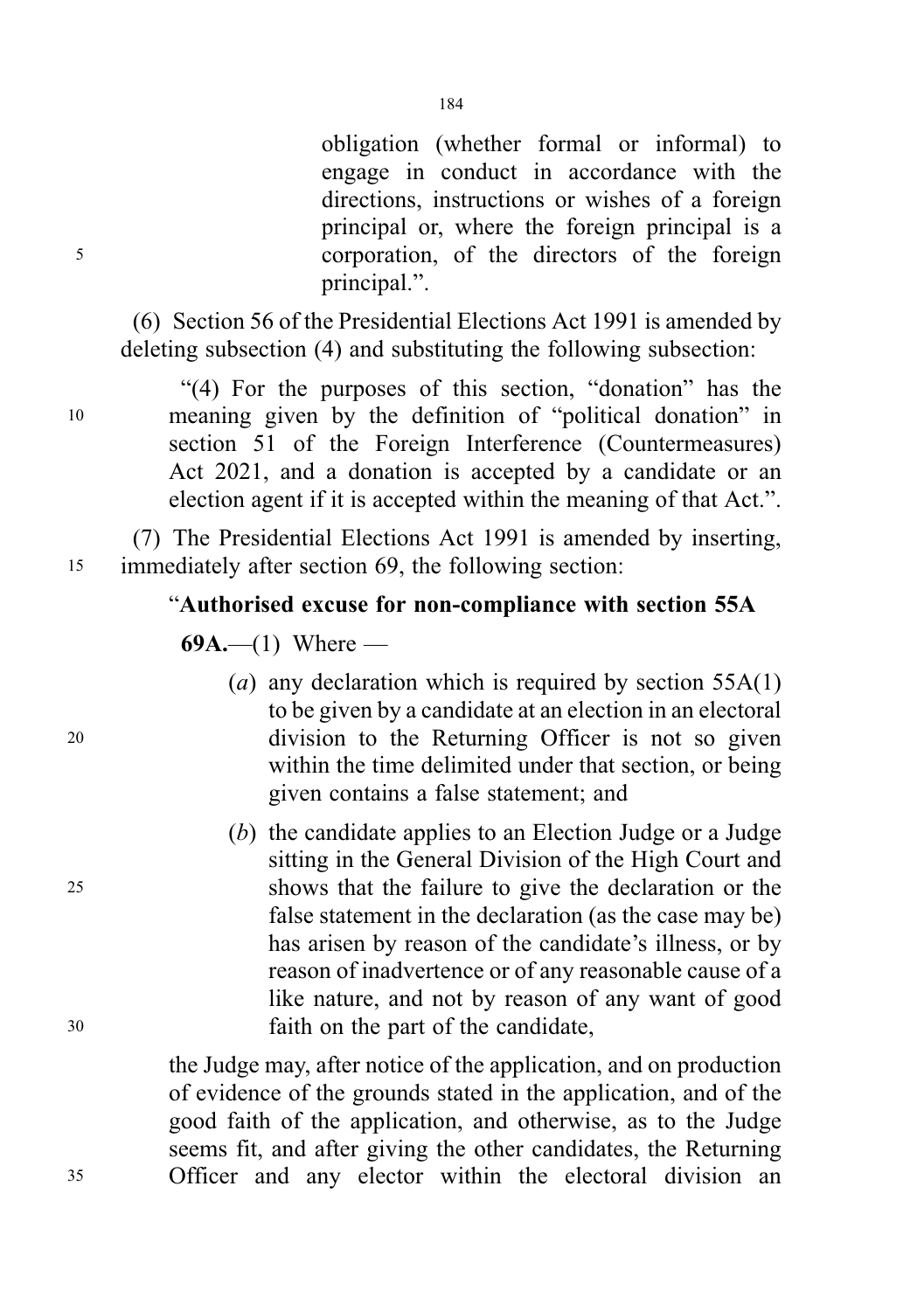opportunity of being heard, make such order for allowing an authorised excuse for the failure to give that declaration or for the false statement in that declaration (as the case may be) as the Judge considers just.

(2) The order under subsection  $(1)$  may make the allowance  $5$ conditional upon the making of the declaration in a modified form or within an extended time, and upon the compliance with such other terms as to the Election Judge or a Judge sitting in the General Division of the High Court (as the case may be) seems best calculated for carrying into effect the objects of this Act. 10

(3) An order under subsection (1) allowing an authorised excuse relieves the candidate applying for the order from any liability or consequences under this Act in respect of the matter excused by the order.

(4) Where it is proved by the candidate to the Election Judge or <sup>15</sup> a Judge sitting in the General Division of the High Court (as the case may be) that —

- (a) any act or omission of the candidate's election agent in relation to the conduct of election activity for the purpose of procuring the electoral success of the <sup>20</sup> candidate, or the group of candidates of whom the candidate is part, was without the sanction or connivance of the candidate; and
- (b) the candidate took all reasonable means for preventing the act or omission, 25

the Judge must relieve the candidate from the consequences of the act or omission on the part of the candidate's election agent.

(5) The date of an order under subsection (1) or, if conditions and terms are to be complied with, the date at which the applicant fully complies with them is referred to in this Act as <sup>30</sup> the date of the allowance of the excuse.".

- (8) Section 77 of the Presidential Elections Act 1991 is amended
	- (a) by inserting, immediately after paragraph (a) of subsection (3), the following paragraph: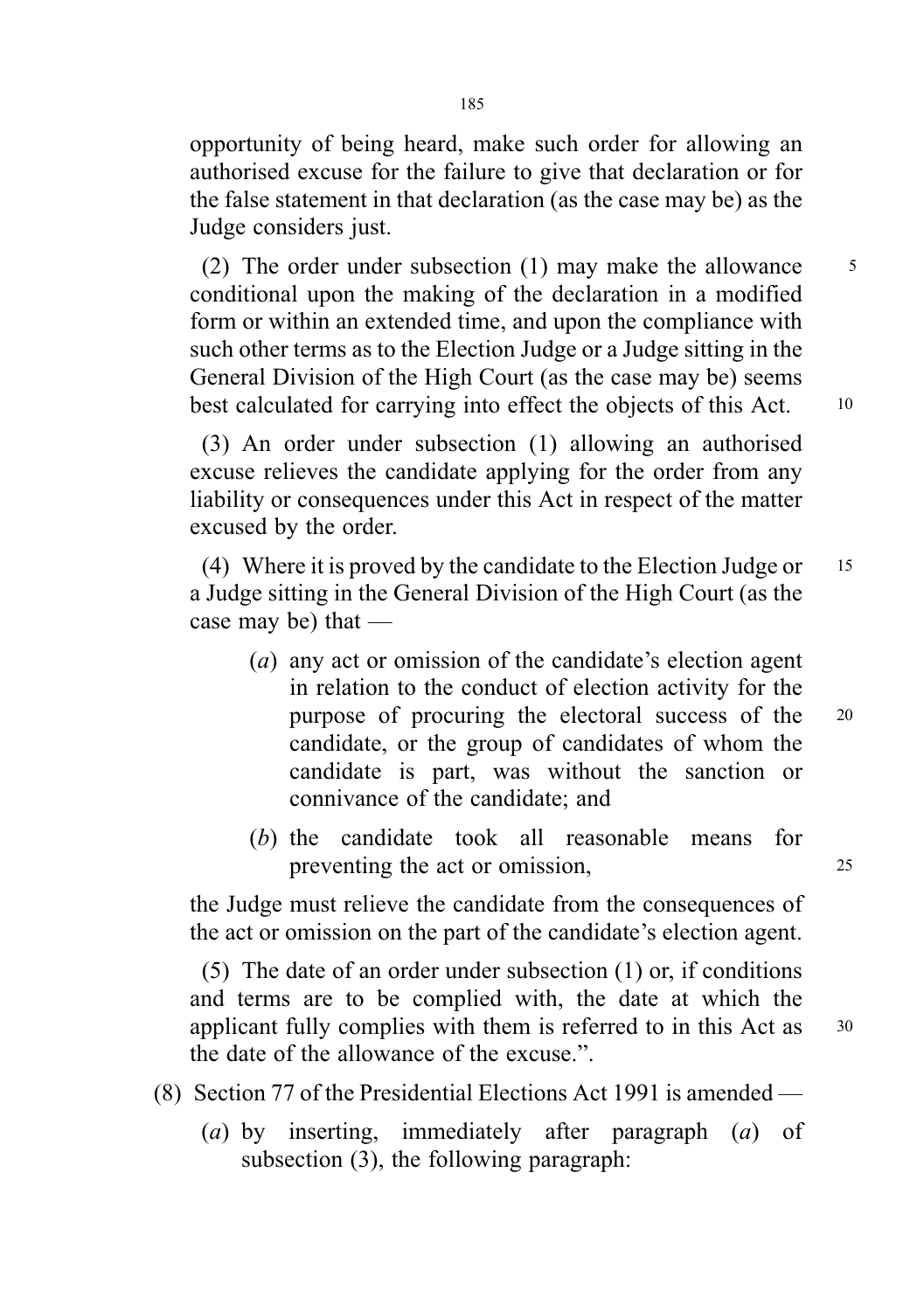- "(*aa*) at any time before the end of 21 days after the date of the publication of the result of the election in the Gazette, as to the declaration required by section 55A from <sup>5</sup> the candidate whose election is questioned;";
	- (b) by inserting, immediately after the words "respecting election expenses" in subsection (5), the words "or make and give the declaration required by section 55A"; and
- 10 (c) by deleting the words "subsection  $(3)$ " in subsection  $(5)$ and substituting the words "subsection  $(3)(a)$  or the date of the publication of the results of the election in the Gazette mentioned in subsection  $(3)(aa)$ , as the case may be".

## Amendment of Societies Act 1966

- <sup>15</sup> 126. The Societies Act 1966 is amended
	- (a) by inserting, immediately before the words "includes any" in the definition of "political association" in section 2, the words "means a political party and";
- (b) by deleting the words "the national interest" in 20 section  $4(2)(d)$  and substituting the words "Singapore's national security or interest";
- (c) by inserting, immediately after the words "concerning the society" in section  $10(1)$ , the words "(such as but not limited to the patron of the society and every person <sup>25</sup> managing or assisting in the management, of that society in Singapore)":
	- (d) by inserting, immediately after the words "in Singapore" in section  $24(1)(a)$ , the words "or against Singapore's national security or interest";
- <sup>30</sup> (e) by deleting the words "the national interest" in section  $24(1)(e)$  and substituting the words "Singapore's national security or interest"; and
	- (f) by inserting, immediately after subsection (1) of section 24, the following subsection: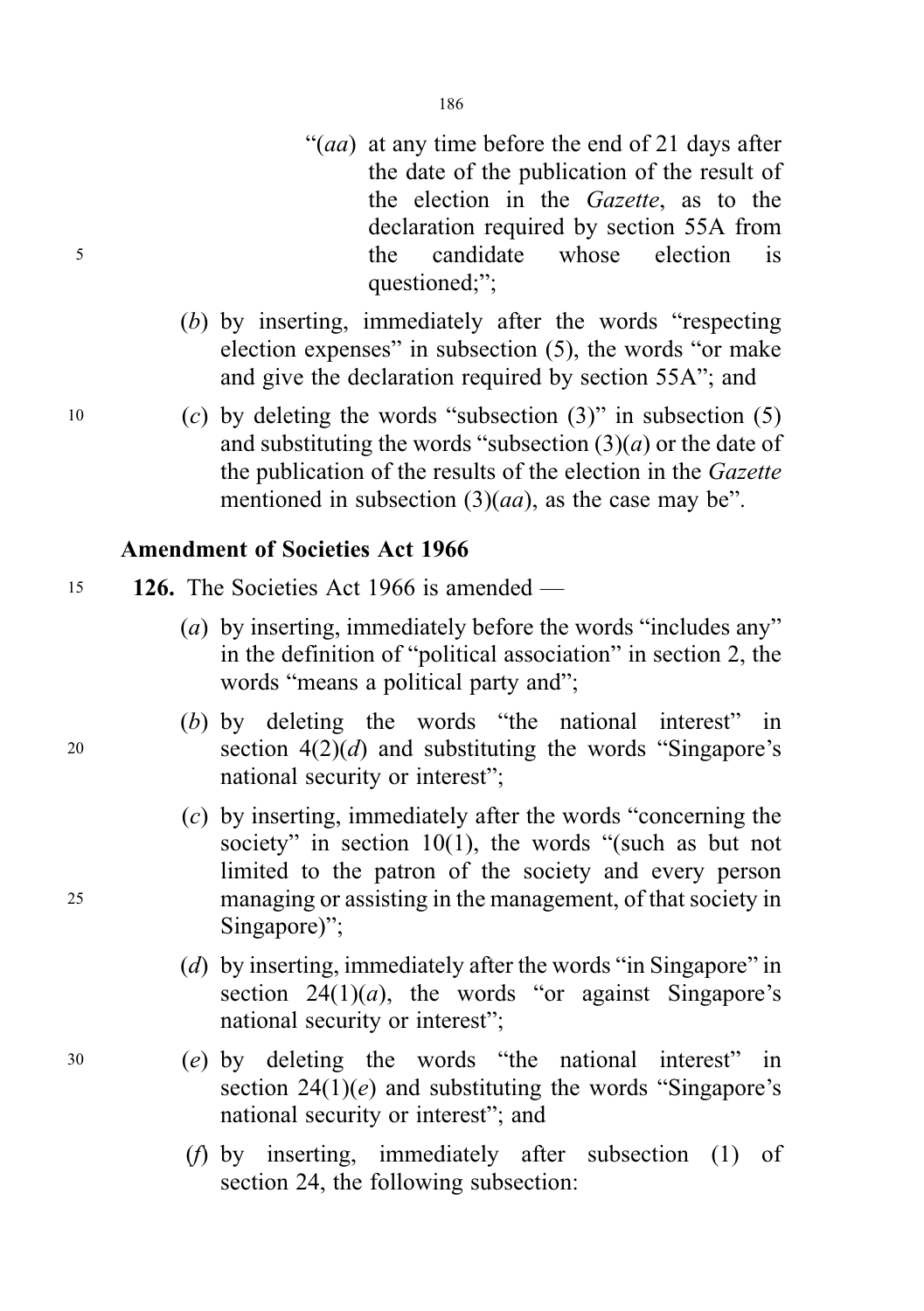"(1A) For the purpose of subsection  $(1)(a)$ , a certificate issued by the Minister charged with the responsibility for internal security stating that the Minister is satisfied that the society referred to in the certificate is being used for purposes against 5 Singapore's national security or interest is conclusive evidence that the society is being used for such purposes.".

# Saving and transitional provisions

127.—(1) Despite section 123, every organisation that is, <sup>10</sup> immediately before the appointed day, declared, by order in the Gazette, as a political association under the repealed Act is deemed —

- (a) as designated, with effect from the appointed day, by the competent authority under section 47(1) as a Part 4 <sup>15</sup> politically significant entity under this Act; and
- (b) to be given, with effect from the appointed day, by the competent authority a directive each under sections 67, 68 and 69, respectively.

(2) Despite section 123, section 60(4) does not apply to any <sup>20</sup> political donation received by a political association before the appointed day and where the grace period mentioned in section 60(3) in respect of that donation is still current immediately before that appointed day; and Part II of the repealed Act continues to apply with respect to that donation as if this Act were not enacted. 25

- (3) Despite anything in Part 5, where
	- (a) the financial year of a political association is not a calendar year;
	- (b) Part 5 applies to the political association because of subsection  $(1)$  only; and  $30$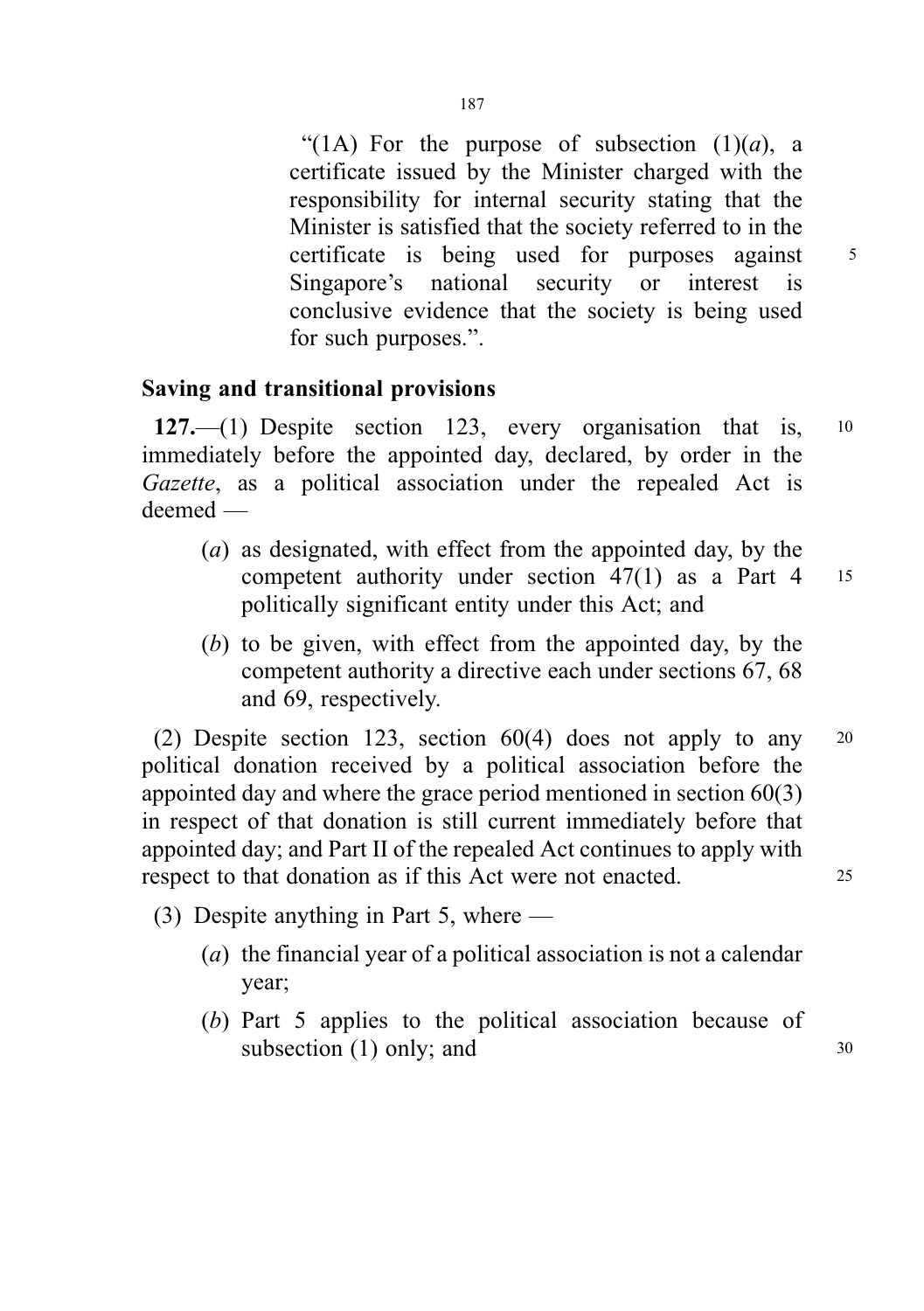(c) Part 5 comes into force at any time before the end of the financial year of the political association,

sections 12 and 13 of the repealed Act continue to apply with respect to the donation report and declarations required by the repealed Act <sup>5</sup> for that financial year as if this Act were not enacted.

(4) Despite section 123, sections 76 and 85 do not apply to or in relation to any political donation —

- (a) comprising the provision of voluntary labour by an individual who is not a citizen of Singapore or who is <sup>10</sup> below 21 years of age; and
	- (b) that is received during any period before that day by a politically significant person subject to the repealed Act,

and the repealed Act as in force immediately before the appointed day continues to apply as if it had not been repealed with respect to that <sup>15</sup> political donation.

(5) For a period of 2 years after the date of commencement of any provision of this Act, the Minister may, by regulations, prescribe other provisions of a saving or transitional nature consequent on the enactment of that provision as that Minister may consider necessary <sup>20</sup> or expedient.

 $(6)$  In this section —

"appointed day" means the date of commencement of section 123;

"political association" means —

- $(a)$  a political party or an organisation which has as one of its objects or activities the promotion or procuring of the election to Parliament or to the office of President of a candidate or candidates endorsed by the organisation; or
- <sup>30</sup> (b) an organisation (not being a branch of any organisation) whose objects or activities relate wholly or mainly to politics in Singapore and which, immediately before the appointed day, was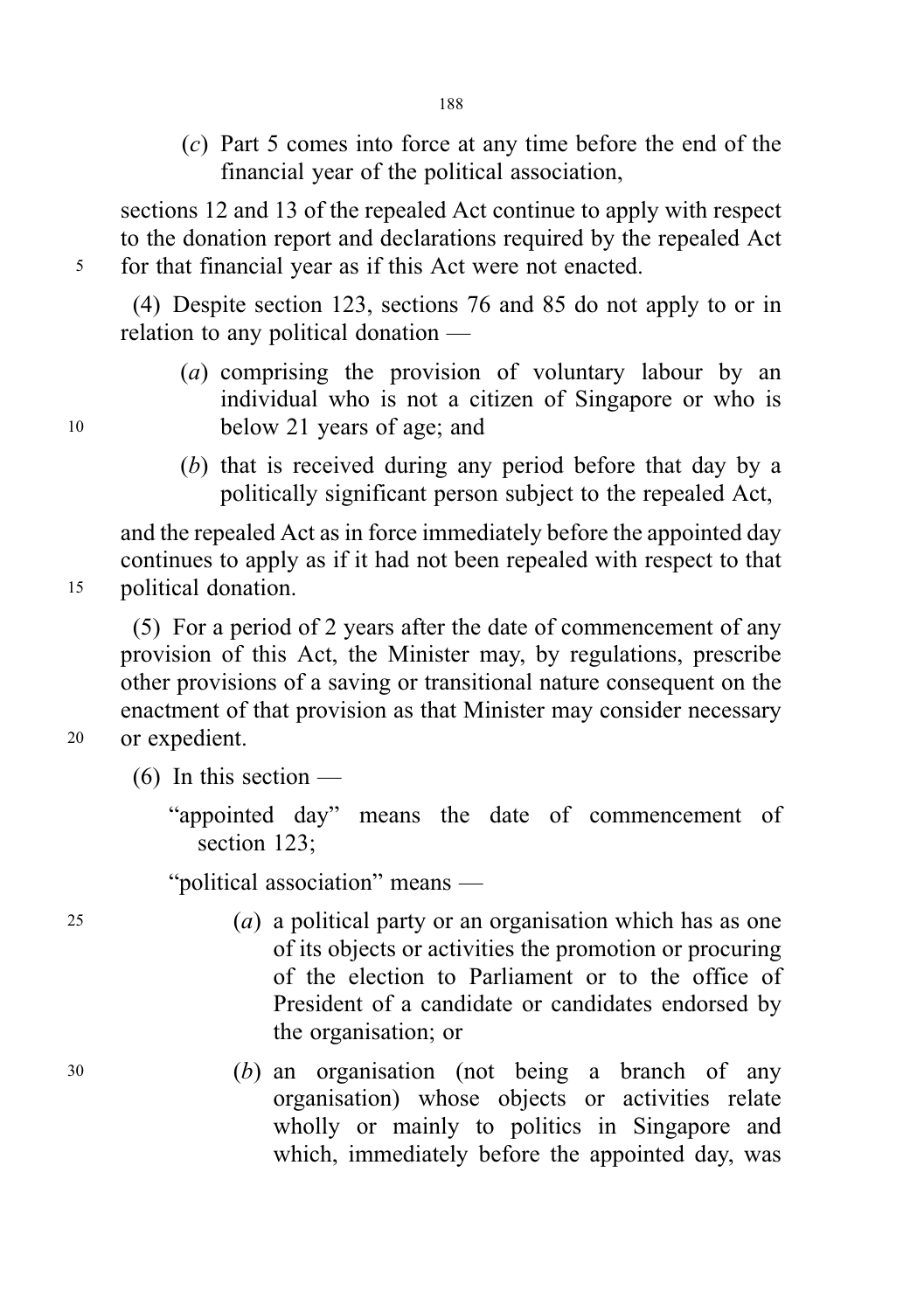declared, by order in the Gazette, to be a political association for the purposes of the repealed Act.

# EXPLANATORY STATEMENT

This Bill seeks primarily to counteract acts of foreign interference and to reduce the risk of acts of foreign interference in the public interest.

This is because activities undertaken by foreign persons, and those acting on their behalf, can cause severe harm to Singapore's national security, compromise Singapore's military capabilities and security relationships, threaten Singapore's economic stability and undermine Singapore's political sovereignty and system of government.

The Bill therefore contains powers to deal directly against acts of foreign interference by electronic communications activities where these are detected, including online communications activities which may influence others in Singapore against the public interest.

The Bill also identifies persons who are at-risk of presenting a threat to Singapore's political sovereignty and system of government if the person's activities are influenced by foreign principals, and subjects the persons to requirements aimed at pre-empting, preventing or reducing the foreign interference of politically significant persons, ranging from periodic reporting to disclosure duties. Heavier responsibilities are placed on politically significant persons which are assessed as presenting a higher risk.

The Bill seeks to repeal the Political Donations Act (Cap. 236), and also makes consequential and related amendments to certain other Acts for the similar object.

Part 1 introduces the fundamental concepts used in the Bill.

Part 2 creates new offences aimed at dealing with acts of foreign interference by electronic communications activity, which covers emails, online communications as well as an SMS and an MMS.

Part 3 provides for pre-emptive as well as reactionary powers exercisable by the Minister to deal with online communications activity undertaken by or on behalf of a foreign principal.

Part 4 provides for the designation of individuals and entities as politically significant persons. Those designated are, together with political parties, candidates and election agents, Members of Parliament (called MPs) and political office holders, treated as politically significant persons in the Bill.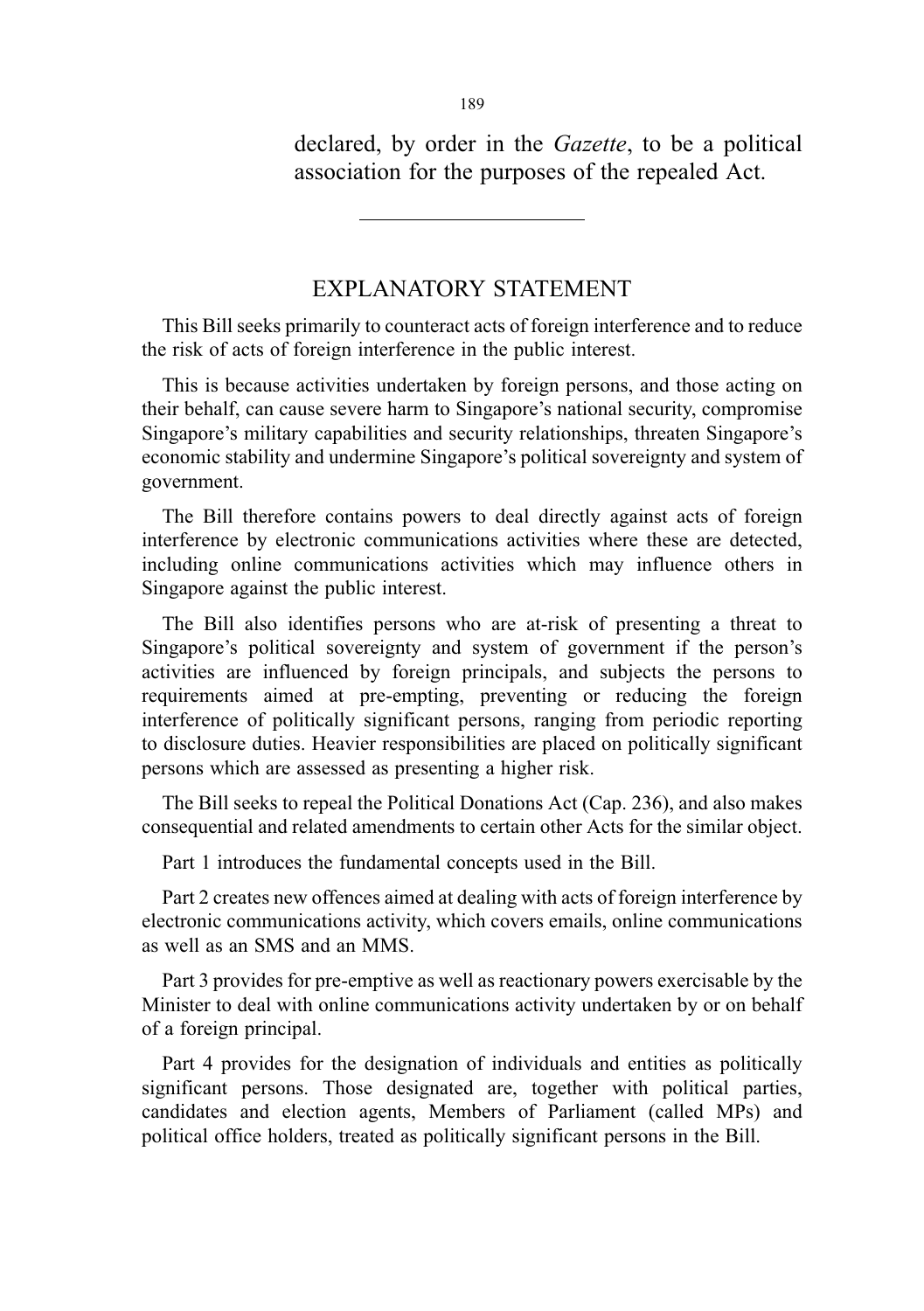In Parts 5 and 6, a politically significant person is subject to different transparency and periodic reporting requirements aimed at detecting and excluding actions by foreign persons who intend to influence Singapore's democratic or governmental processes or to harm the security of Singapore or any part of Singapore.

Part 5 focuses on the influence of money. It sets out disclosure requirements on all politically significant persons as regards donor activities. The requirements expand those that currently apply to political parties and candidates under the Political Donations Act. There are stepped up directives on donor activities applicable specially to politically significant entities.

Part 6 contains countermeasures aimed at enhancing the Government's knowledge of the level and extent to which foreign sources may, through intermediaries acting on their behalf and without involving donations, influence the conduct of Singapore's elections, governmental and parliamentary decision-making or act against public interest. If not transparent, foreign influence may result in the prioritisation of foreign interests over domestic interests.

Part 7 contains provisions on the conditions under which and the process for making of directives under Parts 5 and 6, respectively. The conditions are similar to that for the Minister to authorise giving of directions under Part 3.

Part 8 sets out oversight arrangements over decisions of the Minister and the competent authority under Parts 3, 4, 5 and 6, respectively. The Part sets up one or more Reviewing Tribunals to which appeals may be made against the decisions of the Minister under Part 3, in lieu of the courts. This Part also provides for appeals to the Minister against decisions of the competent authority under Parts 4, 5 and 6, respectively.

Part 9 provides for the administration and enforcement of the Bill, ranging from the appointment of competent authorities and alternate authorities to the Minister during certain election periods.

Part 10 contains miscellaneous provisions ranging from the list of exempted activities to regulation-making powers. This Part also provides for the repeal of the Political Donations Act.

Part 11 contains consequential and related amendments to the Parliamentary Elections Act (Cap. 218), the Presidential Elections Act (Cap. 240A) and the Societies Act (Cap. 311).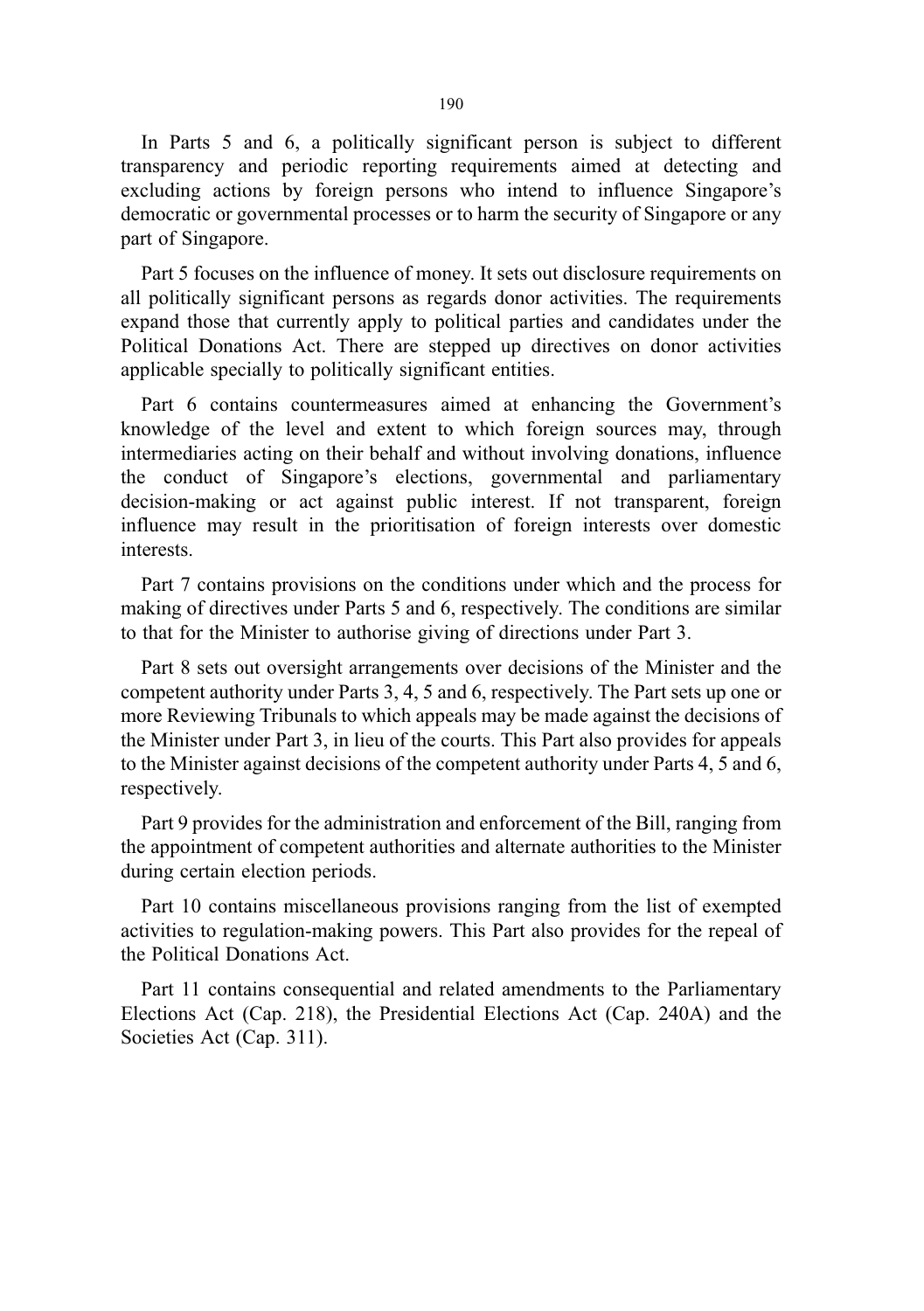#### PART 1

#### PRELIMINARY

Clause 1 relates to the short title and commencement.

Clause 2 sets out the purposes of the Bill. These are to protect Singapore against acts of foreign interference through 2 main approaches.

The first is through countermeasures aimed at stopping or counteracting the impact of acts of foreign interference by electronic communications activity which have taken place or are about to take place.

The second is through countermeasures aimed at pre-empting or preventing the occurrence of acts of foreign interference involving persons identified as at-risk because they are politically significant.

Clause 3 contains definitions of terms used in several Parts of the Bill.

The word "interference" is defined in clause 3(1) to include influence.

The word "influence" is defined in clause  $3(1)$  to include affect in any way. The definition of influence is particularly relevant to the definition of "foreign interference" in clause 6, activity "directed towards a political end in Singapore" in clause 8 and the meaning of "influencing Singapore governmental decisions" in clause 9. The definition of influence is intended to cover direct and indirect influence, and is not limited to the sole or dominant influence over a process, decision or outcome. In addition to changing processes, decisions and outcomes, influence is also intended to include attempts to maintain the status quo.

The word "arrangement" is defined in clause 3(1) to include a contract, an agreement, understanding or other arrangement of any kind, whether written or unwritten. A formal contractual arrangement or a written agreement is sufficient, but not necessary, to establish that an arrangement is in place. The arrangement need not be established within Singapore.

Another term widely used in the Bill is that of "engage in conduct". This is defined in clause 3(1) to mean an act or omission on a single occasion, or a series of acts or omissions, or both, on a number of occasions over a period of time, and includes undertaking communications activity.

The term "foreign country" is defined to cover countries other than Singapore. The definition also extends to include a colony or an overseas territory, a territory outside Singapore where a foreign country is to any extent responsible for the international relations of the territory, and a territory outside Singapore that is, to some extent self-governing, but that is not recognised as an independent sovereign state by Singapore.

The term "information or material" is defined broadly in clause 3(1) to capture the various ways in which information or materials can be communicated as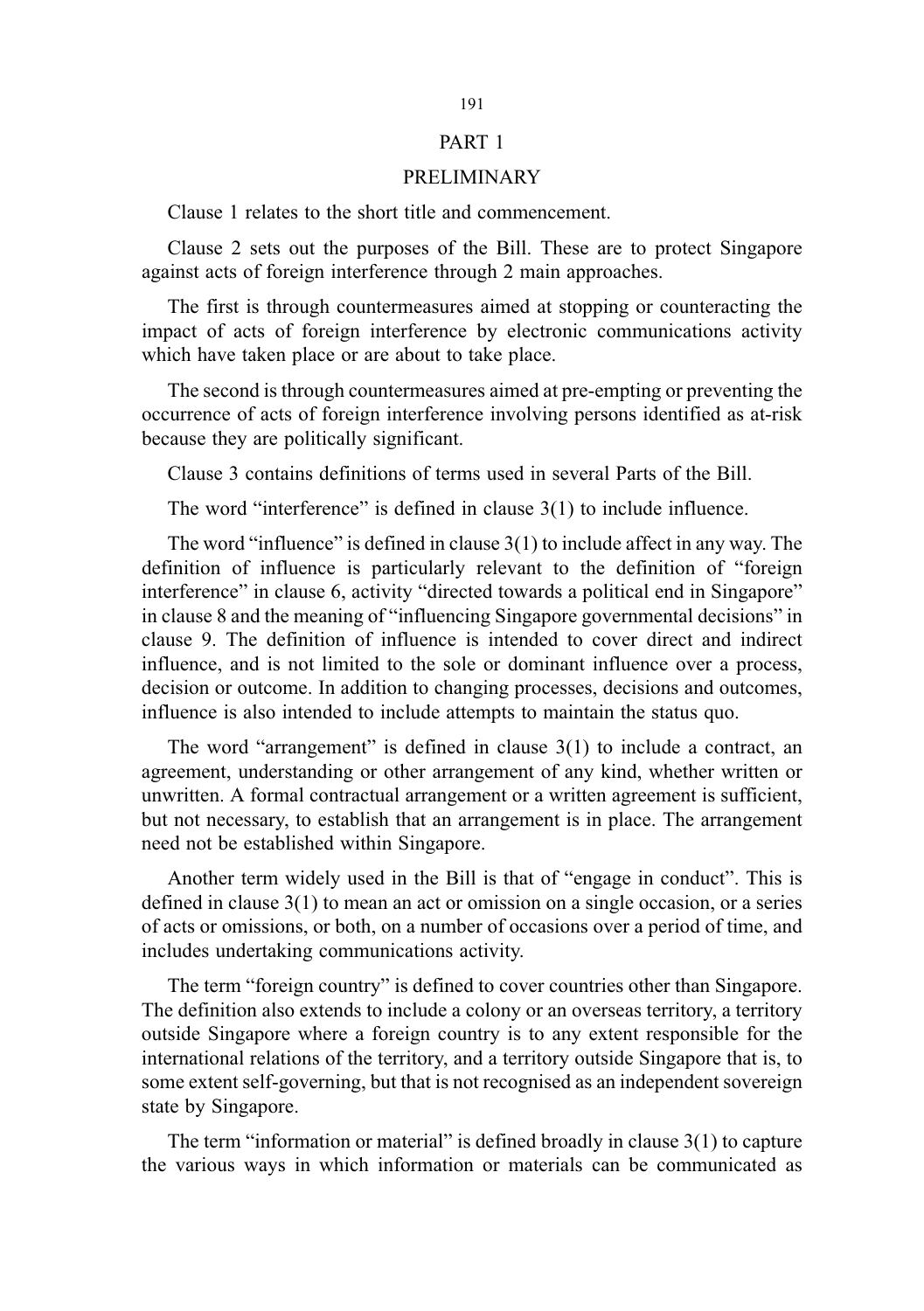technologies and practices change over time. Clause 3(1) refers to information or materials in any form, including oral, visual, graphic, written, electronic, digital and pictorial forms. For example, newspapers, magazines, editorials, social media, fixed landlines, mobile telephones, books and publications.

The word "election" is defined in clause 3(1) to refer to a presidential election, or a parliamentary election which may be a general election or a by-election.

When election results are published is important for computing the time when a person's capacity as a candidate stops and his or her obligations in the other capacities continue.

Under clause 3(2), the results of an election are treated as published, in the case of a parliamentary election, on the date that the notice required by section  $33(1)(b)$ of the Parliamentary Elections Act, containing the name or names of the nominated candidate or the group of candidates declared elected as an MP or MPs, is published in the Gazette if the election is uncontested, or when the statement of the poll and the name or names of the person or persons elected as MPs at that election are published under section 51 of the Parliamentary Elections Act, if the election is contested. The definition is similarly defined for a presidential election.

Finally, clause 3(3) contains references to the new nomenclature for Acts, which will be in use after the universal law revision of Acts takes effect.

Clause 4 contains the definition of the key term "foreign principal" and the associated terms "foreign business", "foreign government", "foreign government-related individual", "foreign legislature", "foreign political organisation" and "foreign public enterprise".

The Bill defines a "foreign principal" to mean a foreigner, a foreign government, a foreign government-related individual, a foreign legislature, a foreign political organisation, a foreign public enterprise or a foreign business.

A "foreigner" is defined in clause 4 to mean an individual who is not a citizen of Singapore. This includes a permanent resident of Singapore.

A "foreign government" is defined to mean the government of a foreign country or of part of a foreign country, an authority of the government of a foreign country, an authority of the government of part of a foreign country, or a foreign local government body or foreign regional government body.

The definition is intended to cover all levels of government within a foreign country. The reference to an "authority" of the government is intended to cover departments, agencies or other entities that act in the name of a foreign government. For example, the Home Office of the United Kingdom would be an authority of the government of a foreign country.

A "foreign political organisation" is defined to include a foreign political party. This definition covers political parties that are formally recognised or registered in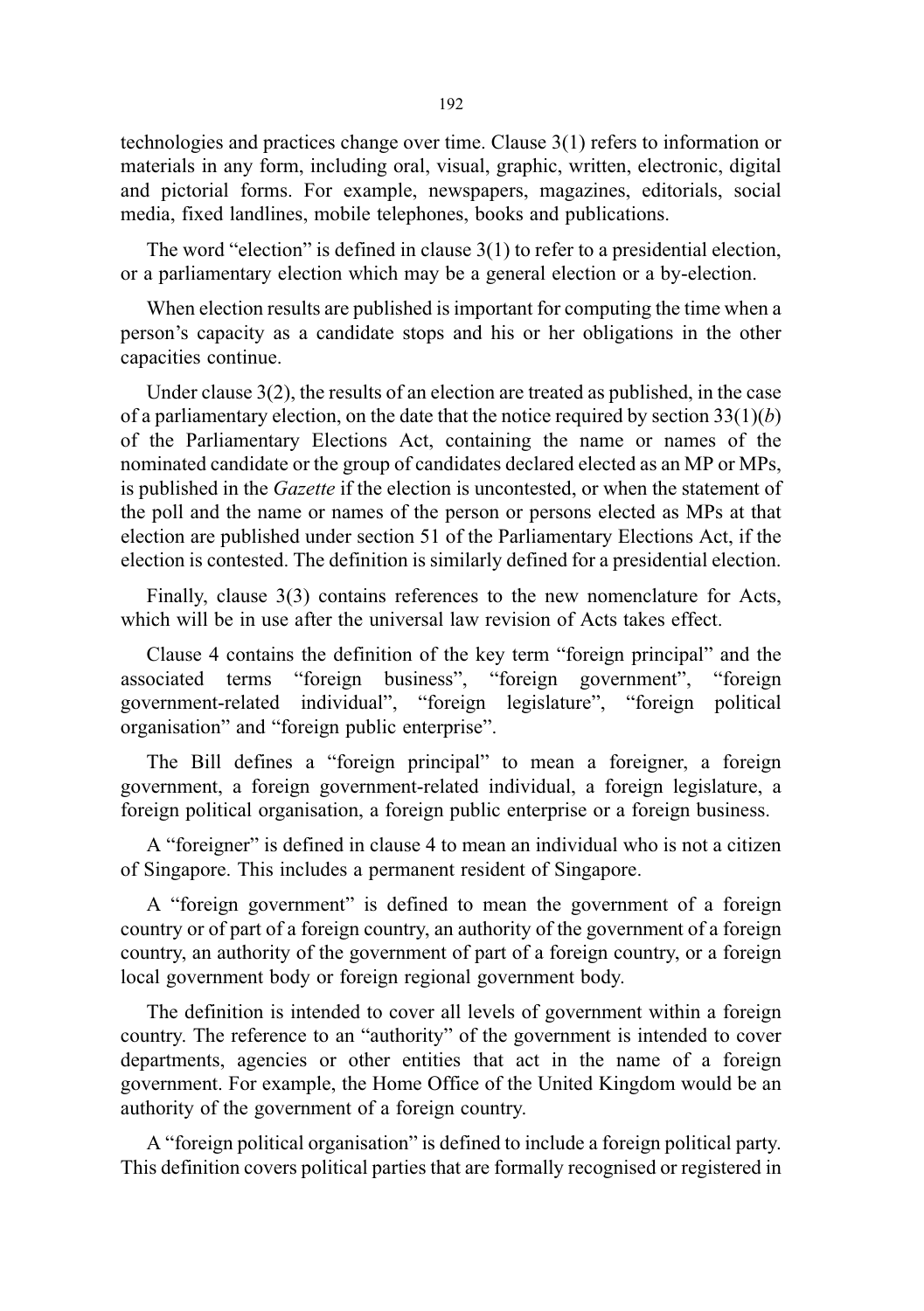a foreign country or part of a foreign country. However, the definition is not intended to be limited to such registered political parties. If an organisation operates as a political organisation in a foreign country or part of a foreign country, or if a foreign country does not have a system of registration for political parties, the organisation would be captured under this definition.

A "foreign public enterprise" is defined to mean a company or any other person (other than an individual) controlled by the government of a foreign country or of part of a foreign country. This definition is intended to capture state-owned enterprises controlled by foreign countries and corporations under the control of foreign intelligence agencies.

A "foreign business" is defined to mean a person (other than an individual) that is constituted or organised under the law of a foreign country or of part of a foreign country, or has its principal place of business in a foreign country or part of a foreign country. A foreign business cannot be a foreign government, a foreign public enterprise or a foreign political organisation.

A "foreign government-related individual" is defined to mean an individual who is related to a foreign principal that is a foreign government, foreign political organisation or foreign public enterprise in a certain way. That is, the individual is accustomed, or under an obligation (whether formal or informal), to engage in conduct in accordance with the directions, instructions or wishes of the foreign government, foreign political organisation or foreign public enterprise.

Alternatively, the foreign government, foreign political organisation or foreign public enterprise (as the case may be) is in a position to exercise, in any other way, total or substantial control over the individual. An example of a "foreign government-related individual" is a citizen of Singapore who is a non-resident ambassador of a foreign country.

Clause 5 defines what is meant by engaging in conduct on behalf of a foreign principal. This expression is an important concept in the Bill as it is a key element of every offence in Part 2 and a ground which must be met before a countermeasure in the Bill may be applied to any person.

According to clause 5(1), a person undertakes an activity or engages in conduct on behalf of a foreign principal if the person undertakes the activity or engages in that conduct —

- (a) under an arrangement with the foreign principal;
- (b) in the service of the foreign principal;
- (c) on the order or at the request of the foreign principal;
- (d) under the control, direction or supervision of the foreign principal;
- (e) with funding from the foreign principal; or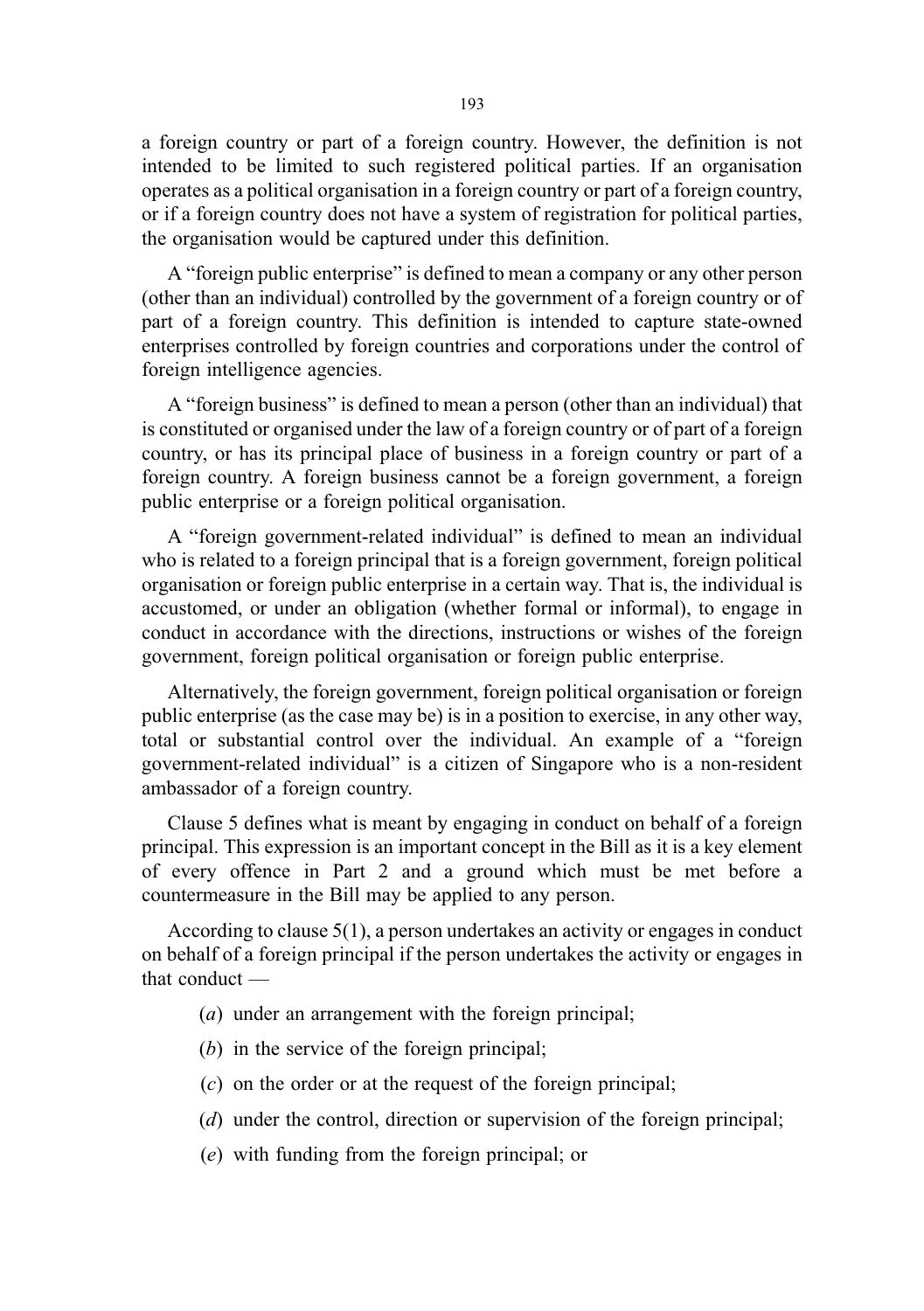(f) in collaboration with the foreign principal,

and, in addition, at the time the arrangement or service is entered into, or the order, request or direction is made, both the person and the foreign principal knew or expected that the person would or might undertake the activity or engage in that conduct.

Paragraph  $(a)$  of the definition provides that a person is undertaking an activity on behalf of a foreign principal if the person undertakes the activity under an arrangement with the foreign principal. The word "arrangement" is broadly defined in clause 3(1) to include a contract, an agreement, understanding or other arrangement of any kind, whether written or unwritten.

Paragraph  $(b)$  of the definition provides that a person is undertaking an activity on behalf of a foreign principal if the person undertakes the activity in the service of the foreign principal. The term "in the service of" is not defined and may cover situations where the person's activities fall short of being ordered, directed or requested by the foreign principal but the activities are still helping or meeting the needs of the foreign principal. The connection should be one where the foreign principal is, in some way, seeking or overseeing the activities.

Paragraph  $(c)$  of the definition provides that a person is undertaking an activity on behalf of a foreign principal if the person undertakes the activity on the order or at the request of the foreign principal. This would include a situation where the person and the foreign principal do not have an arrangement, but the foreign principal orders or requests a person to undertake particular activities.

The words "order" and "request" are not defined and take their ordinary meanings. Thus, an order would include a command or an instruction. A request would include a person asking, whether formally or informally, for someone to do something.

Paragraph  $(d)$  of the definition provides that a person is undertaking an activity on behalf of a foreign principal if the person undertakes the activity under the control, direction or supervision of the foreign principal. The expressions "under the control" and "under the direction" are not defined, and take their ordinary meanings. Thus, "under the control" would cover a person supervising the person's activity. The expression "under the direction" would cover the management or guidance of the person's activities by the foreign principal. Supervision is intended to cover situations where the foreign principal observes and directs the execution of the activities.

Paragraph  $(e)$  of the definition provides that a person is undertaking an activity on behalf of a foreign principal if the person undertakes the activity with funding from the foreign principal. Again, the expressions are not defined and would take on their ordinary meanings. Funding is intended to cover the provision of money or other resources that are used by the person to undertake the activity, or support the activity.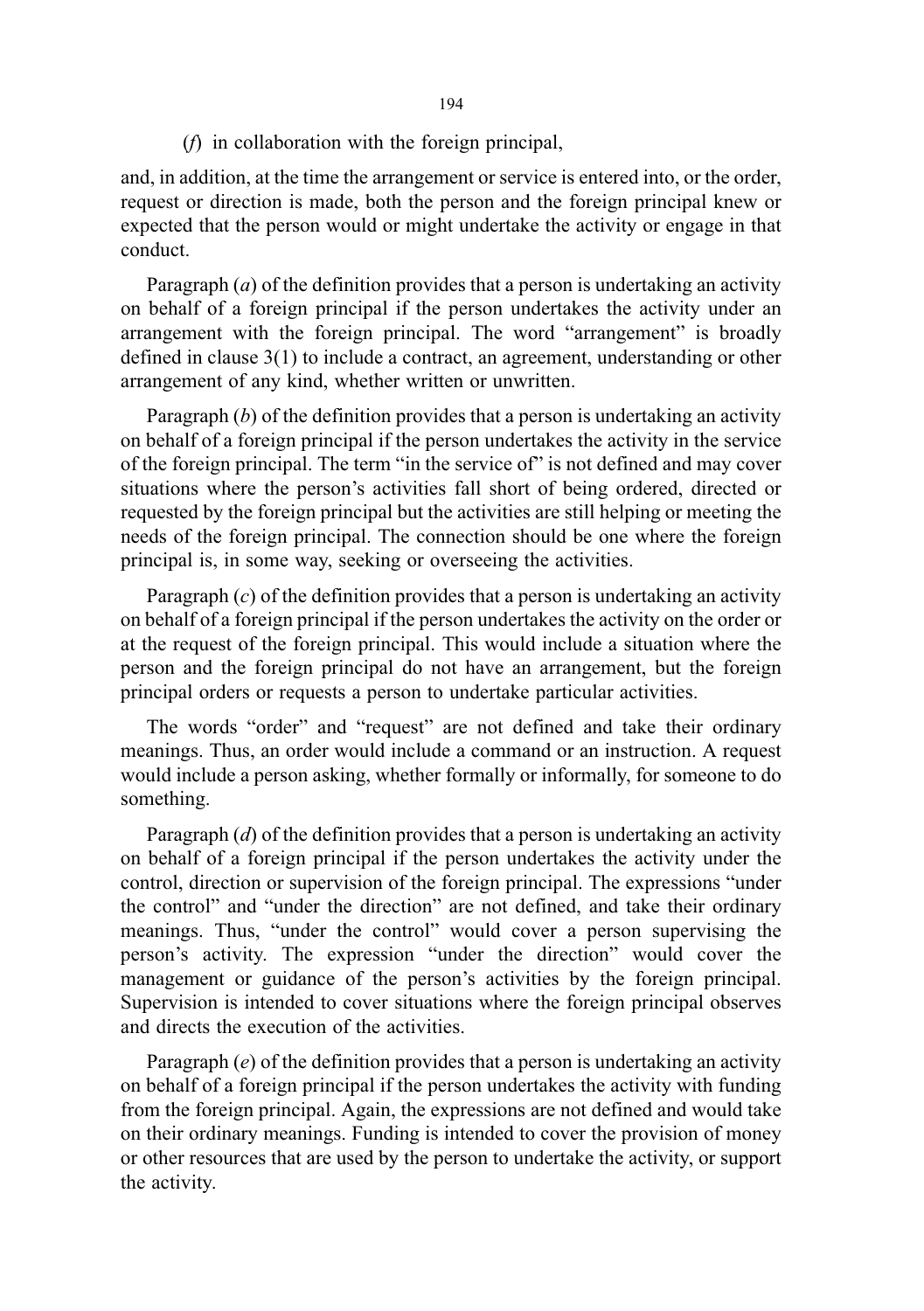Paragraph (f) of the definition provides that a person is undertaking an activity on behalf of a foreign principal if the person undertakes the activity in collaboration with the foreign principal. Again, the expression is not defined and would take on their ordinary meanings, such as the person and the foreign principal working together to undertake the activity.

In all situations covered by the definition, a person is considered to undertake an activity on behalf of a foreign principal if both the person and the foreign principal knew or expected the person would or might undertake the activity. This definition is not intended to cover circumstances where a person undertakes an activity with no knowledge, awareness or direction from the foreign principal or where the relationship between the person's activities and the foreign principal's interests is merely coincidental.

Also, the foreign principal must have an awareness of, and some role in facilitating, the activities. A person would not be considered to be undertaking an activity on behalf of a foreign principal where the foreign principal has no knowledge or awareness of the nature of the activities in question, and it is purely coincidental that the person's actions may in some way benefit, or align with the interests of, the foreign principal.

Finally, an activity may still be undertaken or conduct may be engaged in on behalf of a foreign principal where the funding, supervision, direction, control or other oversight from the foreign principal is not the only impetus for the person undertaking the activity. For example, a person may receive money from both a foreign principal and a Singapore business to engage in lobbying activities for the purpose of political or governmental influence. The fact that the person receives funding from the Singapore business does not negate the fact that the person is acting on behalf of the foreign principal when they engage in lobbying.

Clause 6 defines the expression "foreign interference" to mean interference that is undertaken by or on behalf of either a foreign principal or another person acting on behalf of a foreign principal.

The expression also includes any activity undertaken or conduct engaged in as part of preparing for, or planning, the interference abovementioned.

Please see clause 3(1) for the definitions of "interference" and "influence".

The next 3 clauses contain definitions of the basic trigger circumstances which, if met, are grounds for countermeasures in the Bill to be applied or for a prosecution to be initiated. The trigger circumstances are defined using the phrases "in the public interest" and "directed towards a political end in Singapore".

Clause 7 defines non-exhaustively what is meant by "in the public interest". Many countermeasures in the Bill may be applied where the decision-maker (who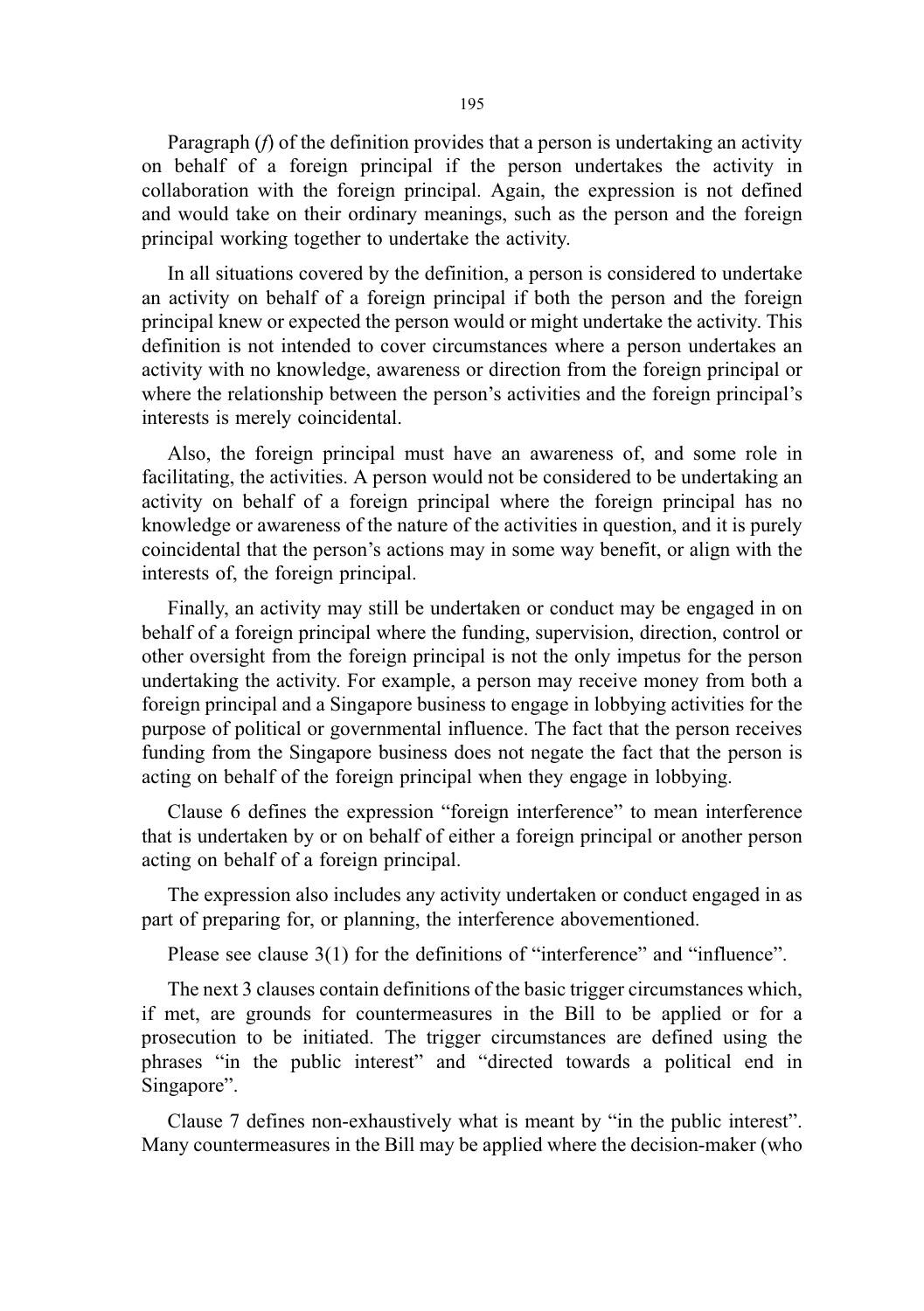may be the Minister or a competent authority) assesses that it is in the public interest to do so.

Clause 7 provides that it is in the public interest to do anything if the doing of that thing is necessary or expedient —

- (a) in the interest of the security of Singapore or any part of Singapore;
- (b) to protect public health or public finances, or to secure public safety or public tranquillity;
- (c) in the interest of friendly relations of Singapore with other countries;
- (d) to prevent incitement of feelings of enmity, hatred or ill-will between different groups of people in Singapore which may endanger the public peace and public order of Singapore;
- (e) to prevent a diminution of public confidence in the performance of any duty or function of, or in the exercise of any power by, the Government or a public authority, or a part of the Government or a public authority; or
- (f) to prevent any foreign interference that is directed towards a political end in Singapore.

Clauses 8 and 9 contain the linked definitions for the expressions "directed towards a political end in Singapore" and for the purpose of "influencing Singapore governmental decisions".

Under clause 8, an activity or a conduct is directed towards a political end in Singapore if a purpose of the activity or conduct is  $-$ 

- (a) to promote the interests of a political party, or a Part 4 politically significant entity (see clause 47), in Singapore;
- (b) to influence, or seek to influence, the outcome of any election or national referendum under any written law of Singapore;
- (c) to influence, or seek to influence, Singapore governmental decisions;
- (d) to influence, or seek to influence, any aspect (including the outcome) of proceedings in Parliament, or proceedings of certain bodies which are central to Singapore's democratic processes (such as that of the Presidential Elections Committee and the Malay Community Committee or Indian and Other Minority Communities Committee established under the Parliamentary Elections Act);
- (e) to bring about, or seek to bring about, changes of the law in the whole or a part of Singapore, or to otherwise influence, or seek to influence, the legislative process in Singapore;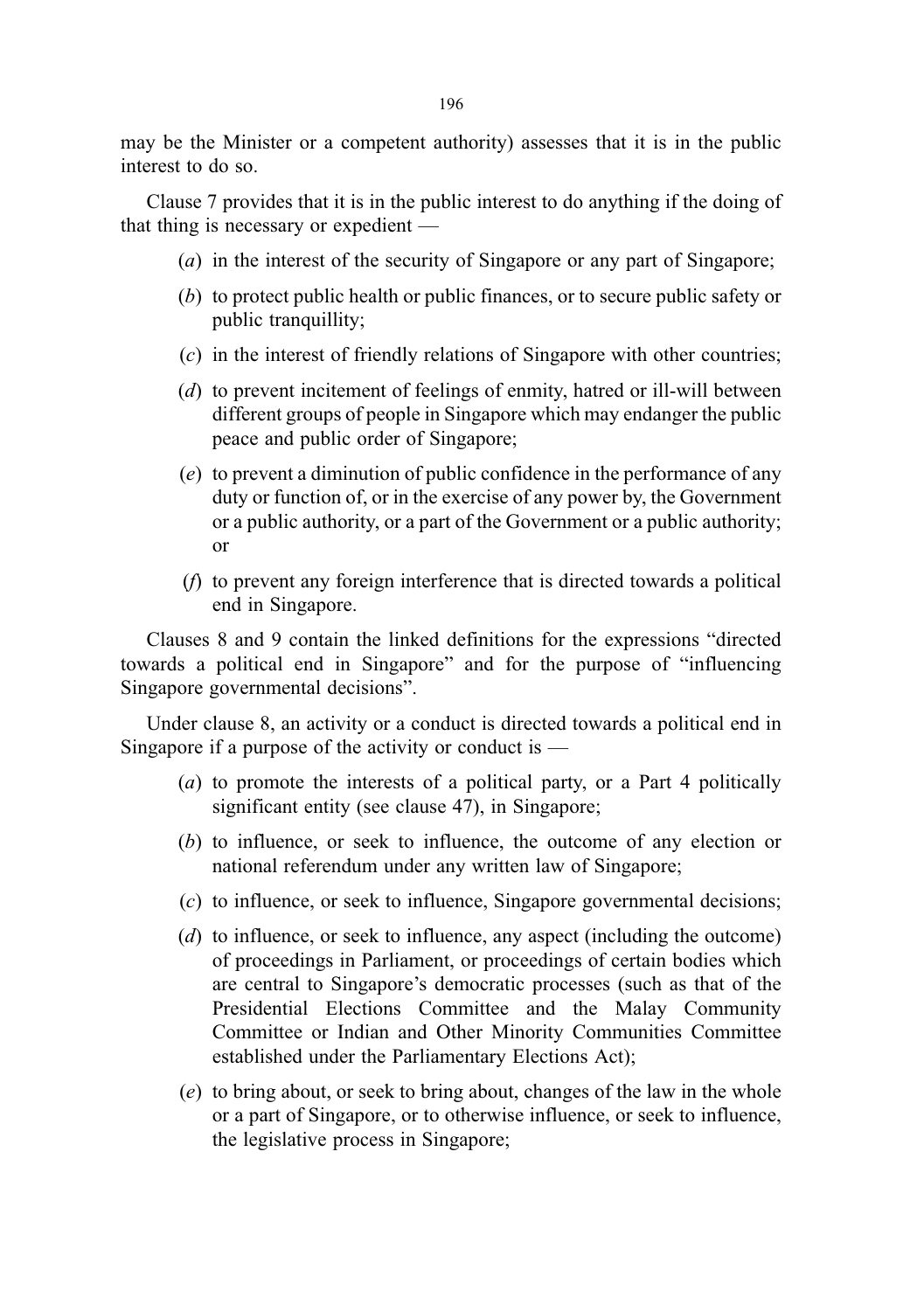- (f) to influence, or seeking to influence, public opinion on a matter which, in Singapore, is a matter of public controversy; or
- (g) to influence, or seek to influence, any aspect or to promote or oppose political views, or public conduct relating to activities that have become the subject of a political debate, in Singapore.

It does not matter whether or not there are other purposes for that conduct or activity.

Clause 9 defines what is meant as "for the purpose of influencing Singapore governmental decisions", which is a component of the expression "directed towards a political end in Singapore" in clause 8.

Under clause 9(1), a person undertakes an activity or engages in conduct for the purpose of influencing or seeking to influence a Singapore governmental decision if any purpose of the activity or conduct is to influence a process in respect of a Singapore governmental decision or the public in relation to any aspect of a process in respect of a Singapore governmental decision.

Clause 9(1) is explicit that influencing or seeking to influence a Singapore governmental decision need not be the sole, or even the dominant, purpose of the activity undertaken, before the activity or conduct is regarded as undertaken or engaged in "for the purpose of influencing Singapore governmental decisions".

A Singapore governmental decision is an act or a policy of the Government or a public authority in relation to any matter (including administrative and policy matters), regardless of it being formal, and whether or not the decision is final.

An example of an activity for the purpose of influencing Singapore governmental decisions is influencing an MP in relation to a formal vote, such as on a Bill or on a procedural matter.

Another example would be lobbying a Minister to make a particular decision under an Act administered by that Minister.

In addition, the influence over the abovementioned processes can be direct or indirect. An example of indirect influence over a candidate's policy is where a person (A) encourages the public to write to the candidate to change his or her policy position on a particular issue. The candidate himself or herself is not directly influenced by  $A$ , but is persuaded to change his or her policy position by the letters from the public.  $A$  has indirectly influenced the candidate's policy through the actions of the wider public.

Clause  $9(1)(b)$  also provides that an activity is taken to be "for the purpose of influencing Singapore governmental decisions" if a purpose of the activity is to influence an aspect of a process mentioned under clause  $9(1)(a)$  by influencing the public or a section of the public, in relation to the process.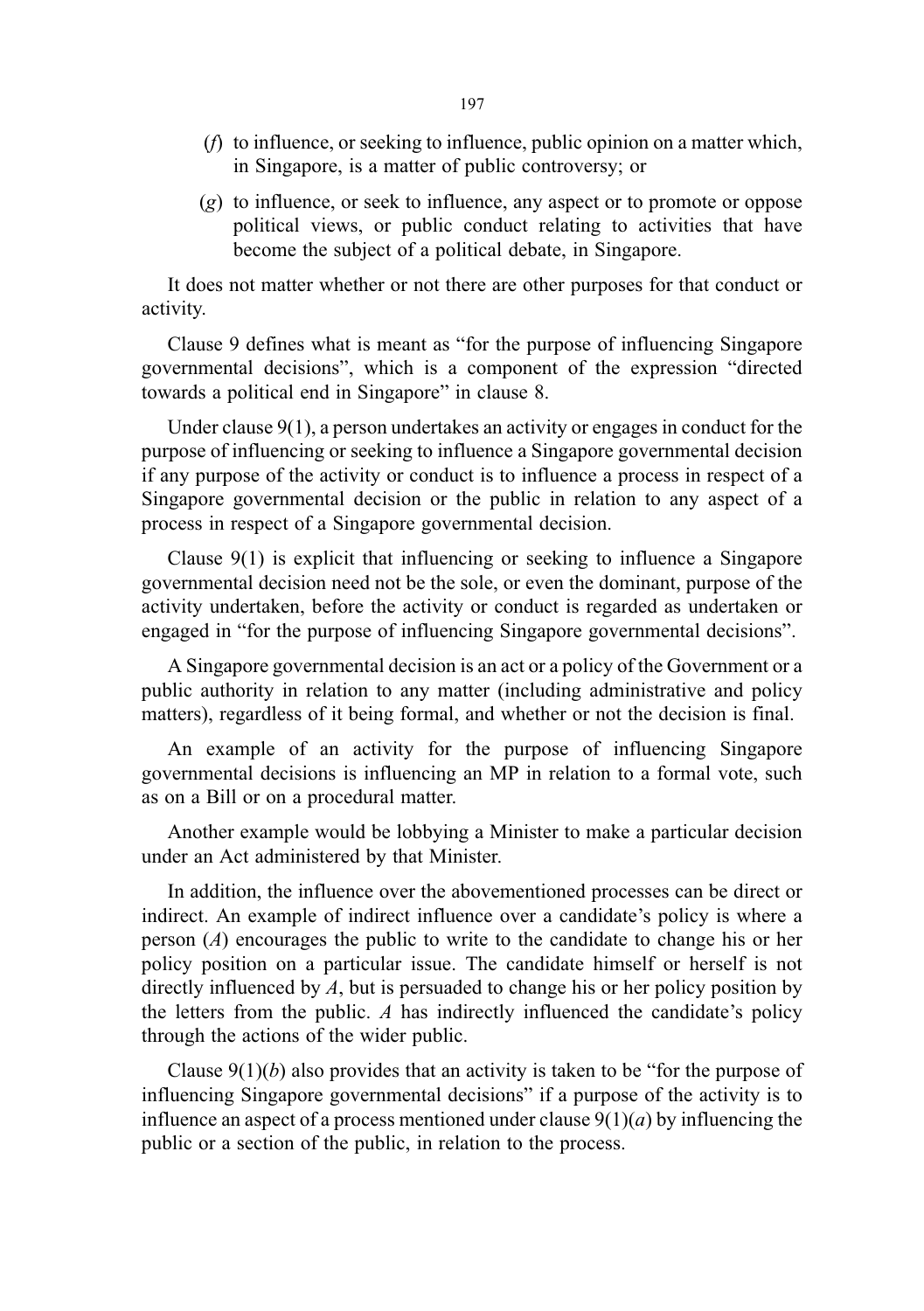The Singapore Government consists of representatives elected by the public whose role it is to represent their constituents' interests. Regular public consultations are carried out by the Singapore public sector on policy initiatives and changes. Hence, actions undertaken by or on behalf of foreign principals to influence public opinions and actions about Singapore's policies and political processes have the potential or real foreign impact on those governmental and political processes.

However, excluded from being a Singapore governmental decision for the purpose of the definition of "for the purpose of influencing Singapore governmental decisions" are decisions made by the Supreme Court or any subordinate courts in the exercise of the judicial power of Singapore, or a quasi-judicial body constituted by or under any public Act in the discharge of its function of hearing and resolving disputes or conducting mediation or conciliation under that public Act. These bodies have proceedings that are ordinarily public and, by the very nature of their functions, must be accessible to foreigners seeking dispute resolution in Singapore.

Clause 10 defines the expression "electronic communications activity" which is a key element of the offences in Part 2, and to which the countermeasures in Part 3 relate.

The clause provides that a person undertakes electronic communications activity in relation to any information or material if the person communicates or distributes the information or material, whether or not in the course of business, or something that contains the information or material, on or by an SMS service, an MMS service, a social media service, a relevant electronic service or an internet access service.

Clause 10(2) extends the definition to cover describing to the general public in Singapore how to obtain access to the information or material, or something that contains the information or material, that is provided or posted on or by an SMS service, an MMS service, a social media service, a relevant electronic service, or an internet access service. For example, setting out the name of a website, an IP address, a URL, a password or the name of a newsgroup.

Also included in the definition of "electronic communications activity" is giving the information or material, or something that contains the information or material, to an intermediary to communicate or distribute to the public, and initiating or instigating the sending of information or material to end-users of a social media service, a relevant electronic service or an internet access service who do not voluntarily access the information or material, by means which do not need any individual to operate the systems that cause information or material to be provided on or sent using that service.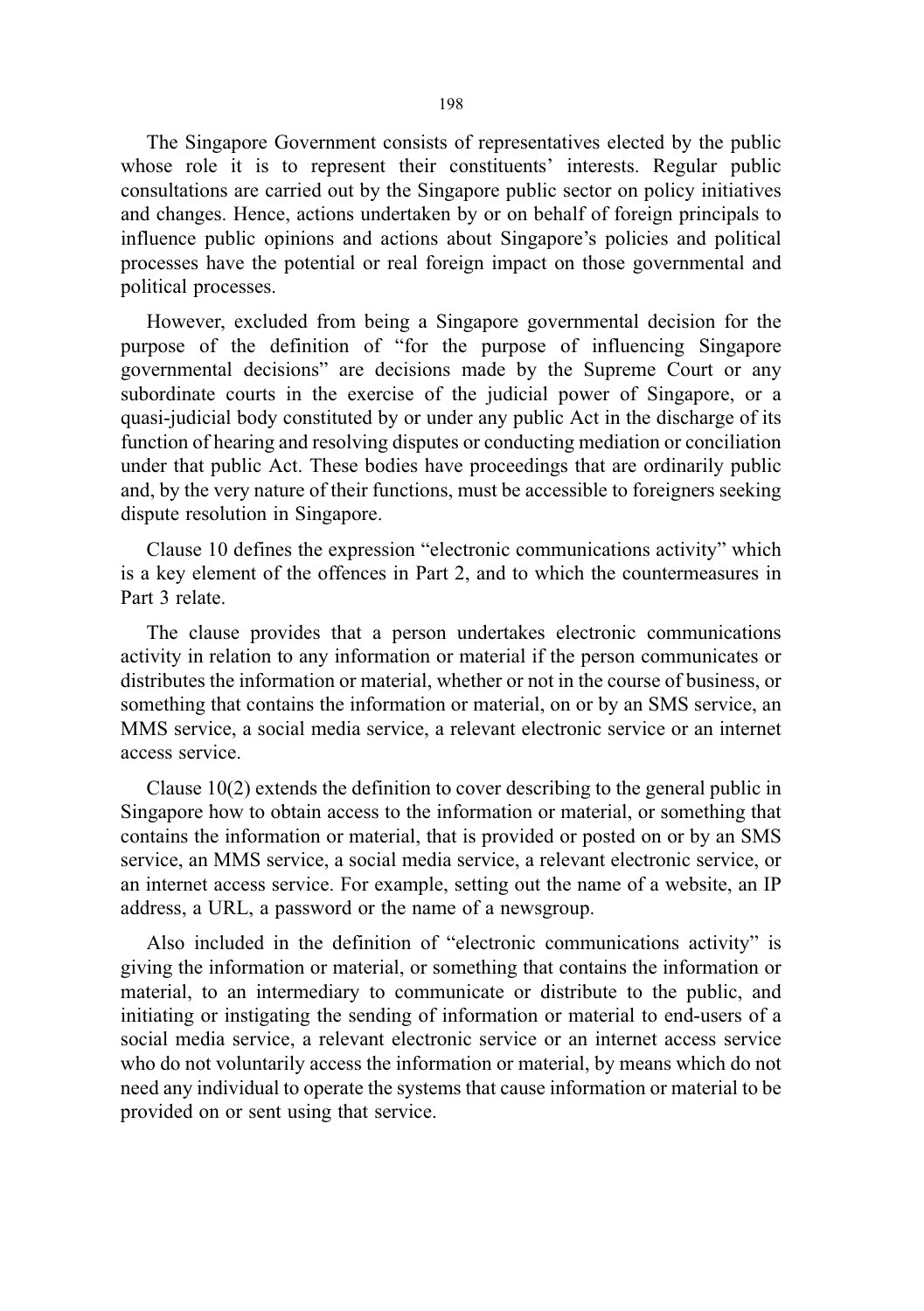Finally, making known the information or material, or something containing the information or material, to the public by any other means online is also included in the definition of "electronic communications activity".

There is also a narrower definition of "online communications activity", which covers electronic communications activity other than on or by an SMS service or an MMS service. The countermeasures in Division 2 of Part 3 are available in respect of online communications activity whereas the offences in Part 2 relate to electronic communications activity, which is broader.

However, a person will not be regarded as undertaking online communications activity in relation to any information or material by reason only that the person is a provider of a social media service, an internet access service, a telecommunication service, a relevant electronic service or a hosting service, and the person makes available, in the course of business of providing such a service information or material produced entirely by another person without altering the information or material or with only altering the information or material to the extent to fit time, space or format constraints.

Clause 11(1) defines when information or material is provided on a social media service or relevant electronic service or using an internet access service. This is when the information or material is accessible to, or delivered to, one or more of the end-users using the service.

Clause 11(2) defines when information or material is posted on a social media service or relevant electronic service or using an internet access service by an end-user. This is when the end-user causes the information or material to be accessible to, or delivered to, one or more other end-users using the service.

Clause 11(3) defines what is meant when information or material is removed from a social media service or relevant electronic service or an internet access service. This is where the information or material is neither accessible to, nor delivered to, any of the end-users using the service.

The next key concept that applies throughout the Bill is that of "publish in Singapore". Countermeasures are not available and offences are not made out if the information or material is not published in Singapore.

Clause 12 defines the term "publish in Singapore".

Information or material in electronic or digital form is treated as published in Singapore if it is accessible from or in Singapore, that is, by a person physically present in Singapore. This includes, among other things, being able to view the material on the monitor of a computer, the printing into hard copy of material held on a computer, the downloading of material onto the computer and the copying of the material onto a floppy disk or CD.

However, clause 12 employs a legal fiction for the unusual scenario where information or material in electronic or digital form did not originate in Singapore,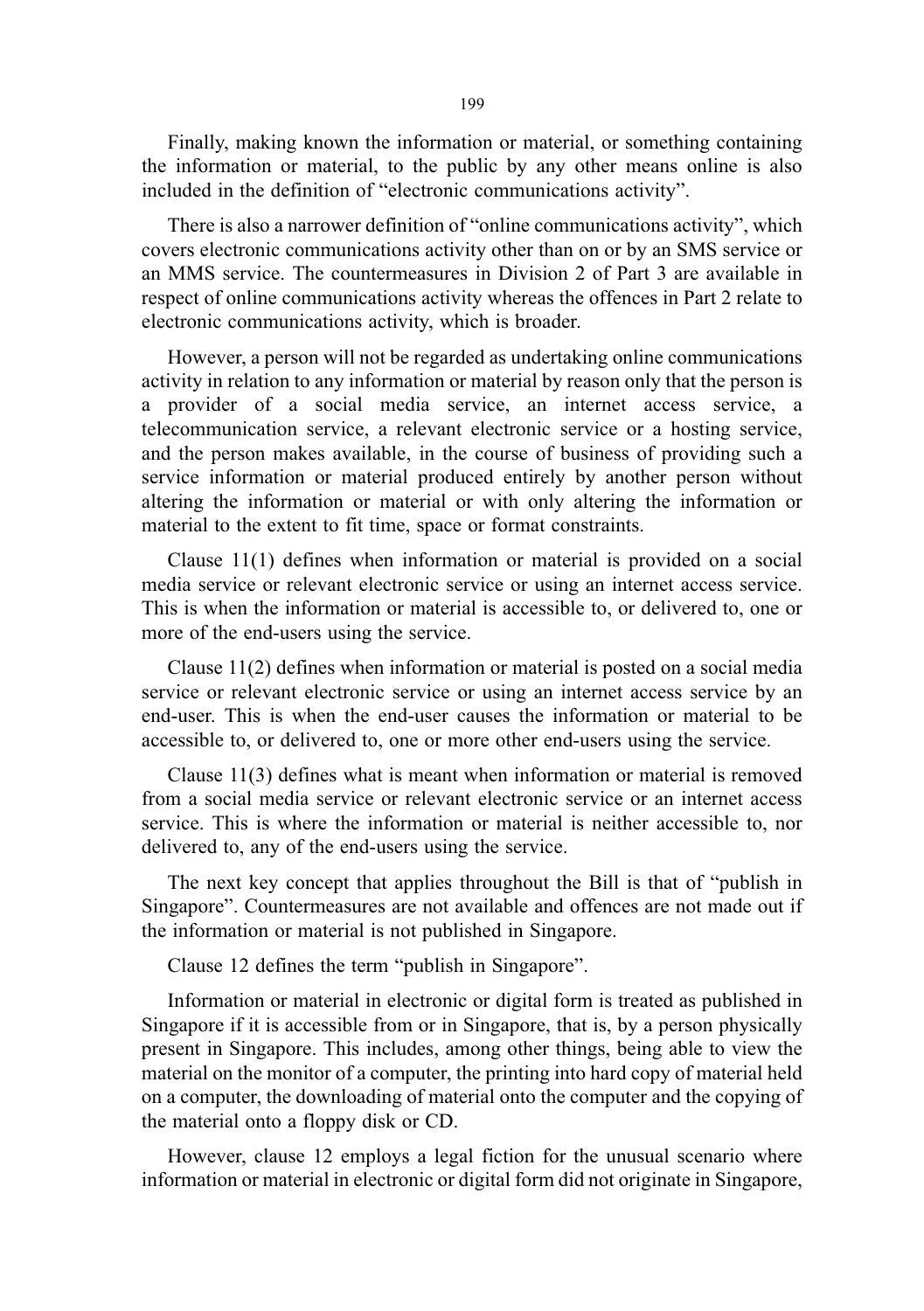or its origin cannot be determined. In such a case, the information or material is treated as published in Singapore if made available, displayed, distributed or communicated, or caused to be made available, displayed, distributed or communicated to the public by a Singapore-connected person or the Singapore-connected person takes part in that communication or distribution, and the information or material is accessible by persons physically present in Singapore.

Information or material is also deemed to be published in Singapore if the information or material originates in Singapore, even if none of the persons capable of having access to the information or material is physically present in Singapore.

A "Singapore-connected person" is defined in clause 12 to mean a citizen of Singapore, a Singapore permanent resident, a person physically present in Singapore, an entity which is registered in Singapore (even if incorporated outside Singapore), or is incorporated, under any written law, or a corporation sole or corporation aggregate established under a private Act.

Clause 13 contains supplementary interpretive provisions related to the definitions of "electronic communications activity" and "online communications activity".

A relevant electronic service is defined by clause 13(1) to mean an email service, an online instant messaging service that enables end-users to communicate with other end-users (such as WhatsApp and WeChat), a point-to-multipoint service (such as an app with a group chat or broadcast functionality), a service that enables end-users to play online games with other end-users, or a service that specialises in providing links or facilitating access to, or information about, online locations, such as (but not limited to) a search engine, directory service or web browser.

A social media service is defined in clause 13(1) to mean an electronic service that satisfies all the following characteristics:

- (a) the sole or primary purpose of the service is to enable online linkage or interaction between 2 or more end-users (including enabling end-users to share content for social purposes);
- (b) the service allows end-users to post information or material on the service;
- (c) such other characteristics as are prescribed by Regulations.

Regulations may also be made to define any other electronic service that is not a relevant electronic service or internet access service to be a social media service. However, a service is excluded from this definition if none of the information or material on the service is accessible by, or delivered to, one or more end-users physically present in Singapore.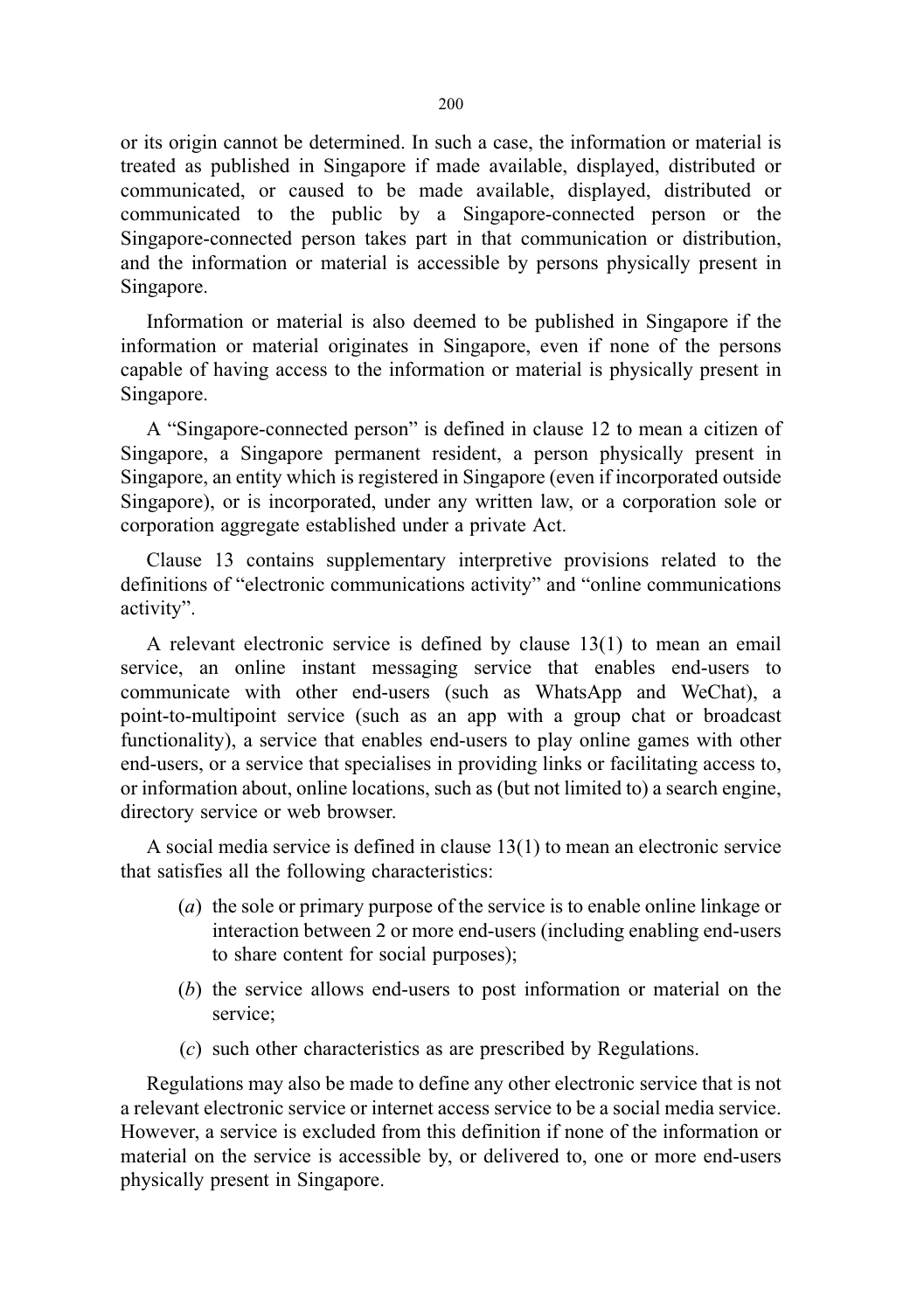The countermeasures in Divisions 2 and 3 of Part 3 consist of directions to providers of various electronic services in relation to certain activities undertaken by the providers. The directions may be calibrated to apply to certain activities (called relevant activities) of the providers and not to all of their business activities.

Clause 13(3) defines what those relevant activities are with respect to the different service providers.

For instance, in the case of a provider of a social media service, the relevant activity is the provision of the social media service to one or more end-users who are physically present in Singapore if the service has accounts for end-users.

In the case of a provider of a relevant electronic service, the relevant activity is the provision of the relevant electronic service (like email or a point-to-multipoint service) to one or more end-users who are physically present in Singapore if the service has accounts for end-users.

With respect to a provider of an internet access service, the relevant activity is the operation by the person of any telecommunication network (including installation or plant) or facility in Singapore connected with the provision of the internet access service, and the provision of the internet access service with a Singapore link.

Clause 14 contains the definition of "politically significant person". A politically significant person is a person identified by the Bill as presenting the highest risk to Singapore's political sovereignty and national security if these persons come under the influence of a foreign principal.

Every political party, candidate and election agent, MP and political office holder is identified at-risk. A "politically significant person" is defined to mean a political party, a candidate in a presidential election, general election or by-election, an election agent of such a candidate, a political office holder, and an MP whether or not a political office holder.

By the definition of "candidate" in clause 3(1), an individual is nominated a candidate at a presidential election or parliamentary election stays as a candidate until the end of the 31st day after the results of the election are published.

An individual starts being a candidate (whether or not a member of a political party) if he or she, on or after the date of the issue of a writ for a presidential election or parliamentary election, is declared, by himself or herself or by others, as seeking nomination as a candidate at that election until the end of the 31st day after the results of the election are published.

A Member of Parliament (MP) is defined by clause 3(1) to mean an elected MP. The definition also includes a nominated Member of Parliament (NMP) and a non-constituency Member of Parliament (NCMP) who has subscribed before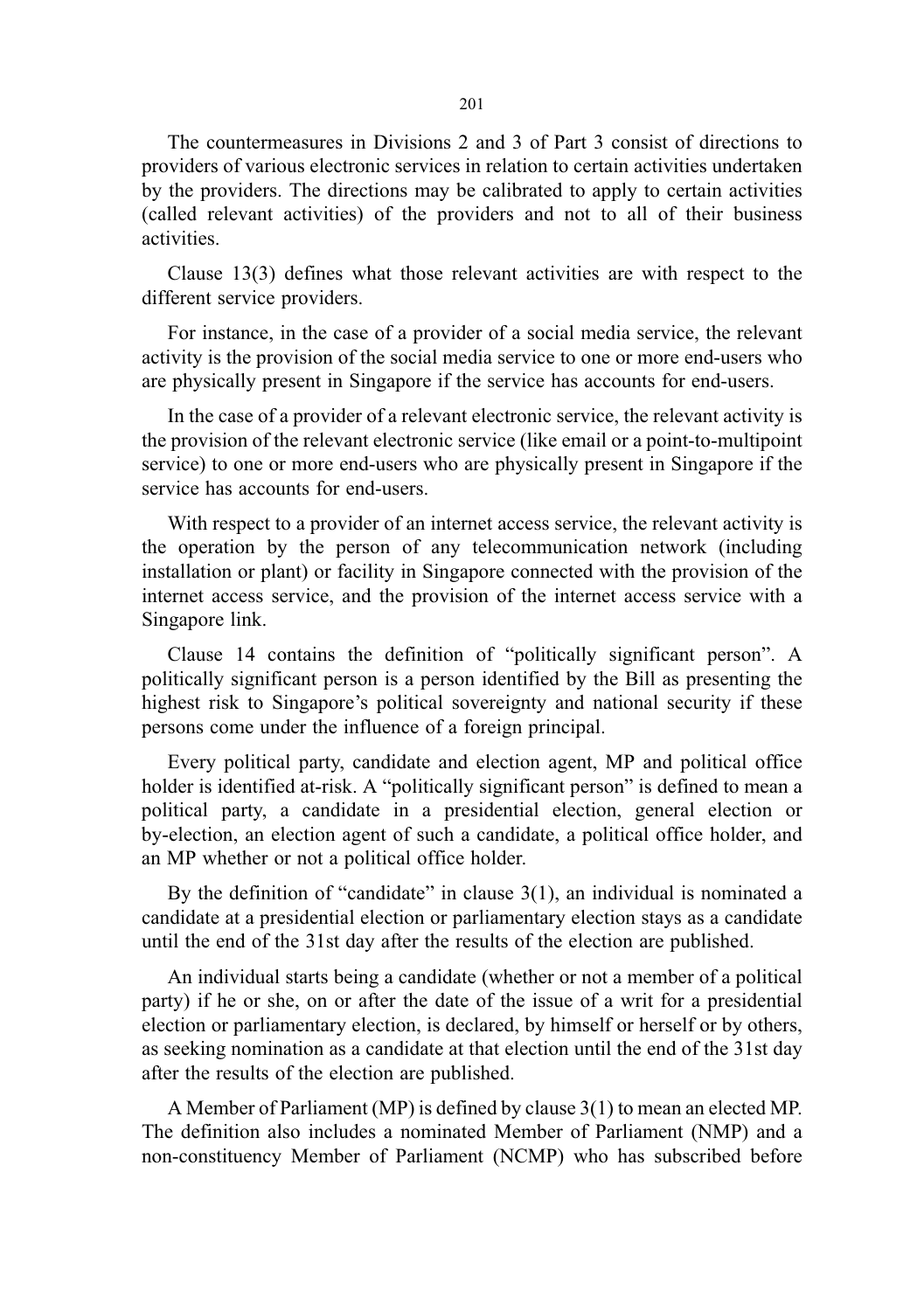Parliament the Oath of Allegiance under Article 61 of the Constitution, until he or she vacates his or her seat in Parliament.

Under the Bill, an elected MP will be treated as an MP regardless when he or she subscribes before Parliament the Oath of Allegiance under Article 61 of the Constitution, since an individual who is successfully returned at a general election or by-election is declared elected to that office when the final results of the election are published. That Parliament may not be convened until sometime later after a general election (as is the traditional practice) and that the elected MP cannot, until subscribing his or her Oath of Allegiance, discharge any of his or her duties as an MP in Parliament, is not reason to exclude the elected MP from the requirements in the Bill.

A political office holder is defined in clause 3(1) to mean the holder of any of these offices:

- (a) the Prime Minister;
- (b) a Deputy Prime Minister;
- (c) a Minister, Senior Minister or Co-ordinating Minister;
- (d) a Minister of State or Senior Minister of State;
- (e) a Parliamentary Secretary or Senior Parliamentary Secretary;
- (f) the Speaker of Parliament or a Deputy Speaker of Parliament;
- (g) a Mayor or Political Secretary;
- (h) the Leader of the House.

Not every one of these office holders are always constitutionally required to be an MP. Thus, examples of politically significant persons include a Speaker of Parliament or a Mayor or Political Secretary who is not an MP.

The list of persons identified by the Bill as a "politically significant person" is a closed list with 2 exceptions. An entity (not an individual) may be designated under clause 47(1) as a Part 4 politically significant entity if the threshold conditions in that clause are met. An individual may be designated under clause 48(1) as a politically significant person if the threshold criteria in that clause are met.

Hence, an appointed member of a Town Council or the spouse of a political office holder is not a politically significant person unless designated under clause 48.

Clause 15 contains general interpretive provisions relating to donations and benefits. The provision prescribes that the value of any donation or benefit which is a gift to a person is the market value of the property in question.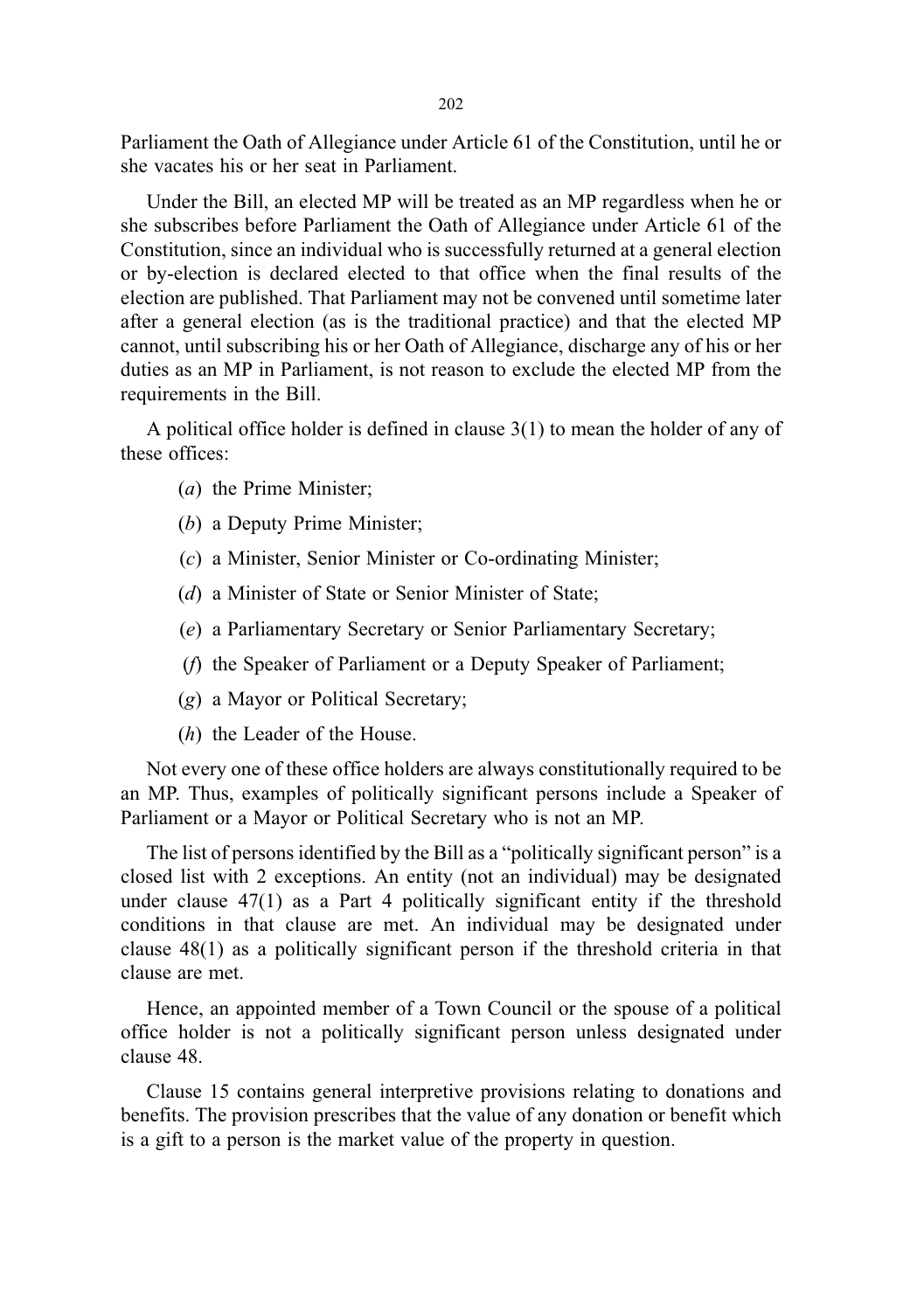Clause 15 provides that where any donation or benefit, being money or property, is transferred to a person for a consideration which is less than the value of the money or market value of the property, the value of the donation or benefit is the difference between the value of the money, or the market value of the property, in question, and the consideration provided by or on behalf of the person.

For any donation or benefit which is either any money lent to a person otherwise than on commercial terms or the provision otherwise than on commercial terms of any property, services or facilities (including the services of any person), the value of the donation or benefit is the amount that is the difference between the following:

- (*a*) the actual cost (if any) to the person;
- (b) the cost that would have been incurred by the person had the loan been made, or the property, services or facilities been provided, on commercial terms.

Clause 15 deals with the valuation of donations or benefits which take the form of loans, property, services or facilities provided on other than commercial terms. Gifts or property will be valued at their market value, that is at the price they would fetch on their sale in the open market. Where money or property is transferred to a party for a consideration less or more than the market value of the property, the value of the donation is the difference between the value of the money or the market value of the property and the consideration provided by the party. Similarly, where loans, property, services and other facilities are provided on other than commercial terms, their value will be taken to be the difference between their actual cost to the party and the cost which the party would have incurred if they had been provided on commercial terms.

Clause 15 also contains a special provision on the value of a political donation in the form of sponsorship in relation to a politically significant person.

Finally, clause 15 provides that the giving or transfer of any donation or other property to a person includes it being so given or transferred either directly or indirectly through any third person.

A donation or other property is also treated as accepted by a person if it is received and retained by the person for the person's use or benefit. This is subject to more specific definitions elsewhere in the Bill, such as in Part 5.

Clause 16 concerns the meaning of a purpose for any activity or conduct. The clause provides that the purpose of an activity or a conduct may be determined by having regard to the intention or belief of the person undertaking the activity or engaging in that conduct, the intention of any foreign principal on whose behalf the activity is undertaken or the conduct is engaged in, or all of the circumstances in which the activity is undertaken or the conduct is engaged in.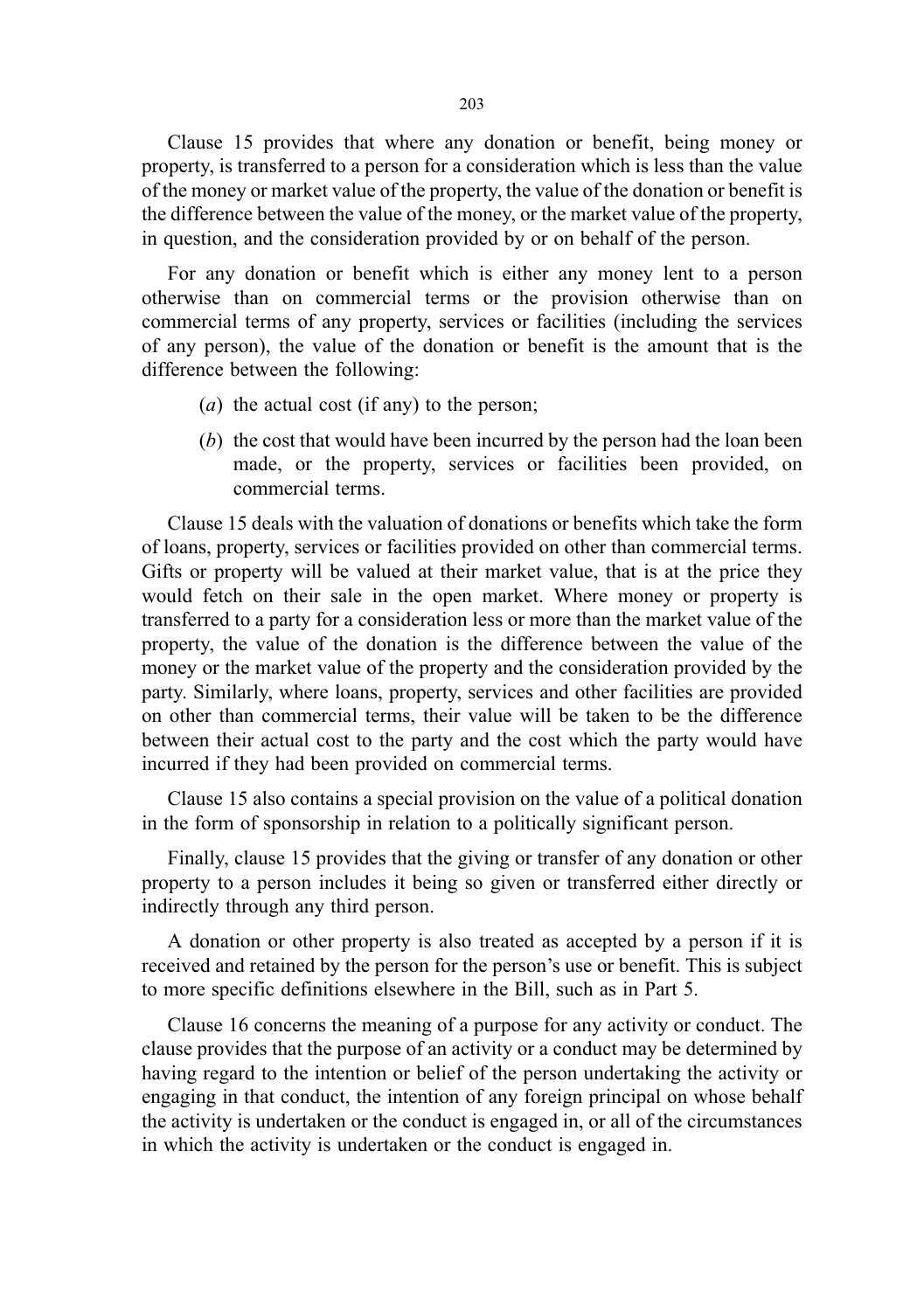### PART 2

## FOREIGN INTERFERENCE BY ELECTRONIC COMMUNICATIONS ACTIVITY

Part 2 consists of 3 clauses dealing with new offences which are acts of foreign interference by electronic communications activity.

Clause 17 creates the offence of a clandestine act of foreign interference by electronic communications activity.

A person commits an offence if the person undertakes electronic communications activity on behalf of a foreign principal or a person acting on behalf of a foreign principal (which includes being directed, funded or supervised by a foreign principal), any information or material is published in Singapore as a result, any part of the person's electronic communications activity or undertaking on behalf of the foreign principal is covert or involves deception, and the person knows or has reason to believe that the electronic communications activity, or the information or material published in Singapore —

- (a) is or is likely to be prejudicial to the security of Singapore or any part of Singapore;
- (b) is or is likely to be prejudicial to public health, public safety, public tranquillity or public finances;
- (c) is or is likely to be prejudicial to the friendly relations of Singapore with other countries;
- (d) incites or is likely to incite feelings of enmity, hatred or ill-will between different groups of people in Singapore which may endanger the public peace and public order of Singapore;
- (e) diminishes or is likely to diminish public confidence in the performance of any duty or function of, or in the exercise of any power by, the Government or a public authority, or a part of the Government or public authority; or
- (f) is or is likely to be directed towards a political end in Singapore.

The term "prejudicial" is intended to capture a broad range of intended conduct, including an intention to harm or injure Singapore's security or to cause disadvantage to the security of Singapore. The term is also intended to cover impairment or loss to security interests. The prejudice is not required to be serious or substantial but is intended to be more than a minor or trivial prejudice that has no long-lasting effect.

The word "deception" is defined in clause 3(1) to mean an intentional or reckless deception, whether by words or other conduct, and whether as to fact or as to law, and includes a deception as to the present intentions of the person using the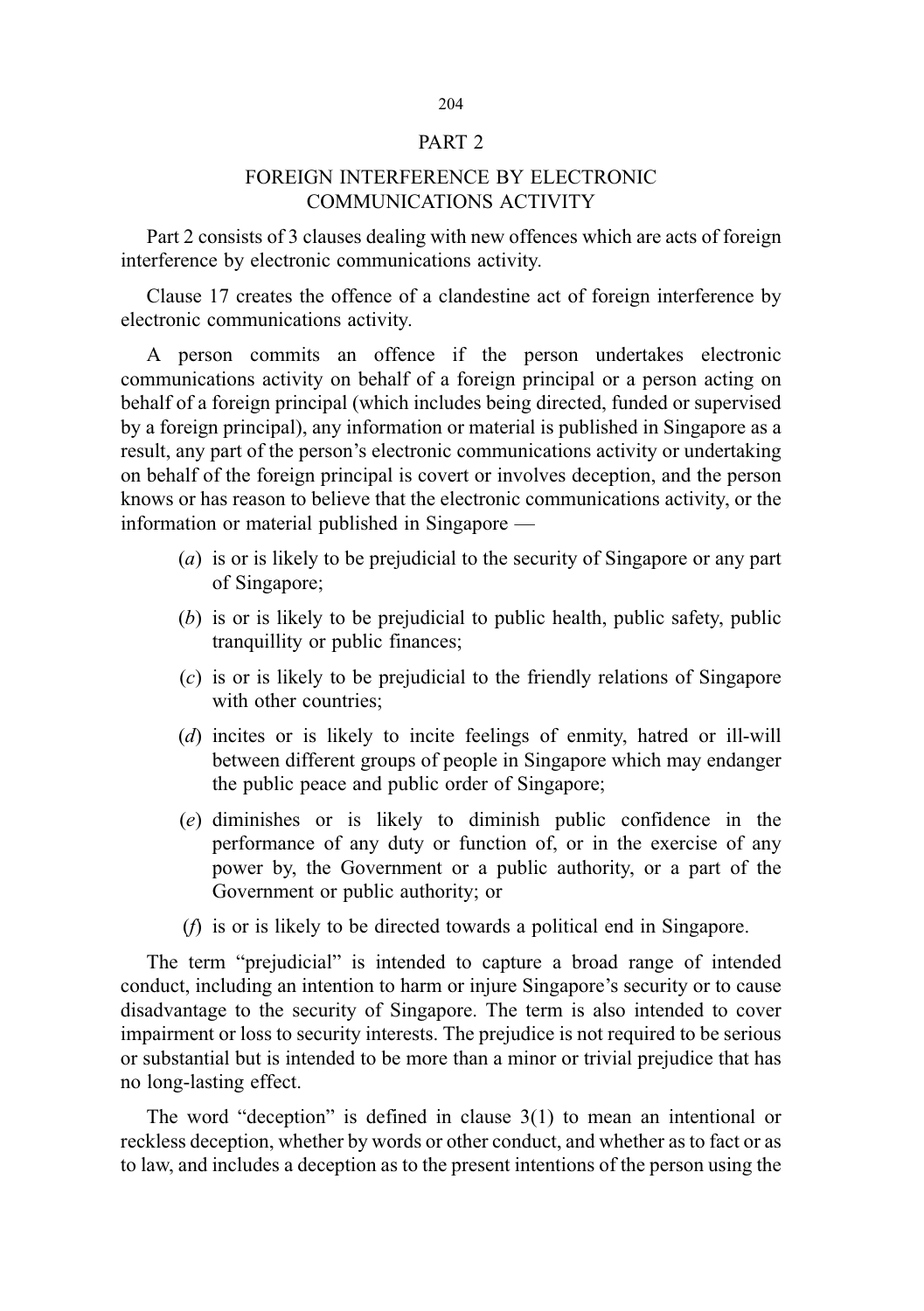deception or any other person, and conduct with the intention of causing a computer or an electronic device to make a response that the person is not authorised to cause the computer or electronic device to make.

The definition of "deception" refers to a deliberate deception, as when the person knows that what he or she represents is untrue. It also covers reckless deception where the person is aware that what is represented may or may not be true. The definition extends beyond saying or not saying something and covers mere conduct too, since conduct can also imply facts which are untrue. The definition also takes into account the deception of computers, machines and electronic devices.

Deception can relate to actual or supposed facts or an existing state of affairs and as to law.

For example, wearing a particular occupational uniform representing that the wearer is employed in that occupation, personating another person with an intent to mislead or deceive through the use of bots, or an inauthentic email account or an inauthentic social media account to misrepresent the identity of the account holder or the origin of an email.

The reference to "covert" is intended to cover any conduct that is hidden or secret, or lacking transparency. For example, conduct may be covert if a person takes steps to conceal their links or communications with the foreign principal, such as deliberately moving onto encrypted communication platforms when dealing with the foreign principal, meeting in a concealed location, communicating by coded messages, or leaving communications in a concealed location for collection by the foreign principal.

The reference to conduct "involving deception" is intended to cover conduct that seeks to cause someone to accept as true or valid what is false or invalid. This would include a person telling lies or misleading a person. In the context of clause 17, this may include a person lying about their employment with a foreign government or saying that the information is not intended for passage to a foreign principal.

For example, Person A, acting at the direction of Country B, creates an inauthentic account that represents itself as a Singapore non-governmental organisation. The inauthentic account purchases advertisements on a social media service that pushes information to accounts of Singapore residents of a particular ethnic group. These advertisements promote views about members of that ethnic group in Singapore being mistreated by another ethnic group and about mounting a public demonstration highlighting this alleged mistreatment.

For another example, although Company Y purports to be a private local trading enterprise, in fact its activities are directed and supervised by the government of Country Z, which in turn uses the company as a front for its activities. Company Y sets up multiple online personas each representing to either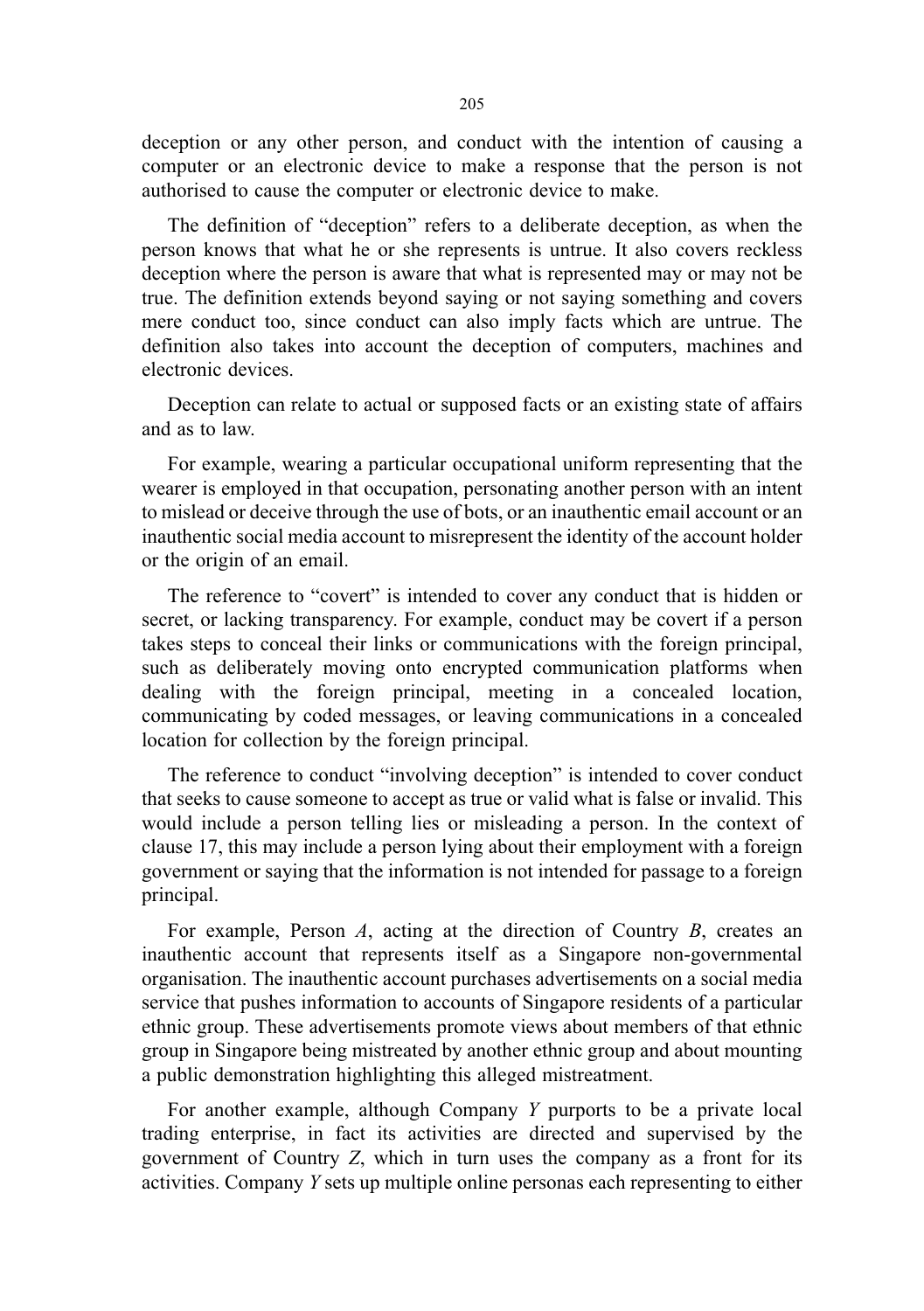be that of a freelance journalist or an expert in the politics of Country Z, and containing commentaries that seek to sway public opinion in Singapore regarding a humanitarian crisis in Country Z which has become a subject of political debate in Singapore.

The penalty on conviction of an offence under clause 17 is, for an accused who is an individual, a fine not exceeding \$50,000 or imprisonment for a term not exceeding 7 years or both. In any other case, the penalty is a fine not exceeding \$500,000.

Clause 17 makes clear that the accused does not need to have in mind a particular foreign country or foreign principal, and the accused may have in mind more than one foreign country or foreign principal.

For example, a person's weblog may be directed by a foreign political organisation (which falls within the definition of foreign principal in clause 5) and the person may be aware of a substantial risk that the person's activities on the weblog will prejudice Singapore's relationship with one or more foreign countries but will not know, or necessarily care, which foreign country that is. Similarly, a person may intend to act for more than one foreign country by prejudicing Singapore's relationship with a particular country.

Clause 18 deals with the offence of clandestine foreign interference of a target using electronic communications activity.

To establish this offence, the prosecution will need to prove beyond a reasonable doubt that —

- (a) a person undertakes electronic communications activity;
- (b) the person undertakes the electronic communications activity on behalf of a foreign principal or a person acting on behalf of a foreign principal;
- (c) the person intends that the electronic communications activity, or the information or material published in Singapore will influence another person (called the targeted person) to undertake activity, or engage in conduct, in Singapore that —
	- (i) is or is likely to be prejudicial to the security of Singapore or any part of Singapore;
	- (ii) is or is likely to be prejudicial to public health, public safety, public tranquillity or public finances;
	- (iii) is or is likely to be prejudicial to the friendly relations of Singapore with other countries;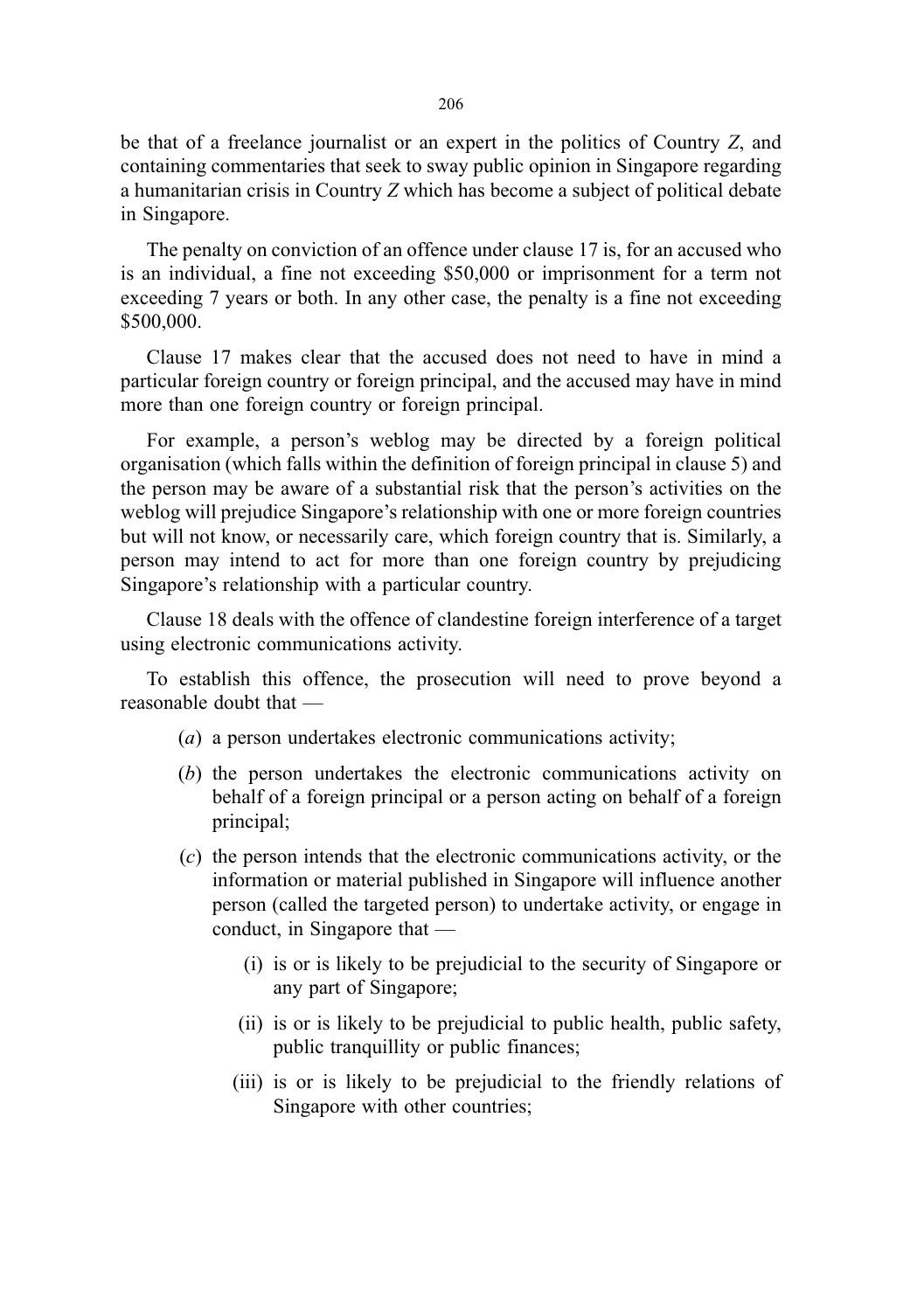- (iv) incites or is likely to incite feelings of enmity, hatred or ill-will between different groups of people in Singapore which may endanger the public peace and public order of Singapore;
- (v) diminishes or is likely to diminish public confidence in the performance of any duty or function of, or in the exercise of any power by, the Government or a public authority, or a part of the Government or public authority; or
- (vi) is or is likely to be directed towards a political end in Singapore; and
- (d) the person conceals from, or fails to disclose to, the targeted person that the person is acting on behalf of a foreign principal or is in collaboration with or is directed, funded or supervised by a foreign principal or a person acting on behalf of a foreign principal.

Clause 18 also makes clear that the accused does not need to have in mind a particular foreign country or foreign principal, and the accused may have in mind more than one foreign country or foreign principal.

The penalty on conviction is, for an accused who is an individual, a fine not exceeding \$100,000 or imprisonment for a term not exceeding 14 years or both. In any other case, the penalty is a fine not exceeding \$1 million.

For example, Person  $A$  is a prominent Singapore citizen with strong connections to local politics, and is acting at the direction of Country  $B$  who intends to appoint Person A as a non-resident ambassador for Country B. Person A emails a number of MPs arguing that Singapore should adopt a policy of imposing trade bans on products originating from Country  $J$ , a military rival of Country  $B$ , and seeks a discussion on the issue. In the email and subsequent calls, Person A does not disclose that he is representing Country B's views or is working on behalf of Country B. Person A has, for the purposes of clause 18, failed to disclose the fact that he is engaging in communications activity at the direction of a foreign principal to the targeted person, who is the MP.

For another example, although Company Y purports to be a private local trading enterprise, in fact its activities are directed and supervised by the government of Country Z, which in turn uses the company as a front for its activities. Company Y uses covert or deceptive means to mask its electronic communications e.g. sending anonymous text messages, creating multiple inauthentic accounts that appear to be Singapore-connected users, using bots to auto-generate or amplify content, or using disinformation-for-hire services or troll farms. Through these communications, Company Y puts out content addressed to influential members of trade associations, persuading them to send messages of support for the government of Country Z to the public social media accounts of several Ministers, arguing that Singapore should adopt a policy favourable to Country Z.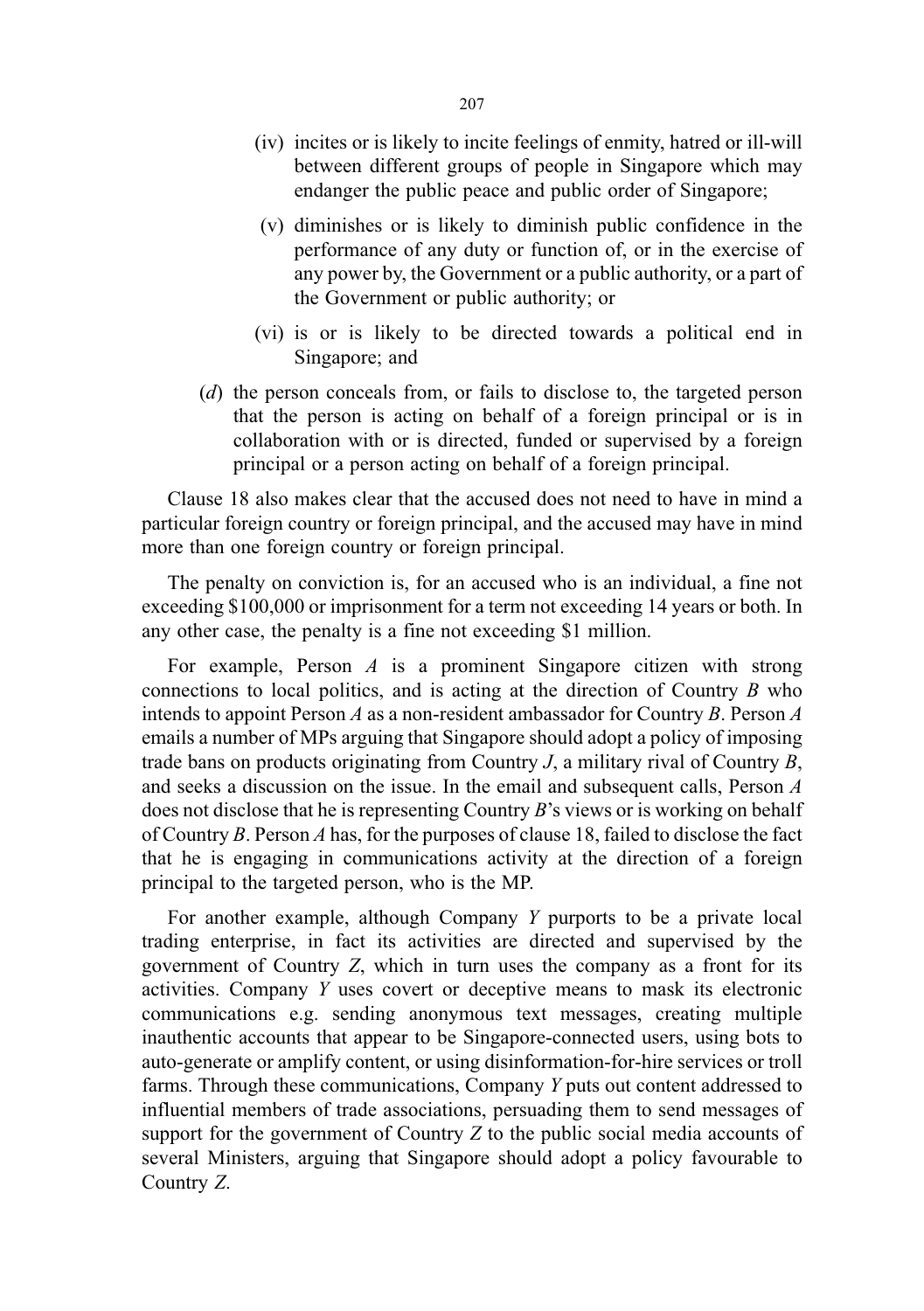Alternatively, Company Y creates multiple inauthentic accounts on social media each representing that to either be a freelance journalist or an expert in the politics of Country Z. These accounts are used to send commentaries purporting to be that of a journalist or an expert to the editors of online news websites popular in Singapore, pitching commentaries arguing that Singapore should adopt a policy favourable to Country Z. Some of these news websites publish those commentaries. In those emails, there is no disclosure that the sender is representing Country Z's views or is working on behalf of Country Z.

Another example would be where Person A accepts payment from an agent of Country B to interfere in Singapore's elections by identifying specific individuals who are predisposed to standing for office. Country B's undisclosed objective is to diminish the electoral prospects of certain candidates at an upcoming election. Person  $A$  acts on the directions of Country  $B$  to contact these individuals via email to strongly persuade them to stand for election in specific constituencies, and provides them with advice on political positions to take while campaigning so as to influence voters' choices away from certain candidates. In his emails and subsequent contact with the group, Person  $A$  does not disclose that he is working on behalf of Country B. Person A has, for the purposes of clause 18, failed to disclose the fact that he is engaging in communications activity at the direction of a foreign principal to the targeted person, who are the specific individuals.

Clause 19 creates the offence of preparing for or planning the commission of an offence under clause 17 or 18. Under clause 19, a person commits an offence if the person engages in conduct, and the person does so with the intention of preparing for, or planning, the commission of an offence under clause 17 or 18.

The terms "preparing" and "planning" are not defined and are intended to take their ordinary meanings. The term "preparing" could include acts to conceive, formulate, make ready, arrange, and assemble an idea, plan, thing, or person for an offence under clause 17 or 18. The term "planning" could include acts to organise, arrange, design, draft, or setup an idea, plan, thing, or person for an offence under clause 17 or 18.

These acts of preparing or planning are not confined to undertaking electronic communications activity itself, but can cover other forms of conduct so long as it is, and done with the intention of, in preparing for, or planning, the commission of an offence under clause 17 or 18.

Clause 19 is intended to capture behaviour at the planning stage, rather than the more advanced stage at which an offence of attempt could otherwise apply.

Hence, clause 19(3) specifies that section 38 of the Interpretation Act (Cap. 1) and section 511 of the Penal Code (Cap. 224) (attempt) do not apply to an offence under clause 19. These sections extend criminal responsibility for all offences under any written law and operates to automatically provide for attempting to commit an offence. Clause 19(3) has to limit the automatic application of those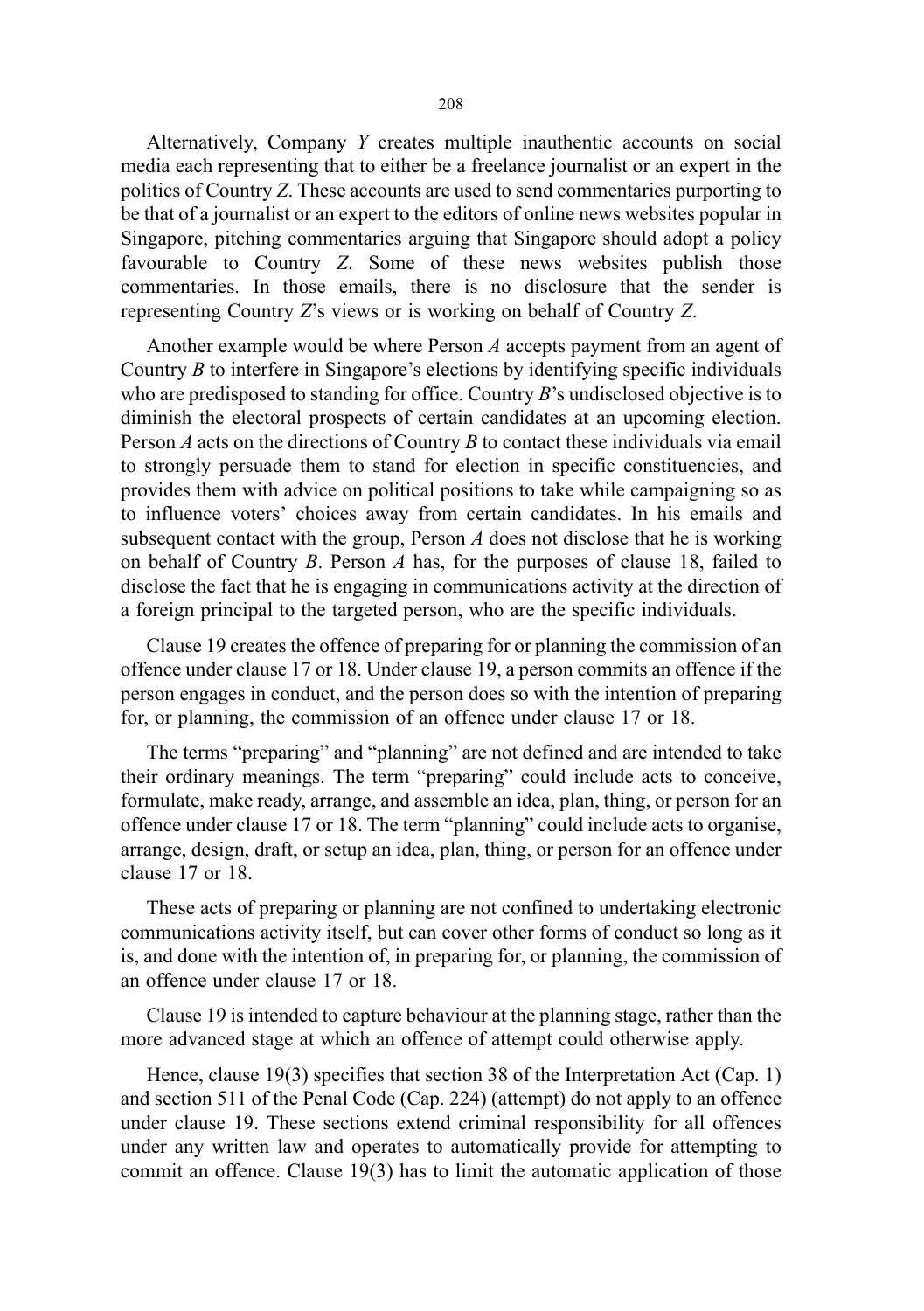209

sections in relation to the offence of attempt. This is appropriate because the offence is already directed at conduct that is preparatory in nature.

It is immaterial whether or not an offence under clause 17 or 18 is committed, and whether or not the accused engages in the conduct in preparation for, or planning, a specific offence under clause 17 or 18 or for more than one such offence.

The penalty on conviction is, where the offence involves an intention of preparing for, or planning, the commission of an offence under clause 17, for an accused who is an individual, a fine not exceeding \$30,000 or imprisonment for a term not exceeding 5 years or both. In any other case, the penalty is a fine not exceeding \$300,000.

The penalty on conviction is, where the offence involves an intention of preparing for, or planning, the commission of an offence under clause 18, for an accused who is an individual, a fine not exceeding \$60,000 or imprisonment for a term not exceeding 9 years or both. In any other case, the penalty is a fine not exceeding \$600,000.

### PART 3

## DIRECTIONS AGAINST HARMFUL FOREIGN ONLINE COMMUNICATIONS ACTIVITY

This Part consists of 4 Divisions containing countermeasures to deal with acts of foreign interference by online communications activity.

#### Division  $1 -$ Ministerial powers

Division 1 consists of clauses 20 to 28.

Clause 20 confers power on the Minister to authorise a competent authority to give one or more directions in Part 3 with regard to online communications activities.

The Minister may do so where, in the opinion of the Minister, there is online communications activity taking place, or online communications activity has taken place wholly or partly in Singapore (including a Singapore aircraft or Singapore vessel) or wholly outside Singapore, and that the online communications activity is or was undertaken, or is suspected of being or having been undertaken, by or on behalf of a foreign principal, the online communications activity results in any information or material being published in Singapore, and in the opinion of the Minister, it is in the public interest to authorise the giving of one or more Part 3 directions.

When authorised by the Minister, the competent authority has to immediately give the Part 3 direction or directions specified in the authorisation.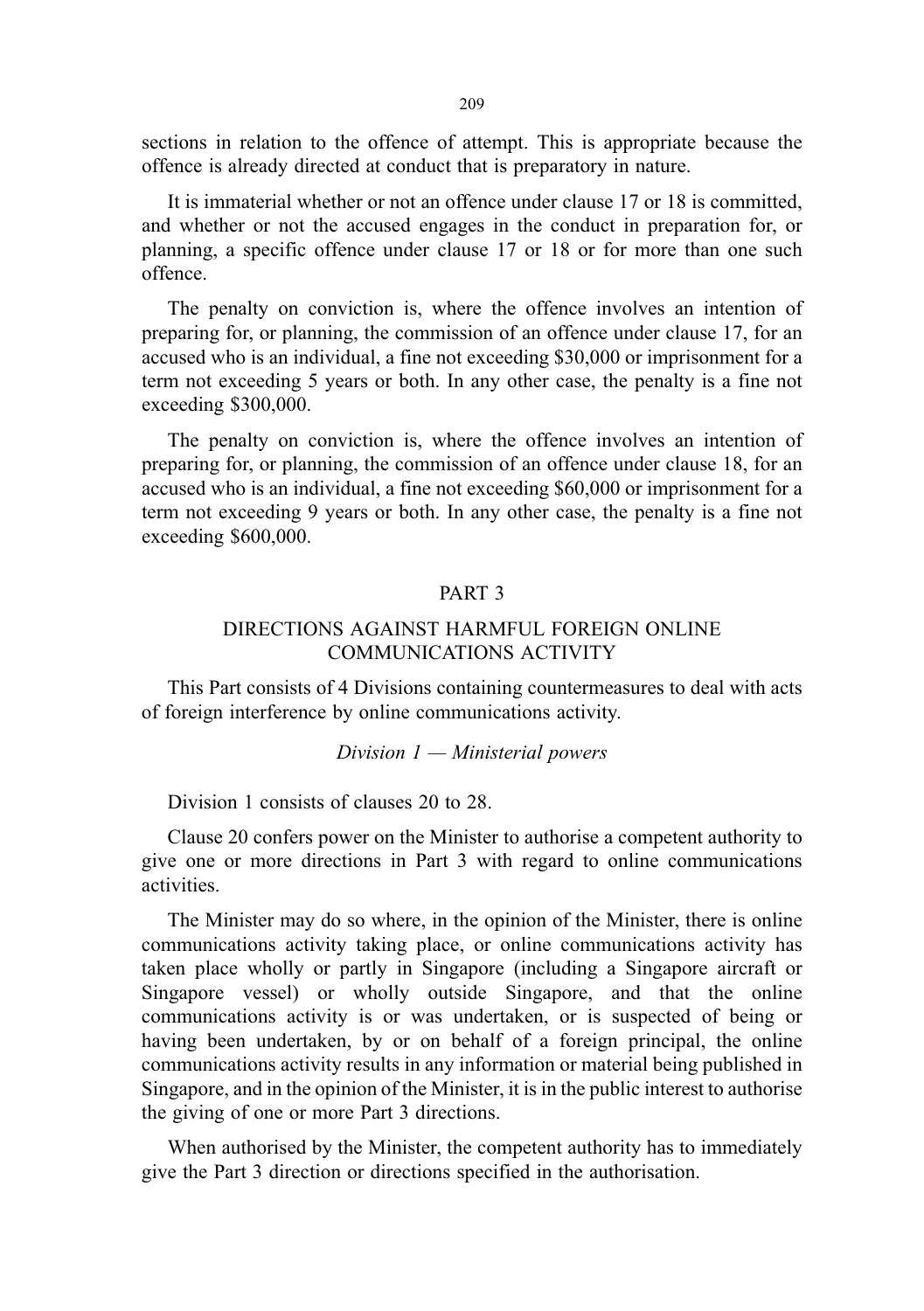Every direction must relate to information or material identified in the direction. However, as the information or material may predate the Bill, the authorisation cannot be made under clause 20 unless the information or material remains published in Singapore on or after the date the clause comes into force.

An example of a situation where clause 20 could apply is where an intelligence agency of the government of a foreign country works through a Singapore public relations firm to selectively highlight stories of underprivileged individuals from a minority race, to give the impression that the Government's treatment of minority races is unfair, and cause feelings of outrage and hatred that may endanger public peace. The Singapore firm uses various means, such as employment of disinformation-for-hire services, troll farms, advertisements, to propagate these stories online, funded by the foreign intelligence agency.

In this example, the Minister may hold an opinion that it is in the public interest to authorise a Part 3 direction to be given to the Singapore firm because its online communications activities have a tendency to incite ill-will between races.

Another example of a situation where clause 20 could apply is where the government of a foreign country pays a Singapore non-governmental organisation \$5,000 to write an open online letter to the Minister for Manpower and to organise an online petition to protest the basic salary and other employment terms for domestic workers from that foreign country, and drawing comparisons to differential treatment for foreign workers from other countries. The non-governmental organisation also acts on the direction of the foreign government to further publicise the responses to the online petition using bots and inauthentic accounts. The activities of the Singapore non-governmental organisation fall within the definition in clause 5 of what constitutes engaging in conduct on behalf of foreign principal. That is, the Singapore non-governmental organisation is communicating on behalf of a foreign government. The payment from the foreign country to the Singapore non-governmental organisation is funding from the foreign government and the Singapore non-governmental organisation's activities are therefore undertaken on behalf of the foreign government.

In this example, the Minister responsible for the Bill may hold an opinion that it is in the public interest to authorise a Part 3 direction to be given to the Singapore non-governmental organisation because its online communications activities have a tendency to diminish public confidence in the performance of the duty or function of the Manpower Ministry or to be prejudicial to the friendly relations of Singapore with other countries or both.

Clause 21 confers power on the Minister to authorise a competent authority to give an anticipatory direction.

The Minister may do so where the Minister suspects or has reason to believe that a person is engaging in conduct wholly or partly in Singapore, wholly or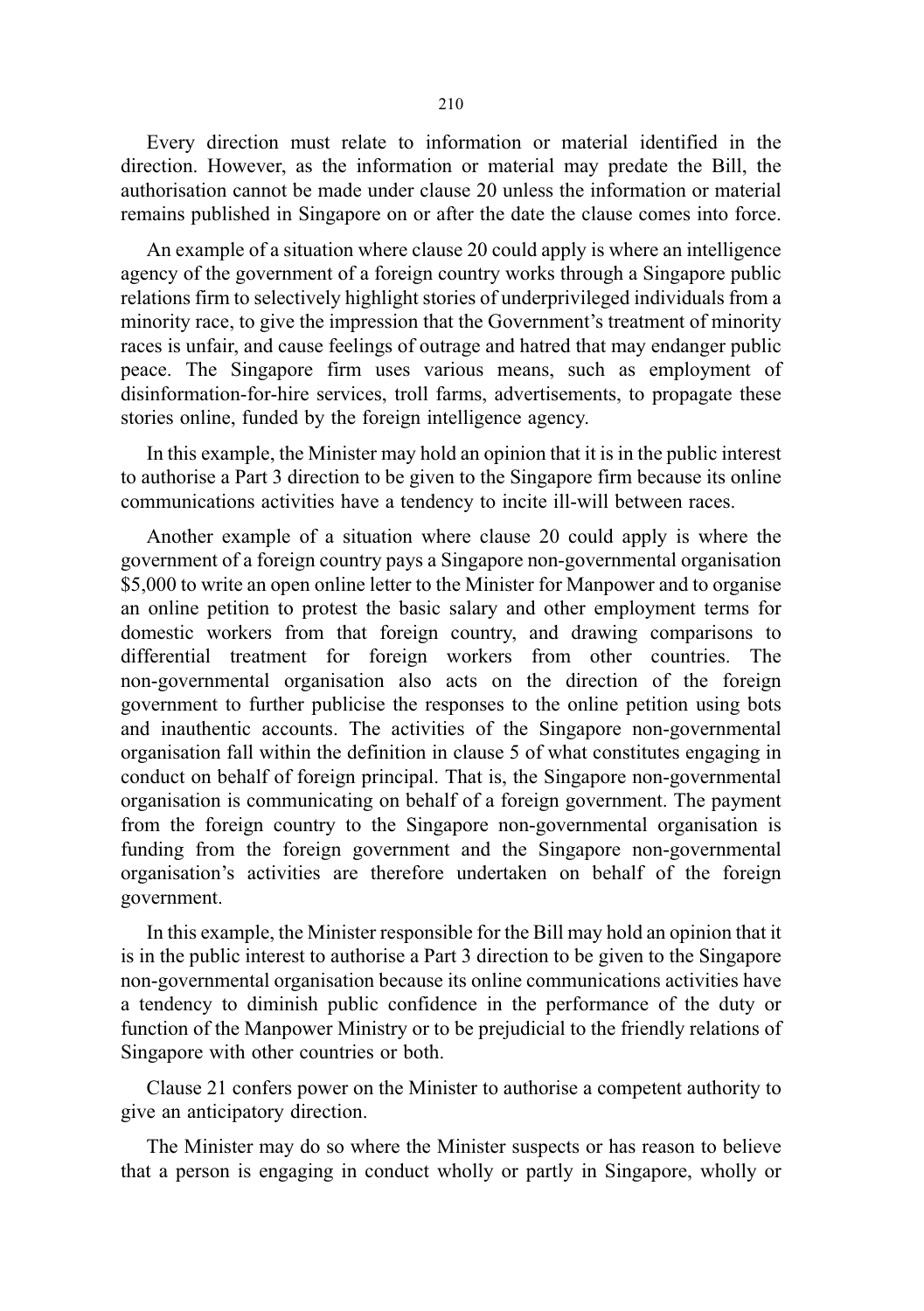partly on a Singapore aircraft or Singapore vessel or wholly outside Singapore, with the intention of preparing for, or planning to undertake, online communications activity by or on behalf of a foreign principal, and that as a result of that conduct, information or material is likely to be published in Singapore, and the Minister is of the opinion that it is in the public interest that an anticipatory direction ought to be given.

An anticipatory direction is either a technical assistance direction (see clause 36) or an account restriction direction (see clause 34).

Once the Minister makes an authorisation, the competent authority has immediately to give the anticipatory direction specified in the authorisation.

Every anticipatory direction under clause 21 must relate to information or material identified in the direction. However, as the information or material may predate the Bill, the authorisation cannot be made under clause 21 unless the information or material remains published in Singapore on or after that date the clause comes into force.

Clause 22 empowers the Minister, on his or her own initiative, to cancel any authorisation made under clause 20(1) or 21(1) or under clause 23(3)(b) or (c) on reconsideration.

The Minister is also empowered at any time on his or her own initiative, to substitute any authorisation made under clause  $20(1)$  or  $21(1)$  or under clause  $23(3)(b)$  or (c) on reconsideration, with another authorisation that the Minister might have made under clause 20 or 21.

Clause 23 is a facility allowing a person to whom a Part 3 direction is given to apply to the Minister for reconsideration of the authorisation and any of the Part 3 directions specified in that authorisation. The application has to be made not later than the 30th day after the direction was given.

The Minister, on receiving an application for reconsideration, may wholly cancel the authorisation, if the Minister is of the opinion that it is not in the public interest that the authorisation and such direction continue. Alternatively, the Minister may affirm the initial authorisation and every Part 3 direction specified therein, or substitute the initial authorisation under clause  $20(1)$ ,  $21(1)$  or  $22(1)(b)$ with another authorisation that the Minister might have made under clause 20 or 21.

Clause 24 contains the last countermeasure by the Minister to deal with harmful foreign online communications activity. The Minister is empowered to declare an online location with a Singapore link as a proscribed online location if a direction described in Division 3 (other than a technical assistance direction or an app removal direction) is given in relation to any information or material included or otherwise on, or any service provided from, the online location.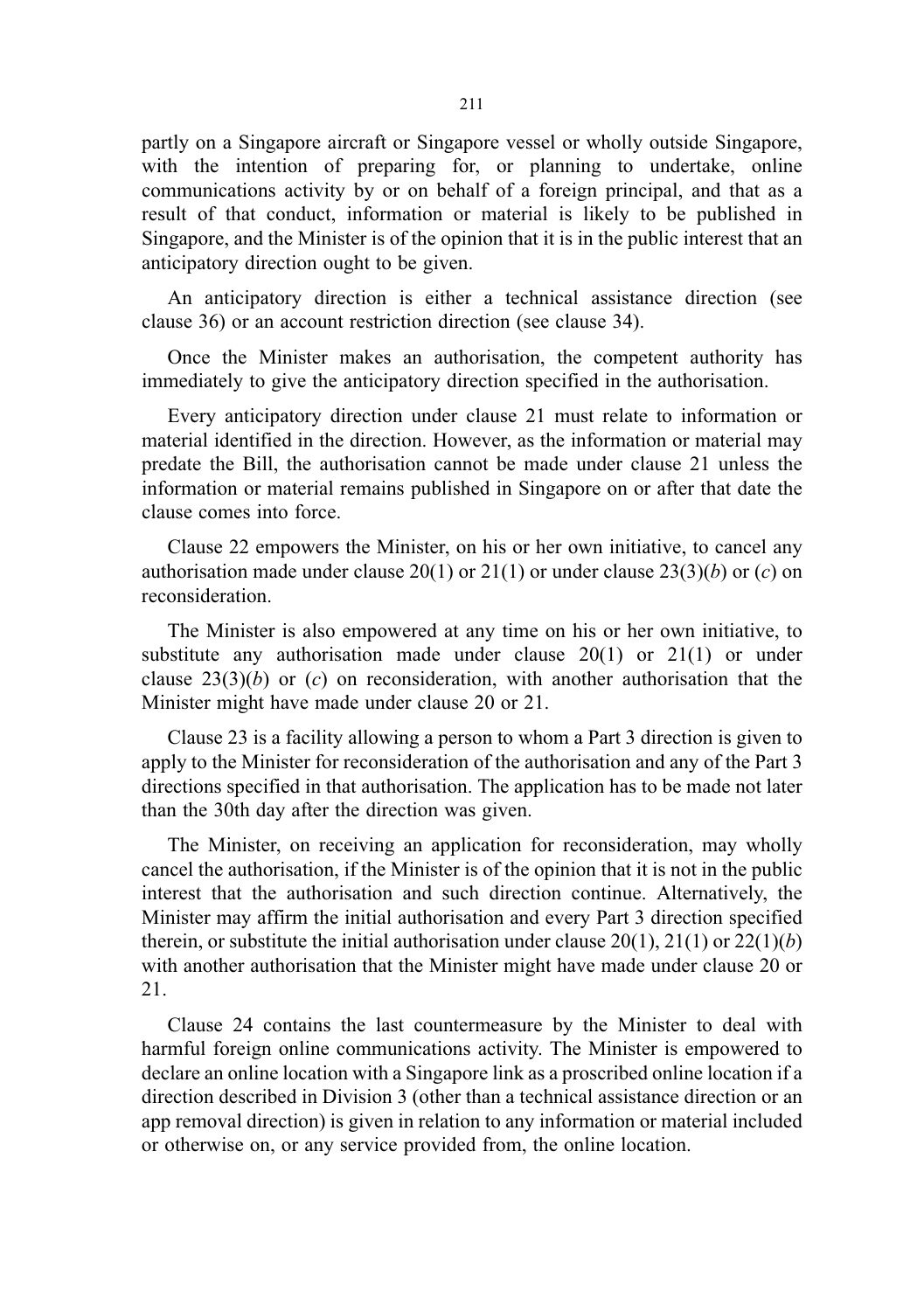A proscribed online location declaration ceases to have effect on a date specified, or worked out by a formula specified, in the declaration, which cannot in any case be more than 2 years after the making of the declaration.

Clause 25 provides the Minister with similar powers as in clause 22 regarding a proscribed online location.

Clause 26 provides a similar reconsideration facility regarding a declaration of a proscribed online location.

Clause 27 requires public notice to be given of any revocation of a declaration of a proscribed online location.

Clause 28 makes clear that the powers in clauses 20, 21, 22, 23, 24, 25 and 26, respectively, are exercisable whether or not an offence under clause 17, 18, 19, 39 or 40 is committed.

### Division  $2$  — Part 3 directions

Division 2 consists of 10 clauses setting out the various types of directions which a competent authority may be required by the Minister's authorisation to give.

Each clause in Division 2 sets out any special preconditions which must be met before a direction can be authorised to be given and what the direction can require the person given the direction to do or not do.

Clause 29 consolidates and lists all the directions which a competent authority may be required by the Minister's authorisation under clause 20, 21, 22 or 23 to give.

A direction under Part 3 may require a person to whom it is given to stop undertaking the online communications activity, to take all reasonable steps to ensure that others who are agents of the person stop engaging in the online communications activity described or discontinue and not resume engaging in that online communications activity, to provide information about any foreign principal on whose behalf the person is undertaking online communications activity, and to take any other step directed towards ensuring that the person is capable of giving help to the competent authority.

Clause 30 provides for a stop communication (end-user) direction, which may be given to a particular person who, in the opinion of the Minister, is communicating or distributing, or has communicated or distributed, information or material online to the public (and not by an SMS service or an MMS service).

A stop communication (end-user) direction may also be given to a particular end-user of a social media service or relevant electronic service or an internet access service (as the case may be) who, in the opinion of the Minister is or has posted information or material on the service and the information or material is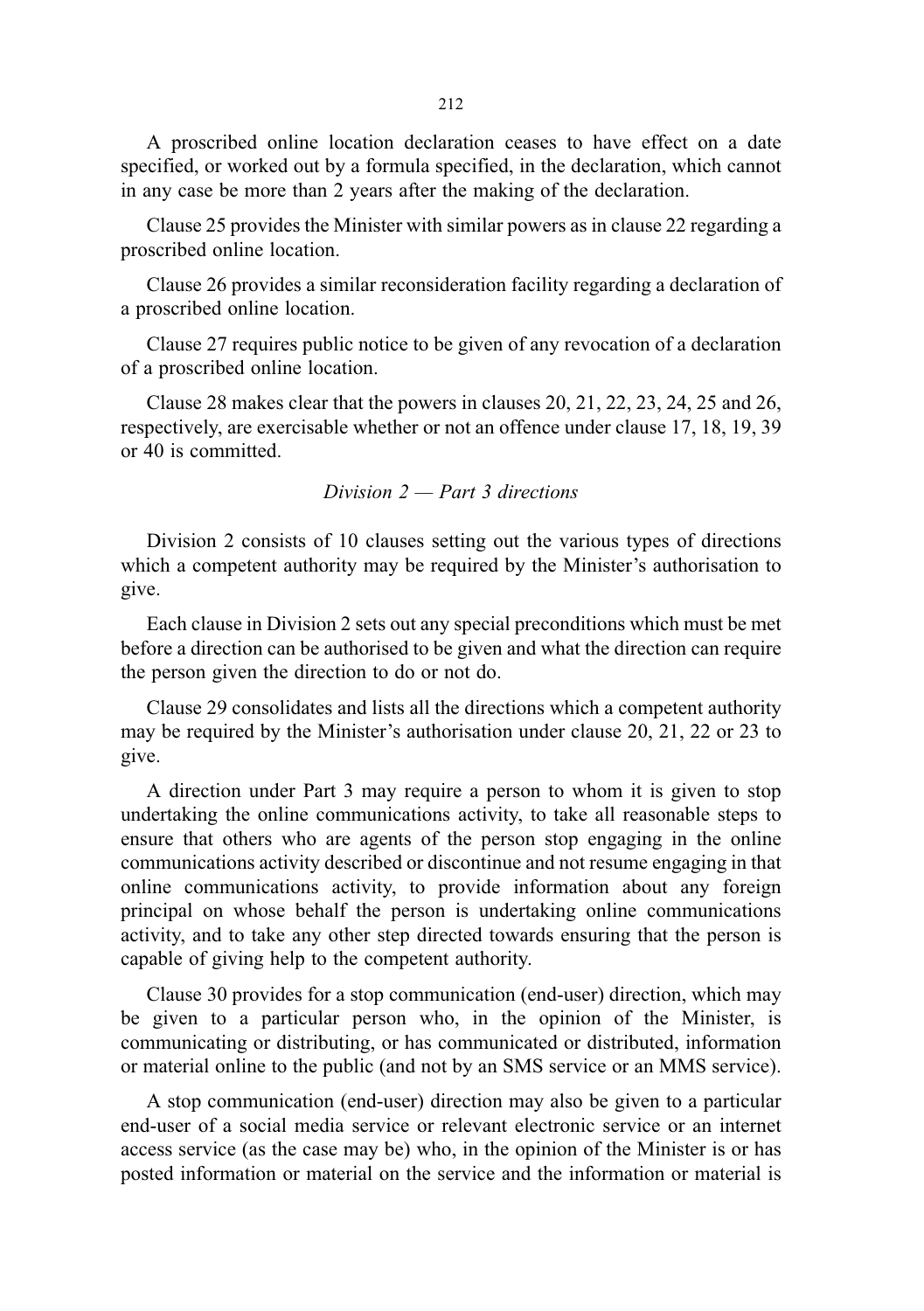provided on that social media service, relevant electronic service or internet access service, or is undertaking or has undertaken communications activity using that social media service, relevant electronic service or internet access service (as the case may be) to publish information or material in Singapore.

A stop communication (end-user) direction relating to any information or material may require the particular person or end-user to whom it is given to take all reasonable steps to ensure the removal, within the time specified in the direction, from the social media service, relevant electronic service or internet access service (as the case may be) of the same or similar information or material the person or end-user provided or posted, and to stop undertaking online communications activity to further publish in Singapore the information or material.

Clause 31 provides for a disabling direction relating to any information or material, which may be given to a provider of a social media service or provider of a relevant electronic service by means of which the information or material is or has been published in Singapore.

A disabling direction may require a person to whom it is given to take all reasonable steps, in relation to all or any of the person's relevant activities, to disable access by end-users in Singapore to the particular information or material (and all identical copies) provided on or by that social media service or relevant electronic service.

The relevant activities consist of the business of providing a social media service or relevant electronic service. This allows the direction to be more focused on a specific part of the business of a provider of a social media service or relevant electronic service, instead of applying the requirement to all aspects of their business.

Clause 32 deals with must-carry directions, of which there are 4 classes, and a remedial must-carry direction.

All of them contain a requirement that the person given a direction must publish, post, display or include conspicuously, a mandatory message set out, or of the effect described, in the direction. The requirement must be with respect to information or material identified in the direction and, if prescribed, identical copies of that information or material in the case of Class 2 must-carry directions and other information or material that is similar in the case of other must-carry directions.

A Class 1 must-carry direction relating to any information or material may be given to a person or an end-user to whom a stop communication (end-user) direction is or may be given with respect to the same or similar information or material. It may also be given to a particular end-user of a social media service or relevant electronic service or an internet access service (as the case may be) who, in the opinion of the Minister is or has posted the information or material on the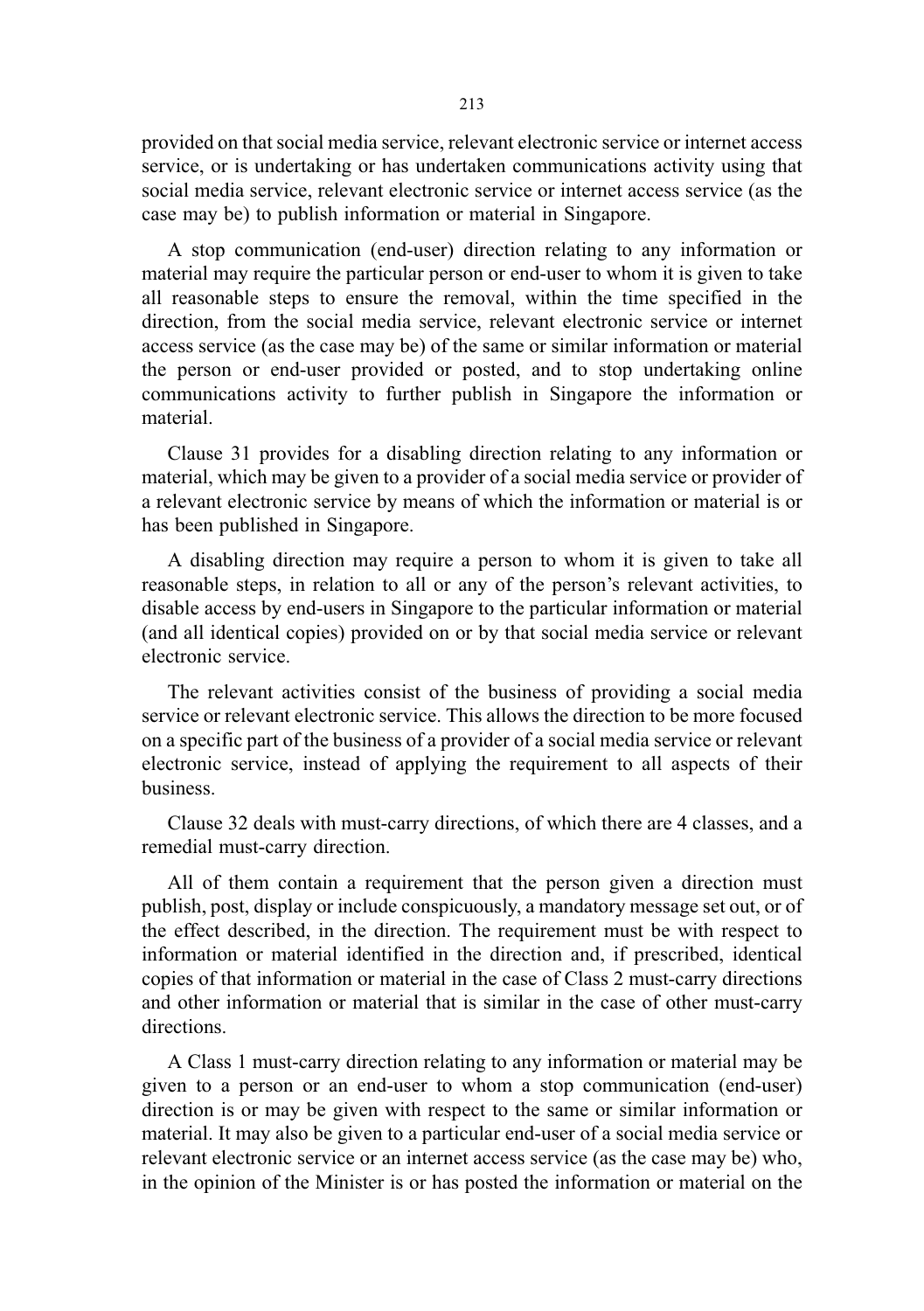service and the information or material is provided on that social media service or relevant electronic service or internet access service, or is undertaking or has undertaken online communications activity using that social media service or relevant electronic service or internet access service (as the case may be) to publish the information or material in Singapore.

A Class 2 must-carry direction relating to any information or material may be given to a provider of a social media service or relevant electronic service by means of which the information or material is or has been published in Singapore.

A Class 3 must-carry direction relating to any information or material may be given to a provider of a social media service or a relevant electronic service. It may also be given to a provider of a telecommunication service who holds a licence under section 5 of the Telecommunications Act (Cap. 323), a person who is authorised by a permit under section 21 of the Newspaper and Printing Presses Act (Cap. 206) to publish (for sale or otherwise) a newspaper in Singapore, a person who is authorised by a licence under section 8 of the Broadcasting Act (Cap. 28) to provide a licensable broadcasting service in or from Singapore, and any other person prescribed by Regulations where the person provides a service that, in the opinion of the Minister, is most likely to bring the giving of a Class 3 must-carry direction to the attention of the public.

A Class 4 must-carry direction relates only to a proscribed online location and may be given to the proprietor of the proscribed online location only.

A remedial must-carry direction relating to any information or material may be given to a person who is given a Class 2 or Class 3 must-carry direction relating to that same information or material and has failed to comply with the direction but, in the opinion of the Minister, the non-compliance is rectifiable.

Clause 33 deals with an access blocking direction, of which there are 2 classes.

A Class 1 access blocking direction relating to any information or material may be given to a provider of an internet access service by means of which the information or material continues to be published in Singapore, and only where —

- (a) a person to whom any direction under the Division (except a technical assistance direction) is given;
- (b) the direction in paragraph  $(a)$  is not cancelled;
- (c) the information and material which are the subject of that direction in paragraph (a) continue to be published in Singapore after that non-compliance; and
- (d) the Minister is satisfied that one or more end-users in Singapore have used or are using the internet access service of that provider to access the information or material.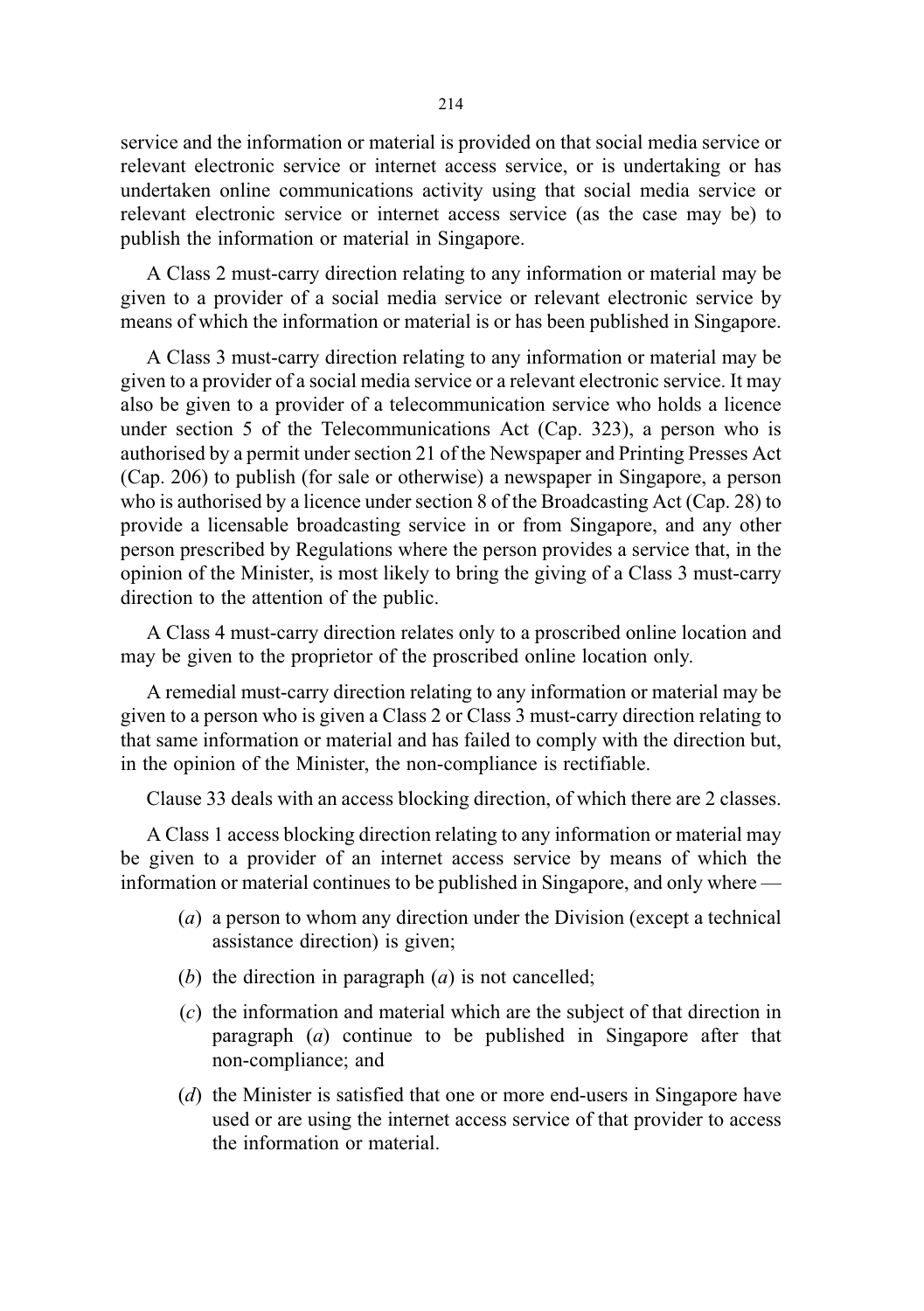A Class 2 access blocking direction must relate to a proscribed online location only and may be given to a provider of an internet access service by means of which information or material on the proscribed online location continues to be published in Singapore, or a provider of a social media service or a relevant electronic service by means of which one or more end-users in Singapore have used or are using the same to access information or material on the proscribed online location. This is to be given where paid content included on the proscribed online location is published in Singapore after a prescribed period starting the date the declaration is made under clause 24, 25 or 26 with respect to that online location and the Minister is satisfied that one or more end-users in Singapore have used or are using the internet access service to access the information or material, or where a Class 4 must-carry direction relating to the proscribed online location is not complied with.

Clause 34 deals with an account restriction direction, which may be given to a provider of a social media service or a relevant electronic service.

An account restriction direction may require the provider of a social media service or relevant electronic service to take all reasonable steps, within the time specified in the direction, such as to terminate or suspend the provision of the social media service or relevant electronic service (as the case may be) to one or more particular accounts specified in the direction, either generally in relation to end-users physically present in Singapore or in relation to any other particular end-user physically present in Singapore.

Clause 35 provides for a service restriction direction. This direction may be given to a provider of a social media service, a relevant electronic service or an internet access service. It may require any of these providers to take all reasonable steps to do one or more of the following within the time specified in the direction, in relation to all or any of the provider's relevant activities:

- (a) to stop or delay delivery of access to messages or information or material transmitted or accessible to end-users physically present in Singapore who use or may use the service;
- (b) to restrict access to messages or information or material transmitted or accessible to end-users physically present in Singapore who use or may use the service;
- (c) to alter any functionality of the social media service, relevant electronic service or internet access service (as the case may be) provided to end-users physically present in Singapore who use or may use the service;
- (d) to suspend or curtail the supply or provision of the service.

However, a service restriction direction must relate to a social media service, relevant electronic service or an internet access service with a Singapore link and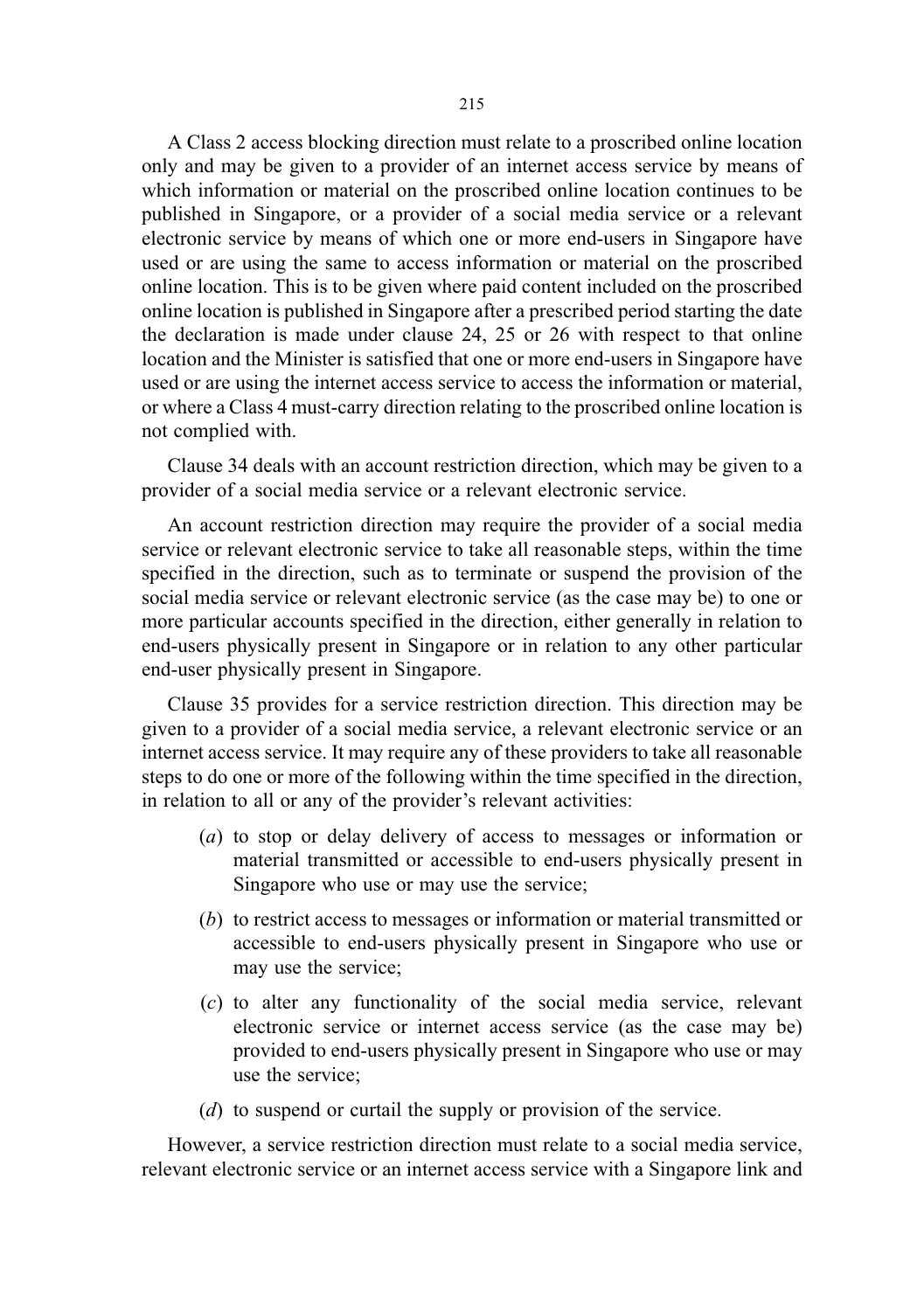cannot be expressed to apply to the supply or provision of the service to a particular person.

Clause 36 deals with a technical assistance direction. This direction may be given to a provider of a social media service, a relevant electronic service, an app distribution service or an internet access service with a Singapore link, a provider of a hosting service or a proprietor of an online location.

A technical assistance direction may require the person to whom the direction is given to do one or more of the following within the time specified in the direction, in relation to all or any of the person's relevant activities:

- (a) to provide information about whether any account maintained by the person for a customer is that for a foreigner;
- (b) to provide technical information or other information about the person's relevant activity as specified in the direction;
- (c) to take any other step directed towards ensuring that the person is capable of giving help to the competent authority which the competent authority requires in the public interest.

Clause 37 deals with an app removal direction. This is a direction which may be given only to a provider of an app distribution service and where certain special preconditions are met.

The direction is to prevent online app stores from being a conduit to information or material published in Singapore by or on behalf of a foreign principal and which is against the public interest.

For example, an app removal direction may require the provider of an app distribution service to stop enabling end-users in Singapore to download a particular app that facilitates posting of information or material originated by or on behalf of a foreign principal and which is against public interest.

Clause 38 deals with a disgorgement direction. This direction may be given to a person (as listed in clause 29) with respect to particular information or material that is specified in the direction, being information or material published by or on behalf of that person.

A disgorgement direction may require a person to whom the direction is given to do either of the following within the time specified in the direction, in relation to every defined property made by a foreign principal to the person for the purpose of enabling or otherwise in connection with publishing in Singapore the information or material specified in the direction:

(a) to take all reasonable steps to send back, or pay an equivalent amount of, the defined property to the foreign principal who supplied or transferred the property or to any other person appearing to be acting on behalf of the foreign principal;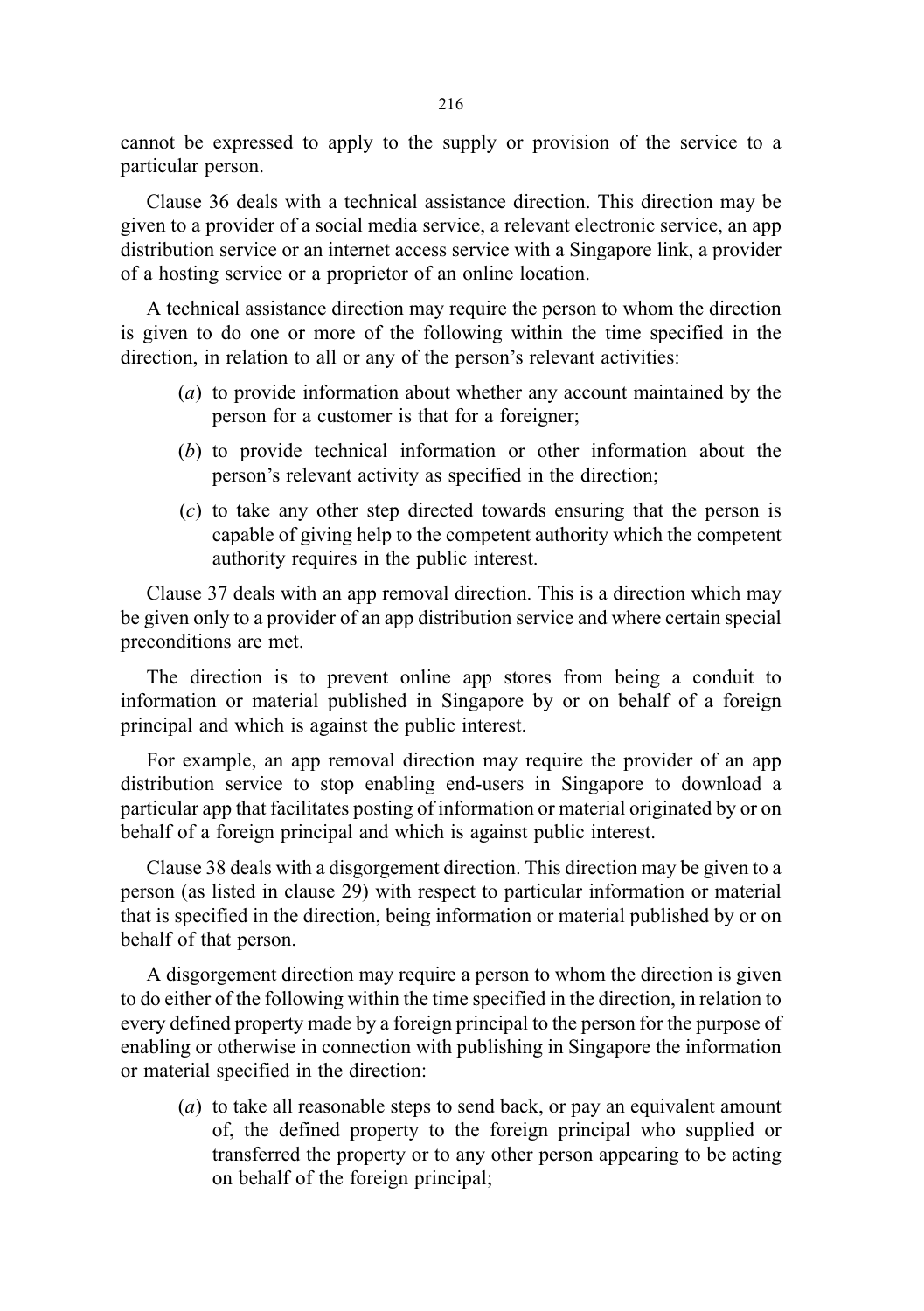(b) to take all reasonable steps to surrender the defined property or equivalent amount of the value of the defined property to the competent authority.

The defined property may be any gift of money, funding or other property, any money lent to the person, or the provision of any property, services or facilities (including the services of any person), made to or carried out for the benefit of the person, the whole or part of which was used or is intended to be used by the person to incur or defray expenditure for the purpose of enabling or otherwise in connection with publishing in Singapore the information or material specified in the direction.

> Division  $3$  — Special provisions for proscribed online location

Clause 39 makes it an offence for a proprietor of a proscribed online location with a Singapore link, whether or not in the course of business to solicit, receive or agree to receive any material benefit as an inducement or a reward for operating a proscribed online location.

It is a defence to a charge under clause 39 that the person did not know and had no reason to believe that the online location is proscribed.

Clause 40 makes it an offence for a person to expend or apply property knowing it supports, helps or promotes the communication in Singapore of information or material on a proscribed online location.

Clause 41 requires a person to take reasonable steps to ensure that any information or material included or otherwise on, or any service provided from, the online location because of an advertising dealing the person has with a proprietor of a proscribed online location, is not accessible by, or not delivered to, one or more end-users physically present in Singapore after the online location becomes a proscribed online location and is not promoted or published in Singapore.

Clause 41 also prohibits a person with an advertising dealing with anyone that facilitates the access by, or delivery to, one or more end-users physically present in Singapore, or that promotes or gives publicity to, one or more end-users physically present in Singapore, any information or material included or otherwise on, or any service provided from, a proscribed online location with a Singapore link.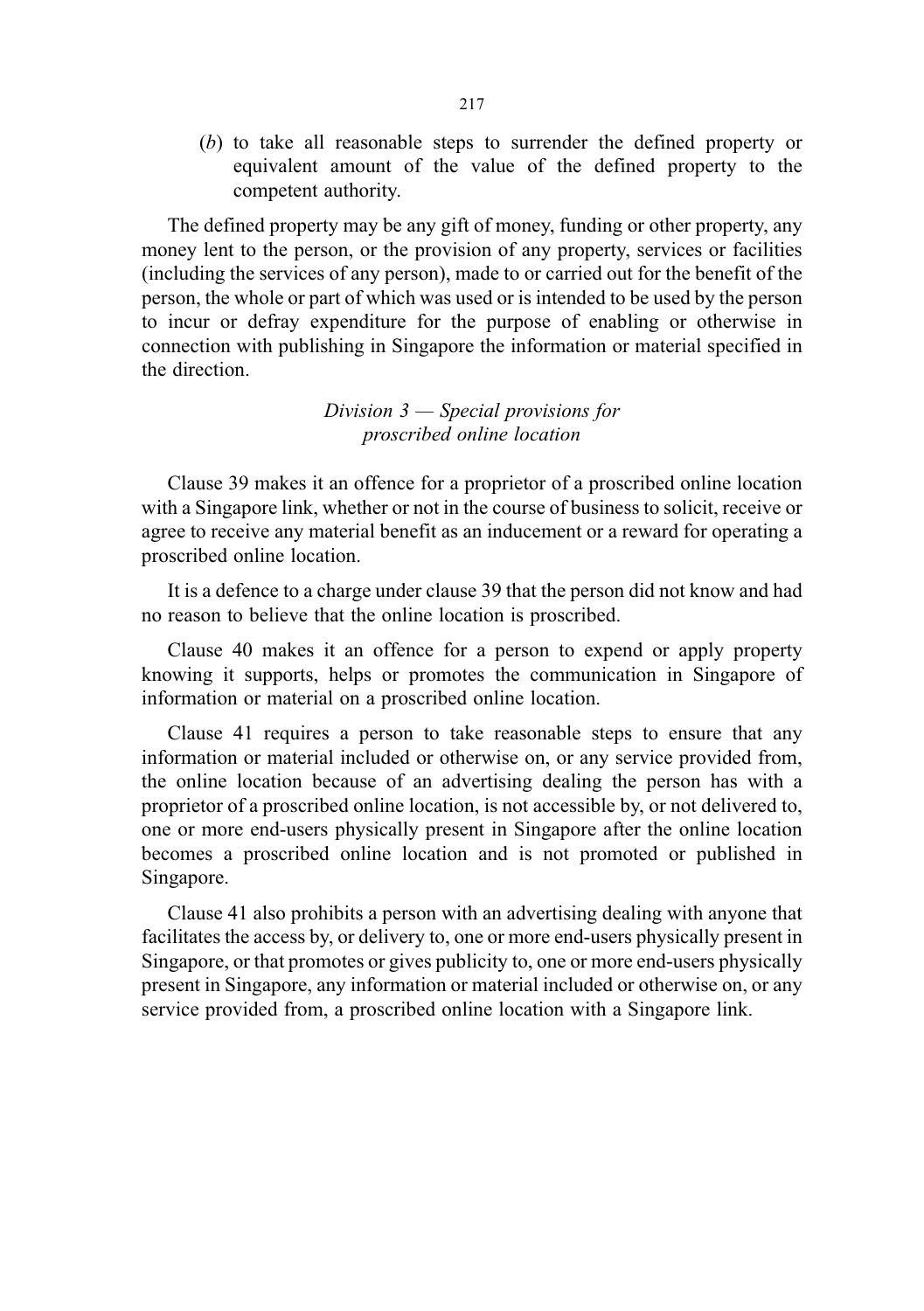## Division  $4 -$  Supplementary provisions on Part 3 directions

Division 4 contains general provisions on how a competent authority may give directions under Part 3.

Clause 42 sets out what is contained in a direction that the competent authority must give, and to whom the direction may be given.

The direction may be given to a particular person who, in the opinion of the Minister is undertaking or has undertaken online communications activity mentioned in clause 20. Such a direction may also be given to a person who is aiding or facilitating (by voluntary services or otherwise) the online communications activity mentioned in clause 20 or is promoting or instigating any such online communications activity, or is raising funds or providing sponsorship or financial assistance for any such online communications activity.

The Minister and a competent authority is not required, when authorising or giving a direction under Part 3, to give any person who may be affected by the direction a chance to be heard before the direction is authorised to be given or given.

Clause 43 provides for the service of directions under Part 3. The provision supplements clause 121.

Clause 44 enables a competent authority to publicise non-compliance with a direction under Part 3, on the Minister's direction. The Minister may give such a direction if the Minister is satisfied that a provider of a social media service, a relevant electronic service or an internet access service does not comply with a direction under this Part. The public statement of non-compliance must be published on the official website of the competent authority.

Statements published under clause 44 are protected by absolute privilege.

Clause 45 provides for the offence of failing to comply with a direction under Part 3 without reasonable excuse. The punishment varies depending on the type of direction involved.

It is not a defence to a charge for an offence under this clause that the person is subject to a duty under any written law, any rule of law, any contract or any rule of professional conduct, that prevents the person from complying with any part of a direction under Part 3 or restricts the person in such compliance. It is also not a defence that the person has appealed under the Bill against the direction.

For an accused of an offence under this clause, which is a provider of a social media service, a relevant electronic service, an internet access service with a Singapore link, a hosting service or an app distribution service, or a proprietor of an online location, the accused also has a defence if the accused proves, on a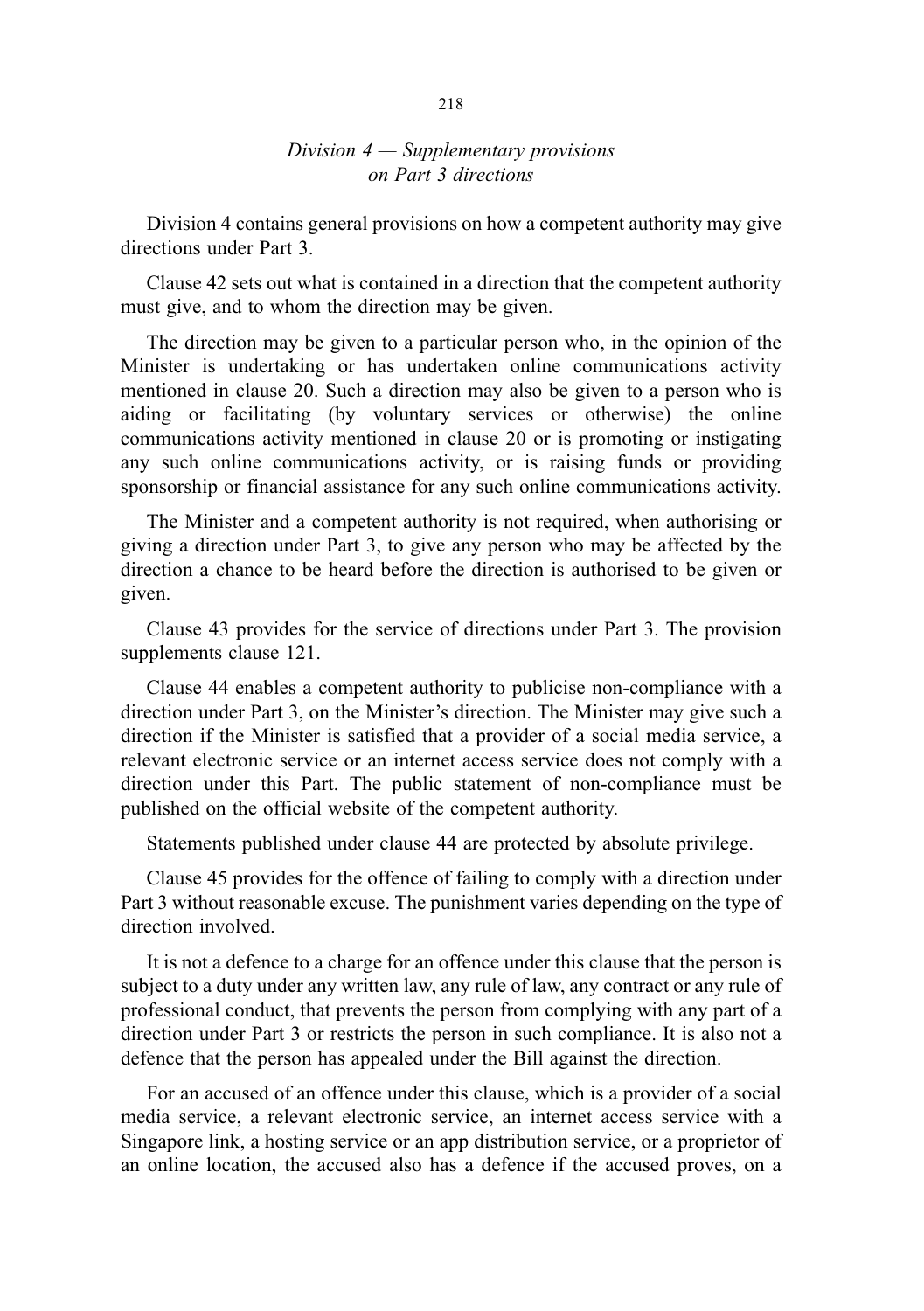balance of probabilities, either that it was not reasonably practicable to do more than what was in fact done to comply with the Part 3 direction, or that there was no better practicable means than was in fact used to comply with the Part 3 direction.

Clause 46 makes it an offence for a person to disclose the information contained in or derived from a technical assistance direction, etc., without the approval of a competent authority.

## PART 4

## DESIGNATING POLITICALLY SIGNIFICANT PERSONS

A politically active organisation may be designated as a Part 4 politically significant entity.

Clause 47 empowers a competent authority to designate a relevant entity to be a Part 4 politically significant entity if the activities of the relevant entity are directed in part towards a political end in Singapore within the meaning of clause 8, and in the competent authority's opinion, it is necessary or expedient that countermeasures in Part 5 or 6 ought to be applied in relation to that relevant entity to avoid foreign interference in the public interest.

A relevant entity is defined in clause  $3(1)$  to mean —

- (a) a partnership carrying on a business in Singapore and registered under the Business Names Registration Act 2014 (Act 29 of 2014);
- (b) a body corporate that is registered under the Companies Act (Cap. 50) or the Limited Liability Partnerships Act (Cap. 163A); or
- (c) an association (whether incorporate or not) that is registered under the Co-operative Societies Act (Cap. 62), the Societies Act or the Trade Unions Act (Cap. 333).

A relevant entity may apply to be designated a Part 4 politically significant entity.

A designation of a relevant entity as a Part 4 politically significant entity may be cancelled at any time by the competent authority in writing; and the competent authority must cause the giving of notice of the cancellation in the same manner in which the notice of the designation order was first given.

Clause 48 empowers a competent authority to designate a relevant individual to be a politically significant person if either the relevant individual is a member of a foreign legislature or a foreign political organisation or the activities of the relevant individual (whether alone or in collaboration or under any arrangement with another individual) are directed in part towards a political end in Singapore within the meaning of clause 8, and in the competent authority's opinion, it is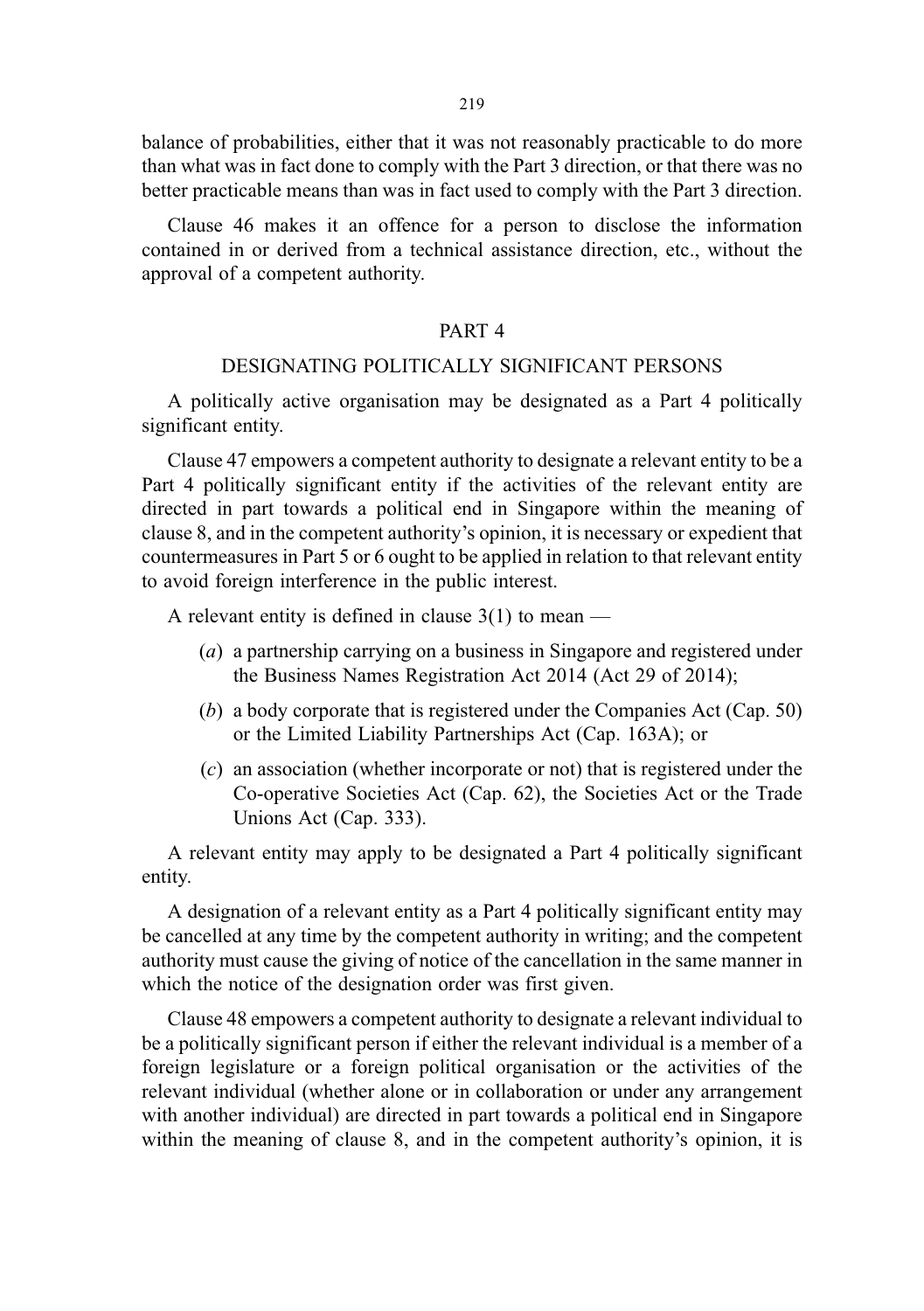necessary or expedient that countermeasures in Part 5 or 6 ought to be applied in relation to that relevant individual in the public interest.

A "relevant individual" is defined in clause 3(1) to mean a citizen of Singapore (whether or not resident in Singapore) or an individual who is not a citizen of Singapore but is resident in Singapore.

A relevant individual may apply to be so designated.

In deciding whether a relevant individual should be designated (or continue to be designated) a politically significant person, or a relevant individual's designation as a politically significant person should be cancelled, the competent authority must have regard to, and give such weight as the competent authority considers appropriate to, Singapore's security and the likelihood or extent of community bonding and social cohesion among the people of Singapore being threatened or undermined by the activities of the relevant individual in Singapore.

However, the competent authority is not confined to consideration of those matters specified and may take into account such other matters and evidence as may be relevant.

A designation may be cancelled at any time by the competent authority in writing; and the competent authority must cause the giving of notice of the cancellation in the same manner in which the notice of the designation order was first given.

Clause 49 requires that a competent authority, before designating a relevant entity or relevant individual under clause 47(1) or 48(1) on the competent authority's own volition, give notice of the competent authority's intention to do so to the entity or individual concerned and give that entity or individual 14 days after the date of the notice (or a longer time specified in the notice) to make representations on the proposed designation.

The competent authority may dispense with the due process if the competent authority considers it not practicable or desirable to do so in any particular case.

Notice of the decision to designate must be given to the relevant entity or relevant individual who is designated, and to any other person who, in the competent authority's opinion, ought to have notice of the designation.

A designation has effect during the period starting when notice of the designation is given to the person concerned or at any later time specified in the notice of designation where so specified. The designation ceases to have effect when the designation is cancelled under clause 47(3) or 48(3) or by the Minister where an appeal is made against the designation.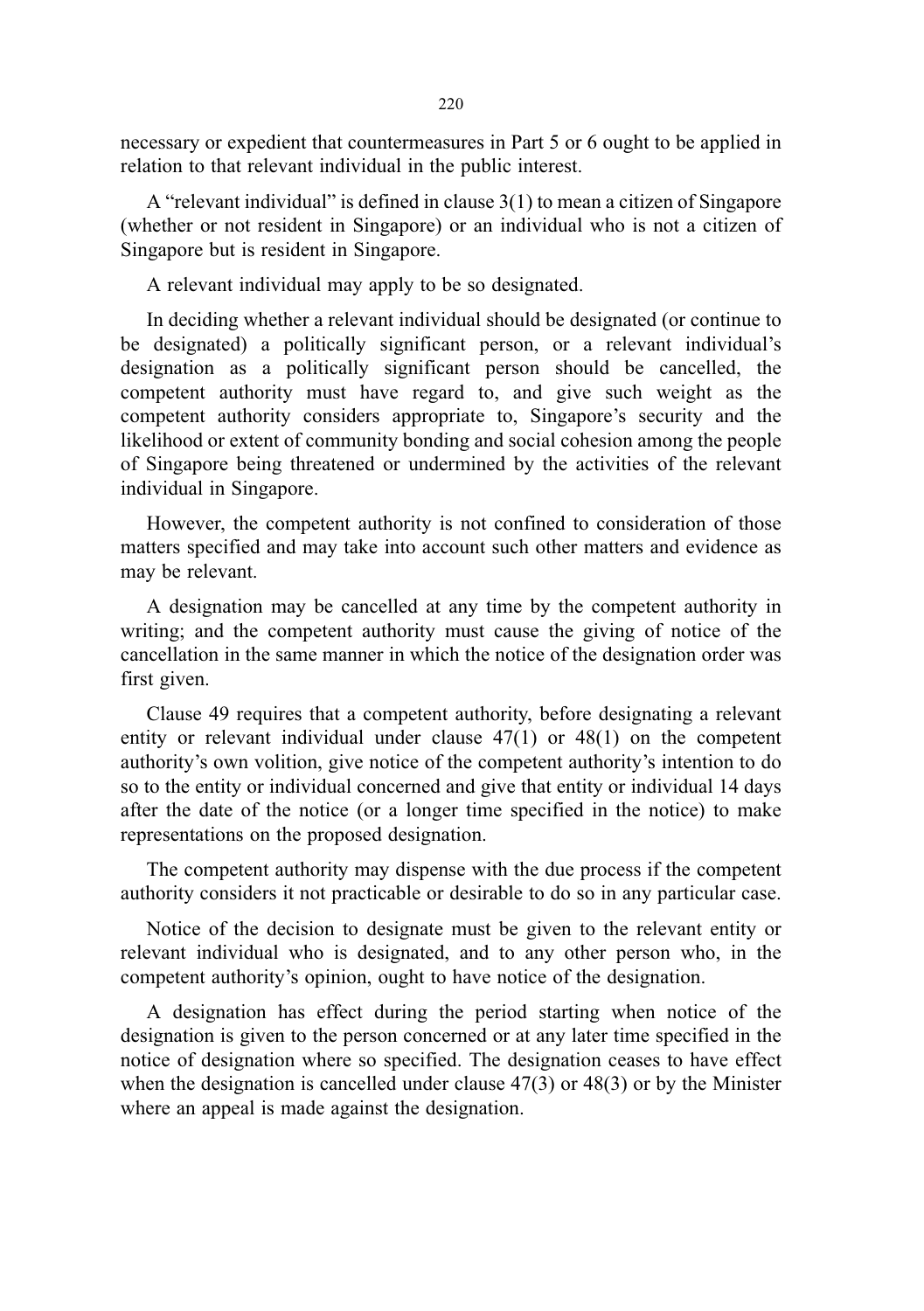## PART 5

### COUNTERMEASURES FOR DONOR ACTIVITIES

This Part consists of 6 Divisions that focus on establishing a transparent system for donations for political purposes, which creates certainty about who is making a political donation and by requiring the donor to be properly identified.

The Part places restrictions on and requires the reporting by politically significant persons of political donations received and accepted.

Division 1 contains preliminary provisions that explain how the Part applies to different politically significant persons and defines a number of the key terms used in the Part.

Clause 50 makes it clear that Part 5 can apply to different capacities held by a single individual. For example, an elected MP may also be a Minister.

Clause 51 defines what a "political donation" is in relation to the different classes of politically significant persons. The definition has to be read together with terms defined in clause 15.

For example, clause 51 defines a "political donation" as a variety of property transfers (called donations) for certain purposes. These cover gifts of money or other property (including money or property transferred for consideration which is less than its value), subscription and affiliation fees, money spent to meet expenses of a politically significant person, loans, property, services and other facilities provided other than on commercial terms, and the provision of any sponsorship.

A political donation, in relation to a candidate at an election or the election agent of a candidate, is then defined to mean any donation which is made to or for the benefit of a candidate (whether before or after he or she becomes a candidate) with a view to, or otherwise in connection with, promoting or procuring the candidate's election at the election, or prejudicing the electoral prospects of another candidate at that election.

A political donation in relation to a political party means a donation which is made to or for the benefit of the political party.

A political donation in relation to a politically significant person who is a political office holder means any donation which is made to or carried out for the benefit of the political office holder, the whole or part of which was lawfully used or is intended to be lawfully used by the political office holder solely or substantially for a purpose related to the duties of the political office holder.

A political donation in relation to a politically significant person who is an MP (whether or not also a political office holder) means any donation which is made to or carried out for the benefit of the MP, the whole or part of which was lawfully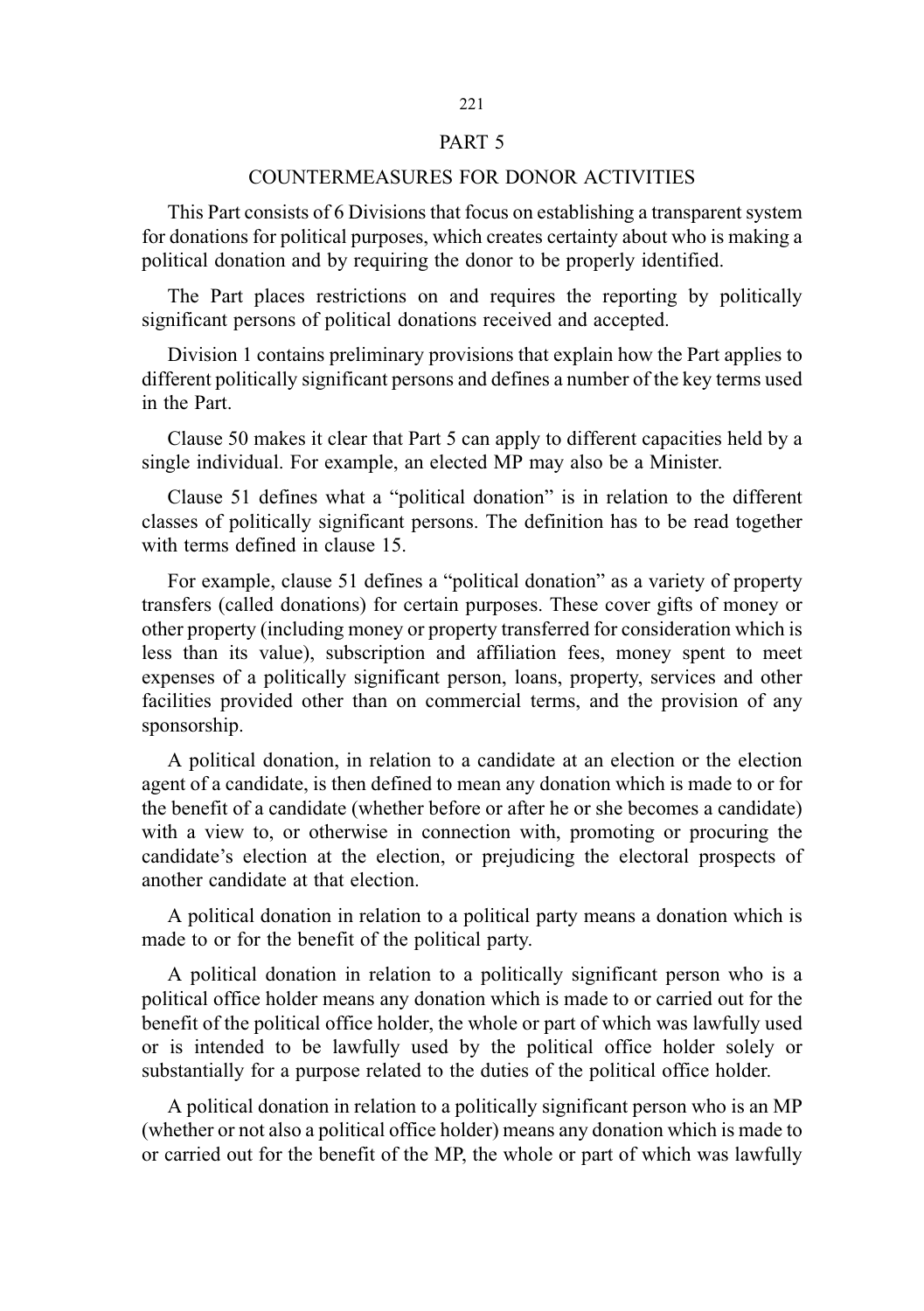used or is intended to be lawfully used by the MP solely or substantially for a purpose related to his or her duties as an MP.

The duties of an MP are defined as his or her activities that relate to the promotion of or opposition to any Bill, resolution, matter or thing submitted or intended to be submitted for the consideration of Parliament or any committee of Parliament, his or her supporting or serving individuals registered as an elector for, or resident in, the constituency that the MP is elected in, his or her party political duties, or directly to his or her role as an MP. However, the duties of an MP do not include the duties of an MP as a member of a Town Council or as a political office holder.

The definition of political donation in relation to an MP is included in the Bill even though section 35 of the Parliament (Privileges, Immunities and Powers) Act (Cap. 217) makes it an offence for a person to offer, or demand or accept, any fee, gift, compensation, profit, reward, loan, consideration or other advantage to the Speaker or any MP or officer of Parliament for or in respect of the promotion of or opposition to any Bill, resolution, matter or thing submitted or intended to be submitted for the consideration of Parliament or any committee or otherwise with a view to influencing him or her in his or her capacity as Speaker, MP or officer of Parliament.

This is because the Bill will restrict or prohibit and require disclosure of donations which are for duties of the MP which lie beyond the scope of section 35 of the Parliament (Privileges, Immunities and Powers) Act.

Likewise, the definition is included despite section  $11(b)$  of the Prevention of Corruption Act (Cap. 241) which makes it an offence for an MP to solicit or accept any gratification as an inducement or a reward for his or her doing or forbearing to do any act in his or her capacity as such an MP.

Finally, a political donation in relation to a Part 4 politically significant person, means a donation that is either a gift of money or other property, money lent to the Part 4 politically significant person otherwise than on commercial terms, or the provision otherwise than on commercial terms of any property, services or facilities (including the services of any person), made to or carried out for the benefit of the Part 4 politically significant person, the whole or part of which was used or is intended to be used by the Part 4 politically significant person for certain purposes. Those purposes are —

- (a) to enable the person to make, directly or indirectly, a political donation to another politically significant person;
- (b) to incur or defray expenditure for undertaking the person's activities directed in whole or in part towards a political end in Singapore; or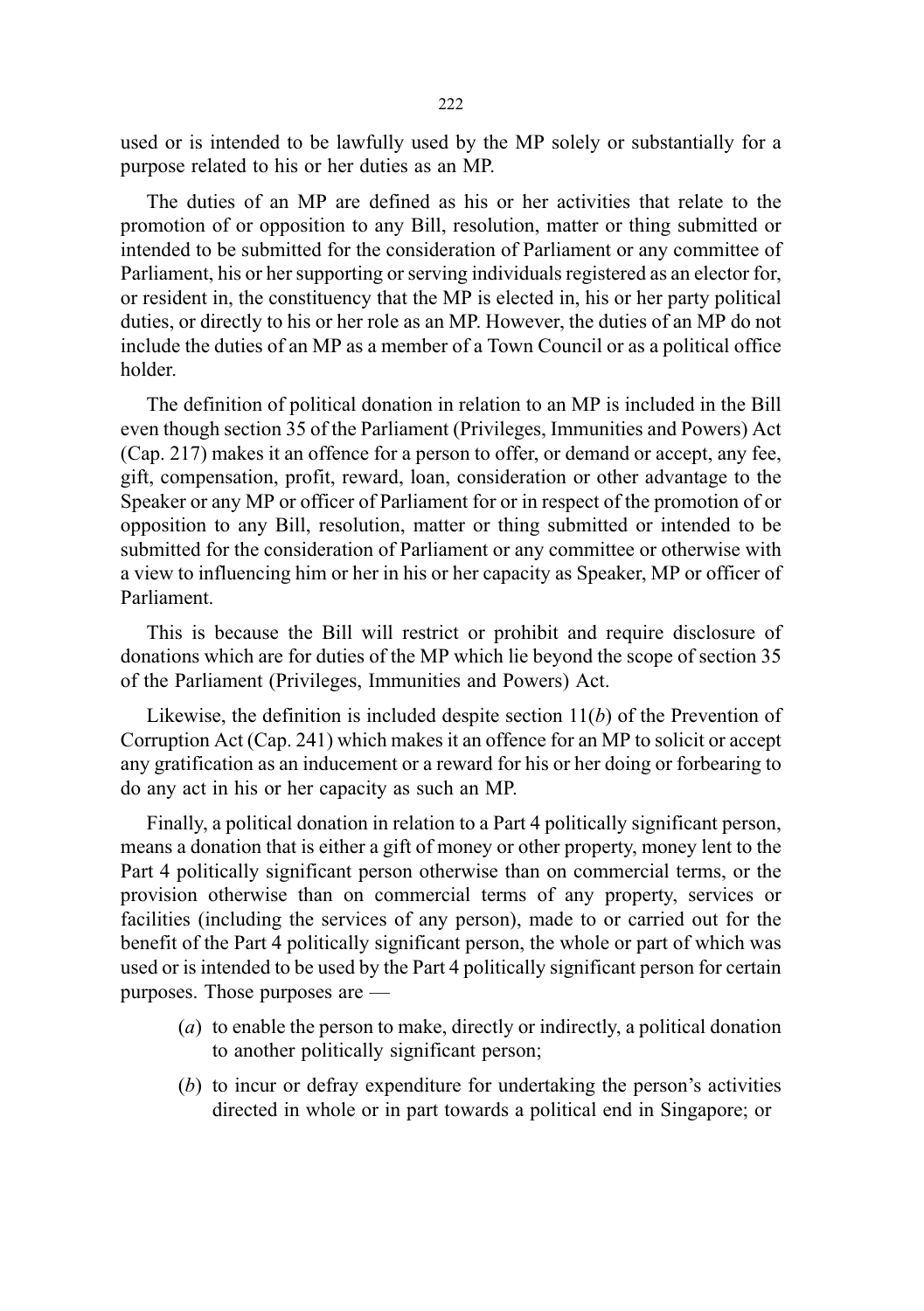(c) to reimburse the person for making a political donation in paragraph (a) or incurring or defraying expenditure mentioned in paragraph (b).

Clause 52 specifies certain payments to a politically significant person, which are disregarded as political donations for the purposes of the Bill.

These excluded payments are the notional benefit to political parties of airtime during lawful party political broadcasts, postage-free election communications authorised by written law and the provision by a citizen of his or her own services free of charge. It is not intended that a volunteer citizen should be regarded as making a donation if, in his or her own time, he or she contributes professional services (such as accountancy) within his or her personal sphere of expertise.

However, services provided by an individual who is nevertheless paid by his or her employer while providing those services would not be an excluded donation but count as a donation by the employer.

Clause 53 defines "reportable political donation" with respect to politically significant persons as recipients and to major donors. Part 5 requires the periodic reporting of all reportable political donations to a competent authority.

In the case of reporting by a politically significant person, a political donation of or exceeding \$10,000 made to or for the benefit of that politically significant person, is a reportable political donation.

In the case of reporting by a major political donor, a political donation of or exceeding \$10,000 (or a higher amount prescribed by Regulations in substitution) made to or for the benefit of a politically significant person, is a reportable donation.

However, where a political donation of less than \$10,000 is made by a person (called a donor) to a politically significant person, that must still be treated as a reportable political donation of the politically significant person if that political donation made by the donor in a reporting period to the politically significant person when added with any other earlier, separate political donation made by that donor to the same politically significant person within the same reporting period, is \$10,000 or higher.

Regulations may be made under clause 122 to raise the amount of what is a reportable political donation.

Clause 54 deals with when a political donation is treated as accepted. The provision prescribes the circumstances in which a political donation is deemed to be received or accepted by a candidate, an election agent or a politically significant person. For instance, a political donation is to be regarded as having been accepted if it has been retained for the use and benefit of the candidate or a political party.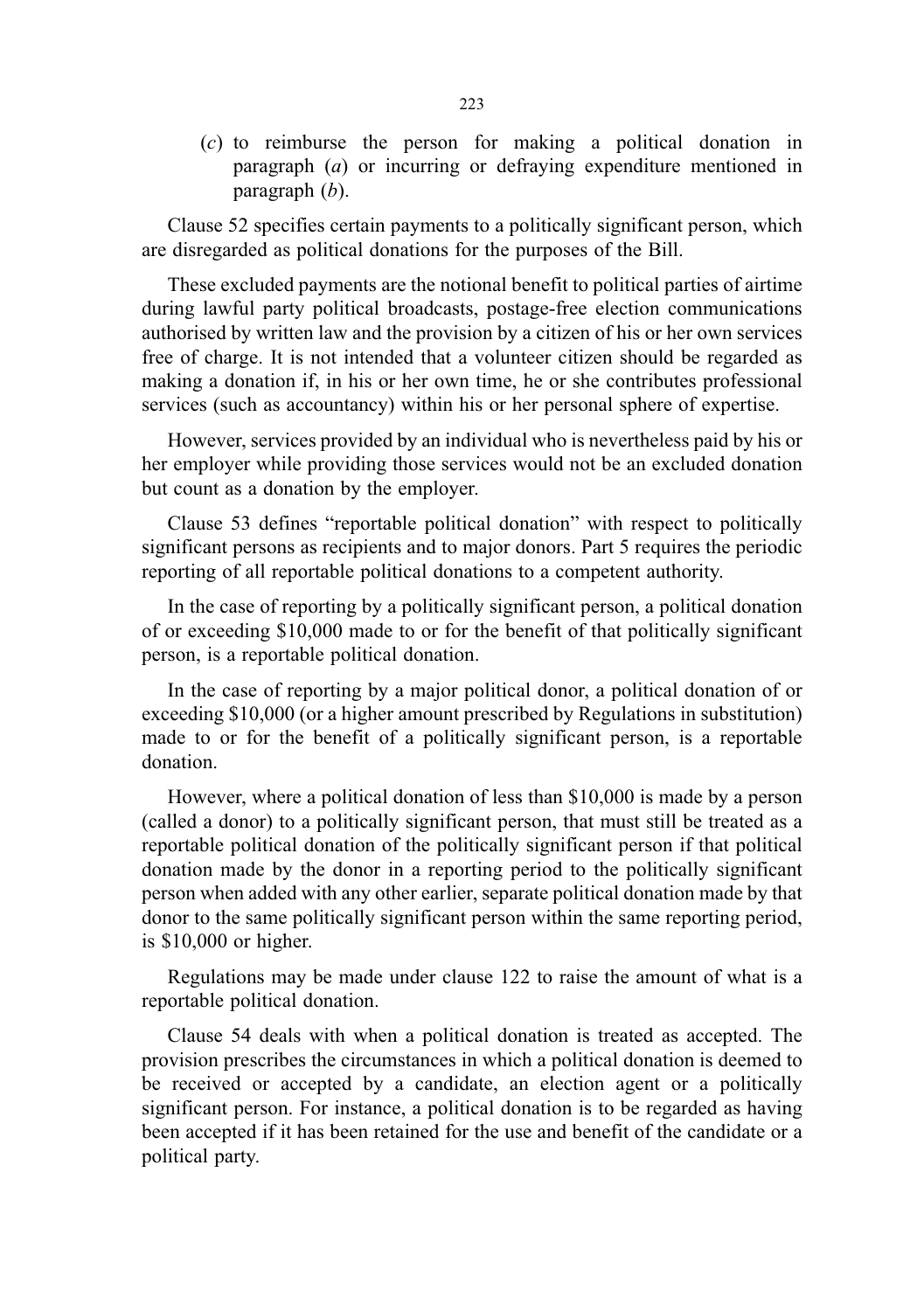Clause 55 contains interpretive provisions on terms used in the different provisions in Part 5.

An important term defined by clause 55 is that of "permissible donor", which means either a citizen of Singapore who is at least 21 years of age or a company incorporated in Singapore and doing business wholly or mainly in Singapore, the majority of whose directors and members are citizens of Singapore or such a company, and so on. Unincorporated associations like societies and trade unions are therefore not permissible donors.

Division 2 imposes baseline restrictions on acceptance of political donations by politically significant persons, so as to prohibit foreign donations and anonymous donations beyond a certain amount, and subject politically significant persons to reporting requirements in respect of political donations above a certain amount. Division 2 contains 6 clauses relating to restrictions on receiving and accepting of political donations.

Clauses 56 and 57 provide that a politically significant person may accept a political donation only from a permissible donor and where the identity of the donor is known. The latter requirement is intended to cover not only cases where a donation is made anonymously but also where an identity has been given but is clearly fictional (and it is therefore impossible to establish that the donor is a permissible donor).

Clause 58 however, allows a politically significant person to accept anonymous donations of less than \$5,000 in any one relevant period, which is usually a calendar year. This serves as the applicable cap for anonymous donations but the Regulations may change that applicable cap in the future.

Clause 59 deals specifically with the return of anonymous donations. Where it is not possible to establish the identity of the donor, clause 59 requires the donation either to be returned to the person who transmitted it (if known) or to the bank or, in the last resort, to be surrendered to the competent authority for payment into the Consolidated Fund.

Clause 60 deals with the return of political donations from impermissible donors or, if the return is not practicable, its surrender to the competent authority who must pay it into the Consolidated Fund. The clause also provides that upon receipt of a donation, it will be incumbent on the politically significant person to take all reasonable steps to identify the donor and to determine whether the donor is a permissible donor. It also allows a period of 30 days for the status of the donation to be determined and for appropriate action to be taken, after which the donation is deemed accepted.

Clause 60 further makes it an offence if a politically significant person receives a donation which the politically significant person is prohibited from accepting by virtue of clause 56, 57 or 58, and at the end of the grace period applicable to that donation, the donation is not returned and the politically significant person knows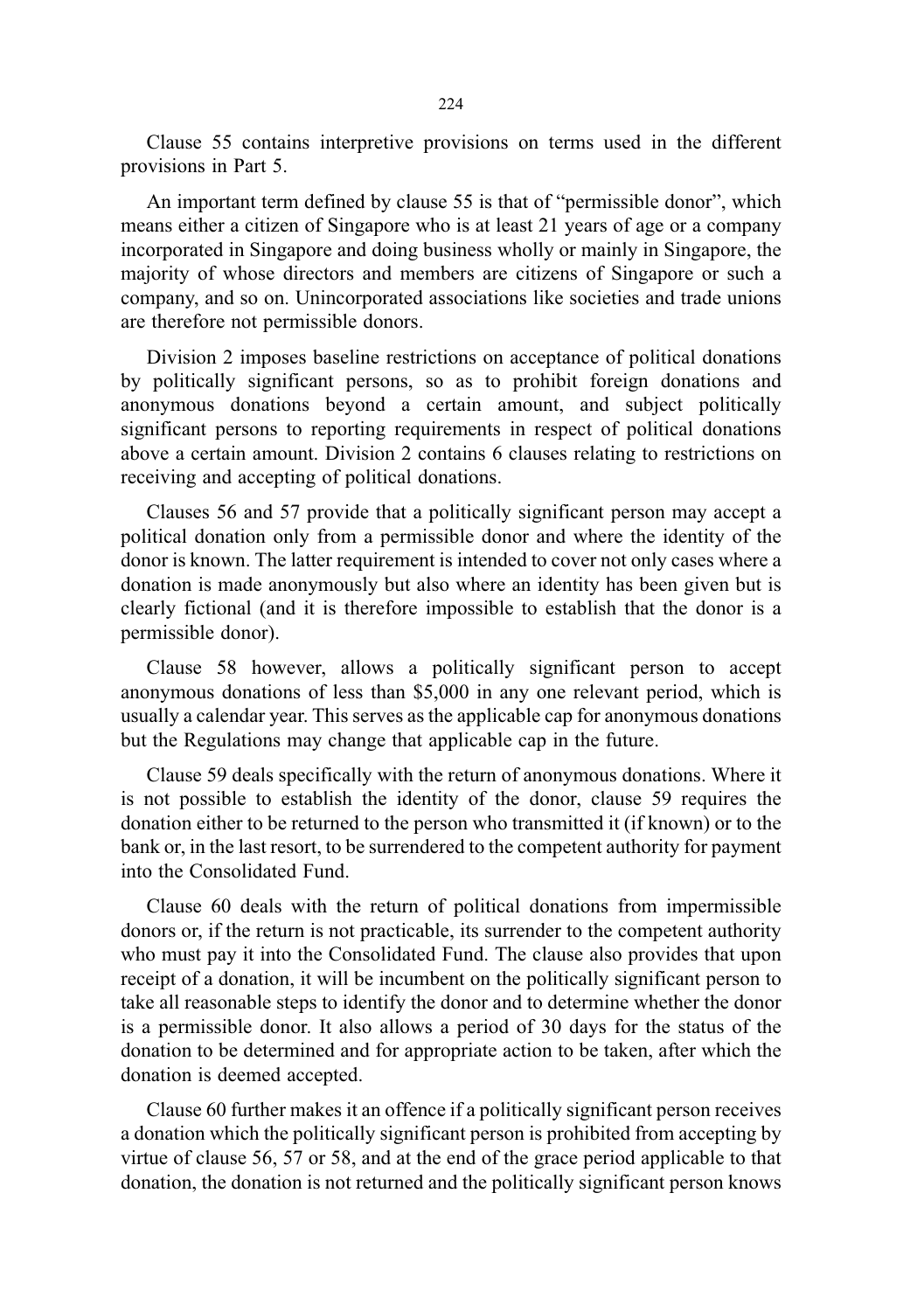or is reckless as to whether the politically significant person is prohibited from accepting the donation by virtue of clause 56, 57 or 58.

Clause 61 enables the Public Prosecutor to apply to a District Court to order the forfeiture of a political donation from an impermissible source which a politically significant person has accepted.

The clause also provides for appeals to the Appellate Division of the High Court against the District Court's decision.

Clause 61 further provides that any amount forfeited under these provisions has to be paid into the Consolidated Fund. Where a politically significant person is not a body corporate, forfeiture proceedings will be brought against the person in its own name and not in that of any of its members and that any amount forfeited will be paid out of the funds of the politically significant person. In the event of non-payment, a warrant for the levy of the amount forfeited may be issued by the relevant Court against the property of the politically significant person.

Division 3 deals with the periodic reporting of political donations received and accepted by politically significant persons.

Clause 62 requires a politically significant person to prepare an annual donation report in respect of each reporting period.

The donation report must record any donation of \$10,000 or more of a political donation received and accepted by a politically significant person during that relevant period and any political donation which, when added to other political donations from the same permissible source accepted during that relevant period, brings the amount up to \$10,000 or more. Where a politically significant person has received no political donations which require recording, it will be required to prepare a report to that effect.

Clause 62 in particular, requires every person who intends to be a candidate at an election or a presidential election to send to a competent authority a donation report and a declaration (in clause 65) to the effect that he or she has not received political donations from impermissible donors and has not accepted anonymous donations of \$5,000 or more, during a period of 12 months preceding his or her declaration.

Clause 62 further requires a candidate and his or her election agent to prepare a donation report within 31 days of the declaration of results at an election and send it to a competent authority. The donation report is distinct from the return respecting election expenses. The donation report will record any donation of \$10,000 or more received and accepted since the filing of the donation report and declaration by the candidate in clause 62 in relation to the pre-election period.

The information to be included in a donation report is to be set out in Regulations. This would include, in respect of each reportable political donation, the identity of the donor (including his or her name, identity card number and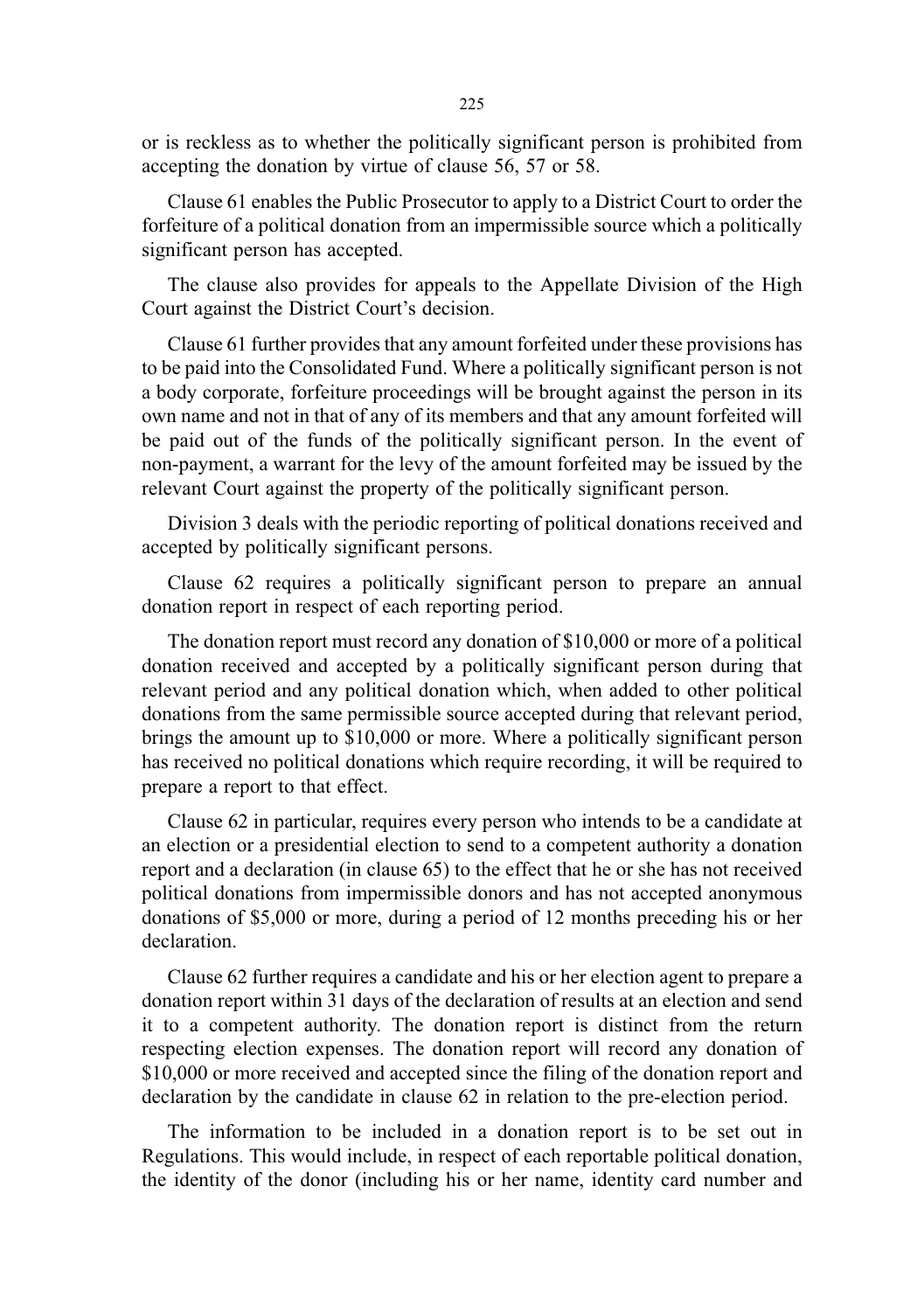address), the value of the reportable political donation and the circumstances in which that donation was made.

Clause 63 sets out by when a donation report must be given to a competent authority. In particular, for every person who intends to be a candidate at an election or a presidential election, the donation report and declaration must be made at any time after the issue of the writ and sent to a competent authority at least 2 clear days before nomination day. The competent authority may then issue a political donation certificate no later than the eve of nomination day.

Clause 64 specifies who has the responsibility of giving the donation report under clause 62 and making a declaration under clause 65.

Clause 65 requires donation reports to be accompanied by a declaration made by the responsible officers of the political party or Part 4 politically significant entity to the effect that all the donations recorded in the report are from permissible donors and that during the financial year reported on, no other recordable donations have been received and accepted and no donation from other than a permissible source has been received and accepted.

Clause 66 requires a politically significant person who is a political party, candidate, an election agent of a candidate, a political office holder or an MP (whether or not a political office holder) to each establish and maintain, with an authorised deposit-taking institution in an account denominated in Singapore dollars, and in accordance with the Regulations, a political donations fund, until they cease to be a politically significant person.

The same requirement will apply to a Part 4 politically significant person given a political donations fund directive under clause 69.

A political donations fund is to contain and account for all moneys received by the politically significant person as political donations, and the proceeds of the investment or disposal of any political donation of property that is acquired as an asset to the account of the politically significant person.

There is no need to set up a separate political donations fund for the different capacities as a politically significant person. For example, an MP who is also a Minister does not need to open and maintain 2 political donations fund for the different capacities.

Division 4 consists of 3 clauses containing stepped up countermeasures with regard to Part 4 politically significant persons. These are in the form of directives to be given by the competent authority.

Clause 67 empowers a competent authority to give a Part 4 politically significant person a directive (called a prohibited donor directive) —

(a) to not accept any political donation from a citizen of Singapore who is below 21 years of age;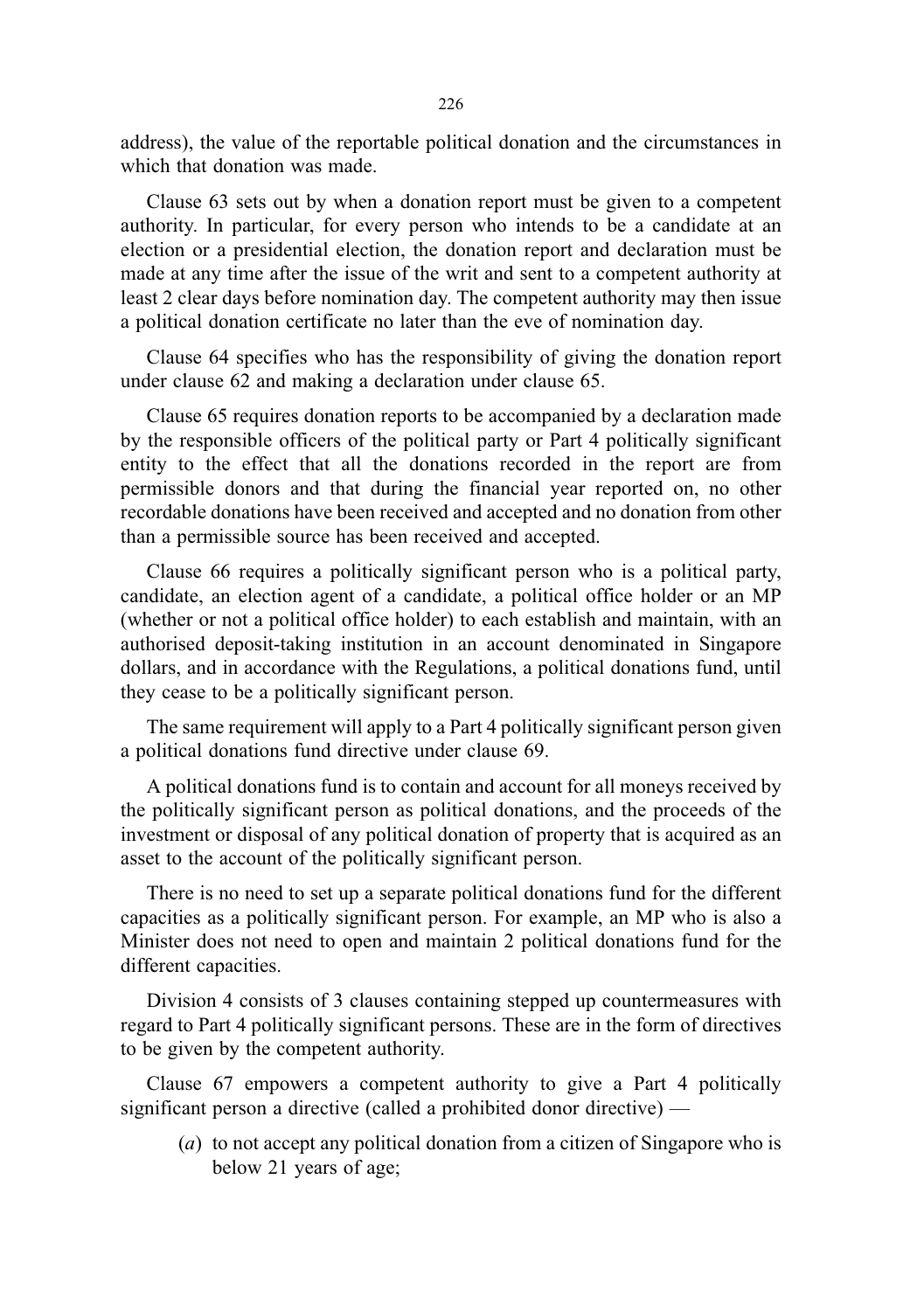- (b) to not accept any political donation from a foreign individual, foreign business, foreign political organisation or foreign public enterprise specified in the directive; or
- (c) to return any political donation received, on or after a date specified in the direction from a foreign individual, foreign business, foreign political organisation or foreign public enterprise specified in the directive.

A prohibited donor directive may specify the manner in which, and has to specify the period within which, the political donations concerned must be returned.

Clause 68 empowers a competent authority to give a Part 4 politically significant person a directive (called an anonymous donations directive) to require that politically significant person to not accept any anonymous donation in excess of the applicable cap for anonymous donations mentioned in clause  $58(2)(d)$ .

Clause 69 empowers a competent authority to give a Part 4 politically significant person a directive requiring that politically significant person to establish and maintain, in accordance with clause 66, a political donations fund for all political donations the Part 4 politically significant person receives or accepts or both, on or after a date specified in the directive.

Division 5 imposes reporting and other obligations on certain donors.

Clause 70 is a counter-evasion provision. The clause deals with donors of multiple small political donations all of which are accepted by or on behalf of a political party or a Part 4 politically significant person who is given a prohibited donor directive under clause 67. Donors of political donations to other politically significant persons are not subject to clause 70.

Any such donor who makes multiple small donations that are not less than \$10,000 or more in aggregate in one calendar year is required to make donation reports and declarations to the competent authority. The donor is required to report rather than the political party or a Part 4 politically significant person as the latter may not have kept records of the receipt of individual donations.

Clause 71 empowers a competent authority to give a directive to a Part 4 politically significant entity declaring that clause 70 applies to donors making political donations to that Part 4 politically significant entity.

Once this directive is given to trigger the application of clause 71 to the Part 4 politically significant entity, the competent authority has to publish a notice of the making of the declaration in the *Gazette* and in such other manner as will secure adequate publicity for the fact of making of the declaration, stating that such a directive has been made and the name of the Part 4 politically significant entity to which the directive relates, and when the directive takes effect. This requirement is in addition to the general process for directives set out in clause 89.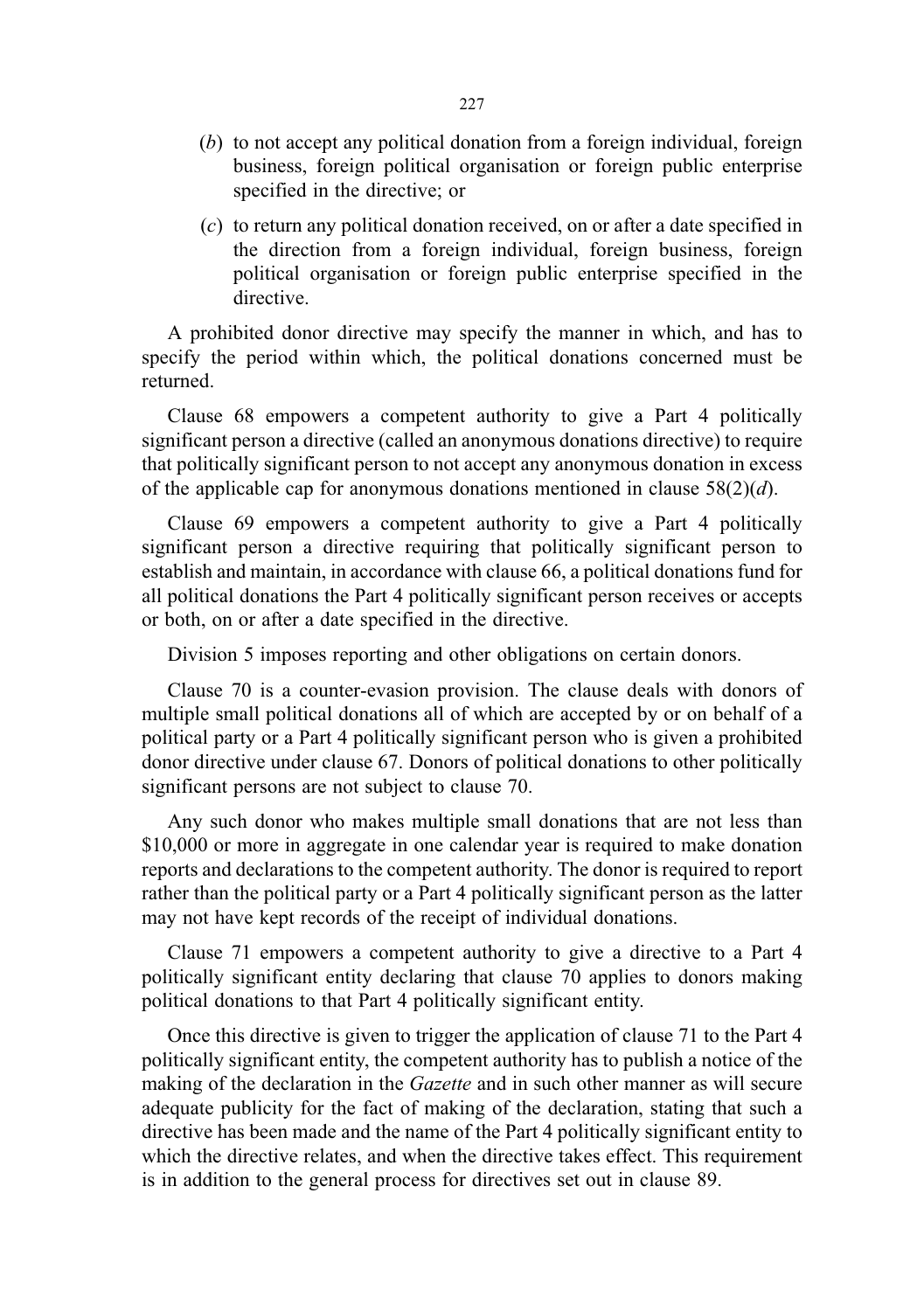Clause 72 provides that where a person makes a donation on behalf of one or more other persons, which is to be received by a politically significant person, the individual contribution of each will be treated as a separate donation for the purposes of the controls on donations. The recipient party will need to establish the identity of each separate donor and whether each is a permissible donor. The principal donor is under an obligation to provide information about the persons on whose behalf he or she makes the donation.

Division 6 contains offences relating to late or false donation reports and declarations.

Clause 73 creates offences of failing to prepare donation reports and declarations in accordance with the provisions of the Bill, and of not sending donation reports and declarations within the time limited. It is also an offence to make a false declaration in respect of donations except that the deponent can escape liability if the deponent can show that he or she did not know and could not reasonably have known that the declaration was false.

Clause 74 contains the more serious offence where in any donation report or declaration which is required to be given to the competent authority in relation to a politically significant person, there is any information or a statement that is false or misleading in a material particular or an omission of any matter or thing without which the donation report or declaration is misleading in a material particular. Every person who is responsible for making disclosure of reportable political donations for the politically significant person is criminally liable for this offence.

Clause 75 makes it an offence for any person knowingly to participate in an arrangement or to withhold information, or supply information, so as to evade the restrictions on donations. The bringing of criminal proceedings would not preclude the Public Prosecutor from applying for forfeiture of the donation.

## PART 6

## COUNTERMEASURES FOR OTHER ACTIVITIES

Part 6 consists of 4 Divisions setting out countermeasures aimed at activities that are not donor activities but may involve a foreign principal.

The main objective of the countermeasures in Part 6 is to enhance Government knowledge of the level and extent to which foreign sources may, through intermediaries acting on their behalf, influence the conduct of Singapore's elections, governmental and parliamentary decision-making, and the creation and implementation of laws and policies. Part 6 also confers powers to require persons to end affiliations with foreign principals.

While the countermeasures in Part 6 may restrict the freedom of association, they are aimed at protecting Singapore's security and at ensuring informed opinion. This is because hidden or concealed foreign influence on a political or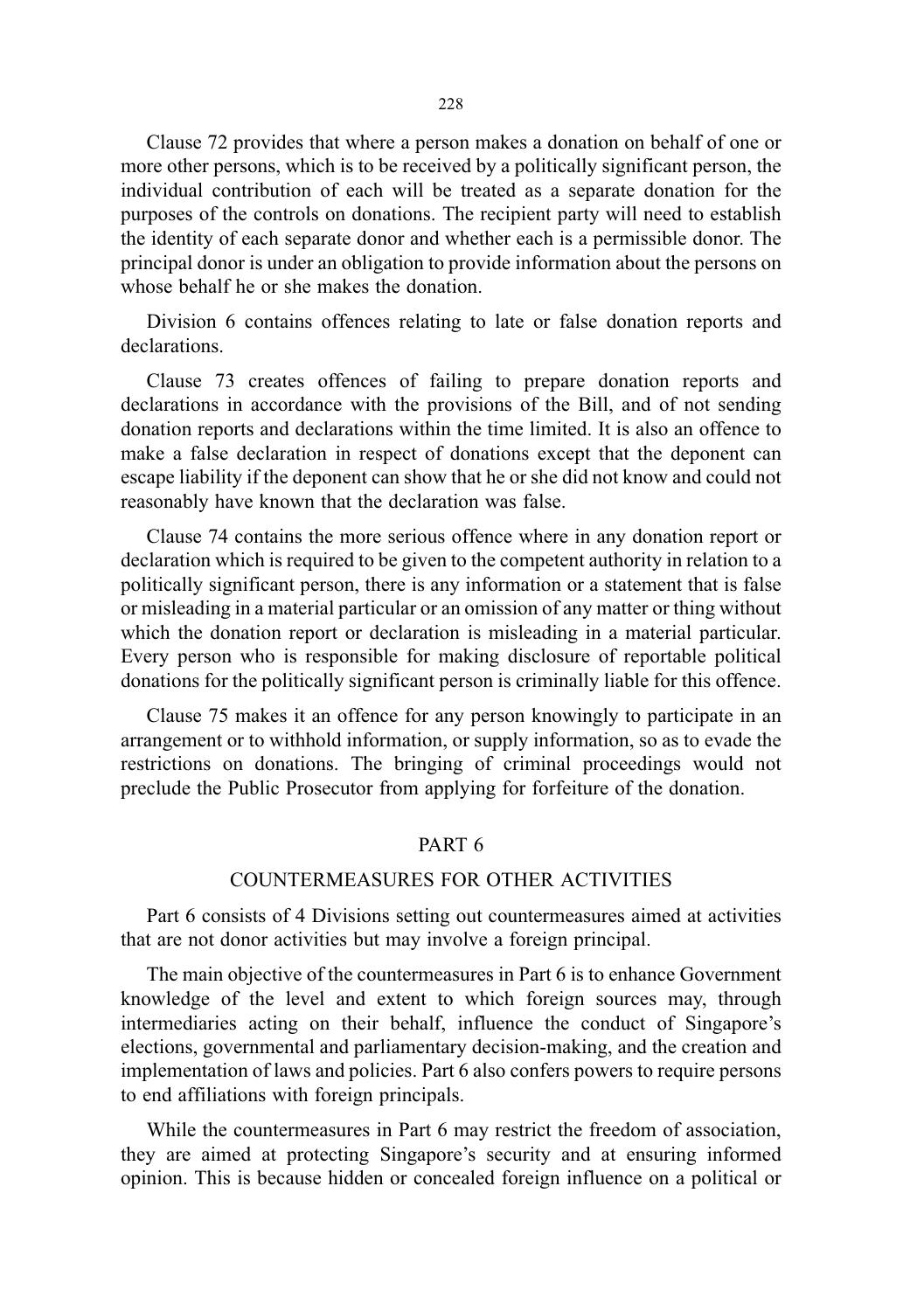governmental process in Singapore can advance the interests of a foreign principal to the detriment of Singapore's security and political sovereignty.

Division 1 contains 4 clauses dealing with foreign affiliations.

Clause 76 requires every politically significant person to disclose information about the nature of the person's relationship with a foreign principal and activities undertaken pursuant to that relationship (both at the initial point and on an ongoing basis for the duration of the relationship). This is referred to as a reportable arrangement.

Clause 77 requires the disclosure to be given by a certain time. For most politically significant persons, that must be done no later than 31 January of the year following the year in which the reporting period ends. However, for a candidate, that must be done no later than 2 clear days before nomination day of that election and for an election agent of a candidate, no later than the 31st day after the results of that election are published.

A reportable arrangement to which a politically significant person is party is defined in clause 78 as an arrangement the politically significant person enters into or has with a foreign principal, and under which the politically significant person —

- (a) undertakes an activity on behalf of the foreign principal, even if the activity is not directed towards a political end in Singapore;
- (b) is accustomed, or under an obligation (whether formal or informal), to engage in conduct in accordance with the directions, instructions or wishes of the foreign principal or, where the foreign principal is an entity, of the governing body of the foreign principal, even if the act is not directed towards a political end in Singapore;
- (c) is a member of the foreign principal, even if the membership is not directed towards a political end in Singapore; or
- (d) has a direct association or an immediate affiliation with the foreign principal, even if the association or affiliation is not directed towards a political end in Singapore.

For example, being an employee of a foreign principal would be a reportable arrangement.

In addition, a politically significant individual viz. an individual who is designated under clause 48(1) as a politically significant person, a candidate, an election agent of a candidate, a political office holder or an MP, is treated by clause 78 as having a reportable arrangement if he or she is granted a migration benefit by or on behalf of a foreign government, even if he or she did not voluntarily claim or apply for it.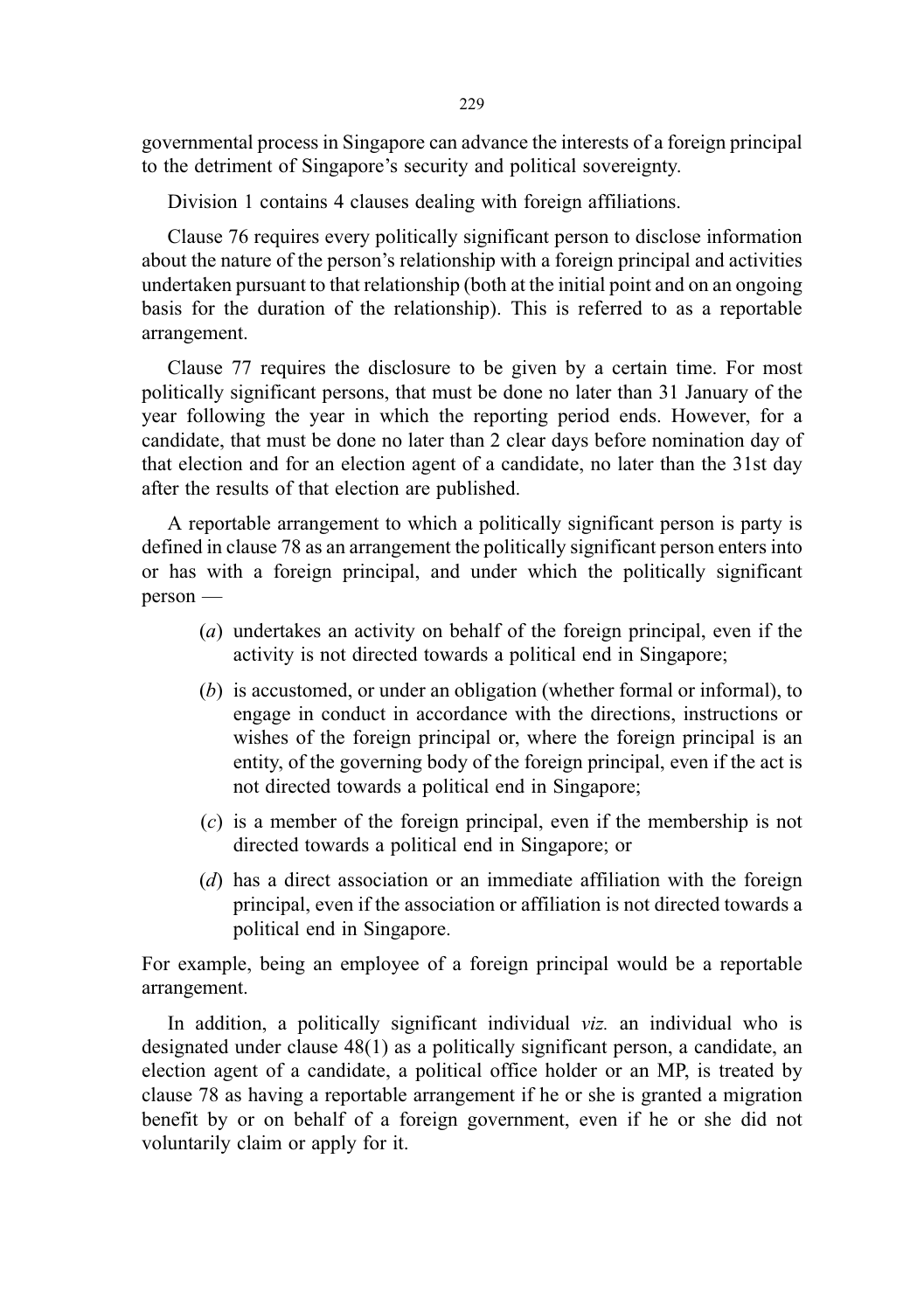A migration benefit is defined to be any of the following that is or may be granted only to an individual who is not a citizen of the foreign country of that foreign government:

- (a) an honorary citizenship in the foreign country of the foreign government;
- (b) a document of identity issued for travel purposes (whether or not also issued for another purpose), such as a passport;
- (c) an entitlement, a privilege or status in order to work or reside (otherwise than temporarily) in that foreign country, which is such an entitlement or a privilege or status prescribed in the Regulations made under clause 122.

However, a marriage and personal arrangements are declared by clause 78 as not reportable. An affiliation due to a common membership in an association or a corporation that is not a foreign principal is also not reportable.

For example, an NMP who runs a consultancy practice with another partner, enters into a contract with the government of Country X. The consultancy firm is contracted to lobby the Minister for Health to promote breastfeeding in Singapore and to discourage the sale of infant milk formula. This is a reportable arrangement for the NMP. The firm's activities in lobbying are also undertaken on behalf of the foreign government.

Clause 79 applies to every citizen of Singapore who is or becomes a member of a foreign legislature or a foreign political organisation, or a member of a foreign legislature or a foreign political organisation.

On or after a day specified by the Minister by order in the Gazette, the citizen to which clause 79 applies has to give a written declaration to the competent authority describing the foreign legislature or the foreign political organisation of which the individual is a member and the nature of that membership and other particulars about that relationship which are to be set out in Regulations.

A citizen to which clause 79 applies commits an offence if the citizen, without reasonable excuse, fails to comply with the clause. The penalty on conviction is a fine not exceeding \$5,000.

Included in the declaration requirement is honorary membership in a foreign legislature or a foreign political organisation, but excluded from declaration is membership by reason only of being an employee of the foreign legislature or foreign political organisation or regular conduct, or taking part in, any activities (in or outside Singapore) organised or sponsored by the foreign legislature or foreign political organisation, regular donations to the foreign legislature or foreign political organisation, or lobbying on behalf of the foreign legislature or foreign political organisation.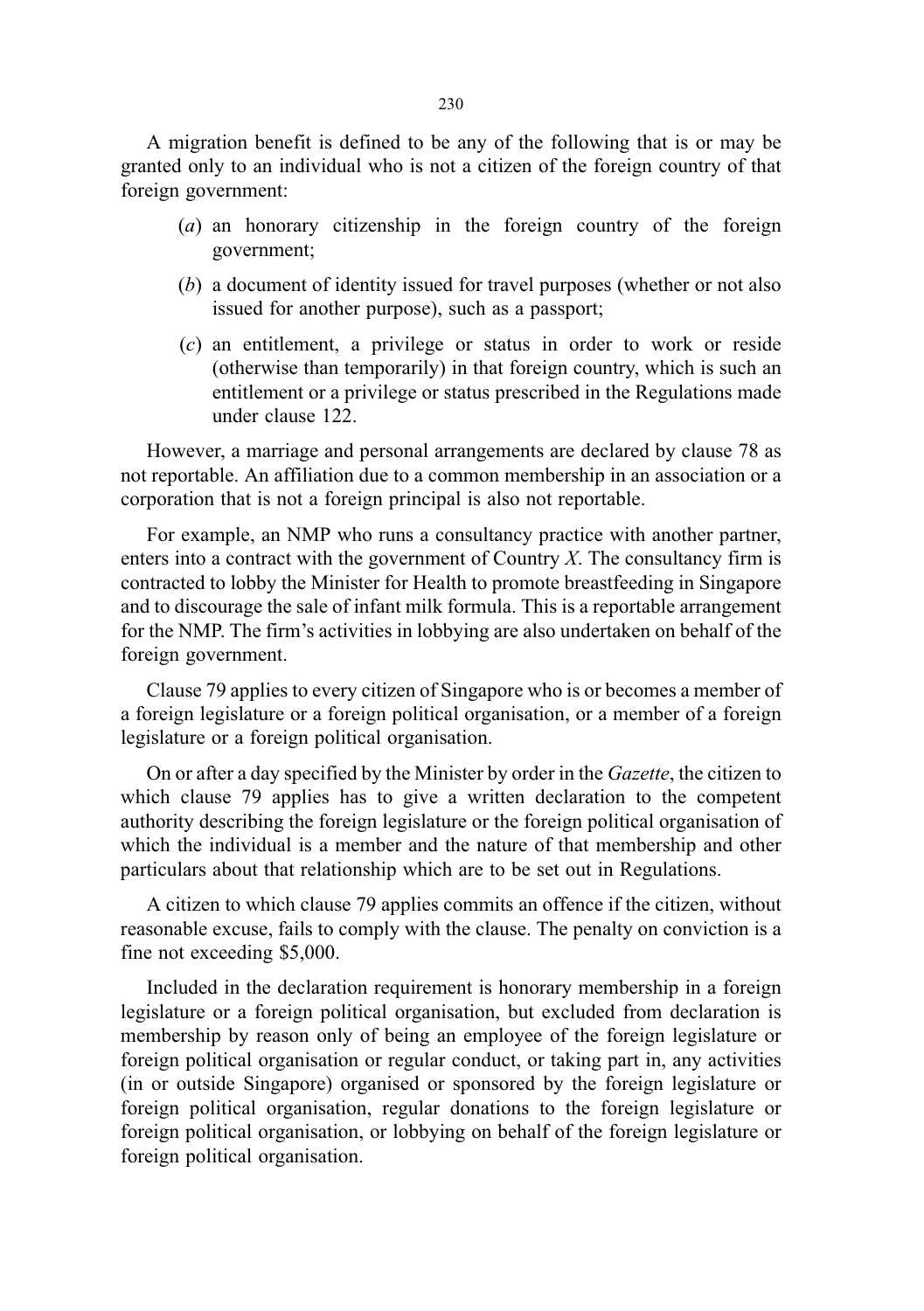Division 2 contains 3 clauses which impose a requirement to include certain information about political matter which is published in Singapore where the political matter has foreign link.

Clause 80 sets out the scope of the Division's application and defines the key expressions used. Division 2 of Part 6 applies only to any of the following persons:

- (a) a politically significant person;
- (b) a person who is authorised by a permit under section 21 of the Newspaper and Printing Presses Act to publish (for sale or otherwise) a newspaper in Singapore;
- (c) a person who is authorised by a licence or class licence under the Broadcasting Act to provide a licensable broadcasting service in or from Singapore, and the broadcasting service contains at least one Singapore news programme that is likely to be published for a purpose that is directed towards a political end in Singapore.

"Political matter" is defined in clause 80 to mean an article or essay, a commentary, talk, performance or programme (or part of an article or essay, a commentary, talk, performance or programme) that can reasonably be regarded as intended —

- (a) to promote the interests of any politically significant person in Singapore;
- (b) to influence, or seek to influence, the outcome of any election or national referendum under any written law;
- (c) to bring about, or seek to bring about, changes of the law in the whole or a part of Singapore or to otherwise influence, or seek to influence, the legislative process in Singapore;
- (d) to influence Singapore governmental decisions; or
- (e) to influence any aspect or to promote or oppose political views, or public conduct relating to activities that have become the subject of a political debate, in Singapore.

It is irrelevant that the article or essay, commentary, talk, performance or programme (or part of an article or essay, a commentary, talk, performance or programme) can reasonably be regarded as intended to achieve any other purpose as well.

Clause 81 empowers the competent authority to give a person to which Division 2 of Part 6 applies a transparency directive.

A transparency directive may require the person to whom it is given to take, so far as is reasonably practicable, necessary measures to ensure that for every political matter published or to be published or contained in a newspaper or news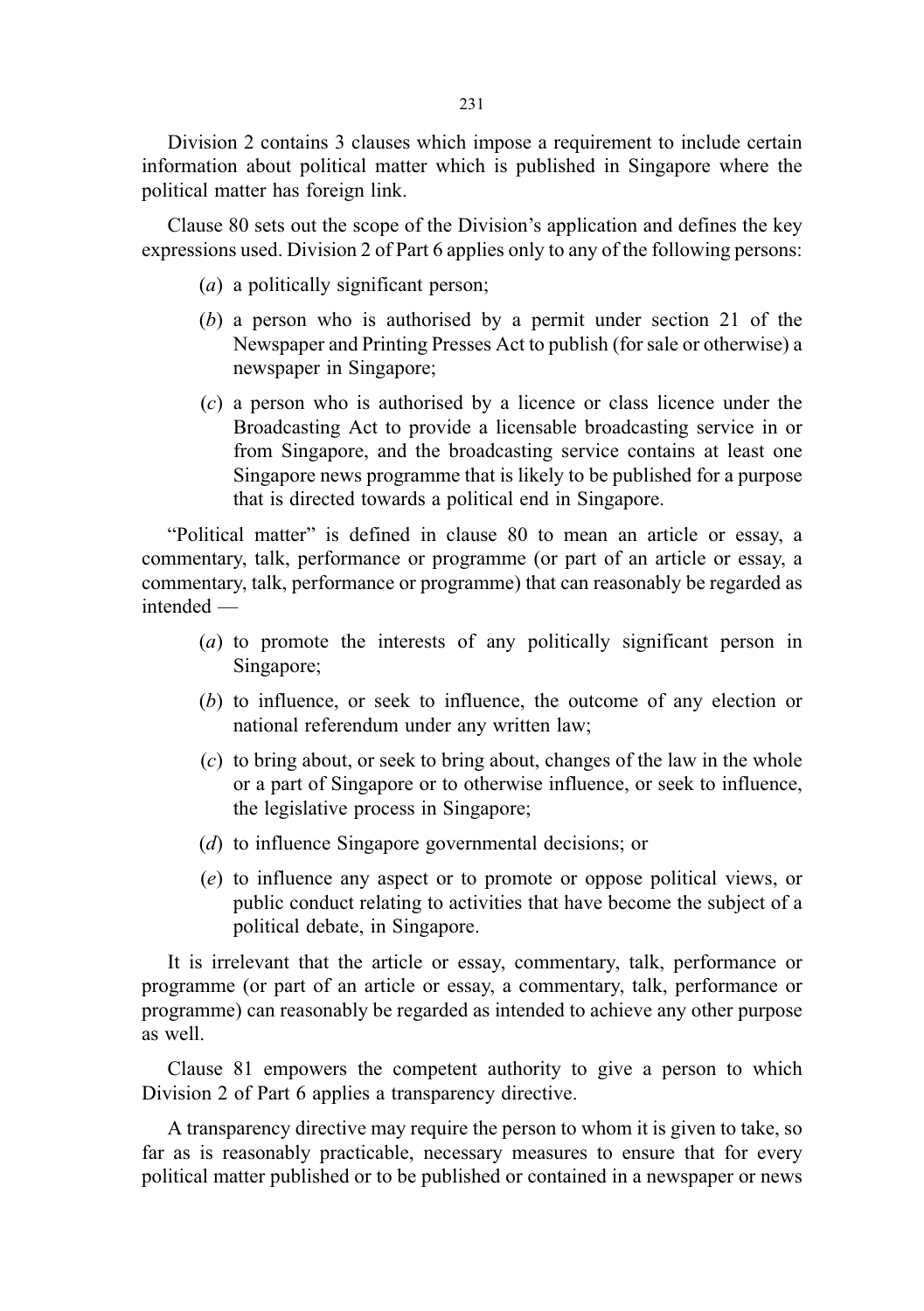programme that the person directed is carrying on, identifying particulars relating to the author of the political matter and every person for whom or at whose direction the political matter is placed (for consideration) for publication, if that person is a foreign principal, is included or embedded in, or linked to, the political matter conspicuously. How to include, embed, etc., and what those identifying particulars are, will be prescribed by Regulations.

Clause 82 indicates when a political matter has a foreign link. This is if any author of the political matter is a foreigner, or any person for whom or at whose direction the political matter is placed (for consideration) for publication in Singapore is a foreign principal.

Division 3 contains a series of stepped up countermeasures to deal with activities other than donor activities.

Clause 83 is about a directive that may be given by a competent authority to any Part 4 politically significant entity that bans the Part 4 politically significant entity either from appointing or reappointing (even on an acting or a temporary basis) as a responsible officer of the Part 4 politically significant entity, an individual who is a foreigner, or a particular foreigner specified in the directive, or from permitting an individual who is a foreigner, or a particular foreigner specified in the directive, to act as a responsible officer of the Part 4 politically significant entity.

Clause 84 is about a directive that a competent authority may give to any politically significant person, requiring the politically significant person to end any arrangement specified in the directive, being a reportable arrangement in clause 78, within the period specified in the directive.

Clause 85 is about a directive that a competent authority may give to a Part 4 politically significant person prohibiting the Part 4 politically significant person from accepting, or requiring that person to stop accepting, any voluntary labour, or voluntary professional services, provided or to be provided to or for the benefit of the Part 4 politically significant person. The prohibition can relate to voluntary labour or voluntary professional services generally by any individual who is not a citizen of Singapore, or by a particular individual specified in the directive who is not a citizen of Singapore.

The competent authority has an alternative, under clause  $85(2)(b)$ , to give a directive requiring a Part 4 politically significant person to disclose all voluntary labour, or voluntary professional services, provided during each reporting period by an individual who is not a citizen of Singapore to or for the benefit of the Part 4 politically significant person. This directive will be in lieu of a directive with prohibition effect.

Clause 86 prescribes the offence of late giving to the competent authority of any foreign affiliations report or declaration which is required by clause 76. The penalty on conviction is a fine not exceeding \$5,000 and, in the case of a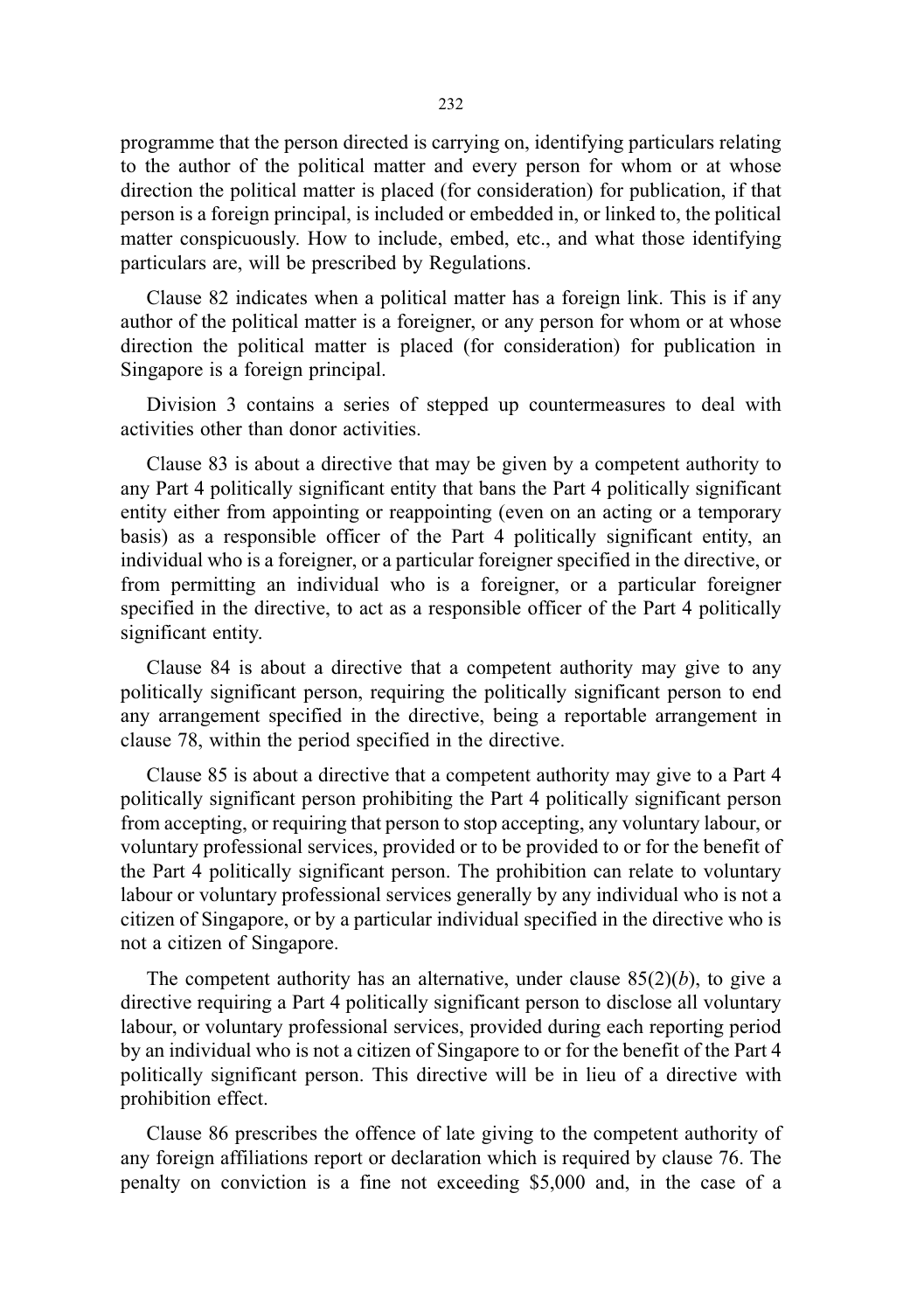continuing offence, to a further fine not exceeding \$200 for every day or part of a day during which the offence continues after conviction. The persons who may be found criminally liable are each the responsible officers of the political party or Part 4 politically significant entity in question, the candidate and the candidate's election agent in question or (as the case may be) the candidate at a presidential election and the candidate's principal election agent in question or other politically significant person, where in default.

There is also a similar offence involving late giving to the competent authority of any foreign volunteers report or declaration which is required by clause  $85(2)(b)$  to be given to the competent authority.

Clause 86(4) provides for the offence of giving a foreign affiliations report or foreign volunteers report that does not comply with the requirements of clause  $76(2)(c)$  or  $85(2)(c)$  (whichever being applicable) as regards the recording of details or descriptions in the report. The penalty and persons who may be found criminally liable are the same as above.

A defence is provided for the accused in proceedings for an offence under clause 86. The accused has to prove, on a balance of probabilities, that the accused took all reasonable steps, and exercised all due diligence to ensure that any requirements as regards preparation or sending of a foreign affiliations report, foreign volunteers report or declaration, or as regards the information to be given in any foreign affiliations report, foreign volunteers report or declaration, as the case may be, have been complied with in relation to the report or declaration.

Clause 87 provides for the more serious offence of false or misleading reports and declarations required under Part 6. The punishment on conviction is a fine not exceeding \$10,000 or to imprisonment for a term not exceeding 12 months or to both, but where the person convicted is a repeat offender, to a fine not exceeding \$20,000 or to imprisonment for a term not exceeding 3 years or to both.

Reference is made to a previous conviction of an offence under section 22(6) of the Political Donations Act, for the purpose of determining whether the person is a repeat offender.

## PART 7

## CONDITIONS FOR STEPPED UP COUNTERMEASURES

Part 7 sets out provisions that apply to the various directives in Part 5 (on donor activities) and Part 6 (on other activities).

Clause 88 sets out the circumstances under which a directive under Part 5 or 6 may be given. These directives are —

(a) for Part 5, the prohibited donor directive (clause 67), the anonymous donations directive (clause 68), the directive to maintain a political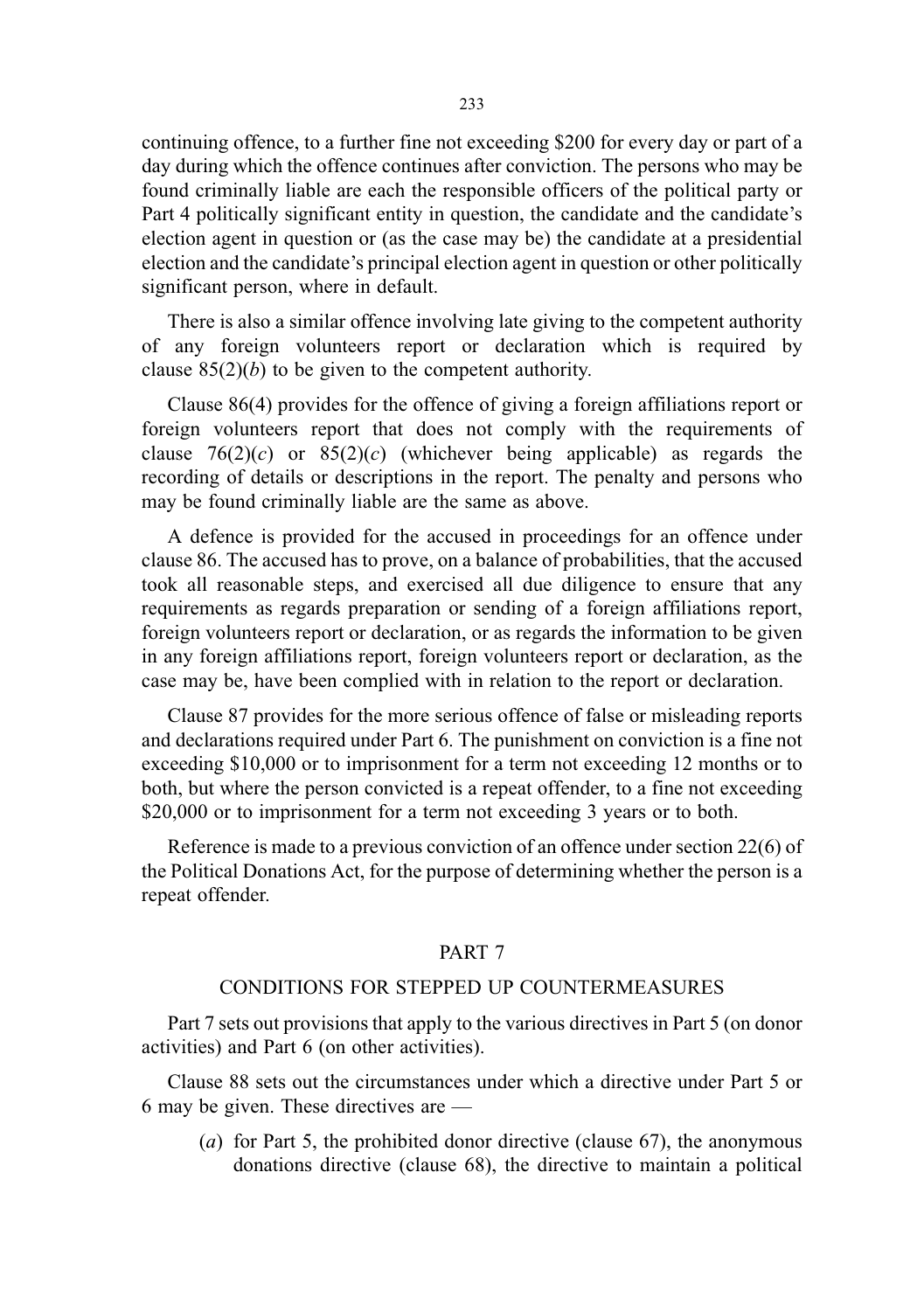donations fund (clause 69), the directive regarding major donors (clause 71), all of which may be made only against Part 4 politically significant persons; and

(b) for Part 6, the directives under clauses 81, 83, 84 and 85 regarding foreign membership, responsible officers and volunteers to end or disclose foreign affiliations.

A competent authority cannot give any of these directives to a person unless the competent authority is first satisfied that the person is undertaking, has undertaken or is likely to undertake (on or after the date of commencement of Part 7) an activity on behalf of a foreign principal.

Next, the competent authority has to be satisfied of one or 2 things viz. that the person to whom the directive is to be given is undertaking, has undertaken or is likely to undertake an activity on behalf of a foreign principal, and that it is in the public interest that such a directive ought to be given, after having regard to the circumstances of the case.

Clause 89 deals with the content and effect of directives generally. These are in addition to the special requirements in clause 71, where applicable. Clause 89 provides that a directive under Part 5 or 6 takes effect when it is given or on a later date specified in the directive, and continues in force until the competent authority revokes the directive or it is cancelled on appeal under Part 8.

Even though the directive takes effect immediately and must be complied with once given, if the person directed is aggrieved by the directive, the person may appeal to the Minister under Part 8.

Finally, clause 89 makes clear that a directive under Part 5 or 6 has effect despite the provisions of any other written law in force and the constitution, memorandum or articles of association, trust deed or equivalent instrument. For example, there can be constitutions, trust deeds, etc., of persons which are inconsistent with a requirement in a directive under clause 83 or 84.

Clause 90 provides for the process that must be followed when giving a directive under Part 5 or 6.

Clause 91 provides that non-compliance with a directive is an offence. Where the person given a directive is a political party or a Part 4 politically significant entity, the responsible officers of the political party or Part 4 politically significant entity given the directive will be criminally liable. In all other cases, it is the person who is given the directive.

The penalty depends on what directive is contravened or not complied with.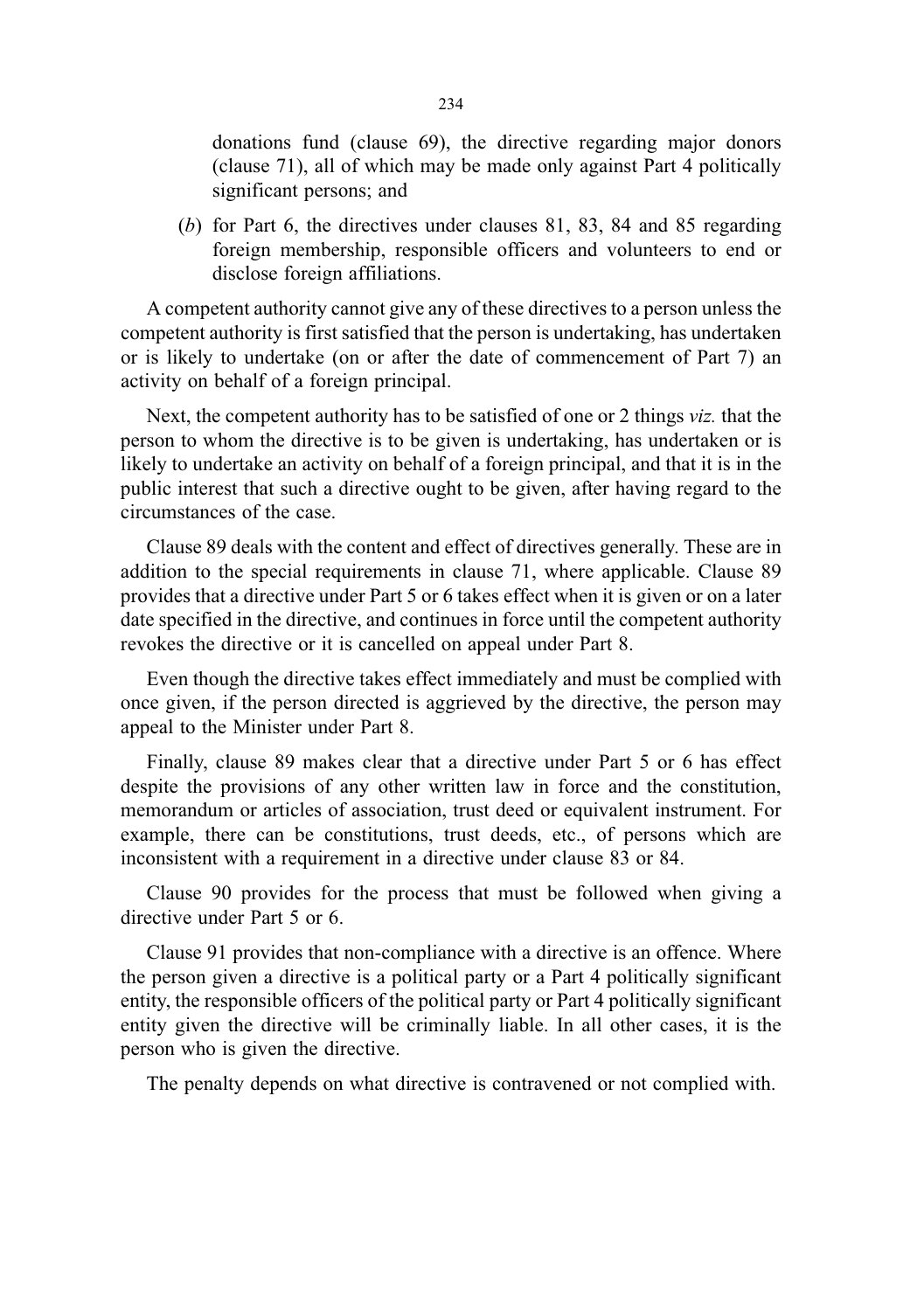#### PART 8

## OVERSIGHT ARRANGEMENTS

Part 8 sets out oversight arrangements regarding a number of decisions under the Bill. The Part has 4 Divisions.

Division 1 sets out the rights of appeal and who are eligible appellants.

Clause 92 provides for a right of appeal against the Minister's authorisations to a competent authority to give a direction under Part 3 or declaration of proscribed online locations. These are not the initial decisions. The right accrues only if the appellant had applied for the Minister's reconsideration under clause 23 or 26, respectively.

Clause 93 provides for a right of appeal to the Minister against certain decisions of a competent authority.

Division 2 deals with the Reviewing Tribunals, which serve as alternative appellate bodies to the courts against the authorisations of the Minister or declarations of proscribed online locations under Part 3.

Clause 94 establishes one or more Reviewing Tribunals, each consisting of 3 individuals appointed by the President on the advice of the Cabinet. The chairperson of every Reviewing Tribunal must be a Supreme Court Judge. An individual cannot be appointed or remain a member of a Reviewing Tribunal if he or she is not a citizen of Singapore. Each member holds office for 3 years, subject to reappointment.

Clause 94 also provides that in the performance of his or her functions and duties under the Bill, the members of a Reviewing Tribunal each have the same protection and immunity as a Judge of the High Court.

To ensure independent decision-making by members of a Reviewing Tribunal, clause 95 states that the remuneration and other terms of service of each member of a Reviewing Tribunal must not be altered to his or her disadvantage during his or her continuance in office.

Clause 96 deals with resources for a Reviewing Tribunal. It provides that the expenses of a Reviewing Tribunal must be defrayed out of money provided by Parliament. It also requires the Minister to provide every Reviewing Tribunal with such number of public officers as are necessary for it to discharge its functions under the Bill.

Clause 97 describes the function of a Reviewing Tribunal, which is to consider and determine any appeal made to the Reviewing Tribunal against an authorisation by the Minister to the competent authority to give a direction under Part 3 or the Minister's declaration of a proscribed online location.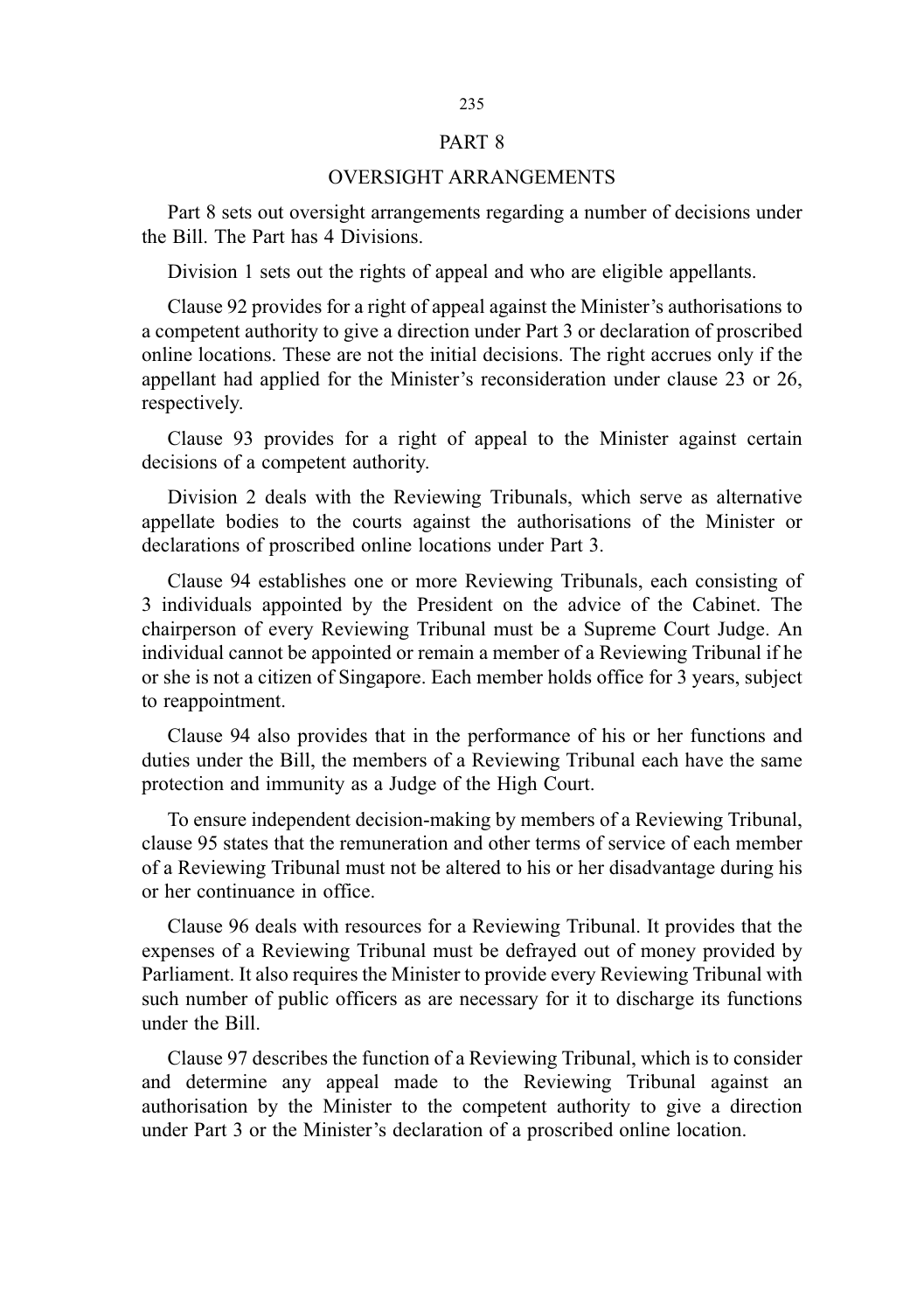A Reviewing Tribunal can make one or 2 types of determinations or orders on such an appeal: dismiss the appeal and confirm the authorisation or declaration of a proscribed online location appealed against, or revoke the authorisation or declaration appealed against. A Reviewing Tribunal's decision is final, which means there is no further appeal.

Clause 98 provides that a Reviewing Tribunal must not consider or determine any appeal if not made within a prescribed time. A Reviewing Tribunal may waive this time bar if it thinks equitable to do so.

A Reviewing Tribunal is also not obliged to hear appeals that are vexatious appeals.

Clause 99 empowers the Minister to make Rules, to be published in the Gazette, that deal with the practice and procedure to be followed on, or in connection with, the hearing or consideration of any proceedings or appeal before a Reviewing Tribunal. The Rules may cover the mode and burden of proof and the admissibility of evidence.

As the nature of the subject matter will often pertain to matters of national security and the evidence upon which the Minister or competent authority relies on in coming to the decision appealed against stem from intelligence operations, the Rules may also —

- (a) enable or require a Reviewing Tribunal to hear or consider any proceedings or appeal without the appellant bringing the appeal having been given full particulars of the reasons for any conduct which is the subject of the proceedings or appeal;
- (b) enable or require a Reviewing Tribunal to give a summary of any evidence taken in its absence to the person by whom the proceedings were brought or, as the case may be, to the person who made the appeal; and
- (c) provide for the manner in which the interests of an appellant are to be represented, such as for the appointment in accordance with the Rules, by such person as may be determined in accordance with the Rules, of a person to represent those interests.

Division 3 contains 3 clauses which deal with appeals against the competent authority's decisions mentioned in clause 93.

Clause 100 provides that an appeal against a competent authority's decision described in clause 93 may only be made to the Minister within one month after the appellant is notified of that decision. A longer period may be allowed by the Minister in exceptional circumstances.

Clause 101 describes the Minister's function and duty to hear appeals when one is filed against the decisions of the competent authority mentioned in clause 93.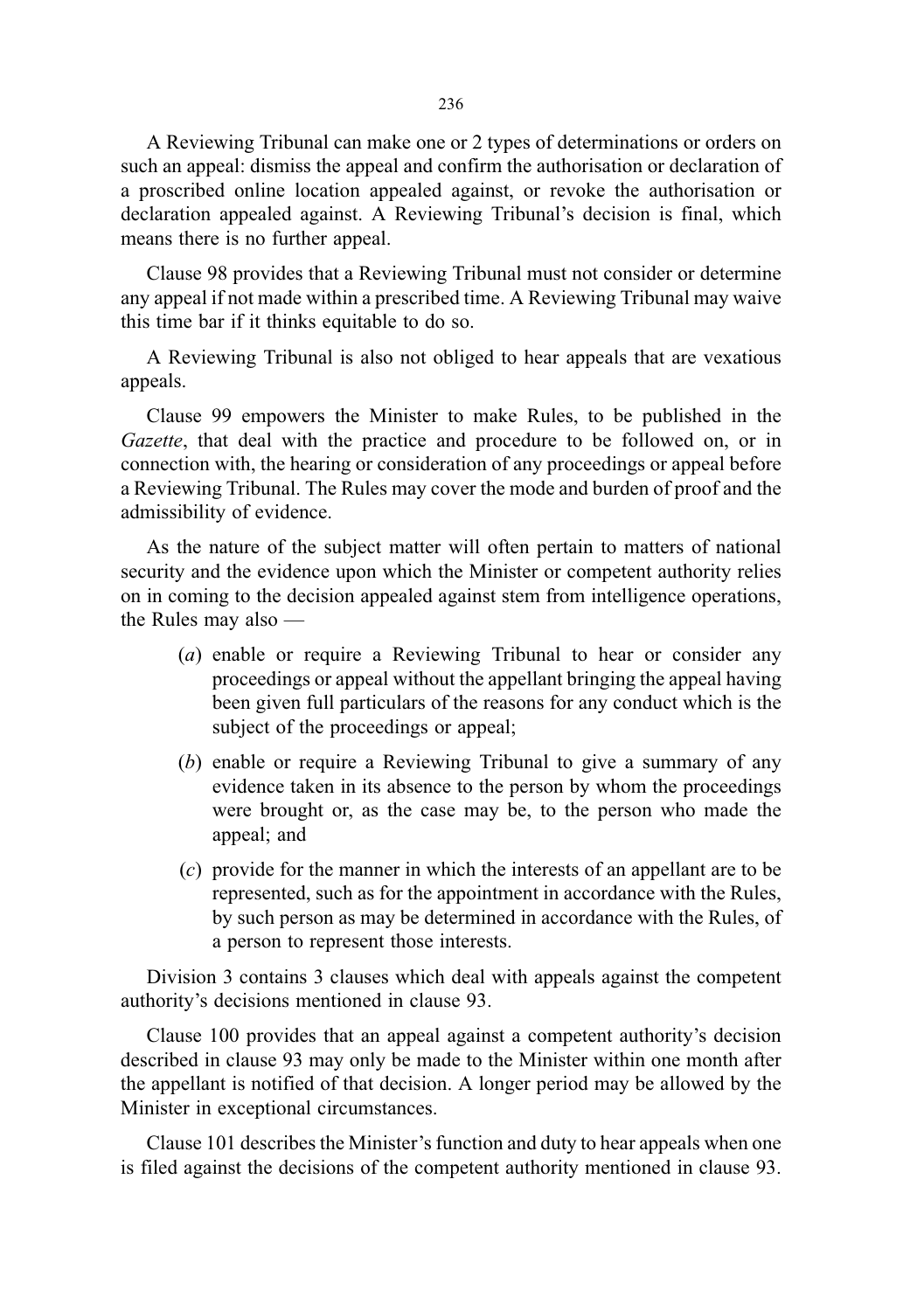However, the Minister is not under any duty to hear, consider or determine any appeal if it appears to it that the bringing of the appeal is or the proceedings of the appeal are frivolous or vexatious.

Clause 102 provides for an advisory body with whom the Minister may consult before deciding on appeals under clause 93.

The Minister's decision on appeal is final. The Minister may determine an appeal made to him or her by either dismissing the appeal and confirming the decision appealed against, or by cancelling the designation of a person as a politically significant person, or revoking a directive under Part 5 or 6 (as the case may be) or otherwise revoking the decision appealed against. The Minister cannot vary the decision appealed against.

Division 4 contains 2 clauses that are of general application to appeals under Part 8.

Clause 103 provides that a decision that is appealed against takes effect despite any appeal against the decision, which remains in effect until the decision is reversed on appeal.

Clause 104 seeks to restrict the circumstances in which a determination or an order after considering an appeal can be reviewed by the courts. These would be the decisions of a Reviewing Tribunal on appeals against the Minister's authorisations under Part 3, and the decisions of the Minister on appeals against certain decisions of a competent authority, or his or her alternate authority in clause 106.

Judicial review is also restricted with respect to a determination, an order or other decision which would have been a determination, an order or other decision if there were not a failure to exercise jurisdiction or an excess of jurisdiction in the making of the determination, order or decision.

Clause 104 therefore provides that a determination, an order or other decision of a Reviewing Tribunal under Part 8 or the Minister or his or her alternate authority in clause 106 is final and conclusive, and may not be challenged, appealed against, reviewed, quashed or called in question in any court, and is not subject to prohibition, mandamus, injunction, declaration or certiorari in any court on any account, except for non-adherence to any procedural requirement to make that determination, order or decision.

Clause 104 does not actually prevent all determinations, order or other decisions of a Reviewing Tribunal or the Minister from being subject to judicial review; the Legislature is unable to wholly remove the High Court's constitutionally entrenched original jurisdiction under Article 93 of the Constitution of the Republic of Singapore.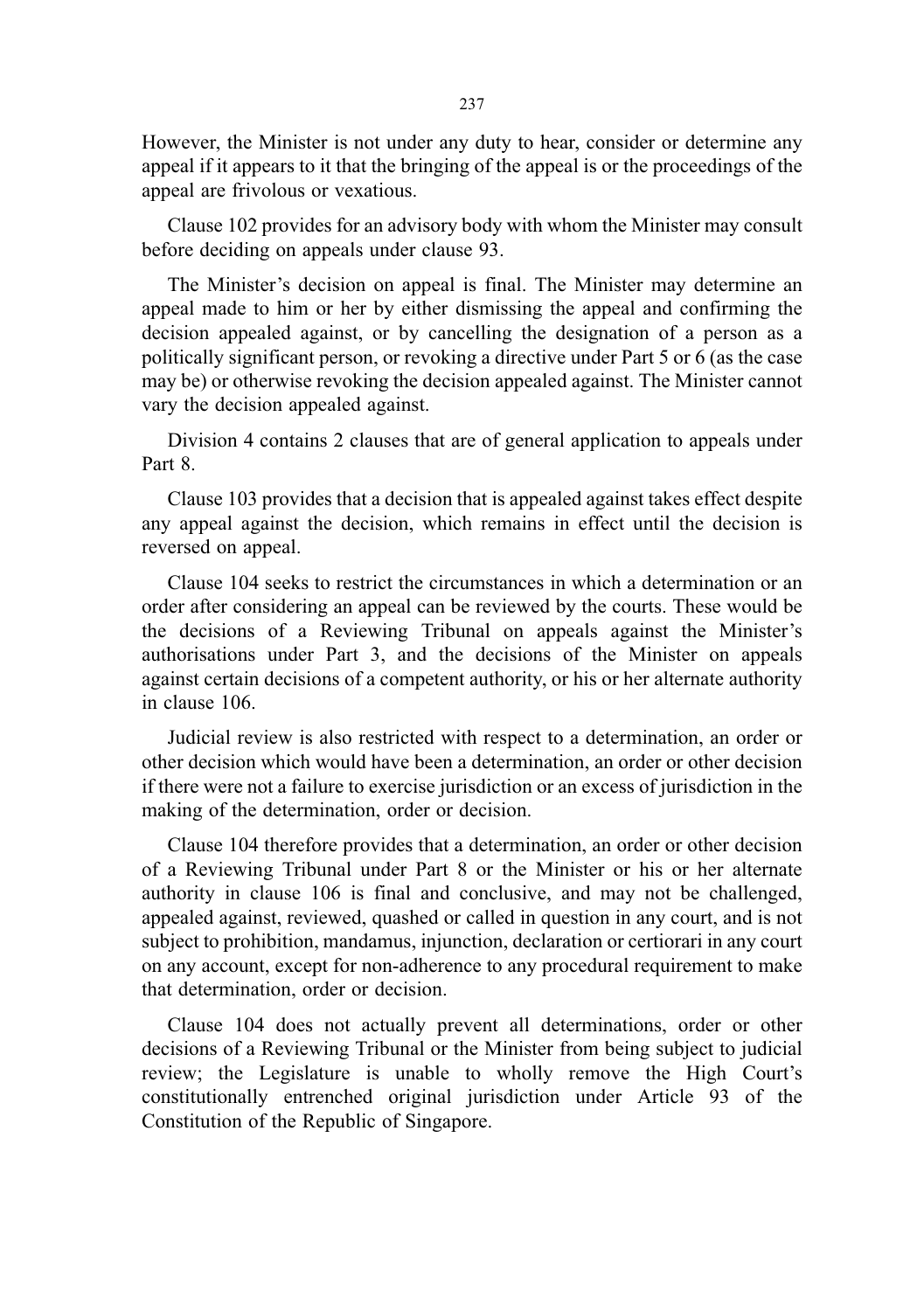### PART 9

## ADMINISTRATION AND ENFORCEMENT

Part 9 provides for the machinery for the administration of the Bill and the powers of enforcement to implement the Bill.

Clause 105 provides for the appointment by the Minister of a competent authority. A different competent authority may be appointed for different provisions in the Bill and for different times.

Under the Bill, the competent authority has various powers, including to issue various directions against harmful foreign communications activity or to declare an online location as a proscribed online location, under the instruction of the Minister, and to give directions (under the instruction of the Minister) to a person served with a direction to take measures to remedy any non-compliance with directions.

A competent authority also has power to designate persons as politically significant persons under Part 4 and to give different directives under Parts 5 and 6. The Minister is allowed to give a competent authority directions as to the exercise of the powers and discretions conferred on the competent authority under Parts 4, 5 and 6 but the Minister's directions can only be of a general character, and not be inconsistent with the provisions of the Bill.

The Bill further provides that a competent authority must not exercise any power under this Act for the purpose of furthering or harming the interests of any particular political party. A competent authority is required to act in the discharge of its functions under the Bill impartially, with integrity and professionalism and in a manner that facilitates effective democracy.

Clause 106 provides for the suspension of the Minister's powers under Part 3 during certain periods:

- (a) an election period;
- (b) between the day a writ of election is issued under section 24 of the Parliamentary Elections Act for the purposes of a by-election and ending with the close of polling day at that by-election;
- (c) between the day a writ of election is issued under section 6 of the Presidential Elections Act for the purposes of a presidential election and ending with the close of polling day at that presidential election;
- (d) between the day an order requiring the conduct for a national referendum is issued under any written law and ending with the close of polling at that national referendum.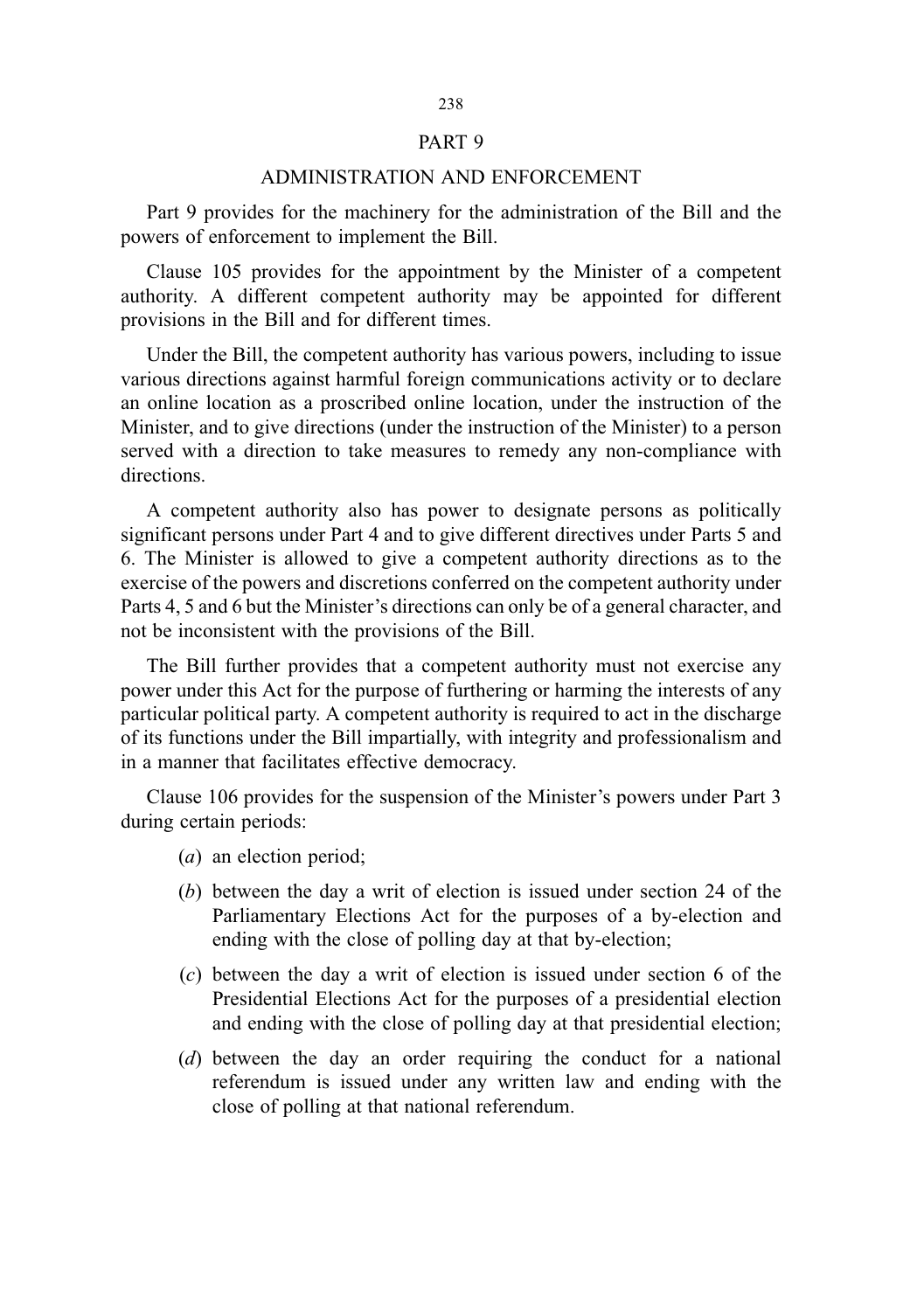The Minister has to appoint an alternate authority to exercise his or her powers during these periods. No such appointment may be made during any of these periods.

Clause 107 provides for the appointment of authorised officers for the administration of the Bill, and for the competent authority to delegate the powers to an authorised officer to exercise, but further sub-delegation is impermissible.

Clause 108 confers power on a competent authority to require by notice any person to provide, within a reasonable period specified in the notice, a document or all information or material (or both) for enforcement purposes, where the document, information or material is within the knowledge of that person or in the custody or under the control of the person. The requirement by notice may be given to persons outside Singapore.

Enforcement purposes are to determine whether any information or material provided to a competent authority under a provision of the Bill or the Regulations is correct and to determine whether there are grounds for any Part 5 or 6 directive to be given under the Bill.

Clause 109 makes it an offence if the person who is required by a notice given to the person under clause 108 to provide a document or information or material to a competent authority does not do so. The offence is a strict liability offence.

It is also not a defence for a person to refuse or fail to provide any document or any information or material if doing so might tend to incriminate that person.

However, clause 109 acknowledges that the coercive information-gathering power should be accompanied by an appropriate protection for the informant. It provides that where a person claims, before producing any document or giving any information or material that the person is required by clause 108 to produce or give, that the production of the document or the giving of the information or material might tend to incriminate him or her, that document or information or material, the fact of the production of the document or the provision of the information or material, or any information, document or thing obtained as a direct or an indirect consequence of the production of the document or giving of the information or material, is not admissible in evidence against the person in any criminal proceedings. That said, the protection will not apply in proceedings for an offence under the Bill or any written law in respect of the falsity of the document or the information or material.

Clauses 110 and 111 are standard provisions dealing with the criminal liability of officers of offenders who are corporations or unincorporated bodies.

Clause 110 deals with corporate offenders and for attributing criminal liability to officers of corporate entities for offences committed by their entities. Corporations like companies can be held directly liable for the conduct and can be found guilty of, and punished for, the commission of an offence. As a separate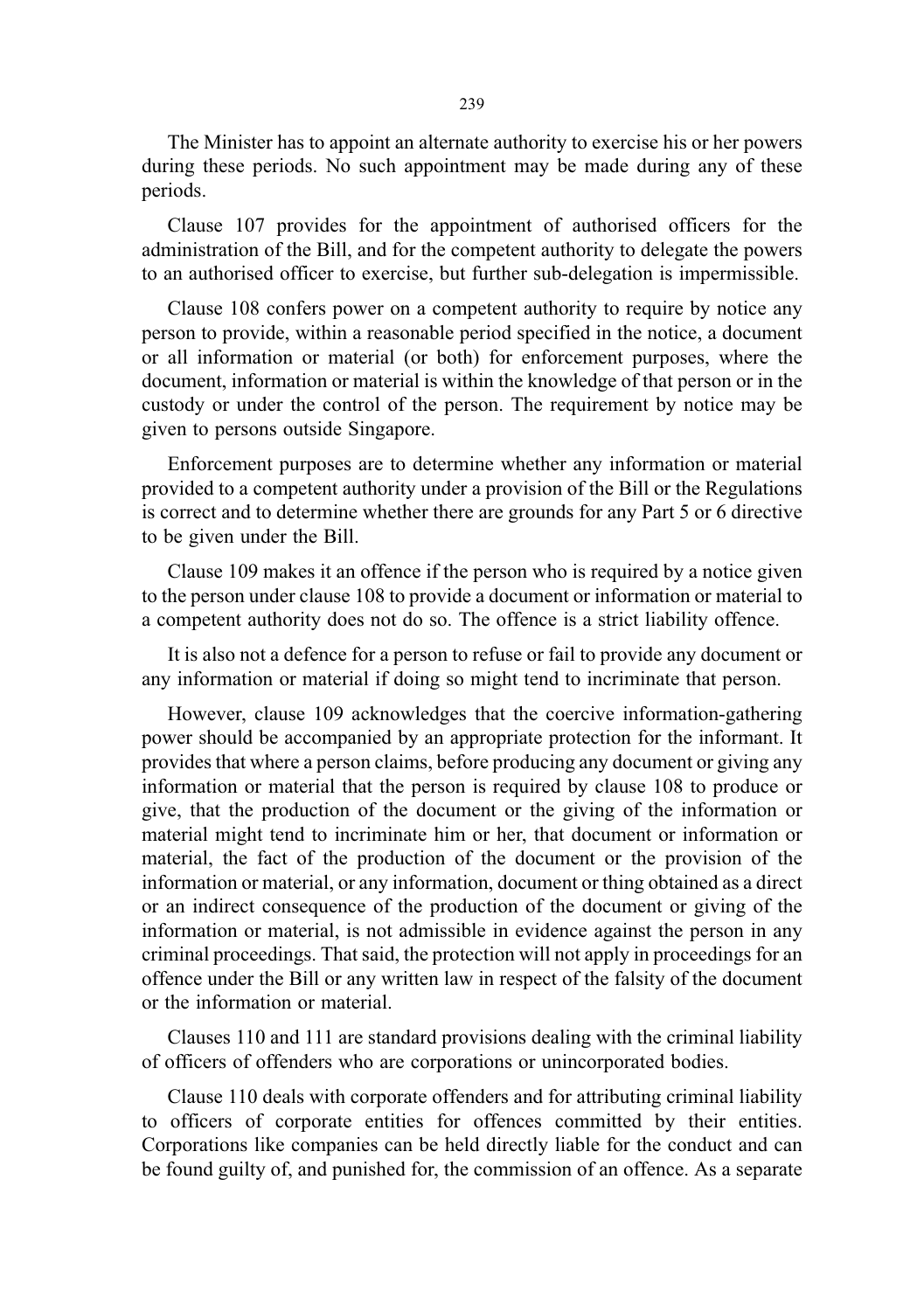legal entity, liability for the offence is imposed on the corporation itself and is not generally attributed to its officers and employees unless there is a provision like the clause.

Clause 111 deals with unincorporated entities like partnerships and associations and for attributing criminal liability to officers of unincorporated entities for offences committed by their bodies. The clause also provides clarity where the offence by the unincorporated entity requires a mental element and is not a strict liability offence.

However, clauses 110(2) and 111(2) do not attribute criminal liability to officers and employees of corporations or unincorporated associations who commit any offence in Division 3 or 4 of Part 3 (concerning Part 3 directions and proscribed online locations).

Clauses 110 and 111 do not displace the offences of abetment and criminal conspiracy in the Penal Code.

Clause 112 provides that every offence in Part 3 is arrestable and is non-bailable, including an abetment, or a conspiracy or an attempt to commit such an offence. The other offences in the Bill (but not the Regulations) are arrestable.

Clause 113 displaces the jurisdictional limits in the Criminal Procedure Code (Cap. 68) and provides that a District Court or a Magistrate's Court has jurisdiction to try any offence under the Bill, and has power to impose the full punishment for any such offence.

Clause 114 provides for powers of composition of offences that the Minister prescribed by Regulations to be compoundable.

Clause 115 provides that certain offences in the Bill have extraterritorial operation and apply both within and outside Singapore. The effect of clause 115 is that these certain offences in the Bill apply to persons and conduct occurring, outside Singapore.

This is necessary to cover, at a minimum, a situation where a person makes an arrangement with a foreign principal outside of Singapore where the purpose of the arrangement is for the person to undertake prohibited activities within Singapore pursuant to that arrangement.

Clause 116 empowers the competent authority to publish a public notice informing about any designation made under Part 4, or any directive given under Part 5 or 6, with respect to any person.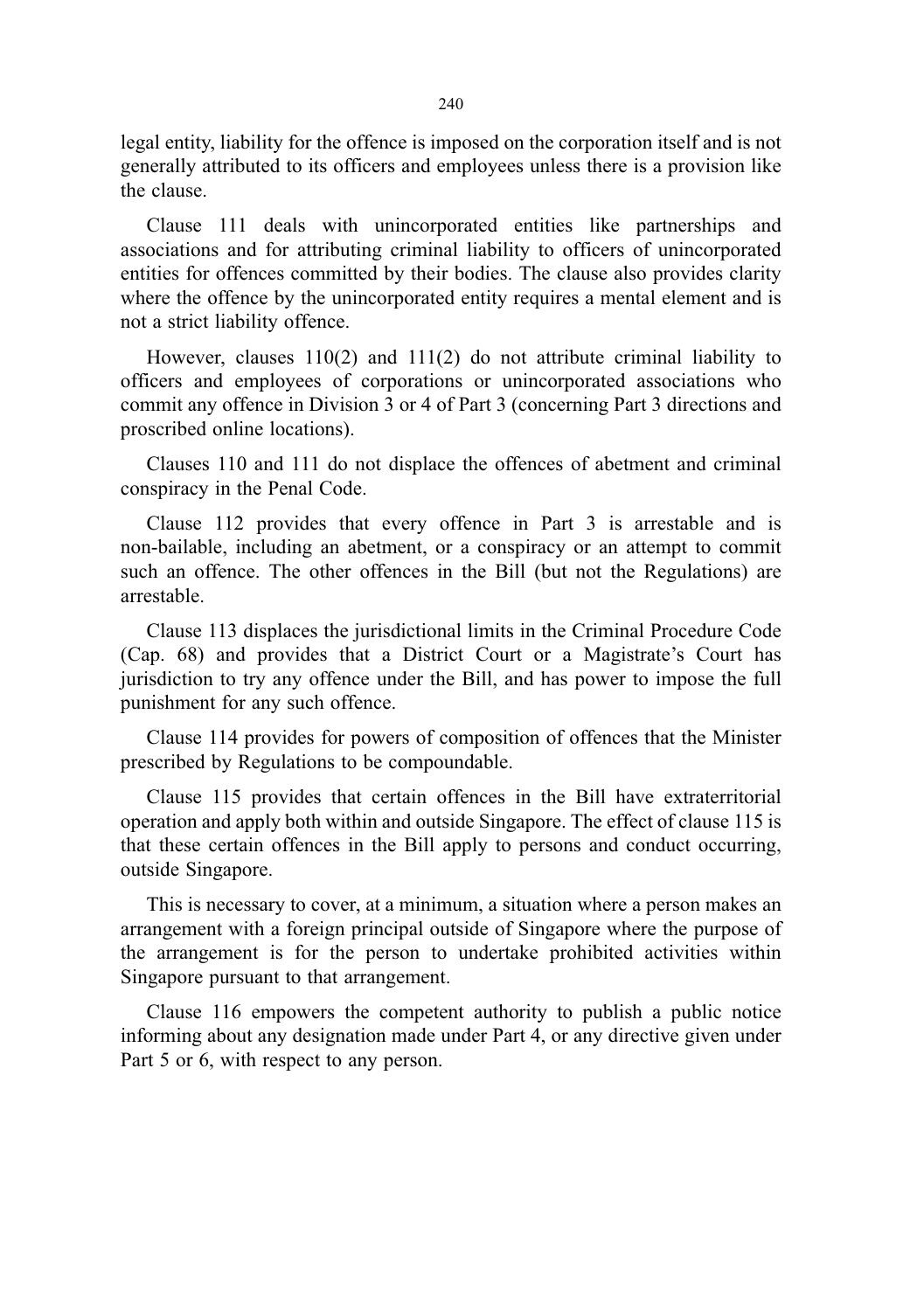#### PART 10

#### MISCELLANEOUS

Clause 117 makes clear the interface of the Bill with other Acts, which deal with similar subject matter, such as the Internal Security Act (Cap. 143), the Broadcasting Act, the Newspaper and Printing Presses Act, the Telecommunications Act and the Protection from Online Falsehoods and Manipulation Act 2019 (Act 18 of 2019), and the Public Order Act (Cap. 257A). The provisions in the Parliamentary Elections Act and the Presidential Elections Act prohibiting foreigners conducting election activity are not affected by the Bill.

Clause 118 preserves legal rights in connection with information or material published in Singapore. The clause provides that the giving of a direction under Part 3 in relation to any information or material does not affect any power or right of any person to take any action under any other law in relation to the information or material, or the power of the Public Prosecutor to initiate proceedings for an offence under the Bill or any other law in relation to that information or material.

The information or material may have seditious tendency or may be false and libellous.

Clause 119 provides that no civil or criminal liability is incurred by the person or an officer, employee or agent of the person, for doing or omitting to do any act, if the act is done or omitted to be done with reasonable care and in good faith and for the purpose of complying with or giving effect to a direction under Part 3 or a directive under Part 5 or 6.

For example, there may be non-national incumbent office holders of directed persons whose terms are current when a directive under clause 83 is given and triggered in effect. Clause 119 provides that no civil or criminal liability will be incurred by the person directed in respect of anything done or omitted to be done with reasonable care and in good faith in the discharge or purported discharge of the obligations of the religious group under a requirement of the directive to terminate the office holder's appointment.

Clause 119 also deals with the liability of persons administering the Bill. It provides that no liability shall lie against any competent authority or authorised officer for anything done or intended to be done with reasonable care and in good faith in the execution or purported execution of the Bill when assisting a police officer.

Clause 120 sets out the persons who are exempt from the Bill in relation to certain activity undertaken by the person, even if the person is a foreigner or is doing so on behalf of a foreign principal. These are activities in which any foreign influence would be visible or is a part of professional duties.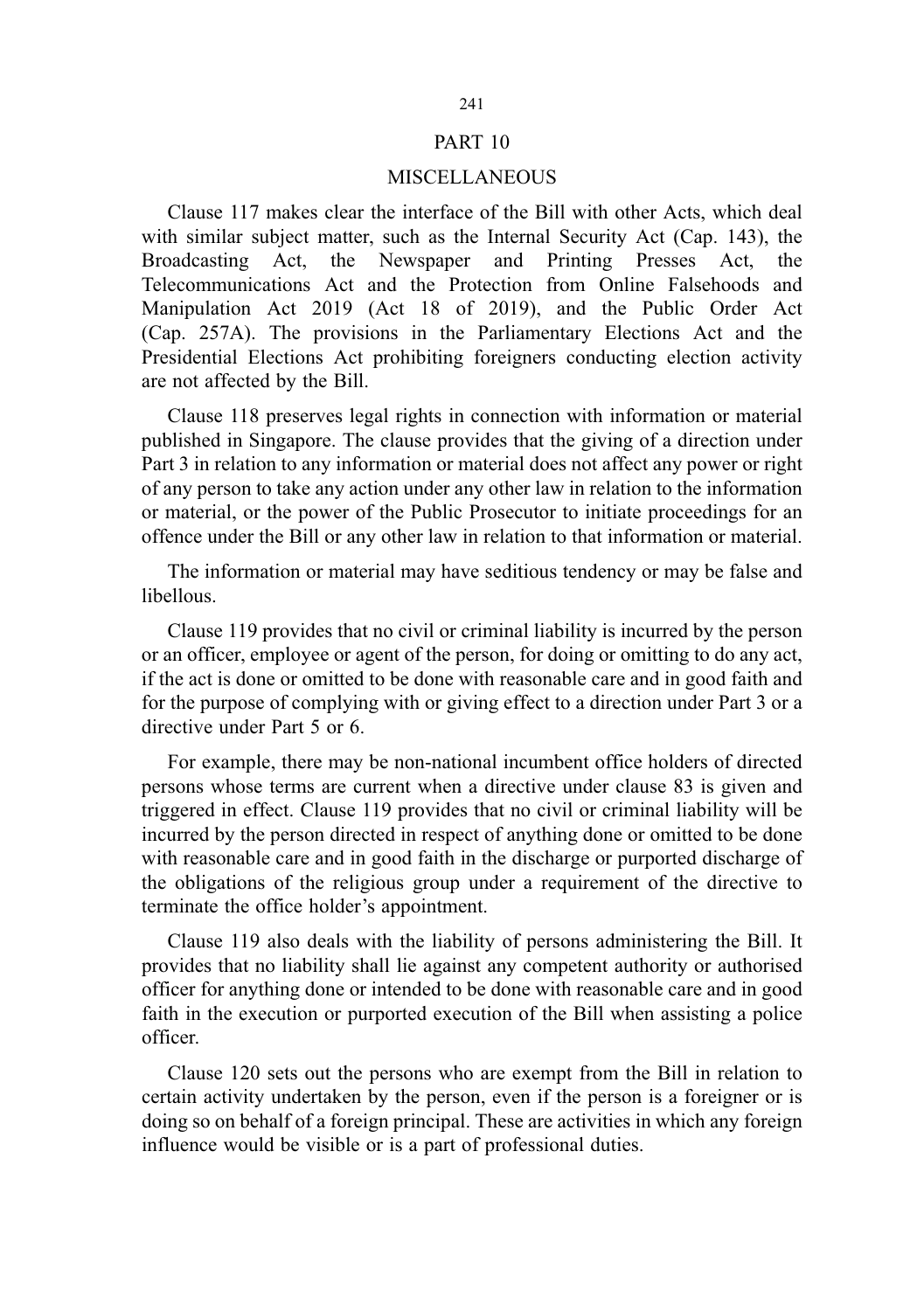Exempt is a communication by anyone made in proceedings that are a matter of public record to a committee of the Parliament or committee of Parliament, or to any body or person having jurisdiction or powers conferred under an Act. For example, a petition or representation made to the Public Petitions Committee of Parliament or a Select Committee of Parliament.

Also exempted is a communication made to an MP by or on behalf of a constituent of the MP with respect to any personal matter of the constituent.

As public consultations are commonly carried out by public sector agencies before modifying or introducing new policies, also exempt is a communication made to the Government or a public authority by or on behalf of a person in direct response to a written request from the Government or a public authority for advice or comment on any Singapore governmental decision.

A communication made to the Government or a public authority by or on behalf of a person concerning the enforcement, interpretation or application of any Act or subsidiary legislation by the Government or a public authority with respect to the person, or the implementation or administration of any program, policy, directive or guideline by the Government or public authority with respect to the person, is also exempt.

The conduct or a communication that relates primarily to, or is incidental to, the provision of legal advice, legal representation in criminal or civil inquiries, investigations or proceedings, or legal representation in relation to a regulatory action or an administrative process under any written law, is also exempt.

The Minister has power to expand the list of exempt persons and their activities by Regulations made under clause 122.

Clause 121 deals with the service of documents permitted or required by the Bill to be served on a person. However, clause 121 does not deal with service of court documents like summonses, as these are regulated by the Rules of Court or other written laws.

Modern modes of service are introduced for the service of documents. These follow the technological advances in communications.

Service by fax is provided for. Service by email is also permissible at the last email address given by the addressee concerned to the person giving or serving the document as the email address for the service of documents under the Bill. The addresses for service also need not be within Singapore.

Service is also permitted by giving an electronic notice to the individual, partnership, body corporate or unincorporated association (called an addressee) by the addressee's chosen means of notification, stating that the document is available and how the addressee may use the addressee's chosen means of access to access the document's contents. For example, a recipient of a notice may choose to be notified by a mobile phone application that notifies the person that a notice to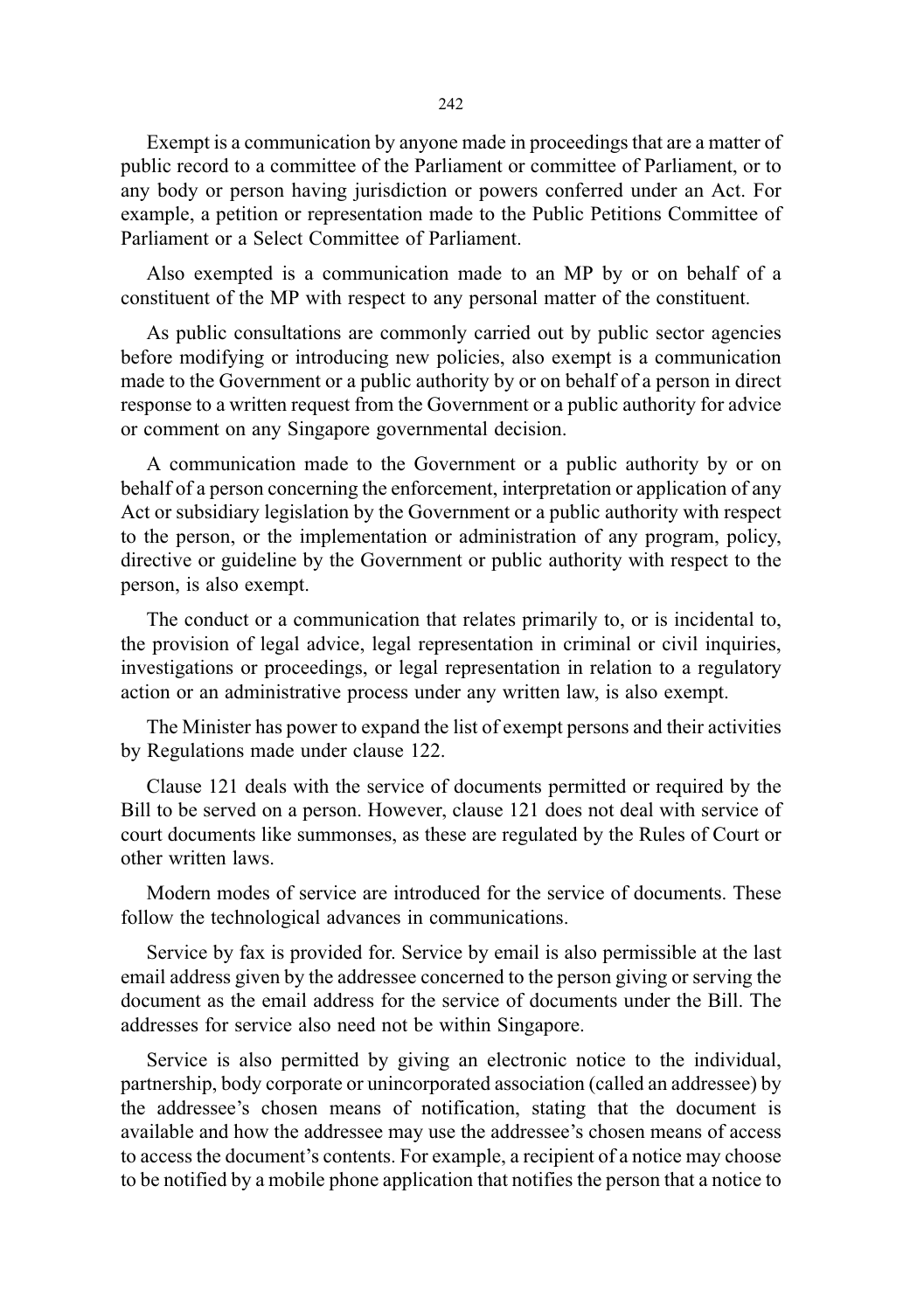the person is available to be accessed on a website maintained by a competent authority.

However, service of any document on a person by email or by an electronic notice at the person's chosen means of notification may be effected only with the person's prior consent to service in that way. The consent may be given expressly or impliedly. An instance of implied consent may be by not opting out within the allowed time, such as when the sender informs the recipient of the intention to serve all notices using an electronic mode unless the recipient notifies the sender that the recipient does not agree to accepting service that way.

Finally, there is also facility for service by any other method authorised by the Regulations for the service of documents of that kind if the addressee consents (expressly or impliedly) to service of a document of that kind in that way.

Clause 121 also provides for special service arrangements for a person whereby the exercise of reasonable diligence, the name of the person to whom the document is to be served, or the business address, residential address or last email address of the person, cannot be ascertained. The document may be served by posting it on a website maintained by a competent authority and prescribed by the Minister by notification in the Gazette for this purpose.

Clause 122 confers on the Minister the power to make regulations to give effect to the Bill. Clause 122 requires all subsidiary legislation made under the Bill to be presented to Parliament as soon as possible after publication in the Gazette.

Clause 122 also provides that the maximum sum allowed for anonymous donations and the minimum sum for reportable donations cannot be varied in the period between the issue of a writ and the filing of returns respecting election expenses for any election.

Clause 123 repeals the Political Donations Act.

## PART 11

## AMENDMENTS TO OTHER ACTS AND FINAL PROVISIONS

Part 11 contains amendments to other Acts, and saving and transitional provisions connected with the Bill.

Clause 124 amends the Parliamentary Elections Act to introduce a requirement for candidates to give the Returning Officer, after the final election results are publicised, a declaration as to no foreign influence, and to make amendments as a consequence of the repeal of the Political Donations Act by the Bill.

The requirement for a post-election declaration is set out in amendments in clause 124(7), which introduces a new section 73A to the Parliamentary Elections Act.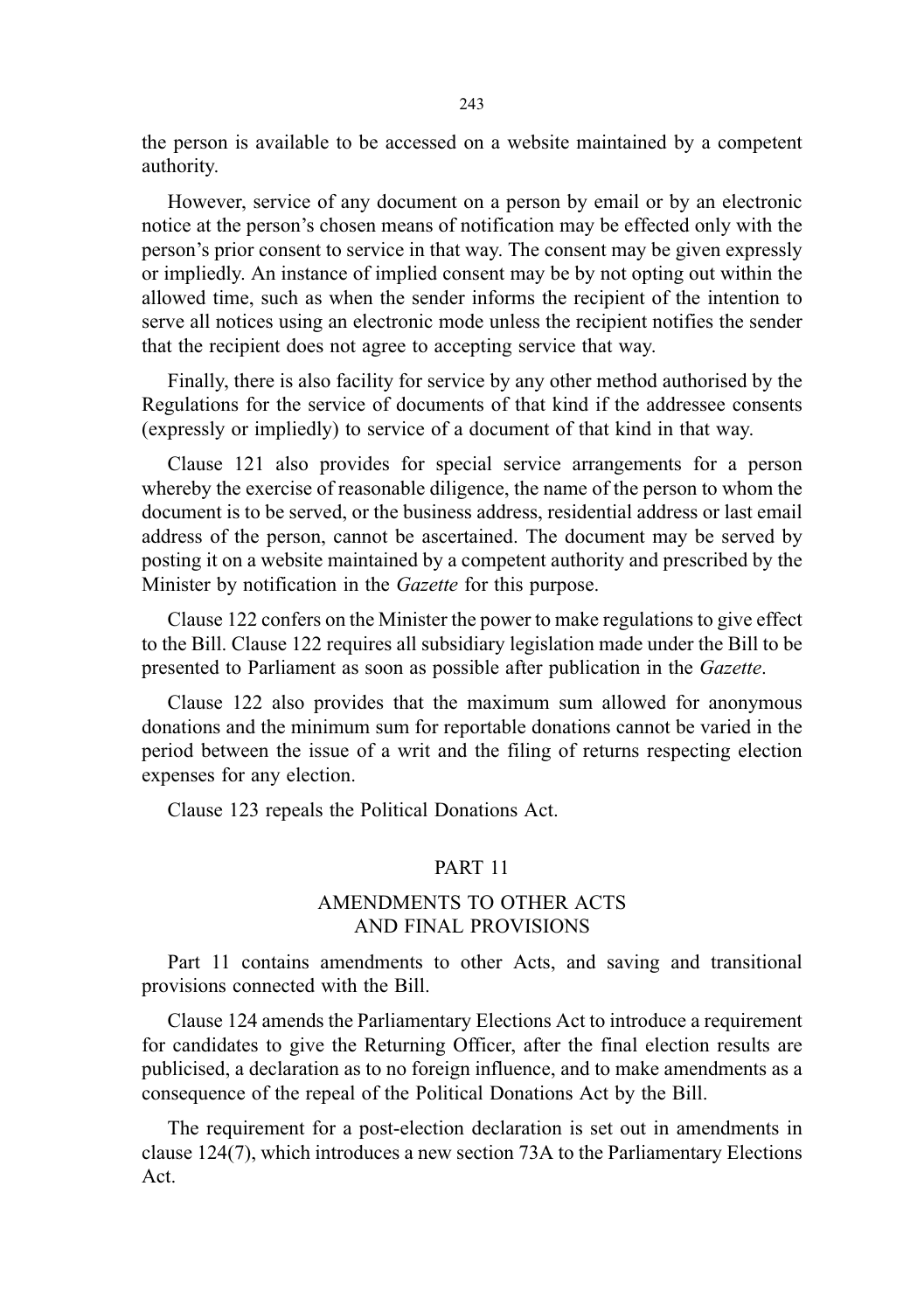Under the new section 73A, every candidate at an election must give to the Returning Officer a declaration not later than the 7th day after the day that the final result of the election is published in the Gazette, being either under section  $33(1)(b)$  for uncontested elections or section 51 for elections that go to the poll.

This new section 73A declaration has to be made by the candidate, be in a form prescribed by regulations or in an official website specified by the regulations. The declaration may be in these terms:

"I recognise that Singaporean politics is a matter only for Singaporeans to decide and should be free from foreign influence. I did not cause or encourage any foreign influence in my campaign, and I had taken all practicable measures to ensure that my campaign did not benefit from foreign influence.".

The declaration has also to state that, to the best of the knowledge and belief of the candidate, no foreigner has been authorised by the candidate or his or her election agent to conduct any election activity for the purpose of procuring the electoral success at that election of the candidate or the group of candidates of whom the candidate is part.

The declaration has also to state that, to the best of the knowledge and belief of the candidate, the conduct of any election activity for the purpose of procuring the electoral success at that election of the candidate, or the group of candidates of whom the candidate is part, was not undertaken pursuant to any impermissible arrangement nor authorised by the candidate or the candidate's election agent, pursuant to any impermissible arrangement.

An impermissible arrangement is defined to mean an arrangement (which may be a contract, an agreement or understanding) whether written or unwritten, to which a candidate or an election agent is party and under which the candidate or election agent (as the case may be) is accustomed or under an obligation (whether formal or informal) to engage in conduct in accordance with the directions, instructions or wishes of a foreign principal or, where the foreign principal is a corporation, of the directors of the foreign principal.

A late giving of a section 73A declaration is an illegal practice. An illegal practice is an offence punishable under section 79 of the Parliamentary Elections Act by a District Court with a fine not exceeding \$2,000. A person who is convicted of an illegal practice is also disqualified, for a period of 3 years from the date of his or her conviction, from being registered as an elector and from voting at any general election or by-election, and from being elected as the President or an MP.

In addition, where a section 73A declaration is not so given to the Returning Officer by the 7th day after the election results are published, the candidate cannot sit or vote in Parliament as an MP until either the section 73A declaration has been given or the candidate applies to court and obtains the allowance of an authorised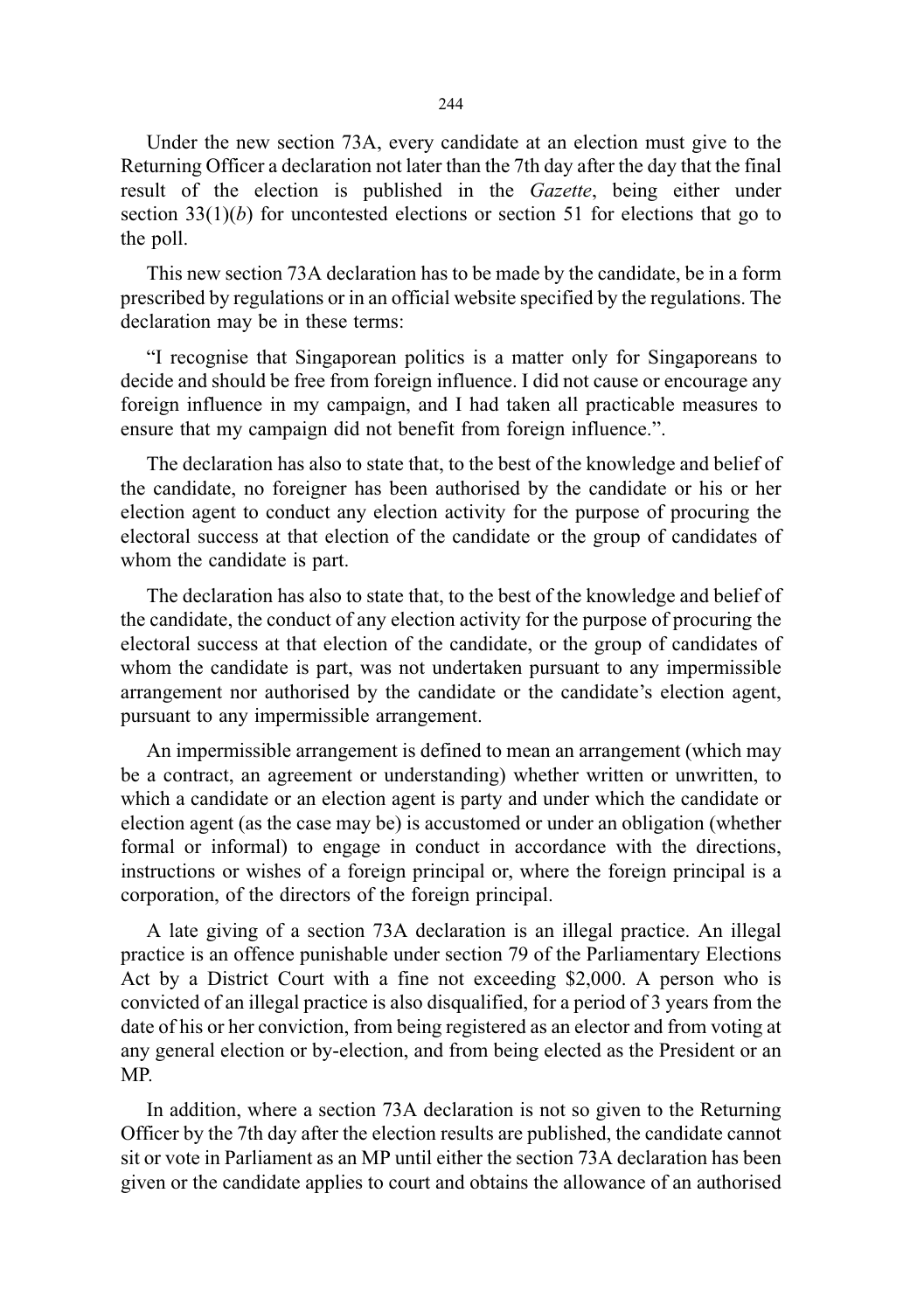excuse under the new section 87A for failing to give the declaration. A candidate who sits or votes in contravention of this prohibition commits an offence, which is punishable with a fine of \$500 for every day on which he or she so sits or votes.

Clause 124(9) introduces a new section 87A which enables a candidate who is late in giving a section 73A declaration, or has given a section 73A declaration containing a false statement, to apply to the Election Judge or a Judge sitting in the General Division of the High Court for an allowance of an authorised excuse for the failure to give that declaration or for the false statement in that declaration, as the case may be.

To obtain such an order, the candidate in default has to show in his or her application that the failure to give the declaration or the false statement in the declaration (as the case may be) has arisen by reason of the candidate's illness, or by reason of inadvertence or of any reasonable cause of a like nature, and not by reason of any want of good faith on the part of the candidate.

The Election Judge or Judge sitting in the General Division of the High Court may make an order for allowing an authorised excuse only after being satisfied of the good faith of the candidate's application and after giving the other candidates, the Returning Officer and any elector within the electoral division an opportunity of being heard.

The new section 87A is akin to the process in section 88 of the Parliamentary Elections Act of allowing an election agent and a candidate who default in transmitting their returns respecting election expenses under section 74 of that Act.

As a consequence of the new section 87A, section 97 of the Parliamentary Elections Act, which deals with the time bar for an application to void election results, is also amended to provide for a specific time bar for the illegal practice of late or non-filing of a section 73A declaration and for the postponement of when time begins to run if there is an order of an authorised excuse for late or non-filing of the section 73A declaration. Instead of time beginning to run from the date the final election results are published, the time will begin from the last date of the allowance of excuse. The time bar for applying to void election results on the ground of late or non-filing of the section 73A declaration is 21 days after the date of the publication of the result of the election in the Gazette.

However, knowingly making a false declaration is a separate matter. Section 61(1) of the Parliamentary Elections Act is amended by clause 124(6) to make it a corrupt practice if a candidate knowingly makes the declaration required by the new section 73A falsely. The punishment for this corrupt practice is a fine or imprisonment for up to 6 months or both. The punishment is similar to that of knowingly making the declaration as to election expenses required by section 74 of the Parliamentary Elections Act falsely.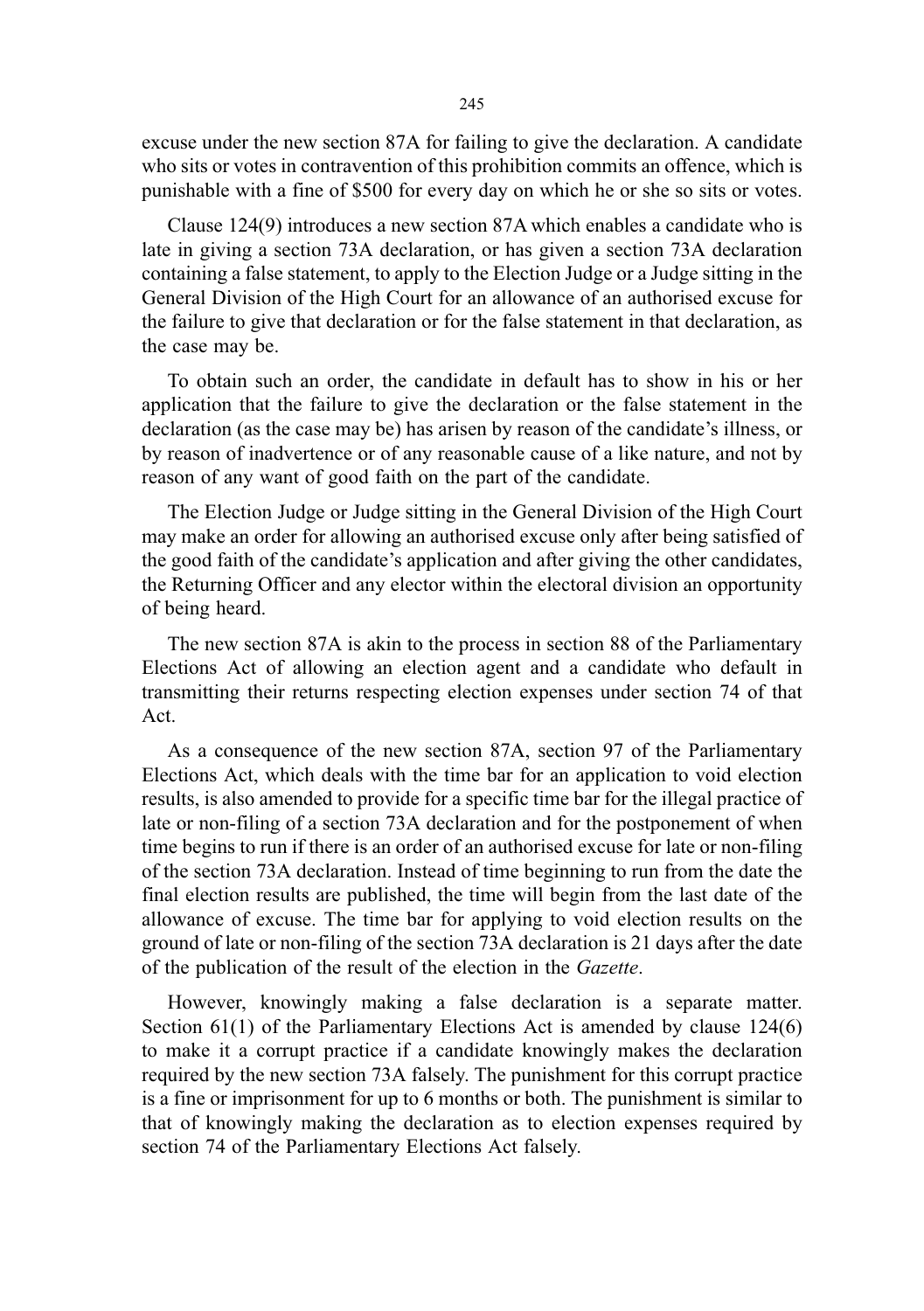246

In addition to that fine or imprisonment or both, a person convicted of a corrupt practice becomes disqualified, for a period of 7 years from the date of the conviction, from being registered as an elector or from voting at any general election or by-election, and from being elected as the President or an MP.

Clause 124 also makes consequential amendments to the Parliamentary Elections Act due to the repeal of the Political Donations Act.

Section 2(1) of the Parliamentary Elections Act introduces a new definition of "political donation certificate", which is defined to refer to a political donation certificate issued under the Bill in respect of an election.

Sections 27(3), 27B(3), 29(1), 31(2) and 74(5) of, and Forms 8 and 19 in the First Schedule to, the Parliamentary Elections Act are then amended to replace the references in those provisions to a political donation certificate issued under the Political Donations Act with the new term as defined with reference to the Bill.

Clause 125 similarly amends the Presidential Elections Act to introduce a requirement for candidates to give the Returning Officer, after the final election results are publicised, a declaration as to no foreign influence, and to make amendments as a consequence of the repeal of the Political Donations Act by the Bill.

The requirement for a post-election declaration is set out in amendments in clause 125(5), which introduces a new section 55A to the Presidential Elections Act.

Under the new section 55A, every candidate at an election must give to the Returning Officer a declaration not later than the 7th day after the day that the final result of the election is published in the Gazette, being either under section  $15(1)(b)$  for uncontested elections or section 34 for elections that go to the poll.

This new section 55A declaration has to be made by the candidate, be in a form prescribed by regulations or in an official website specified by the regulations. The declaration may be in these terms:

"I recognise that Singaporean politics is a matter only for Singaporeans to decide and should be free from foreign influence. I did not cause or encourage any foreign influence in my campaign, and I had taken all practicable measures to ensure that my campaign did not benefit from foreign influence.".

The declaration has also to state that, to the best of the knowledge and belief of the candidate, no foreigner has been authorised by the candidate or his or her election agent to conduct any election activity for the purpose of procuring the electoral success at that election of the candidate.

The declaration has also to state that, to the best of the knowledge and belief of the candidate, the conduct of any election activity for the purpose of procuring the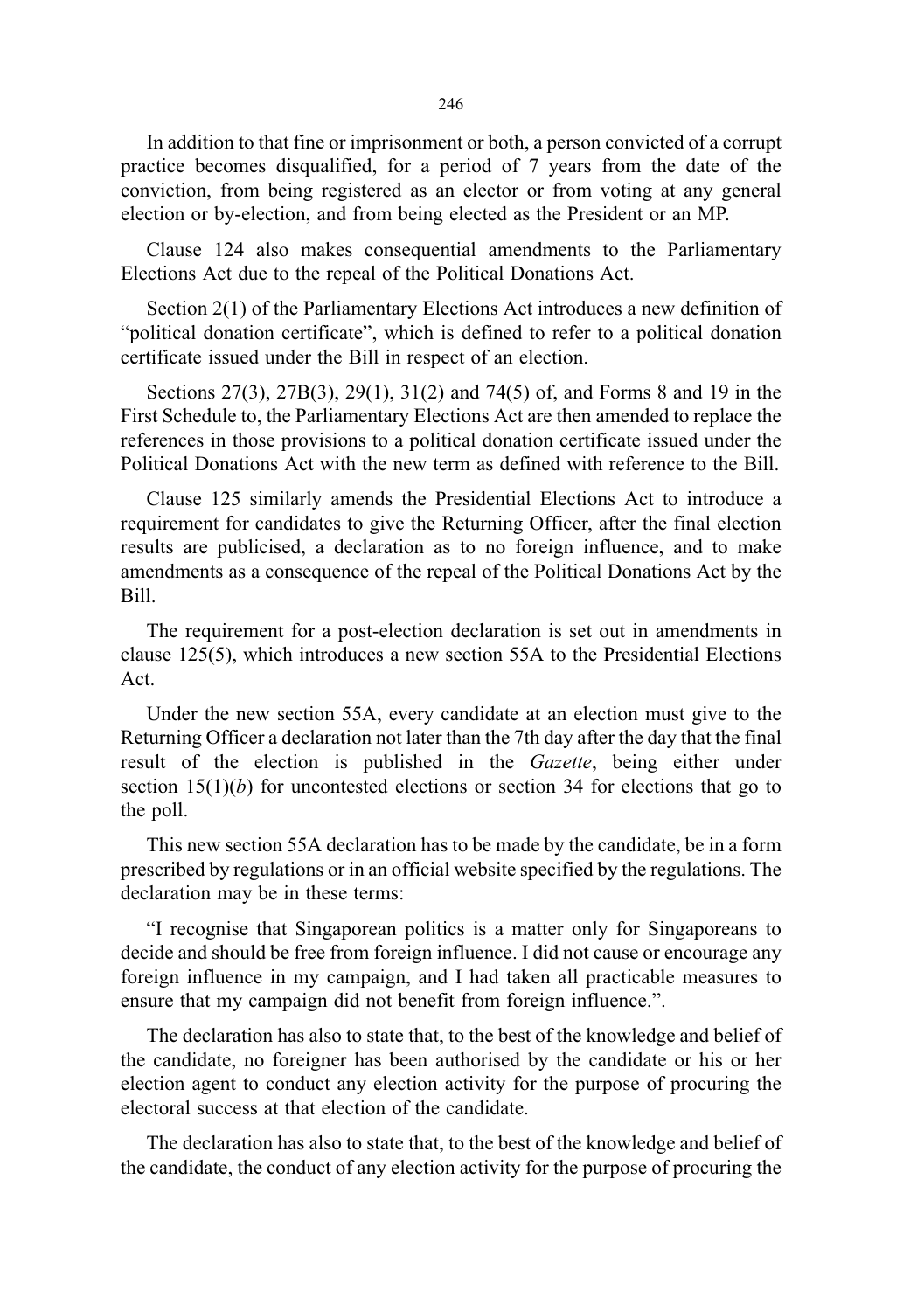electoral success at that election of the candidate, was not undertaken pursuant to any impermissible arrangement nor authorised by the candidate or the candidate's election agent pursuant to any impermissible arrangement.

An impermissible arrangement is defined to mean an arrangement (which may be a contract, an agreement or understanding) whether written or unwritten, to which a candidate or election agent is party and under which the candidate or election agent (as the case may be) is accustomed or under an obligation (whether formal or informal) to engage in conduct in accordance with the directions, instructions or wishes of a foreign principal or, where the foreign principal is a corporation, of the directors of the foreign principal.

A late giving of a section 55A declaration is an illegal practice. An illegal practice is an offence punishable under section 61 of the Presidential Elections Act by a District Court with a fine not exceeding \$2,000. A person who is convicted of an illegal practice is also disqualified, for a period of 3 years from the date of his or her conviction, from being registered as an elector and from voting at any general election or by-election, and from being elected as the President or an MP.

Clause 125(7) introduces a new section 69A which enables a candidate who is late in giving a section 55A declaration, or has given a section 55A declaration containing a false statement, to apply to court for an allowance of an authorised excuse for the failure to give that declaration or for the false statement in that declaration, as the case may be.

To obtain such an order, the candidate in default has to show in his or her application that the failure to give the declaration or the false statement in the declaration (as the case may be) has arisen by reason of the candidate's illness, or by reason of inadvertence or of any reasonable cause of a like nature, and not by reason of any want of good faith on the part of the candidate.

The Election Judge or Judge sitting in the General Division of the High Court may make an order for allowing an authorised excuse only after being satisfied of the good faith of the candidate's application and after giving the other candidates, the Returning Officer and any elector within the electoral division an opportunity of being heard.

The new section 69A is akin to the process in section 70 of the Presidential Elections Act of allowing an election agent and a candidate who default in transmitting their returns respecting election expenses under section 56 of that Act.

As a consequence of the new section 69A, section 77 of the Presidential Elections Act, which deals with the time bar for an application to void election results, is also amended to provide for a specific time bar for the illegal practice of late or non-filing of a section 55A declaration and for the postponement of when time begins to run if there is an order of an authorised excuse for late or non-filing of the section 55A declaration. Instead of time beginning to run from the date the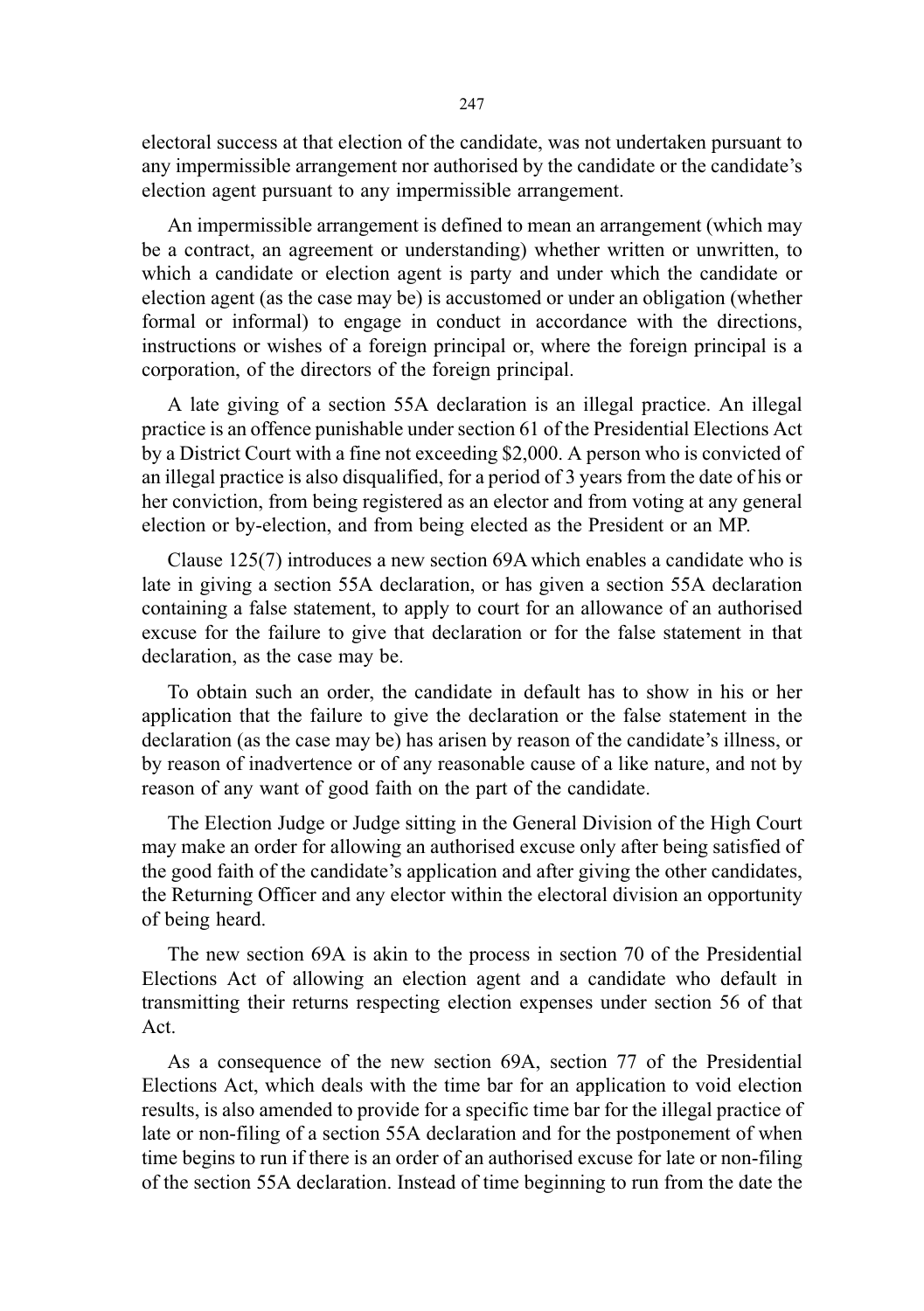final election results are published, the time will begin from the last date of the allowance of excuse. The time bar for applying to void election results on the ground of late or non-filing of the section 55A declaration is 21 days after the date of the publication of the result of the election in the Gazette.

However, knowingly making a false declaration is a separate matter. Section 42(1) of the Presidential Elections Act is amended by clause 125(4) to make it a corrupt practice if a candidate knowingly makes the declaration required by the new section 55A falsely. The punishment for this corrupt practice is a fine or imprisonment for up to 6 months or both. The punishment is similar to that of knowingly making the declaration as to election expenses required by section 56 of that Act falsely.

In addition to that fine or imprisonment or both, a person convicted of a corrupt practice becomes disqualified, for a period of 7 years from the date of the conviction, from being registered as an elector or from voting at any presidential election, general election or by-election, and from being elected as the President or an MP.

Clause 125 also makes consequential amendments to the Presidential Elections Act due to the repeal of the Political Donations Act.

Section 2(1) of the Presidential Elections Act introduces a new definition of "political donation certificate", which is defined to refer to a political donation certificate issued under the Bill in respect of an election.

Sections 9(4), 11(1) and 56(4) of the Presidential Elections Act are amended to replace the references in those provisions to a political donation certificate issued under the Political Donations Act with the new term as defined with reference to the Bill.

Clause 126 contains related amendments to the Societies Act. The first amendment to the definition of "political association" in section 2 of that Act simply makes clear that political parties are all political associations.

The expression "national interest" in sections  $4(2)(d)$  and  $24(1)(a)$  and (e) of the Societies Act is replaced with the expression "national security or interest" so as to be consistent with similar powers of refusal to register and dissolution found elsewhere in newer laws like the Limited Liability Partnerships Act, the Business Names Registration Act 2014 and the Companies Act.

Related to this amendment is that to section 24 of the Societies Act, which provides that a certificate issued by the Minister charged with the responsibility for internal security stating that the Minister is satisfied that the society referred to in the certificate is being used for purposes against Singapore's national security or interest is conclusive evidence that the society is being used for such purposes.

Finally, section 10(1) of the Societies Act, which empowers the Registrar of Societies or an Assistant Registrar of Societies to require a registered society to